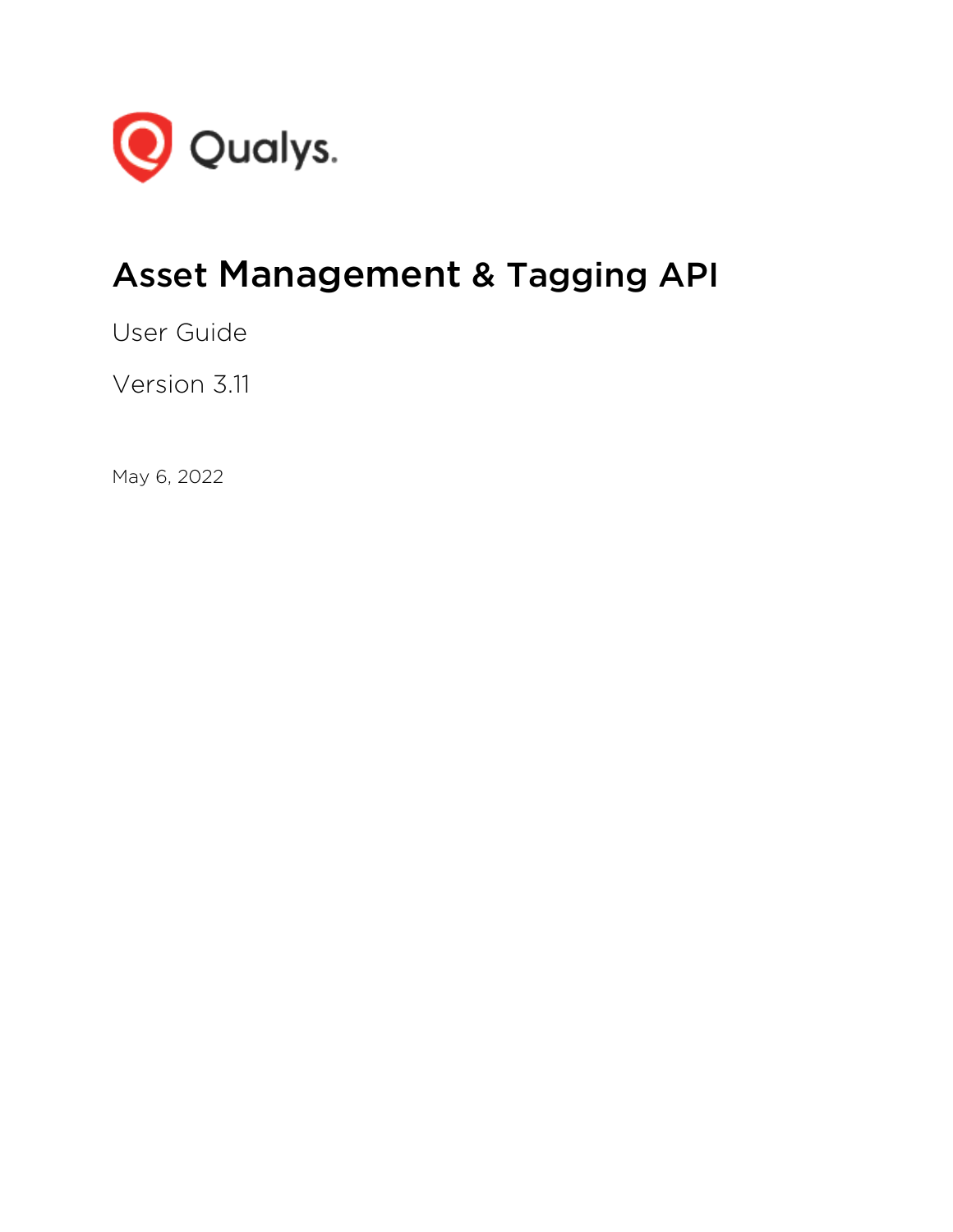Copyright 2019-2022 by Qualys, Inc. All Rights Reserved.

Qualys and the Qualys logo are registered trademarks of Qualys, Inc. All other trademarks are the property of their respective owners.

Qualys, Inc. 919 E Hillsdale Blvd 4th Floor Foster City, CA 94404 1 (650) 801 6100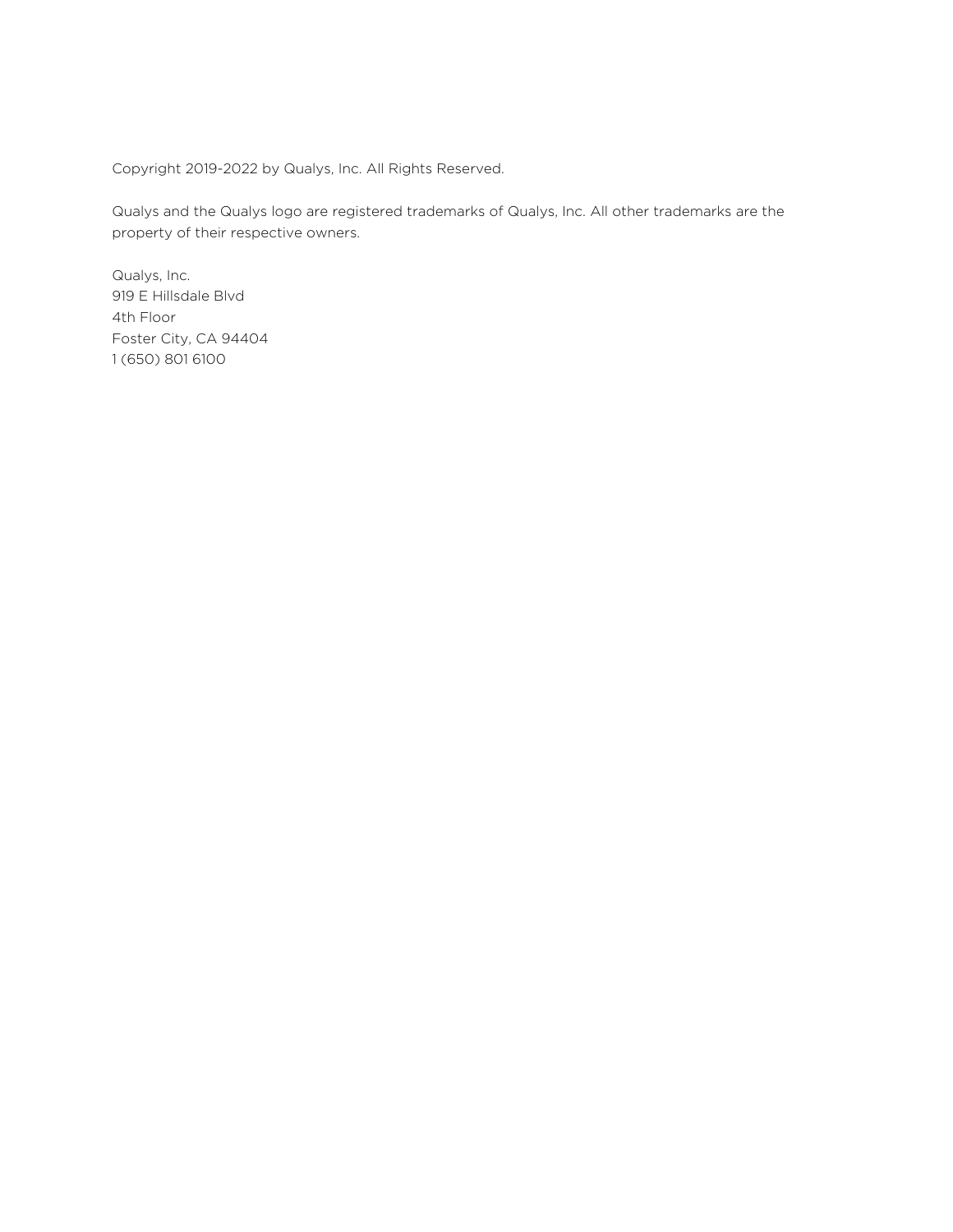# **Table of Contents**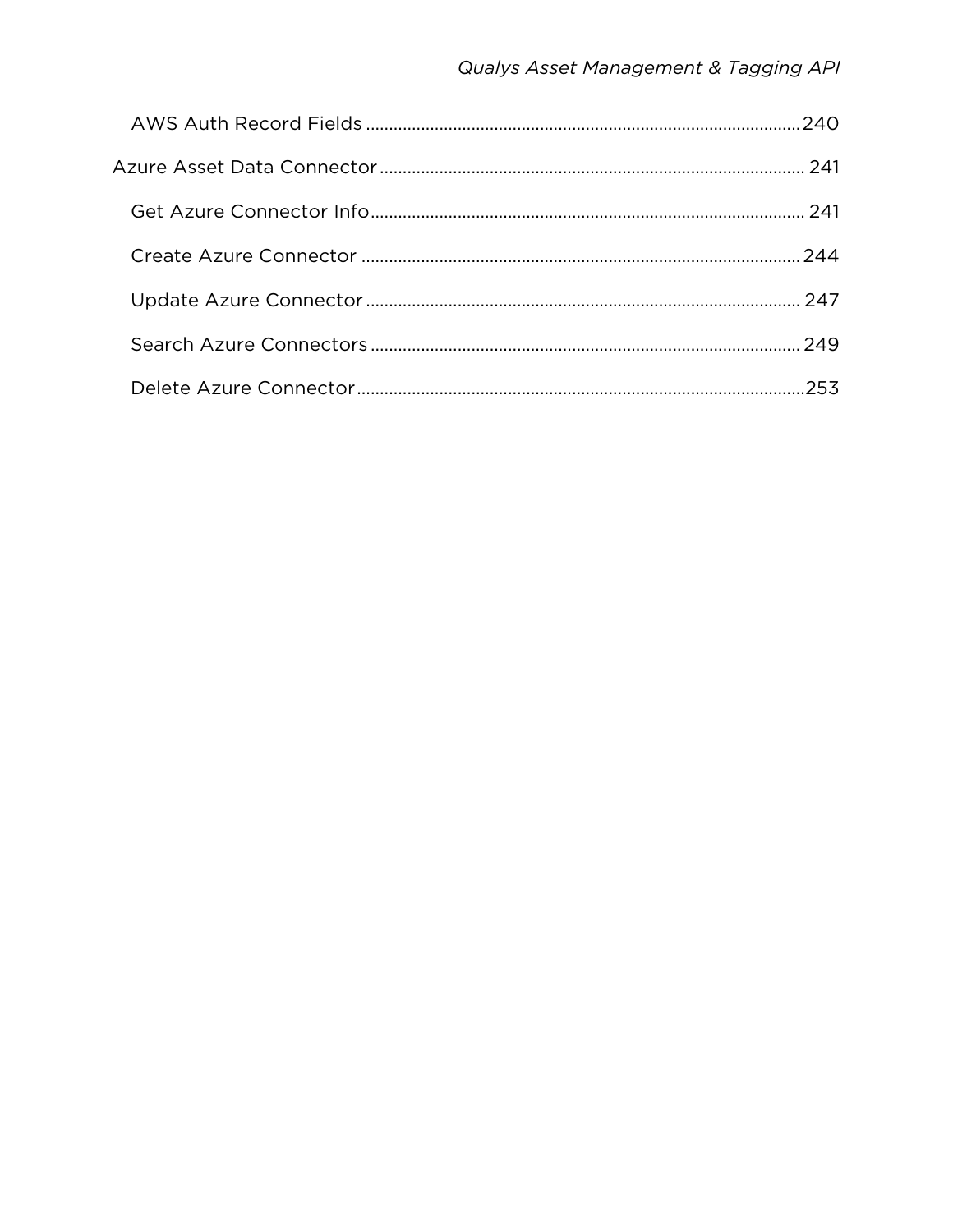# <span id="page-6-0"></span>Get Started

# <span id="page-6-1"></span>Asset Management & Tagging API

Manage assets in your account that you want to scan for security and compliance, define asset tags and AWS connectors.

Modules supported

VM, PC, SCA, CERTVIEW, CLOUDVIEW

Authentication

Authentication to your Qualys account with valid Qualys credentials is required for making Qualys API requests to the Qualys API servers. [Learn](#page-7-0)  [more about authentication to your Qualys account](#page-7-0)

Get API Notifications

We recommend you join our Community and subscribe to our API Notifications RSS Feeds for announcements and discussions.

<https://community.qualys.com/community/developer/notifications-api>

About Qualys

Qualys, Inc. (NASDAQ: QLYS) is a pioneer and leading provider of cloudbased security and compliance solutions. The Qualys Cloud Platform and its integrated Cloud Apps deliver businesses critical security intelligence continuously, enabling them to automate the full spectrum of auditing, compliance and protection for IT systems and web applications on premises, on endpoints and elastic clouds. For more information, please visit [www.qualys.com](https://www.qualys.com/)

Qualys and the Qualys logo are proprietary trademarks of Qualys, Inc. All other products or names may be trademarks of their respective companies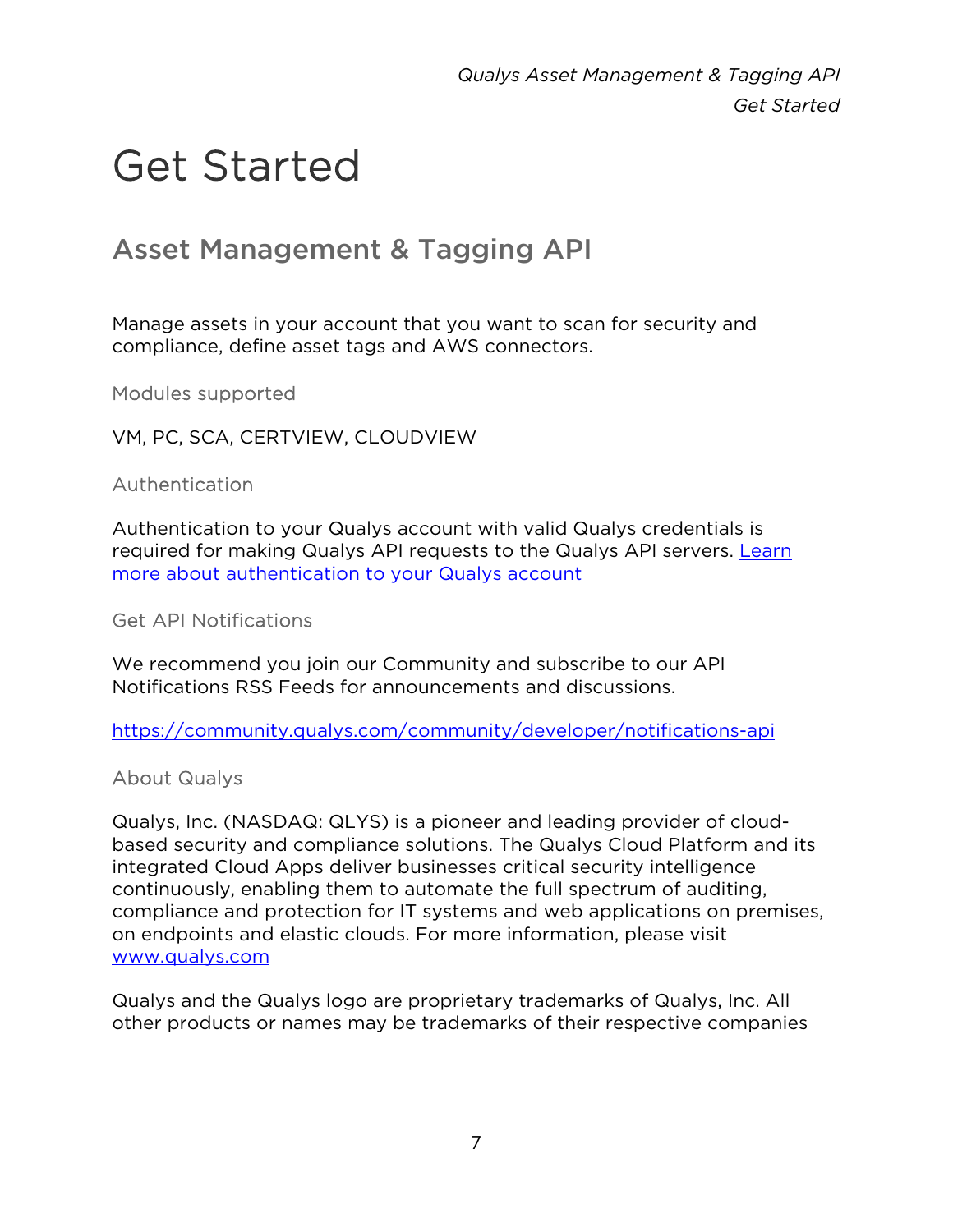# <span id="page-7-0"></span>Qualys user account

Authentication to your Qualys account with valid Qualys credentials is required for making Qualys API requests to the Qualys API servers.

The application must authenticate using Qualys account credentials (user name and password) as part of the HTTP request. The credentials are transmitted using the "Basic Authentication Scheme" over HTTPS.

For information, see the "Basic Authentication Scheme" section of RFC #2617:

<http://www.faqs.org/rfcs/rfc2617.html>

The exact method of implementing authentication will vary according to which programming language is used.

The allowed methods, POST and/or GET, for each API request are documented with each API call in this user guide.

## Sample request - basic authentication

curl -u "USERNAME:PASSWORD" https://qualysapi.qualys.com/qps/rest/2.0/count/am/hostasset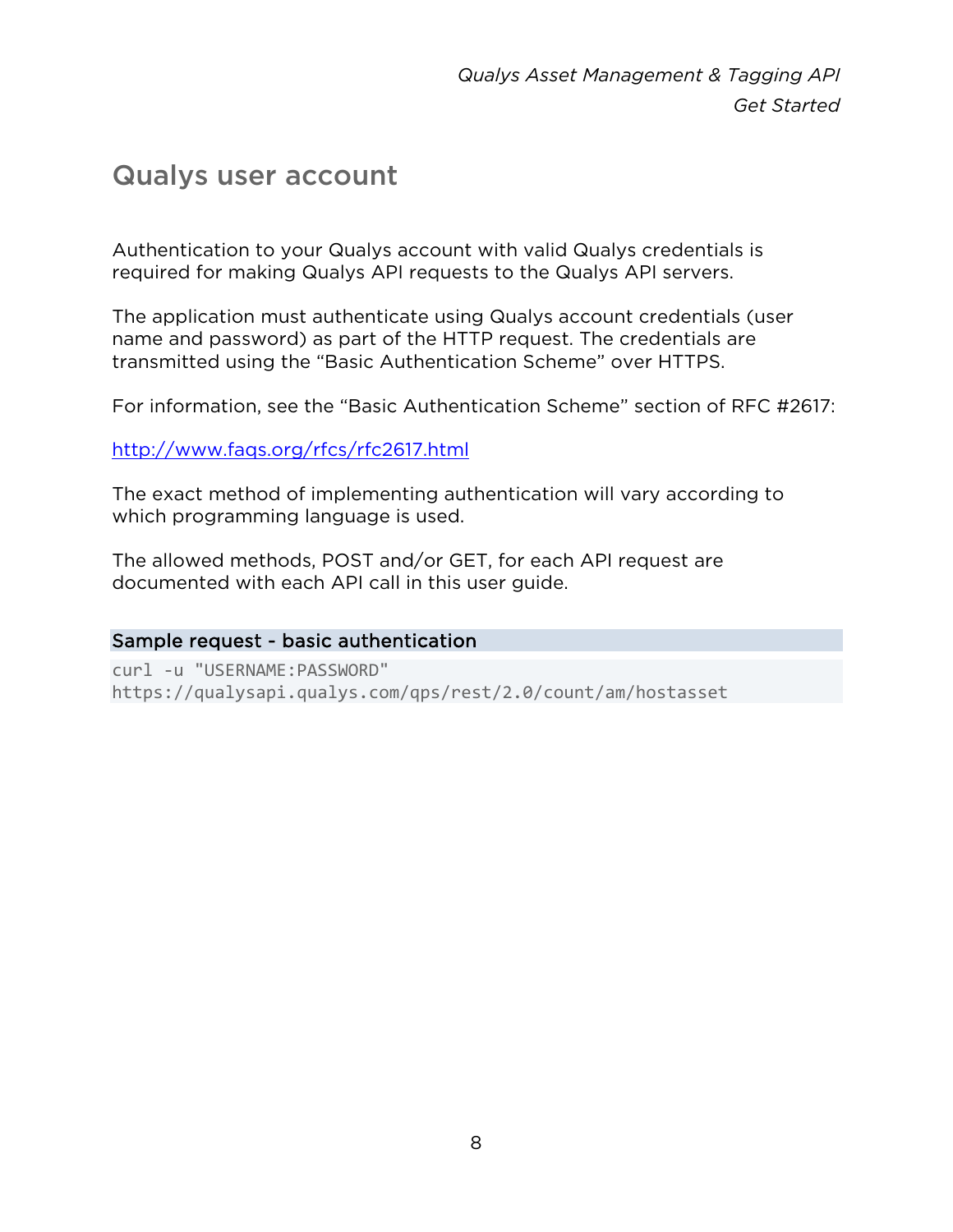# <span id="page-8-0"></span>URL to Qualys API server

Qualys maintains multiple Qualys Cloud Platforms. The API server URL that you should use for API requests depends on the platform where your Qualys account is located.

| Account<br>location                            | <b>API server URL</b>                                      |
|------------------------------------------------|------------------------------------------------------------|
| Qualys US<br>Platform 1                        | https://qualysapi.qualys.com                               |
| Qualys US<br>Platform 2                        | https://qualysapi.qg2.apps.qualys.com                      |
| Qualys US<br>Platform 3                        | https://qualysapi.qg3.apps.qualys.com                      |
| Qualys EU<br>Platform 1                        | https://qualysapi.qualys.eu                                |
| Qualys EU<br>Platform 2                        | https://qualysapi.qg2.apps.qualys.eu                       |
| Qualys India<br>Platform 1                     | https://qualysapi.qg1.apps.qualys.in                       |
| <b>Qualys Private</b><br><b>Cloud Platform</b> | https://qualysapi. <customer_base_url></customer_base_url> |

Looking for your API server URL for your account? You can find this easily. Just log in to your Qualys account and go to Help > About. You'll see this information under Security Operations Center (SOC).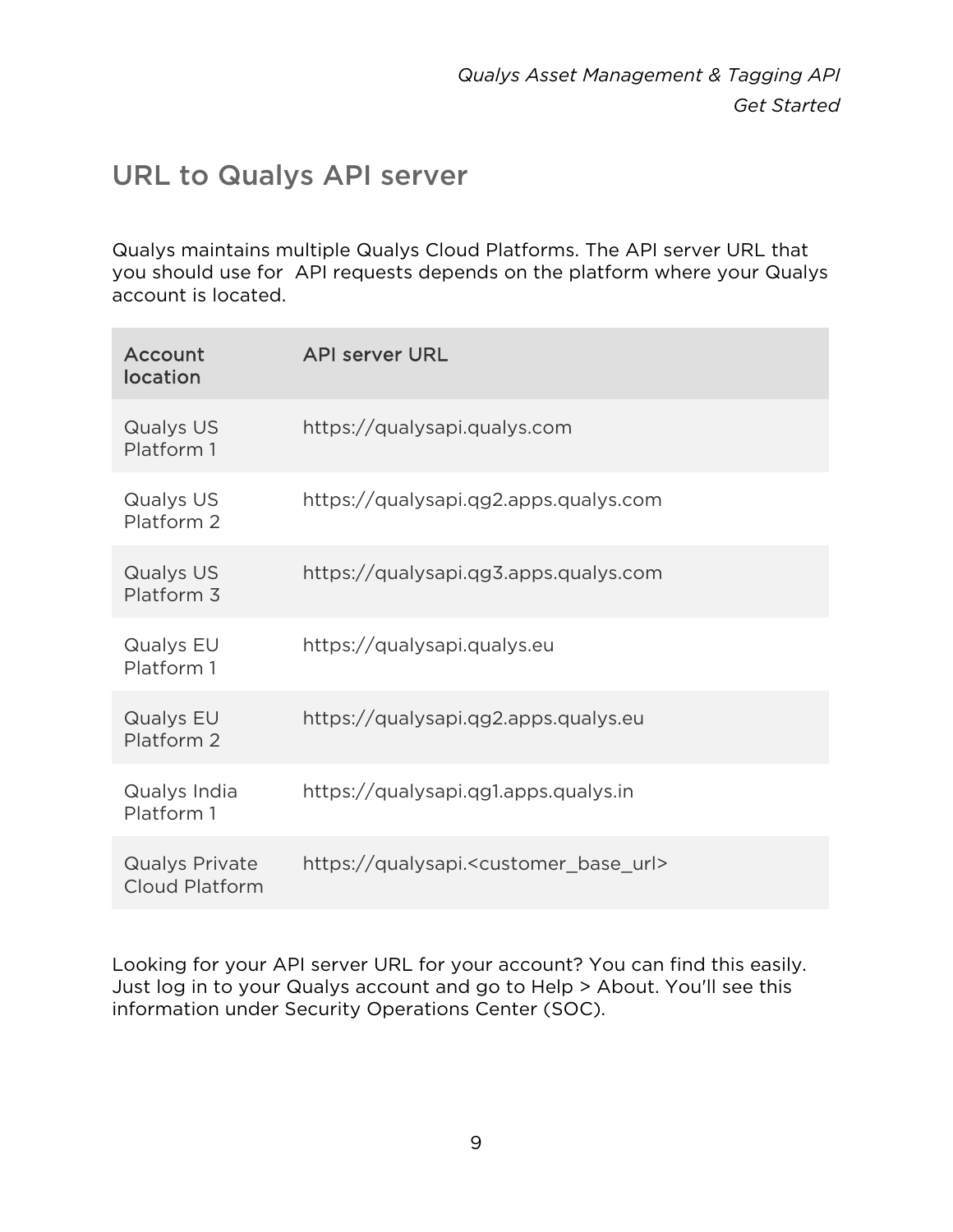# *Qualys Asset Management & Tagging API Get Started*

| <b>About</b>                 |                                   | <b>Launch Help</b>                       |
|------------------------------|-----------------------------------|------------------------------------------|
| <b>General Information</b>   | <b>General Information</b>        |                                          |
| <b>Identified Services</b>   | <b>Qualys Web Service</b>         |                                          |
| <b>Identified OS</b>         | Application Version:              | 8.9.0.2-2                                |
|                              | Online Help Version:              | 8.9.29-1                                 |
| <b>Additional References</b> | <b>SCAP Module Version:</b>       | 1.2                                      |
|                              | <b>Qualys External Scanners</b>   |                                          |
|                              | Security Operations Center (SOC): | 64.39.96.0/20 (64.39.96.1-64.39.111.254) |
|                              | Scanner Version:                  | $9.0.29 - 1$                             |
|                              | Vulnerability Signature Version:  | 2.3.492-2                                |
|                              | <b>Scanner Services</b>           | $3.0.12 - 1$                             |
|                              | <b>Qualys Scanner Appliances</b>  |                                          |
|                              | Security Operations Center (SOC): | - qualysguard.qualys.com:443             |
|                              |                                   | - qualysapi.qualys.com:443               |
|                              |                                   | - dist01.sjdc01.qualys.com:443           |
|                              |                                   | - nochost.sjdc01.qualys.com:443          |
|                              |                                   | - scanservice1.qualys.com:443            |
|                              |                                   | $-$ all in 64.39.96.0/20                 |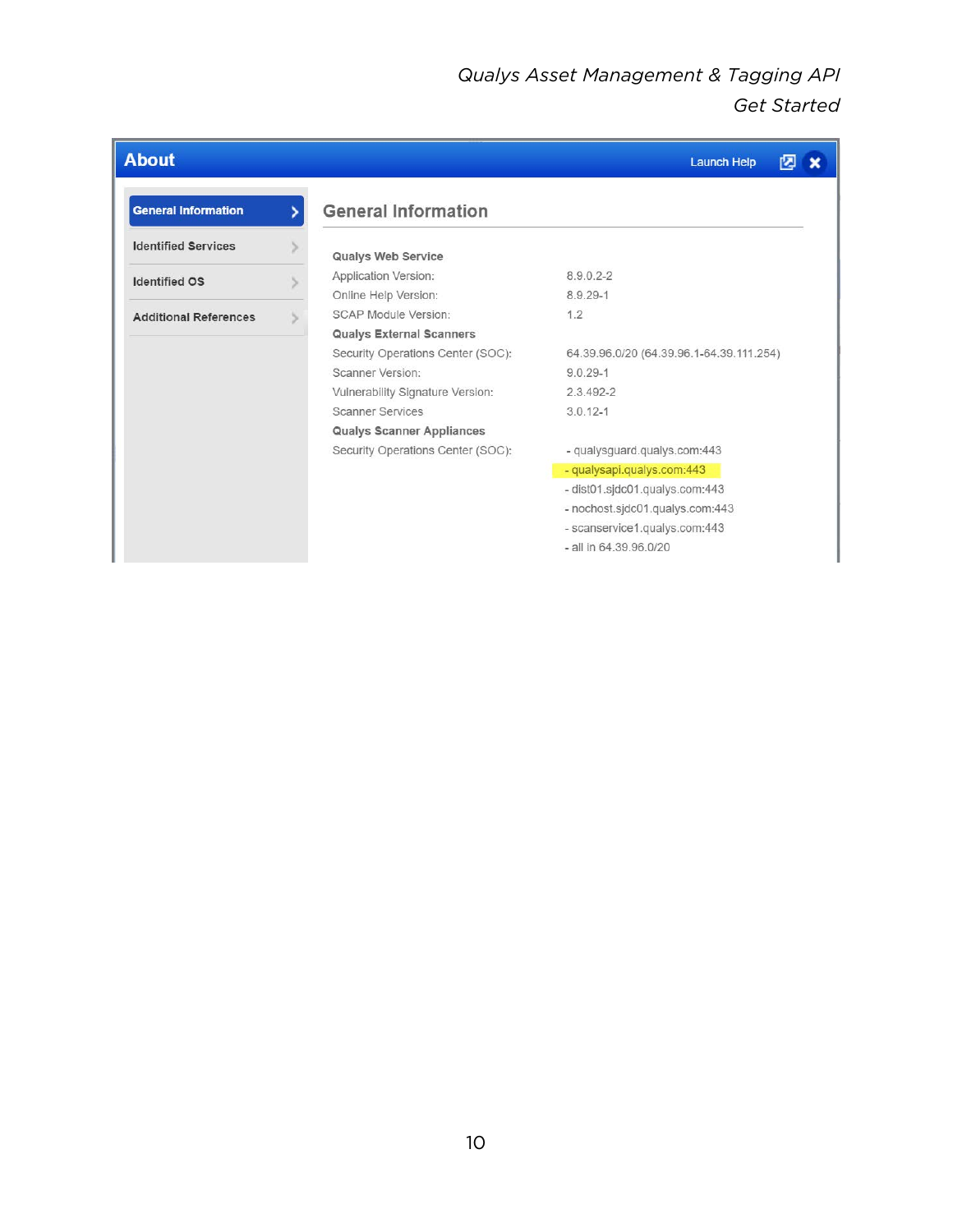# <span id="page-10-0"></span>Making API calls

Curl samples in our API doc

We use curl in our API documentation to show an example how to form REST API calls, and it is not meant to be an actual production example of implementation.

# Object types

You have core objects, which represent domain objects for specific business goals and related objects which contain related information or collections of information. Related objects are often simplified representations of core objects but are not implicitly core objects. For example, the tags collection on Asset is a simpler form of the Tag core object, but the ports collection is not.

## Collections

Collections of related objects are found within a container object called a QList. These lists will have a specific name for the type of objects they contain. For example, the tags collection Asset is a TagSimpleQList and will read and write TagSimple API objects. These lists can contain a number of sub elements.

count - (Read only) The total number of items returned in the list element

list - (Read only) The items contained in the collection on the server

set - A new collection of items to place in the server side object. Any existing items not in the list provided will be discarded.

add - A new item to be added to the server side object. The item may be keyed of one ore more fields depending on the collection. In the even that that an item in the add collection collides with an existing entry, the existing entry will be updated with the fields provided. Many collections will allow you to either associate an existing item with the targeted collection, or create a new one and add it to the collection. If you provide a key field, most often id or uuid, the object will be looked up and associated. In the absence of these fields, a new object will be created (if the list allows it).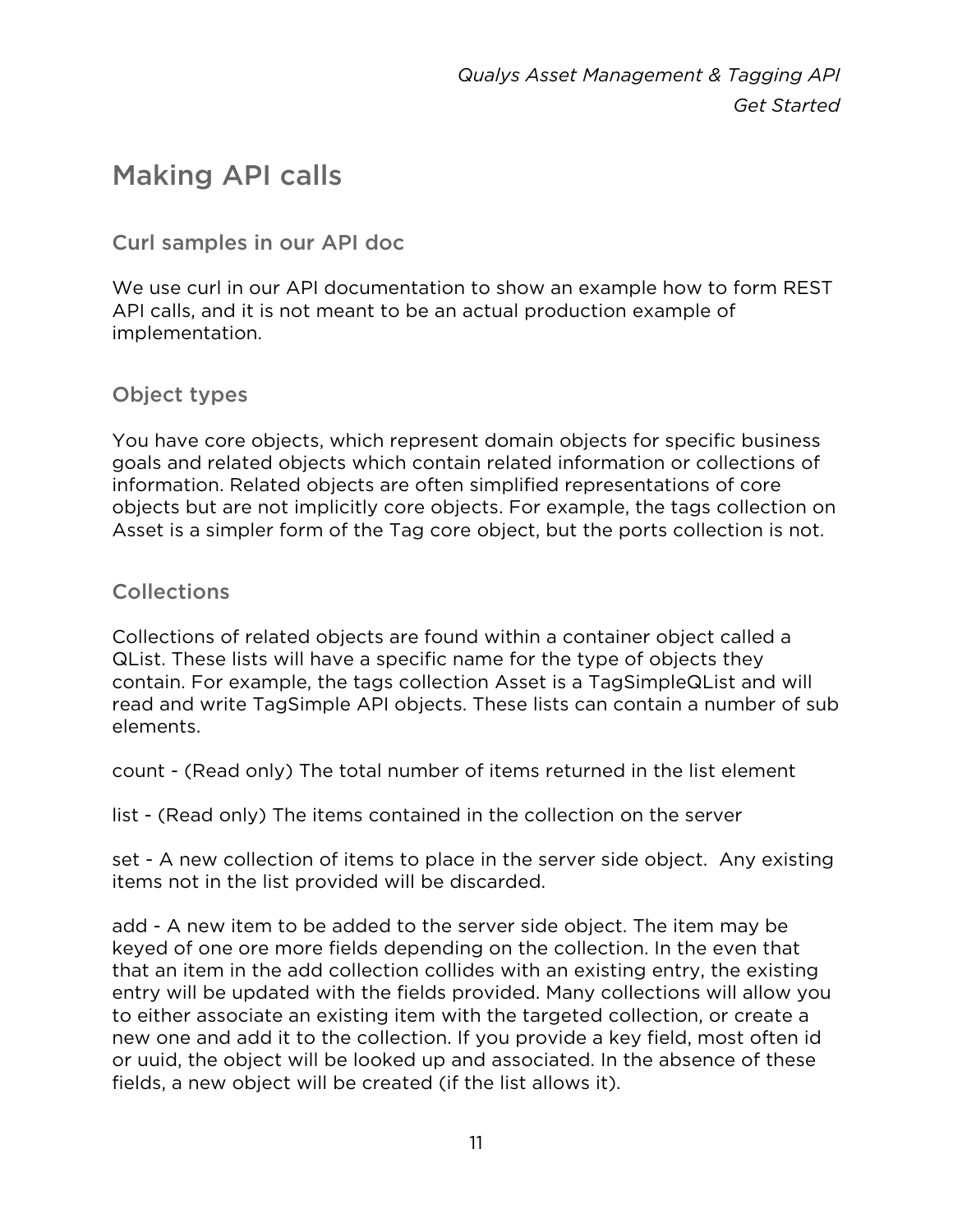remove - Removes an element from the list by the collections key, usually id. If the item does not exist, the entry will be ignored. Additional fields beyond the item key will also be ignored.

update - Updates item(s) in the collection. This allows you to update the fields of non-core items via the objects and reference them. Items will be resolved by the collection's key, and then additional fields applied to the found object. In the event that the supplied item does not match an existing related object, it will be ignored.

### Whitespace in HTML tags

Whitespace (which includes line breaks) is not allowed in XML tags that are numbers.

### Invalid tag - This syntax will not work

 $\langle$ id $\rangle$ 34234  $\langle$ id>

## Valid tag - This syntax will work just fine

<id>345254</id>

## Pagination

Some API actions will return a list of core objects but will limit the number returned (default is 100). You can change which objects are returned and the number of objects by specifying a preferences tag in the POST body of your request.

Preferences tag fields:

startFromOffset - The first item to return by index. The default is 1.

startFromId - The first item to return by primary key. No default value.

limitResults - The total number of items to return. The default is 100.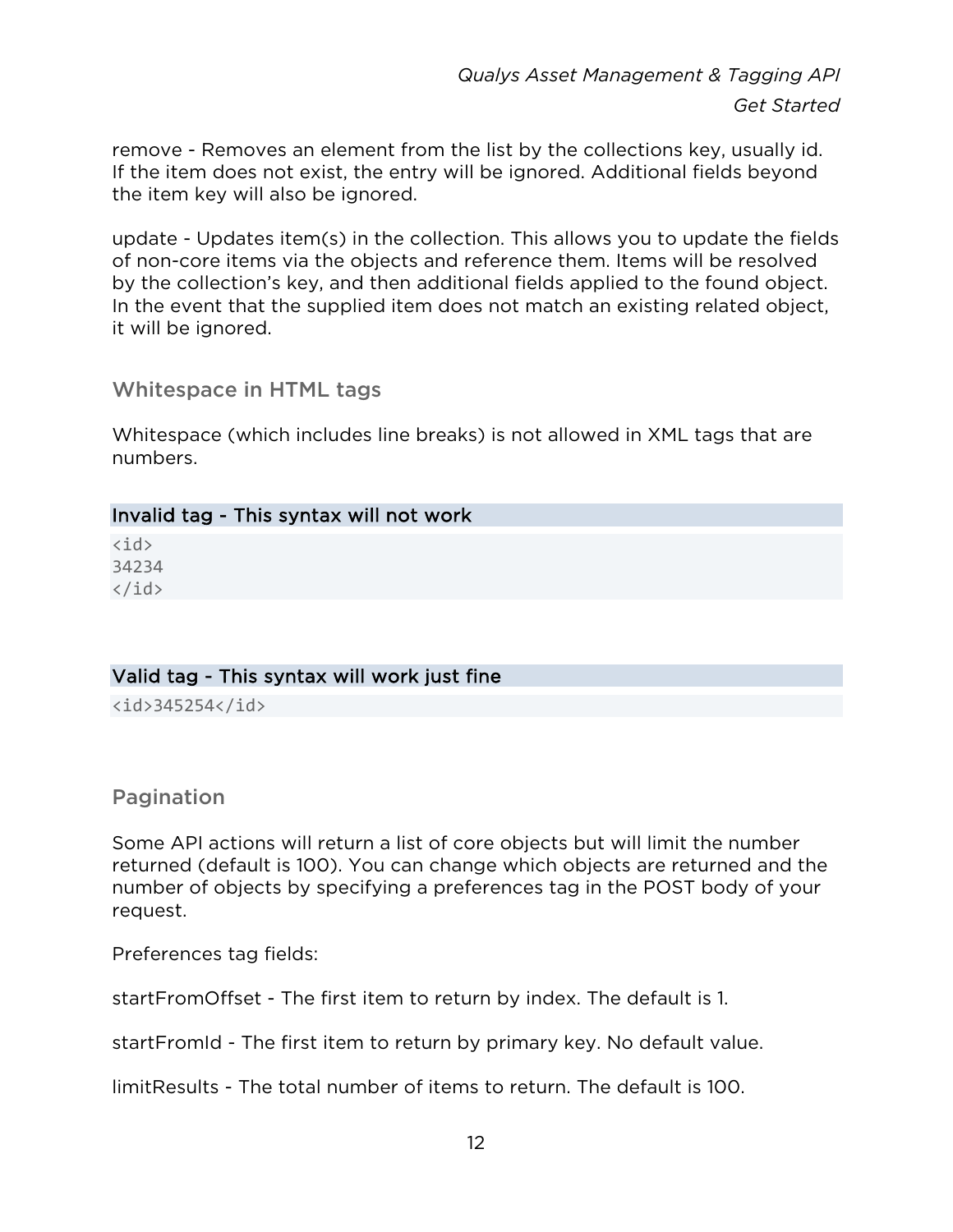The allowed methods, POST and/or GET, for each API request are documented with each API call in this user guide.

### Sample pagination settings

```
<?xml version="1.0" encoding="UTF-8" ?> 
<ServiceRequest> 
     <preferences> 
         <startFromOffset>100</startFromOffset> 
         <limitResults>50</limitResults> 
     </preferences> 
</ServiceRequest>
```
## Limit your results

Use the optional "fields" parameter for any Search or Get API request to limit the amount of information returned in the results. Simply specify the fields you want to include in the output, and all other information will be filtered out. Multiple fields are comma separated and wildcards are supported.

This get request will fetch tag ID 12345 and return the tag ID, name and creation date:

## Sample limit results

```
https://qualysapi.qualys.com/qps/rest/2.0/get/am/tag/12345?fields=id,n
ame,created
```
This search request will return the ID of the connector and the ID of any default tags attached to the connector:

### Sample search connectors

```
https://qualysapi.qualys.com/qps/rest/2.0/search/am/awsassetdataconnec
tor?fields=id,defaultTags.list.SimpleTag.id
```
Using wildcards, the example above could be represented as:

### Sample search connectors using wildcards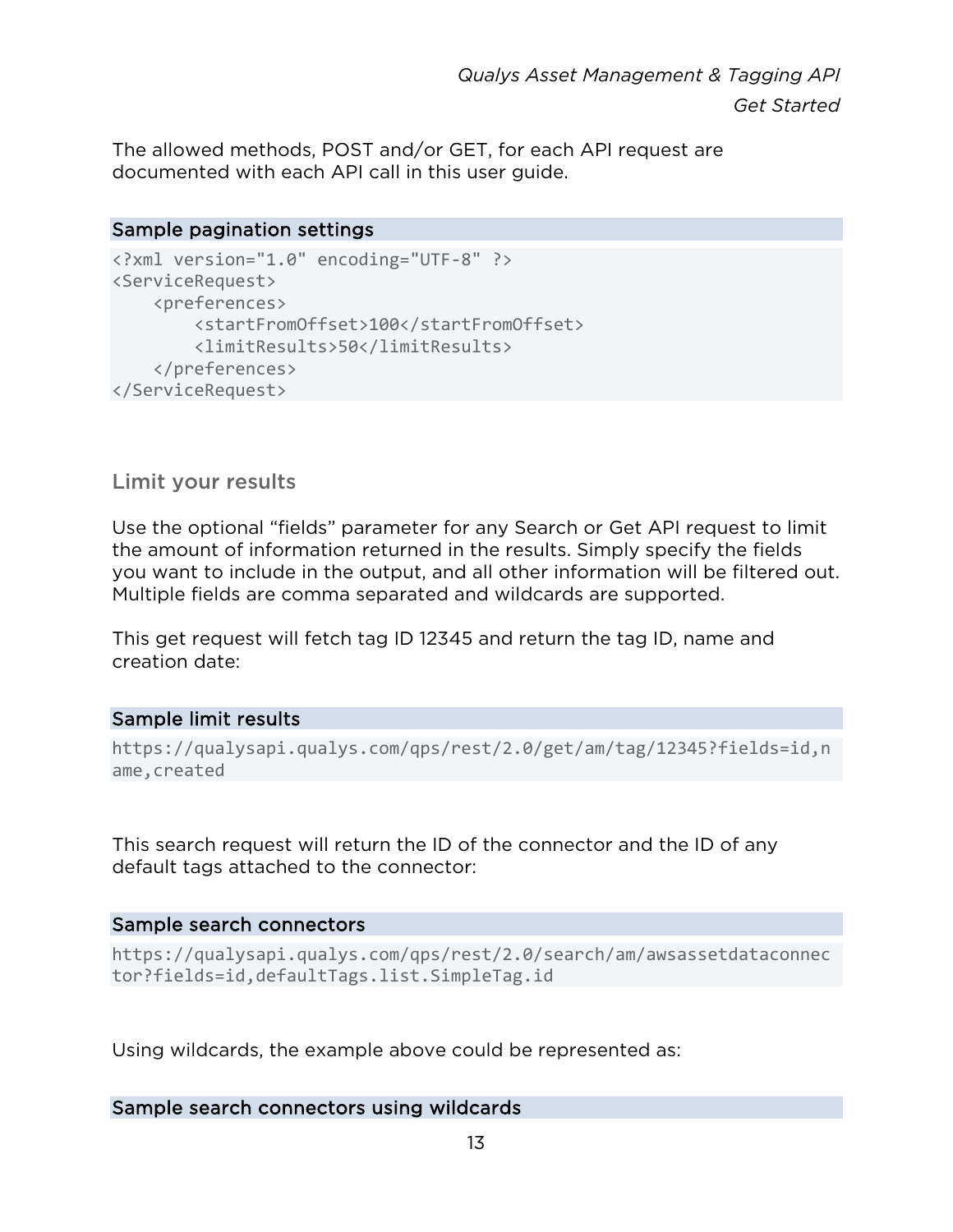# Qualys Asset Management & Tagging API **Get Started**

https://qualysapi.qualys.com/qps/rest/2.0/search/am/awsassetdataconnec tor?fields=id,defaultTags.\*.\*.iddSimpleTag.id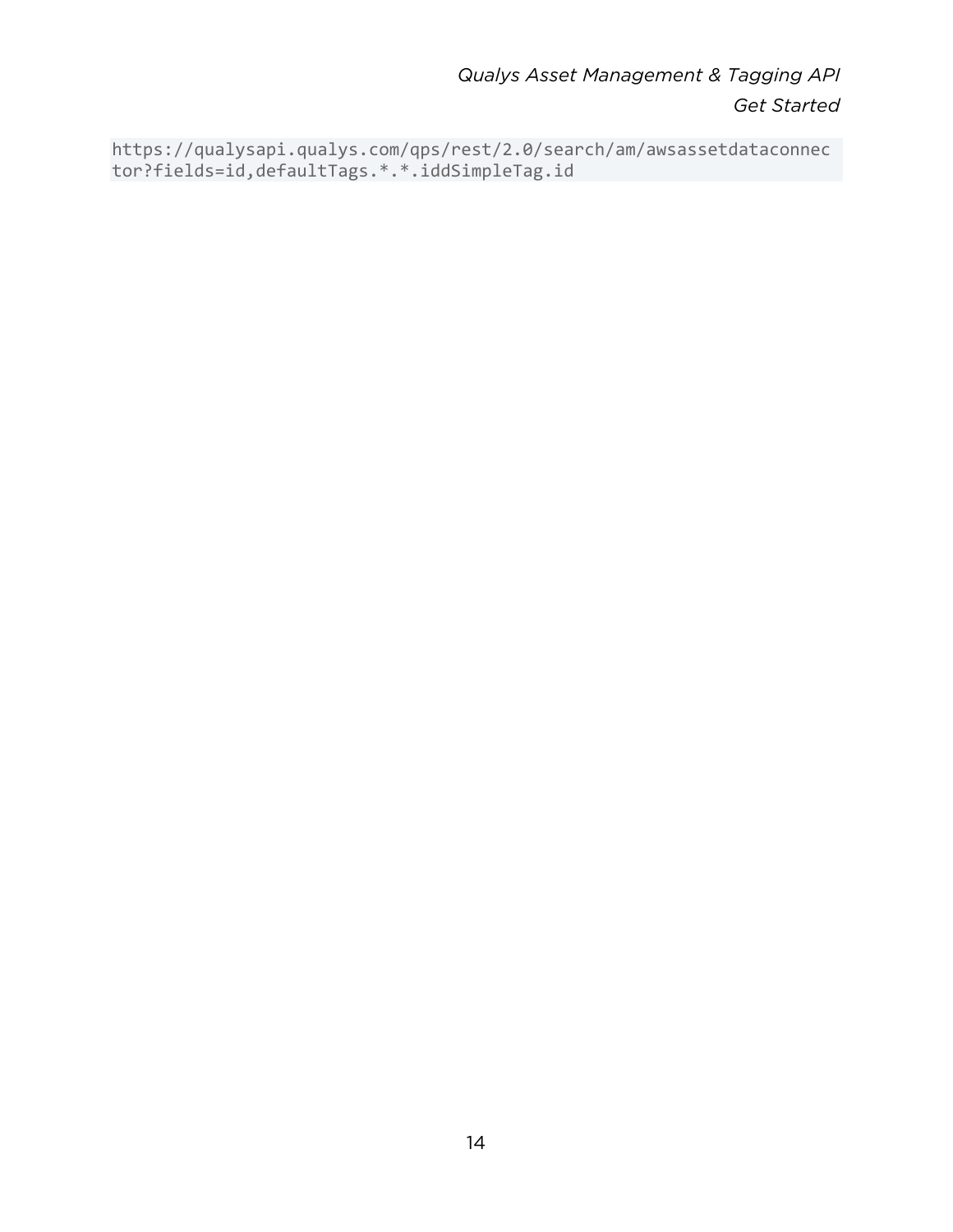# <span id="page-14-0"></span>Tracking API usage by user

You can track API usage by a user without the need to provide user credentials such as the username and password.

Optional X-Powered-By header

API usage can be tracked using the X-Powered-By HTTP header which includes a unique ID generated for each subscription and a unique ID generated for each user. Once enabled, the X-Powered-By HTTP header is returned for each API request made by a user. The X-Powered-By HTTP header will be returned for both valid and invalid requests. However, it will not be returned if an invalid URL is hit or when user authentication fails.

Contact Qualys Support to get the X-Powered-By HTTP header enabled.

The X-Powered-By header is returned in the following format:

X-Powered-By: Qualys:<POD\_ID>:<SUB\_UUID>:<USER\_UUID>

where,

- POD ID is the shared POD or a PCP. Shared POD is USPOD1, USPOD2, etc.
- SUB UUID is the unique ID generated for the subscription

- USER UUID is the unique ID generated for the user. You can use the USER UUID to track API usage per user.

### Sample X-Powered-By header

X-Powered-By: Qualys:QAPOD4SJC:f972e2cc-69d6-7ebd-80e67b9a931475d8:06198167-43f3-7591-802a-1c400a0e81b1

Sample outputs

Here are sample outputs showing the X-Powered-By HTTP header.

Sample output for VM, PC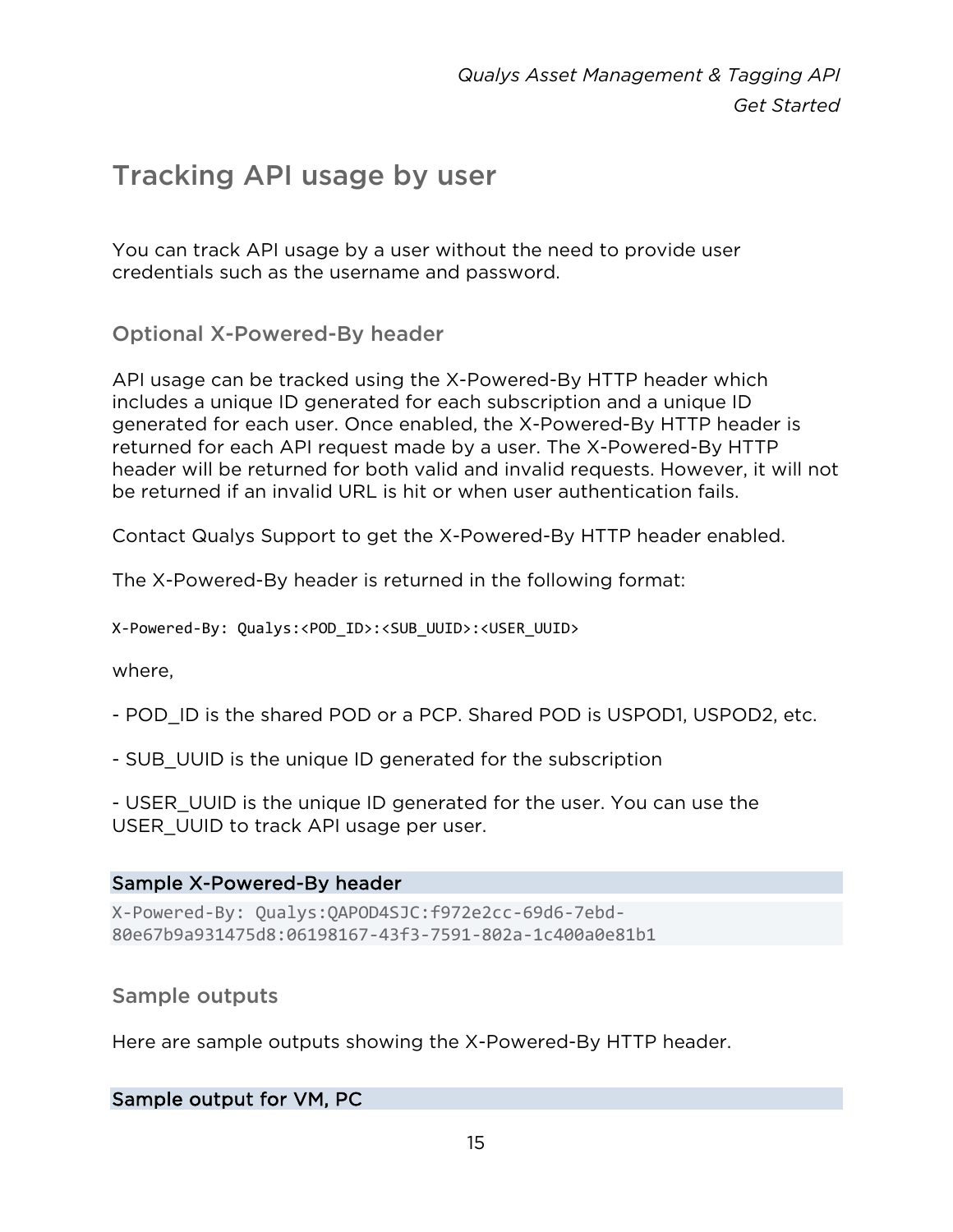```
 ... 
< HTTP/1.1 200 OK 
< Date: Thu, 14 Sep 2017 09:11:21 GMT 
< Server: Qualys < X-XSS-Protection: 1 
< X-Content-Type-Options: nosniff 
< X-Frame-Options: SAMEORIGIN 
< X-Powered-By: Qualys:USPOD1:d9a7e94c-0a9d-c745-
82e9980877cc5043:f178af1e-4049-7fce-81ca-75584feb8e93 
< X-RateLimit-Limit: 300 
< X-RateLimit-Window-Sec: 3600 
< X-Concurrency-Limit-Limit: 500 
< X-Concurrency-Limit-Running: 0 
< X-RateLimit-ToWait-Sec: 0 
< X-RateLimit-Remaining: 298 
< X-Qualys-Application-Version: QWEB-8.11.0.0-
SNAPSHOT20170914072818#4205 
< X-Server-Virtual-Host: qualysapi.qualys.com 
< X-Server-Http-Host: qualysapi.qualys.com 
< Transfer-Encoding: chunked < Content-Type: text/xml;charset=UTF-8 
...
```
### Sample output for other Qualys apps

```
... 
229HTTP/1.1 200 OK 
X-Powered-By: Qualys:QAPOD4SJC:f972e2cc-69d6-7ebd-
80e67b9a931475d8:06198167-43f3-7591-802a-1c400a0e81b1 
Content-Type: application/xml 
Transfer-Encoding: chunked 
Date: Mon, 04 Dec 2017 05:36:29 GMT 
Server: Apache 
LBDEBUG: NS=10.44.1.12,SERVER=10.44.77.81:50205,CSW=cs-p04-
qualysapi443,VSERVER=vs-p04-papi-80,ACTIVE-SERVICES=2,HEALTH=100 
...
```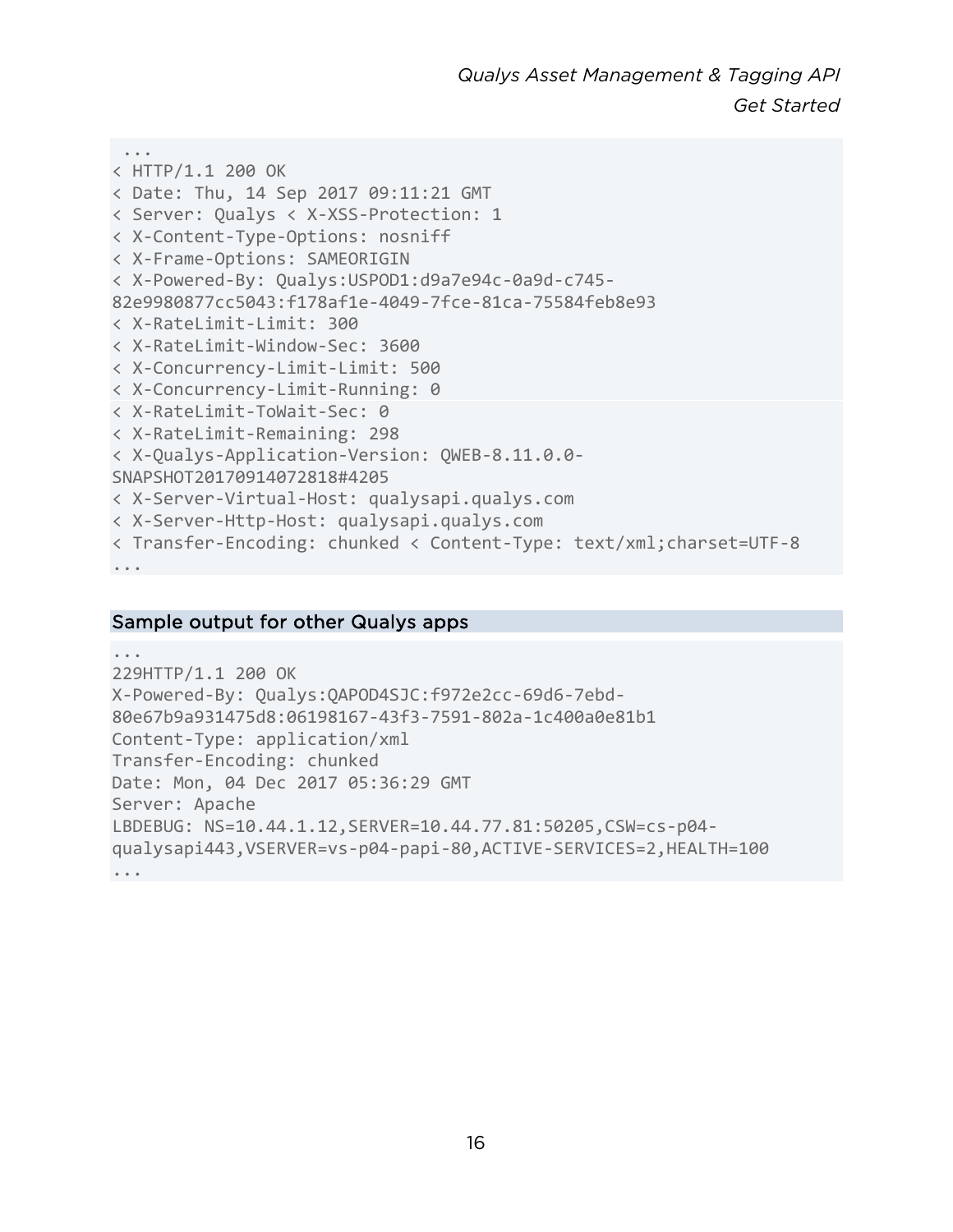# <span id="page-16-0"></span>Available operators

Operators supported by input parameters:

Integer - EQUALS, NOT EQUALS, GREATER, LESSER, IN

Text - CONTAINS, EQUALS, NOT EQUALS

Date - EQUALS, NOT EQUALS, GREATER, LESSER

Keyword - EQUALS, NOT EQUALS, IN

Boolean (true/false) - EQUALS, NOT EQUALS

\* NOT EQUALS operator is not supported for update and delete actions. Using the NOT EQUALS operator for updating or deleting objects (such as tags, assets, host assets, AWS connectors, AWS authentication records, etc.) could result in accidental update or deletion of the objects without any warning. To prevent accidental updates/deletions, we do not support NOT EQUALS operator for updating/deleting objects.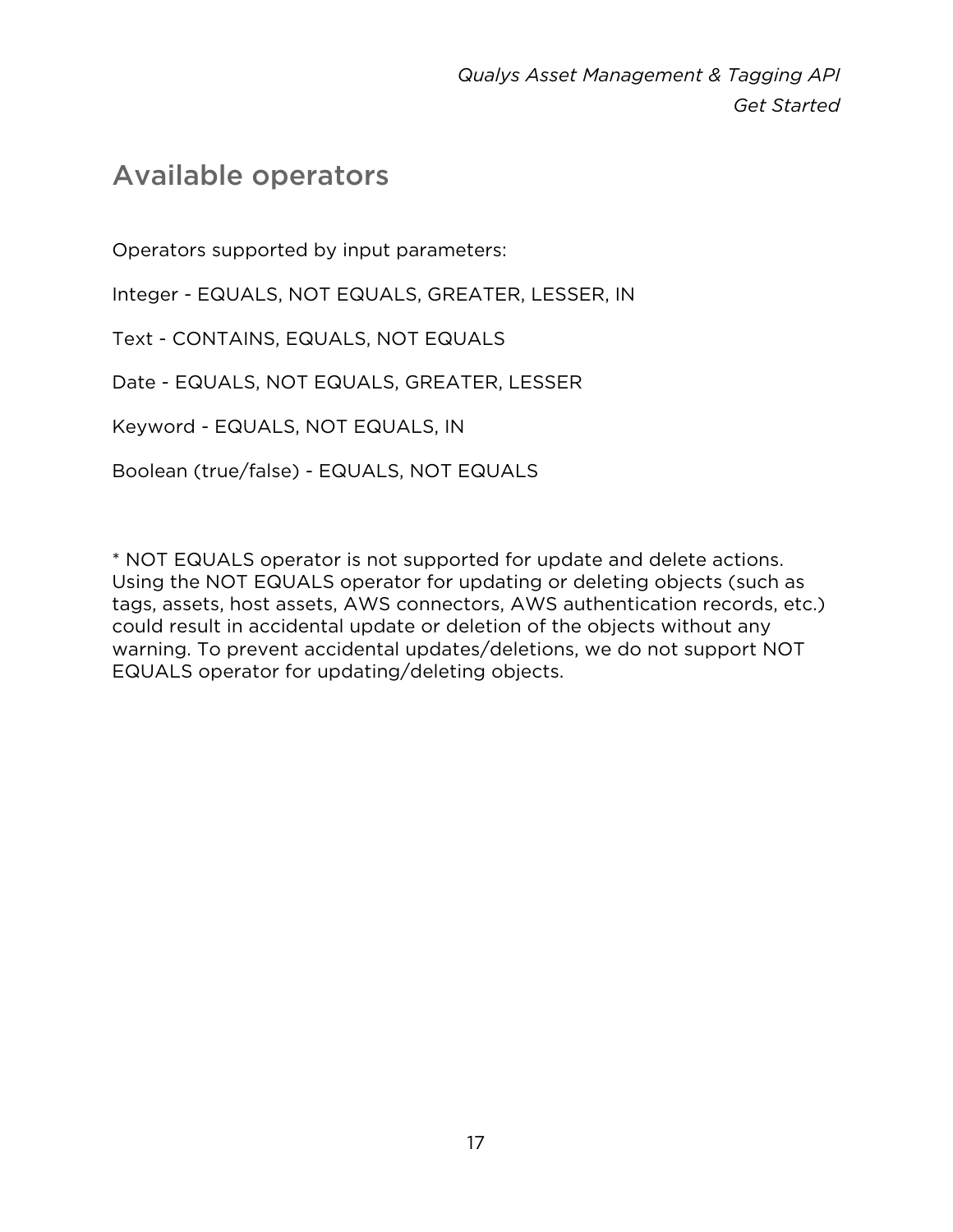# <span id="page-17-0"></span>JSON Support

Qualys Asset Management and Tagging API supports JSON requests and responses starting with version 2.11. Samples are shown below.

| Headers used in<br>samples |                                     |
|----------------------------|-------------------------------------|
| Send JSON request          | "Content-Type:<br>application/json" |
| Get response in            | "Accept:<br>application/json"       |

Sample 1 - Create a tag

### API request

```
cat createTag.json | curl -s -k -X POST -H "Accept: application/json" 
-H "Content-Type: application/json" -H "user: acme_ss2" -H "password: 
passwd" -d @- 
"https://qualysapi.qualys.com/qps/rest/2.0/create/am/tag" 
POST data: 
{ 
   "ServiceRequest": { 
     "data": { 
       "Tag": { 
         "name": "Parent Tag", 
         "ruleType": "NAME_CONTAINS", 
         "ruleText": "windows", 
         "color": "#FFFFFF", 
         "children": { 
            "set": { 
              "TagSimple": [ 
                { "name": "Child 1" }, 
               \overrightarrow{f} "name": "Child 2" \overrightarrow{f} ] 
 } 
 }
```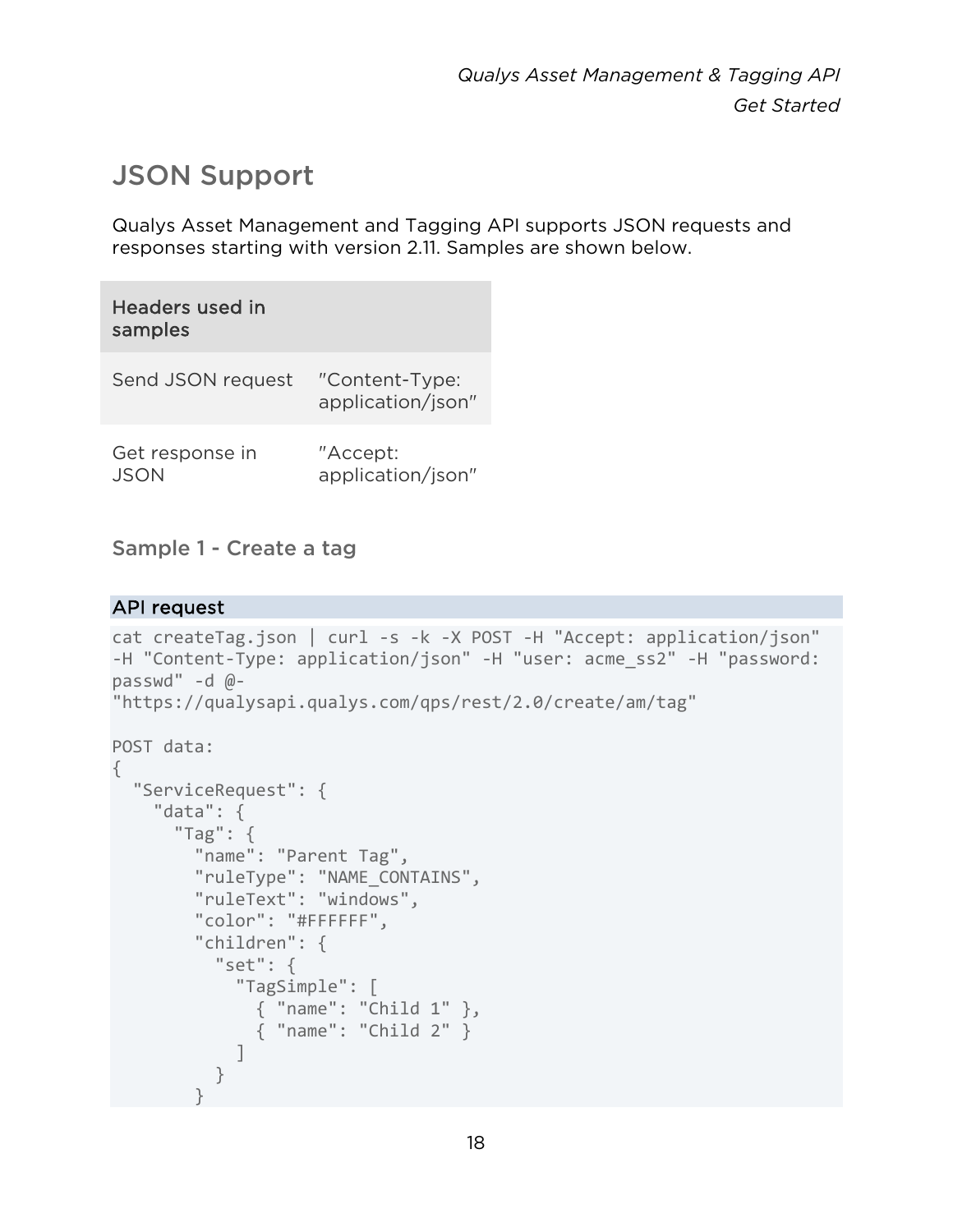} } } }

## JSON output

```
{ 
  "ServiceResponse" : { 
     "data" : [ { 
       "Tag" : { 
         "ruleText" : "windows", 
          "color" : "#FFFFFF", 
          "modified" : "2016-01-04T19:51:56Z", 
          "name" : "Parent Tag", 
          "children" : { 
            "list" : [ { 
              "TagSimple" : { 
                "name" : "Child 2", 
                "id" : 2066216 
              } 
            }, { 
              "TagSimple" : { 
               "name" : "Child 1", 
                "id" : 2066217 
              } 
           } ] 
          }, 
          "created" : "2016-01-04T19:51:56Z", 
         "ruleType" : "NAME_CONTAINS", 
         "id" : 2066215 
       } 
     } ], 
     "count" : 1, 
     "responseCode" : "SUCCESS" 
  } 
}
```
Sample 2 - Search tags

API request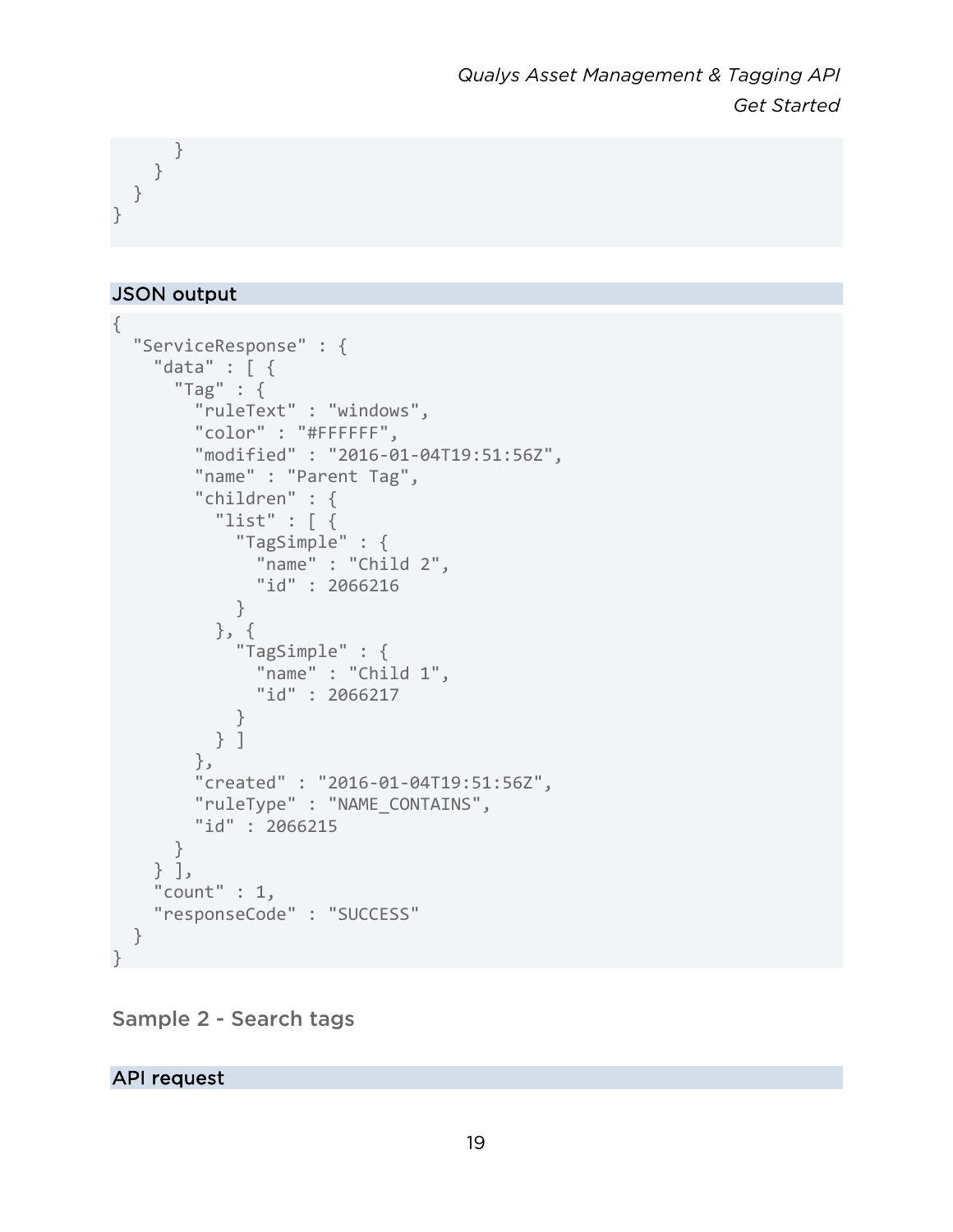*Qualys Asset Management & Tagging API Get Started*

```
cat searchTag.json | curl -s -k -X POST -H "Accept: application/json" 
-H "Content-Type: application/json" -H "user: acme_ss2" -H "password: 
passwd" -d @- 
"https://qualysapi.qualys.com/qps/rest/2.0/search/am/tag" 
POST data: 
{ 
   "ServiceRequest": { 
     "filters": { 
       "Criteria": [{ 
          "field": "parent", 
            "operator": "EQUALS", 
            "value": "2035617" 
       }, 
        { 
          "field": "name", 
            "operator": "CONTAINS", 
            "value": "child" 
       }, 
        { 
          "field": "id", 
            "operator": "IN", 
            "value": "2035619,2035618,2029815" 
       }, 
        { 
          "field": "ruleType", 
            "operator": "EQUALS", 
            "value": "GROOVY" 
       }, 
        { 
          "field": "color", 
            "operator": "EQUALS", 
            "value": "#EC7000" 
        } 
       ] 
    } 
   } 
}
```
### JSON output

{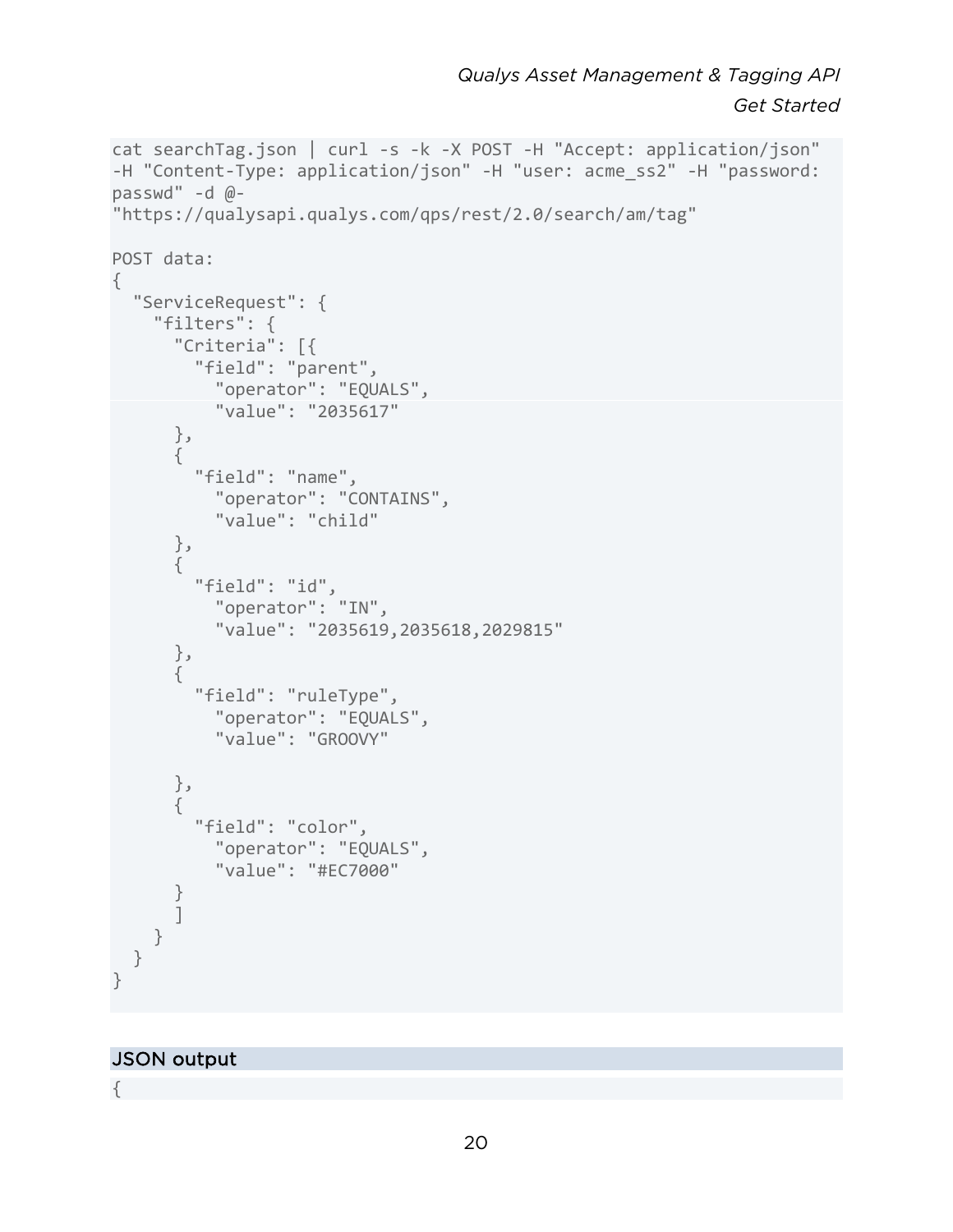```
 "ServiceResponse" : { 
     "data" : [ { 
        "Tag" : { 
          "ruleText" : "windows", 
          "color" : "#FFFFFF", 
          "modified" : "2016-01-04T19:51:56Z", 
          "name" : "Parent Tag", 
          "children" : { 
           "list" : \lceil \ \ \{ "TagSimple" : { 
                "name" : "Child 2", 
                 "id" : 2066216 
              } 
            }, { 
               "TagSimple" : { 
                "name" : "Child 1", 
                "id" : 2066217 
              } 
            } ] 
          }, 
          "created" : "2016-01-04T19:51:56Z", 
          "ruleType" : "NAME_CONTAINS", 
         "id" : 2066215 
       } 
     } ], 
     "count" : 1, 
     "responseCode" : "SUCCESS" 
   } 
}
```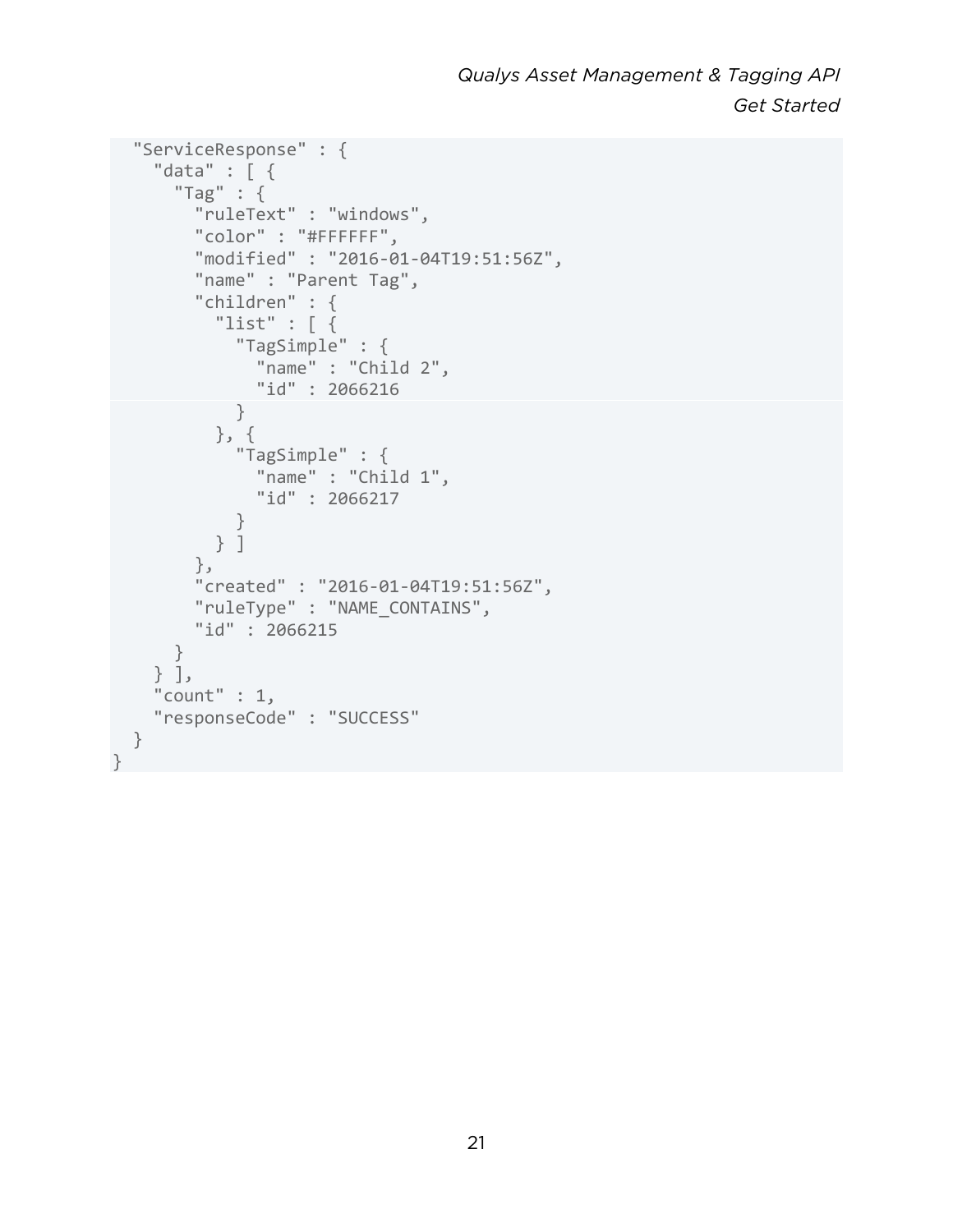# <span id="page-21-0"></span>Know your portal version

/qps/rest/portal/version/

[GET]

Using the Version API you can find out the installed version of Portal and its sub-modules that are available in your subscription.

Sample XML

### **API request**

```
curl -u "USERNAME:PASSWORD" -X "GET" -H "Accept: application/xml"
https://qualysapi.qualys.com/qps/rest/portal/version
```

```
<?xml version="1.0" encoding="UTF-8"?>
<ServiceResponse xmlns:xsi="http://www.w3.org/2001/XMLSchema-instance"
xsi:noNamespaceSchemaLocation="https://qualysapi.qualys.com/qps/xsd/ve
rsion.xsd"<responseCode>SUCCESS</responseCode>
    <count>1</count>
    <data><Portal-Version>
            <PortalApplication-VERSION>2.33.0.0-SNAPSHOT-1 DEVELOP
#352 (2018-05-07T22:53:43Z)</PortalApplication-VERSION>
            <WAS-VERSION>6.0.0.0</WAS-VERSION>
            <FIM-VERSION>1.5.1</FIM-VERSION>
            <VM-VERSION>1.0.3</VM-VERSION>
            <CERTVIEW-VERSION>1.1.0.0</CERTVIEW-VERSION>
            <CM-VERSION>1.20.1</CM-VERSION>
            <MDS-VERSION>2.11.7.0</MDS-VERSION>
            <CA-VERSION>2.9.1.0</CA-VERSION>
            <IOC-VERSION>1.1.0</IOC-VERSION>
            <AV2-VERSION>0.1.0</AV2-VERSION>
            <QUESTIONNAIRE-VERSION>2.14.0.4</QUESTIONNAIRE-VERSION>
            <WAF-VERSION>2.7.0.0</WAF-VERSION>
        </Portal-Version>
```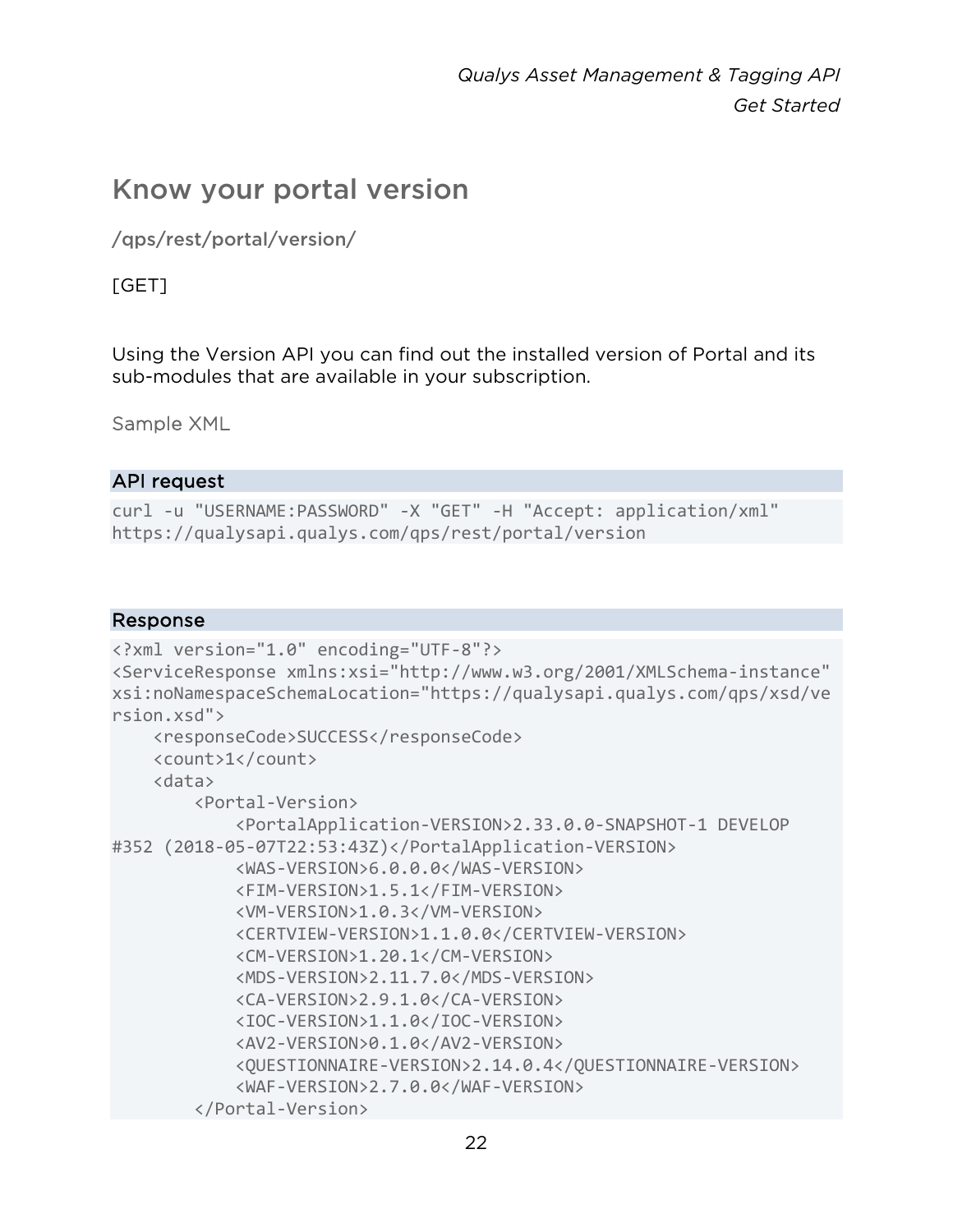</data> </ServiceResponse>

Sample JSON

### API request

```
curl -u "USERNAME:PASSWORD" -X "GET" -H "Accept: application/json" 
https://qualysapi.qualys.com/qps/rest/portal/version
```

```
{ 
   "ServiceResponse": { 
     "data": [ 
       { 
          "Portal-Version": { 
            "PortalApplication-VERSION": "2.33.0.0-SNAPSHOT-1 DEVELOP 
#352 (2018-05-07T22:53:43Z)", 
            "WAS-VERSION": "6.0.0.0", 
            "VM-VERSION": "1.0.3", 
            "CM-VERSION": "1.20.1", 
            "MDS-VERSION": "2.11.7.0", 
            "CA-VERSION": "2.9.1.0", 
            "QUESTIONNAIRE-VERSION": "2.14.0.4", 
            "WAF-VERSION": "2.7.0.0" 
         }, 
... 
 } 
       } 
     ], 
     "responseCode": "SUCCESS", 
     "count": 1 
   } 
}
```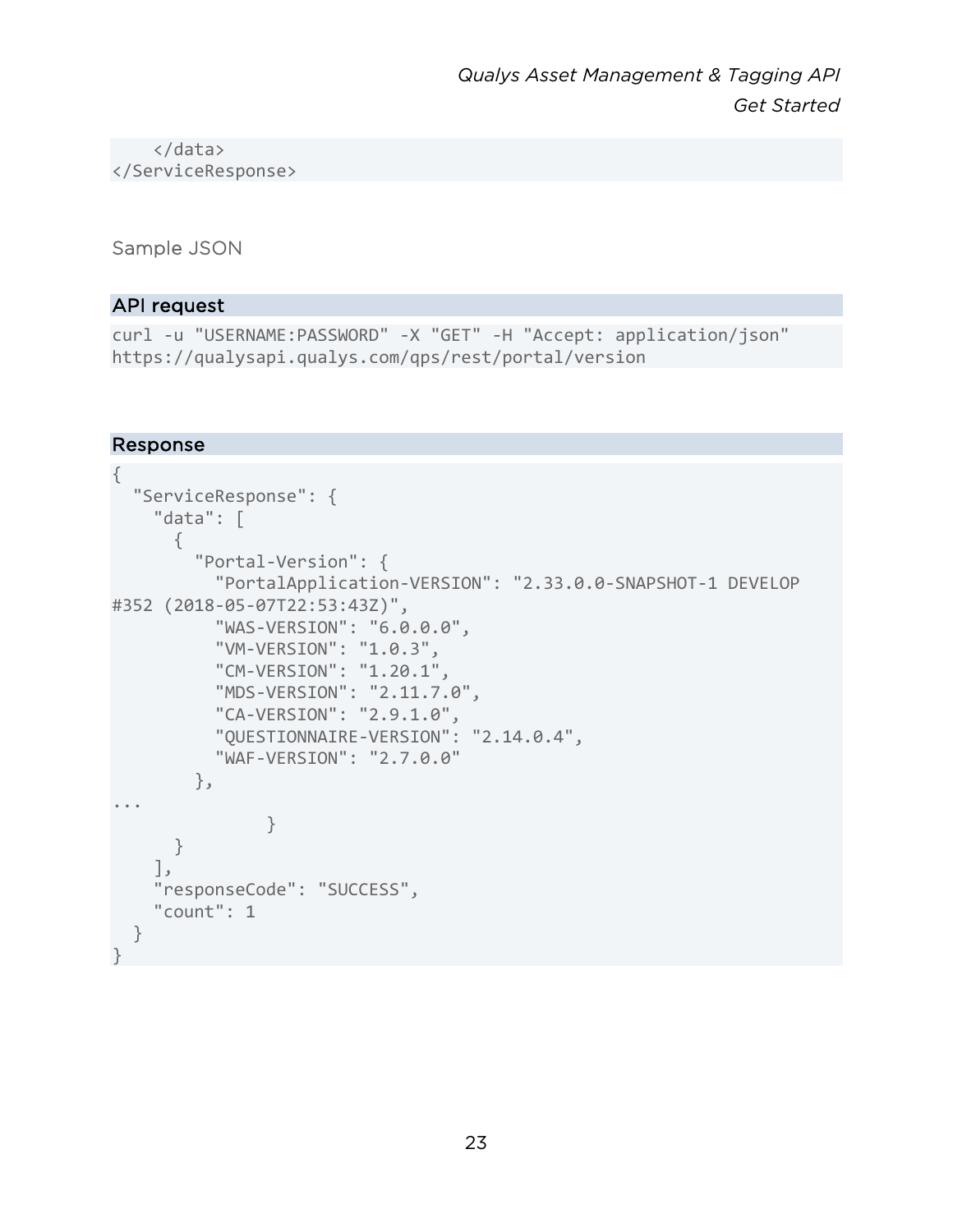# <span id="page-23-0"></span>Tags

# <span id="page-23-1"></span>Create Tag

/qps/rest/2.0/create/am/tag

[POST]

Create a new tag and possibly child tags.

Permissions required - Managers with full scope, other users must have these permissions: Access Permission "API Access", Tag Permission "Create User Tag", Tag Permission "Modify Dynamic Tag Rules" (to create a dynamic tag)

Note: Provider name is mandatory in case of Cloud Asset tag.

Sample 1 - Create new tag with 3 child tags

# API request

```
curl -u "USERNAME:PASSWORD" -H "Content-type: text/xml" -X "POST" --
data-binary @-
"https://qualysapi.qualys.com/qps/rest/2.0/create/am/tag" < file.xml 
Note: "file.xml" contains the request POST data.
```
# Request POST data

```
<?xml version="1.0" encoding="UTF-8" ?> 
<ServiceRequest> 
   <data> 
     <Tag> 
       <name>Parent Tag</name> 
       <ruleType>Groovy</ruleType> 
       <ruleText>if(asset.getAssetType()!=Asset.AssetType.HOST) return 
false; 
return asset.hasVulnsWithSeverity(4,5)</ruleText>
       <created>2014-02-06T19:14:50Z</created> 
       <modified>2014-02-06T19:14:50Z</modified> 
       <color>#FFFFFF</color>
```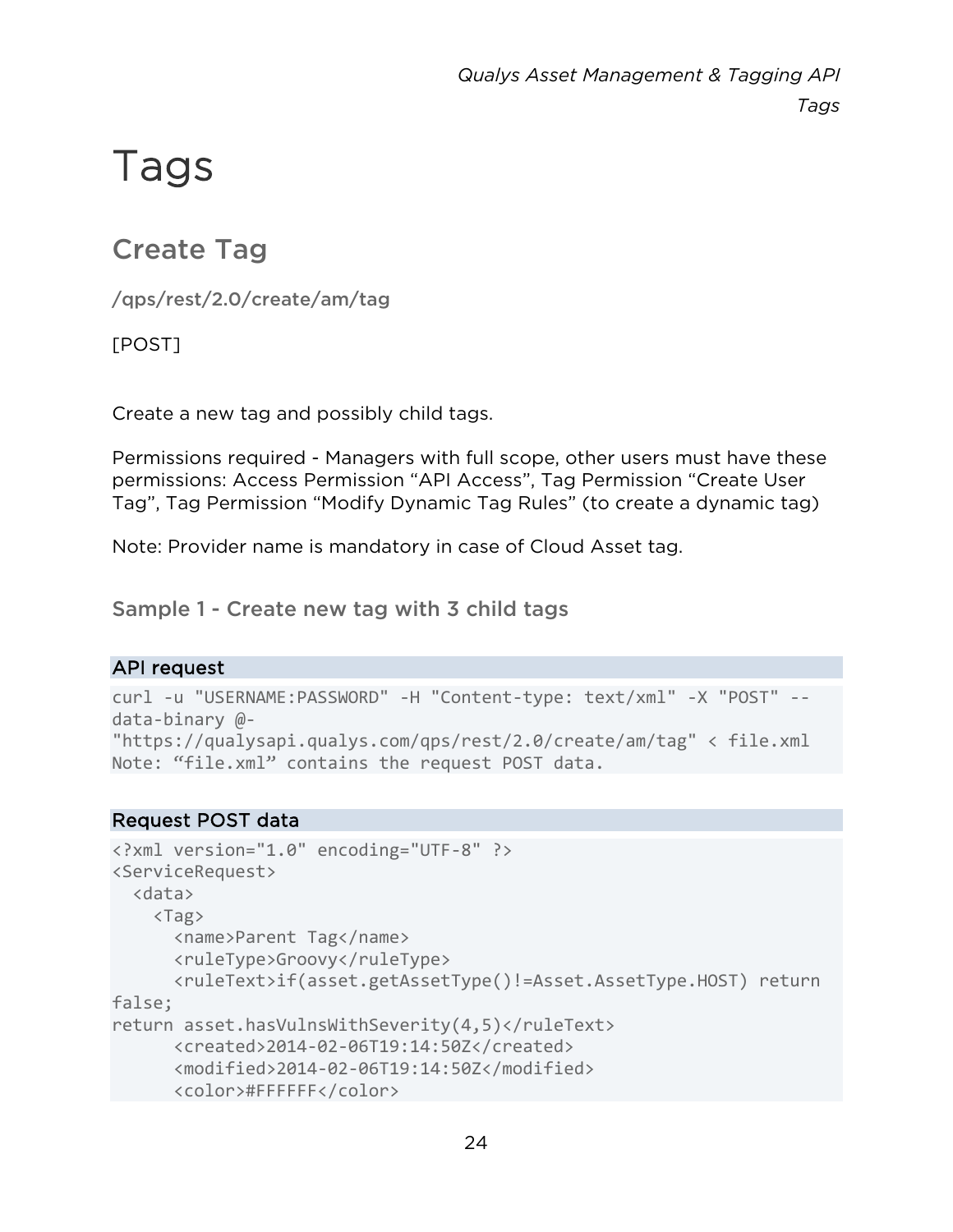```
 <children> 
          <set> 
             <TagSimple> 
               <name>Child 1</name> 
             </TagSimple> 
             <TagSimple> 
               <name>Child 2</name> 
             </TagSimple> 
             <TagSimple> 
               <name>Child 3</name> 
             </TagSimple> 
          </set> 
        </children> 
     </Tag> 
   </data> 
</ServiceRequest>
```

```
<?xml version="1.0" encoding="UTF-8"?> 
<ServiceResponse xmlns:xsi="http://www.w3.org/2001/XMLSchema-instance" 
xsi:noNamespaceSchemaLocation="https://qualysapi.qualys.com/qps/xsd/2.
0/am/tag.xsd"> 
   <responseCode>SUCCESS</responseCode> 
   <count>1</count> 
   <data> 
     <Tag> 
       <id>1589217</id> 
       <name>Parent Tag</name> 
       <created>2014-02-06T19:14:50Z</created> 
       <modified>2014-02-06T19:14:50Z</modified> 
       <color>#FFFFFF</color> 
       <ruleText>if(asset.getAssetType()!=Asset.AssetType.HOST) return 
false; 
return asset.hasVulnsWithSeverity(4,5)</ruleText>
       <ruleType>GROOVY</ruleType> 
       <children> 
         <list> 
           <TagSimple> 

             <name>Child 1</name> 
           </TagSimple> 
           <TagSimple>
```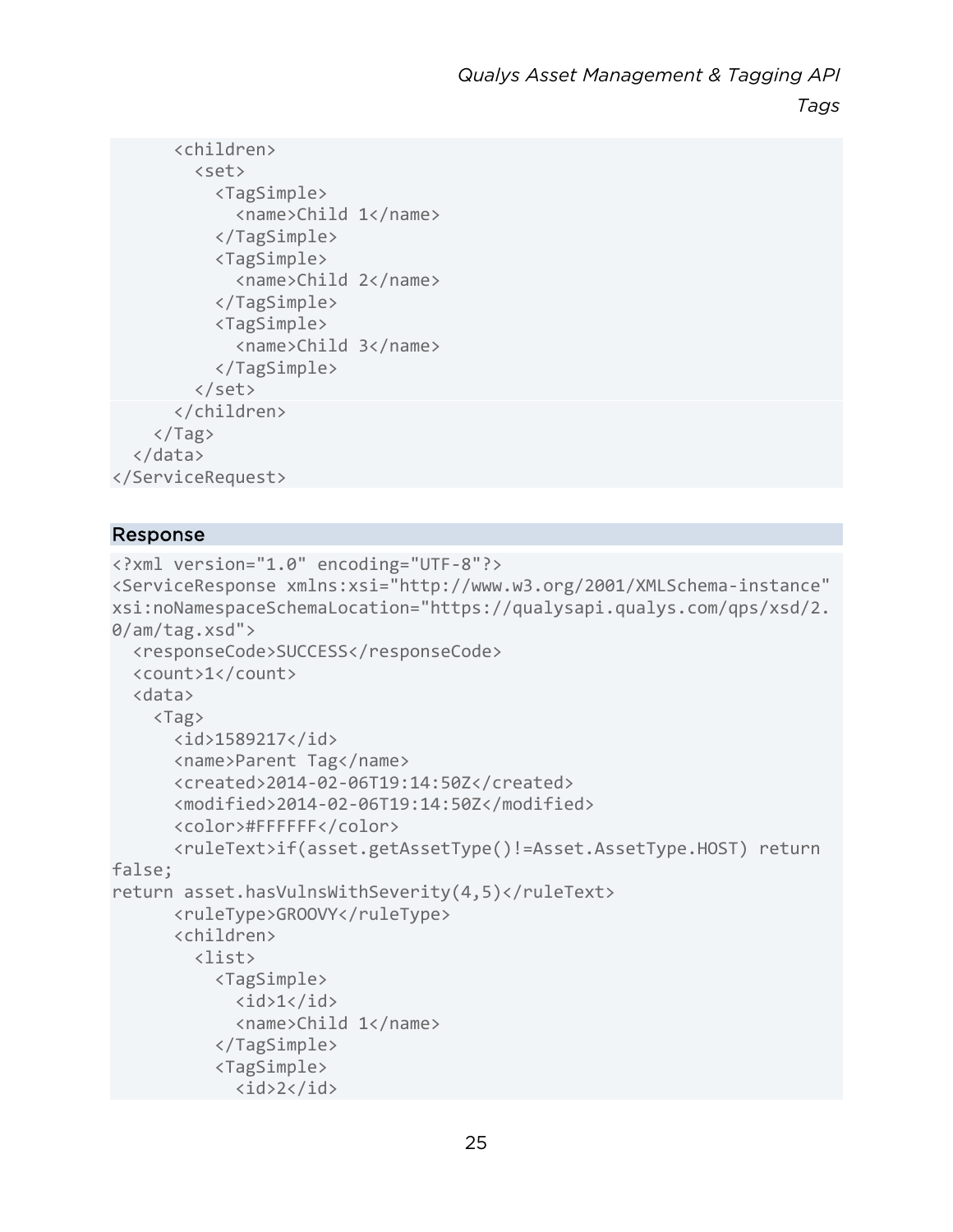```
 <name>Child 2</name> 
            </TagSimple> 
            <TagSimple> 

              <name>Child 3</name> 
            </TagSimple> 
          </list> 
       </children> 
    \langleTag\rangle </data> 
</ServiceResponse> 
   <responseCode>SUCCESS</responseCode>
```
## Sample 2 - Create an asset tag and assign criticality score

### API request

```
curl -n -u "USERNAME:PASSWORD" -H "content-type: text/xml"-X "POST" -- 
"https://qualysapi.qualys.com/rest/2.0/create/am/tag" < file.xml 
Note: "file.xml" contains the request POST data.
```
### Request POST data

```
<?xml version="1.0" encoding="UTF-8" ?> 
<ServiceRequest> 
     <data> 
          <Tag> 
           <name>critical_3</name> 
           <criticalityScore>3</criticalityScore> 
           <color>#FFFFFF</color> 
         \langleTag\rangle </data> 
</ServiceRequest>
```

```
<?xml version="1.0" encoding="UTF-8"?> 
<ServiceResponse xmlns:xsi="http://www.w3.org/2001/XMLSchema-instance" 
xsi:noNamespaceSchemaLocation="https://qualysapi.qualys.com/qps/rest/2
.0/create/am/tag"> 
     <responseCode>SUCCESS</responseCode> 
     <count>1</count> 
     <data> 
         <Tag>
```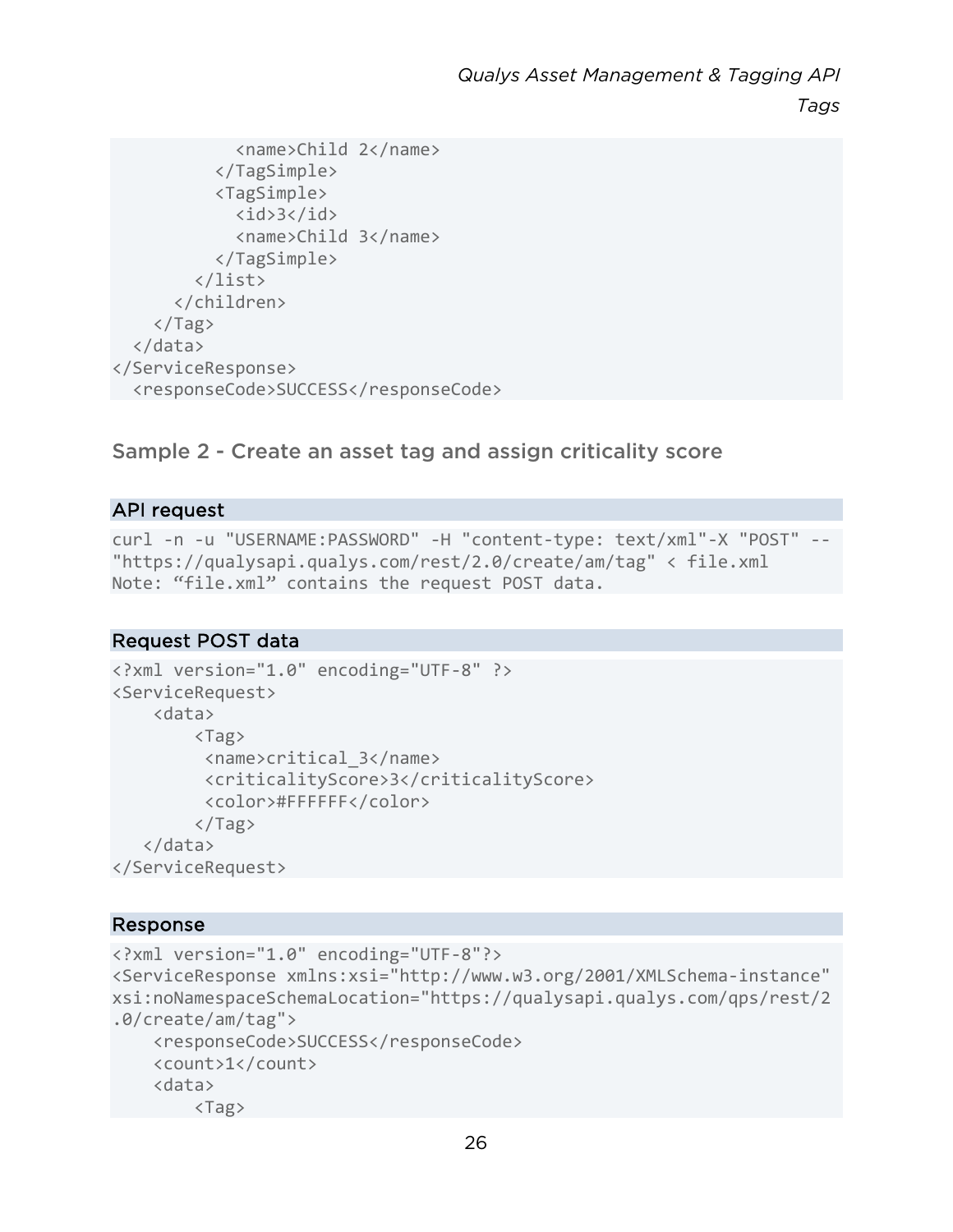```
 <id>7824612</id> 
          <name>critical_3</name> 
          <created>2021-06-08T13:09:00Z</created> 
          <modified>2021-06-08T13:09:00Z</modified> 
          <color>#FFFFFF</color> 
          <criticalityScore>3</criticalityScore> 
    \langleTag\rangle </data> 
   </ServiceResponse>
```
# XSD

[<platform API server>/](#page-8-0)qps/xsd/2.0/am/tag.xsd

Get to know Groovy

Check out the following article on our Community to learn how to create asset tags using the Groovy programming language. You'll also get several Groovy rule examples that you can start using today.

[Create Asset Tags using Groovy](https://community.qualys.com/docs/DOC-5463)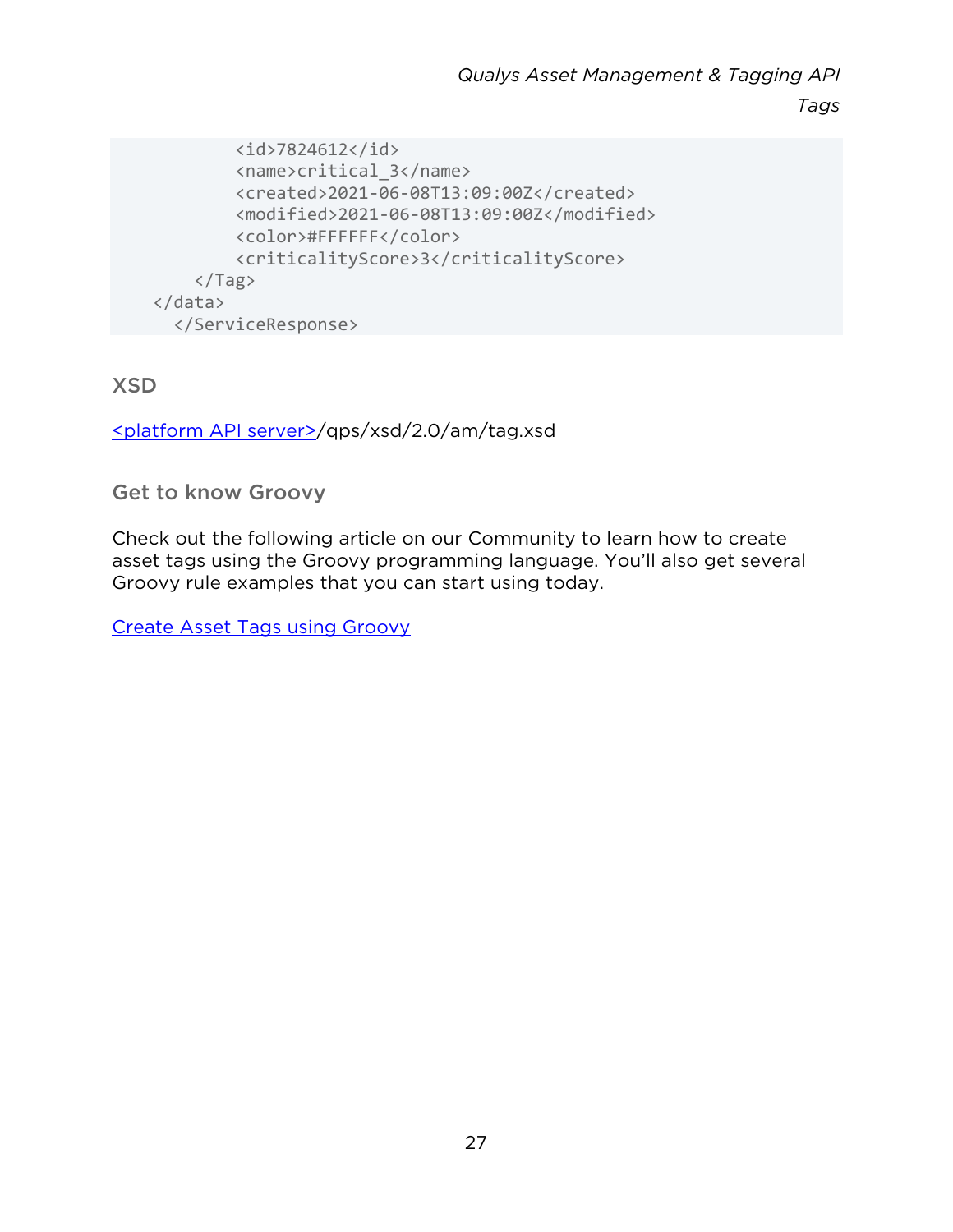# <span id="page-27-0"></span>Update Tag

/qps/rest/2.0/update/am/tag/<id>

/qps/rest/2.0/update/am/tag

[POST]

Update fields for a tag and collections of tags.

Permissions required - Managers with full scope, other users must have these permissions: Access Permission "API Access", Tag Permission "Create User Tag", Tag Permission "Modify Dynamic Tag Rules" (to create a dynamic tag)

Input Parameters

Using the NOT EQUALS operator for updating tags could result in accidental update of unknown tags without any warning. To prevent accidental updates of unknown tags, we do not support NOT EQUALS operator for update actions.

Note: Provider name cannot be updated.

[Click here for available operators](#page-16-0)

| Parameter        | Description                                                                                                                                                                   |
|------------------|-------------------------------------------------------------------------------------------------------------------------------------------------------------------------------|
| name             | (Text) Name of the tag                                                                                                                                                        |
| criticalityScore | (Keyword) Update the asset criticality score for a tag<br>between 1 to 5 with 1 being the lowest and 5 being the<br>highest.                                                  |
| ruleType         | (Text) STATIC, GROOVY, OS REGEX,<br>NETWORK RANGE, NAME CONTAINS,<br>INSTALLED SOFTWARE, OPEN PORTS, VULN EXIST,<br>ASSET SEARCH, CLOUD ASSET,<br><b>BUSINESS INFORMATION</b> |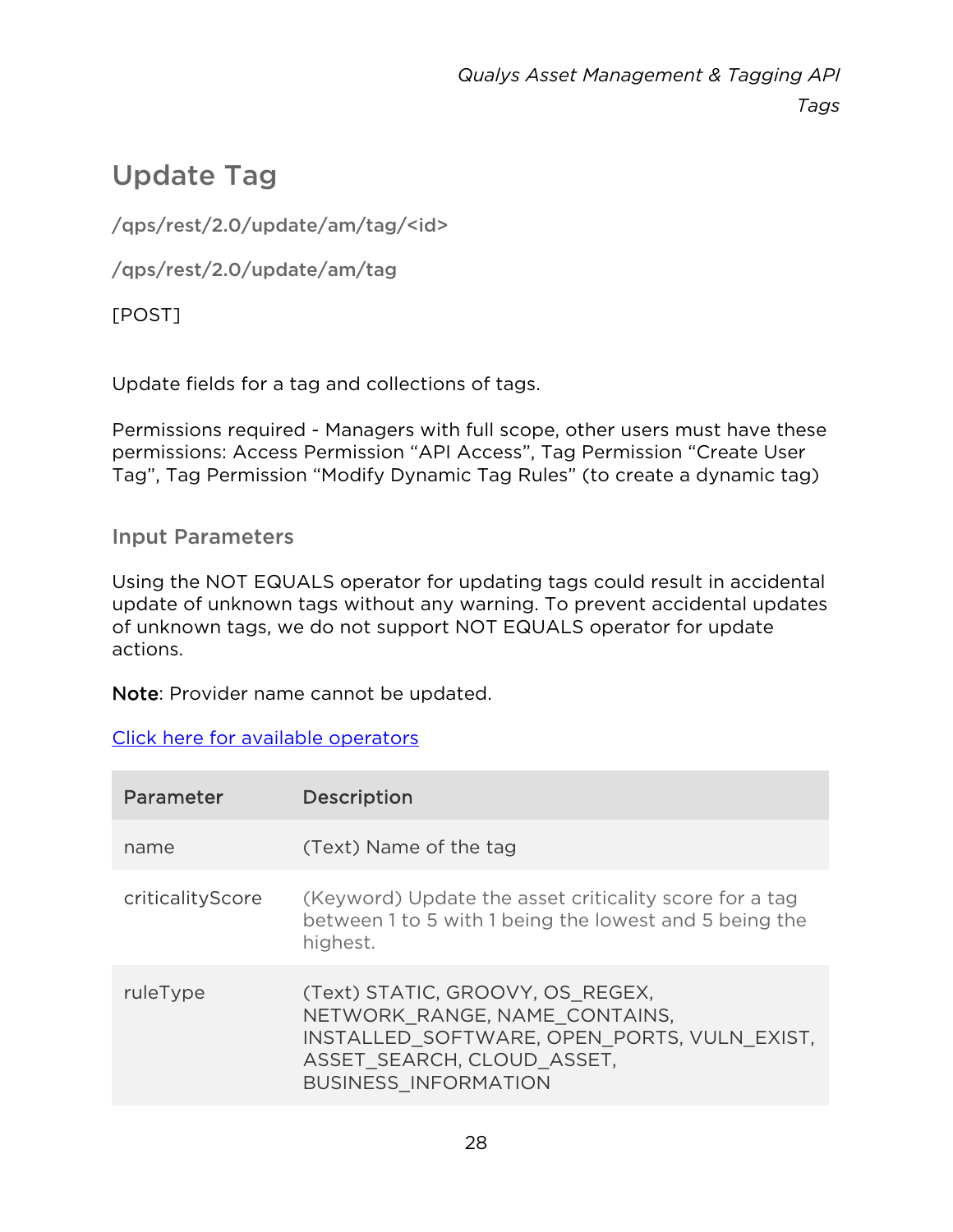| ruleText | (Text) Define the criteria for the rule                                   |
|----------|---------------------------------------------------------------------------|
| color    | Text formatted as #FFFFFF where F can be any value<br>between 0-9 and A-F |

Sample 1 - Rename parent tag, remove some child tags

### API request

```
curl -u "USERNAME:PASSWORD" -H "Content-type: text/xml" -X "POST" --
data-binary @- 
"https://qualysapi.qualys.com/qps/rest/2.0/update/am/tag/12345" 
< file.xml 
Note: "file.xml" contains the request POST data.
```
### Request POST data

```
<?xml version="1.0" encoding="UTF-8" ?> 
<ServiceRequest> 
   <data> 
     <Tag> 
        <name>Parent Tag (Updated)</name> 
        <children> 
          <remove> 
            <TagSimple><id>123</id></TagSimple> 
            <TagSimple><id>456</id></TagSimple> 
          </remove> 
        </children> 
    \langleTag\rangle </data> 
</ServiceRequest>
```

```
<?xml version="1.0" encoding="UTF-8"?> 
<ServiceResponse xmlns:xsi="http://www.w3.org/2001/XMLSchema-instance" 
xsi:noNamespaceSchemaLocation="https://qualysapi.qualys.com/qps/xsd/2.
0/am/tag.xsd"> 
   <responseCode>SUCCESS</responseCode> 
   <count>1</count> 
  <data>
```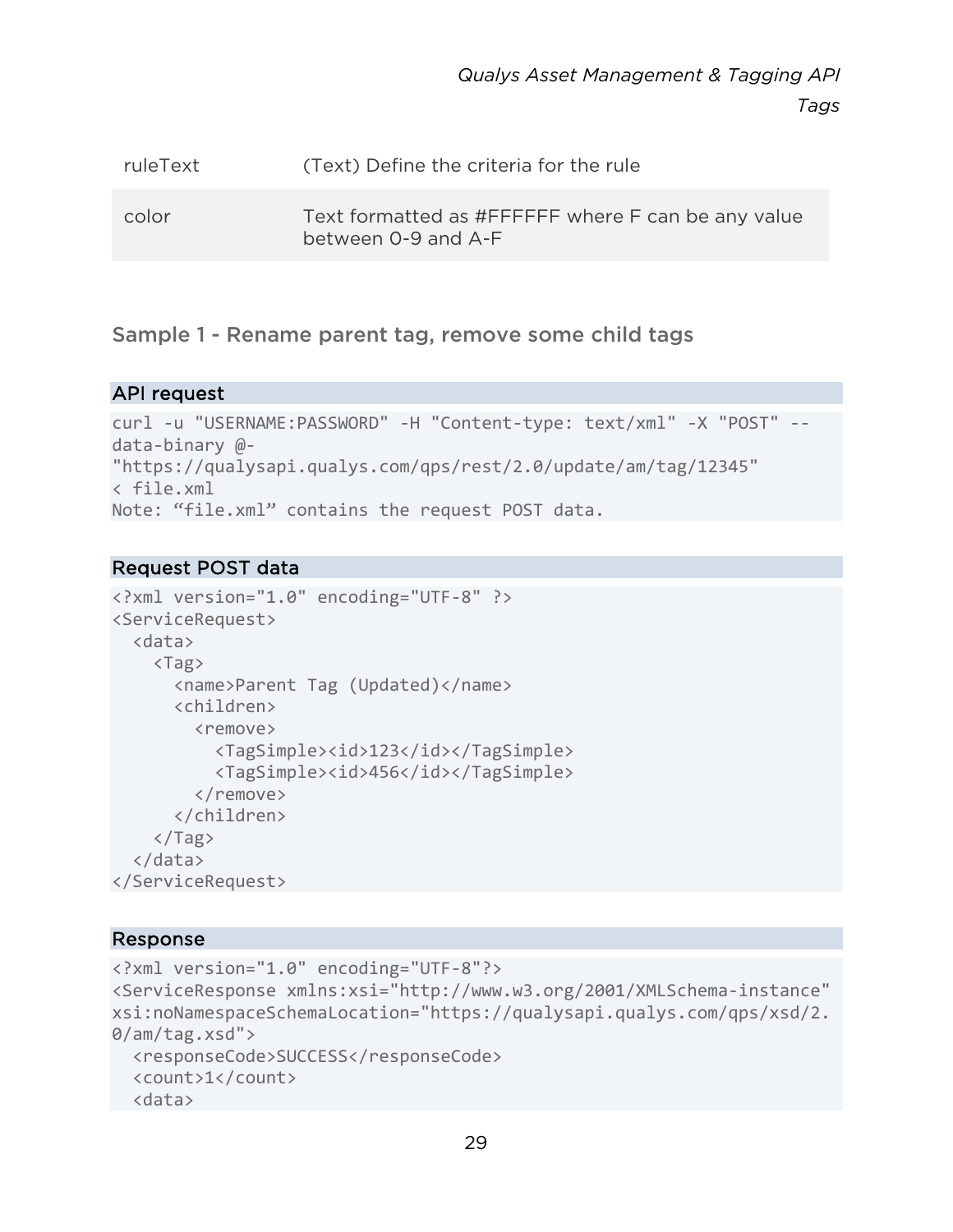```
 <Tag> 
        <id>12345</id> 
        <name>Tag</name> 
        <created>2014-02-06T19:14:50Z</created> 
        <modified>2014-02-06T19:14:50Z</modified> 
        <color>#FFFFFF</color> 
        <ruleText>asset.installedSoftwares.contains { it.name == 
"Windows" }</ruleText>
        <ruleType>GROOVY</ruleType> 
        <children> 
           <list> 
             <TagSimple> 
               \langle id \rangle 1 \langle /id \rangle <name>Child 1</name> 
             </TagSimple> 
             <TagSimple> 
               \langle id \rangle2\langle id \rangle <name>Child 2</name> 
             </TagSimple> 
             <TagSimple> 
               \langleid>3\langle/id>
                <name>Child 3</name> 
             </TagSimple> 
             <TagSimple> 
               \langleid>123\langleid>
                <name>Linked Child 1</name> 
             </TagSimple> 
             <TagSimple> 
               \langleid>456\langleid>
                <name>Linked Child 2</name> 
             </TagSimple> 
           </list> 
        </children> 
    \langleTag\rangle </data> 
</ServiceResponse> 
 <responseCode>SUCCESS</responseCode>
```
Sample 2 - Update an asset tag with criticality score and tag ID in URL

### API request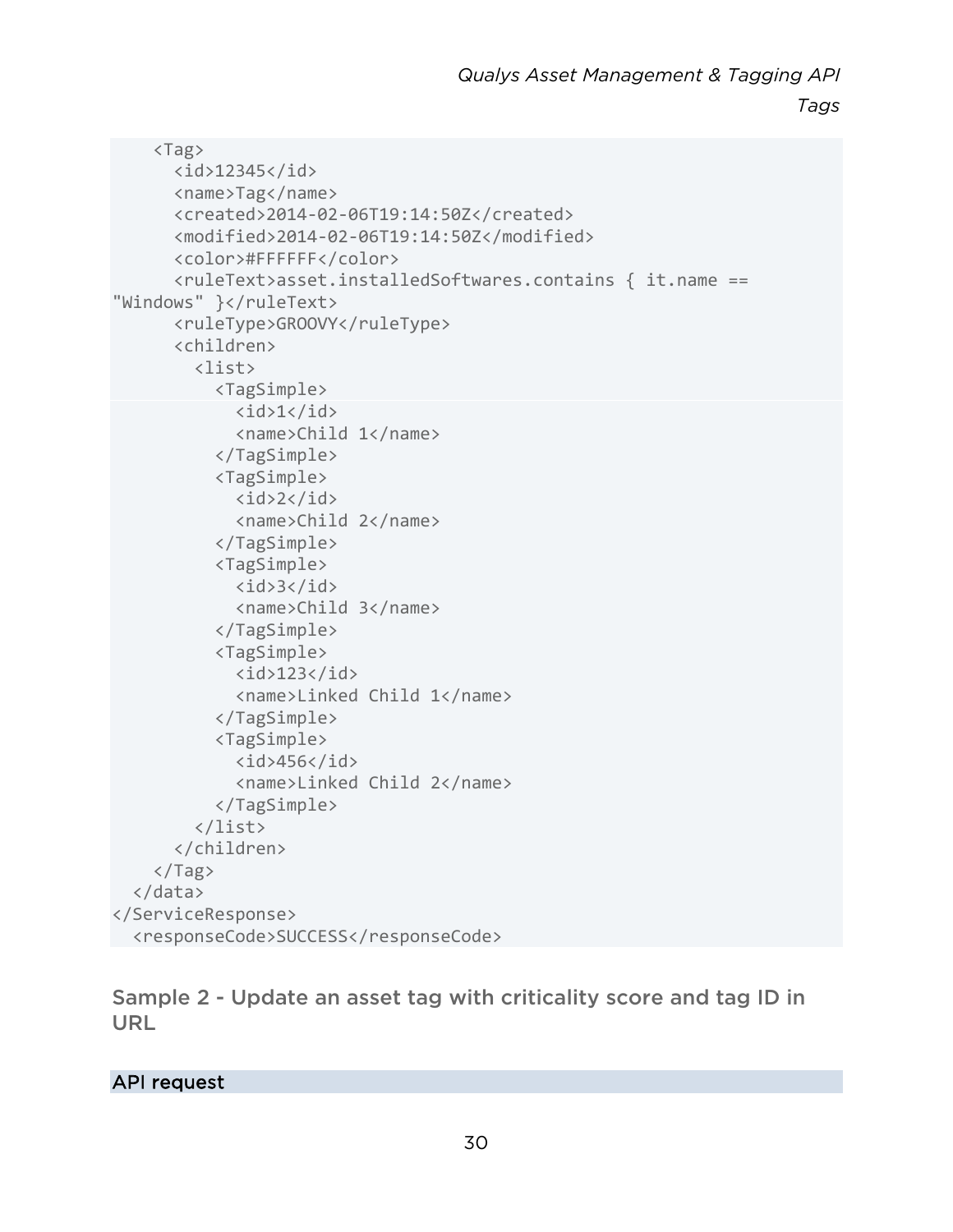```
curl -n -u "USERNAME:PASSWORD" -H "content-type: text/xml"-X "POST" -- 
"https://qualysapi.qualys.com/rest/2.0/update/am/tag/11175413" < 
file.xml 
Note: "file.xml" contains the request POST data.
```
### Request POST data

```
<?xml version="1.0" encoding="UTF-8" ?> 
<ServiceRequest> 
    <data> 
      <Tag> 
         <name>name change3</name> 
         <criticalityScore>5</criticalityScore> 
          <children> 
           <remove> 
            <TagSimple><id>123</id></TagSimple> 
            <TagSimple><id>456</id></TagSimple> 
          </remove> 
         </children> 
     \langle/Tag\rangle </data> 
</ServiceRequest
```
### Response

```
<?xml version="1.0" encoding="UTF-8"?> 
<ServiceResponse xmlns:xsi="http://www.w3.org/2001/XMLSchema-instance" 
xsi:noNamespaceSchemaLocation="https://qualysapi.qualys.com/qps/rest/2
.0/update/am/tag"> 
     <responseCode>SUCCESS</responseCode> 
     <count>1</count> 
     <hasMoreRecords>false</hasMoreRecords> 
     <data> 
         <Tag> 
             <id>11175413</id> 
         </Tag> 
     </data> 
       </ServiceResponse>
```
## Sample 3 - Update the tag color, rule text, rule type, child tag

### API request

curl -n -u "USERNAME:PASSWORD" -H "content-type: text/xml"-X "POST" --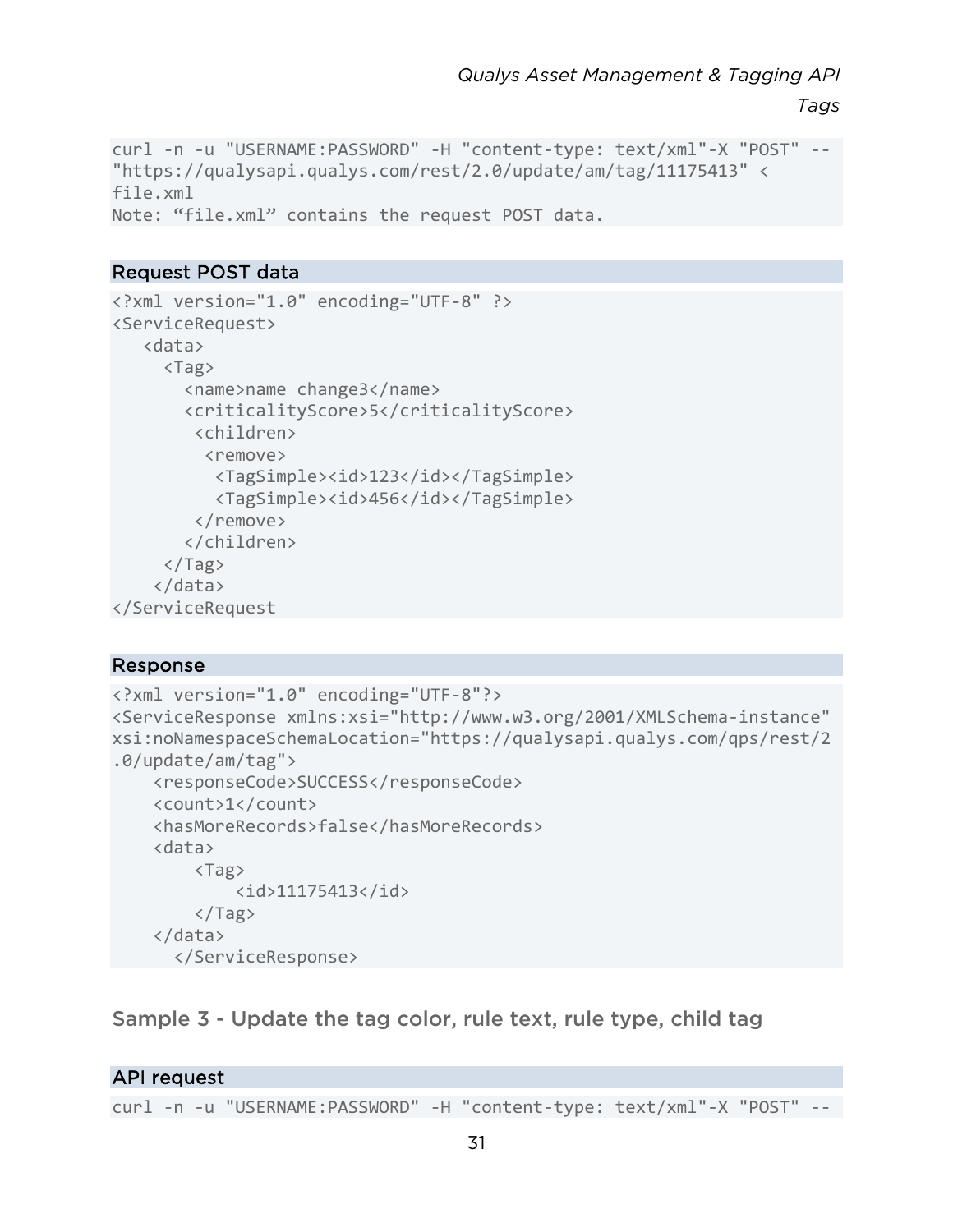*Tags*

```
"https://qualysapi.qualys.com/rest/2.0/update/am/tag/19237412" < 
file.xml 
Note: "file.xml" contains the request POST data.
```
## Request POST data

```
<?xml version="1.0" encoding="UTF-8" ?> 
<ServiceRequest> 
    <data> 
      <Tag> 
          <color>#FFFFFF</color> 
         <ruleType>ASSET_SEARCH</ruleType> 
         <ruleText>&lt; ?xml version="1.0" encoding="UTF-
8"?><TAG_CRITERIA&gt;&lt;NETBIOS&gt;
< SEARCH_TYPE&gt; BEGINNING&lt; / SEARCH_TYPE&gt; &lt; SEARCH_TERM&gt; tes
t</SEARCH_TERM&gt; &lt;/NETBIOS&gt;&lt;/TAG_CRITERIA&gt;</ruleText>
              <children> 
                  <set> 
                       <TagSimple> 
                           <name>Child</name> 
                       </TagSimple> 
                  </set> 
              </children> 
      \langleTag\rangle </data> 
</ServiceRequest
```

```
<?xml version="1.0" encoding="UTF-8"?> 
<ServiceResponse xmlns:xsi="http://www.w3.org/2001/XMLSchema-instance" 
xsi:noNamespaceSchemaLocation="https://qualysapi.qualys.com/qps/rest/2
.0/update/am/tag"> 
     <responseCode>SUCCESS</responseCode> 
     <count>1</count> 
     <hasMoreRecords>false</hasMoreRecords> 
     <data> 
         <Tag> 
              <id>19237412</id> 
        \langleTag\rangle </data> 
</ServiceResponse>
```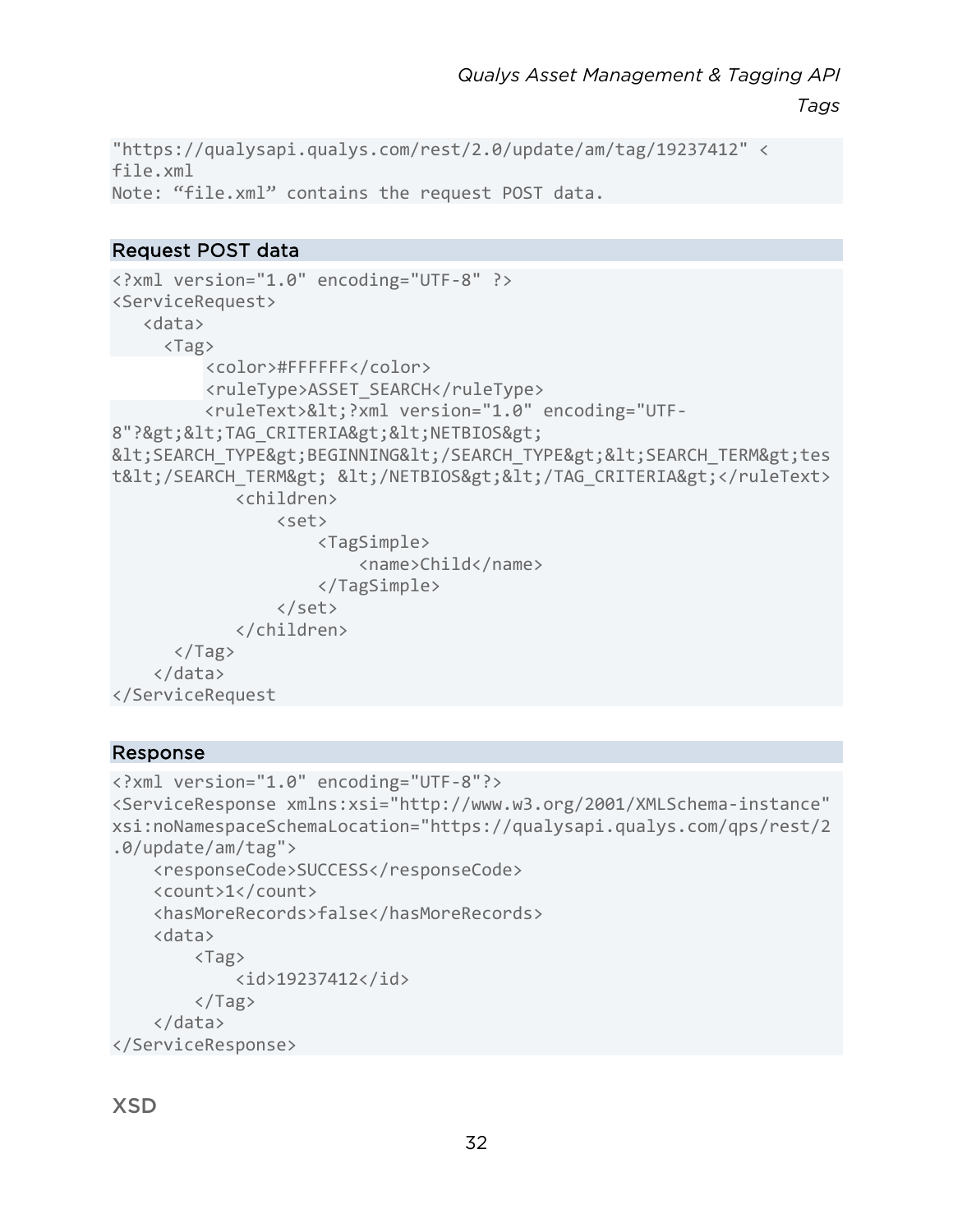[<platform API server>/](#page-8-0)qps/xsd/2.0/am/tag.xsd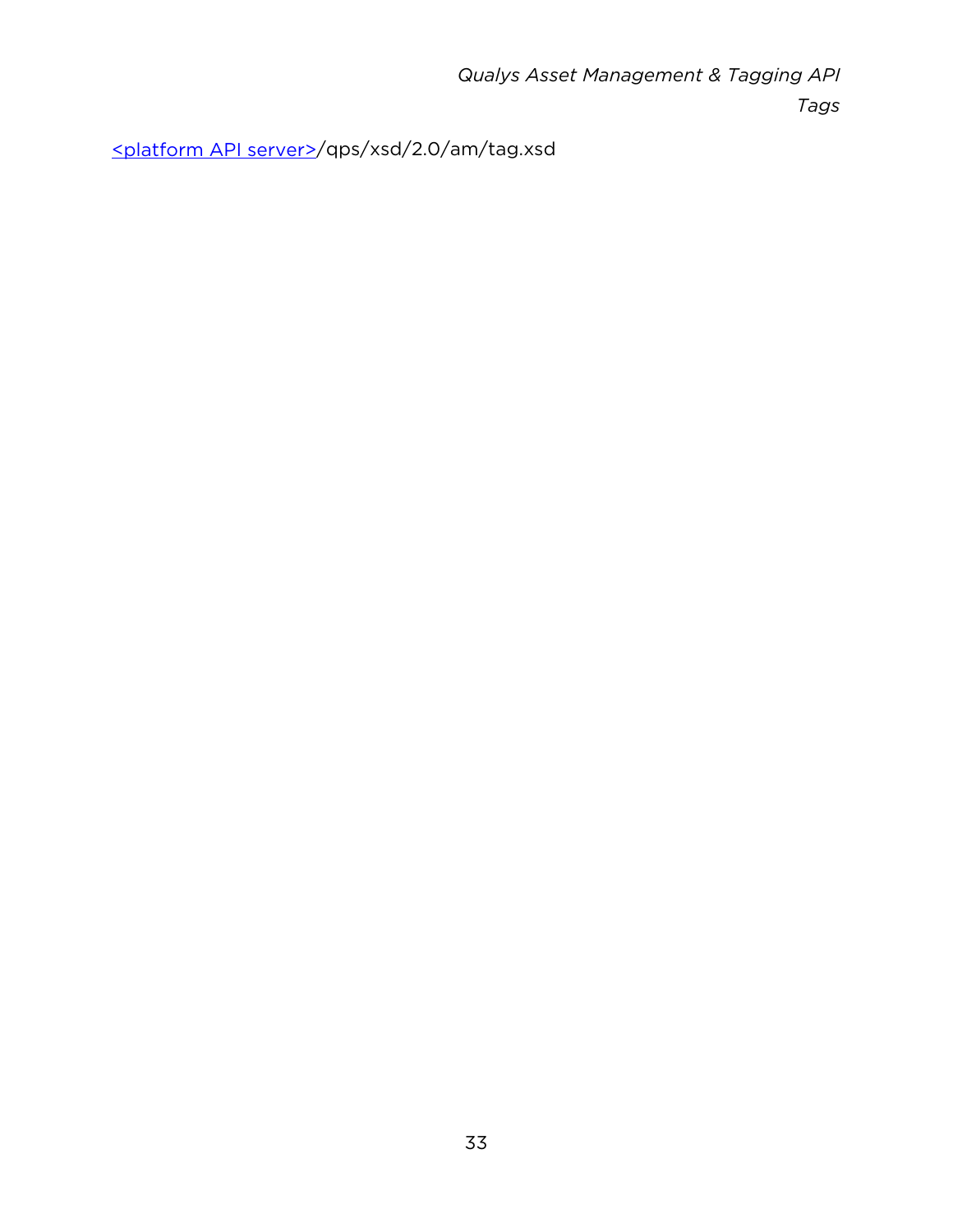# <span id="page-33-0"></span>Search Tags

/qps/rest/2.0/search/am/tag

[POST]

Returns a list of tags that match the provided criteria.

Pagination - A maximum of 100 tags are returned by default. To customize this specify a "preferences" tag in the POST body of your request.

Limit your results - Use the optional "fields" parameter to limit the amount of information returned for the tag. [Learn more](#page-10-0)

Permissions required - Managers with full scope, other users must have Access Permission "API Access"

Searchable Fields

## [Click here for available operators](#page-16-0)

| Parameter        | <b>Description</b>                                                                                                                                           |
|------------------|--------------------------------------------------------------------------------------------------------------------------------------------------------------|
| id (Integer)     |                                                                                                                                                              |
| name (Text)      |                                                                                                                                                              |
| parent (Integer) |                                                                                                                                                              |
| ruleType         | STATIC, GROOVY, OS REGEX, NETWORK RANGE,<br>NAME CONTAINS, INSTALLED SOFTWARE,<br>OPEN PORTS, VULN EXIST, ASSET SEARCH,<br>CLOUD ASSET, BUSINESS INFORMATION |
| provider         | EC2, AZURE, GCP, IBM, OCI                                                                                                                                    |
| color            | Text formatted as #FFFFFF where F can be any value                                                                                                           |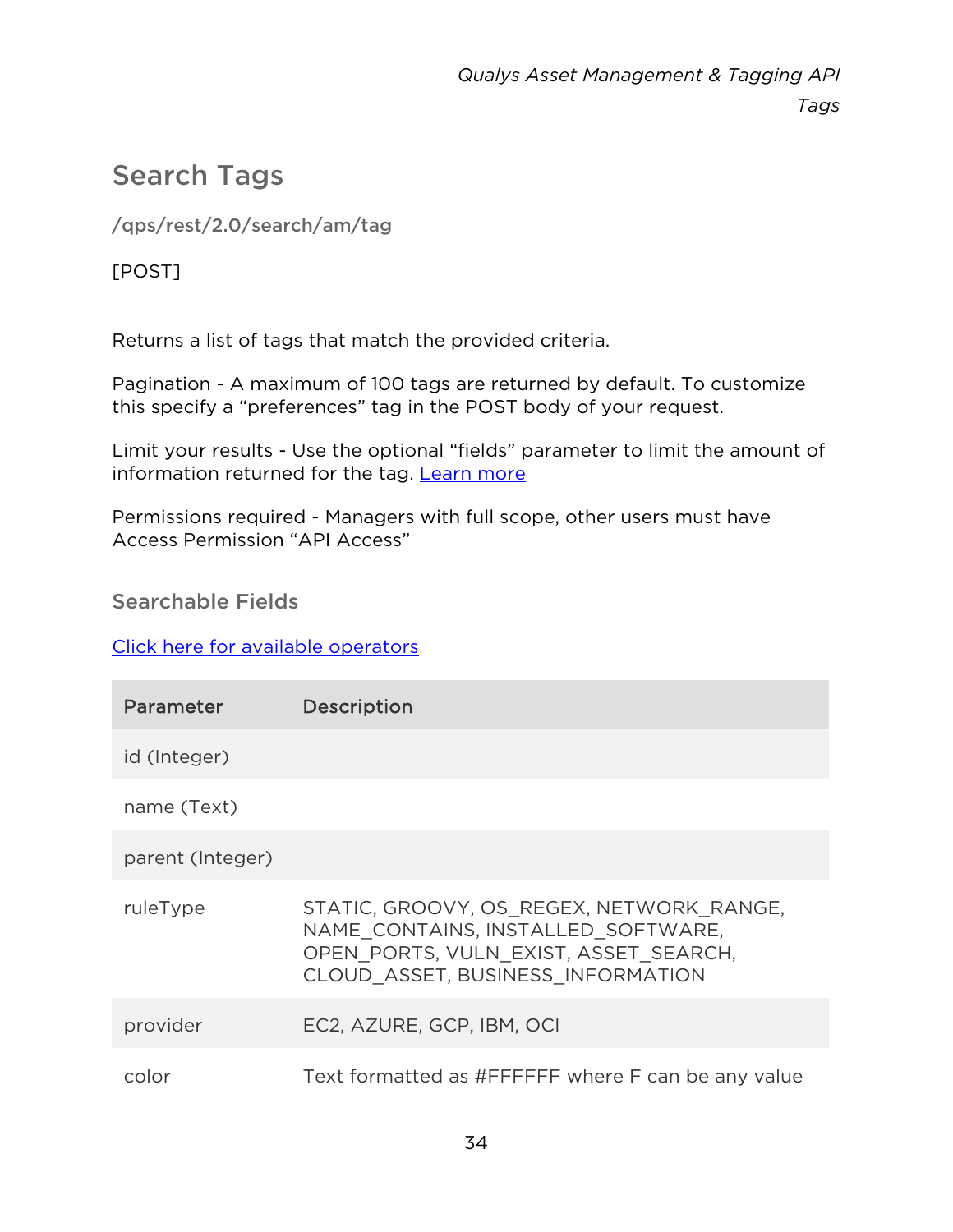*Tags*

between 0-9 and A-F

Sample 1 - Find tags with groovy script rules

## API request

```
curl -u "USERNAME:PASSWORD" -H "content-type: text/xml" -X "POST" --
data-binary @- 
"https://qualysapi.qualys.com/qps/rest/2.0/search/am/tag" < file.xml 
Note: "file.xml" contains the request POST data.
```
## Request POST data

```
<ServiceRequest> 
     <filters> 
        <Criteria field="ruleType" operator="EQUALS">GROOVY</Criteria> 
     </filters> 
</ServiceRequest>
```

```
<?xml version="1.0" encoding="UTF-8"?> 
<ServiceResponse xmlns:xsi="http://www.w3.org/2001/XMLSchema-instance" 
xsi:noNamespaceSchemaLocation="https://qualysapi.qualys.com/qps/xsd/2.
0/am/tag.xsd"> 
   <responseCode>SUCCESS</responseCode> 
   <count>2</count> 
   <hasMoreRecords>true</hasMoreRecords> 
   <lastId>10449935</lastId> 
   <data> 
     <Tag> 
       <id>12345</id> 
       <name>Tag</name> 
       <created>2014-02-06T19:14:50Z</created> 
       <modified>2014-02-06T19:14:50Z</modified> 
       <color>#FF0000</color> 
       <ruleText>asset.installedSoftwares.contains { it.name == 
"Windows" }</ruleText>
       <ruleType>GROOVY</ruleType> 
       <children> 
         <list>
```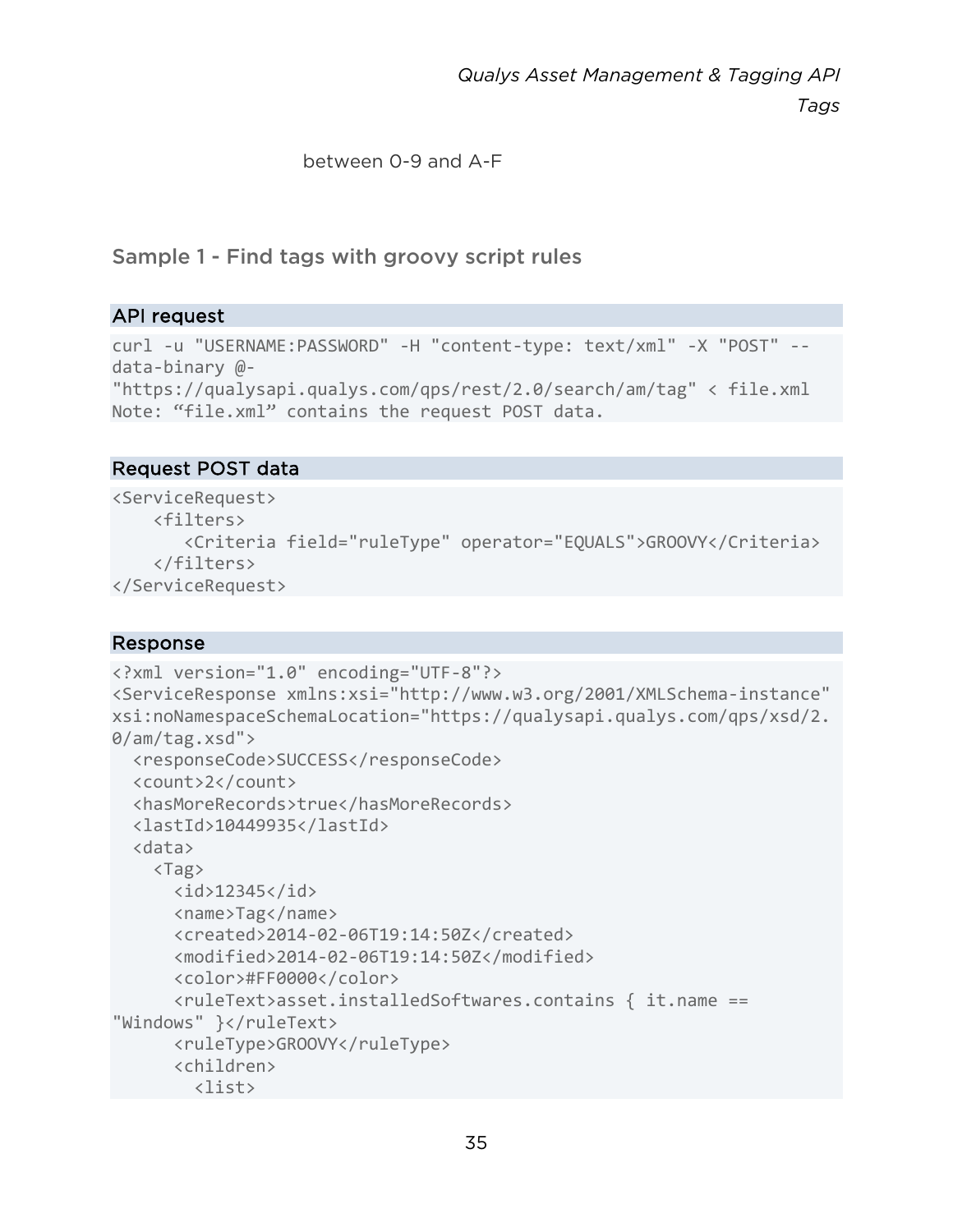*Tags*

```
 <SimpleTag> 
                   \langleid>123\langleid>
                    <name>Red</name> 
               </SimpleTag> 
          <list> 
        </children> 
    \langle/Tag\rangle <Tag> 
        <id>12346</id> 
        <name>Another Red Tag</name> 
        <created>2014-02-06T19:14:50Z</created> 
        <modified>2014-02-06T19:14:50Z</modified> 
        <color>#FF0000</color> 
        <ruleText>asset.installedSoftwares.contains { it.name == 
"Windows" }</ruleText>
        <ruleType>GROOVY</ruleType> 
        <children> 
          <list> 
               <SimpleTag> 
                   \langleid>123\langleid>
                    <name>Red</name> 
               </SimpleTag> 
          <list> 
        </children> 
    \langle/Tag\rangle </data> 
</ServiceResponse> 
 <responseCode>SUCCESS</responseCode>
```
## Sample 2 - Search an asset tag with criticality score

### API request

```
curl -n -u "USERNAME:PASSWORD" -H "content-type: text/xml"-X "POST" -- 
"https://qualysapi.qualys.com/rest/2.0/search/am/tag" < file.xml 
Note: "file.xml" contains the request POST data.
```
### Request POST data

```
<ServiceRequest> 
     <filters> 
         <Criteria field="criticalityScore" 
          operator="EQUALS"> 
         3</Criteria>
```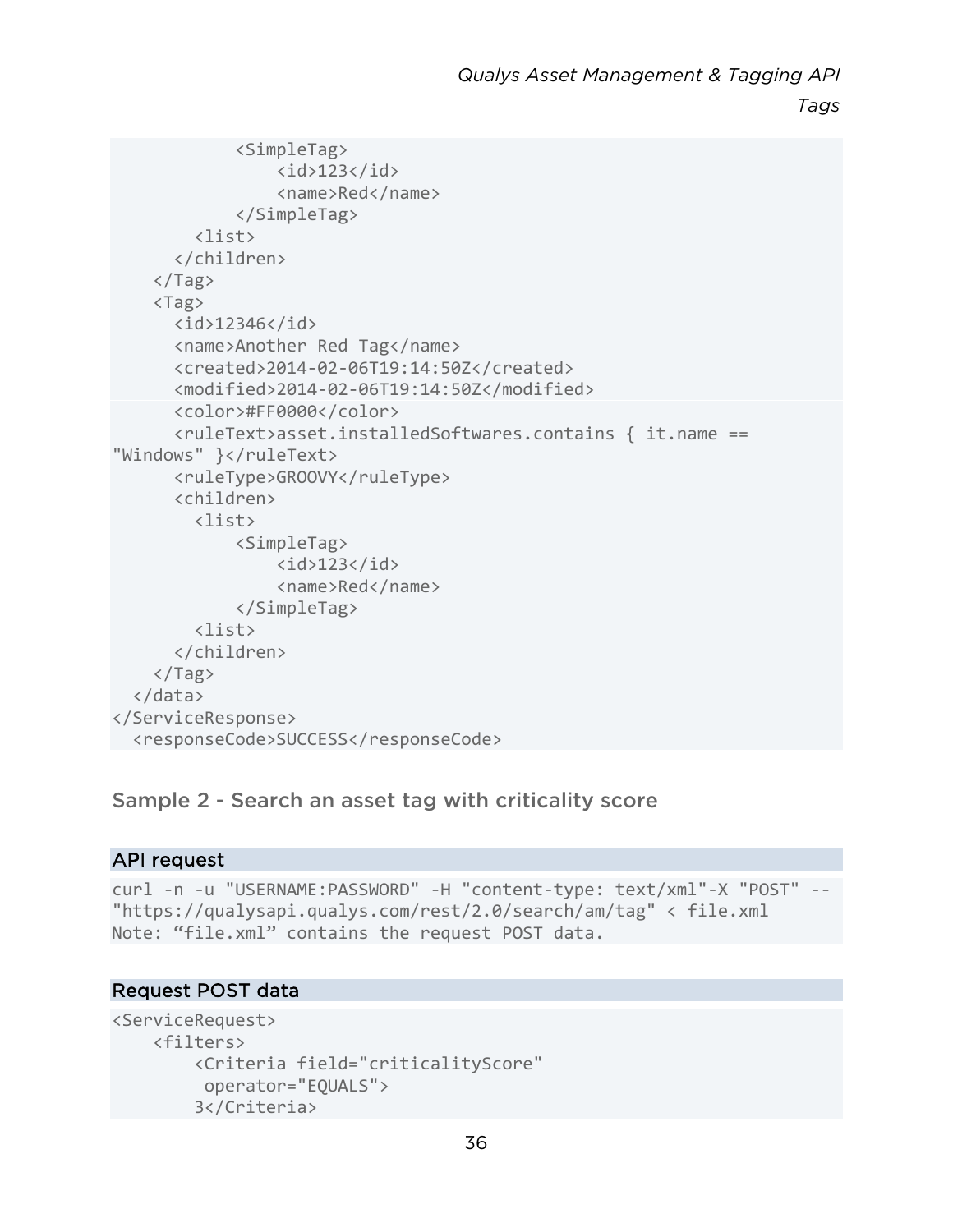```
 </filters> 
</ServiceRequest>
```
# Response

```
<?xml version="1.0" encoding="UTF-8"?> 
<ServiceResponse xmlns:xsi="http://www.w3.org/2001/XMLSchema-instance" 
xsi:noNamespaceSchemaLocation="https://qualysapi.qualys.com/qps/rest/2
.0/search/am/tag"> 
     <responseCode>SUCCESS</responseCode> 
     <count>1</count> 
     <hasMoreRecords>false</hasMoreRecords> 
     <data> 
         <Tag> 
              <id>7824612</id> 
              <name>critical_3</name> 
              <created>2021-06-08T13:09:00Z</created> 
              <modified>2021-06-08T13:09:00Z</modified> 
              <color>#FFFFFF</color> 
              <criticalityScore>3</criticalityScore> 
        \langleTag\rangle </data> 
       </ServiceResponse>
```
XSD

[<platform API server>/](#page-8-0)qps/xsd/2.0/am/tag.xsd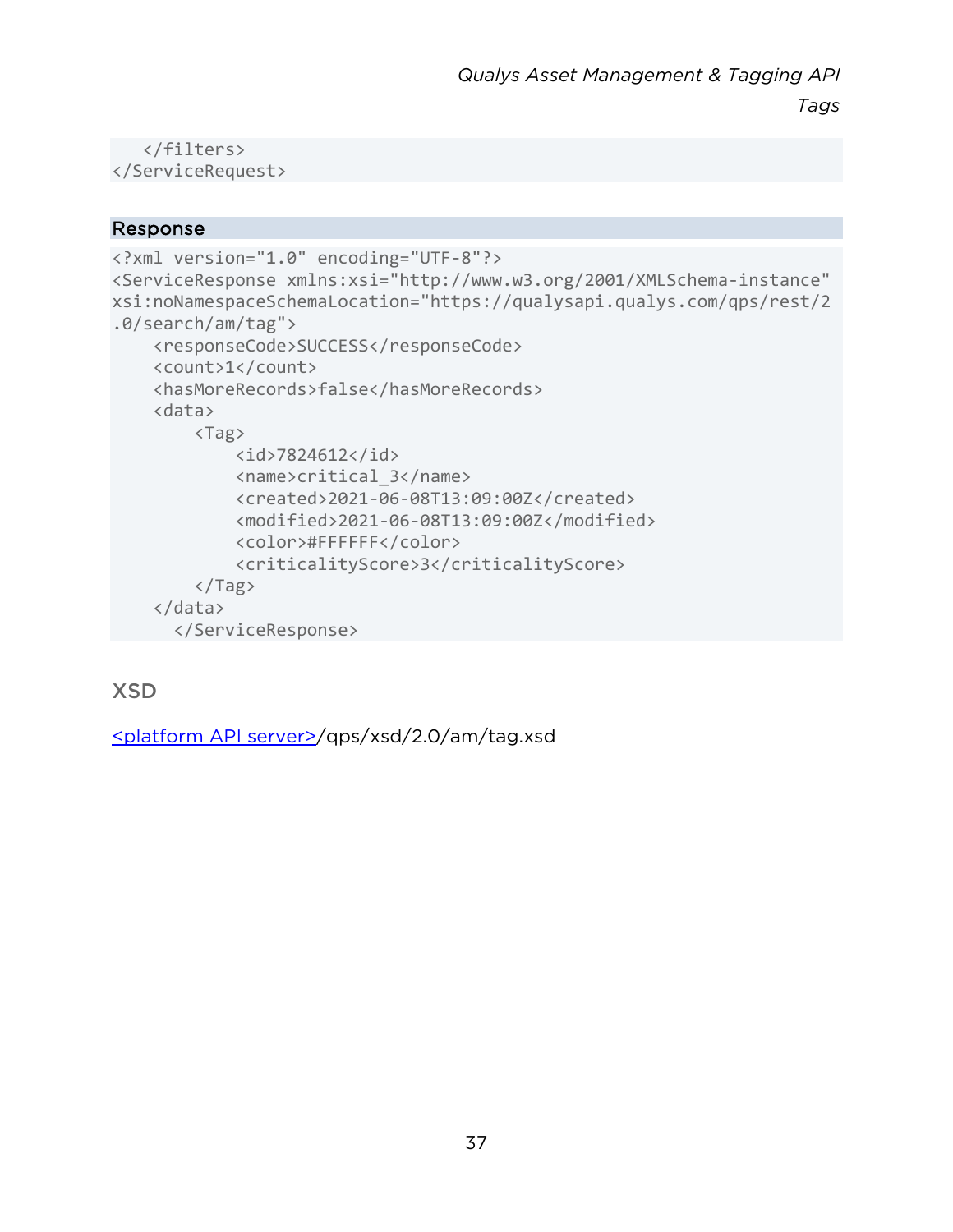# Count Tags

/qps/rest/2.0/count/am/tag

[POST]

Count all the children of a tag.

Permissions required - Managers with full scope, other users must have Access Permission "API Access"

Available Fields

[Click here for available operators](#page-16-0)

| Parameter        | <b>Description</b>                                                                                                                            |
|------------------|-----------------------------------------------------------------------------------------------------------------------------------------------|
| id (Integer)     |                                                                                                                                               |
| name (Text)      |                                                                                                                                               |
| parent (Integer) |                                                                                                                                               |
| ruleType         | STATIC, GROOVY, OS REGEX, NETWORK RANGE,<br>NAME CONTAINS, INSTALLED SOFTWARE,<br>OPEN PORTS, VULN EXIST, ASSET SEARCH,<br><b>CLOUD ASSET</b> |
| provider         | EC2, AZURE, GCP, IBM, OCI                                                                                                                     |
| color            | Text formatted as #FFFFFF where F can be any value<br>between 0-9 and A-F                                                                     |

Sample - Get count of all children of tag ID

# API request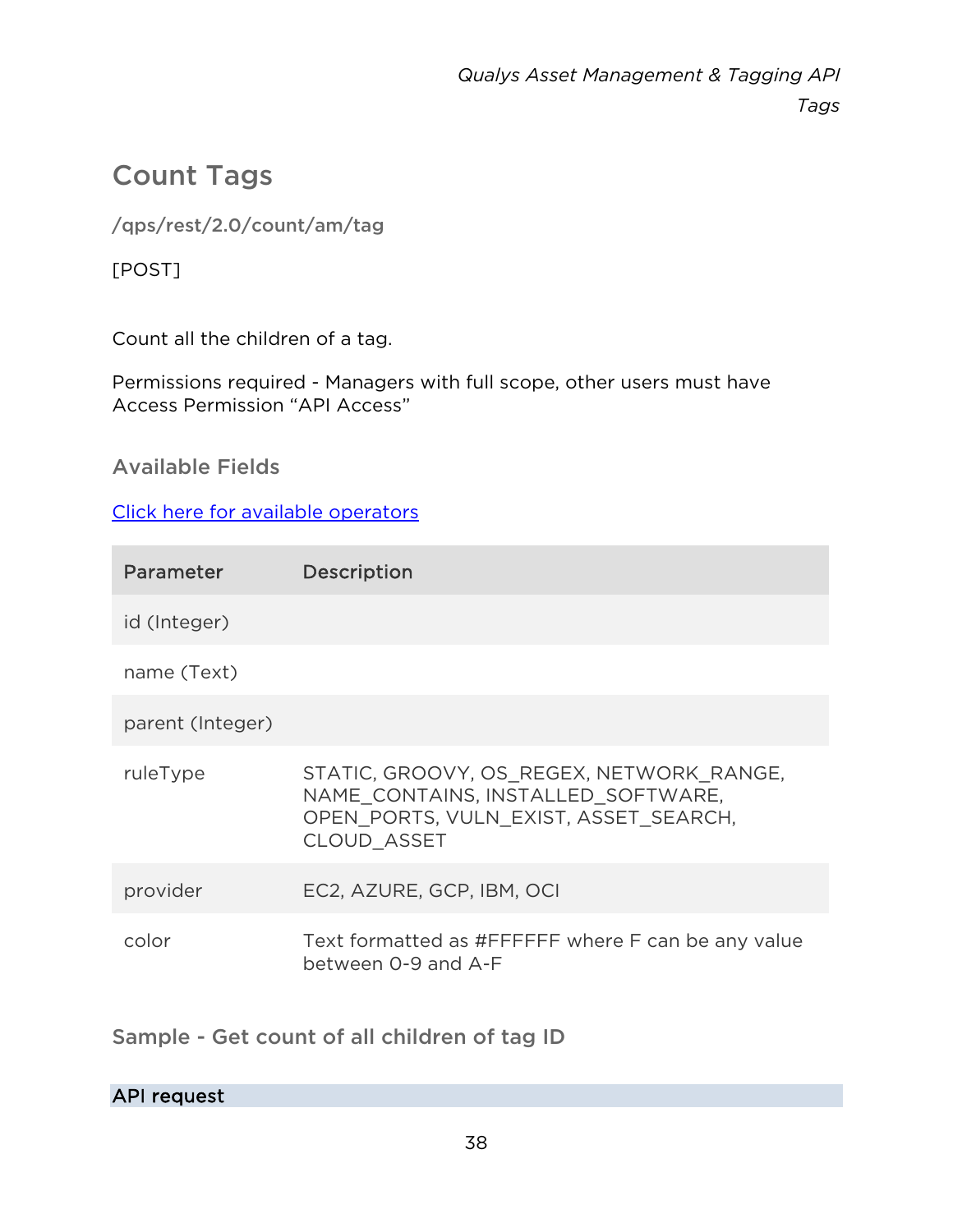*Tags*

```
curl -u "USERNAME:PASSWORD" -H "content-type: text/xml" -X "POST" 
--data-binary @- 
"https://qualysapi.qualys.com/qps/rest/2.0/count/am/tag" < file.xml 
Note: "file.xml" contains the request POST data.
```
# Request POST data

```
<ServiceRequest> 
    <filters> 
       <Criteria field="parent" operator="EQUALS">12345</Criteria> 
    </filters> 
</ServiceRequest>
```
# Response

<?xml version="1.0" encoding="UTF-8"?> <ServiceResponse xmlns:xsi="http://www.w3.org/2001/XMLSchema-instance" xsi:noNamespaceSchemaLocation="https://qualysapi.qualys.com/qps/xsd/2. 0/am/tag.xsd"> <responseCode>SUCCESS</responseCode> <count>2</count> </ServiceResponse> <responseCode>SUCCESS</responseCode>

XSD

[<platform API server>/](#page-8-0)qps/xsd/2.0/am/tag.xsd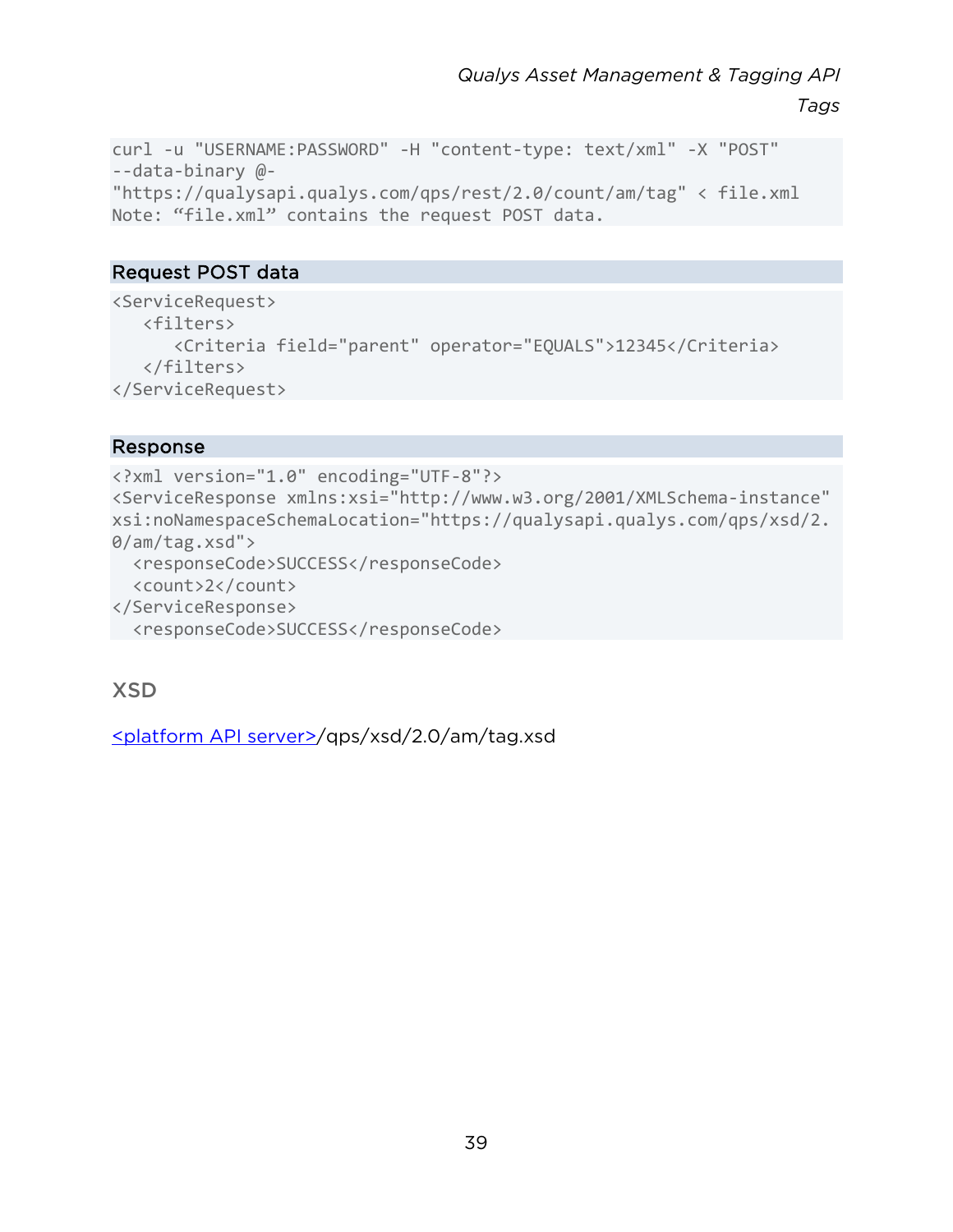# Delete Tag

/qps/rest/2.0/delete/am/tag/<id>

/qps/rest/2.0/delete/am/tag

[POST]

Delete one or more tags.

[Click here for available operators](#page-16-0)

Using the NOT EQUALS operator for deleting tags could result in accidental deletion of unknown tags without any warning. To prevent accidental deletion of unknown tags, we do not support NOT EQUALS operator for delete actions.

Permissions required - Managers with full scope, other users must have these permissions: Access Permission "API Access" and Tag Permission "Delete User Tag"

Sample - Delete tag

# API request

```
curl -u "USERNAME:PASSWORD" -H "content-type: text/xml" -X "POST" --
data-binary @- 
"https://qualysapi.qualys.com/qps/rest/2.0/delete/am/tag/12345"
```

```
<?xml version="1.0" encoding="UTF-8"?> 
<ServiceResponse xmlns:xsi="http://www.w3.org/2001/XMLSchema-instance" 
xsi:noNamespaceSchemaLocation="https://qualysapi.qualys.com/qps/xsd/2.
0/am/tag.xsd"> 
   <responseCode>SUCCESS</responseCode> 
   <count>1</count> 
   <data> 
     <SimpleTag> 
       <id>12345</id> 
     </SimpleTag>
```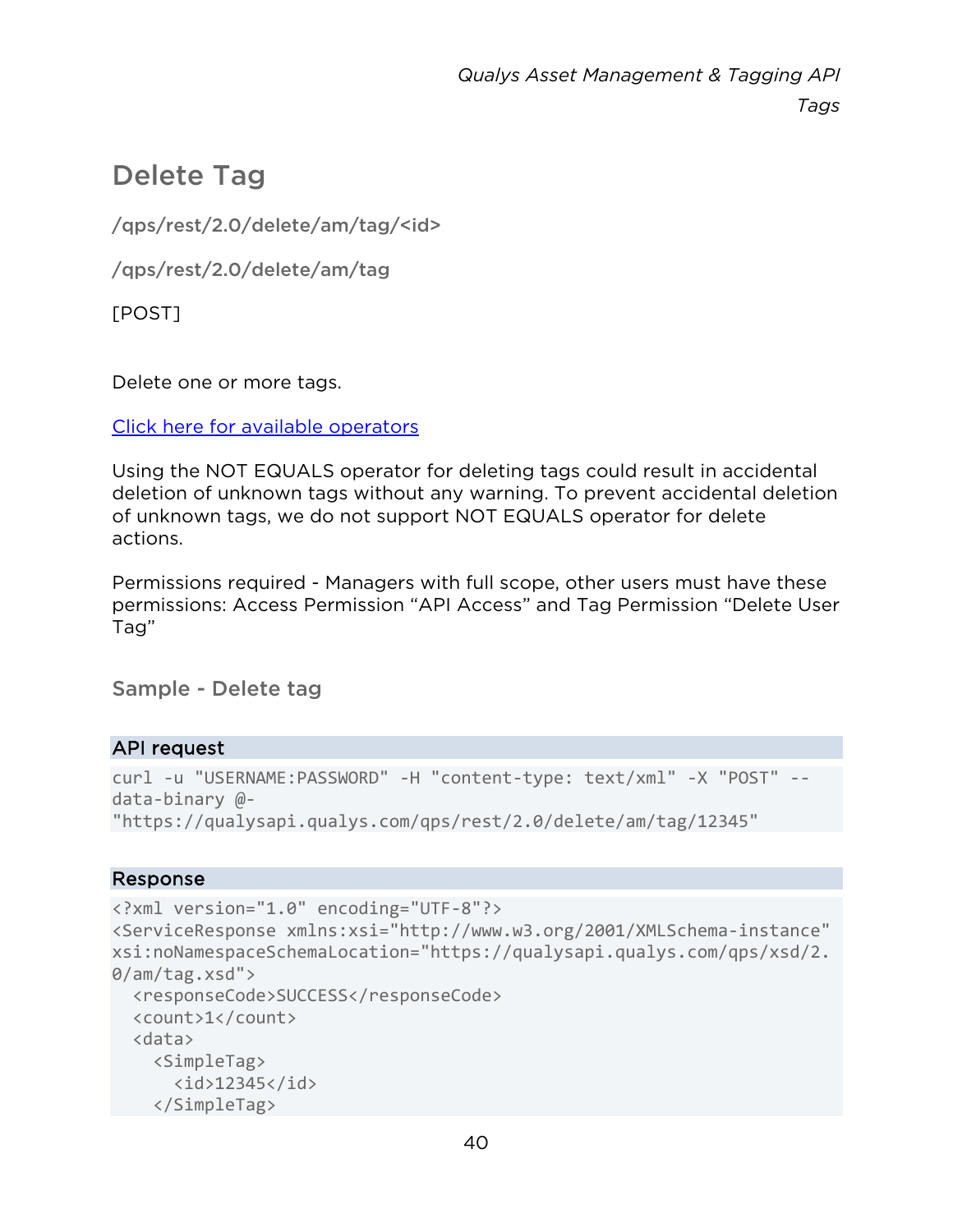</data> </ServiceResponse> <responseCode>SUCCESS</responseCode>

# XSD

[<platform API server>/](#page-8-0)qps/xsd/2.0/am/tag.xsd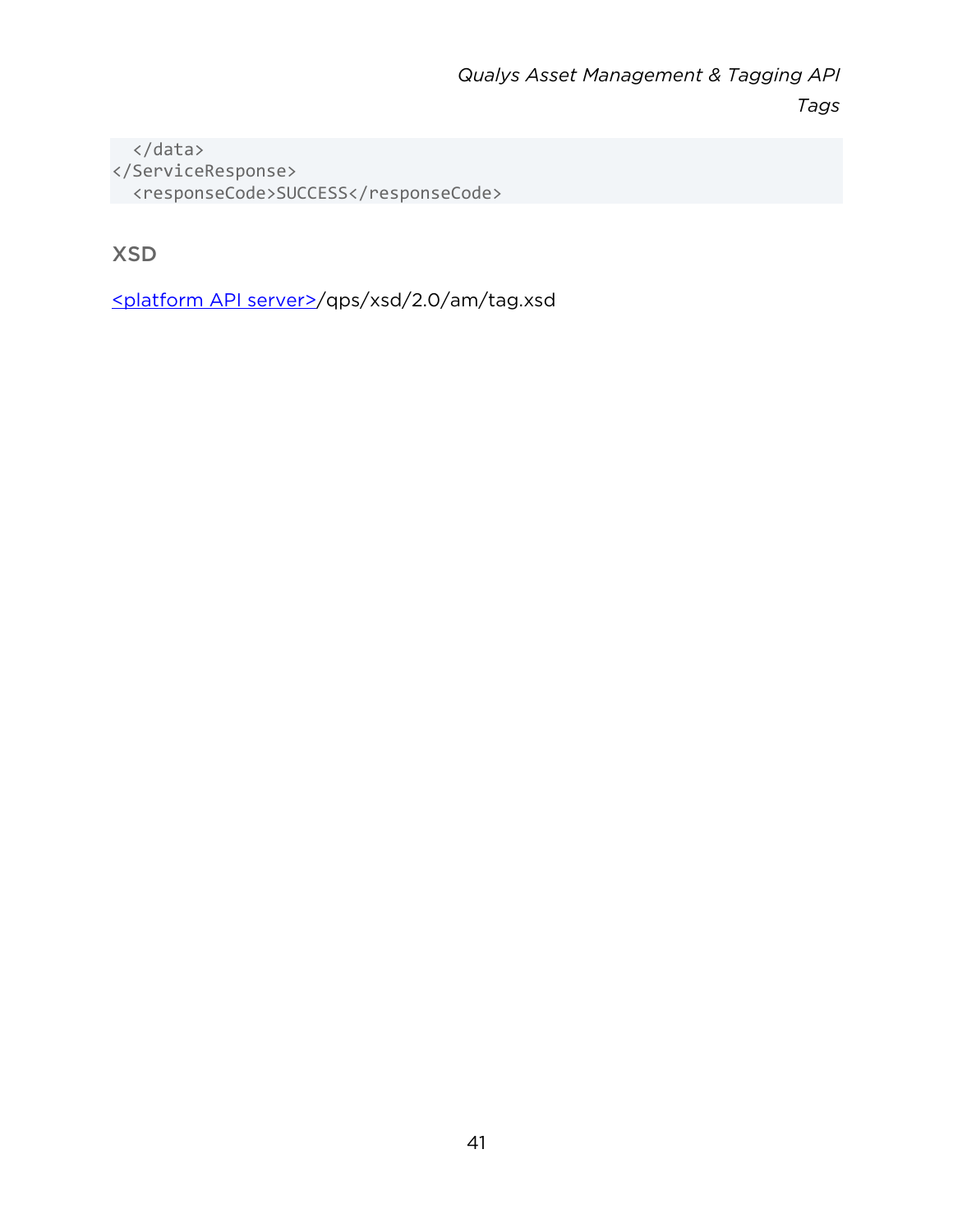# Evaluate Tag (Deprecated)

/qps/rest/2.0/evaluate/am/tag/<id>

/qps/rest/2.0/evaluate/am/tag

[POST]

The Evaluate Tag API is now deprecated. The API was available for subscriptions that support Dynamic tagging and forced re-evaluation of one or more tags. However, now tags are automatically queued for evaluation when their dynamic rule is updated or a new dynamic tag is created.

Sample - Deprecation Message for Evaluation API

# API request

```
curl -u "USERNAME:PASSWORD" -H "content-type: text/xml" -X "POST" --
data-binary @- 
"https://qualysapi.qualys.com/qps/rest/2.0/evaluate/am/tag" 
Note: "file.xml" contains the request POST data.
```
# Request POST data

```
<?xml version="1.0" encoding="UTF-8" ?> 
<ServiceRequest> 
     <filters> 
         <Criteria field="ruleType" operator="EQUALS">Sample</Criteria> 
     </filters> 
</ServiceRequest>
```

```
<?xml version="1.0" encoding="UTF-8"?> 
<ServiceResponse xmlns:xsi="http://www.w3.org/2001/XMLSchema-instance" 
xsi:noNamespaceSchemaLocation="https://qualysapi.qualys.com/qps/xsd/2.
0/am/tag.xsd"> 
  <responseCode>INVALID_REQUEST</responseCode>
   <responseErrorDetails> 
     <errorMessage>Invalid Request</errorMessage>
```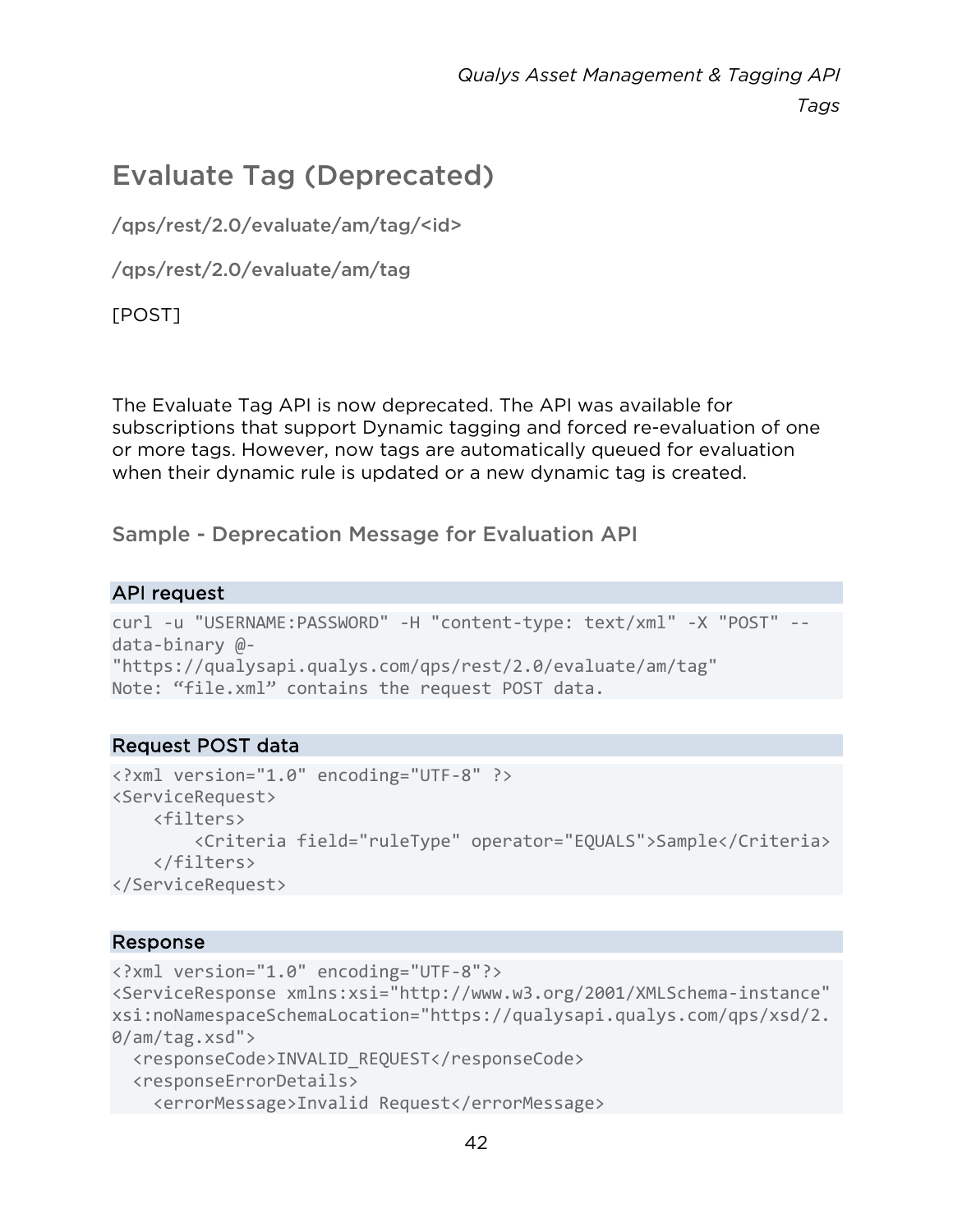<errorResolution>Evaluate tag using API is no more supported,now tags are automatically queued for evaluation when their dynamic rule is updated or a new dynamic tag is created, please contact support for more info.</errorResolution>

 </responseErrorDetails> </ServiceResponse>

XSD

[<platform API server>/](#page-8-0)qps/xsd/2.0/am/tag.xsd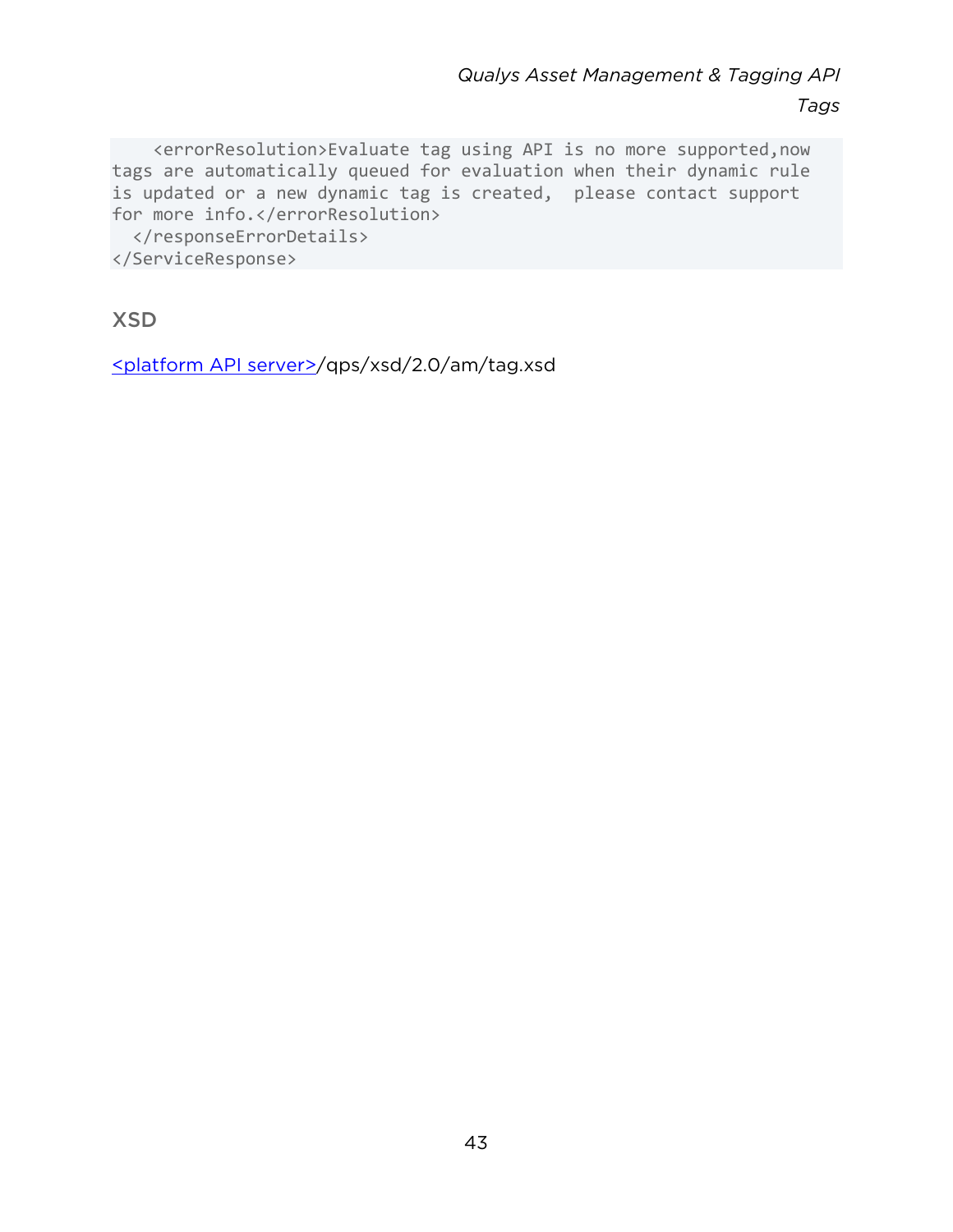# List Users with their tags

# /qps/rest/1.0/{action}/admin/user

Get information on users along with their tags to the authorized user. Currently, we support three actions for the users: search, count, and get details of a user.

Permissions required - Managers with full scope, other users must have Access Permission "API Access"

Search users

Search for users by using different filters for user ID, username, email, tags, and module names. If no filter is specified, all users in the user's scope are listed.

Method: POST

XSD: user.xsd

#### API request

```
curl -u "USERNAME:PASSWORD" -H "content-type: text/xml" -X "POST" 
--data-binary @- 
"https://qualysapi.qualys.com/qps/rest/1.0/search/admin/user" < 
file.xml 
Note: "file.xml" contains the request POST data.
```
# Request POST data

```
<ServiceRequest> 
     <filters> 
         <Criteria field="username" operator="CONTAINS">10</Criteria> 
     </filters> 
</ServiceRequest>
```

```
<?xml version="1.0" encoding="UTF-8"?>
```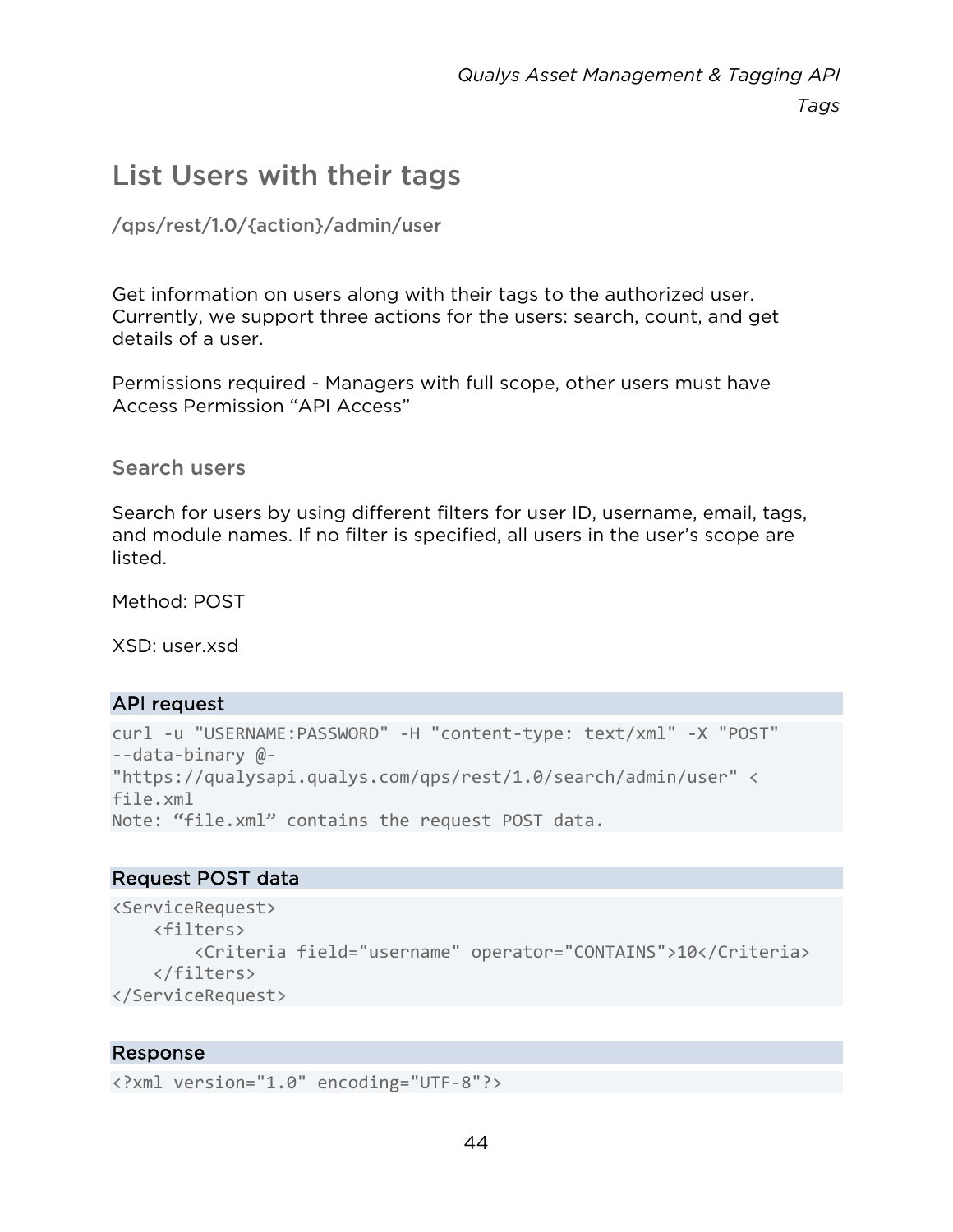*Tags*

```
<ServiceResponse xmlns:xsi="http://www.w3.org/2001/XMLSchema-instance" 
xsi:noNamespaceSchemaLocation="https://qualysapi.qualys.com/qps/xsd/1.
0/admin/user.xsd"> 
     <responseCode>SUCCESS</responseCode> 
     <count>1</count> 
     <hasMoreRecords>false</hasMoreRecords> 
     <data> 
          <User> 
              <id>3989626</id> 
              <username>user_js10</username> 
                   <firstName><![CDATA[John]]></firstName> 
                   <lastName><![CDATA[Smith]]></lastName> 
              <emailAddress>john.smith@afco.com</emailAddress> 
              <tags> 
                   <count>1</count> 
                   <list> 
                       <Tag> 
                            <id>8721654</id> 
                            <name> 
                                <![CDATA[Unassigned Business Unit]]> 
                            </name> 
                      \langleTag\rangle </list> 
              </tags> 
              <modules> 
                   <count>5</count> 
                   <list> 
                       <Module>QWEB_PCI</Module> 
                       <Module>WAS</Module> 
                       <Module>ADMIN</Module> 
                       <Module>ASSET_MANAGEMENT</Module> 
                       <Module>QWEB_VM</Module> 
                   </list> 
              </modules> 
          </User> 
     </data> 
</ServiceResponse> 
   <responseCode>SUCCESS</responseCode>
```
### Count users

Returns the total number of users in the user's scope.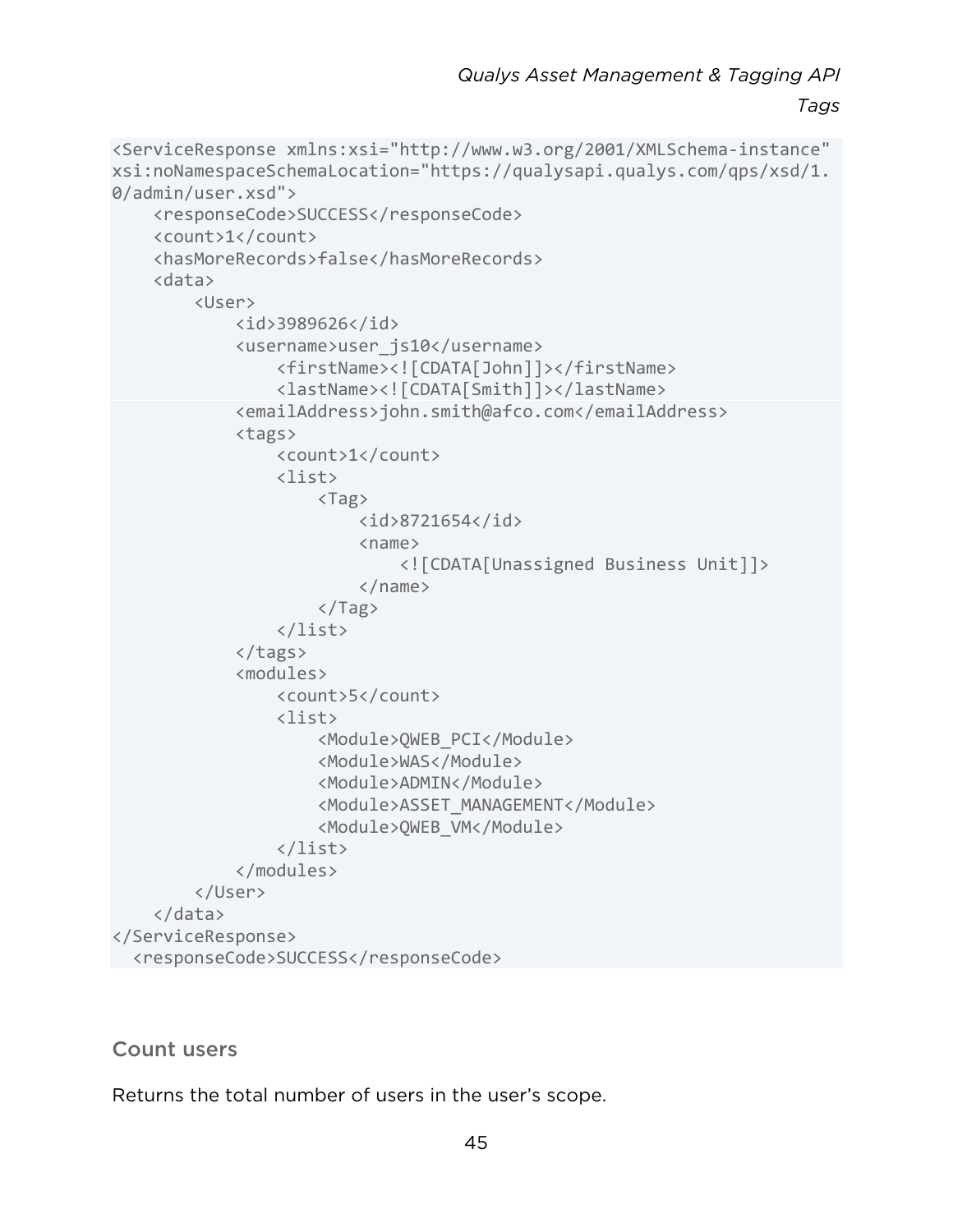Method: POST

XSD: user.xsd

# API request

```
curl -u "USERNAME:PASSWORD" -H "content-type: text/xml" -X "POST" 
--data-binary @- 
"https://qualysapi.qualys.com/qps/rest/1.0/count/admin/user" < 
file.xml 
Note: "file.xml" contains the request POST data.
```
# Request POST data

```
<ServiceRequest> 
     <filters> 
         <Criteria field="username" operator="CONTAINS">10</Criteria> 
     </filters> 
</ServiceRequest>
```
# XML output

```
<?xml version="1.0" encoding="UTF-8"?> 
<ServiceResponse xmlns:xsi="http://www.w3.org/2001/XMLSchema-instance" 
xsi:noNamespaceSchemaLocation="https://qualysapi.qualys.com/qps/xsd/1.
0/admin/user.xsd"> 
     <responseCode>SUCCESS</responseCode> 
     <count>1</count> 
</ServiceResponse> 
 <responseCode>SUCCESS</responseCode>
```
Get user details

View details for a user in the user's scope. You can use search action to find a user ID to use as input.

Method: GET, POST

XSD: user.xsd

# API request

curl -u "USERNAME:PASSWORD" " -X GET -H "Content-type: text/xml"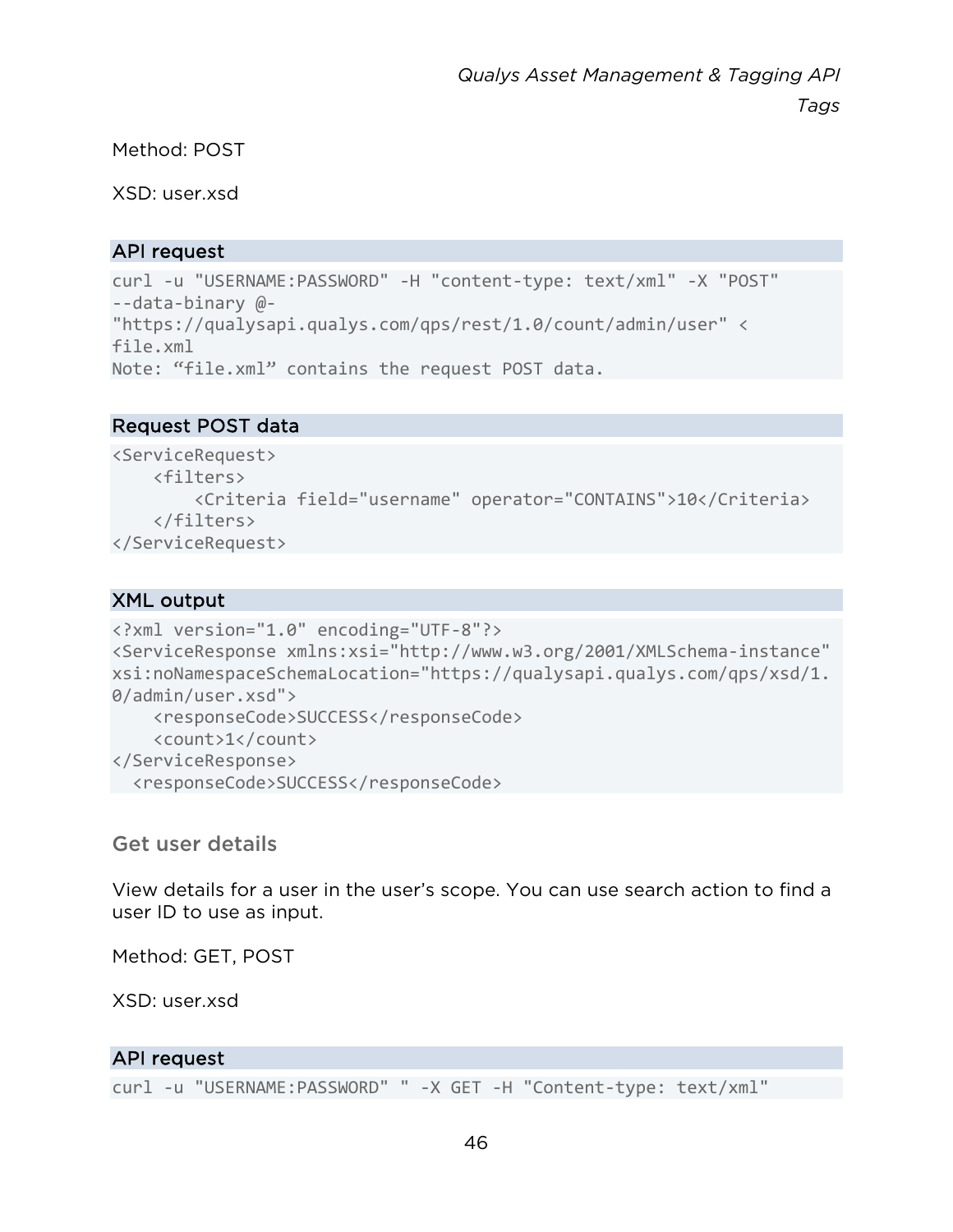*Tags*

```
"https://qualysapi.qualys.com/qps/rest/1.0/get/admin/user/3989626" < 
file.xml
```
# XML output

```
<?xml version="1.0" encoding="UTF-8"?> 
<ServiceResponse xmlns:xsi="http://www.w3.org/2001/XMLSchema-instance" 
xsi:noNamespaceSchemaLocation="https://qualysapi.qualys.com/qps/xsd/1.
0/admin/user.xsd"> 
     <responseCode>SUCCESS</responseCode> 
     <count>1</count> 
     <data> 
         <User> 
              <id>3989626</id> 
               <username>user_js10</username> 
                  <firstName><![CDATA[John]]></firstName> 
                  <lastName><![CDATA[Smith]]></lastName> 
              <emailAddress>john.smith@afco.com</emailAddress> 
              <tags> 
                  <count>1</count> 
                  <list> 
                       <Tag> 
                           <id>8721654</id> 
                          <name> <![CDATA[Unassigned Business Unit]]> 
                           </name> 
                       </Tag> 
                  </list> 
              </tags> 
              <modules> 
                  <count>5</count> 
                  <list> 
                       <Module>WAS</Module> 
                       <Module>ADMIN</Module> 
                       <Module>QWEB_PCI</Module> 
                       <Module>ASSET_MANAGEMENT</Module> 
                       <Module>QWEB_VM</Module> 
                  </list> 
              </modules> 
         </User> 
     </data> 
</ServiceResponse> 
 <responseCode>SUCCESS</responseCode>
```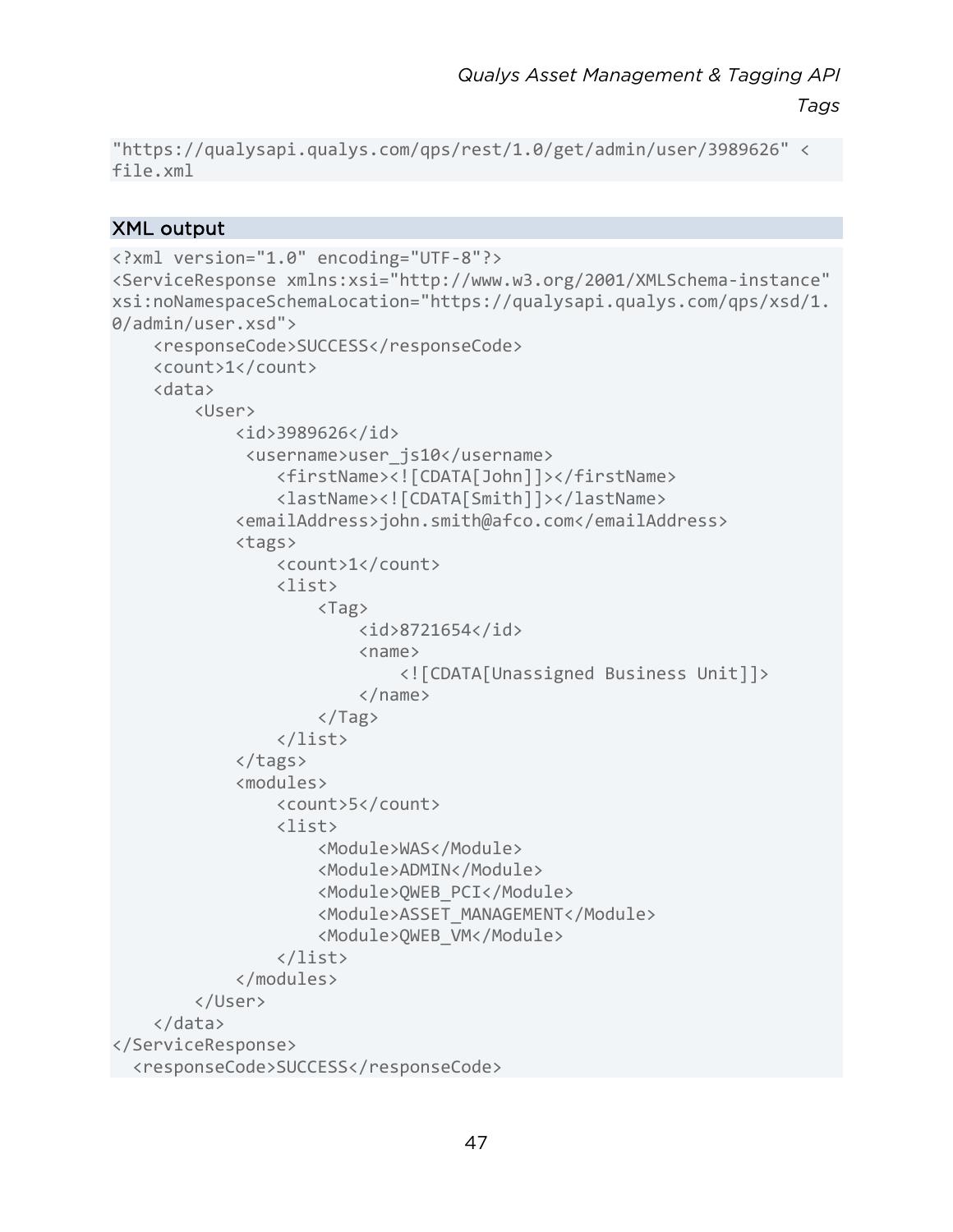# Tag Fields

| <b>Name</b>            | Description                                                                                                                                      |
|------------------------|--------------------------------------------------------------------------------------------------------------------------------------------------|
| parentTagId            | (integer)                                                                                                                                        |
| color                  | (text)                                                                                                                                           |
| ruleText               | (text)                                                                                                                                           |
| ruleType               | (text) STATIC, GROOVY, OS_REGEX,<br>NETWORK_RANGE, NAME_CONTAINS,<br>INSTALLED SOFTWARE, OPEN PORTS,<br>VULN_EXIST, ASSET_SEARCH,<br>CLOUD ASSET |
| provider               | (text)                                                                                                                                           |
| srcAssetGroupId        | (integer)                                                                                                                                        |
| srcBusinessUnitId      | (integer)                                                                                                                                        |
| srcOperatingSystemName | (text)                                                                                                                                           |
| children               | (TagSimpleQList)                                                                                                                                 |
| description            | (text)                                                                                                                                           |
| Read only fields       |                                                                                                                                                  |
| created                | (date)                                                                                                                                           |
| modified               | (date)                                                                                                                                           |

Associations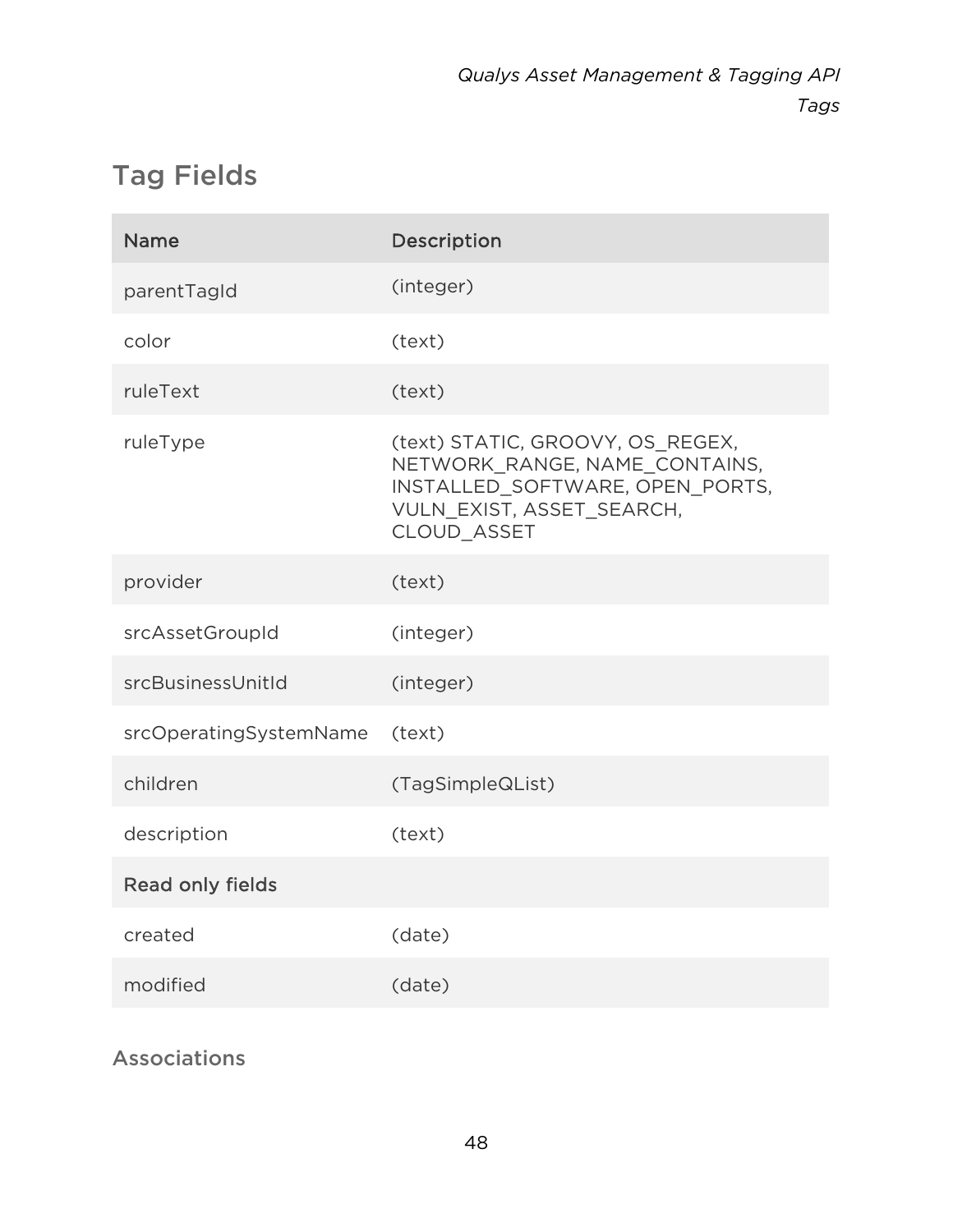TagSimpleQList - Asset tags on the associated asset. This collection to be added to and removed from is provided as a tag ID wrapped in a TagSimple element

| <b>TagSimple</b> |                 |
|------------------|-----------------|
| id (long)        | tag primary key |
| name (string)    | tag name        |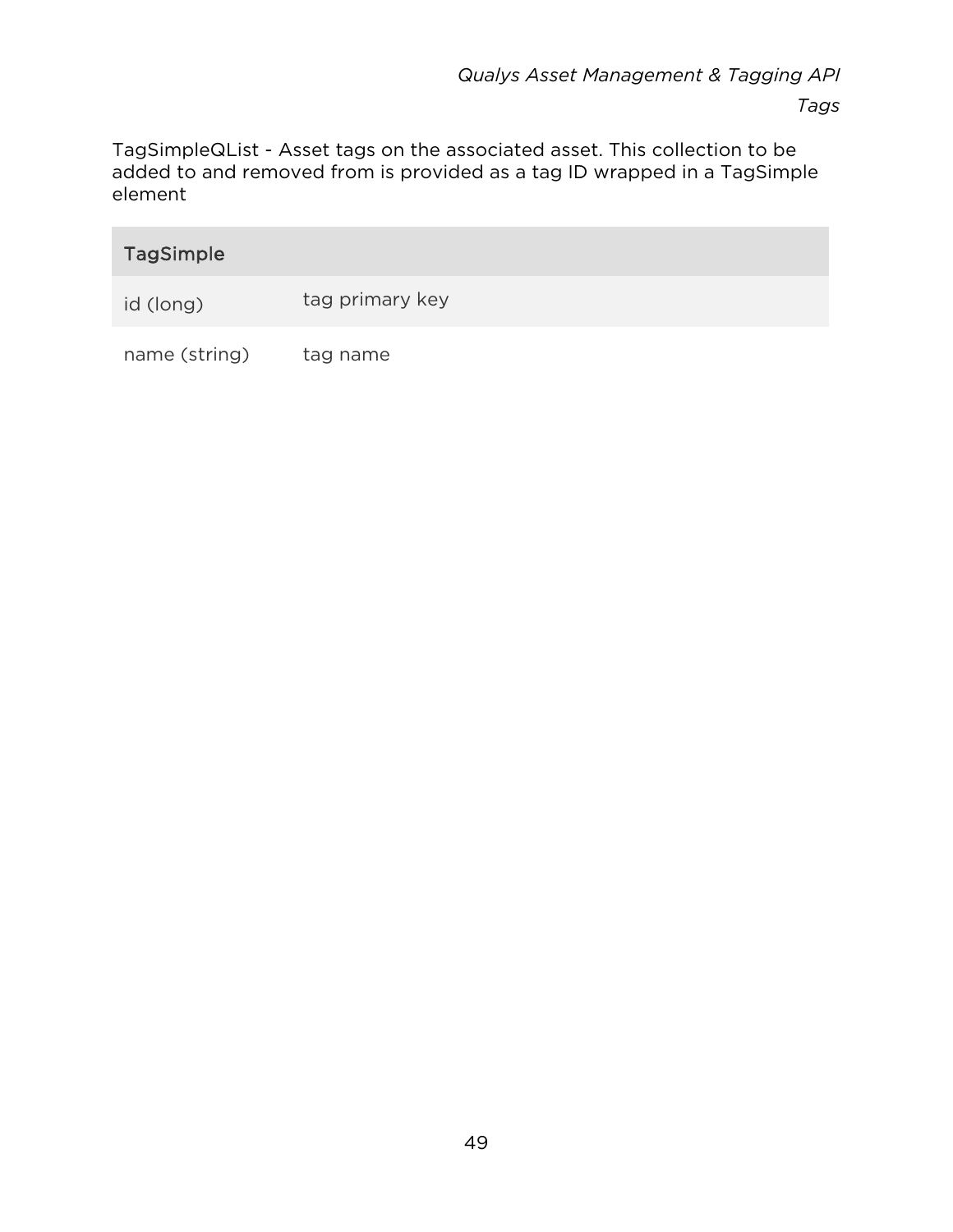# Get Tag Info

/qps/rest/2.0/get/am/tag/<id>

[GET]

Returns a single tag by ID.

Limit your results - Use the optional "fields" parameter to limit the amount of information returned for the tag. [Learn more](#page-10-0)

Permissions required - Managers with full scope, other users must have Access Permission "API Access"

Sample - Fetch tag

# API request

curl -n -u "USERNAME:PASSWORD" "https://qualysapi.qualys.com/qps/rest/2.0/get/am/tag/12345"

```
<?xml version="1.0" encoding="UTF-8"?> 
<ServiceResponse xmlns:xsi="http://www.w3.org/2001/XMLSchema-instance" 
xsi:noNamespaceSchemaLocation="https://qualysapi.qualys.com/qps/xsd/2.
0/am/tag.xsd"> 
   <responseCode>SUCCESS</responseCode> 
   <count>1</count> 
   <data> 
     <Tag> 
       <id>12345</id> 
       <name>Test Tag</name> 
       <created>2014-02-06T19:14:50Z</created> 
       <modified>2014-02-06T19:14:50Z</modified> 
       <color>#FFFFFF</color> 
       <ruleText>asset.installedSoftwares.contains { it.name == 
"Windows" }</ruleText>
       <ruleType>GROOVY</ruleType> 
       <children> 
         <list/>
```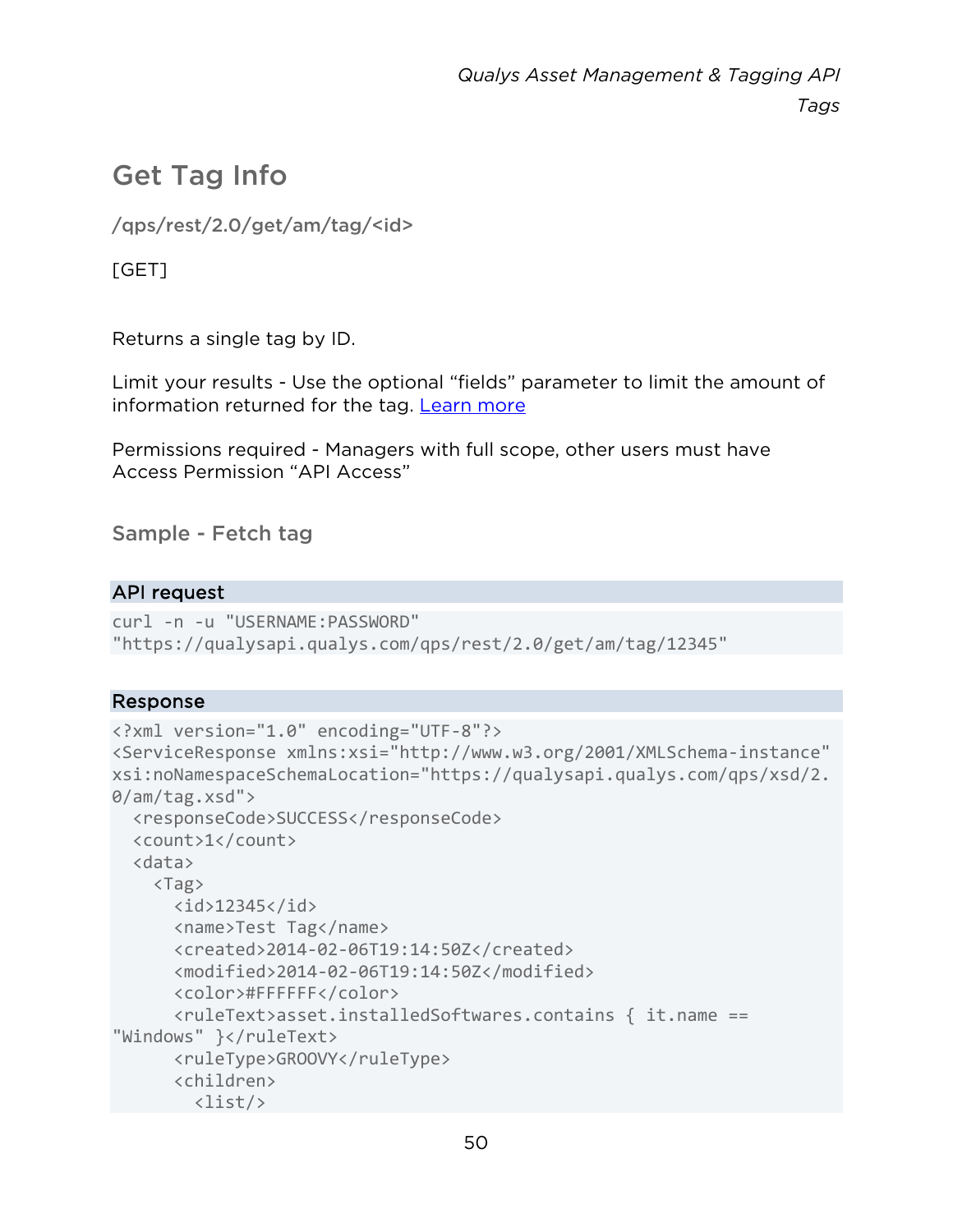</children> </Tag> </data> </ServiceResponse> <responseCode>SUCCESS</responseCode>

XSD

[<platform API server>/](#page-8-0)qps/xsd/2.0/am/tag.xsd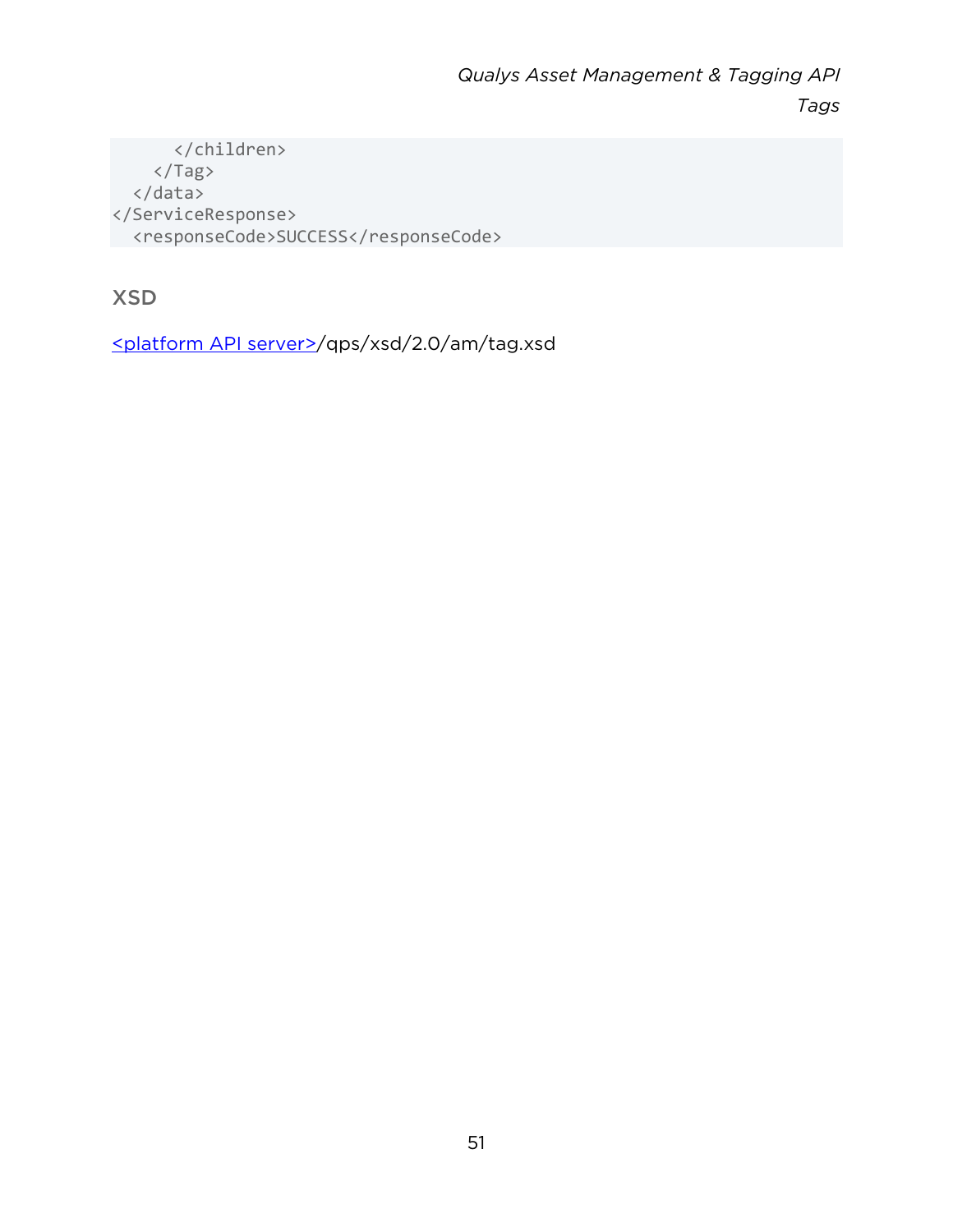# Host Assets

# Get Host Asset Info

/qps/rest/2.0/get/am/hostasset/<id>

# [GET]

Returns a single host asset by ID. This API returns additional EC2 metadata of Amazon EC2 hosts when inventoried using the Qualys EC2 Connector.

Limit your results - Use the optional "fields" parameter to limit the amount of information returned for the host asset. [Learn more about limiting your results](#page-10-0)

Permissions required - Managers with full scope. Other users must have requested asset in their scope and these permissions: Access Permission "API Access" and Asset Management Permission "Read Asset"

# Sample - Fetch host asset ID and list details

# API request

```
curl -n -u "USERNAME:PASSWORD" 
"https://qualysapi.qualys.com/qps/rest/2.0/get/am/hostasset/84021"
```

```
<?xml version="1.0" encoding="UTF-8"?> 
<ServiceResponse xmlns:xsi="http://www.w3.org/2001/XMLSchema-instance" 
xsi:noNamespaceSchemaLocation="https://qualysapi.qualys.com/qps/xsd/2.
0/am/hostasset.xsd"> 
     <responseCode>SUCCESS</responseCode> 
     <count>1</count> 
     <hasMoreRecords>false</hasMoreRecords> 
     <data> 
         <HostAsset> 
             <id>84021</id> 
             <name>10.10.23.245</name> 
             <created>2018-09-12T06:21:54Z</created>
```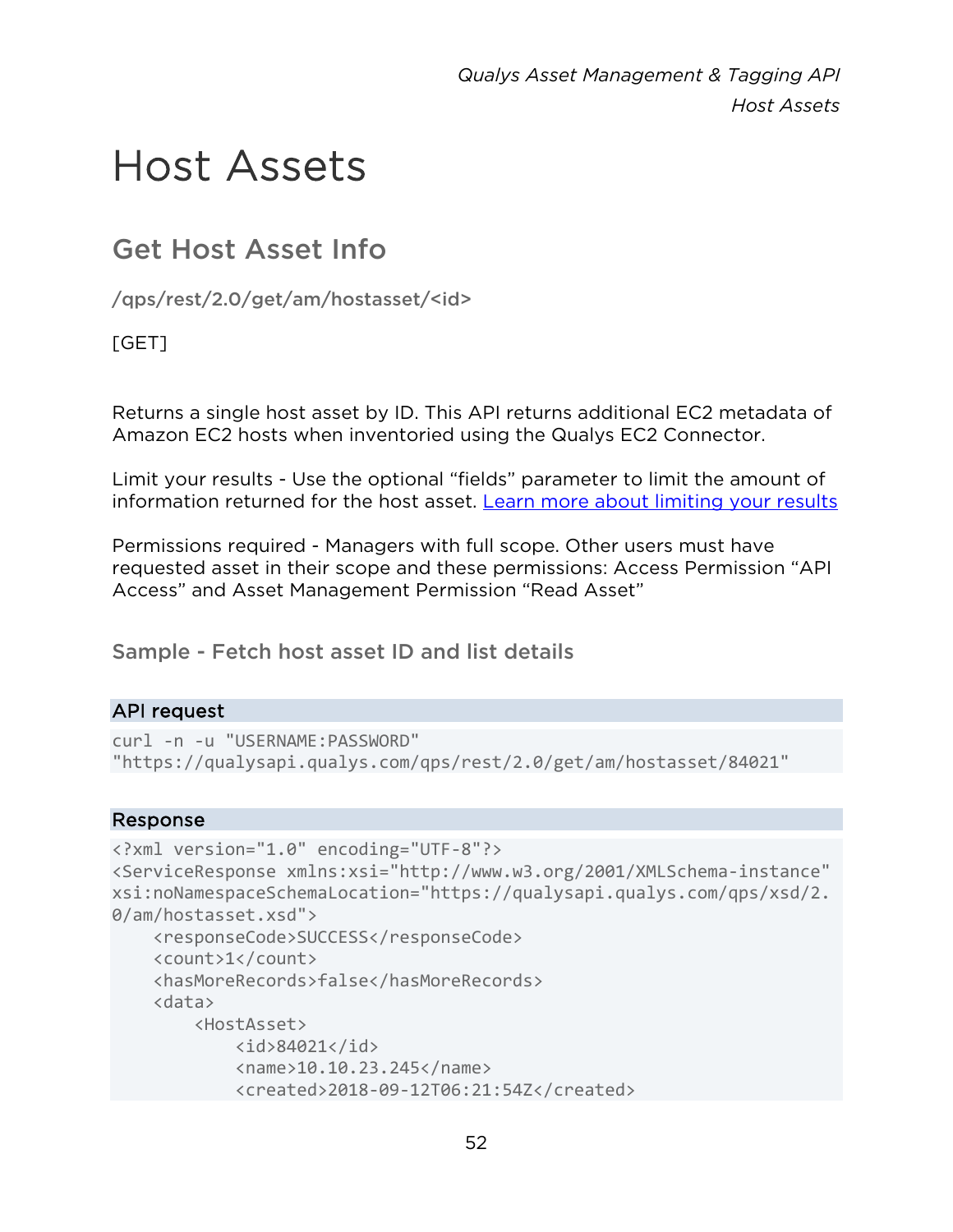```
 <modified>2018-09-13T01:14:34Z</modified> 
              <type>HOST</type> 
              <tags> 
                   <list> 
                       <TagSimple> 
                            <id>7539414</id> 
                            <name>Cloud Agent</name> 
                       </TagSimple> 
                   </list> 
              </tags> 
              <sourceInfo> 
                   <list> 
                       <AssetSource/> 
                   </list> 
              </sourceInfo> 
              <qwebHostId>18903</qwebHostId> 
              <os>Microsoft Windows XP Professional 5.1.2600 Service 
Pack 3 Build 2600</os> 
              <dnsHostName>XPSP2-32-27-145</dnsHostName> 
              <netbiosName>XPSP2-32-27-145</netbiosName> 
              <address>10.10.23.245</address> 
              <trackingMethod>QAGENT</trackingMethod> 
              <manufacturer>VMware, Inc.</manufacturer> 
              <model>VMware Virtual Platform</model> 
              <totalMemory>2047</totalMemory> 
              <timezone>-07:00</timezone> 
              <biosDescription>INTEL - 6040000</biosDescription> 
              <openPort> 
                   <list> 
                       <HostAssetOpenPort> 
                            <port>1900</port> 
                            <protocol>UDP</protocol> 
                       </HostAssetOpenPort> 
                       <HostAssetOpenPort> 
                            <port>7055</port> 
                            <protocol>TCP</protocol> 
                       </HostAssetOpenPort> 
                   </list> 
              </openPort> 
              <software> 
                  \langlelist\rangle <HostAssetSoftware> 
                            <name>Security Update for Windows XP 
(KB2347290)</name>
```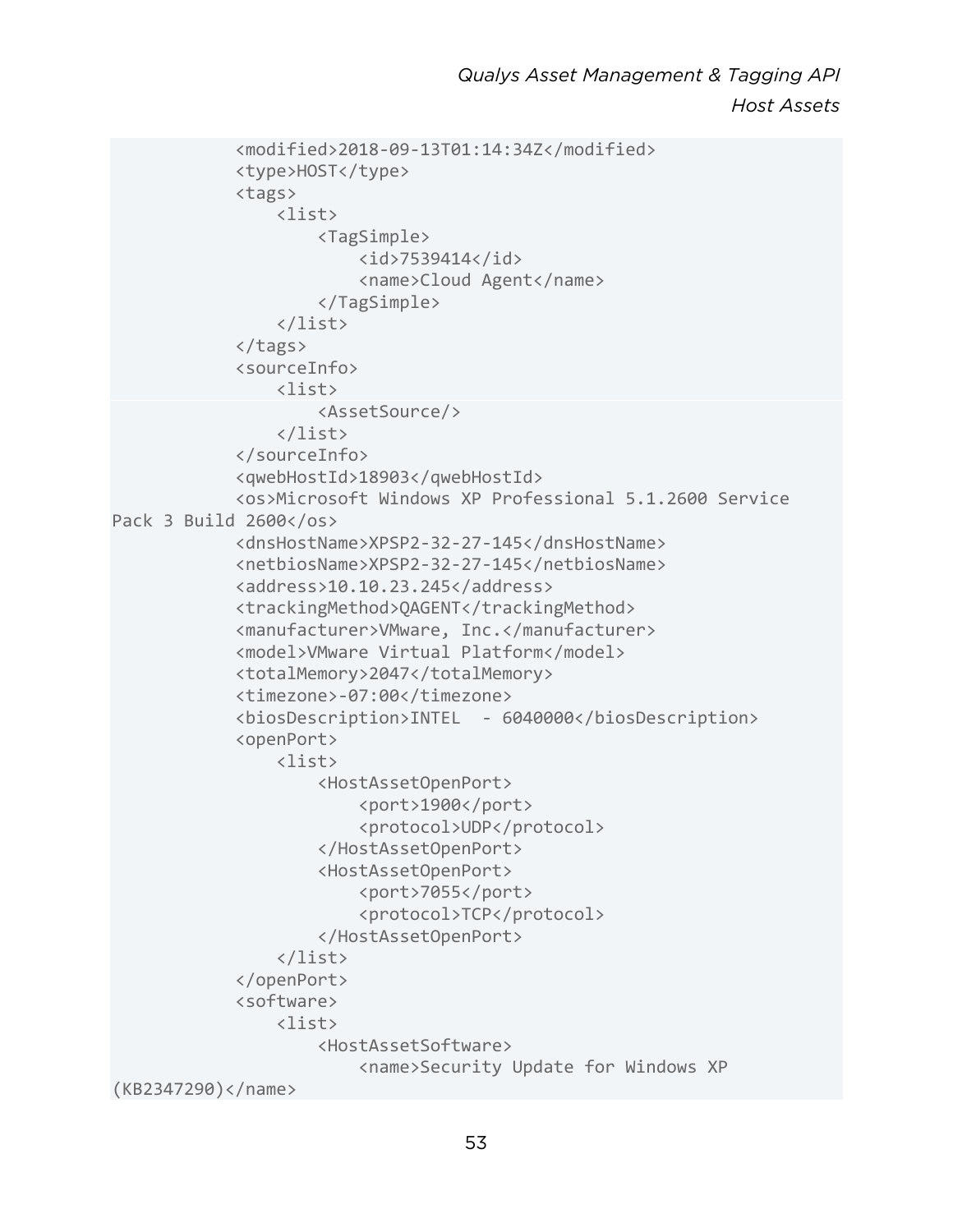*Qualys Asset Management & Tagging API Host Assets*

```
 <version>1</version> 
                        </HostAssetSoftware> 
                        <HostAssetSoftware> 
                            <name>Security Update for Windows XP 
(KB950974)</name> 
                            <version>1</version> 
                        </HostAssetSoftware> 
                   </list> 
              </software> 
              <vuln> 
                  \langlelist\rangle <HostAssetVuln> 
                            <qid>118956</qid> 
                          <hostInstanceVulnId>296963</hostInstanceVulnId> 
                            <firstFound>2016-02-12T08:42:43Z</firstFound> 
                            <lastFound>2016-02-13T01:13:04Z</lastFound> 
                        </HostAssetVuln> 
                        <HostAssetVuln> 
                            <qid>119053</qid> 
                            <hostInstanceVulnId>296965</hostInstanceVulnId
> 
                            <firstFound>2016-02-12T08:42:43Z</firstFound> 
                            <lastFound>2016-02-13T01:13:04Z</lastFound> 
                        </HostAssetVuln> 
                   </list> 
              </vuln> 
              <processor> 
                  \langlelist\rangle <HostAssetProcessor> 
                            <name>Intel Celeron processor</name> 
                            <speed>2799</speed> 
                        </HostAssetProcessor> 
                   </list> 
              </processor> 
              <volume> 
                  \langlelist\rangle <HostAssetVolume> 
                            <name>A:</name> 
                            <size>0</size> 
                            <free>0</free> 
                        </HostAssetVolume> 
                        <HostAssetVolume>
```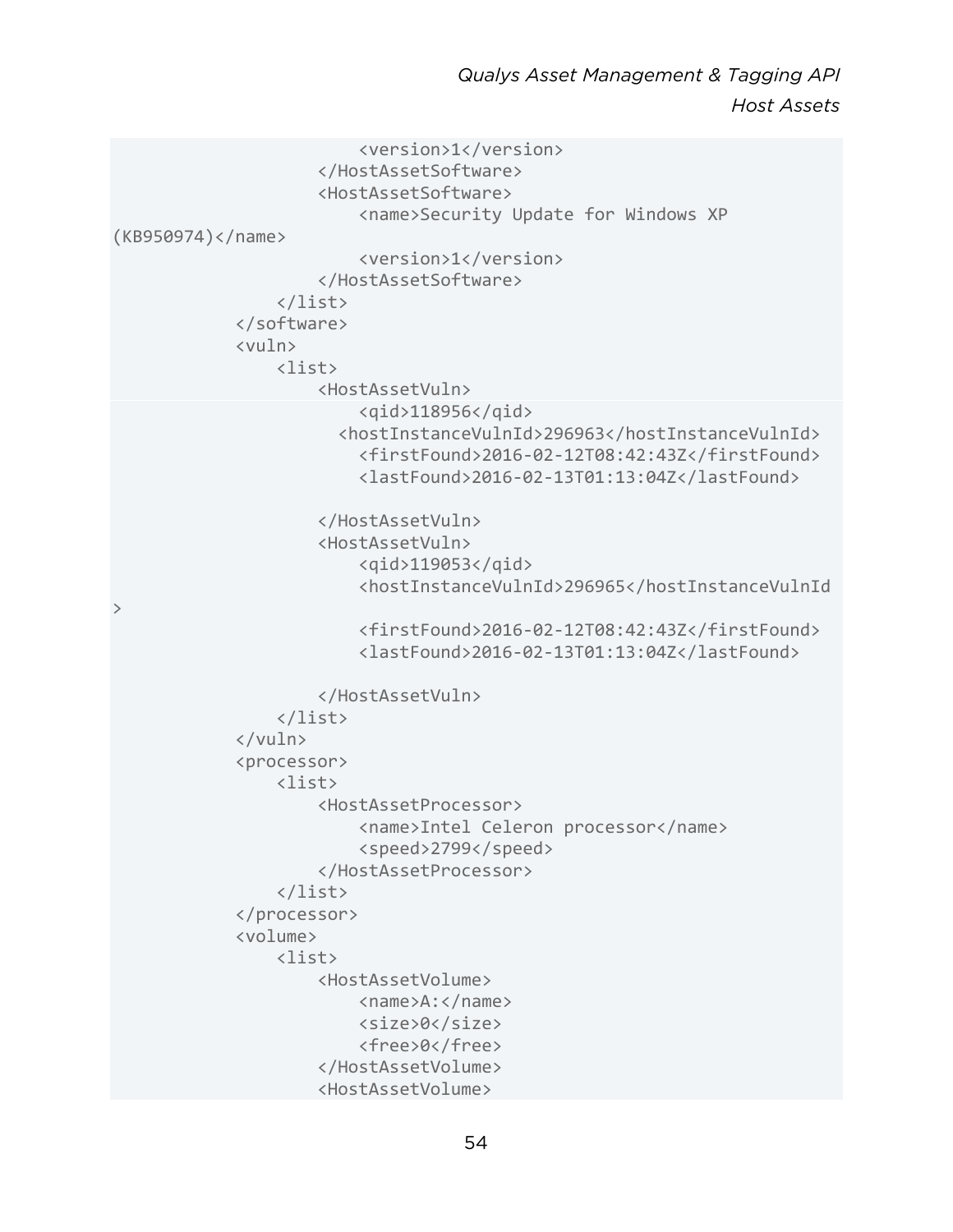```
 <name>C:</name> 
                           <size>16106090496</size> 
                           <free>2418925568</free> 
                       </HostAssetVolume> 
                  </list> 
              </volume> 
              <account> 
                  <list> 
                       <HostAssetAccount> 
                           <username>Administrator</username> 
                       </HostAssetAccount> 
                       <HostAssetAccount> 
                           <username>Guest</username> 
                       </HostAssetAccount> 
                  </list> 
              </account> 
              <networkInterface> 
                  <list> 
                       <HostAssetInterface> 
                           <hostname>XPSP2-32-27-145</hostname> 
                           <interfaceName>VMware Accelerated AMD PCNet 
Adapter - Packet Scheduler Miniport</interfaceName>
                           <macAddress>00:50:56:A9:46:72</macAddress> 
                           <type>LOCAL</type> 
                           <address>10.10.23.245</address> 
                           <gatewayAddress>10.10.23.1</gatewayAddress> 
                       </HostAssetInterface> 
                  </list> 
              </networkInterface> 
          </HostAsset> 
     </data> 
</ServiceResponse>
```
Sample - Fetch host asset ID of AWS EC2 asset and list asset details

Tags for the EC2 asset appear in the <Ec2AssetSourceSimple> element.

# API request

```
curl -n -u "USERNAME:PASSWORD" 
"https://qualysapi.qualys.com/qps/rest/2.0/get/am/hostasset/709838"
```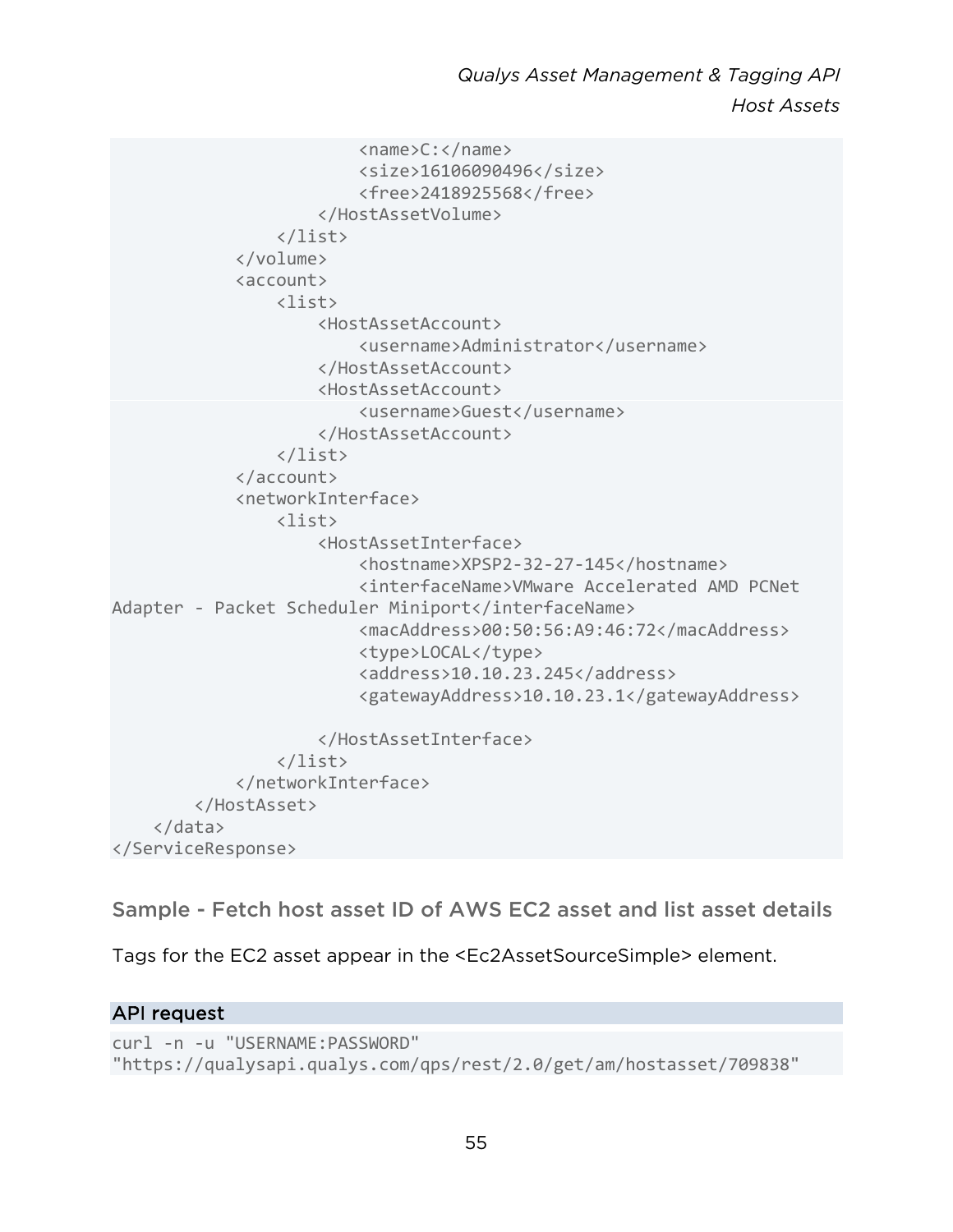### XML output

```
<?xml version="1.0" encoding="UTF-8"?> 
<ServiceResponse xmlns:xsi="http://www.w3.org/2001/XMLSchema-instance" 
xsi:noNamespaceSchemaLocation="https://qualysapi.qualys.com/qps/xsd/2.
0/am/hostasset.xsd"> 
     <responseCode>SUCCESS</responseCode> 
     <count>1</count> 
     <data> 
          <HostAsset> 
             <id>709838</id>
              <name>my-ec2-target</name> 
              <created>2017-07-27T18:14:28Z</created> 
              <modified>2017-07-27T18:21:31Z</modified> 
              <type>HOST</type> 
              <tags> 
                   <list/> 
              </tags> 
              <sourceInfo> 
                  \langlelist\rangle <Ec2AssetSourceSimple> 
                            <firstDiscovered>2017-07-
27T18:14:28Z</firstDiscovered> 
                            <lastUpdated>2017-07-
27T19:51:03Z</lastUpdated> 
                            <assetId>709838</assetId> 
                            <ec2InstanceTags> 
                                <tags> 
                                     <list> 
                                         <EC2Tags> 
                                              <key>Department</key> 
                                              <value>Security</value> 
                                         </EC2Tags> 
                                         <EC2Tags> 
                                              <key>Owner</key> 
                                              <value>Jason Kim</value> 
                                         </EC2Tags> 
                                         <EC2Tags> 
                                              <key>Email</key> 
                                         <value>jkim@acme.com</value> 
                                         </EC2Tags> 
                                         <EC2Tags> 
                                              <key>JIRA</key> 
                                              <value>POR-6719</value> 
                                         </EC2Tags>
```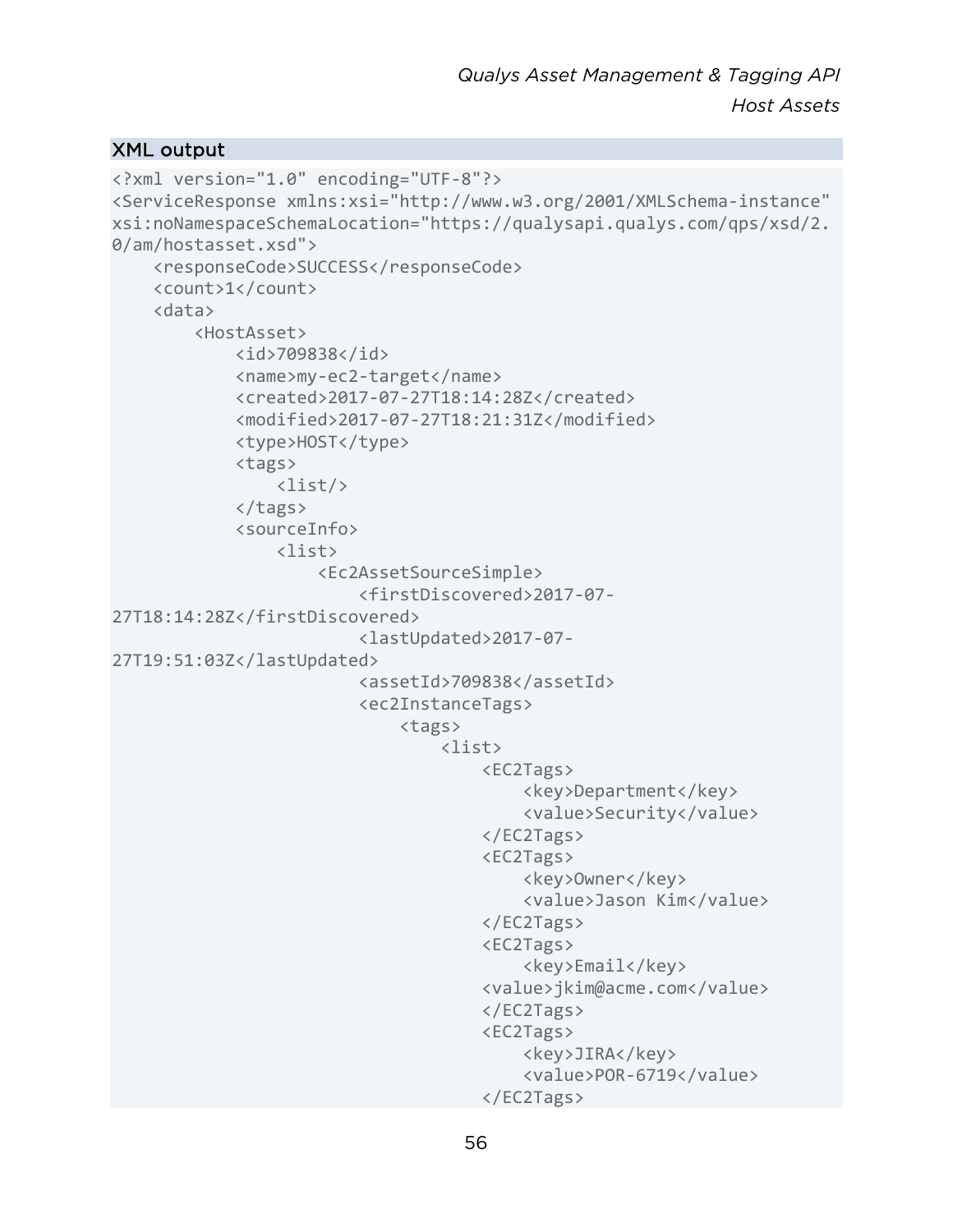*Qualys Asset Management & Tagging API Host Assets*

 <EC2Tags> <key>Name</key> <value>my-ec2-target</value> </EC2Tags> <EC2Tags> <key>Lifecycle</key> <value>20171231</value> </EC2Tags> </list> </tags> </ec2InstanceTags> <availabilityZone>us-east-1e</availabilityZone> <instanceId>i-023b166432b1c7afc</instanceId> <instanceType>t2.medium</instanceType> <createdDate>2017-07- 27T19:58:34Z</createdDate> <instanceState>STOPPED</instanceState> <groupId>sg-6b619117</groupId> <groupName>default</groupName> <spotInstance>true</spotInstance> <accountId>205767712438</accountId> <subnetId>subnet-7bbbcd56</subnetId> <vpcId>vpc-2da7154b</vpcId> <region>us-east-1</region> <zone>VPC</zone> <imageId>ami-22ce4934</imageId> <publicIpAddress>127.0.0.1</publicIpAddress> <privateIpAddress>10.97.15.117</privateIpAddre ss> <monitoringEnabled>false</monitoringEnabled> </Ec2AssetSourceSimple> </list> </sourceInfo> <qwebHostId>12864</qwebHostId> <os>Linux</os> <address>10.97.15.117</address> <trackingMethod>INSTANCE\_ID</trackingMethod> <openPort> <list/> </openPort> <software> <list/> </software>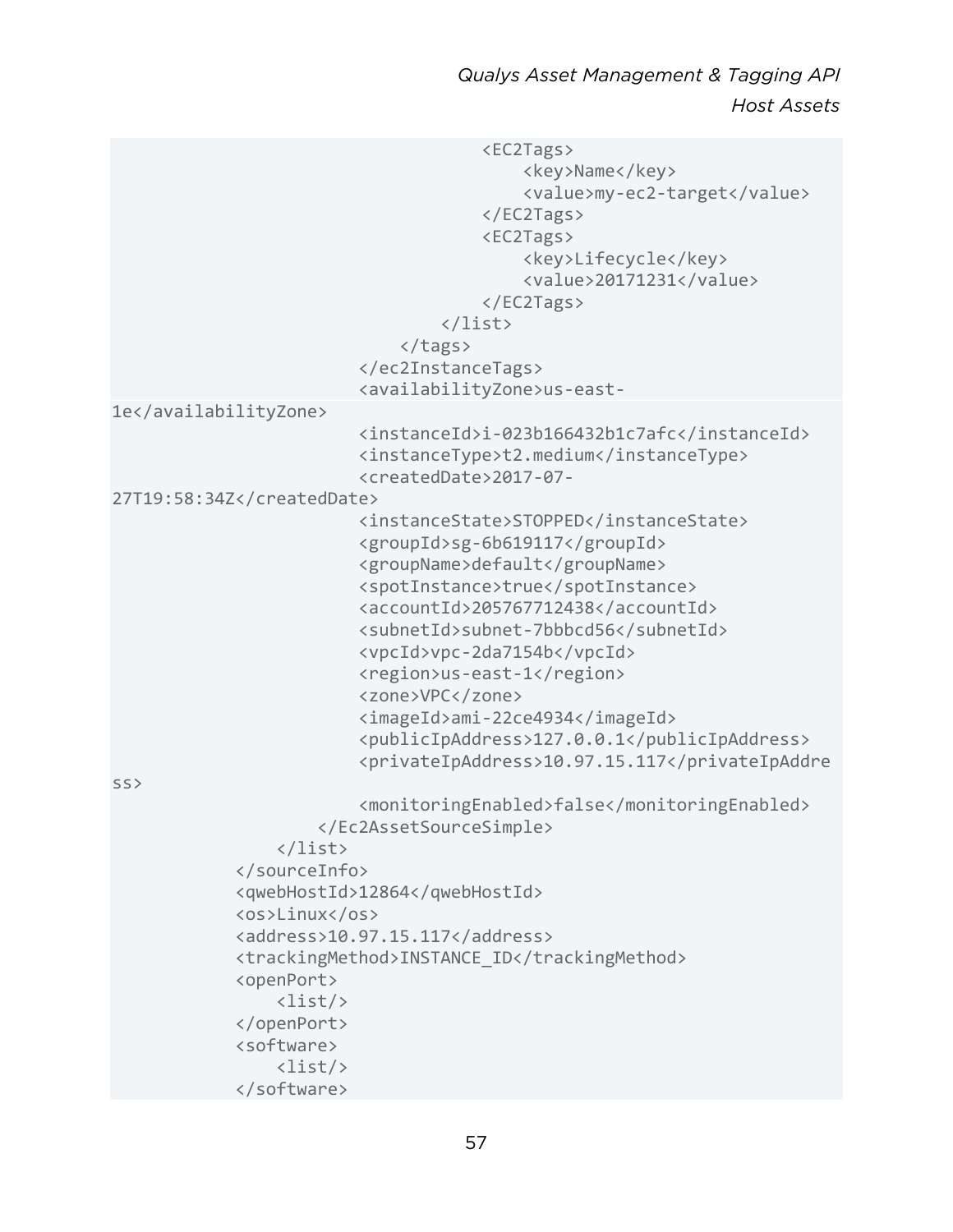```
 <vuln> 
                   <list/> 
               </vuln> 
               <processor> 
                   <list/> 
               </processor> 
               <volume> 
                   <list/> 
               </volume> 
               <account> 
                   <list/> 
               </account> 
               <networkInterface> 
                   <list> 
                        <HostAssetInterface> 
                             <interfaceId>eni-09f901fe</interfaceId> 
                             <interfaceName>Primary network 
interface</interfaceName> 
                             <type>PRIVATE</type> 
                             <address>10.97.15.117</address> 
                        </HostAssetInterface> 
                   </list> 
               </networkInterface> 
          </HostAsset> 
     </data> 
</ServiceResponse>
```
Sample - Fetch host asset ID with docker information

Tags for the docker information appear in the <dockerInfo> element.

# API request

```
curl -n -u "USERNAME:PASSWORD" 
"https://qualysapi.qualys.com/qps/rest/2.0/get/am/hostasset/7727721"
```
#### XML output

```
<?xml version="1.0" encoding="UTF-8"?> 
<ServiceResponse xmlns:xsi="http://www.w3.org/2001/XMLSchema-instance" 
xsi:noNamespaceSchemaLocation= 
"https://qualysapi.qualys.com/qps/xsd/2.0/am/hostasset.xsd"> 
     <responseCode>SUCCESS</responseCode> 
     <count>1</count>
```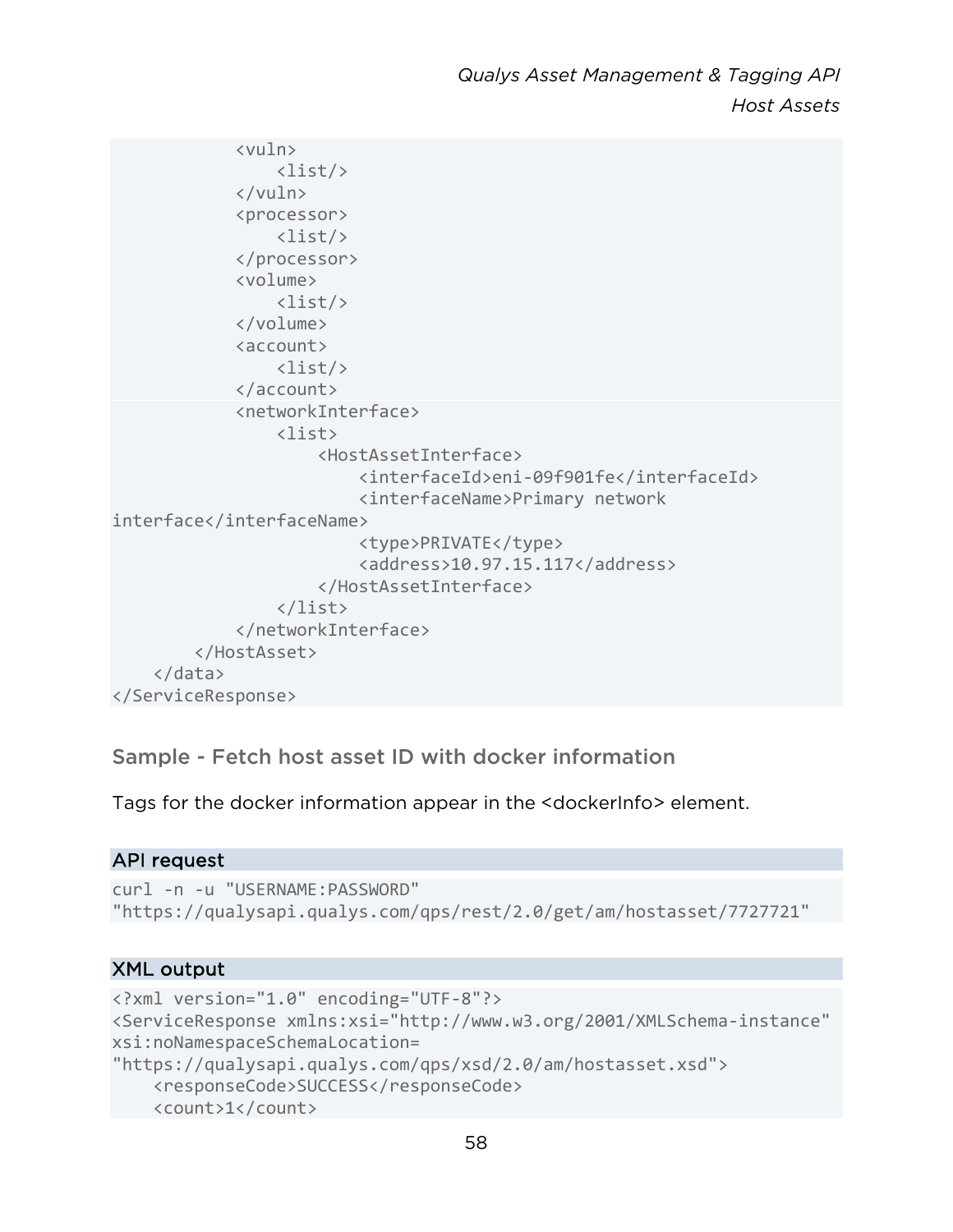```
 <data> 
          <HostAsset> 
              <id>7727721</id> 
              <name>10.113.198.121</name> 
              <created>2018-06-15T11:51:26Z</created> 
              <modified>2018-06-15T11:51:26Z</modified> 
              <type>HOST</type> 
              <tags> 
                   <list> 
                       <TagSimple> 
                            <id>8910214</id> 
                            <name>SSD27701</name> 
                       </TagSimple> 
                       <TagSimple> 
                            <id>9252992</id> 
                            <name>All_data1</name> 
                       </TagSimple> 
                   </list> 
              </tags> 
              <qwebHostId>707520</qwebHostId> 
              <lastVulnScan>2018-06-15T11:48:58Z</lastVulnScan> 
              <os>CentOS Linux 7.2.1511</os> 
              <address>10.113.198.121</address> 
              <trackingMethod>IP</trackingMethod> 
              <openPort> 
                   <list> 
                       <HostAssetOpenPort> 
                            <port>8080</port> 
                            <protocol>TCP</protocol> 
                            <serviceId>1180</serviceId> 
                            <serviceName>HyperText Transport 
                              Protocol</serviceName>
                       </HostAssetOpenPort> 
                   </list> 
              </openPort> 
              <vuln> 
                   <list> 
                       <HostAssetVuln> 
                            <qid>45038</qid> 
                            <hostInstanceVulnId>151189845</hostInstanceVul
n/d <firstFound>2018-06-15T11:48:58Z</firstFound> 
                            <lastFound>2018-06-15T11:48:58Z</lastFound> 
                       </HostAssetVuln>
```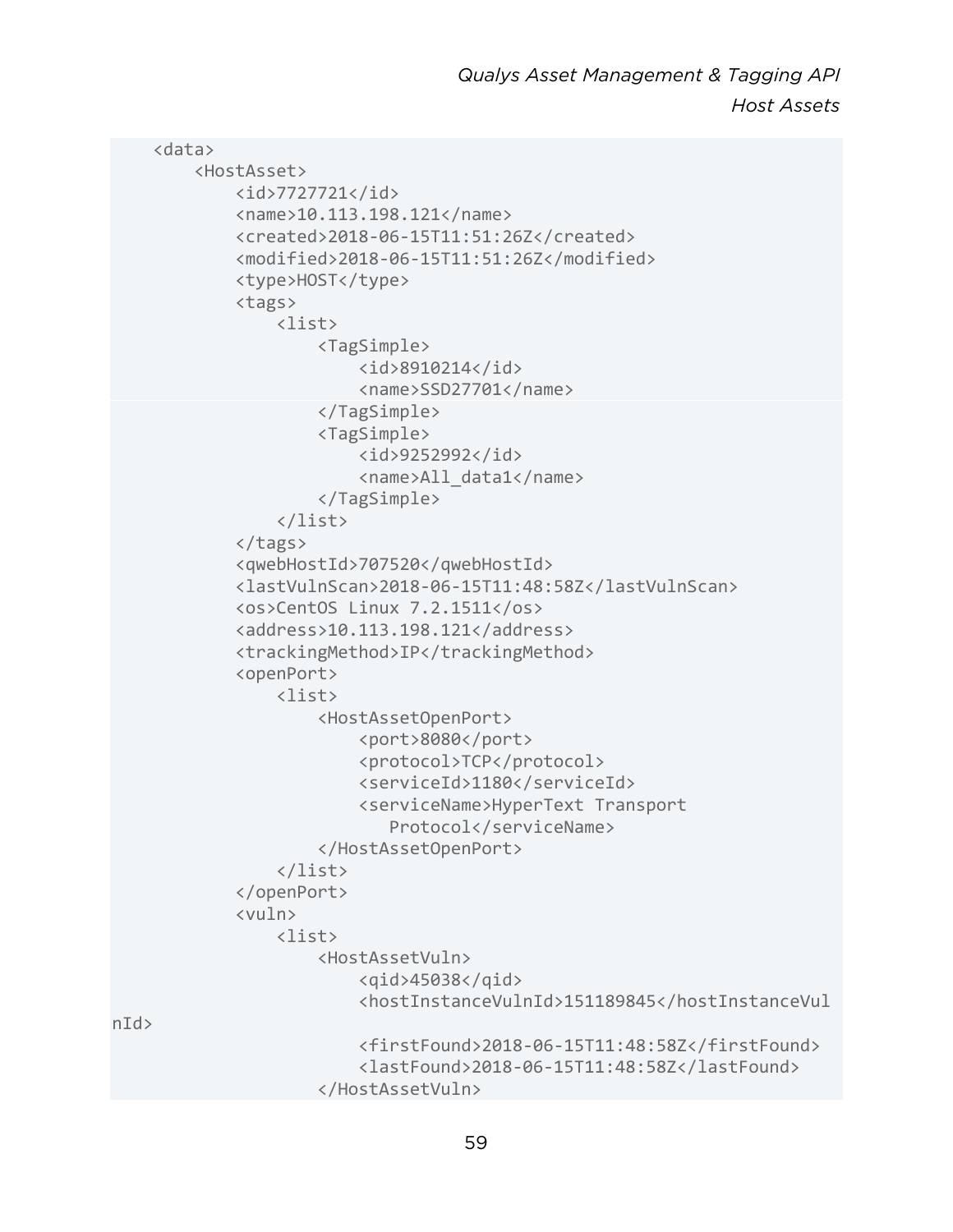```
 </list> 
              </vuln> 
               <networkInterface> 
                  \langlelist\rangle <HostAssetInterface> 
                            <type>LOCAL</type> 
                            <address>10.113.198.121</address> 
                        </HostAssetInterface> 
                   </list> 
              </networkInterface> 
              <isDockerHost>true</isDockerHost> 
                 <dockerInfo> 
                   <dockerVersion>18.06.0-ce-rc1</dockerVersion> 
                   <noOfContainers>1</noOfContainers> 
                   <noOfImages>2</noOfImages> 
                 </dockerInfo> 
           </HostAsset> 
     </data> 
</ServiceResponse>
```
Sample - Get information for assets in your AWS Cloud

#### API request

```
curl -n -u "USERNAME:PASSWORD" 
"https://qualysapi.qualys.com/qps/rest/2.0/get/am/hostasset/13236173"
```

```
<?xml version="1.0" encoding="UTF-8"?> 
<ServiceResponse xmlns:xsi="http://www.w3.org/2001/XMLSchema-instance" 
xsi:noNamespaceSchemaLocation="https://qualysapi.qualys.com/qps/xsd/2.
0/am/hostasset.xsd"> 
   <responseCode>SUCCESS</responseCode> 
     <count>1</count> 
     <data> 
         <Asset> 
              <id>13236173</id> 
              <name>MHCSTRHEL6-2</name> 
              <created>2019-11-12T10:46:30Z</created> 
              <modified>2020-01-07T06:26:41Z</modified> 
              <type>HOST</type> 
              <sourceInfo> 
                  <list>
```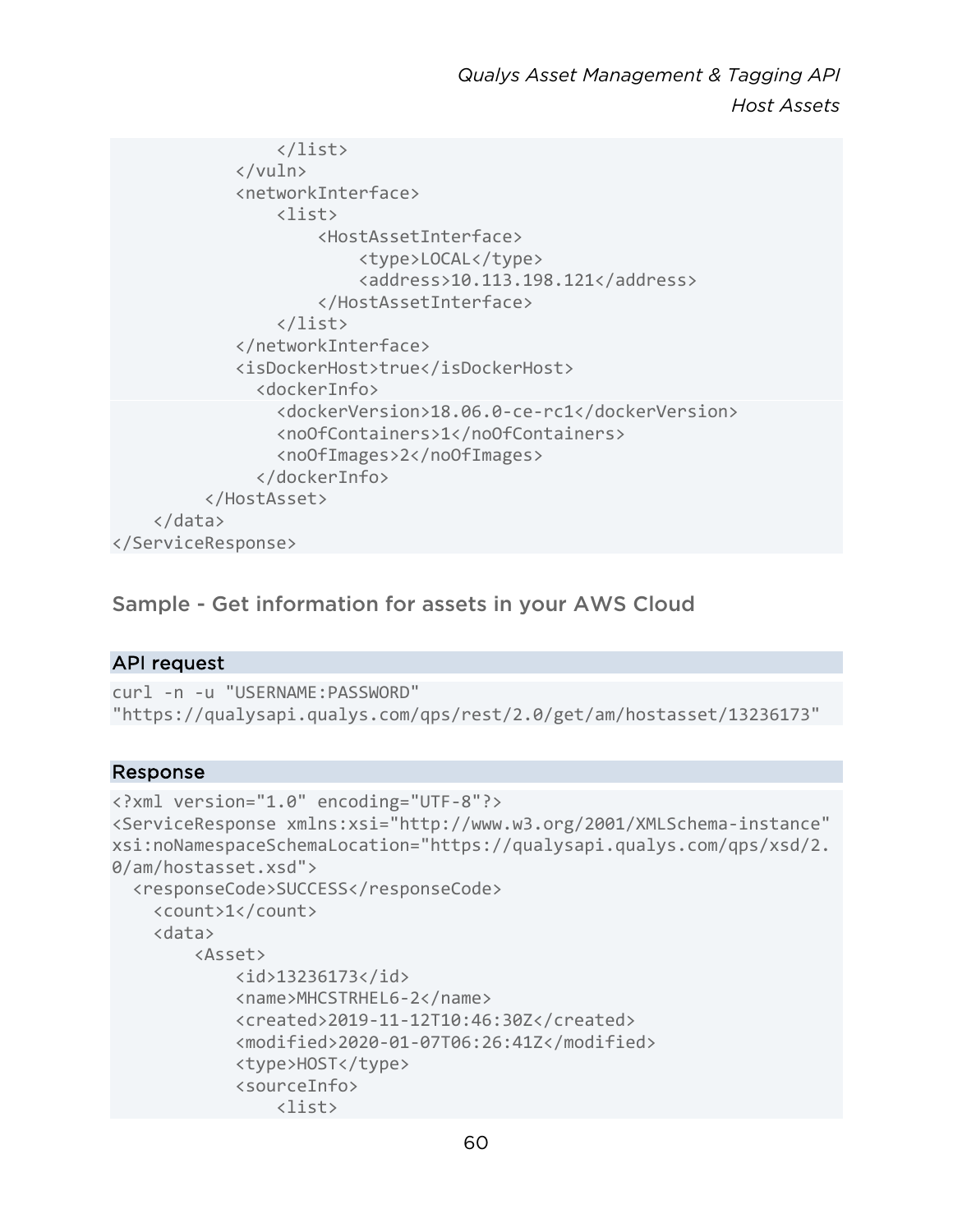```
 <Ec2AssetSourceSimple> 
                           <assetId>13236173</assetId> 
                           <type>EC_2</type> 
                           <firstDiscovered>2019-11-
12T10:46:30Z</firstDiscovered> 
                           <lastUpdated>2020-01-
07T06:20:12Z</lastUpdated> 
                           <reservationId>r-
03ca004864372ef32</reservationId> 
                           <availabilityZone>us-west-
2a</availabilityZone> 
                           <instanceId>i-0edf6a42bb540f885</instanceId> 
                           <instanceType>t1.micro</instanceType> 
                           <createdDate>2020-01-
07T09:09:21Z</createdDate> 
                           <instanceState>STOPPED</instanceState> 
                           <groupId>sg-7493f147</groupId> 
                           <groupName>Red Hat Enterprise Linux -RHEL- 6-
6-5_GA-AutogenByAWSMP-1</groupName> 
                           <spotInstance>false</spotInstance> 
                           <accountId>XXXXXXXXXXXX</accountId> 
                           <region>us-west-2</region> 
                           <zone>Classic</zone> 
                           <imageId>ami-7df0bd4d</imageId> 
                           <monitoringEnabled>false</monitoringEnabled> 
                      </Ec2AssetSourceSimple> 
                  </list> 
             </sourceInfo> 
         </Asset> 
     </data> 
</ServiceResponse>
```
# Sample - Get information for assets in your Azure Cloud

## API request

curl -n -u "USERNAME:PASSWORD" "https://qualysapi.qualys.com/qps/rest/2.0/get/am/hostasset/13511567"

```
<?xml version="1.0" encoding="UTF-8"?>
```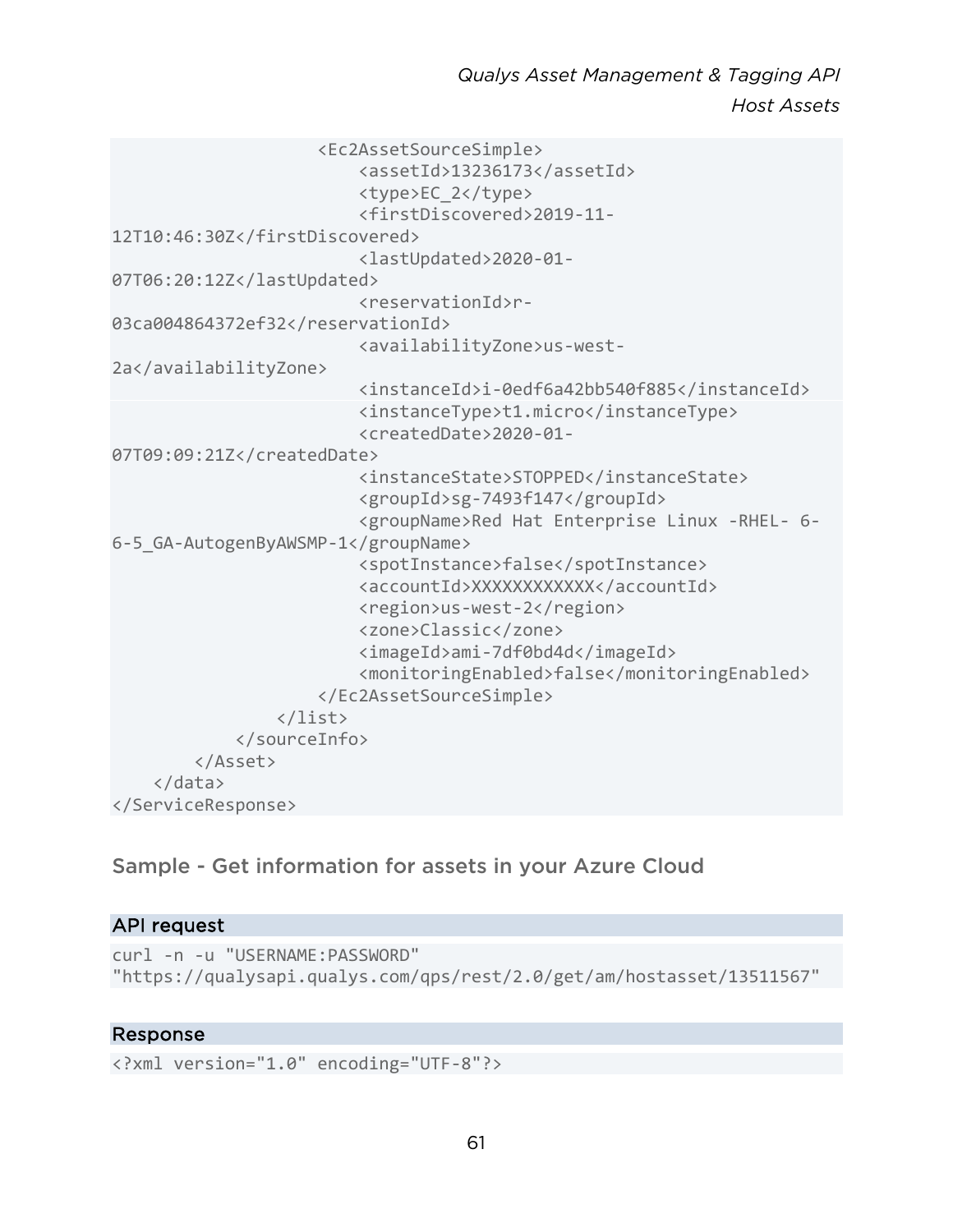*Qualys Asset Management & Tagging API Host Assets*

```
<ServiceResponse xmlns:xsi="http://www.w3.org/2001/XMLSchema-instance" 
xsi:noNamespaceSchemaLocation="https://qualysapi.qualys.com/qps/xsd/2.
0/am/hostasset.xsd"> 
   <responseCode>SUCCESS</responseCode> 
     <count>1</count> 
     <data> 
          <Asset> 
              <id>13511567</id> 
              <name>VJ-WIndows</name> 
              <created>2019-11-27T06:07:16Z</created> 
              <modified>2020-01-07T06:21:29Z</modified> 
              <type>HOST</type> 
              <tags> 
                   <list> 
                       <TagSimple> 
                            <id>107258219</id> 
                            <name>Azure</name> 
                       </TagSimple> 
                   </list> 
              </tags> 
              <sourceInfo> 
                   <list> 
                       <AzureAssetSourceSimple> 
                            <assetId>13511567</assetId> 
                            <type>AZURE</type> 
                            <firstDiscovered>2019-11-
27T06:07:20Z</firstDiscovered> 
                            <lastUpdated>2020-01-
07T06:21:29Z</lastUpdated> 
                            <azureVmTags> 
                                <tags> 
                                     <list> 
                                         <AzureTags> 
                                              <key>Owner</key> 
                                              <value>John Doe</value> 
                                         </AzureTags> 
                                         <AzureTags> 
                                              <key>Department</key> 
                                              <value>Engineering</value> 
                                         </AzureTags> 
                                     </list> 
                                </tags> 
                            </azureVmTags> 
                            <name>VJ-WIndows</name>
```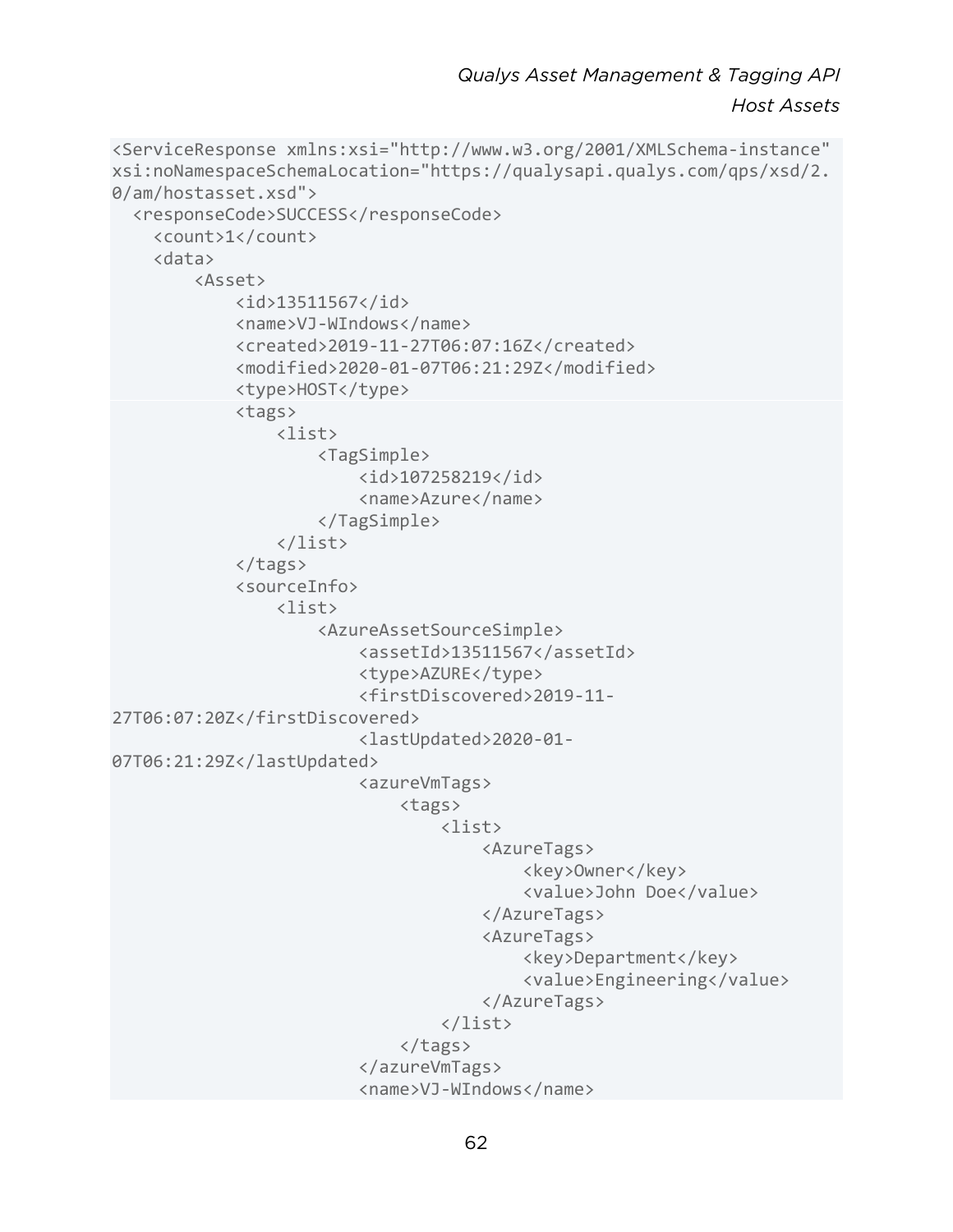```
 <location>centralindia</location> 
                           <vmSize>Standard_A3</vmSize> 
                           <vmId>b3fdb9ed-2564-4eaa-9e1b-
7aeb6c196c92</vmId> 
                           <offer>Windows-10</offer> 
                           <state>RUNNING</state> 
                           <state>SUCCEEDED</state> 
                           <publisher>MicrosoftWindowsDesktop</publisher> 
                           <version>latest</version> 
                           <osType>Windows</osType> 
                           <subnet>default</subnet> 
                           <subscriptionId>XXXXXXXX-XXXX-XXXX-XXXX-
XXXXXXXXXXXX</subscriptionId> 
                           <resourceGroupName>DefaultResourceGroup-
CIN</resourceGroupName>
                           <macAddress>00-0D-3A-F0-98-3F</macAddress> 
                           <publicIpAddress>52.172.151.254</publicIpAddre
ss> 
                           <privateIpAddress>10.0.0.5</privateIpAddress> 
                           <virtualNetwork>CV-VirtualMachines-RG-
vnet</virtualNetwork> 
                      </AzureAssetSourceSimple> 
                  </list> 
              </sourceInfo> 
         </Asset> 
     </data> 
</ServiceResponse>
```
# Sample - Get information for assets in your GCP Cloud

#### API request

```
curl -n -u "USERNAME:PASSWORD" 
"https://qualysapi.qualys.com/qps/rest/2.0/get/am/hostasset/13511567"
```

```
<?xml version="1.0" encoding="UTF-8"?> 
<ServiceResponse xmlns:xsi="http://www.w3.org/2001/XMLSchema-instance" 
xsi:noNamespaceSchemaLocation="https://qualysapi.qualys.com/qps/xsd/2.
0/am/hostasset.xsd"> 
<responseCode>SUCCESS</responseCode> 
     <count>1</count> 
     <data>
```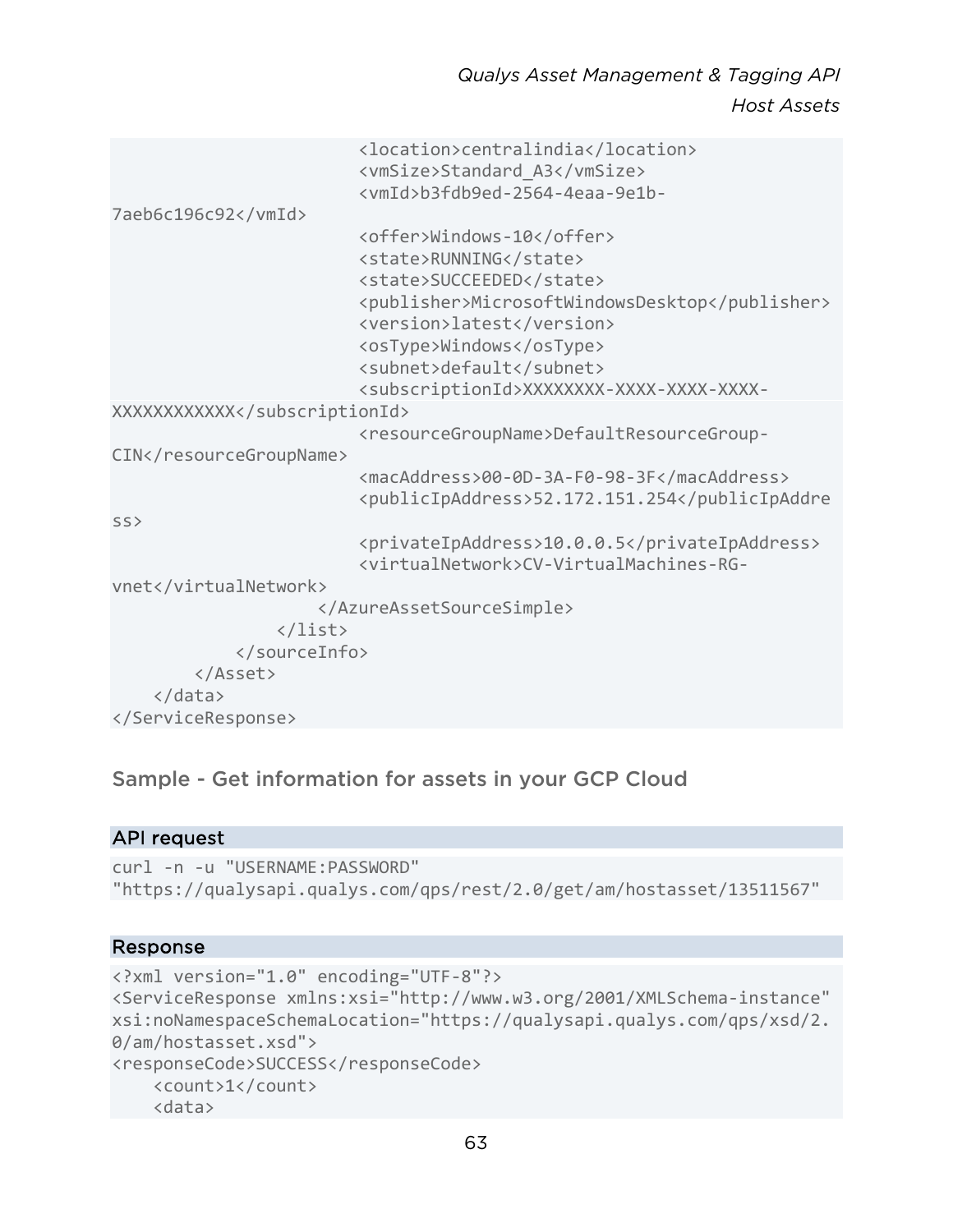```
 <Asset> 
              <id>13569298</id> 
              <name>gcp-1-quays-aw8 0</name> 
              <created>2019-12-02T09:32:45Z</created> 
              <modified>2020-01-02T07:03:03Z</modified> 
              <type>HOST</type> 
              <tags> 
                  <list> 
                       <TagSimple> 
                           <id>106777848</id> 
                           <name>Cloud Agent</name> 
                       </TagSimple> 
                       <TagSimple> 
                           <id>107007013</id> 
                           <name>gcp</name> 
                       </TagSimple> 
                  </list> 
              </tags> 
              <sourceInfo> 
                  <list> 
                       <GcpAssetSourceSimple> 
                           <assetId>13569298</assetId> 
                           <type>GCP</type> 
                           <firstDiscovered>2019-12-
02T09:32:46Z</firstDiscovered> 
                           <lastUpdated>2019-12-
02T09:32:46Z</lastUpdated> 
                           <instanceId>2152878541443265280</instanceId> 
                           <hostname>gcp-1-quays-aw8.c.qvsa-
dev.internal</hostname> 
                           <machineType>n1-standard-1</machineType> 
                           <imageId>projects/centoscloud/global/images/ce
ntos-6-v20191014</imageId> 
                           <zone>us-central1-a</zone> 
                           <projectIdNo>1035365309337</projectIdNo> 
                           <state>RUNNING</state> 
                           <projectId>test_account</projectId> 
                           <network>default</network> 
                           <macAddress>42:01:0a:f0:00:a4</macAddress> 
                           <publicIpAddress>34.67.172.38</publicIpAddress
> 
                           <privateIpAddress>10.240.0.164</privateIpAddre
ss> 
                       </GcpAssetSourceSimple>
```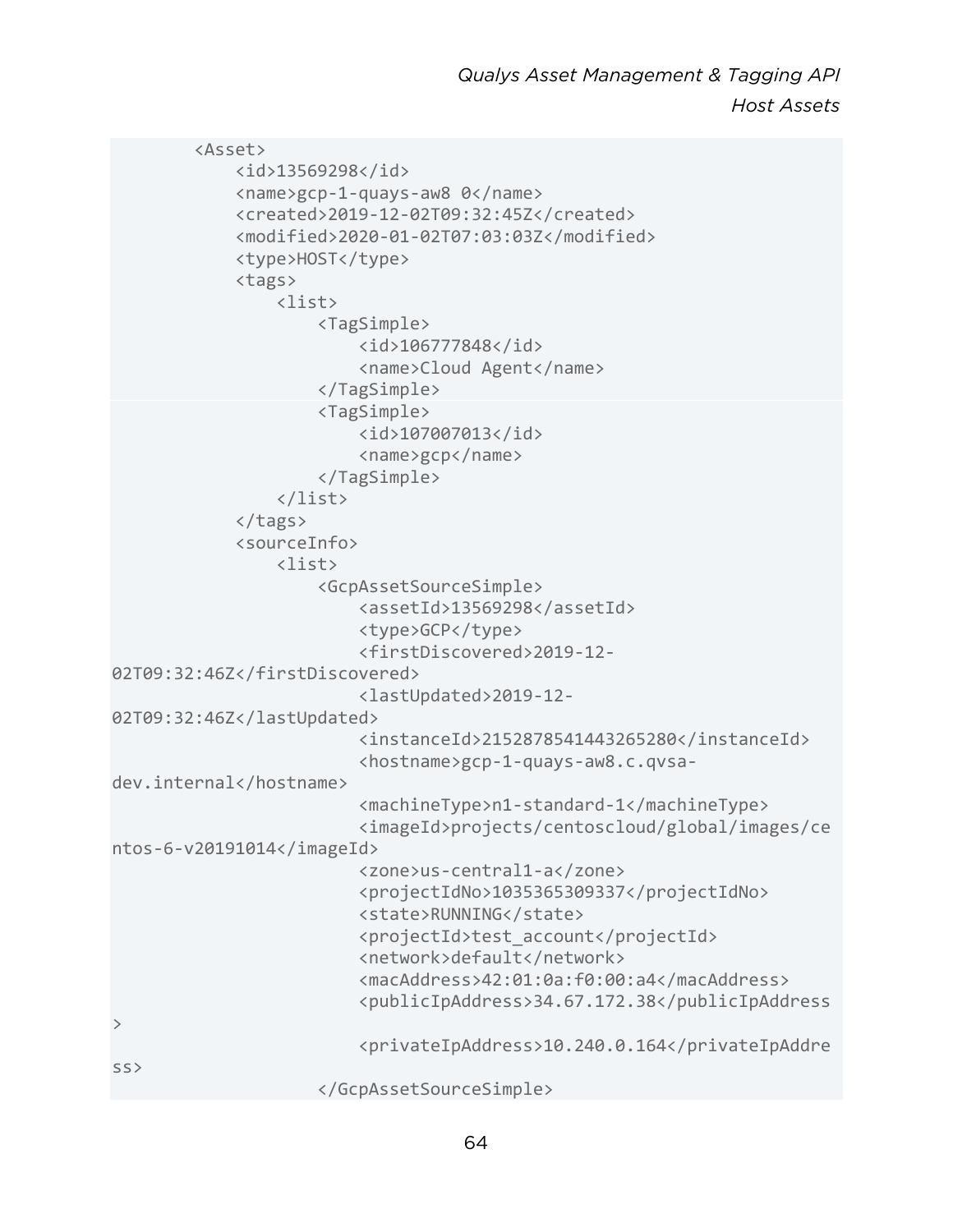```
 <AssetSource/> 
                </list> 
           </sourceInfo> 
      </Asset> 
 </data>
```
Sample - Get host asset API returns criticality score for a host asset

# API request

```
curl -n -u "USERNAME:PASSWORD" -H "content-type: text/xml"-X "GET" -
"https://qualysapi.qualys.com/rest/2.0/get/am/hostasset/3052446"
```
# XML output

```
<?xml version="1.0" encoding="UTF-8"?> 
<ServiceResponse xmlns:xsi="http://www.w3.org/2001/XMLSchema-instance" 
xsi:noNamespaceSchemaLocation="https://qualysapi.qualys.com/qps/rest/2
.0/search/am/hostasset"> 
      <responseCode>SUCCESS</responseCode> 
     <count>1</count> 
     <data> 
         <HostAsset> 
             <id>3052446</id> 
             <name>hkencrtest</name> 
             <created>2020-02-06T09:29:23Z</created> 
             <modified>2020-10-27T11:56:50Z</modified> 
             <type>HOST</type> 
             <tags> 
                                 ... </sourceInfo> 
             <criticalityScore>2</criticalityScore> 
             <os>Linux</os> 
             <dnsHostName>hkencrtest</dnsHostName> 
             <address>13.71.5.220</address> 
             <trackingMethod>VIRTUAL_MACHINE_ID</trackingMethod> 
             <networkInterface> 
 ... 
             </networkInterface> 
             <isDockerHost>false</isDockerHost> 
         </HostAsset> 
     </data> 
</ServiceResponse>
```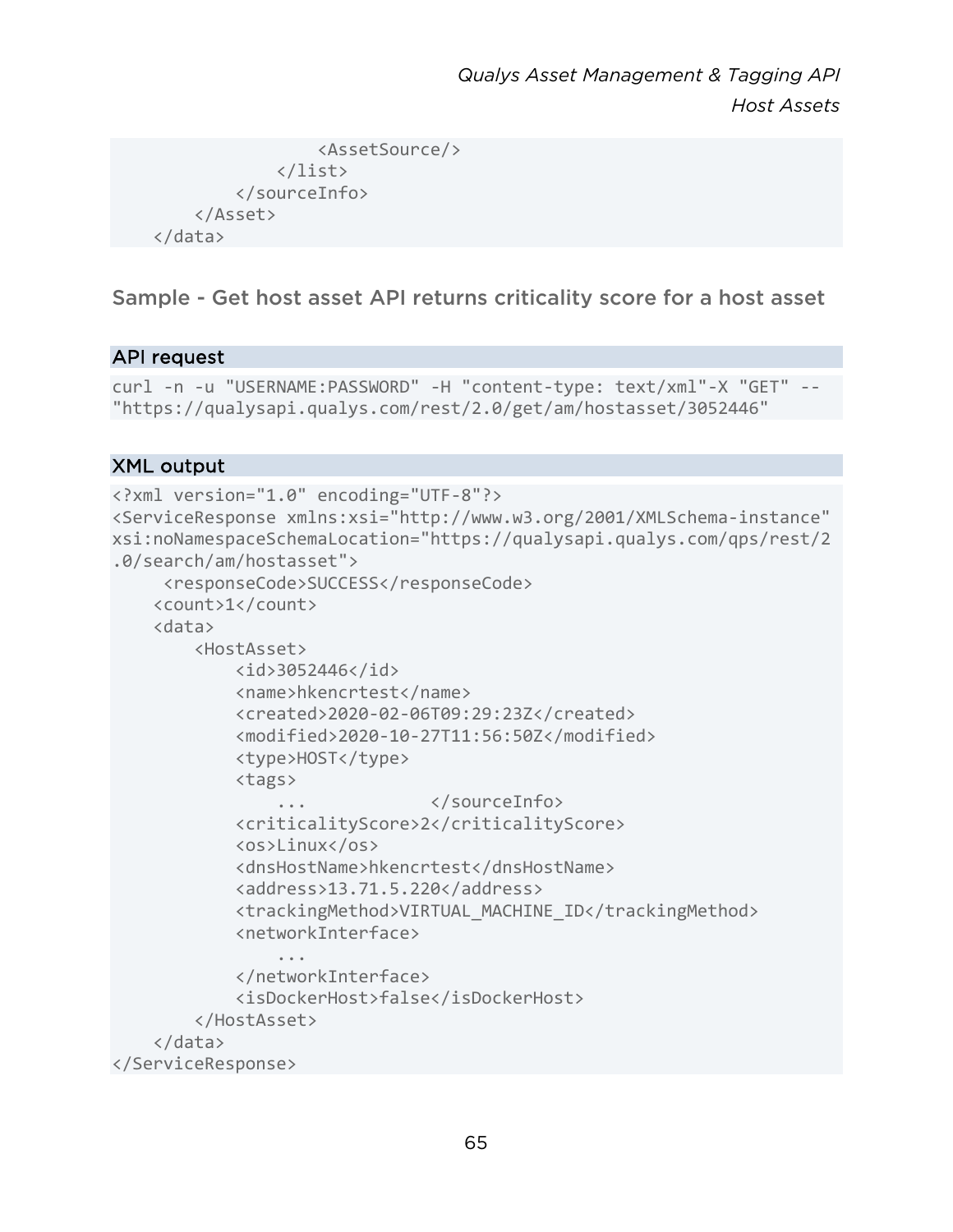XSD

[<platform API server>/](#page-8-0)qps/xsd/2.0/am/hostasset.xsd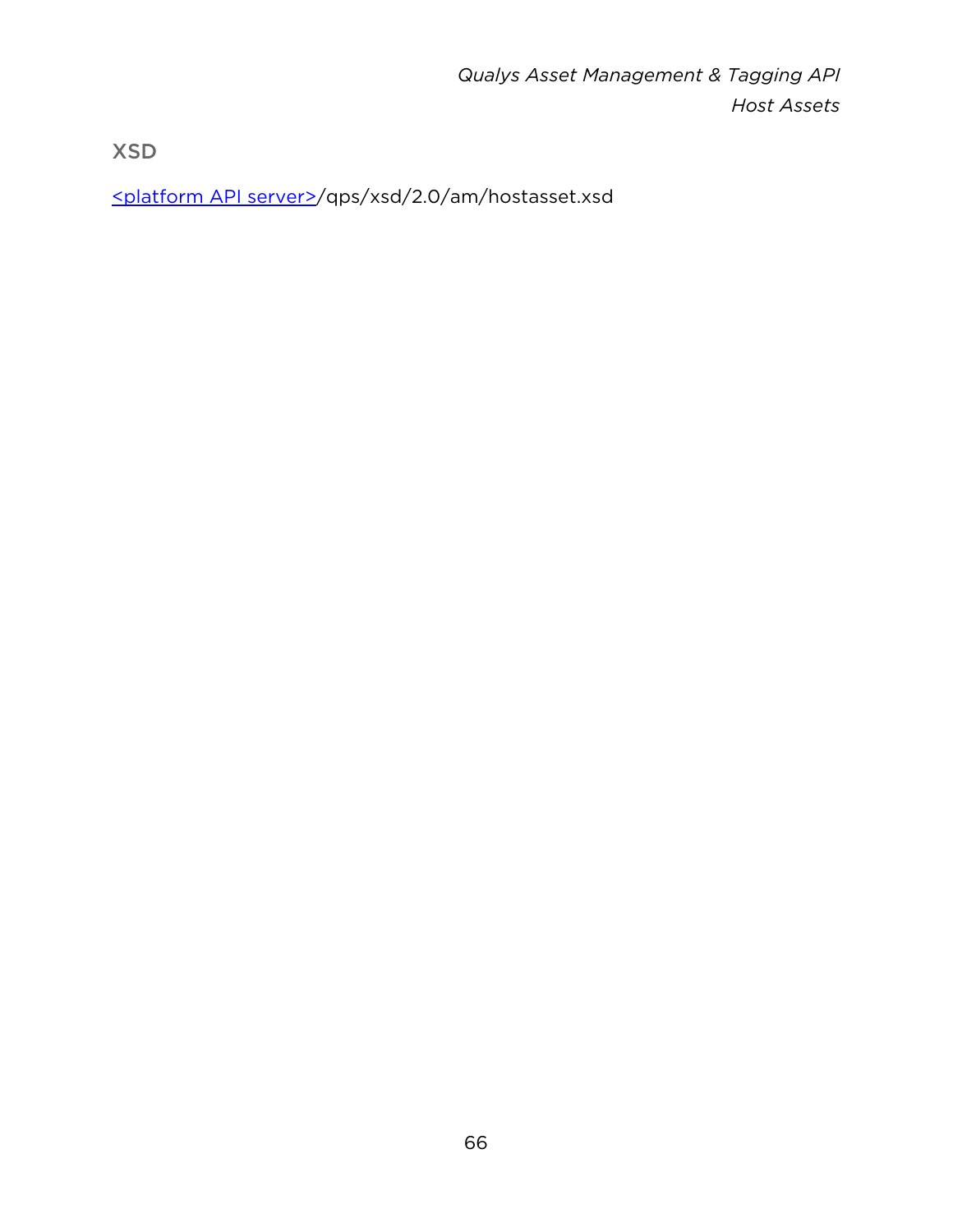# Create Host Asset

/qps/rest/2.0/create/am/hostasset

[POST]

Create one or more host assets using writable fields and collections. It is a good idea to attach tags that will make new assets visible to the current user if that user does not have permission to see all assets. Otherwise users will not be able to see or modify the new assets until an administrator or process attaches the appropriate tags to them.

What's next? After you've created host assets you need to activate them to make them available for scanning and reporting. [Learn more on Activating](#page-115-0)  [Host Assets](#page-115-0)

Permissions required - Managers with full scope. Other users must have these permissions: Access Permission "API Access" and Asset Management Permission "Create Asset".

We have restricted our asset create requests to static tags and have excluded dynamic tags. With this release, we will decline a request if the request contains TagSimple list having a dynamic tag for add/remove/set operation. The request is processed if it contains only static tags.

In case of the set operation, if the request includes static tags, then the existing static tags are removed and new static tags (specified in the request) are applied on that particular asset. All the existing system or dynamic tags are retained as is. You cannot add or remove dynamic tags manually.

Sample - Create new host asset with tags

# API request

```
curl -u "USERNAME:PASSWORD" -H "Content-type: text/xml" -X "POST" --
data-binary @- 
"https://qualysapi.qualys.com/qps/rest/2.0/create/am/hostasset" < 
file.xml 
Note: "file.xml" contains the request POST data.
```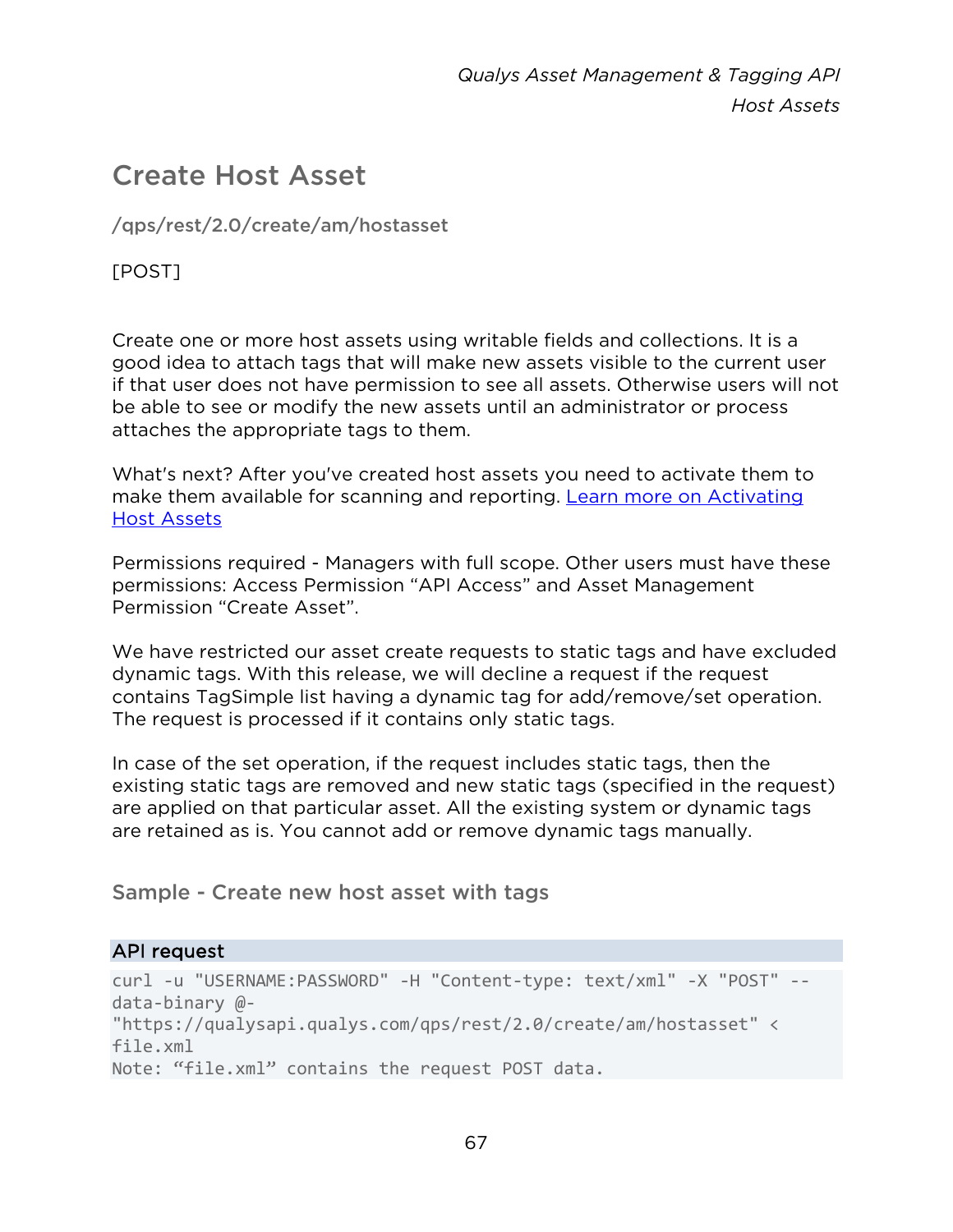# Request POST data

```
<?xml version="1.0" encoding="UTF-8" ?> 
<ServiceRequest> 
   <data> 
     <HostAsset> 
       <name>My Windows Asset</name> 
       <os>Windows 7</os> 
       <dnsHostName>localhost</dnsHostName> 
       <netbiosName>TEST</netbiosName> 
       <netbiosNetworkId>10</netbiosNetworkId> 
       <networkGuid>66bf43c8-7392-4257-b856-a320fde231eb</networkGuid> 
       <address>127.0.0.1</address> 
       <trackingMethod>IP</trackingMethod> 
       <tags> 
         <set> 
            <TagSimple><id>12345</id></TagSimple> 
            <TagSimple><id>54321</id></TagSimple> 
         </set> 
       </tags> 
       <software> 
         <set> 
            <HostAssetSoftware> 
              <name>Photoshop</name> 
              <version>9</version> 
            </HostAssetSoftware> 
         </set> 
       </software> 
     </HostAsset> 
   </data> 
</ServiceRequest>
```

```
<?xml version="1.0" encoding="UTF-8"?> 
<ServiceResponse xmlns:xsi="http://www.w3.org/2001/XMLSchema-instance" 
xsi:noNamespaceSchemaLocation="https://qualysapi.qualys.com/qps/xsd/2.
0/am/hostasset.xsd"> 
   <responseCode>SUCCESS</responseCode> 
   <count>1</count> 
   <data> 
     <HostAsset> 
       <id>2020094</id> 
       <name>My Windows Asset</name> 
       <created>2018-09-06T19:16:35Z</created>
```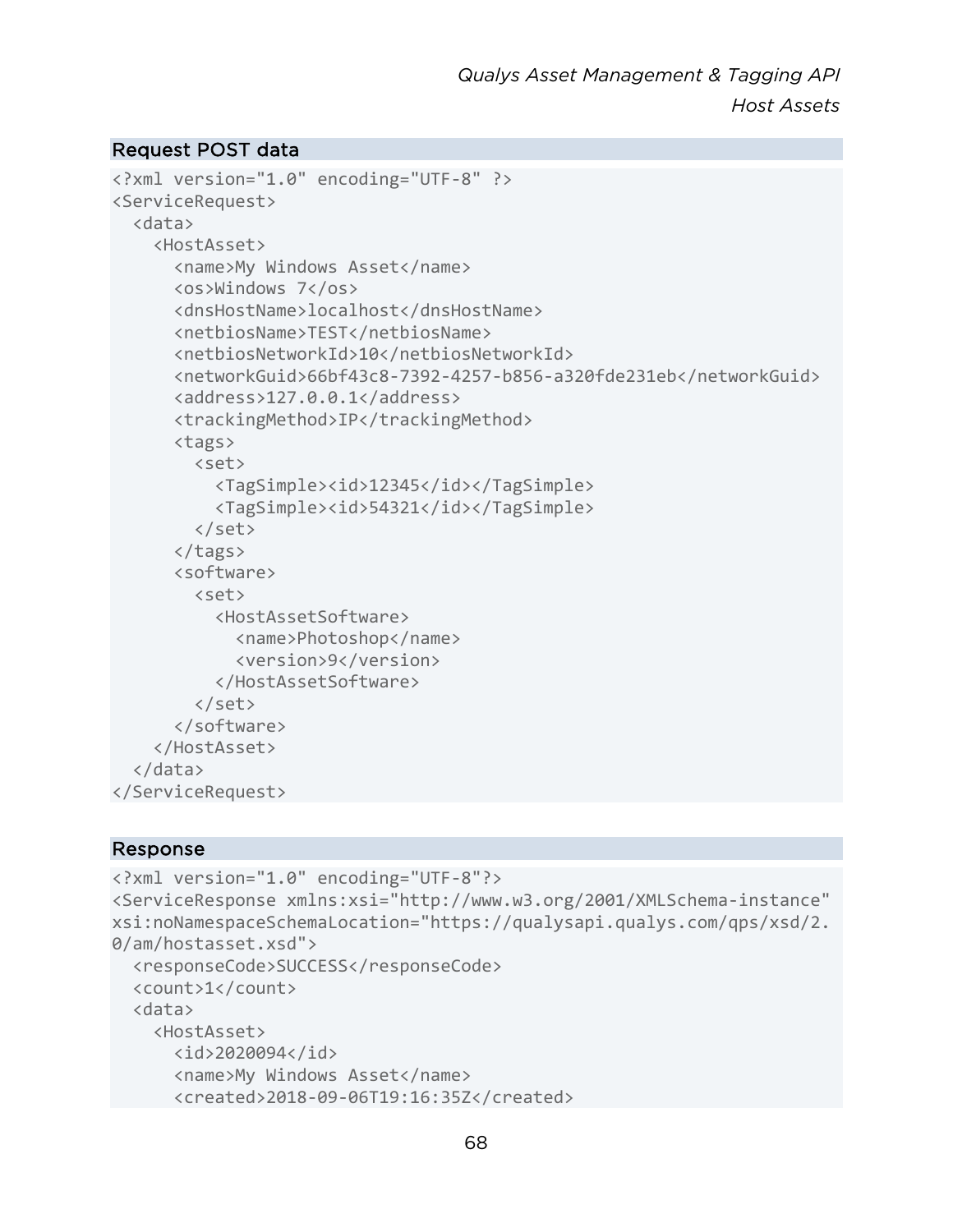```
 <modified>2018-09-06T19:16:35Z</modified> 
        <type>HOST</type> 
        <tags> 
          <list> 
            <TagSimple> 
             \langleid>12345\langleid>
               <name>Tag 1</name> 
            </TagSimple> 
            <TagSimple> 
              <id>54321</id> 
               <name>Tag 2</name> 
            </TagSimple> 
          </list> 
        </tags> 
        <sourceInfo> 
          <list/> 
        </sourceInfo> 
        <os>Windows 7</os> 
        <dnsHostName>localhost</dnsHostName> 
        <netbiosName>TEST</netbiosName> 
        <netbiosNetworkId>10</netbiosNetworkId> 
        <networkGuid>66bf43c8-7392-4257-b856-a320fde231eb</networkGuid> 
        <address>127.0.0.1</address> 
        <trackingMethod>IP</trackingMethod> 
        <openPort> 
          <list/> 
        </openPort> 
        <software> 
          <list/> 
        </software> 
        <vuln> 
          <list/> 
        </vuln> 
     </HostAsset> 
   </data> 
</ServiceResponse>
```
# Sample - Bulk creation of assets

## API request

```
curl -u "USERNAME:PASSWORD" -H "Content-type: text/xml" -X "POST" --
data-binary @-
```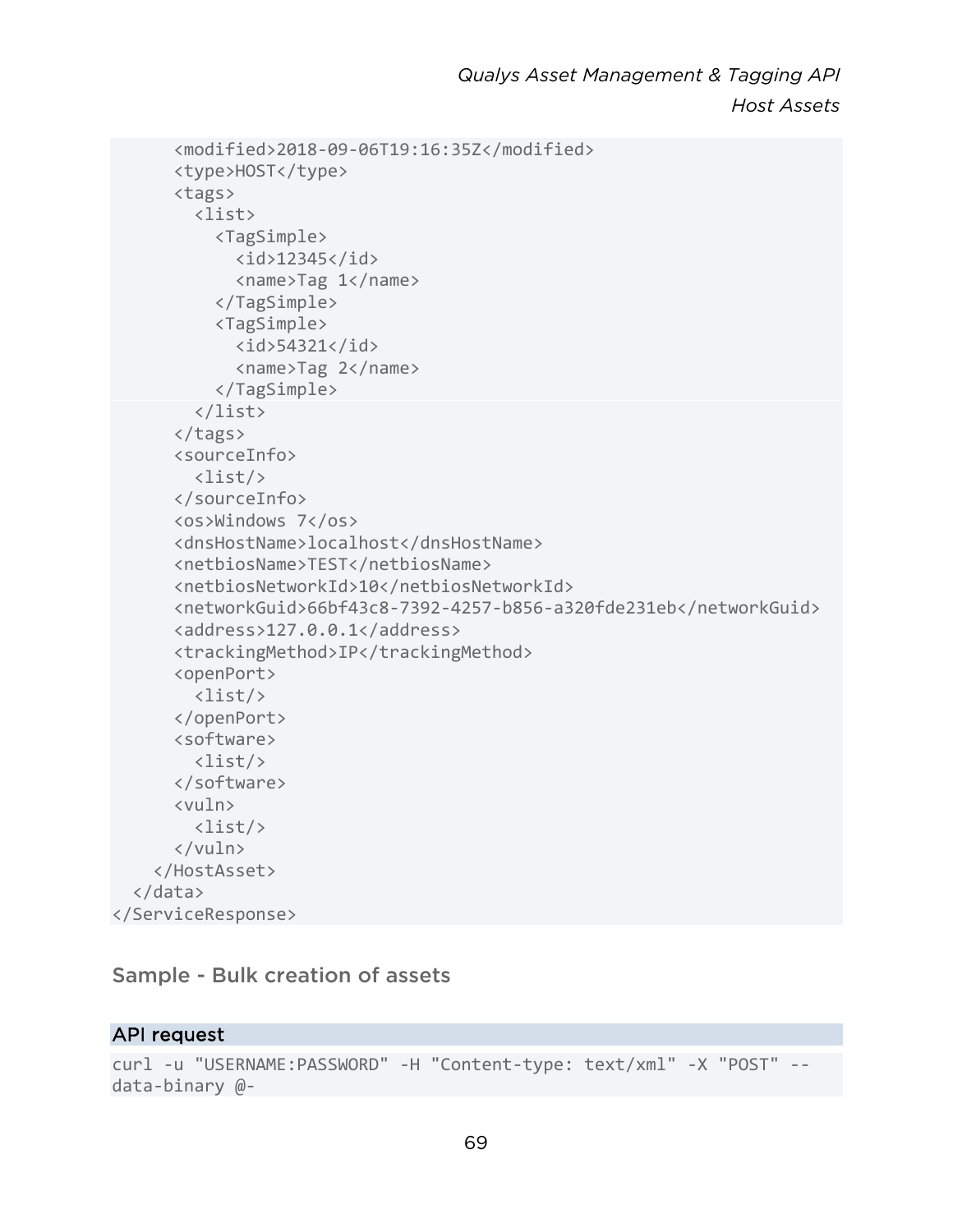```
"https://qualysapi.qualys.com/qps/rest/2.0/create/am/hostasset" < 
file.xml 
Note: "file.xml" contains the request POST data.
```
# Request POST data

```
<?xml version="1.0" encoding="UTF-8" ?> 
<ServiceRequest> 
     <data> 
         <HostAsset> 
              <name>My Windows Asset</name> 
              <os>Windows 8</os> 
              <dnsHostName>localhost13</dnsHostName> 
            <netbiosName>TEST</netbiosName> 
            <netbiosNetworkId>10</netbiosNetworkId> 
            <networkGuid>66bf43c8-7392-4257-b856-
a320fde231eb</networkGuid> 
            <address>13.0.0.1</address> 
            <trackingMethod>IP</trackingMethod> 
              <software> 
                  <set> 
                       <HostAssetSoftware> 
                           <name>Photoshop</name> 
                           <version>9</version> 
                       </HostAssetSoftware> 
                  </set> 
              </software> 
         </HostAsset> 
         <HostAsset> 
              <name>My Windows Asset</name> 
              <os>Windows 8</os> 
              <dnsHostName>localhost14</dnsHostName> 
            <netbiosName>TEST</netbiosName> 
            <netbiosNetworkId>10</netbiosNetworkId> 
            <networkGuid>66bf43c8-7392-4257-b856-
a320fde231eb</networkGuid> 
            <address>14.0.0.1</address> 
            <trackingMethod>IP</trackingMethod> 
              <software> 
                  <set> 
                       <HostAssetSoftware> 
                           <name>Photoshop</name> 
                           <version>9</version> 
                       </HostAssetSoftware>
```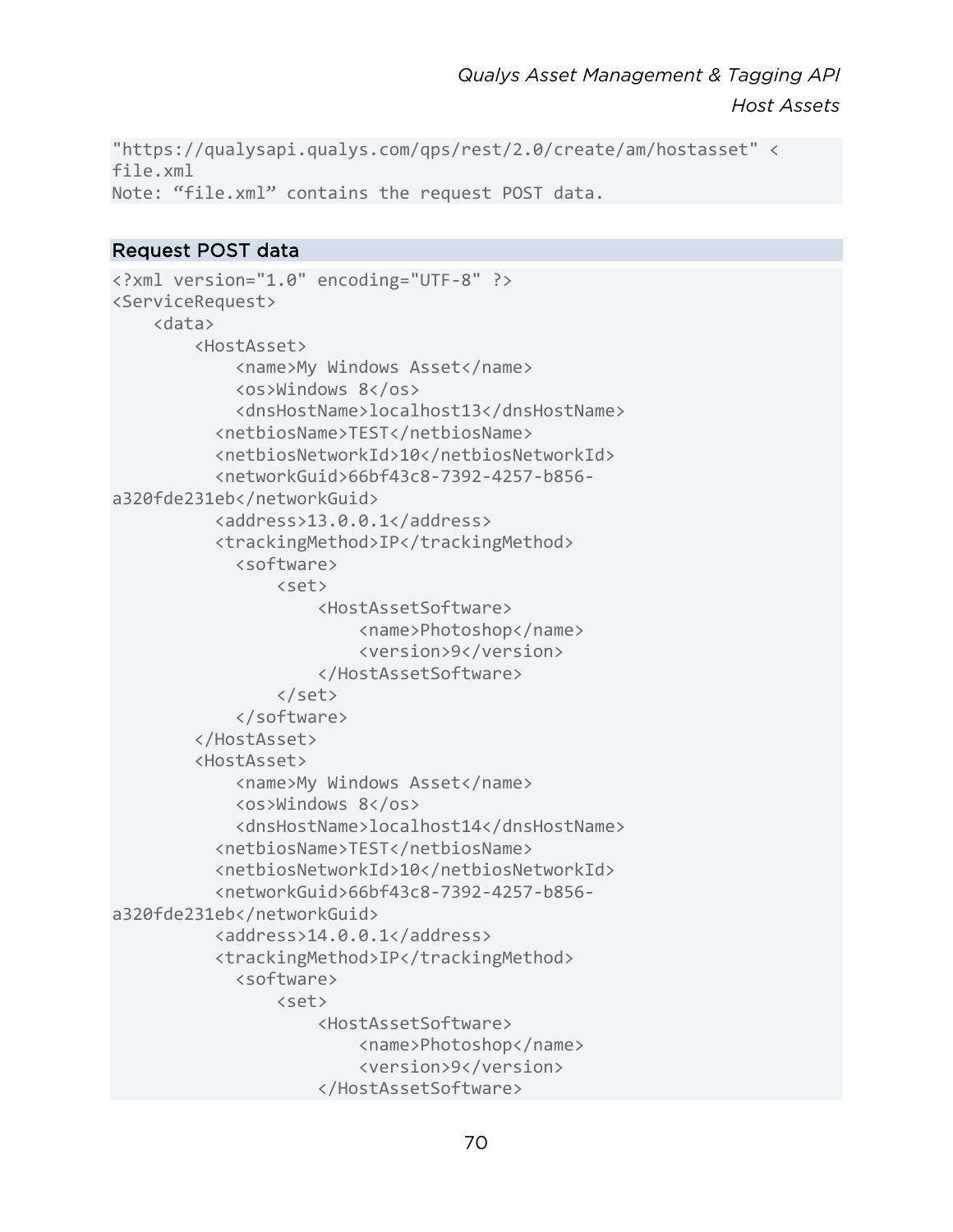```
 </set> 
               </software> 
          </HostAsset> 
     </data> 
</ServiceRequest>
```
# XML output

```
<?xml version="1.0" encoding="UTF-8"?> 
<ServiceResponse 
     xmlns:xsi="http://www.w3.org/2001/XMLSchema-instance" 
xsi:noNamespaceSchemaLocation="https://qualysapi.qualys.com/qps/xsd/2.
0/am/hostasset.xsd"> 
     <responseCode>SUCCESS</responseCode> 
     <count>2</count> 
     <data> 
         <HostAsset> 
              <id>2899060</id> 
              <name>My Windows Asset</name> 
              <created>2016-04-01T16:57:50Z</created> 
              <modified>2016-04-01T16:57:50Z</modified> 
              <type>HOST</type> 
              <tags> 
                  <list/> 
              </tags> 
              <sourceInfo> 
                  <list/> 
              </sourceInfo> 
              <os>Windows 8</os> 
              <dnsHostName>localhost13</dnsHostName> 
              <netbiosName>TEST</netbiosName> 
              <netbiosNetworkId>10</netbiosNetworkId> 
              <networkGuid>66bf43c8-7392-4257-b856-
a320fde231eb</networkGuid> 
              <address>13.0.0.1</address> 
              <trackingMethod>IP</trackingMethod> 
              <openPort> 
                  <list/> 
              </openPort> 
              <software> 
                  <list> 
                       <HostAssetSoftware> 
                           <name>Photoshop</name> 
                           <version>9</version>
```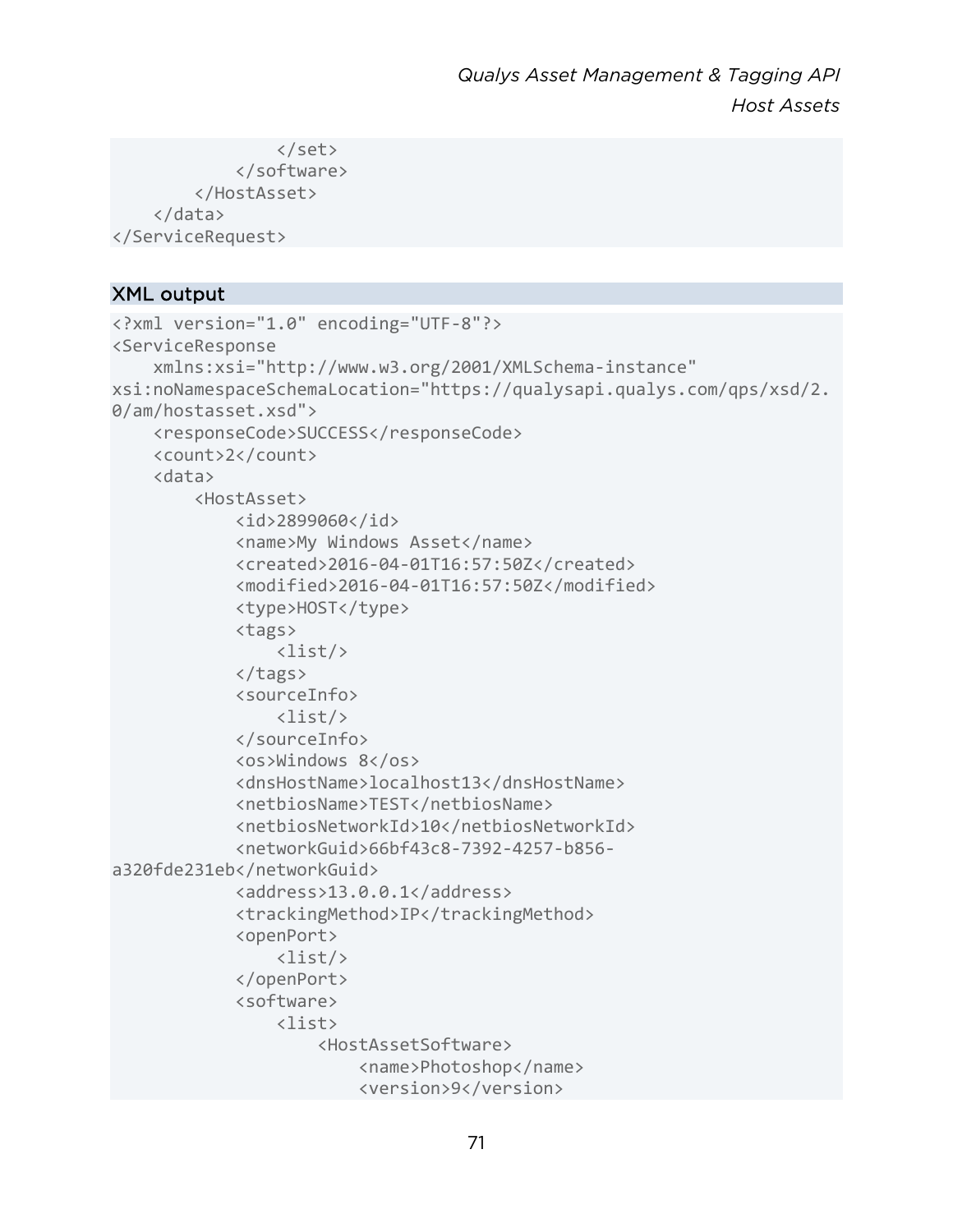```
 </HostAssetSoftware> 
                   </list> 
              </software> 
              <vuln> 
                   <list/> 
              </vuln> 
              <processor> 
                   <list/> 
              </processor> 
              <volume> 
                   <list/> 
              </volume> 
              <account> 
                   <list/> 
              </account> 
              <networkInterface> 
                   <list> 
                        <HostAssetInterface> 
                            <hostname>localhost13</hostname> 
                            <type>LOCAL</type> 
                            <address>13.0.0.1</address> 
                       </HostAssetInterface> 
                   </list> 
              </networkInterface> 
          </HostAsset> 
          <HostAsset> 
              <id>2899061</id> 
              <name>My Windows Asset</name> 
              <created>2016-04-01T16:57:51Z</created> 
              <modified>2016-04-01T16:57:51Z</modified> 
             <type>HOST</type>
              <tags> 
                   <list/> 
              </tags> 
              <sourceInfo> 
                   <list/> 
              </sourceInfo> 
              <os>Windows 8</os> 
              <dnsHostName>localhost14</dnsHostName> 
              <netbiosName>TEST</netbiosName> 
              <netbiosNetworkId>10</netbiosNetworkId> 
              <networkGuid>66bf43c8-7392-4257-b856-
a320fde231eb</networkGuid> 
              <address>14.0.0.1</address>
```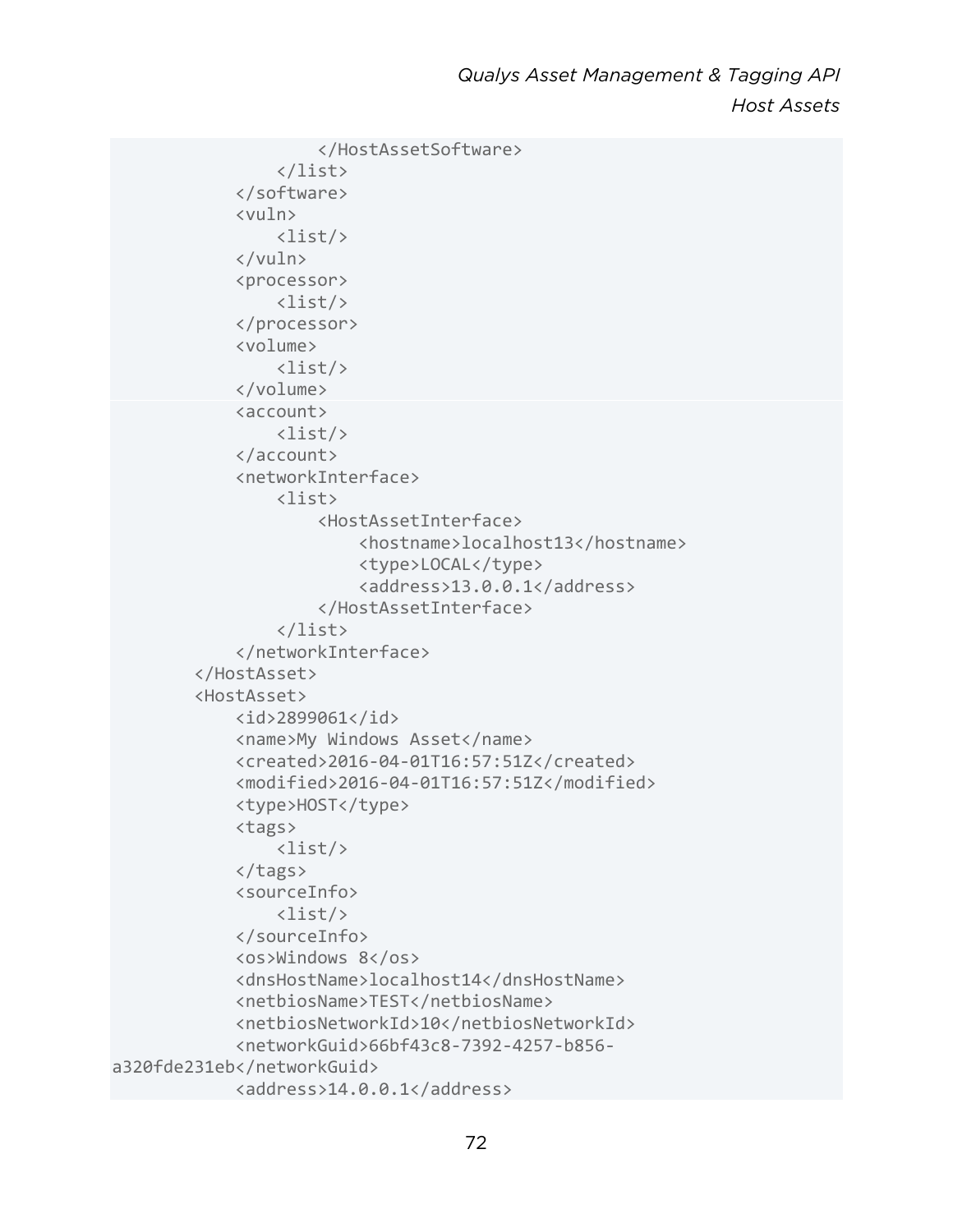```
 <trackingMethod>IP</trackingMethod> 
               <openPort> 
                   \langlelist/\rangle </openPort> 
               <software> 
                    <list> 
                         <HostAssetSoftware> 
                              <name>Photoshop</name> 
                              <version>9</version> 
                         </HostAssetSoftware> 
                    </list> 
               </software> 
               <vuln> 
                    <list/> 
               </vuln> 
               <processor> 
                    <list/> 
               </processor> 
               <volume> 
                    <list/> 
               </volume> 
               <account> 
                    <list/> 
               </account> 
               <networkInterface> 
                   \langlelist\rangle <HostAssetInterface> 
                              <hostname>localhost14</hostname> 
                              <type>LOCAL</type> 
                              <address>14.0.0.1</address> 
                         </HostAssetInterface> 
                    </list> 
               </networkInterface> 
          </HostAsset> 
     </data> 
</ServiceResponse>
```
# Sample - Create host asset with tags

#### API request

```
curl -u "USERNAME:PASSWORD" -H "content-type: text/xml" -X "POST" -- 
"https://qualysapi.qualys.com/qps/rest/2.0/create/am/hostasset"< 
file.xml
```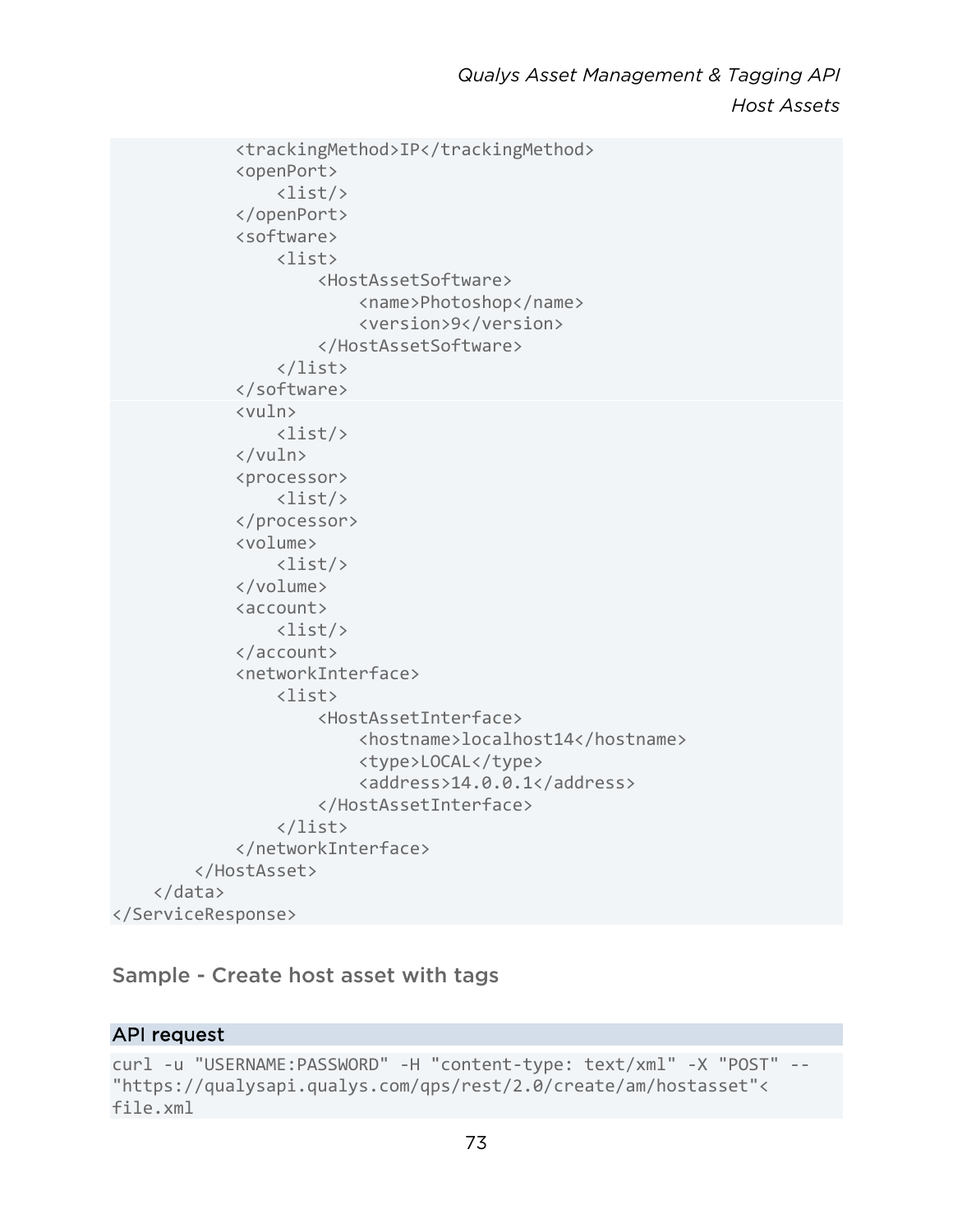#### Request POST data

```
<?xml version="1.0" encoding="UTF-8" ?> 
<ServiceRequest> 
     <data> 
          <HostAsset> 
              <name>Windows 95</name> 
              <tags> 
              <add>
                <TagSimple><id>11175413</id></TagSimple> 
               </add> 
              </tags> 
            <os>Windows 7</os> 
             <dnsHostName>localhost</dnsHostName> 
             <netbiosName>TEST</netbiosName> 
             <netbiosNetworkId>10</netbiosNetworkId> 
             <networkGuid>66bf43c8-7392-4257-b856-
a320fde231eb</networkGuid> 
             <address>255.255.255.0</address> 
            <trackingMethod>IP</trackingMethod> 
              <software> 
                   <set> 
                       <HostAssetSoftware> 
                           <name>Photoshop</name> 
                            <version>9</version> 
                       </HostAssetSoftware> 
                   </set> 
              </software> 
          </HostAsset> 
     </data> 
</ServiceRequest>
```

```
<?xml version="1.0" encoding="UTF-8"?> 
<<ServiceResponse xmlns:xsi="http://www.w3.org/2001/XMLSchema-
instance" 
xsi:noNamespaceSchemaLocation="https://qualysapi.qualys.com/qps/xsd/2.
\theta/am/hostasset.xsd"> 
     <responseCode>SUCCESS</responseCode> 
     <count>1</count> 
     <data> 
         <HostAsset> 
             <id>7992387</id>
```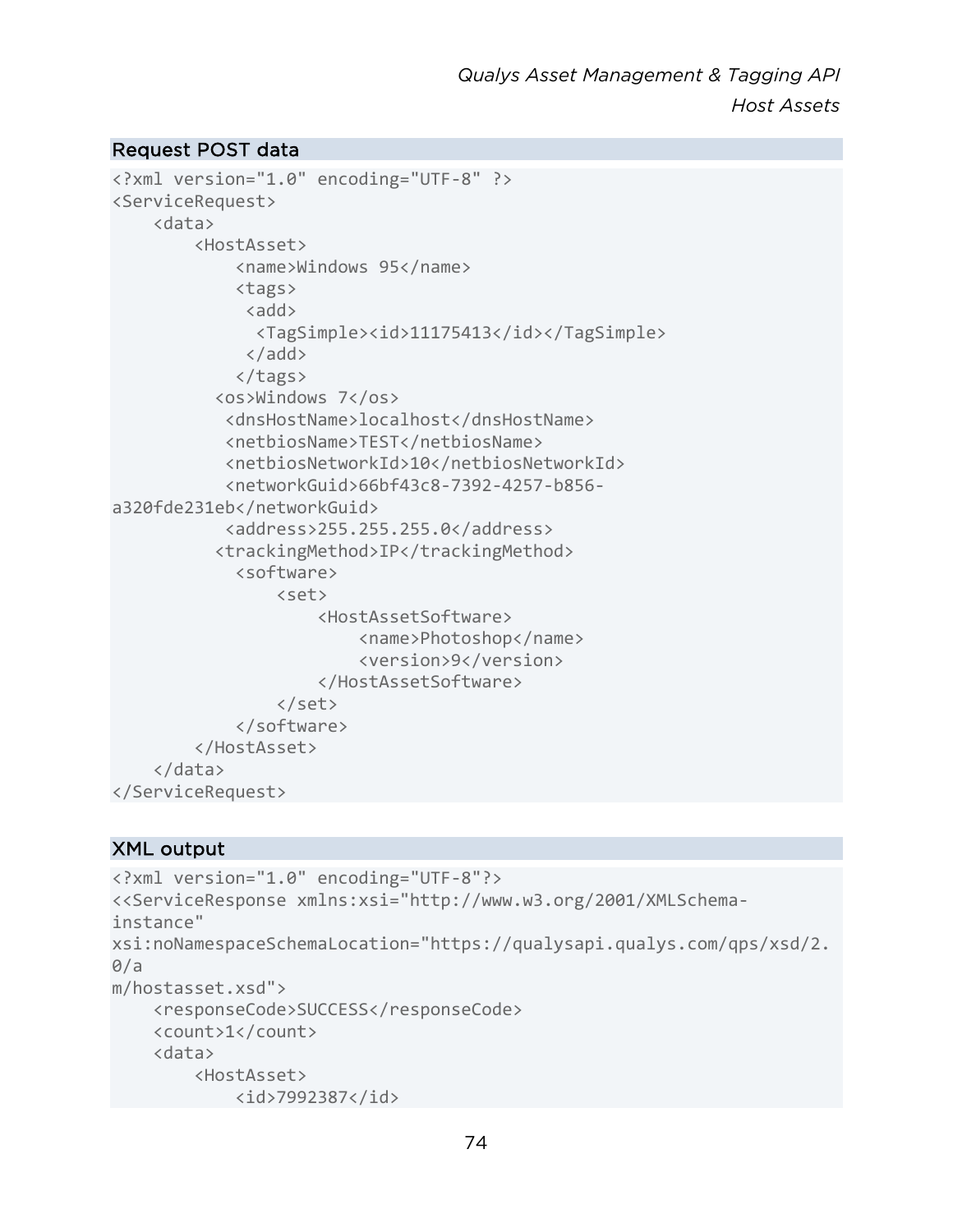```
 <name>Windows 95</name> 
              <created>2021-03-08T13:00:29Z</created> 
              <modified>2021-03-08T13:00:29Z</modified> 
             <type>HOST</type>
              <tags> 
                   <list> 
                    <TagSimple> 
                     <id>11175413</id> 
                     <name>Static</name> 
                    </TagSimple> 
                  </list> 
              </tags> 
              <os>Windows 7</os> 
              <dnsHostName>localhost13</dnsHostName> 
              <netbiosName>TEST</netbiosName> 
              <netbiosNetworkId>10</netbiosNetworkId> 
              <networkGuid>66bf43c8-7392-4257-b856-
a320fde231eb</networkGuid> 
              <address>255.255.255.0</address> 
              <trackingMethod>IP</trackingMethod> 
              <software> 
                   <list> 
                       <HostAssetSoftware> 
                            <name>Photoshop</name> 
                            <version>9</version> 
                       </HostAssetSoftware> 
                   </list> 
              </software> 
              <networkInterface> 
                  \langlelist\rangle <HostAssetInterface> 
                            <hostname>localhost13</hostname> 
                            <type>LOCAL</type> 
                            <address>255.255.255.0</address> 
                       </HostAssetInterface> 
                   </list> 
              </networkInterface> 
          </HostAsset> 
     </data> 
</ServiceResponse>
```
# **XSD**

[<platform API server>/](#page-8-0)qps/xsd/2.0/am/hostasset.xsd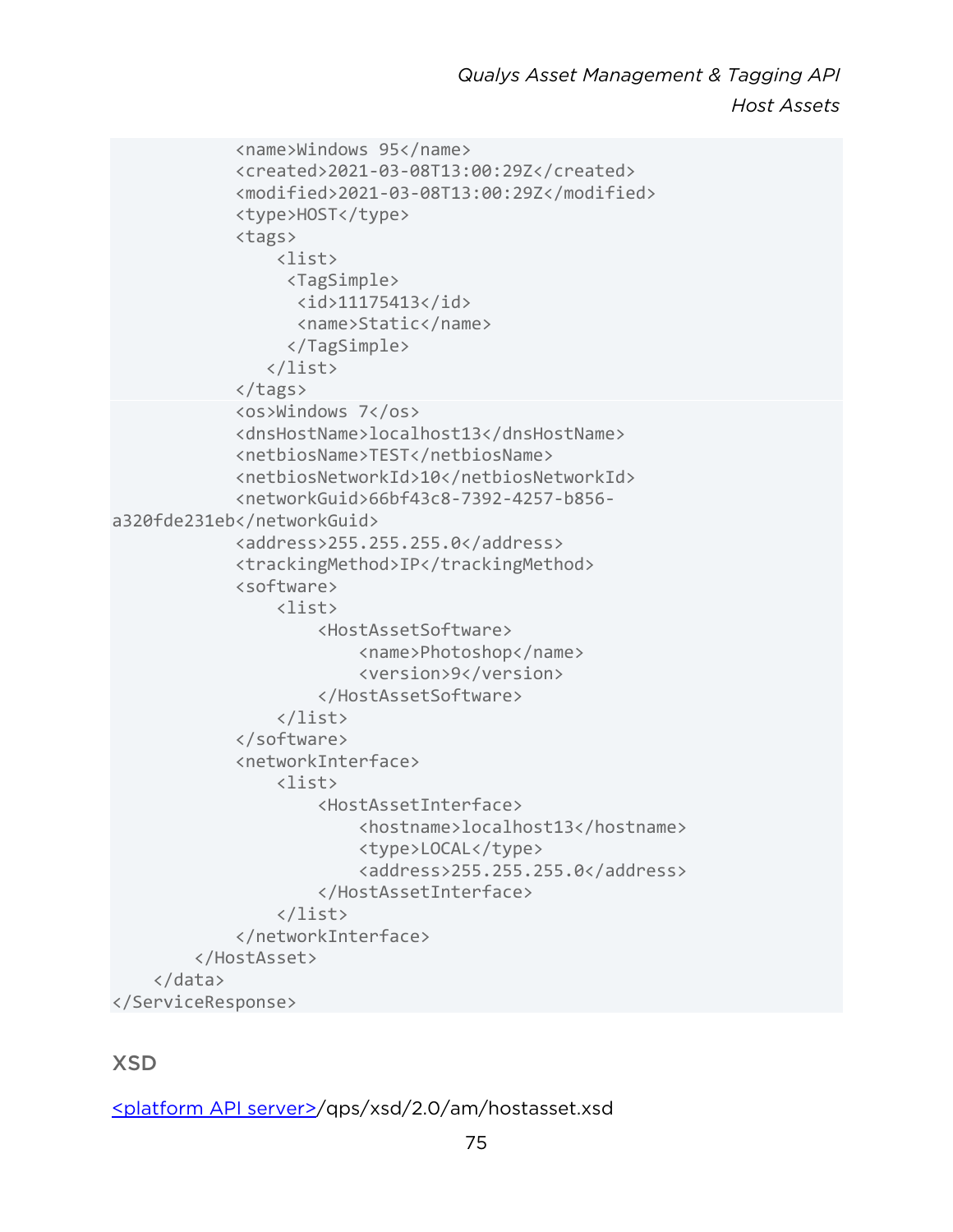# Update Host Asset

/qps/rest/2.0/update/am/hostasset/<id>

/qps/rest/2.0/update/am/hostasset

[POST]

Update fields for a host asset and collections of host assets.

Using the NOT EQUALS operator for updating host assets could result in accidental update of unknown hosts assets without any warning. To prevent accidental updates of unknown host assets, we do not support NOT EQUALS operator for update actions.

Permissions required - Managers with full scope, other users must have the requested assets in their scope and these permissions: Access Permission "API Access" and Asset Management Permission "Update Asset".

We have restricted our asset update requests to static tags and have excluded dynamic tags. With this release, we will decline a request if the request contains TagSimple list having a dynamic tag for add/remove/set operation. The request is processed if it contains only static tags.

In case of the set operation, if the request includes static tags, then the existing static tags are removed and new static tags (specified in the request) are applied on that particular asset. All the existing system or dynamic tags are retained as is. You cannot add or remove dynamic tags manually.

Sample - Update some fields for host asset ID

# API request

```
curl -u "USERNAME:PASSWORD" -H "Content-type: text/xml" -X "POST" --
data-binary @- 
"https://qualysapi.qualys.com/qps/rest/2.0/update/am/hostasset/12345" 
< file.xml 
Note: "file.xml" contains the request POST data.
```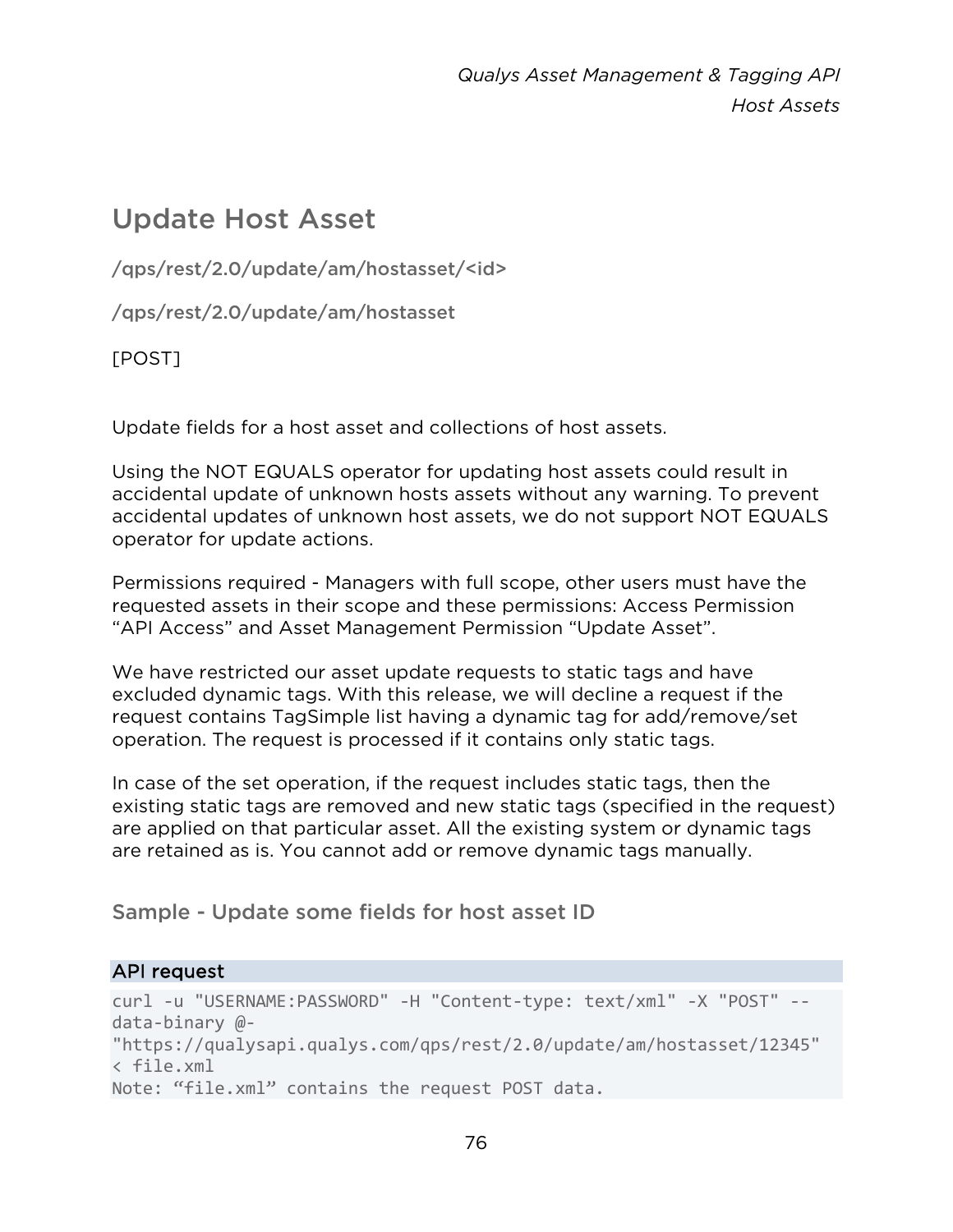#### Request POST data

```
<?xml version="1.0" encoding="UTF-8" ?> 
<ServiceRequest> 
   <Asset><data> 
     <HostAsset> 
       <name>Updated Name</name> 
       <os>WINDOWS 95</os> 
       <dnsHostName>win95.old.corp.net</dnsHostName> 
     </HostAsset> 
   </data> 
</ServiceRequest>
```
#### Response

```
<?xml version="1.0" encoding="UTF-8"?> 
<ServiceResponse xmlns:xsi="http://www.w3.org/2001/XMLSchema-instance" 
xsi:noNamespaceSchemaLocation="https://qualysapi.qualys.com/qps/xsd/2.
0/am/hostasset.xsd"> 
   <responseCode>SUCCESS</responseCode> 
   <count>1</count> 
   <data> 
     <HostAsset> 
       <id>2020094</id> 
       <name>Updated Name</name> 
       <os>WINDOWS 95</os> 
       <dnsHostName>win95.old.corp.net</dnsHostName> 
       <created>2018-09-06T19:16:35Z</created> 
       <modified>2018-09-06T19:16:35Z</modified> 
       <type>HOST</type> 
       <tags> 
         <list /> 
       </tags> 
       <sourceInfo> 
         <list/> 
       </sourceInfo> 
       <netbiosName>TEST</netbiosName> 
       <netbiosNetworkId>10</netbiosNetworkId> 
       <networkGuid>66bf43c8-7392-4257-b856-a320fde231eb</networkGuid> 
       <address>127.0.0.1</address> 
       <trackingMethod>IP</trackingMethod> 
       <openPort> 
         <list/> 
       </openPort> 
       <software>
```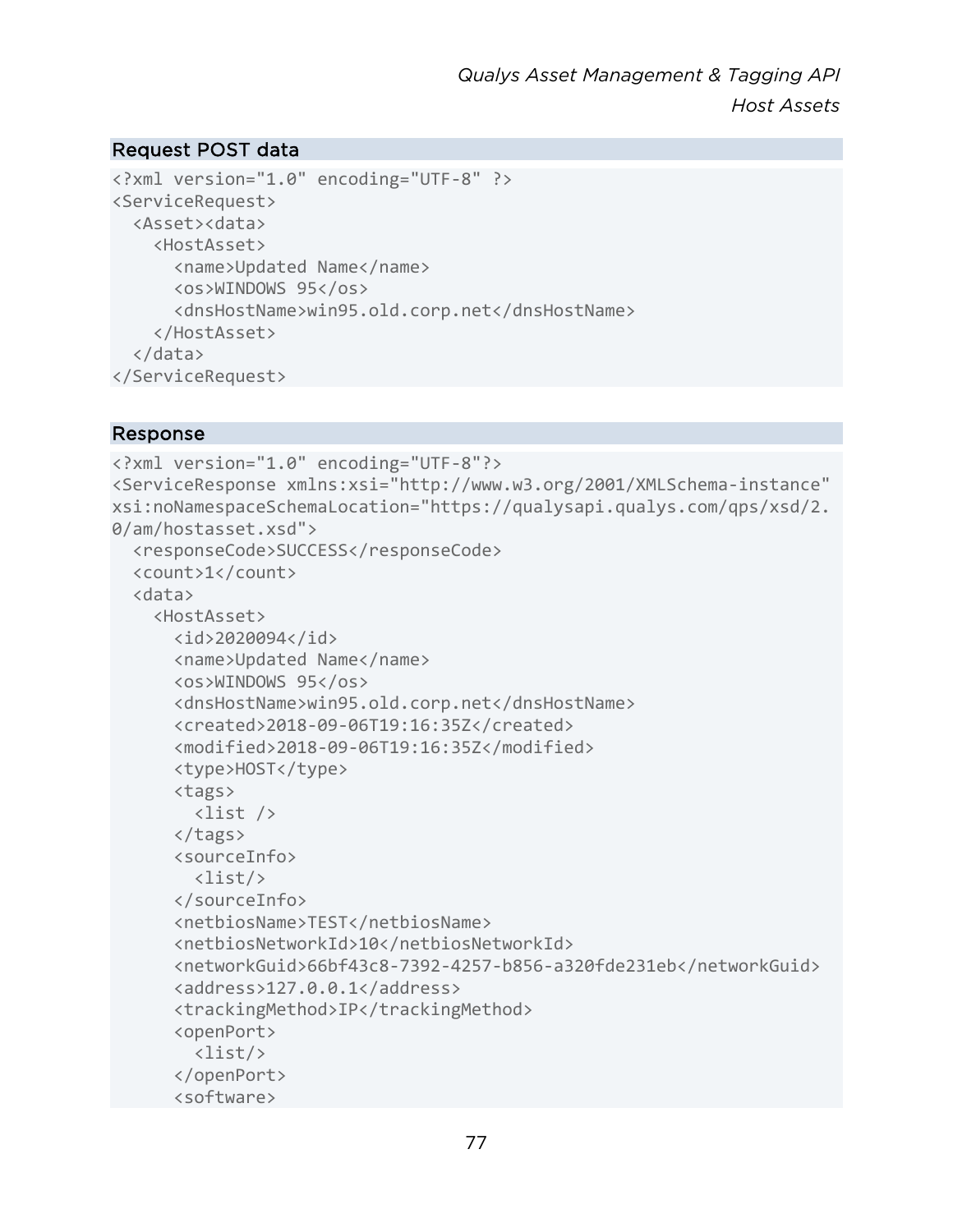```
 <list/> 
        </software> 
        <vuln> 
           <list/> 
        </vuln> 
     </HostAsset> 
   </data> 
</ServiceResponse>
```
Sample - Update some fields for host assets that have names containing the word OLD

# API request

```
curl -u "USERNAME:PASSWORD" -H "Content-type: text/xml" -X "POST" --
data-binary @- 
"https://qualysapi.qualys.com/qps/rest/2.0/update/am/hostasset" < 
file.xml 
Note: "file.xml" contains the request POST data.
```
#### Request POST data

```
<?xml version="1.0" encoding="UTF-8" ?> 
<ServiceRequest> 
   <filters> 
     <Criteria field="name" operator="CONTAINS">OLD</Criteria> 
   </filters> 
   <data> 
     <HostAsset> 
       <tags> 
         \langleadd\rangle <TagSimple><id>12345</id></TagSimple> 
          </add> 
          <remove> 
            <TagSimple><id>54321</id><TagSimple> 
          </remove> 
       </tags> 
        <software> 
          <set> 
            <HostAssetSoftware> 
              <name>Windows</name> 
              <version>95</name> 
            </HostAssetSoftware>
```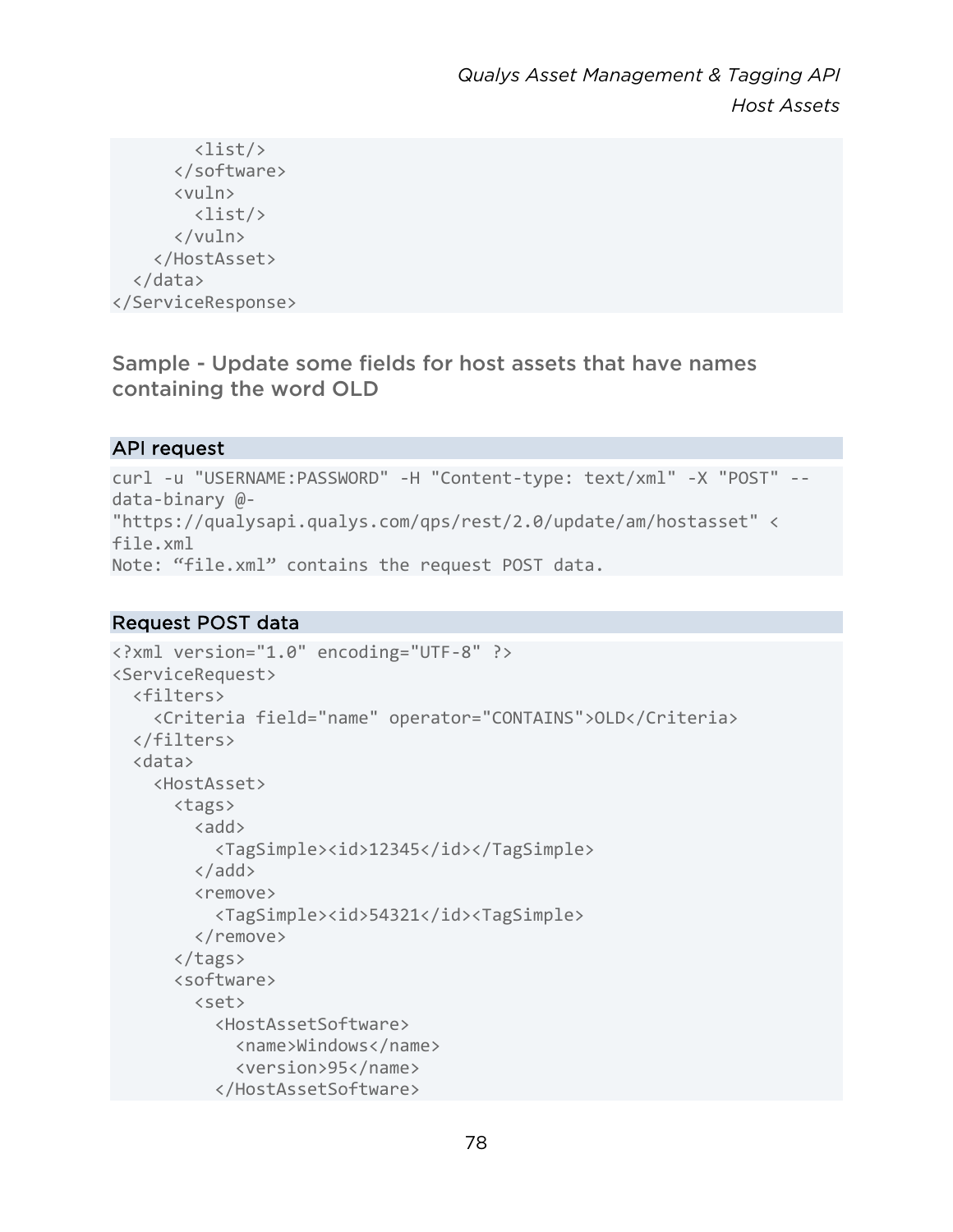```
 </set> 
        </software> 
        <openPort> 
         <add>
             <HostAssetOpenPort> 
               <port>8080</port> 
             <protocol>TCP</protocol> 
               </HostAssetOpenPort> 
          </add> 
        </openPort> 
     </HostAsset> 
   </data> 
</ServiceRequest>
```

```
<?xml version="1.0" encoding="UTF-8"?> 
<ServiceResponse xmlns:xsi="http://www.w3.org/2001/XMLSchema-instance" 
xsi:noNamespaceSchemaLocation="https://qualysapi.qualys.com/qps/xsd/2.
0/am/hostasset.xsd"> 
   <responseCode>SUCCESS</responseCode> 
   <count>1</count> 
   <data> 
     <HostAsset> 
       <id>2020094</id> 
       <name>Updated Name</name> 
       <os>WINDOWS 95</os> 
       <dnsHostName>win95.old.corp.net</dnsHostName> 
       <created>2014-02-06T19:16:35Z</created> 
       <modified>2014-02-06T19:16:35Z</modified> 
       <type>HOST</type> 
       <tags> 
          <list> 
            <TagSimple> 
             \langleid>12345\langleid>
              <name>Simple Tag 1</name> 
            </TagSimple> 
          </list> 
       </tags> 
       <sourceInfo> 
          <list/> 
       </sourceInfo> 
       <netbiosName>TEST</netbiosName> 
       <netbiosNetworkId>10</netbiosNetworkId>
```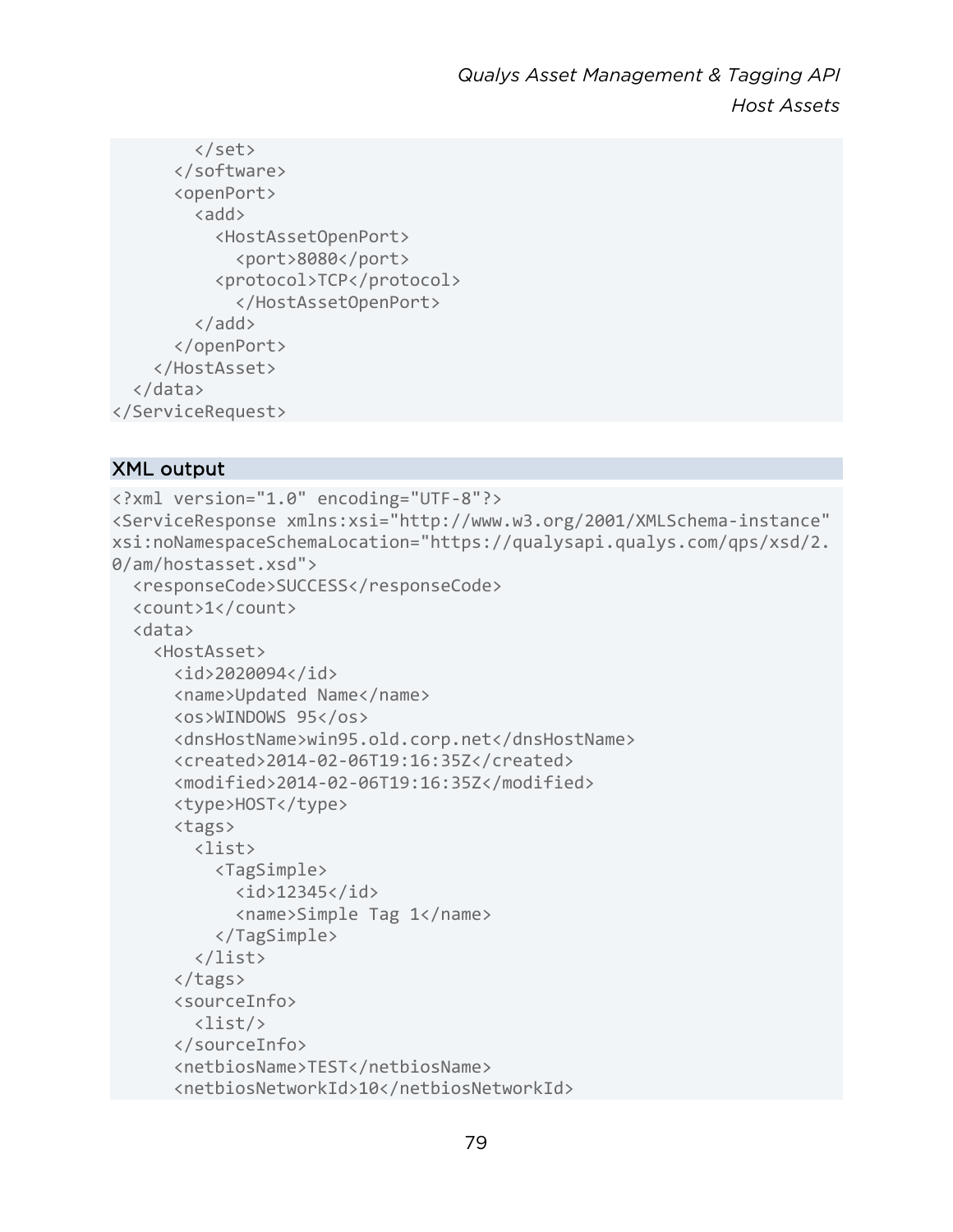```
 <networkGuid>66bf43c8-7392-4257-b856-a320fde231eb</networkGuid> 
       <address>127.0.0.1</address> 
       <trackingMethod>IP</trackingMethod> 
       <openPort> 
          <list> 
            <HostAssetOpenPort> 
              <port>8080</port> 
              <protocol>TCP</protocol> 
            </HostAssetOpenPort> 
          </list> 
       </openPort> 
       <software> 
          <list> 
            <HostAssetSoftware> 
              <name>Windows</name> 
              <version>95</version> 
            </HostAssetSoftware> 
          </list> 
       </software> 
       <vuln> 
          <list/> 
       </vuln> 
     </HostAsset> 
   </data> 
</ServiceResponse>
```
Sample - Request to add tags to a host asset

#### API request

```
curl -u "USERNAME:PASSWORD" -H "content-type: text/xml" -X "POST" -- 
"https://qualysapi.qualys.com/qps/rest/2.0/update/am/hostasset/3458268
"file.xml
```
Note: "file.xml" contains the request POST data.

#### Request POST data

<ServiceRequest> <data> <HostAsset> <tags><add> <TagSimple><id>11307825</id></TagSimple>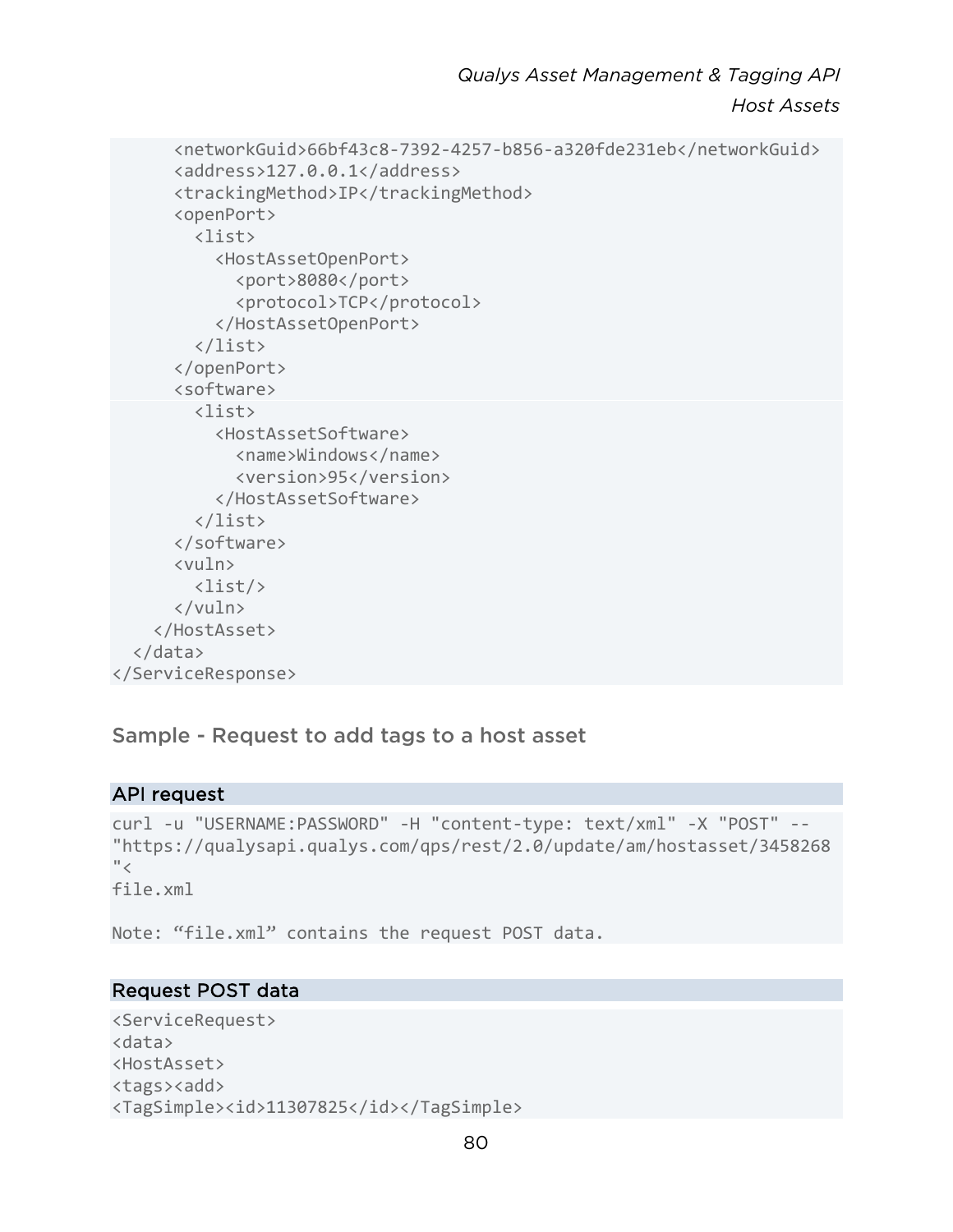```
</add> 
</tags> 
</HostAsset> 
</data> 
</ServiceRequest>
```
#### Response

```
<?xml version="1.0" encoding="UTF-8"?> 
<ServiceResponse xmlns:xsi="http://www.w3.org/2001/XMLSchema-instance" 
xsi:noNamespaceSchemaLocation="https://qualysapi.qualys.com/qps/xsd/2.
0/am/hostasset.xsd"> 
   <responseCode>SUCCESS</responseCode> 
   <count>1</count> 
   <data> 
     <HostAsset> 
       <id>3458268</id> 
     </HostAsset> 
   </data> 
</ServiceResponse>
```
# XSD

[<platform API server>/](#page-8-0)qps/xsd/2.0/am/hostasset.xsd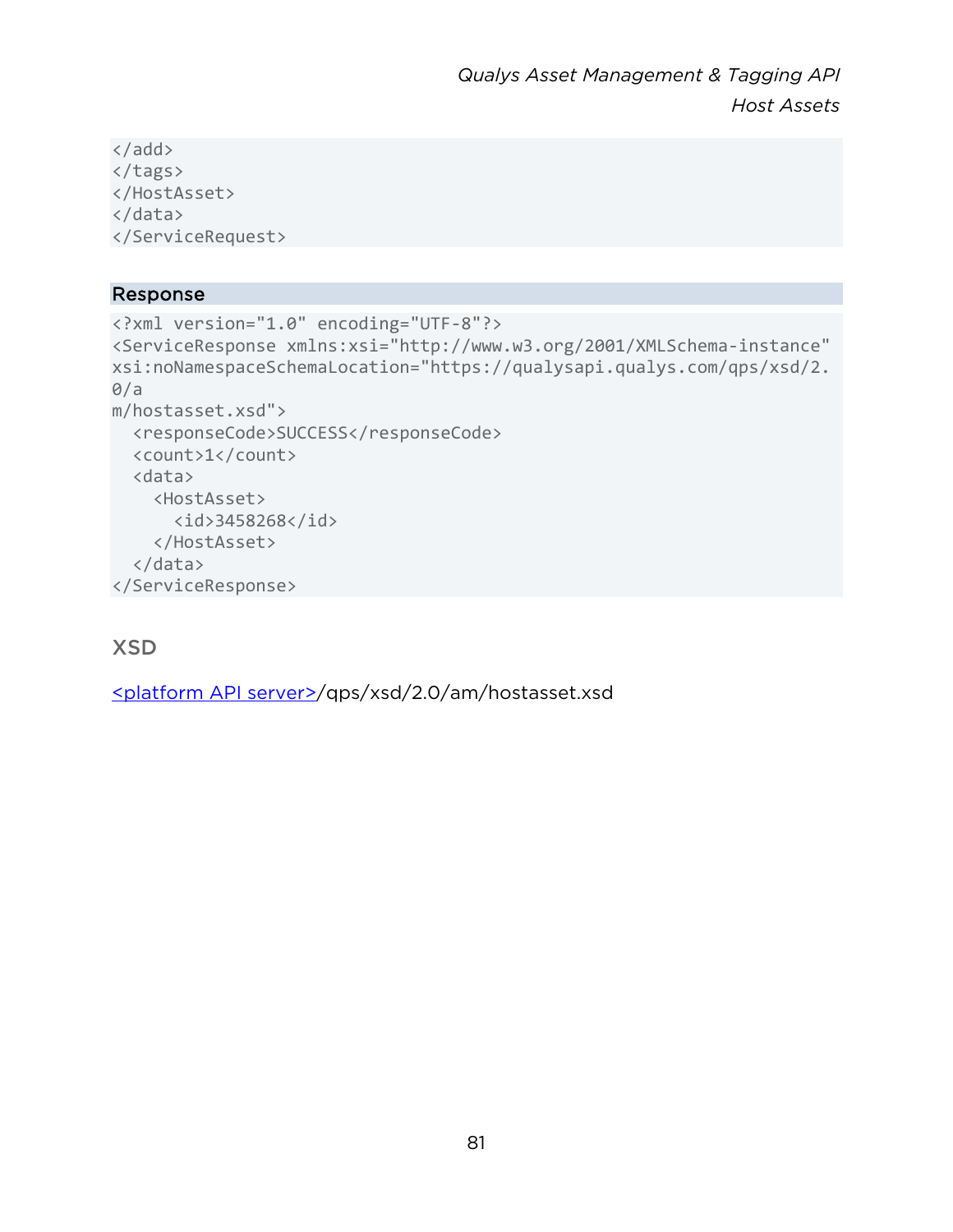# Search Host Assets

/qps/rest/2.0/search/am/hostasset

[POST]

Returns a list of host assets matching the provided criteria. Assets are returned when they are visible to the user (i.e. in the user's scope).

Pagination - A maximum of 100 host assets are returned by default. To customize this specify a "preferences" tag in the POST body of your request.

Limit your results - Use the optional "fields" parameter to limit the amount of information returned for each host asset. Learn more about limiting your [results](#page-10-0)

Permissions required - Managers with full scope, other users must have these permissions: Access Permission "API Access" and Asset Management Permission "Read Asset"

# Searchable fields

# [Click here for available operators](#page-16-0)

| Parameter                  | Description |
|----------------------------|-------------|
| qwebHostId                 | (integer)   |
| lastVulnScan               | (date)      |
| lastComplianceScan         | (date)      |
| informationGatheredUpdated | (date)      |
| <b>OS</b>                  | (text)      |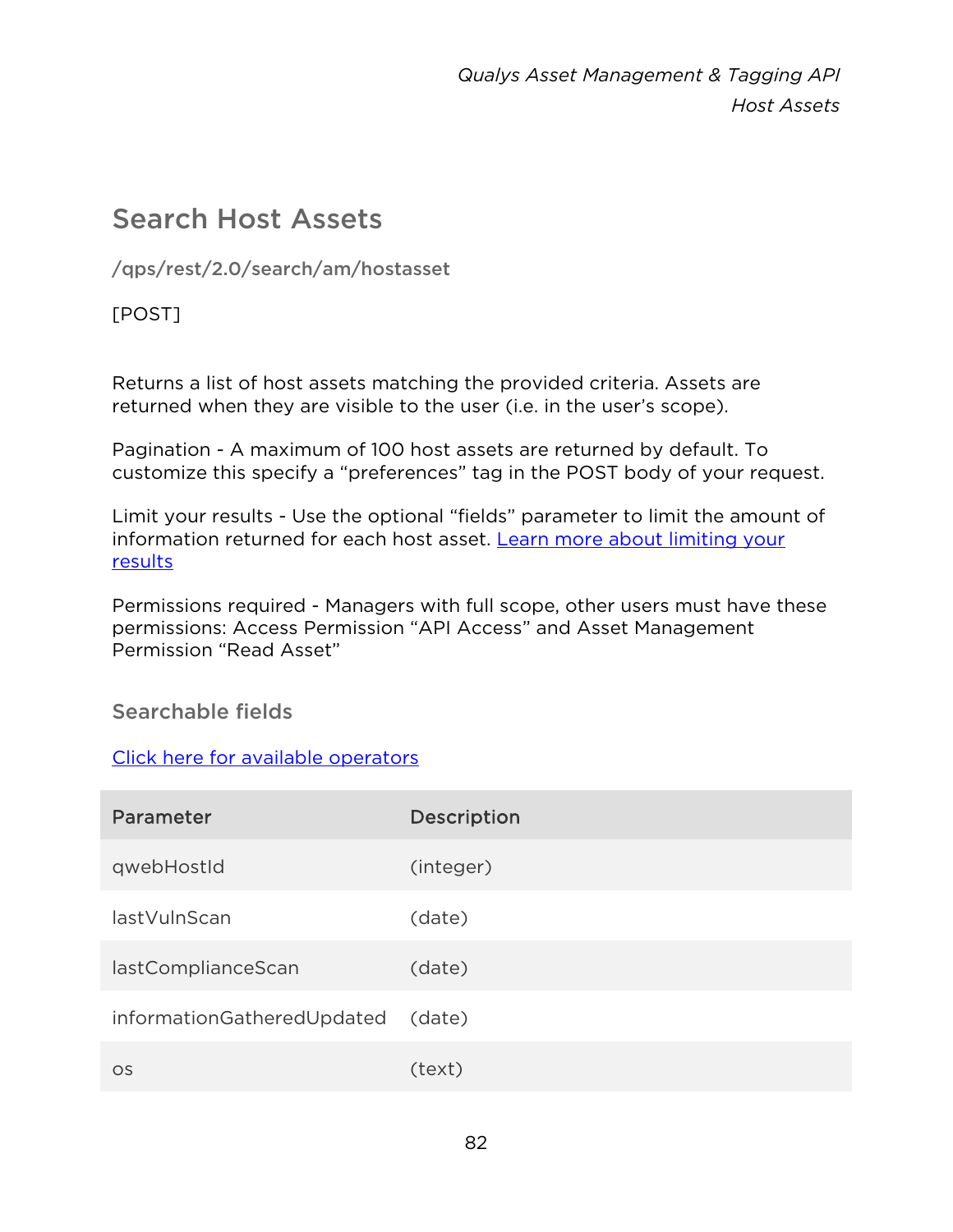| dnsHostName              | (text)                                                                                                    |
|--------------------------|-----------------------------------------------------------------------------------------------------------|
| address                  | (text)                                                                                                    |
| vulnsUpdated             | (date)                                                                                                    |
| id                       | (integer)                                                                                                 |
| name                     | (text)                                                                                                    |
| created                  | (date)                                                                                                    |
| type                     | (text)                                                                                                    |
| netbiosName              | (string)                                                                                                  |
| netbiosNetworkID         | (text)                                                                                                    |
| networdGuid              | (text)                                                                                                    |
| trackingMethod           | (keyword) NONE, IP, DNSNAME, NETBIOS,<br>INSTANCE_ID, QAGENT, GCP_INSTANCE_ID<br>(only for GCP Instances) |
| port                     | (integer)                                                                                                 |
| installedSoftware        | (text)                                                                                                    |
| tagName                  | (text)                                                                                                    |
| tagld                    | (integer)                                                                                                 |
| updated                  | (date) Modified date in output.                                                                           |
| Assets with cloud agents |                                                                                                           |
|                          |                                                                                                           |

| activationKey | (string) Allowed operator: EQUALS |
|---------------|-----------------------------------|
|---------------|-----------------------------------|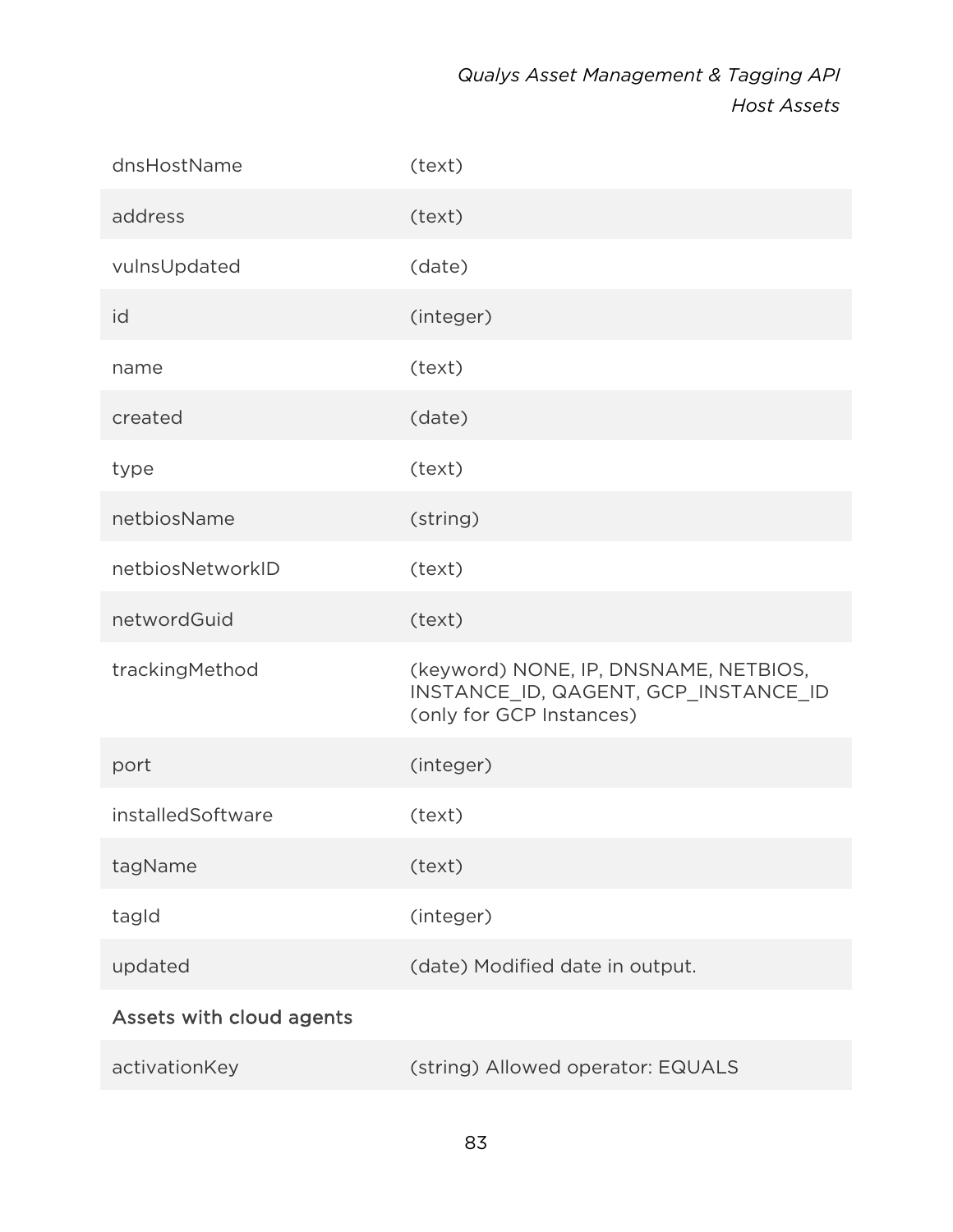| agentConfigurationName | (string) Allowed operators: EQUALS,<br><b>CONTAINS</b>                                    |
|------------------------|-------------------------------------------------------------------------------------------|
| agentConfigurationId   | (long) Allowed operator: EQUALS                                                           |
| agentVersion           | (string) Allowed operators: EQUALS, LESSER,<br><b>GREATER</b>                             |
| lastCheckedIn          | (date) Allowed operators: EQUALS, LESSER,<br><b>GREATER</b>                               |
| cloudProviderType      | (text) AWS, AZURE, IBM, OCI, GCP                                                          |
| EC <sub>2</sub> assets |                                                                                           |
| region                 | (text) Specify the region code for the AWS<br>region.                                     |
|                        | For example, ap-northeast-1, us-east-2, eu-<br>west-3, etc.                               |
| vpcld                  | (text) The ID of your Amazon VPC.                                                         |
| imageld                | (text) ID of the Amazon Machine Image (AMI).                                              |
| instanceld             | (text) EC2 Instance ID.                                                                   |
| accountId              | (text) Amazon account ID.                                                                 |
| instanceState          | (text) EC2 Instance state. For example,<br>PENDING, RUNNING, TERMINATED,<br>STOPPED, etc. |
| subnetId               | (text) ID of the subnet where your instance is<br>located (when Amazon VPC is used).      |
| privateDnsName         | (text) The private DNS name of the instance.                                              |
| awsTagKey              | (text) EC2 instance tags. For example, Owner,                                             |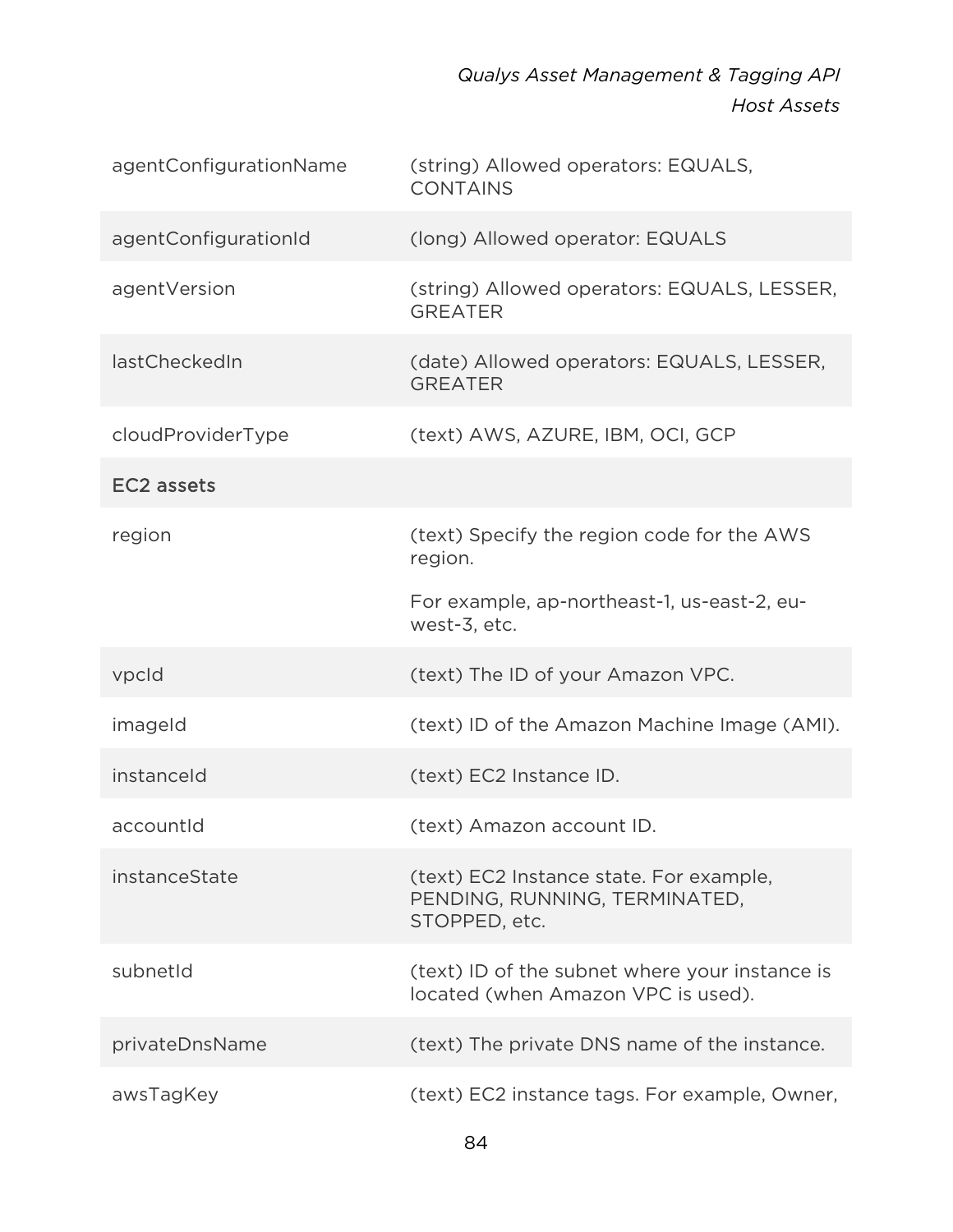Department, Email, Lifecycle, Name, etc.

For EC2 assets, apart from instanceState, awsTagKey, and awsTagValue, all other parameters are case sensitive. All EC2 parameters support text input with EQUALS operator. Additionally, the instanceState parameter supports EQUALS, NOT EQUALS. The awsTagKey and awsTagValue parameters support EQUALS, CONTAINS.

# Azure Assets vmId (text) The ID of your VM instance. subscriptionId (text) Your unique Microsoft Azure subscription ID. location (text) Specify the location code for the Azure region. For example, centralindia, westus2. state VM (keyword) The Instance state. You can specify one of the following states:STARTING, RUNNING, STOPPING, STOPPED, DEALLOCATED, DEALLOCATING, DELETED. subnet (text) ID of the subnet where your VM instance is located (when Azure VPC is used). resourceGroup (text) Type of the resource group to which the VM instance belongs. resourceGroupName (text) Name of the resource group type to which the VM instance belongs. privateIpAddress (text) The private IP address of the VM instance.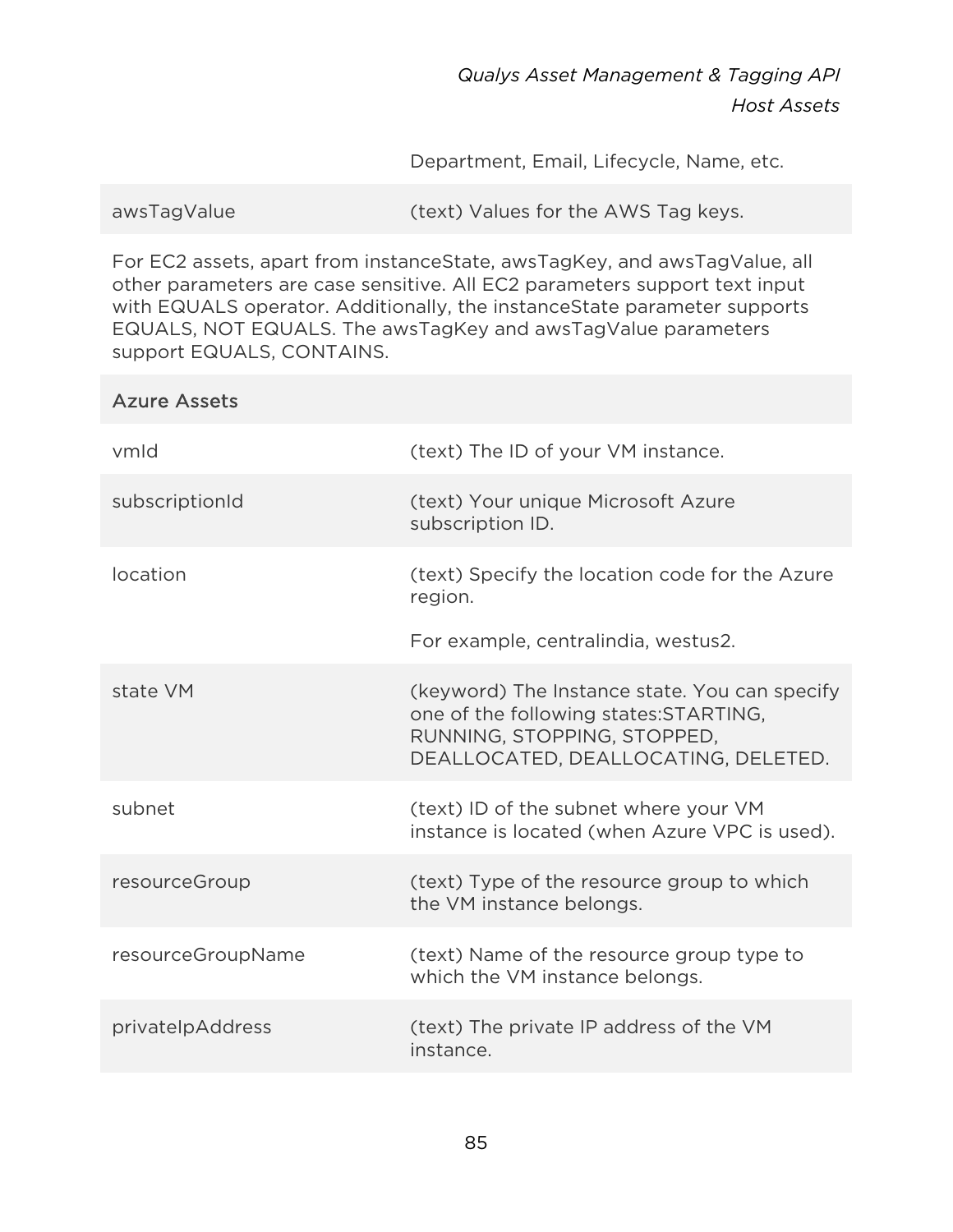| publiclpAddress                      | (text) The public IP address of the VM<br>instance.                                             |  |
|--------------------------------------|-------------------------------------------------------------------------------------------------|--|
| azureTagKey                          | (text) VM instance tags. For example, Owner,<br>Department, Email, Lifecycle, Name, etc.        |  |
| azureTagValue                        | (text) Values for the VM instance tag keys.                                                     |  |
| <i>imageOffer</i>                    | (text) Image offer of the VM instance.                                                          |  |
| imageVersion                         | (text) Image version of the VM instance.                                                        |  |
| <b>IBM</b>                           |                                                                                                 |  |
| ibmld                                | (value) The ID of your IBM resource.                                                            |  |
| ibmTagKey                            | (value) Tag key of the IBM resource.                                                            |  |
| ibmTagValue                          | (value) Value of the IBM resource tag.                                                          |  |
| datacenterId                         | (value) ID of the datacenter in which the IBM<br>resource if located.                           |  |
| ibmLocation                          | (value) Name of datacenter in which the IBM<br>resource if located.                             |  |
| Oracle Cloud Compute instances (OCI) |                                                                                                 |  |
| ocild                                | (string) The ID of your OCI.                                                                    |  |
| compartmentId                        | (string) The compartment ID of your OCI.                                                        |  |
| hostName                             | (string) OCI asset host name.                                                                   |  |
| ociTagKey                            | (string) OCI tags in lowercase. For example,<br>owner, department, email, lifecycle, name, etc. |  |
| ociTagValue                          | (string) Values for the OCI tag keys.                                                           |  |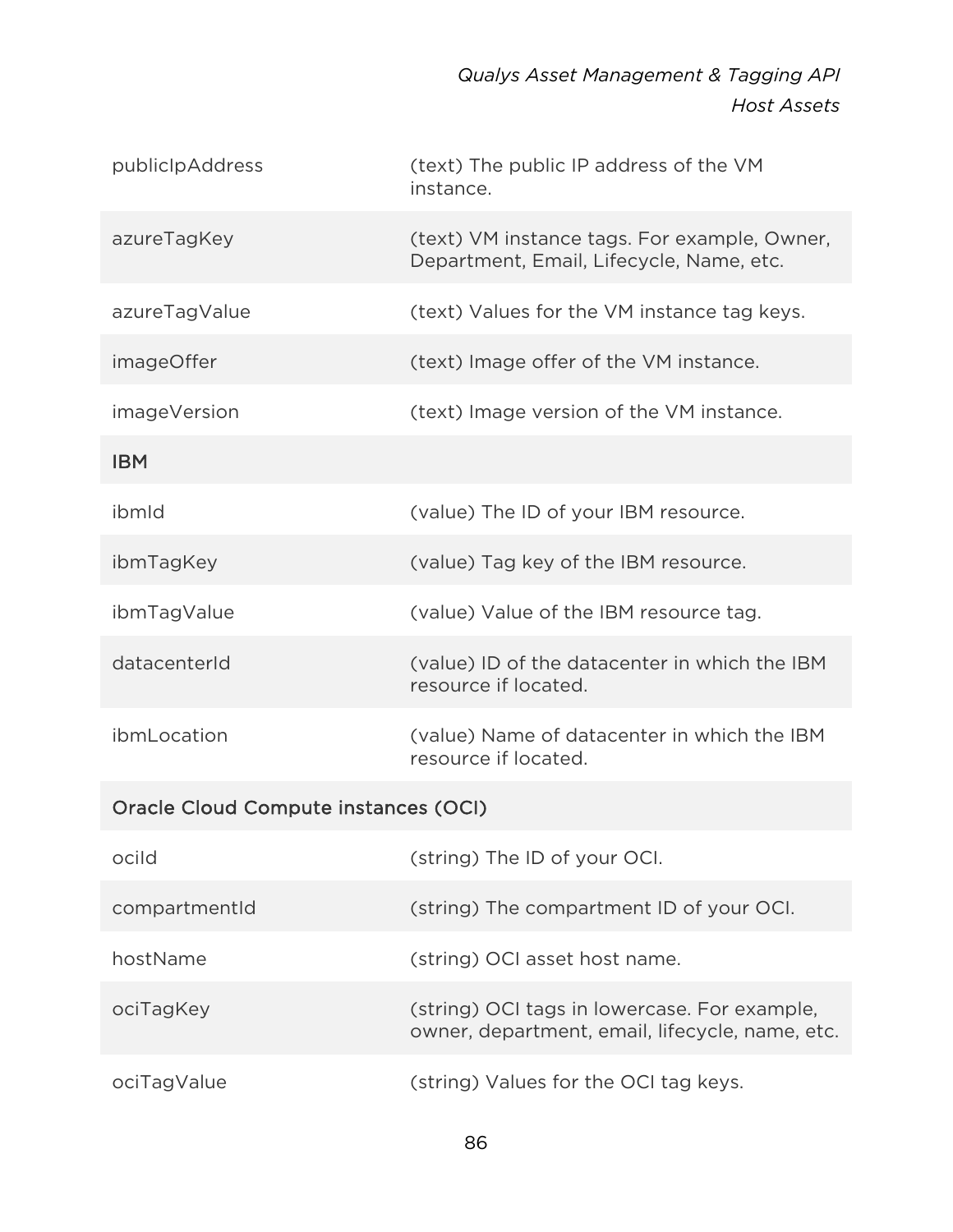id (string) OCI asset ID.

ociRegion (text) Specify the region code for the OCI region.

Note: For Oracle Cloud Compute instances, ociTagKey, and ociTagValue, all other parameters are case sensitive. All parameters support text input with EQUALS operator. The ociTagKey and ociTagValue parameters support EQUALS, CONTAINS.

Sample - Search host assets

Find host assets with a Windows operating system that are tracked by Instance ID

#### API request

```
curl -u "USERNAME:PASSWORD" -H "content-type: text/xml" -X "POST" --
data-binary @- 
"https://qualysapi.qualys.com/qps/rest/2.0/search/am/hostasset" < 
file.xml 
Note: "file.xml" contains the request POST data.
```
#### Request POST data

```
<ServiceRequest> 
     <filters> 
         <Criteria field="os" operator="EQUALS">Windows</Criteria> 
         <Criteria field="trackingMethod" 
operator="EQUALS">INSTANCE_ID</Criteria> 
     </filters> 
</ServiceRequest>
```
#### Response

```
<?xml version="1.0" encoding="UTF-8"?> 
<ServiceResponse xmlns:xsi="http://www.w3.org/2001/XMLSchema-instance" 
xsi:noNamespaceSchemaLocation="https://qualysapi.qualys.com/qps/xsd/2.
0/am/hostasset.xsd"> 
   <responseCode>SUCCESS</responseCode> 
   <count>1</count> 
  <hasMoreRecords>true</hasMoreRecords>
```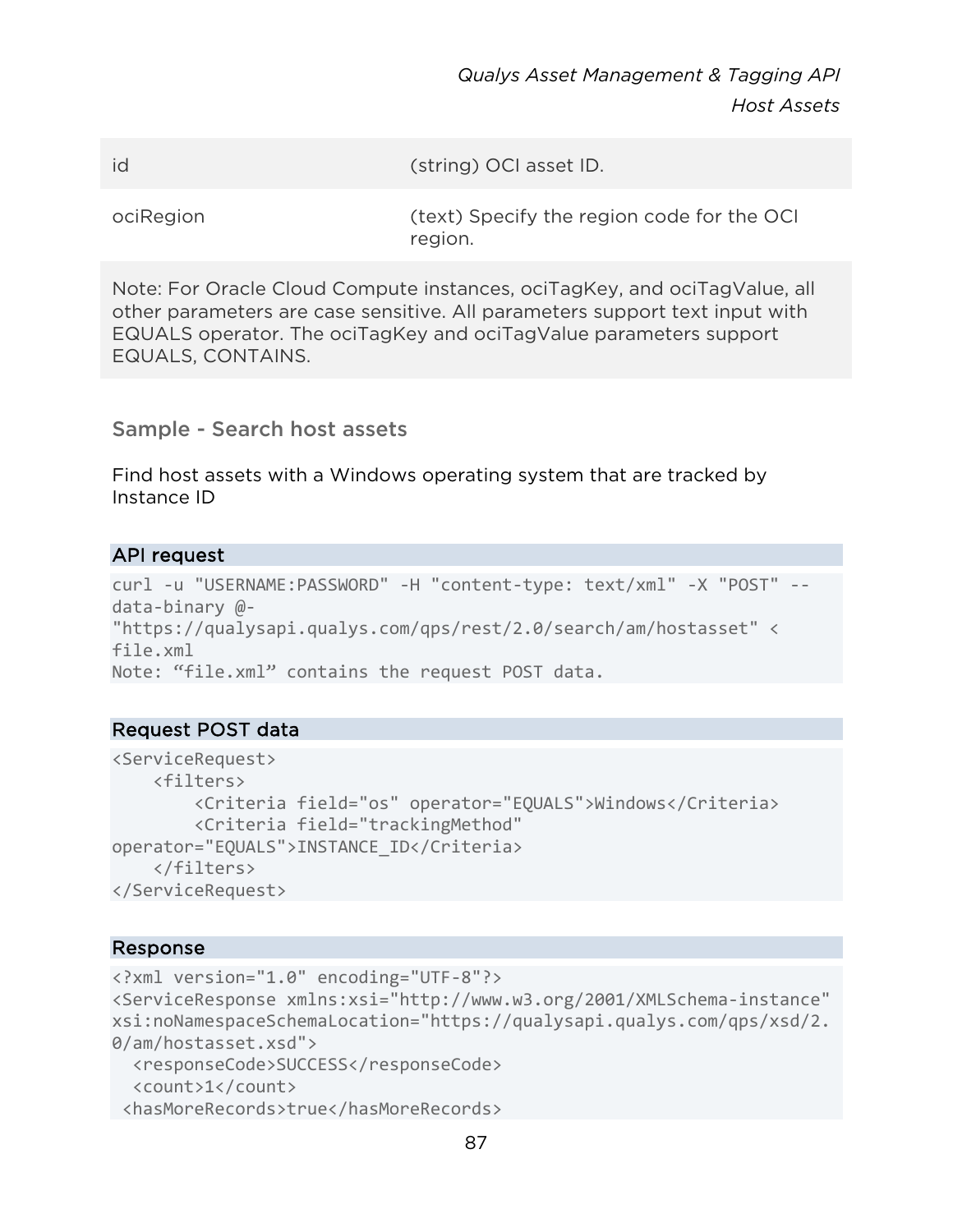```
 <lastId>5693290</lastId> 
   <data> 
     <HostAsset> 
       <id>2020094</id> 
       <name>Updated Name</name> 
       <os>Windows</os> 
       <dnsHostName>win95.old.corp.net</dnsHostName> 
       <created>2018-09-06T19:16:35Z</created> 
       <modified>2018-09-06T19:16:35Z</modified> 
       <type>HOST</type> 
       <tags> 
          <list /> 
       </tags> 
       <sourceInfo> 
          <list/> 
       </sourceInfo> 
       <netbiosName>TEST</netbiosName> 
       <netbiosNetworkId>10</netbiosNetworkId> 
       <networkGuid>66bf43c8-7392-4257-b856- 
        a320fde231eb</networkGuid> 
       <address>127.0.0.1</address> 
       <trackingMethod>INSTANCE_ID</trackingMethod> 
       <openPort> 
          <list/> 
       </openPort> 
       <software> 
          <list/> 
       </software> 
       <vuln> 
          <list/> 
       </vuln> 
     </HostAsset> 
   </data> 
</ServiceResponse>
```
Sample - Find cloud agents with a specific agent version

#### API request

```
curl -u fo_username:password -X POST -H "X-Requested-With: curl" -H 
"Content-Type: text/xml" -H "Cache-Control: no-cache" --data-binary 
@host asset search.xml
"http://qualysapi.qualys.com/qps/rest/2.0/search/am/hostasset/"
```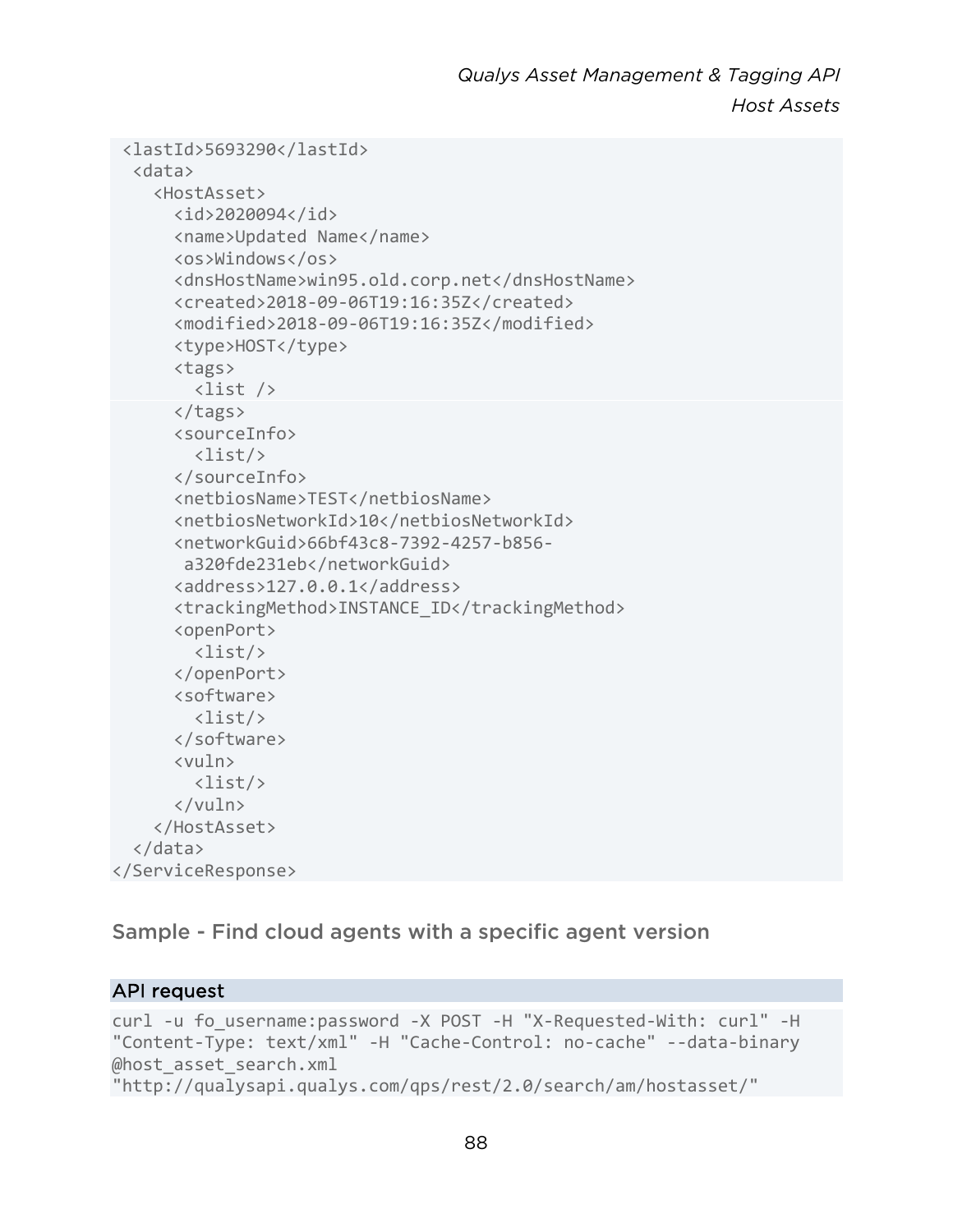#### Request POST data

```
<?xml version="1.0" encoding="UTF-8" ?> 
<ServiceRequest> 
     <filters> 
         <Criteria field="agentVersion" 
          operator="EQUALS">1.4.5.168</Criteria> 
         <Criteria field="tagName" operator="EQUALS">Cloud 
          Agent</Criteria> 
     </filters> 
</ServiceRequest>
```
#### Response

```
<?xml version="1.0" encoding="UTF-8"?> 
<ServiceResponse xmlns:xsi="http://www.w3.org/2001/XMLSchema-instance" 
xsi:noNamespaceSchemaLocation="http://qualysapi.qualys.com/qps/xsd/2.0
/am/hostasset.xsd"> 
     <responseCode>SUCCESS</responseCode> 
     <count>6</count> 
     <hasMoreRecords>false</hasMoreRecords> 
     <lastId>5693290</lastId> 
     <data> 
         <HostAsset> 
              <id>3043442</id> 
              <name>102115-M83</name> 
              <created>2016-11-04T11:43:40Z</created> 
              <modified>2016-11-08T22:35:53Z</modified> 
             <type>HOST</type>
              <tags> 
                  <list> 
                       <TagSimple> 
                           <id>8832525</id> 
                           <name>Cloud Agent</name> 
                       </TagSimple> 
                  </list> 
              </tags> 
              <sourceInfo> 
                  <list> 
                       <AssetSource/> 
                  </list> 
              </sourceInfo> 
              <qwebHostId>12688456922</qwebHostId> 
              <dnsHostName>102115-M83</dnsHostName> 
              <agentInfo>
```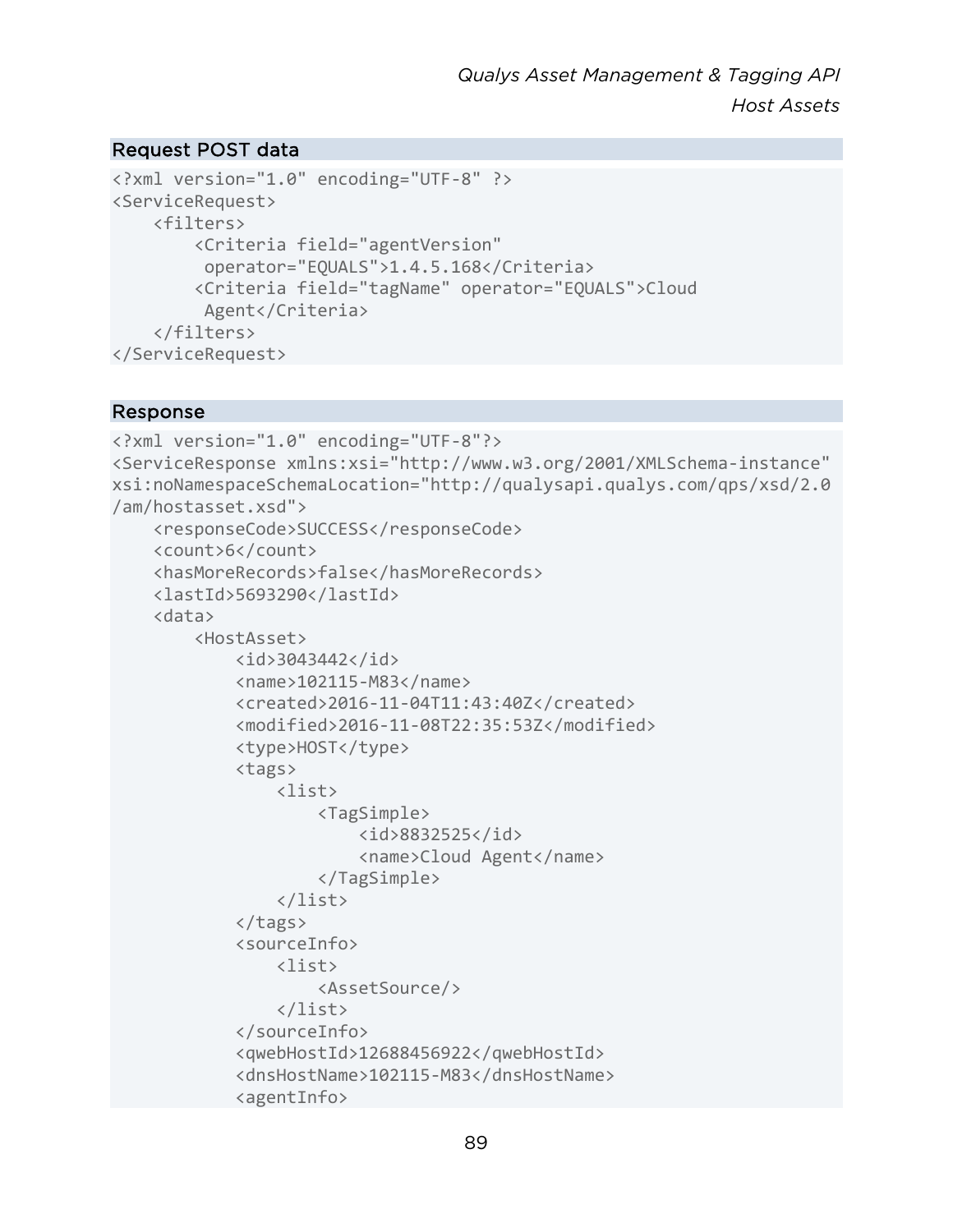```
 <agentVersion>1.4.5.168</agentVersion> 
              <agentId>2e689bb2-53ab-4a58-be0a- 
               a7576964f310</agentId> 
              <status>STATUS_INACTIVE</status> 
              <lastCheckedIn>2016-10-21T19:03:30Z</lastCheckedIn> 
              <connectedFrom>10.100.11.163</connectedFrom> 
              <chirpStatus>Manifest Downloaded</chirpStatus> 
              <platform>Windows</platform> 
              <agentConfiguration> 
                   <id>8099</id> 
                   <name>Initial Profile - SSN3</name> 
              </agentConfiguration> 
              <activationKey> 
                   <activationId>3ae32b8d-a8cf-4c0e-a477- 
                    86fad2dda4f4</activationId> 
                   <title>harshal</title> 
              </activationKey> 
          </agentInfo> 
          <netbiosName>102115-M83</netbiosName> 
          <address>10.100.11.163</address> 
          <trackingMethod>QAGENT</trackingMethod> 
          <openPort> 
              <list/> 
          </openPort> 
          <software> 
              <list/> 
          </software> 
          <vuln> 
              <list/> 
          </vuln> 
          <processor> 
              <list/> 
          </processor> 
          <volume> 
              <list/> 
          </volume> 
          <account> 
              <list/> 
          </account> 
          <networkInterface> 
              <list/> 
          </networkInterface> 
     </HostAsset> 
 </data>
```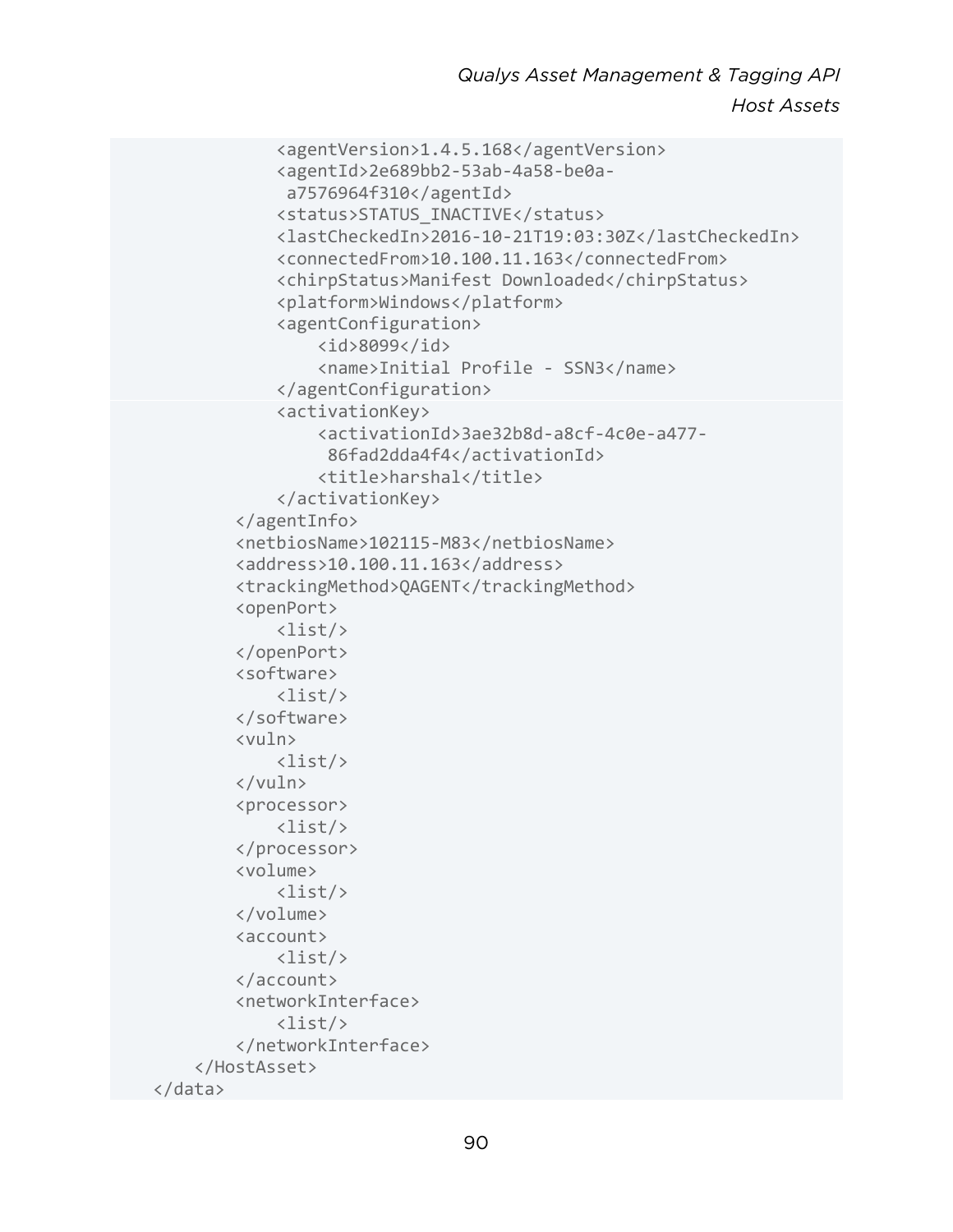</ServiceResponse>

Sample - Find host assets with specific ID containing docker information

# API request

```
curl -u "USERNAME:PASSWORD" -H "content-type: text/xml" -X "POST" --
data-binary @- 
"https://qualysapi.qualys.com/qps/rest/2.0/search/am/hostasset" < 
file.xml 
Note: "file.xml" contains the request POST data.
```
# Request POST data

```
<?xml version="1.0" encoding="UTF-8"?> 
<ServiceRequest> 
  <filters> 
 <Criteria field="id" operator="EQUALS">7727721</Criteria> 
  </filters> 
</ServiceRequest>
```

```
<?xml version="1.0" encoding="UTF-8"?> 
<ServiceResponse xmlns:xsi="http://www.w3.org/2001/XMLSchema-instance" 
xsi:noNamespaceSchemaLocation= 
"https://qualysapi.qualys.com/qps/xsd/2.0/am/hostasset.xsd"> 
     <responseCode>SUCCESS</responseCode> 
     <count>1</count> 
     <hasMoreRecords>false</hasMoreRecords> 
     <lastId>5693290</lastId> 
     <data> 
         <HostAsset> 
             <id>7727721</id> 
              <name>10.113.198.121</name> 
              <created>2018-06-15T11:51:26Z</created> 
              <modified>2018-06-15T11:51:26Z</modified> 
              <type>HOST</type> 
              <tags> 
                  <list> 
                      <TagSimple> 
                           <id>8910214</id>
```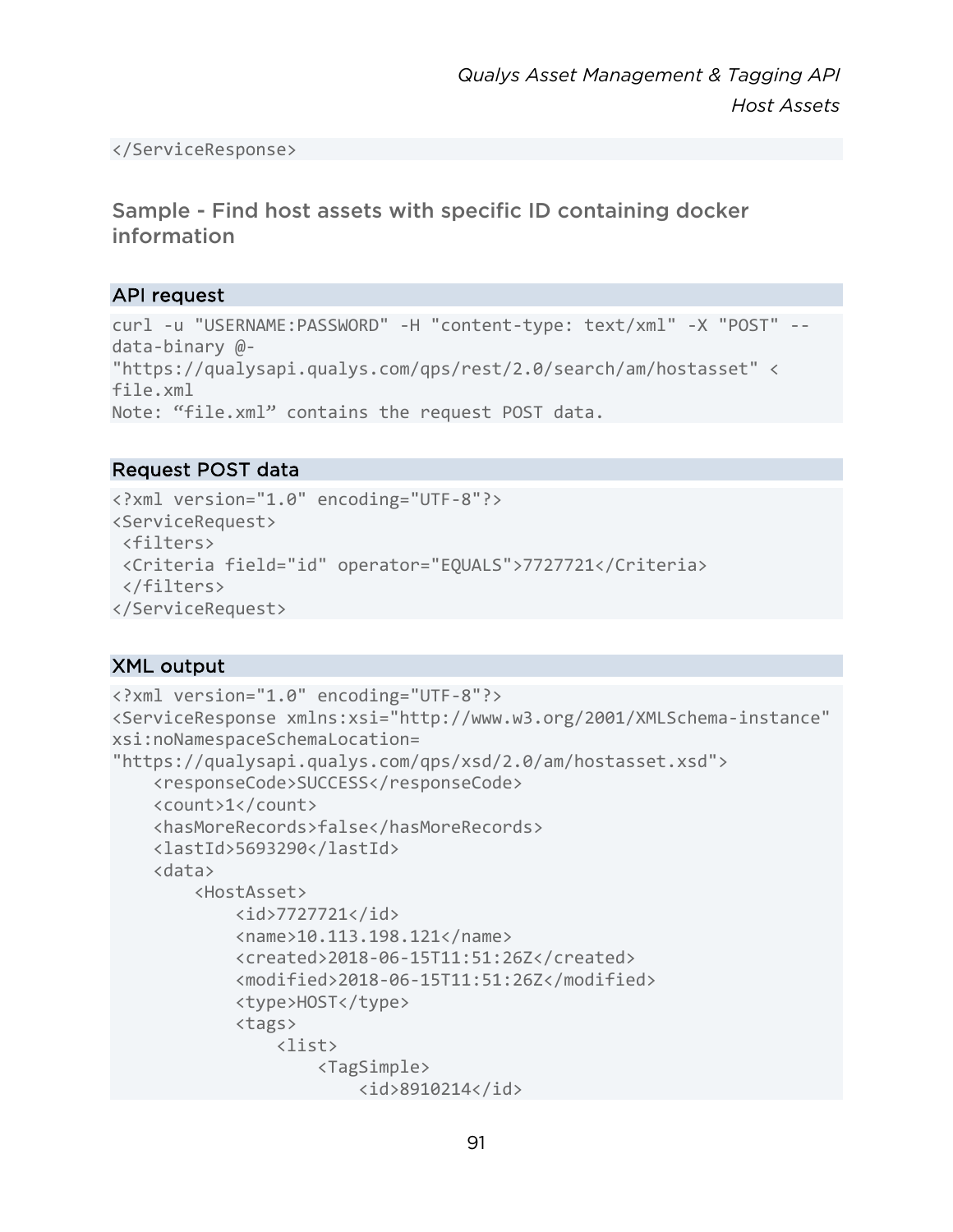```
 <name>SSD27701</name> 
                       </TagSimple> 
                       <TagSimple> 
                           <id>9252992</id> 
                           <name>All_data1</name> 
                       </TagSimple> 
                  </list> 
              </tags> 
              <qwebHostId>707520</qwebHostId> 
              <lastVulnScan>2018-06-15T11:48:58Z</lastVulnScan> 
              <os>CentOS Linux 7.2.1511</os> 
              <address>10.113.198.121</address> 
              <trackingMethod>IP</trackingMethod> 
              <openPort> 
                  <list> 
                       <HostAssetOpenPort> 
                           <port>8080</port> 
                           <protocol>TCP</protocol> 
                           <serviceId>1180</serviceId> 
                           <serviceName>HyperText Transport 
                             Protocol</serviceName>
                       </HostAssetOpenPort> 
                  </list> 
              </openPort> 
              <vuln> 
                  <list> 
                       <HostAssetVuln> 
                           <qid>6</qid> 
                           <hostInstanceVulnId>151189838</hostInstanceVul
n/d <firstFound>2018-06-15T11:48:58Z</firstFound> 
                           <lastFound>2018-06-15T11:48:58Z</lastFound> 
                       </HostAssetVuln> 
                       <HostAssetVuln> 
                           <qid>45038</qid> 
                           <hostInstanceVulnId>151189845</hostInstanceVul
nId> 
                           <firstFound>2018-06-15T11:48:58Z</firstFound> 
                           <lastFound>2018-06-15T11:48:58Z</lastFound> 
                       </HostAssetVuln> 
                  </list> 
              </vuln> 
              <networkInterface> 
                  <list>
```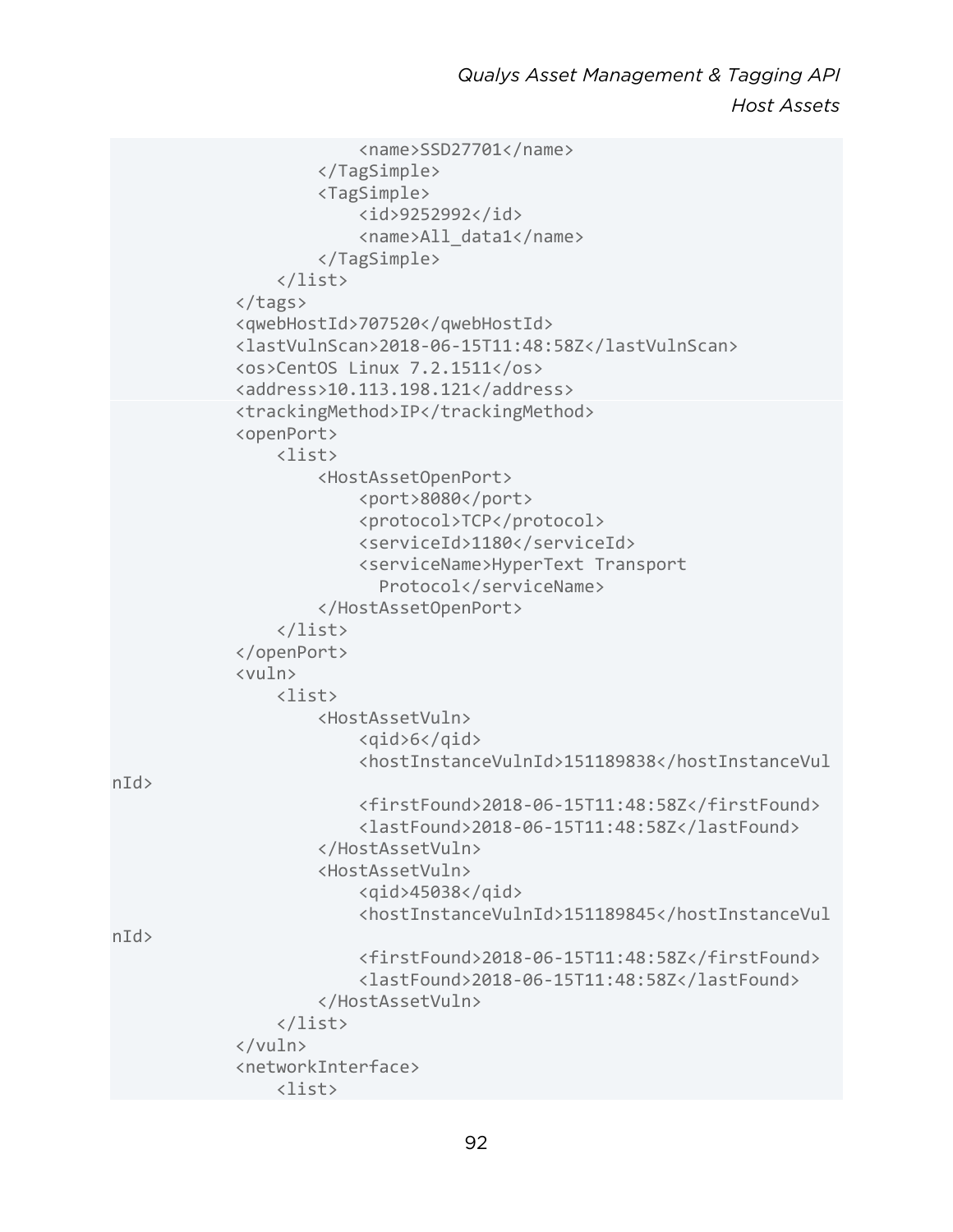```
 <HostAssetInterface> 
                           <type>LOCAL</type> 
                           <address>10.113.198.121</address> 
                       </HostAssetInterface> 
                  </list> 
              </networkInterface> 
              <isDockerHost>true</isDockerHost> 
                <dockerInfo> 
                   <dockerVersion>18.06.0-ce-rc1</dockerVersion> 
                  <noOfContainers>1</noOfContainers> 
                  <noOfImages>2</noOfImages> 
                </dockerInfo> 
          </HostAsset> 
     </data> 
</ServiceResponse>
```
Sample - Find host assets with specific ID containing split manifest version information for VM, PC, or SCA

#### API request

```
curl -u "USERNAME:PASSWORD" -H "content-type: text/xml" -X "POST" --
data-binary @- 
"https://qualysapi.qualys.com/qps/rest/2.0/search/am/hostasset" < 
file.xml 
Note: "file.xml" contains the request POST data.
```
#### Request POST data

```
<?xml version="1.0" encoding="UTF-8"?> 
<ServiceRequest> 
 <filters> 
 <Criteria field="id" operator="EQUALS">7866685</Criteria> 
 </filters> 
</ServiceRequest>
```
#### XML output

```
<?xml version="1.0" encoding="UTF-8"?> 
<ServiceResponse xmlns:xsi="http://www.w3.org/2001/XMLSchema-instance" 
xsi:noNamespaceSchemaLocation="https://qualysapi.qualys.com/qps/xsd/2.
0/am/hostasset.xsd">
```
<responseCode>SUCCESS</responseCode>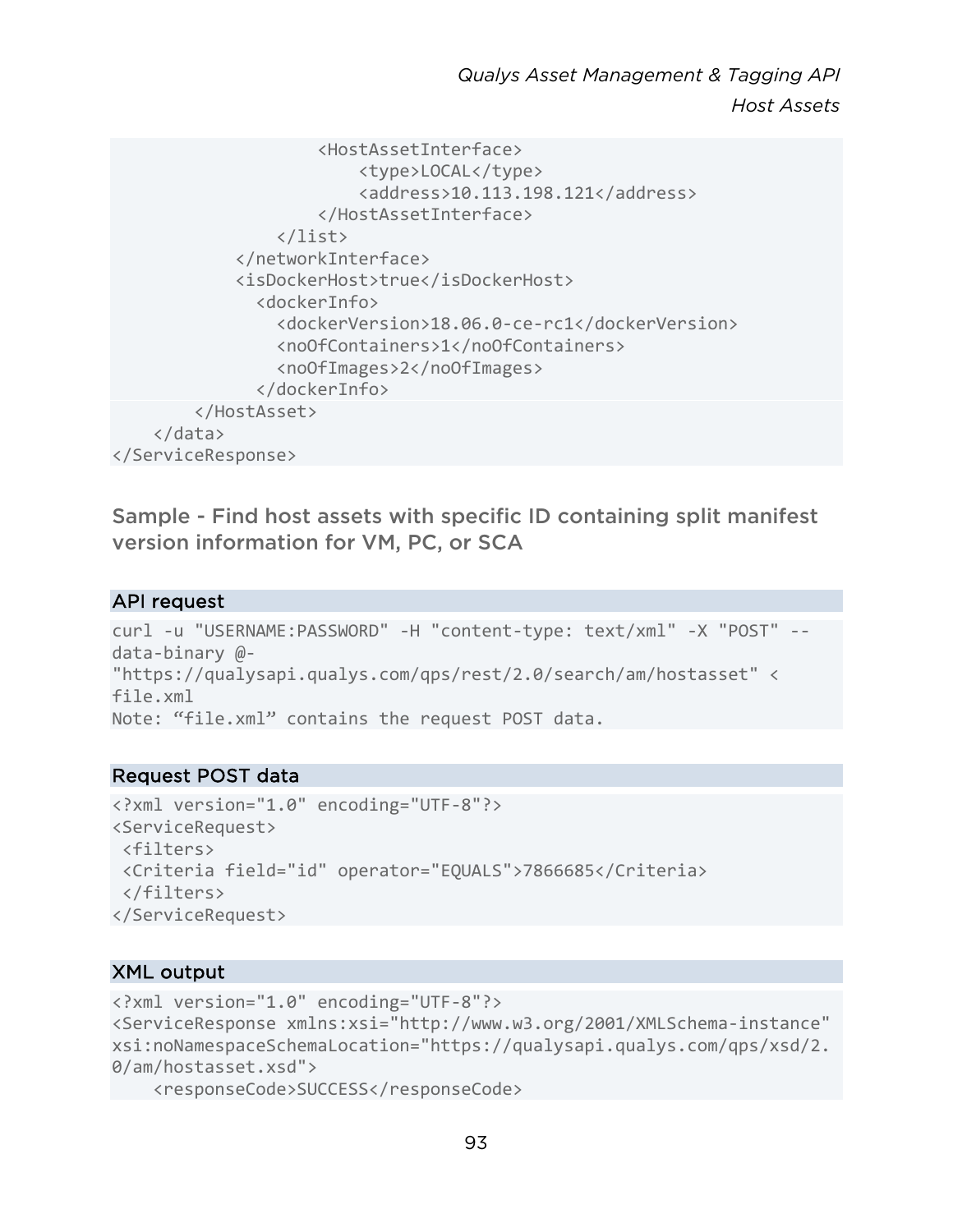```
 <count>1</count> 
     <hasMoreRecords>false</hasMoreRecords> 
     <lastId>5693290</lastId> 
     <data> 
         <HostAsset> 
              <id>7866685</id> 
              <name>ip-172-31-3-82.ap-south-1.compute.internal</name> 
              <created>2018-08-01T09:34:44Z</created> 
              <modified>2018-08-10T08:39:49Z</modified> 
              <type>HOST</type> 
              <tags> 
                  <list> 
                      <TagSimple> 
                           <id>10125654</id> 
                           <name>Cloud Agent</name> 
                       </TagSimple> 
                  </list> 
             \langle/tags>
              <sourceInfo> 
                  <list> 
                       <AssetSource/> 
                       <Ec2AssetSourceSimple> 
                           <assetId>7866685</assetId> 
                           <type>EC_2</type> 
                           <firstDiscovered>2018-08-
01T09:34:45Z</firstDiscovered> 
                           <lastUpdated>2018-08-
01T09:34:45Z</lastUpdated> 
                           <reservationId>r-
0cd44450f874d4a08</reservationId> 
                           <availabilityZone>ap-south-
1b</availabilityZone> 
                           <privateDnsName>ip-172-31-3-82.ap-south-
1.compute.internal</privateDnsName> 
                           <publicDnsName>ec2-13-232-170-59.ap-south-
1.compute.amazonaws.com</publicDnsName> 
                           <localHostname>ip-172-31-3-82.ap-south-
1.compute.internal</localHostname> 
                           <instanceId>i-0ce729520a8a7d696</instanceId> 
                           <instanceType>t2.micro</instanceType> 
                           <instanceState>RUNNING</instanceState> 
                           <groupId>sg-608b270a</groupId> 
                           <groupName>launch-wizard-4</groupName> 
                           <spotInstance>false</spotInstance>
```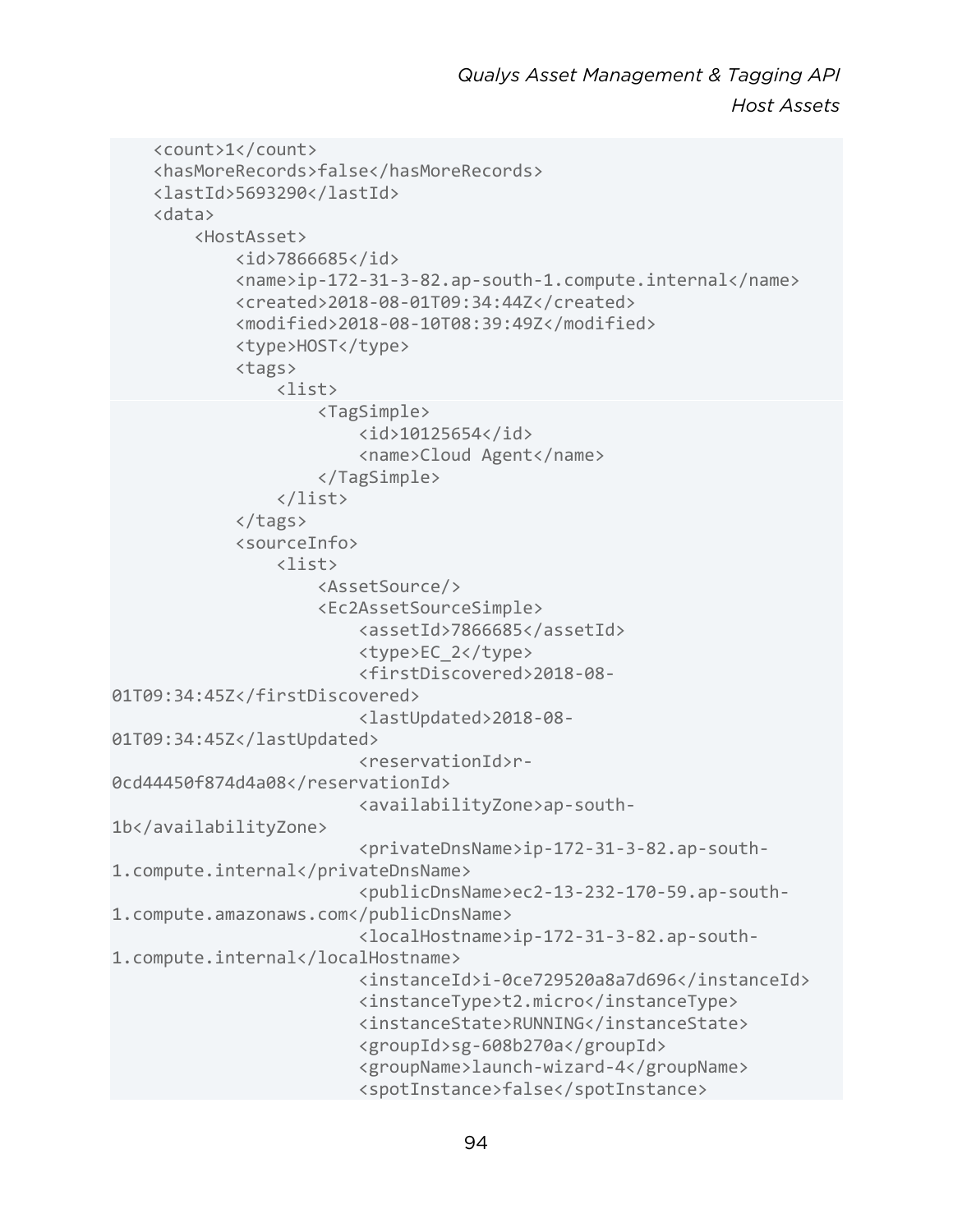```
 <accountId>383031258652</accountId> 
                          <subnetId>subnet-5a0d6a17</subnetId> 
                          <vpcId>vpc-39ccea50</vpcId> 
                          <region>ap-south-1</region> 
                          <zone>VPC</zone> 
                          <imageId>ami-5b673c34</imageId> 
                          <publicIpAddress>13.232.170.59</publicIpAddres
s> 
                          <privateIpAddress>172.31.3.82</privateIpAddres
s> 
                          <macAddress>0a:da:e8:58:09:fe</macAddress> 
                          <monitoringEnabled>false</monitoringEnabled> 
                      </Ec2AssetSourceSimple> 
                  </list> 
             </sourceInfo> 
             <qwebHostId>753424</qwebHostId> 
             <lastComplianceScan>2018-08-
10T00:25:12Z</lastComplianceScan> 
             <lastVulnScan>2018-08-10T04:55:06Z</lastVulnScan> 
             <lastSystemBoot>2018-08-01T09:23:42Z</lastSystemBoot> 
             <lastLoggedOnUser>ec2-user</lastLoggedOnUser> 
             <os>Red Hat Enterprise Linux Server 7.5</os> 
             <dnsHostName>ip-172-31-3-82.ap-south-
1.compute.internal</dnsHostName> 
             <agentInfo> 
                  <agentVersion>1.7.1.38</agentVersion> 
                  <agentId>66fb864e-9609-4324-8eec-
48ab6cb7f260</agentId> 
                  <status>STATUS_ACTIVE</status> 
                  <lastCheckedIn>2018-08-10T08:39:42Z</lastCheckedIn> 
                  <connectedFrom>13.232.170.59</connectedFrom> 
                  <location>Mumbai,Maharashtra India</location> 
                  <locationGeoLatitude>18.975</locationGeoLatitude> 
                  <locationGeoLongtitude>72.8258</locationGeoLongtitude> 
                  <chirpStatus>Inventory Scan Complete</chirpStatus> 
                  <platform>Linux</platform> 
                  <activatedModule>AGENT_VM</activatedModule> 
                  <manifestVersion> 
                      <vm>VULNSIGS-VM-0.12.1.0-17</vm> 
                      <pc>VULNSIGS-PC-0.17.0.0-27</pc> 
                  </manifestVersion> 
                  <agentConfiguration> 
                      <id>514001</id> 
                      <name>My Default</name>
```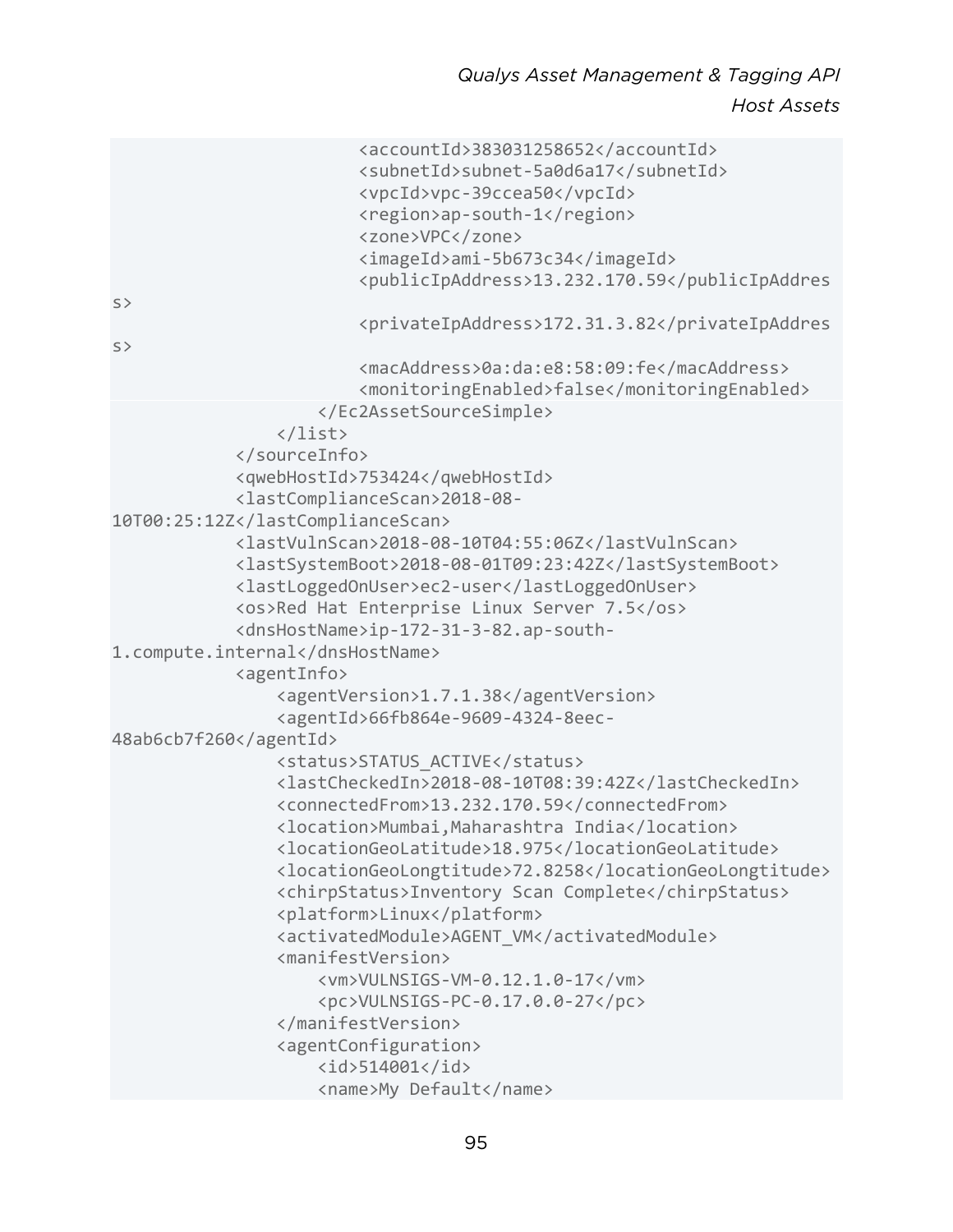```
 </agentConfiguration> 
                  <activationKey> 
                       <activationId>f9391862-de71-4106-9478-
ca14042980dd</activationId> 
                       <title>AWS</title> 
                  </activationKey> 
              </agentInfo> 
              <networkGuid>6b48277c-0742-61c1-82bb-
cac0f9c4094a</networkGuid> 
              <address>13.232.170.59</address> 
              <trackingMethod>QAGENT</trackingMethod> 
              <totalMemory>990</totalMemory> 
              <timezone>UTC</timezone> 
              <openPort> 
                  <list> 
                       <HostAssetOpenPort> 
                           <port>323</port> 
                           <protocol>UDP</protocol> 
                       </HostAssetOpenPort> 
... 
                  </list> 
              </openPort> 
              <software> 
                  <list> 
                       <HostAssetSoftware> 
                           <name>GeoIP</name> 
                           <version>1.5.0-11.el7</version> 
                       </HostAssetSoftware> 
                       <HostAssetSoftware> 
                           <name>NetworkManager</name> 
                           <version>1.10.2-13.el7</version> 
                       </HostAssetSoftware> 
 ... 
                  </list> 
              </software> 
              <vuln> 
                  <list> 
                       <HostAssetVuln> 
                           <qid>370198</qid> 
                           <hostInstanceVulnId>157377851</hostInstanceVul
n/d <firstFound>2018-08-06T10:08:37Z</firstFound> 
                           <lastFound>2018-08-10T04:55:06Z</lastFound> 
                       </HostAssetVuln>
```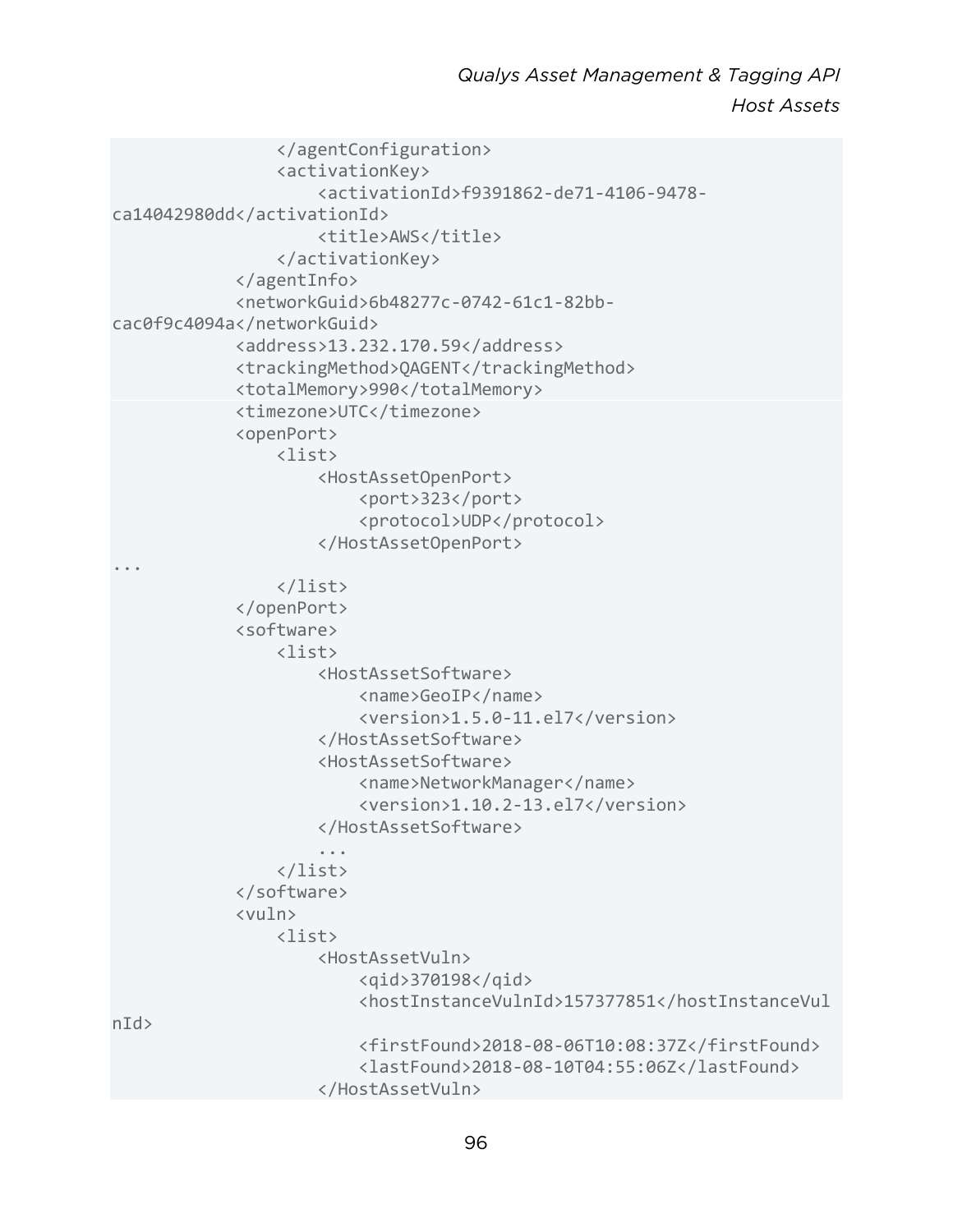```
 <HostAssetVuln> 
                           <qid>370472</qid> 
                           <hostInstanceVulnId>157377852</hostInstanceVul
n/d <firstFound>2018-08-06T10:08:37Z</firstFound> 
                           <lastFound>2018-08-10T04:55:06Z</lastFound> 
                      </HostAssetVuln> 
 ... 
                  </list> 
              </vuln> 
              <processor> 
                  <list> 
                      <HostAssetProcessor> 
                           <name>Intel(R) Xeon(R)</name> 
                           <speed>2400</speed> 
                      </HostAssetProcessor> 
                  </list> 
              </processor> 
              <volume> 
                  <list> 
                      <HostAssetVolume> 
                           <name>/</name> 
                           <size>10724814848</size> 
                           <free>9259859968</free> 
                      </HostAssetVolume> 
 ... 
                  </list> 
              </volume> 
              <account> 
                  <list> 
                      <HostAssetAccount> 
                           <username>root</username> 
                      </HostAssetAccount> 
                      <HostAssetAccount> 
                           <username>ec2-user</username> 
                      </HostAssetAccount> 
                  </list> 
              </account> 
              <networkInterface> 
                  <list> 
                      <HostAssetInterface> 
                           <interfaceName>eth0</interfaceName> 
                           <macAddress>0a:da:e8:58:09:fe</macAddress> 
                           <type>LOCAL</type>
```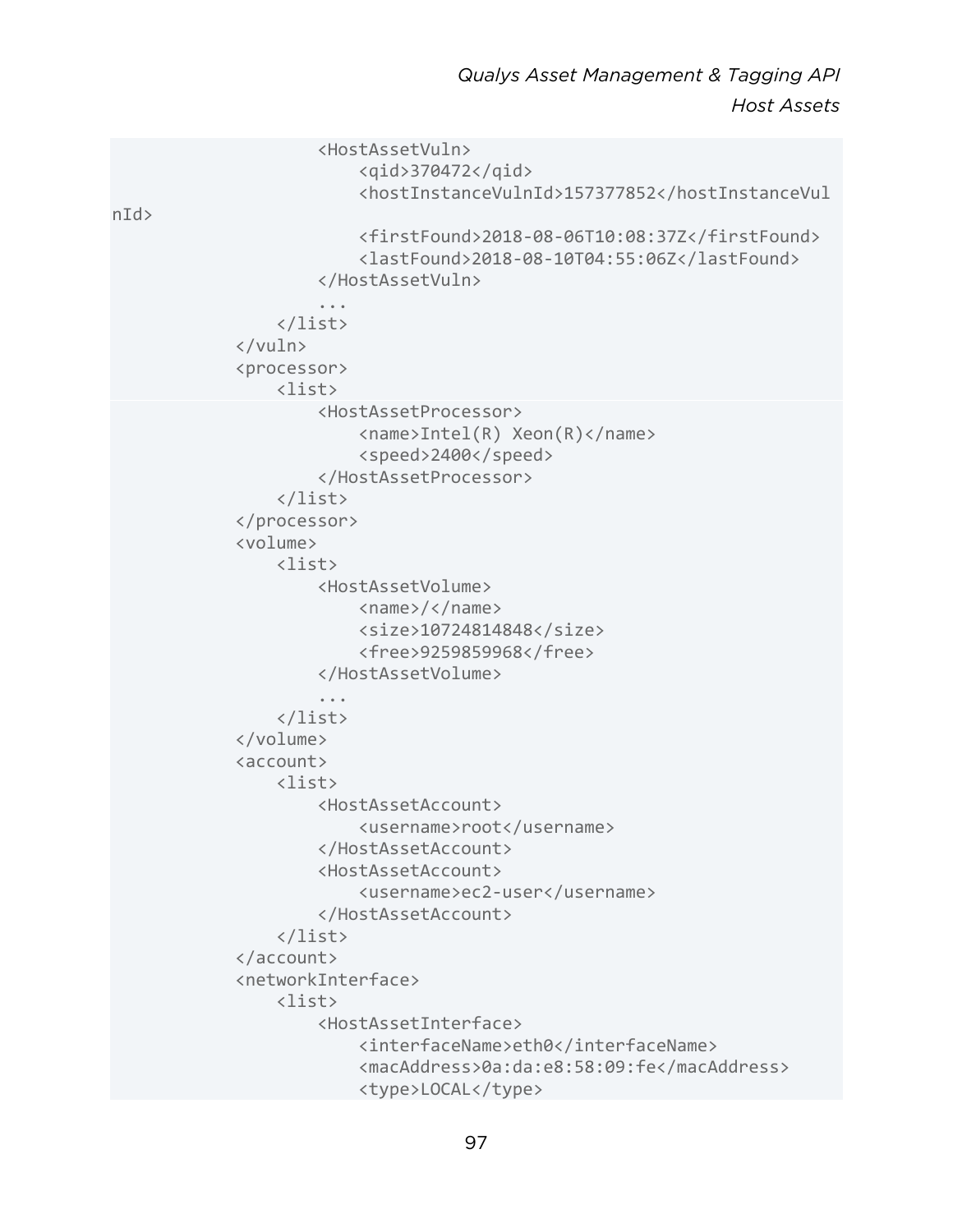```
 <address>fe80:0:0:0:8da:e8ff:fe58:9fe</address
\rightarrow <gatewayAddress>172.31.0.1</gatewayAddress> 
                      </HostAssetInterface> 
 ... 
                 </list> 
             </networkInterface> 
         </HostAsset> 
     </data> 
</ServiceResponse>
```
Sample - Search host assets using EC2 attributes

#### API request

```
curl -u "USERNAME:PASSWORD" -H "content-type: text/xml" -X "POST" 
--data-binary @- 
"https://qualysapi.qualys.com/qps/rest/2.0/search/am/hostasset" < 
file.xml 
Note: "file.xml" contains the request POST data.
```
#### Request POST data

```
<?xml version="1.0" encoding="UTF-8"?> 
<ServiceRequest> 
   <filters> 
     <Criteria field="region" operator="EQUALS">ap-northeast-
1</Criteria> 
     <Criteria field="vpcId" operator="EQUALS">vpc-98a11ffd</Criteria> 
     <Criteria field="accountId" 
operator="EQUALS">205767712438</Criteria> 
     <Criteria field="privateDnsName" operator="EQUALS">ip-172-30-1-
133.ap- 
       northeast-1.compute.internal</Criteria> 
   </filters> 
</ServiceRequest>
```

```
<?xml version="1.0" encoding="UTF-8"?> 
<ServiceResponse xmlns:xsi="http://www.w3.org/2001/XMLSchema-instance" 
xsi:noNamespaceSchemaLocation="https://qualysapi.qualys.com/qps/xsd/2.
0/am/hostasset.xsd"> 
     <responseCode>SUCCESS</responseCode>
```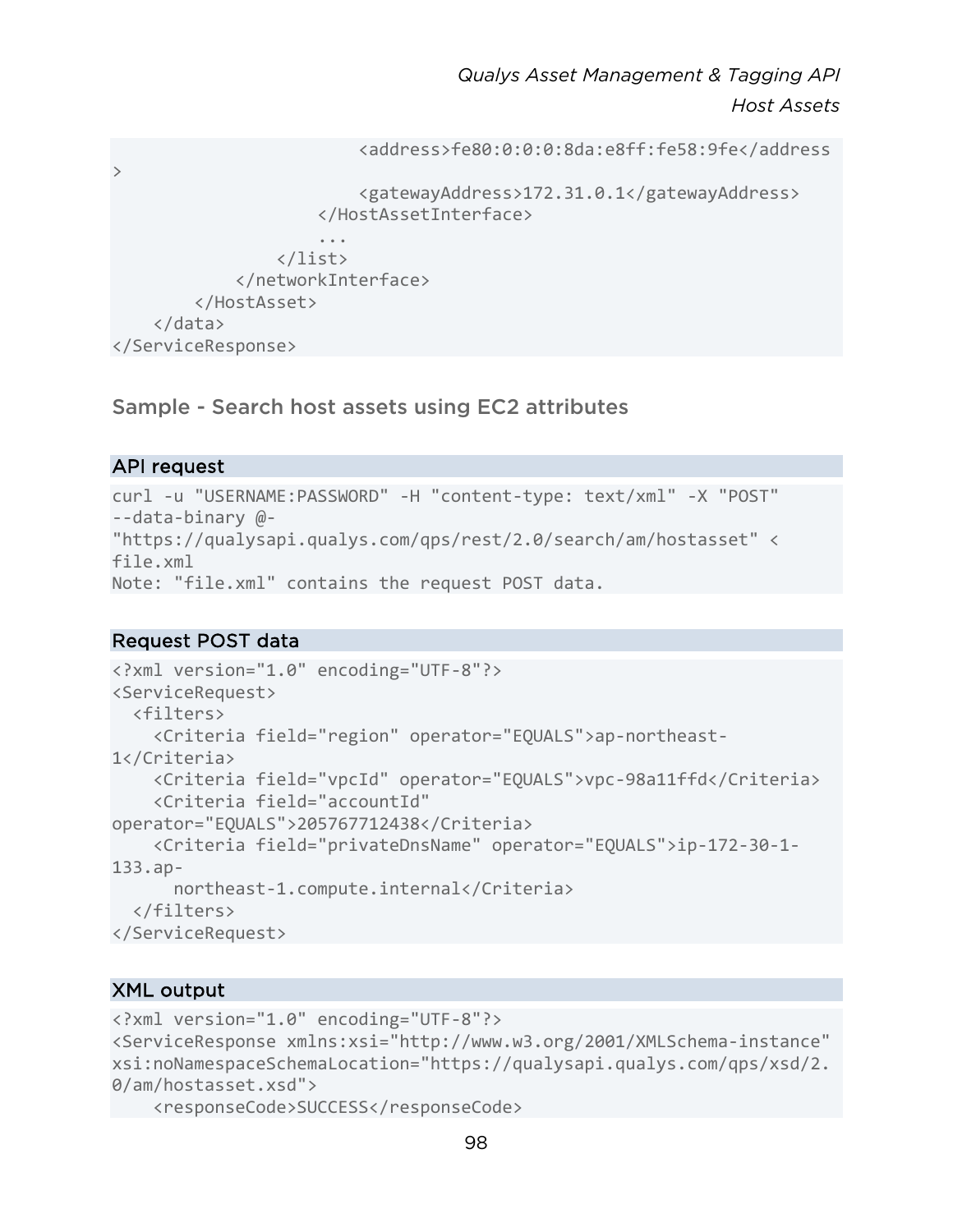```
 <count>1</count> 
     <hasMoreRecords>false</hasMoreRecords> 
     <lastId>5693290</lastId> 
     <data> 
         <HostAsset> 
              <id>1553126</id> 
              <name>ip-172-30-1-133</name> 
              <created>2018-12-03T09:10:18Z</created> 
              <modified>2018-12-08T10:14:40Z</modified> 
              <type>HOST</type> 
              <tags> 
                  <list> 
                       <TagSimple> 
                           <id>7977614</id> 
                           <name>Cloud Agent</name> 
                       </TagSimple> 
                  </list> 
              </tags> 
              <sourceInfo> 
                  <list> 
                       <AssetSource/> 
                       <Ec2AssetSourceSimple> 
                           <assetId>1553126</assetId> 
                           <type>EC_2</type> 
                           <firstDiscovered>2018-12- 
                              03T09:10:18Z</firstDiscovered> 
                           <lastUpdated>2018-12-
03T09:10:18Z</lastUpdated> 
                           <reservationId>r-
08a2a6ee33b3acd9f</reservationId> 
                           <availabilityZone>ap-northeast- 
                                1b</availabilityZone> 
                           <privateDnsName>ip-172-30-1-133.ap-northeast- 
                                1.compute.internal</privateDnsName> 
                           <localHostname>ip-172-30-1-133.ap-northeast- 
                                1.compute.internal</localHostname> 
                           <instanceId>i-07081d0a8ab051d80</instanceId> 
                           <instanceType>t2.micro</instanceType> 
                           <instanceState>RUNNING</instanceState> 
                           <groupId>sg-9a08a0e3</groupId> 
                           <groupName>launch-wizard-12</groupName> 
                           <accountId>205767712438</accountId> 
                           <subnetId>subnet-5c198e2b</subnetId> 
                           <vpcId>vpc-98a11ffd</vpcId>
```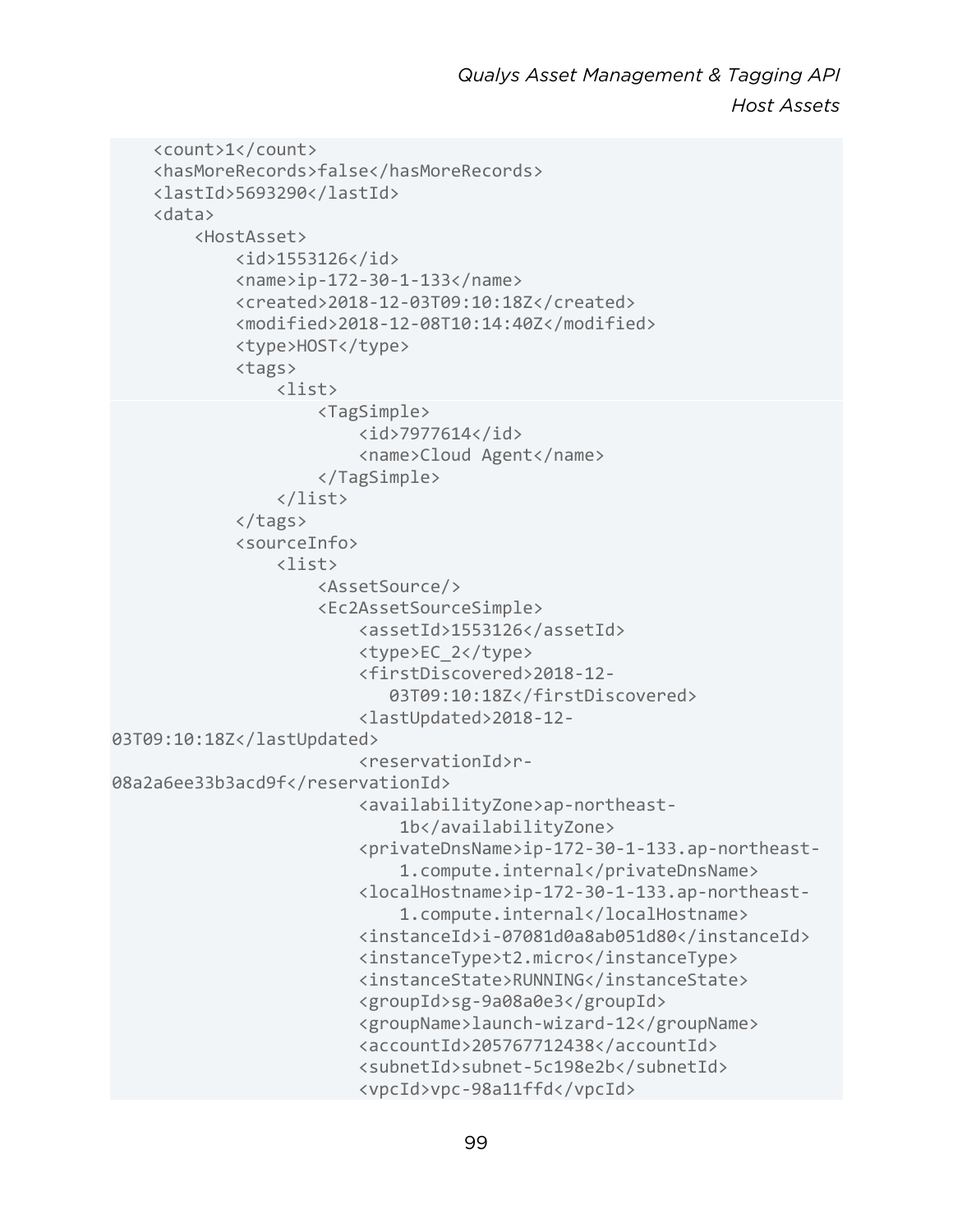|                         | <region>ap-northeast-1</region>                          |
|-------------------------|----------------------------------------------------------|
|                         | <zone>VPC</zone>                                         |
|                         | <imageid>ami-92df37ed</imageid>                          |
|                         | <publicipaddress>13.113.179.242</publicipaddress>        |
| SS                      |                                                          |
|                         | <privateipaddress>172.30.1.133</privateipaddress>        |
| SS                      |                                                          |
|                         | <macaddress>06:c2:ed:39:19:98</macaddress>               |
|                         |                                                          |
| $\langle$ /list>        |                                                          |
|                         |                                                          |
|                         | <qwebhostid>294355</qwebhostid>                          |
|                         | <lastcompliancescan>2018-12-</lastcompliancescan>        |
| 08T01:45:34Z            |                                                          |
|                         | <lastvulnscan>2018-12-08T07:14:58Z</lastvulnscan>        |
|                         | <lastsystemboot>2018-05-25T06:06:35Z</lastsystemboot>    |
|                         | <lastloggedonuser>ec2-user</lastloggedonuser>            |
|                         | <os>Amazon Linux 2018.03</os>                            |
|                         | <dnshostname>ip-172-30-1-133</dnshostname>               |
| <agentinfo></agentinfo> |                                                          |
|                         | <agentversion>2.3.0.20</agentversion>                    |
|                         | <agentid>f6e1a6be-a99a-4d79-a5b1-</agentid>              |
| f339aeaf8095            |                                                          |
|                         | <status>STATUS_INACTIVE</status>                         |
|                         | <lastcheckedin>2018-12-08T07:15:20Z</lastcheckedin>      |
|                         | <connectedfrom>13.113.179.242</connectedfrom>            |
|                         | <location>Tokyo, Tokyo Japan</location>                  |
|                         | <locationgeolatitude>35.685</locationgeolatitude>        |
|                         | <locationgeolongtitude>139.7514</locationgeolongtitude>  |
| $\geq$                  |                                                          |
|                         | <chirpstatus>Inventory Scan Complete</chirpstatus>       |
|                         | <platform>Linux</platform>                               |
|                         | <activatedmodule>AGENT_VM,AGENT_PC,FIM</activatedmodule> |
| $\epsilon$              |                                                          |
|                         | <manifestversion></manifestversion>                      |
|                         | <vm>VULNSIGS-VM-0.19.0.0-34</vm>                         |
|                         | <pc>VULNSIGS-PC-0.19.0.0-34</pc>                         |
|                         |                                                          |
|                         | <agentconfiguration></agentconfiguration>                |
|                         | $\langle$ id>166800                                      |
|                         | <name>27-March</name>                                    |
|                         |                                                          |
|                         | <activationkey></activationkey>                          |
|                         | <activationid>8d988825-5685-4dcf-8d14-</activationid>    |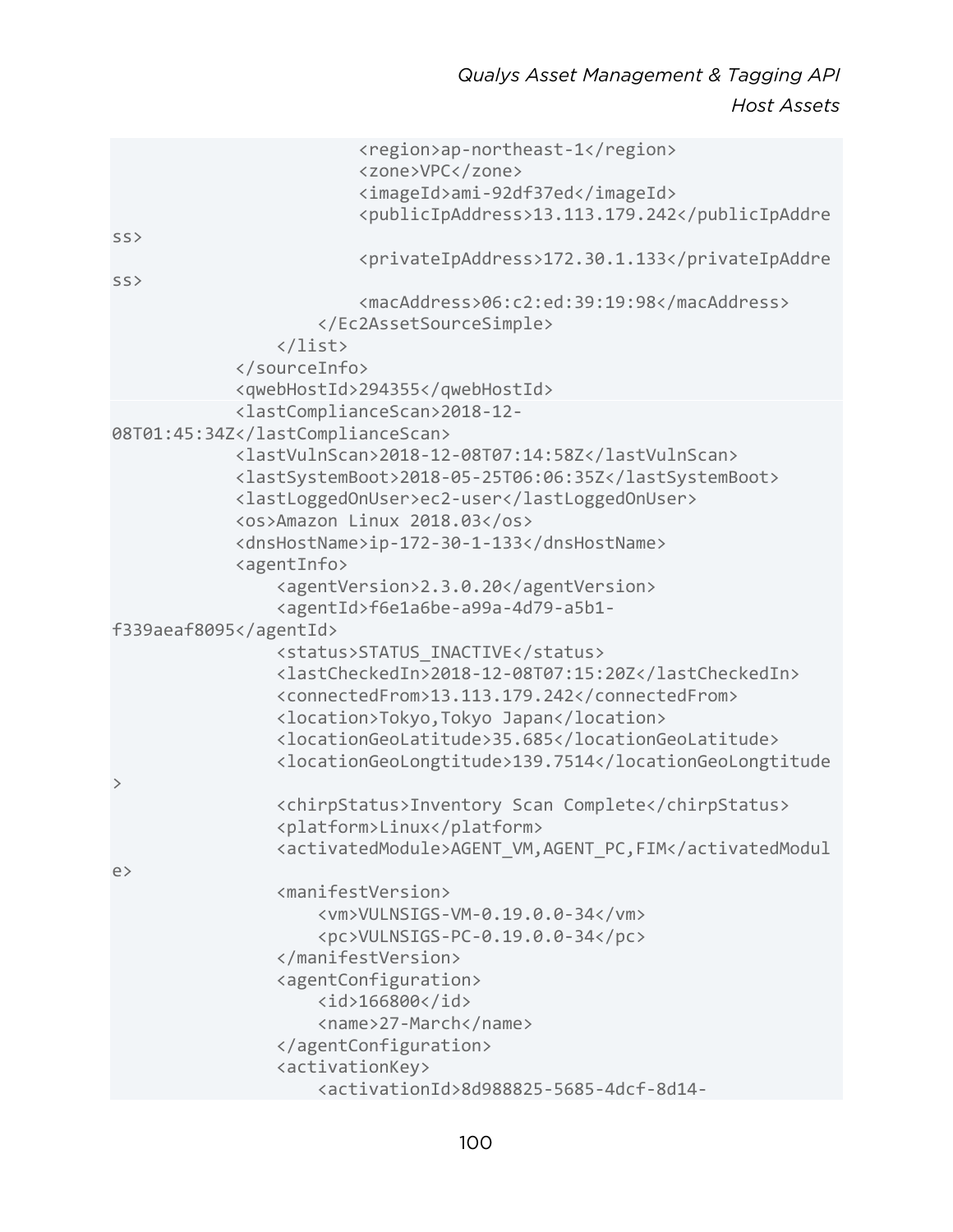```
 0fde25eab037</activationId> 
                      <title>september-2018</title> 
                 </activationKey> 
             </agentInfo> 
             <networkGuid>6b48277c-0742-61c1-82bb- 
                cac0f9c4094a</networkGuid> 
             <address>13.113.179.242</address> 
             <trackingMethod>QAGENT</trackingMethod> 
             <totalMemory>987</totalMemory> 
             <timezone>UTC</timezone> 
             <openPort> 
                 <list> 
                      <HostAssetOpenPort> 
                          <port>57091</port> 
                          <protocol>UDP</protocol> 
                      </HostAssetOpenPort> 
 ... 
                 </list> 
             </openPort> 
             <software> 
                 <list> 
                      <HostAssetSoftware> 
                          <name>acl</name> 
                          <version>2.2.49-6.11.amzn1</version> 
                      </HostAssetSoftware> 
 ... 
                 </list> 
             </software> 
             <vuln> 
                 <list> 
                      <HostAssetVuln> 
                          <qid>38582</qid> 
                          <hostInstanceVulnId>88353071</hostInstanceVuln
                          <firstFound>2018-12-03T22:07:32Z</firstFound> 
                          <lastFound>2018-12-08T07:14:58Z</lastFound> 
                      </HostAssetVuln> 
 ... 
                 </list> 
             </vuln> 
             <processor> 
                 <list> 
                      <HostAssetProcessor> 
                          <name>Intel(R) Xeon(R)</name>
```
Id>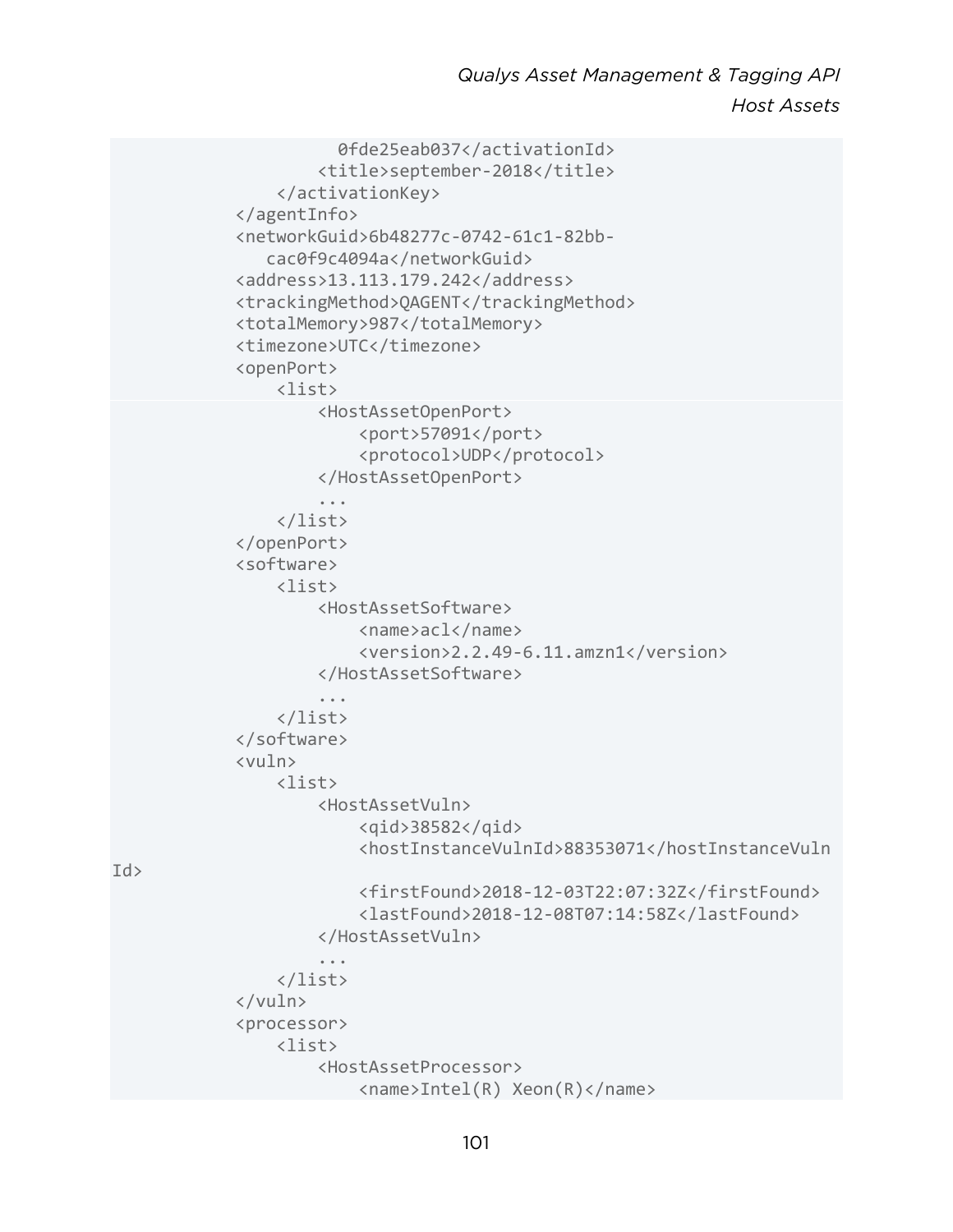```
 <speed>2400</speed> 
                      </HostAssetProcessor> 
                  </list> 
              </processor> 
              <volume> 
                  <list> 
                      <HostAssetVolume> 
                           <name>/dev</name> 
                           <size>506937344</size> 
                           <free>506880000</free> 
                      </HostAssetVolume> 
 ... 
                  </list> 
              </volume> 
              <account> 
                  <list> 
                      <HostAssetAccount> 
                           <username>root</username> 
                      </HostAssetAccount> 
                      <HostAssetAccount> 
                           <username>ec2-user</username> 
                      </HostAssetAccount> 
                  </list> 
              </account> 
              <networkInterface> 
                 \langlelist\rangle <HostAssetInterface> 
                           <hostname>ip-172-30-1-133</hostname> 
                           <interfaceName>eth0 Link 
encap</interfaceName>
                           <macAddress>06:C2:ED:39:19:98</macAddress> 
                           <type>LOCAL</type> 
                           <address>172.30.1.133</address> 
                           <gatewayAddress>172.30.1.1</gatewayAddress> 
                      </HostAssetInterface> 
 ... 
                  </list> 
              </networkInterface> 
              <isDockerHost>false</isDockerHost> 
         </HostAsset> 
     </data> 
</ServiceResponse>
```

```
Sample - Search host assets using Azure attributes
```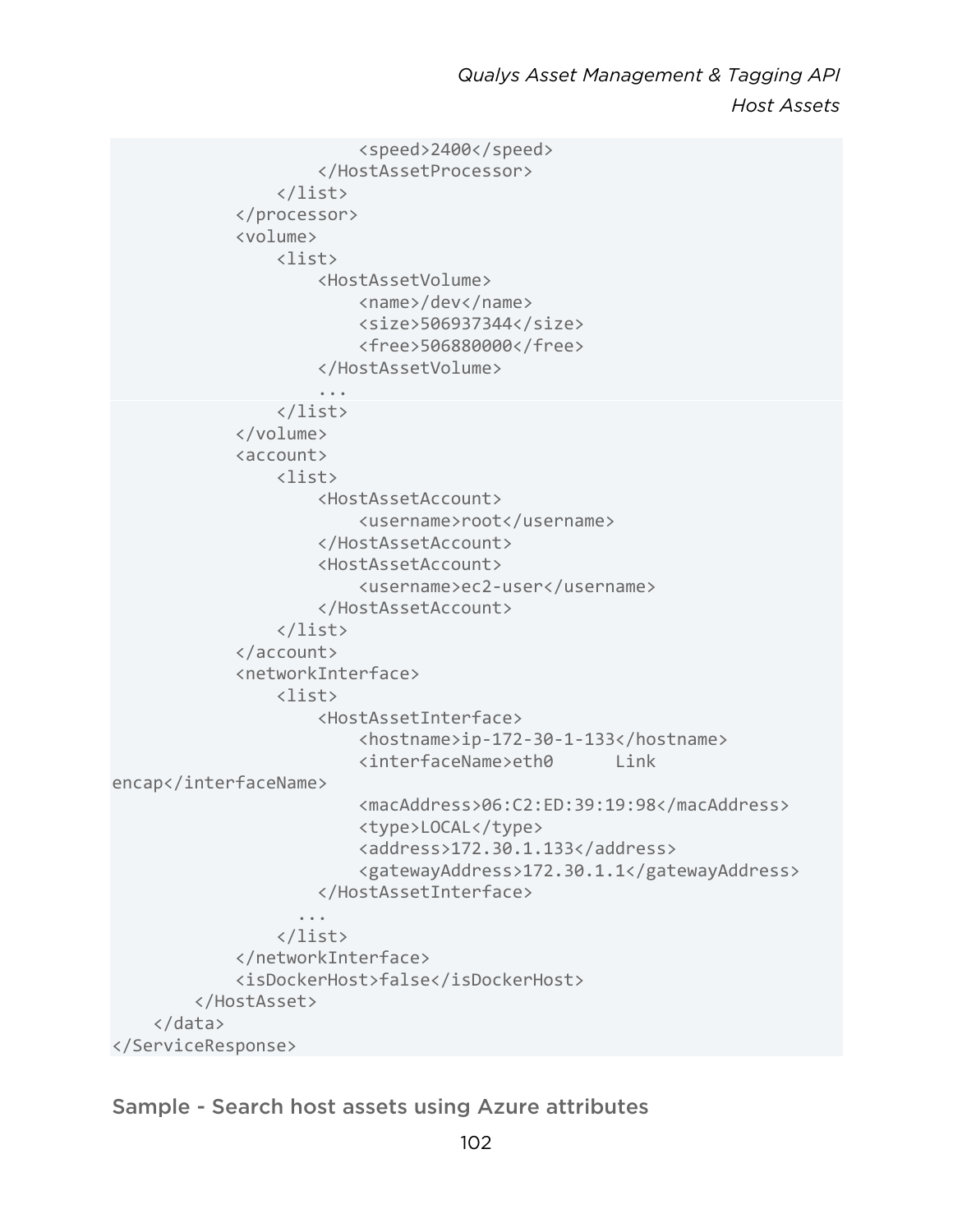#### API request

```
curl -u "USERNAME:PASSWORD" -H "content-type: text/xml" -X "POST" 
--data-binary @- 
"https://qualysapi.qualys.com/qps/rest/2.0/search/am/hostasset" < 
file.xml 
Note: "file.xml" contains the request POST data.
```
# Request POST data

```
<?xml version="1.0" encoding="UTF-8"?> 
<ServiceRequest> 
   <filters> 
         <Criteria field="vmId" operator="EQUALS">399af5dc-c32a-4c40-
95a5-c6ed0e786430</Criteria> 
         <Criteria field="subscriptionId" operator="EQUALS">XXXXXXXX-
XXXX-XXXX-XXXX-XXXXXXXXXXXX</Criteria> 
         <Criteria field="state" operator="EQUALS">DELETED</Criteria> 
     </filters> 
</ServiceRequest>
```

```
<?xml version="1.0" encoding="UTF-8"?> 
<ServiceResponse xmlns:xsi="http://www.w3.org/2001/XMLSchema-instance" 
xsi:noNamespaceSchemaLocation="https://qualysapi.qualys.com/qps/xsd/2.
0/am/hostasset.xsd"> 
     <responseCode>SUCCESS</responseCode> 
   <count>9</count> 
   <hasMoreRecords>false</hasMoreRecords> 
   <lastId>5693290</lastId> 
   <data> 
     <HostAsset> 
       <id>2584223</id> 
       <name>user_john</name> 
       <created>2019-03-04T13:12:30Z</created> 
       <modified>2019-03-07T13:37:02Z</modified> 
       <type>HOST</type> 
       <tags> 
         <list> 
            <TagSimple> 
              <id>7517812</id> 
              <name>Sample Tag</name> 
            </TagSimple> 
         </list>
```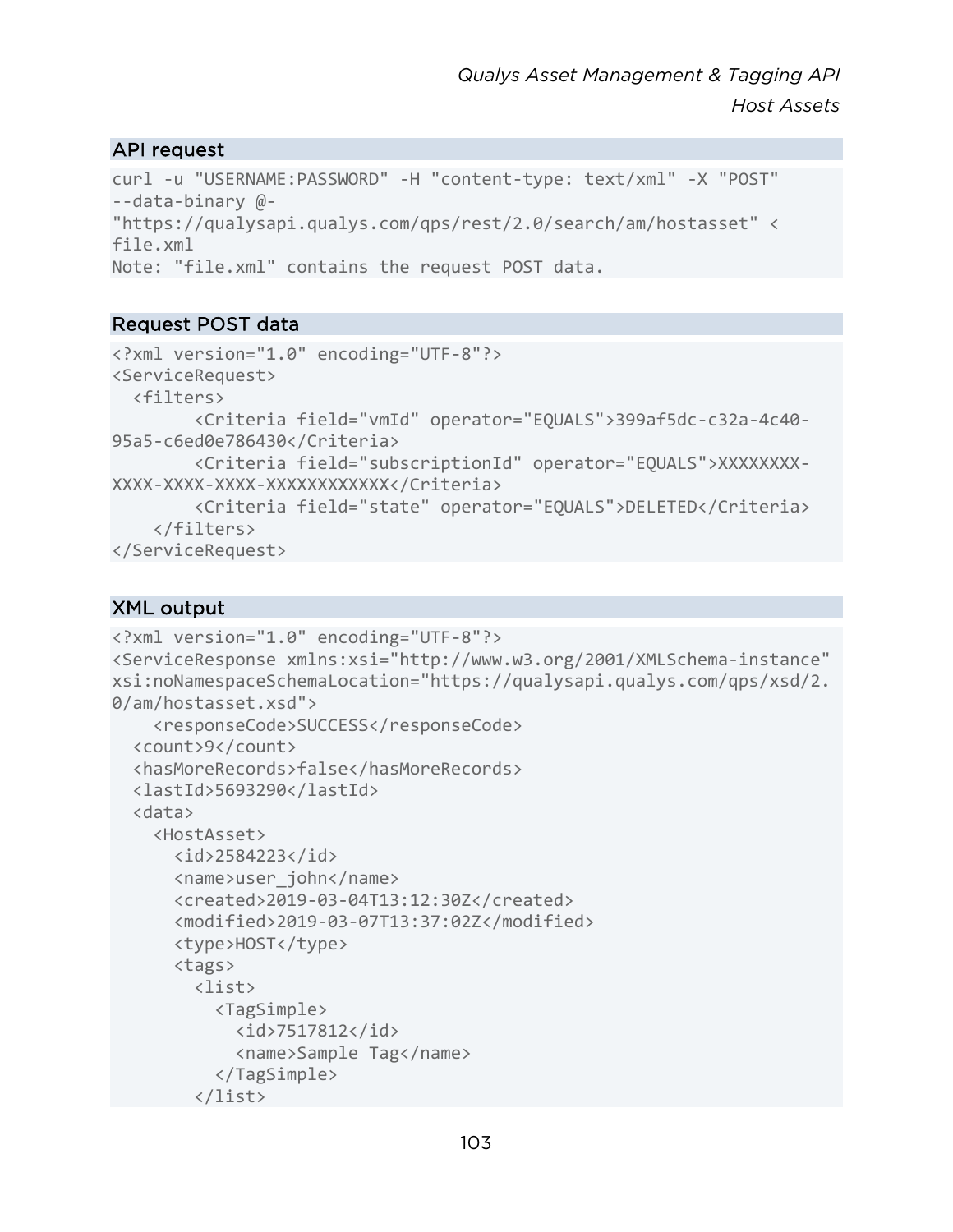```
 </tags> 
       <sourceInfo> 
         <list> 
            <AzureAssetSourceSimple> 
              <assetId>2545223</assetId> 
              <type>AZURE</type> 
              <firstDiscovered>2019-03-04T13:13:59Z</firstDiscovered> 
              <lastUpdated>2019-05-09T08:51:37Z</lastUpdated> 
              <azureVmTags> 
                <tags> 
                  <list> 
                    <AzureTags> 
                       <key>Owner</key> 
                       <value>John</value> 
                     </AzureTags> 
                  </list> 
                </tags> 
              </azureVmTags> 
              <name>sample_resource</name> 
              <location>centralindia</location> 
              <vmSize>Standard_B1s</vmSize> 
              <vmId>399af5dc-c32a-4c40-95a5-c6ed0e786430</vmId> 
              <offer>CentOS</offer> 
              <state>SUCCEEDED</state> 
              <state>DELETED</state> 
              <publisher>OpenLogic</publisher> 
              <version>latest</version> 
              <osType>Linux</osType> 
              <subnet>default</subnet> 
              <subscriptionId>XXXXXXXX-XXXX-XXXX-XXXX-
XXXXXXXXXXXX</subscriptionId> 
          <resourceGroupName>sample_resource_group_name</resourceGroupN
ame> 
              <privateIpAddress>172.17.1.5</privateIpAddress> 
            </AzureAssetSourceSimple> 
         </list> 
       </sourceInfo> 
       <qwebHostId>41049</qwebHostId> 
       <fqdn>sample_resource_fqdn</fqdn> 
       <os>Linux</os> 
       <dnsHostName>sample_resource_dns</dnsHostName> 
       <trackingMethod>VIRTUAL_MACHINE_ID</trackingMethod> 
       <networkInterface> 
         <list>
```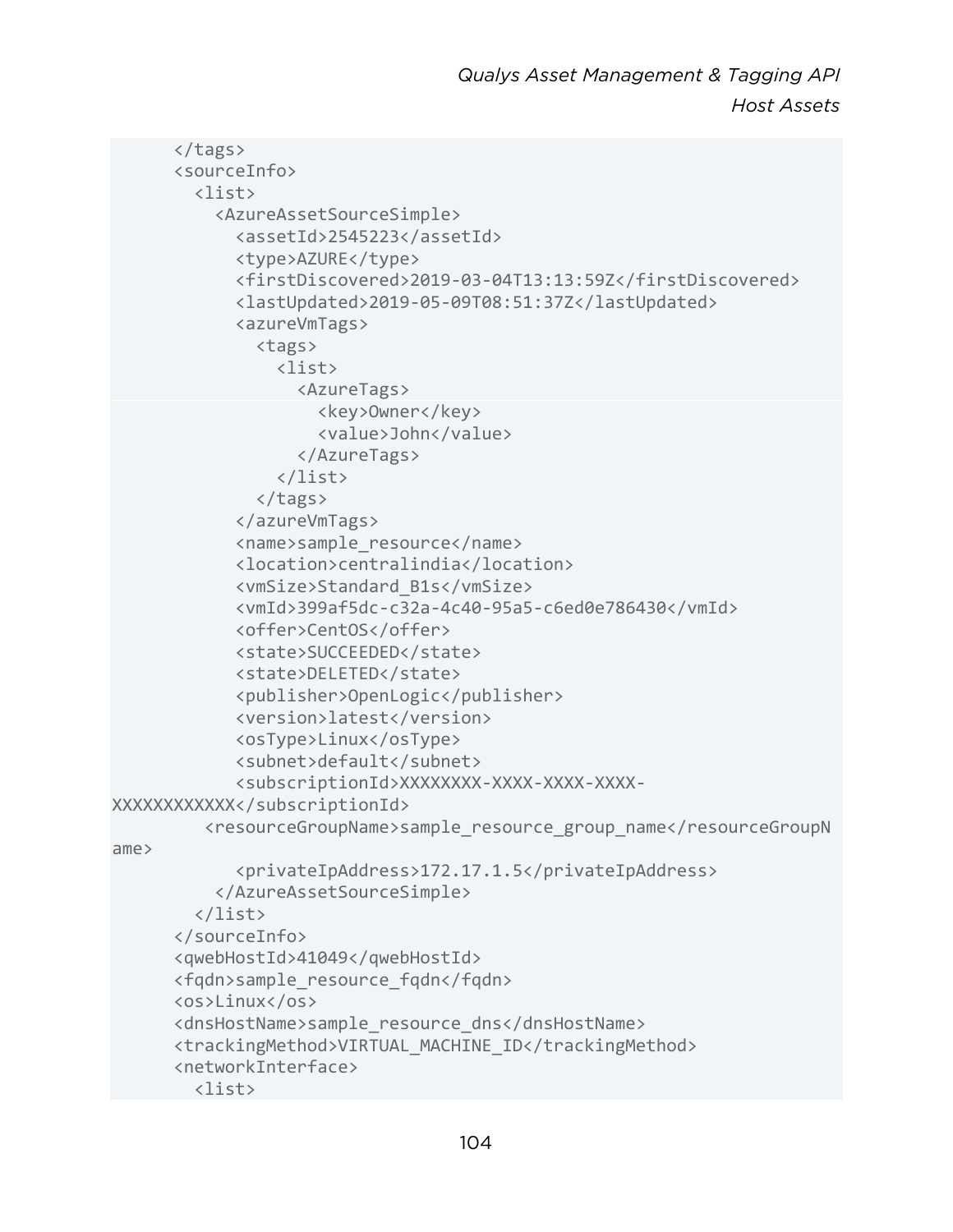```
 <HostAssetInterface> 
              <type>PRIVATE</type> 
              <address>172.16.1.4</address> 
            </HostAssetInterface> 
          </list> 
       </networkInterface> 
       <isDockerHost>false</isDockerHost> 
     </HostAsset> 
... 
   </data> 
</ServiceResponse>
```
Sample - Search host asset API returns criticality score for a host asset

#### API request

curl -n -u "USERNAME:PASSWORD" -H "content-type: text/xml"-X "POST" -- "https://qualysapi.qualys.com/rest/2.0/search/am/hostasset" < file.xml Note: "file.xml" contains the request POST data.

#### Request POST data

```
<?xml version="1.0" encoding="UTF-8" ?> 
<ServiceRequest> 
     <filters> 
         <Criteria field="name"> 
          operator="EQUALS">hkencrtest</Criteria> 
    </filters> 
</ServiceRequest>
```
#### Response

```
<?xml version="1.0" encoding="UTF-8"?> 
<ServiceResponse xmlns:xsi="http://www.w3.org/2001/XMLSchema-instance" 
xsi:noNamespaceSchemaLocation="https://qualysapi.qualys.com/qps/rest/2
.0/search/am/hostasset"> 
     <responseCode>SUCCESS</responseCode> 
     <count>1</count> 
     <hasMoreRecords>false</hasMoreRecords> 
<data> 
     <HostAsset> 
     <id>3052446</id>
```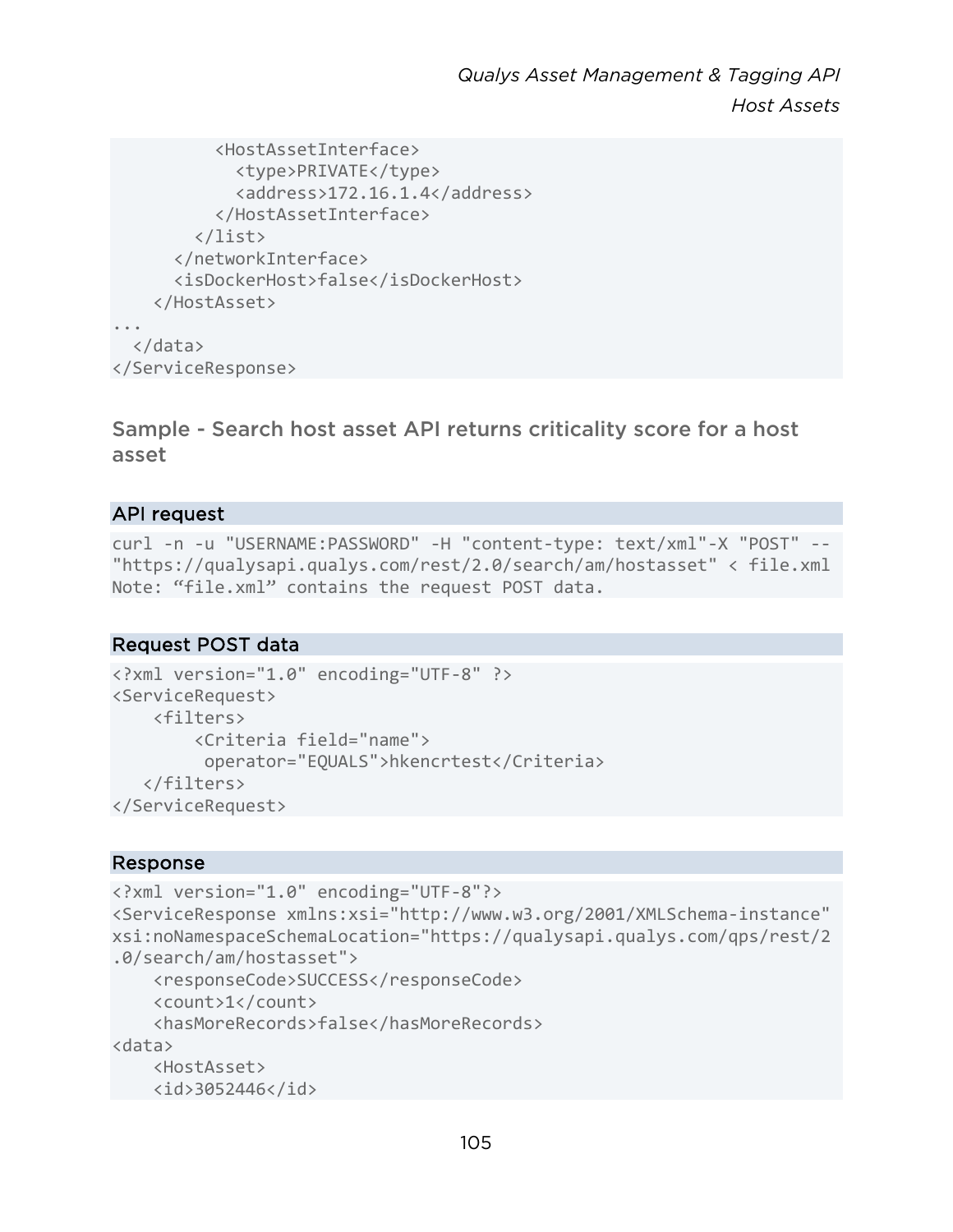```
 <name>hkencrtest</name> 
     <created>2020-02-06T09:29:23Z</created> 
     <modified>2020-10-27T11:56:50Z</modified> 
     <type>HOST</type> 
     <tags> 
         <list> 
             <TagSimple> 
                  <id>13309029</id> 
                  <name>test-name-tagk8s</name> 
         </TagSimple> 
... 
         <name>hkencrtest</name> 
         <location>centralindia</location> 
         <vmSize>Standard_B1ls</vmSize> 
         <vmId>bdb01734-17de-4a8b-a846-1fdc0c4ebd90</vmId> 
         <offer>UbuntuServer</offer> 
         <state>DELETED</state> 
         <publisher>Canonical</publisher> 
         <version>latest</version> 
         <osType>Linux</osType> 
         <subnet>default</subnet> 
         <subscriptionId>9de9e0a7-4f67-4812-917d-
2246853844e1</subscriptionId> 
         <resourceGroupName>hktest10</resourceGroupName> 
         <macAddress>00-0D-3A-3E-2A-EE</macAddress> 
         <publicIpAddress>13.71.5.220</publicIpAddress> 
         <privateIpAddress>172.16.0.4</privateIpAddress> 
         </AzureAssetSourceSimple> 
     </list> 
</sourceInfo> 
<criticalityScore>2</criticalityScore> 
<fqdn>hkencrtest</fqdn> 
...
```
#### Sample - Searching IBM assets in your account

#### API request

```
curl -u "USERNAME:PASSWORD" -H "content-type: text/xml" -X "POST" 
--data-binary @- 
"https://qualysapi.qualys.com/qps/rest/2.0/search/am/hostasset" < 
file.xml 
Note: "file.xml" contains the request POST data.
```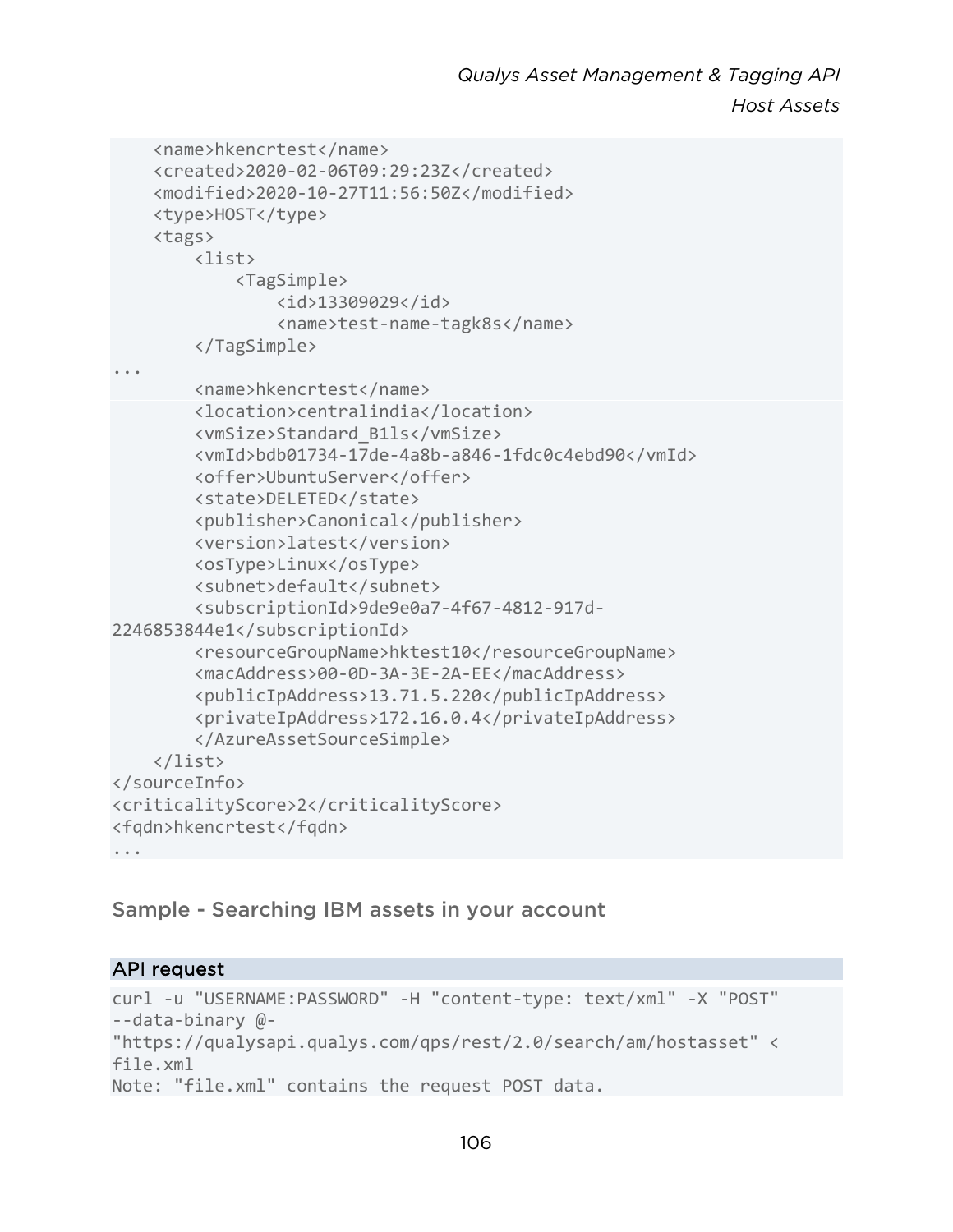# Request POST data

```
<?xml version="1.0" encoding="UTF-8"?> 
<ServiceRequest> 
   <filters> 
     <Criteria field="ibmId" operator="EQUALS">64486457</Criteria> 
   </filters> 
</ServiceRequest>
```

```
<?xml version="1.0" encoding="UTF-8"?> 
<ServiceResponse xmlns:xsi="http://www.w3.org/2001/XMLSchema-instance" 
xsi:noNamespaceSchemaLocation="http://qualysapi.qualys.com/qps/xsd/2.0
/am/hostasset.xsd"> 
     <responseCode>SUCCESS</responseCode> 
     <count>1</count> 
     <hasMoreRecords>false</hasMoreRecords> 
     <data> 
         <HostAsset> 
             <id>1940247</id> 
             <name>COMW8X86-34-160</name> 
             <created>2018-08-22T09:36:57Z</created> 
             <modified>2021-11-08T03:48:10Z</modified> 
             <type>HOST</type> 
             <sourceInfo> 
                  <list> 
                      <IBMAssetSourceSimple> 
                          <assetId>1940247</assetId> 
                         <type>IBM</type>
                          <ibmId>64486457</ibmId> 
                          <location>wdc07</location> 
                          <datacenterId>2017603</datacenterId> 
                         <deviceName>&quot;sme-centos01.Qualys-
                             Inc.cloud"</deviceName>
                          <publicVlan>1330,1234</publicVlan> 
                          <domain>Qualys-Inc.cloud</domain> 
                          <privateVlan>1473,1474,1500</privateVlan> 
                          <publicIpAddress>10.10.10.111</publicIpAddress
> 
                          <privateIpAddress>10.10.10.111</privateIpAddre
S </IBMAssetSourceSimple> 
                      <AssetSource/> 
                  </list>
```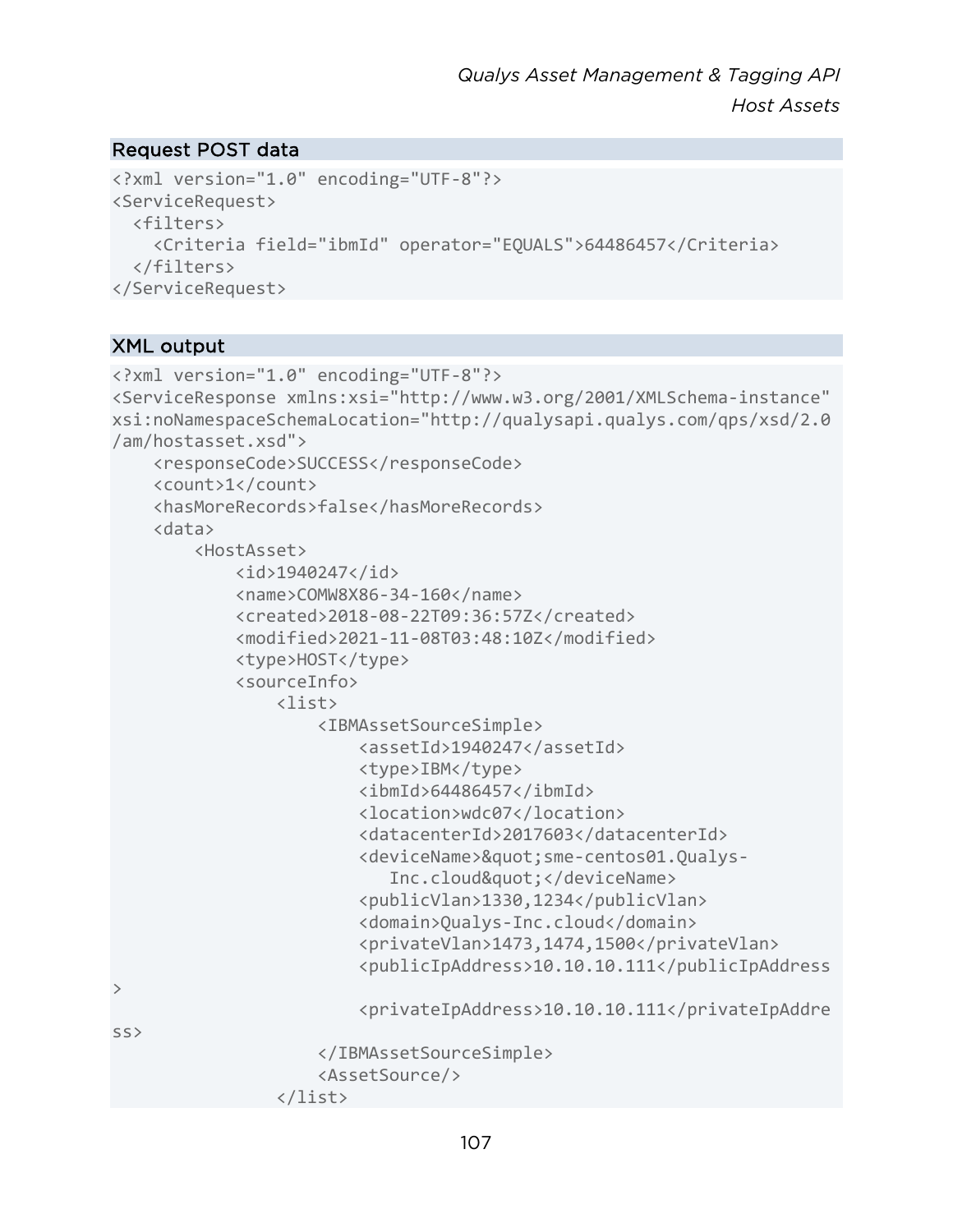```
 </sourceInfo> 
             <qwebHostId>27103</qwebHostId> 
             <lastSystemBoot>2018-11-01T18:44:32Z</lastSystemBoot> 
             <lastLoggedOnUser>root</lastLoggedOnUser> 
             <domain>WORKGROUP</domain> 
             <fqdn>sme-win01.Qualys-Inc.cloud.WORKGROUP</fqdn> 
             <os>CentOS Linux 7.5.1804</os> 
             <dnsHostName>sme-win01.Qualys-Inc.cloud</dnsHostName> 
             <agentInfo> 
                  <agentVersion>2.1.0.494</agentVersion> 
                  <agentId>6710851f-1d18-4b2a-ac05-
ea972e10ebb5</agentId> 
                  <status>STATUS_ACTIVE</status> 
                  <lastCheckedIn>2021-11-08T03:48:10Z</lastCheckedIn> 
                  <connectedFrom>10.10.10.111</connectedFrom> 
                  <chirpStatus>Inventory Scan Complete</chirpStatus> 
                  <platform>Windows</platform> 
                  <activatedModule>AGENT_PC</activatedModule> 
                  <agentConfiguration> 
                      <id>10001</id> 
                      <name>Suspend SelfPatch</name> 
                  </agentConfiguration> 
                  <activationKey> 
                      <activationId>28cf22f0-89a4-459c-b9ae- 
                          bc661901c4ff</activationId> 
                      <title>Accuracy T34 PC Windows</title> 
                  </activationKey> 
             </agentInfo> 
             <address>10.10.10.111</address> 
             <trackingMethod>QAGENT</trackingMethod> 
             <manufacturer>Xen</manufacturer> 
             <model>HVM domU</model> 
              <totalMemory>986</totalMemory> 
             <timezone>-05:00</timezone> 
             <biosDescription>Xen 4.7.5-1.21 
08/13/2018</biosDescription> 
             <openPort> 
                  <list> 
                      <HostAssetOpenPort> 
                          <port>5353</port> 
                          <protocol>UDP</protocol> 
                      </HostAssetOpenPort> 
 ... 
                  </list>
```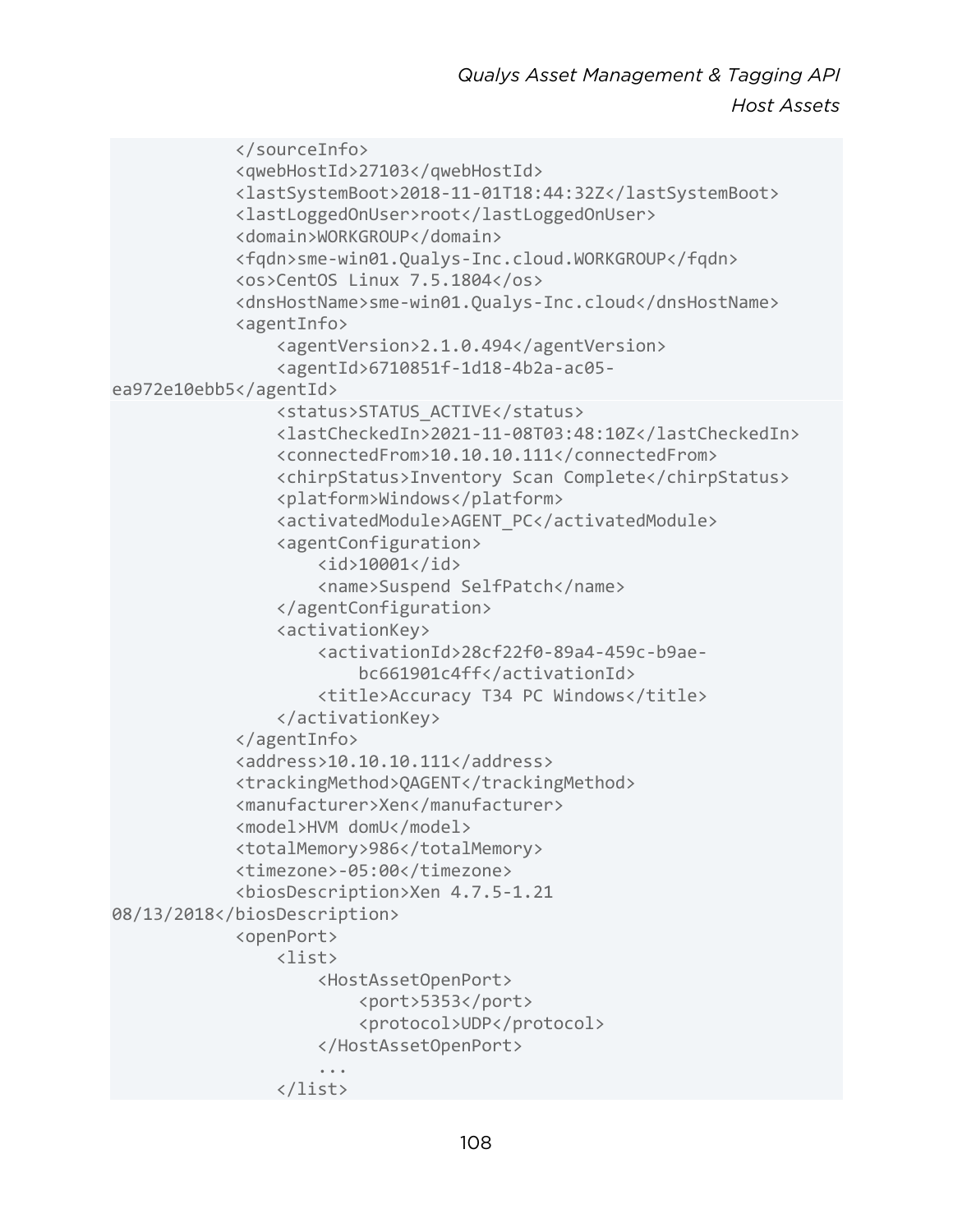```
 </openPort> 
             <software> 
                 <list> 
                      <HostAssetSoftware> 
                          <name>cronie-anacron</name> 
                          <version>1.4.11-19.el7</version> 
                      </HostAssetSoftware> 
                      <HostAssetSoftware> 
                          <name>groff-base</name> 
                          <version>1.22.2-8.el7</version> 
                      </HostAssetSoftware> 
 ... 
                 </list> 
             </software> 
             <processor> 
                 <list> 
                      <HostAssetProcessor> 
                          <name>Intel(R) Xeon(R) Gold 6130</name> 
                          <speed>2100</speed> 
                      </HostAssetProcessor> 
                 </list> 
             </processor> 
             <volume> 
                 <list> 
                      <HostAssetVolume> 
                          <name>/</name> 
                          <size>24694149120</size> 
                          <free>22382100480</free> 
                      </HostAssetVolume> 
 ... 
                 </list> 
             </volume> 
             <account> 
                 <list> 
                      <HostAssetAccount> 
                          <username>root</username> 
                      </HostAssetAccount> 
 ... 
                 </list> 
             </account> 
             <networkInterface> 
                 <list> 
                      <HostAssetInterface> 
                          <interfaceName>eth1</interfaceName>
```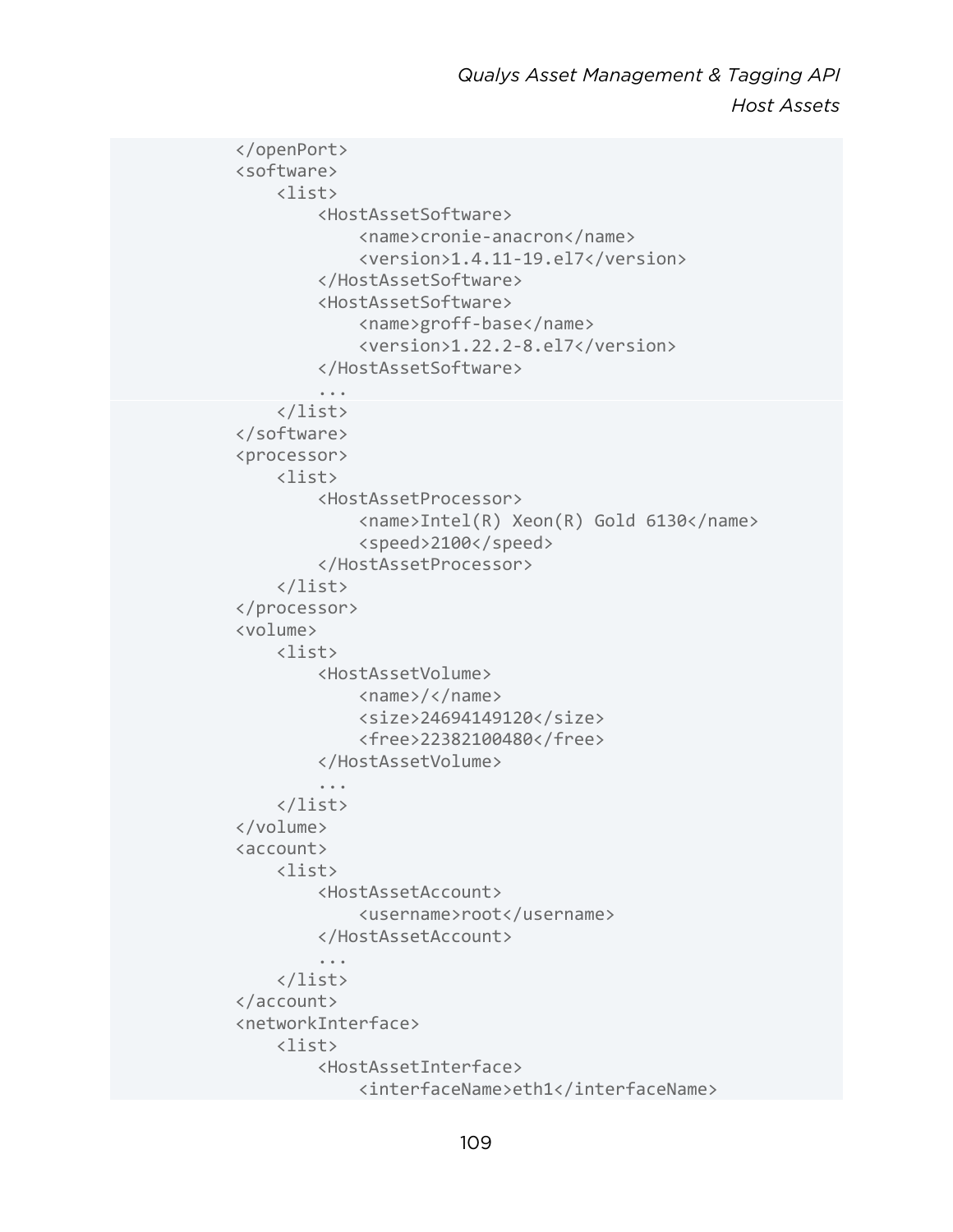```
 <macAddress>06:d2:2b:49:8d:9e</macAddress> 
                           <type>LOCAL</type> 
                           <address>fe80:0:0:0:4d2:2bff:fe49:8d9e</addres
s> 
                           <gatewayAddress>169.61.80.145</gatewayAddress> 
                       </HostAssetInterface> 
                     ... 
                  </list> 
              </networkInterface> 
              <isDockerHost>false</isDockerHost> 
          </HostAsset> 
     </data> 
</ServiceResponse>
```
# XSD

[<platform API server>/](#page-8-0)qps/xsd/2.0/am/hostasset.xsd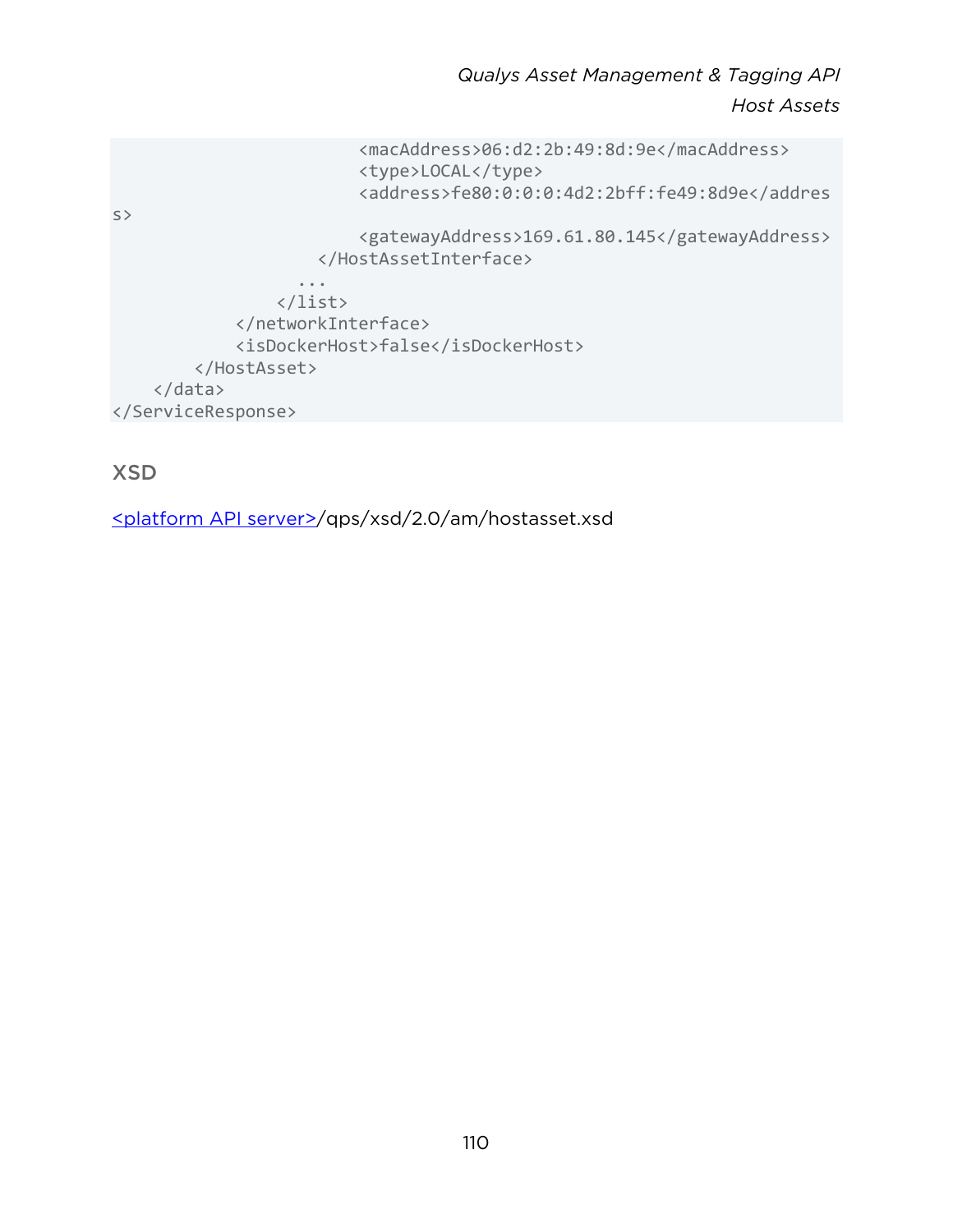# Count Host Assets

/qps/rest/2.0/count/am/hostasset

[POST]

Returns the number of host assets that match the provided criteria. A host asset is counted when the asset is visible to the user (i.e. it is in the user's scope).

Permissions required - Managers with full scope. Other users must have these permissions: Access Permission "API Access" and Asset Management Permission "Read Asset"

# Searchable fields

# [Click here for available operators](#page-16-0)

| Parameter                  | Description |
|----------------------------|-------------|
| qwebHostId                 | (integer)   |
| lastVulnScan               | (date)      |
| lastComplianceScan         | (date)      |
| informationGatheredUpdated | (date)      |
| <b>OS</b>                  | (text)      |
| dnsHostName                | (text)      |
| address                    | (text)      |
| vulnsUpdated               | (date)      |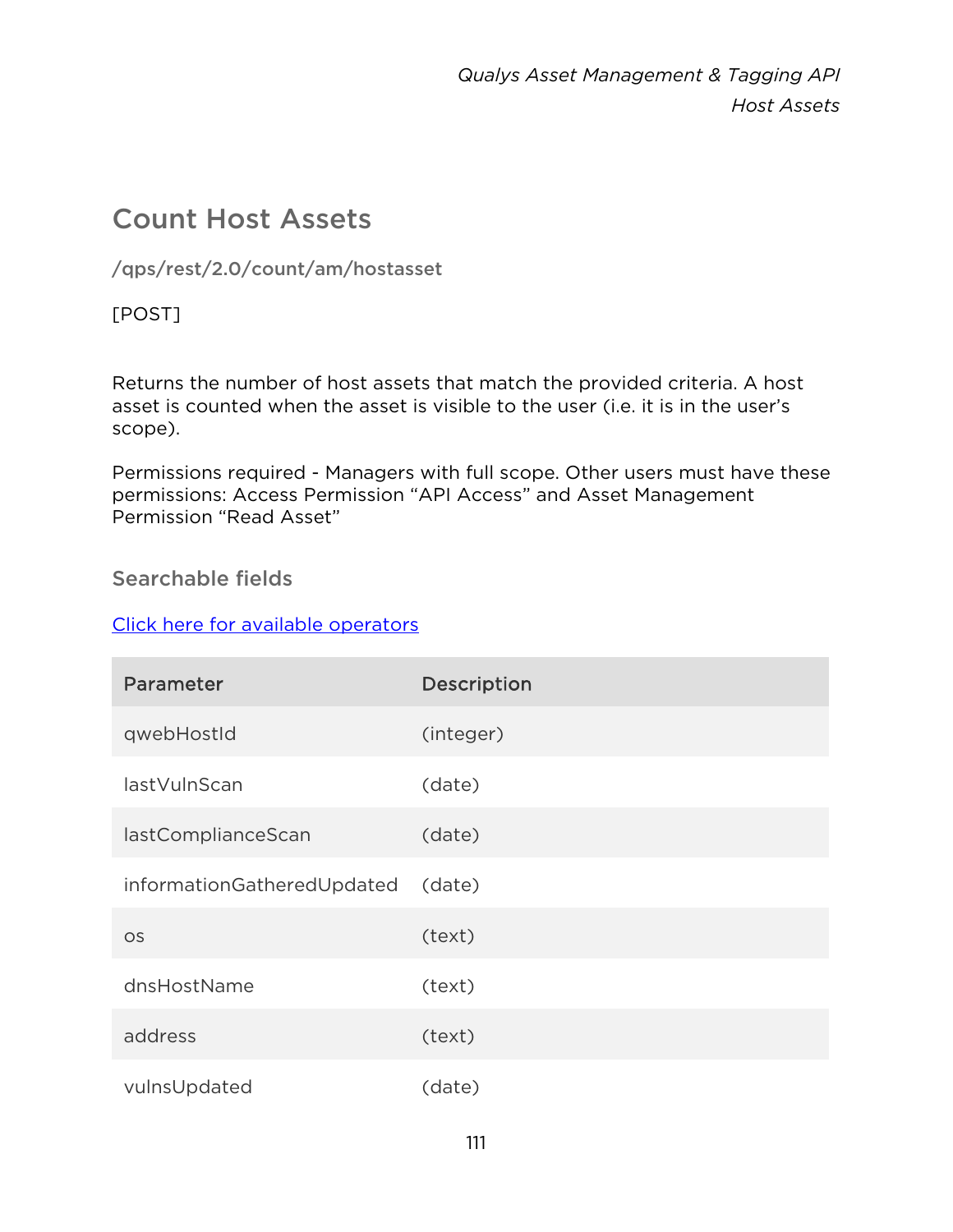| id                | (integer)                                                    |
|-------------------|--------------------------------------------------------------|
| name              | (text)                                                       |
| created           | (date)                                                       |
| type              | (text)                                                       |
| netbiosName       | (string)                                                     |
| netbiosNetworkID  | (text)                                                       |
| networdGuid       | (text)                                                       |
| trackingMethod    | (keyword) NONE, IP, DNSNAME,<br>NETBIOS, INSTANCE_ID, QAGENT |
| port              | (integer)                                                    |
| installedSoftware | (text)                                                       |
| tagName           | (text)                                                       |
| tagld             | (integer)                                                    |
| update            | (date)                                                       |

# Sample - Count host assets

### API request

curl -u "USERNAME:PASSWORD" -X POST --data-binary @ https://qualysapi.qualys.com/qps/rest/2.0/count/am/hostasset -H vContent-Type: application/xml" < file.xml Note: "file.xml" contains the request POST data.

# Request POST data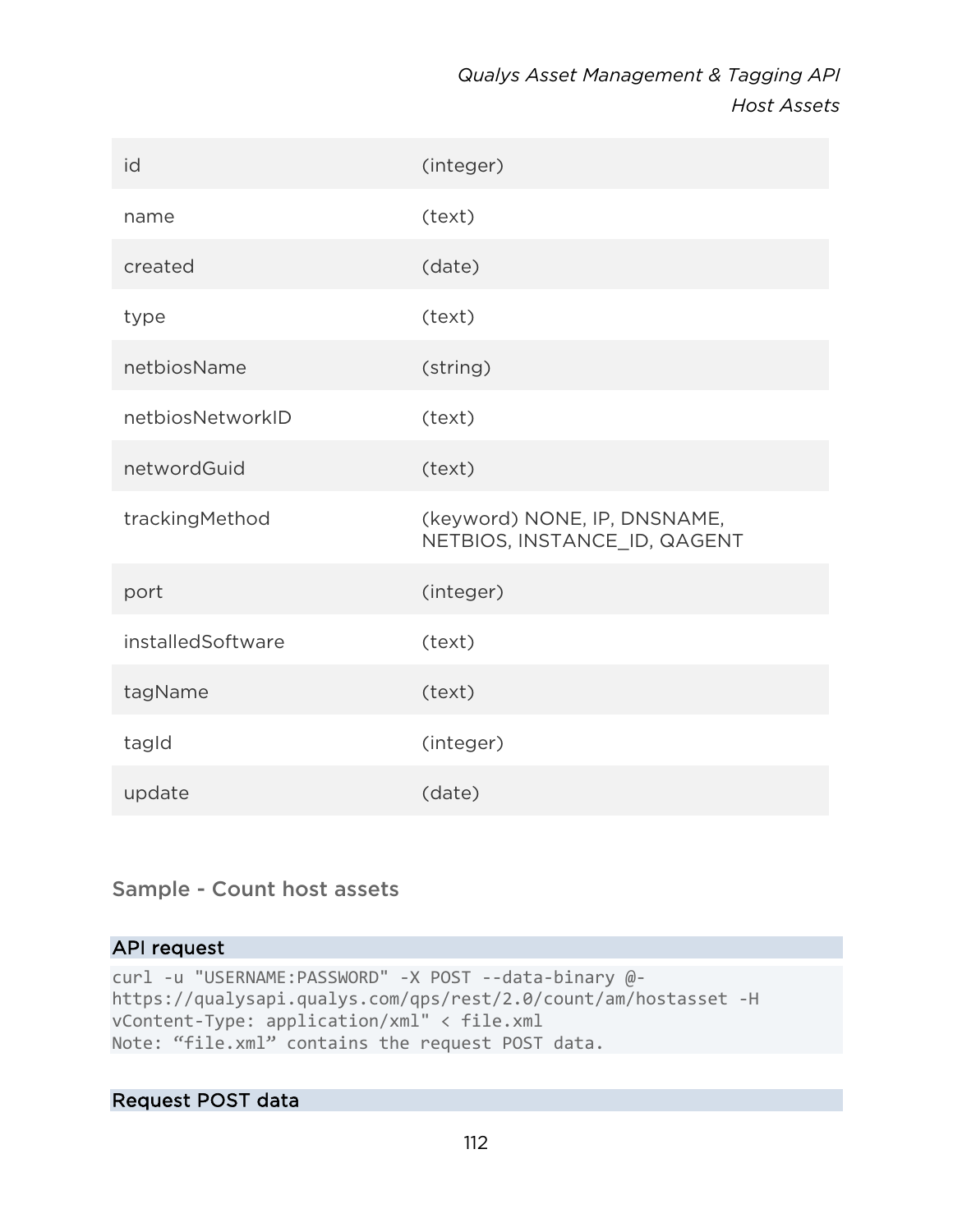```
<?xml version="1.0" encoding="UTF-8" ?> 
<ServiceRequest> 
     <filters> 
         <Criteria field="os" operator="EQUALS">Windows</Criteria> 
     </filters> 
</ServiceRequest>
```
#### Response

```
?xml version="1.0" encoding="UTF-8"?> 
<ServiceResponse xmlns:xsi="http://www.w3.org/2001/XMLSchema-instance" 
xsi:noNamespaceSchemaLocation="https://qualysapi.qualys.com/qps/xsd/2.
0/am/hostasset.xsd"> 
   <responseCode>SUCCESS</responseCode> 
   <count>235</count> 
</ServiceResponse>
```
# XSD

[<platform API server>/](#page-8-0)qps/xsd/2.0/am/hostasset.xsd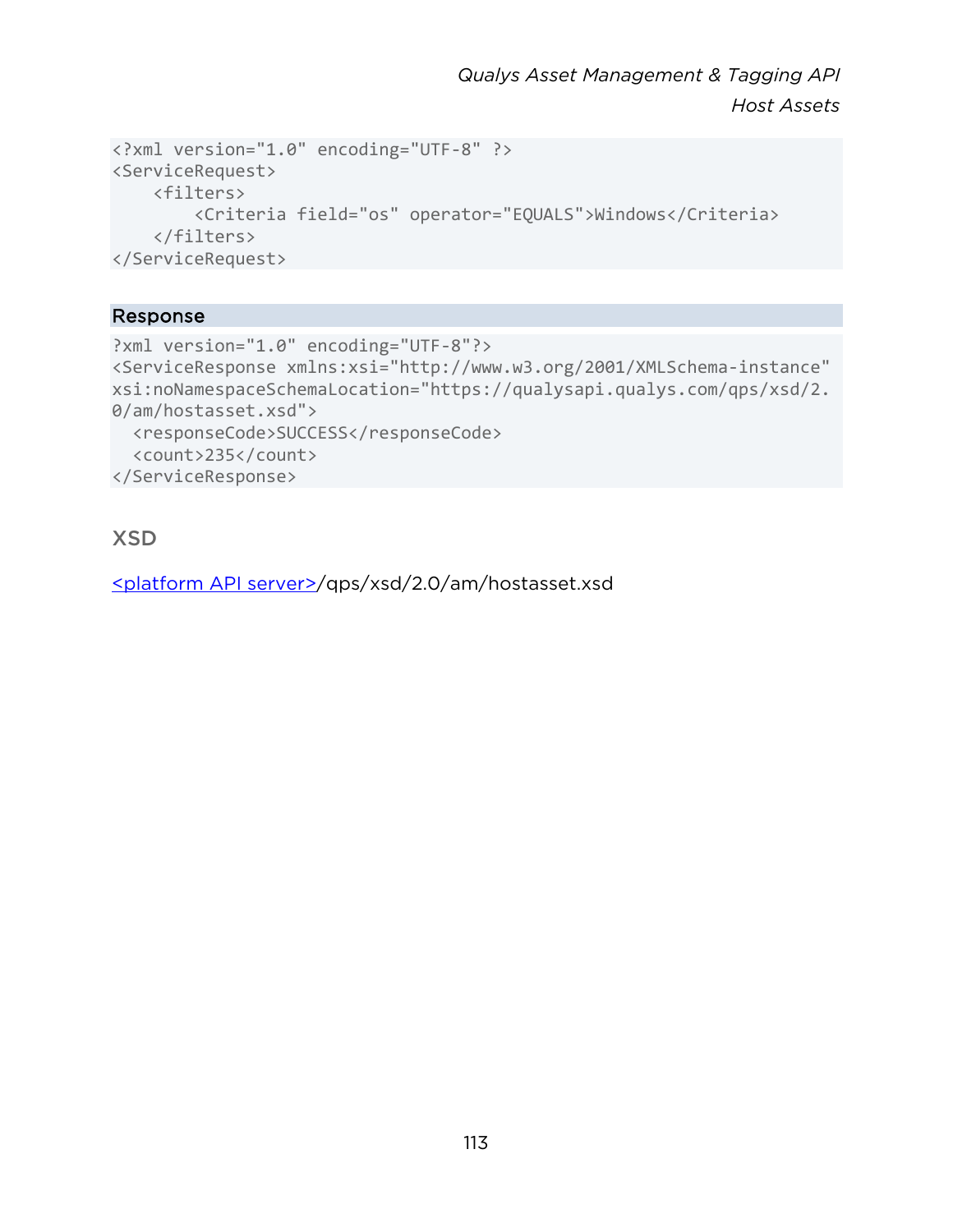# Delete Host Asset

/qps/rest/2.0/delete/am/hostasset/<id>

/qps/rest/2.0/delete/am/hostasset

[POST]

Delete one or more host assets.

Using the NOT EQUALS operator for deleting host assets could result in accidental deletion of unknown host assets without any warning. To prevent accidental deletion of unknown host assets, we do not support NOT EQUALS operator for delete actions.

Permissions required - Managers with full scope. Other users must have these permissions: Access Permission "API Access" and Asset Management Permission "Delete Asset".

Sample - Delete host assets with the tag "To Delete"

# API request

```
curl -u "USERNAME:PASSWORD" -H "content-type: text/xml" -X "POST" --
data-binary @- 
"https://qualysapi.qualys.com/qps/rest/2.0/delete/am/hostasset" < 
file.xml 
Note: "file.xml" contains the request POST data.
```
# Request POST data

```
<?xml version="1.0" encoding="UTF-8" ?> 
<ServiceRequest> 
     <filters> 
         <Criteria field="tagName" operator="EQUALS">To 
Delete</Criteria> 
     </filters> 
</ServiceRequest>
```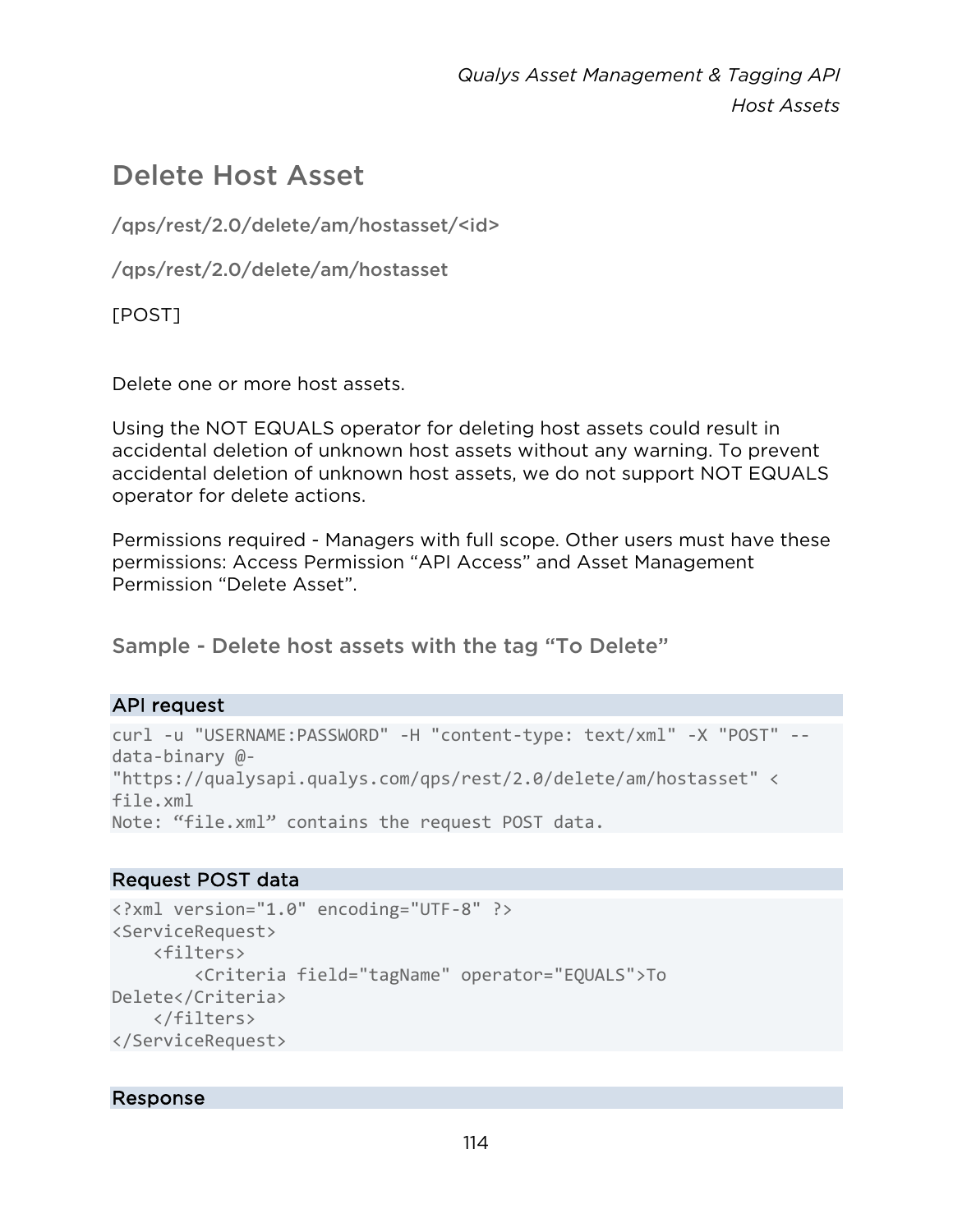```
<?xml version="1.0" encoding="UTF-8"?> 
<ServiceResponse xmlns:xsi="http://www.w3.org/2001/XMLSchema-instance" 
xsi:noNamespaceSchemaLocation="https://qualysapi.qualys.com/qps/xsd/2.
0/am/hostasset.xsd"> 
   <responseCode>SUCCESS</responseCode> 
   <count>1</count> 
   <data> 
     <HostAsset> 
       <id>2020094</id> 
     </HostAsset> 
   </data> 
</ServiceResponse>
```
# XSD

[<platform API server>/](#page-8-0)qps/xsd/2.0/am/hostasset.xsd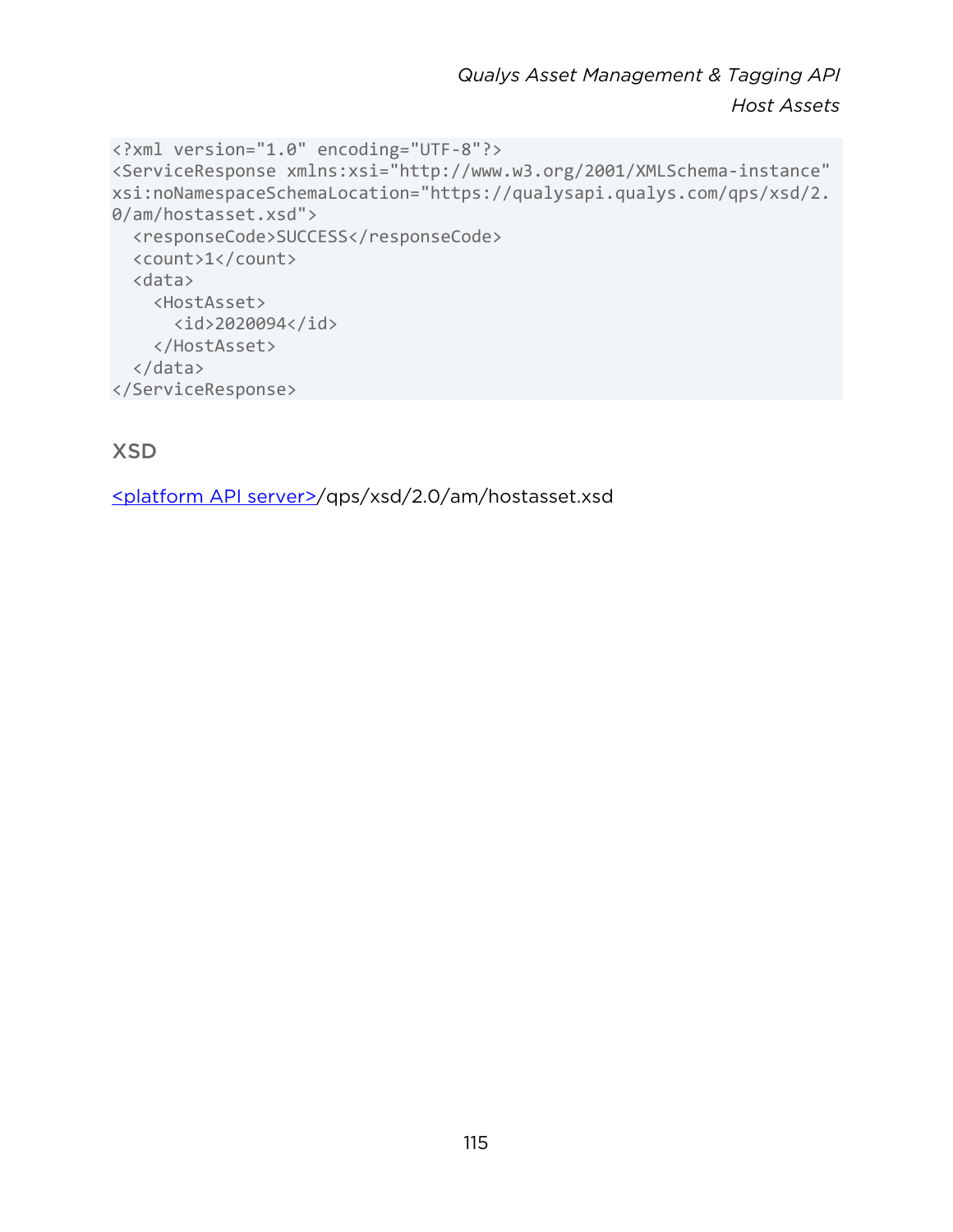# Activate Host Asset

/qps/rest/2.0/activate/am/hostasset/<id>?module=QWEB\_VM

/qps/rest/2.0/activate/am/hostasset?module=QWEB\_VM

/qps/rest/2.0/activate/am/hostasset/<id>?module=QWEB\_PC

/qps/rest/2.0/activate/am/hostasset?module=QWEB\_PC

/qps/rest/2.0/activate/am/hostasset/<id>?module=QWEB\_SCA

/qps/rest/2.0/activate/am/hostasset?module=QWEB\_SCA

/qps/rest/2.0/activate/am/hostasset/<id>?module=CERTVIEW

/qps/rest/2.0/activate/am/hostasset?module=CERTVIEW

[POST]

Activate one or more assets to make them available in your account for scanning and reporting. You'll want to activate newly created hosts to make them available in the Vulnerability Management (VM) module and/or the Policy Compliance (PC) module.

Permissions required - Users with full scope. Other users must have requested assets in their scope and Access Permission "API Access".

Searchable fields

[Click here for available operators](#page-16-0)

| Parameter    | Description |
|--------------|-------------|
| qwebHostId   | (integer)   |
| lastVulnScan | (date)      |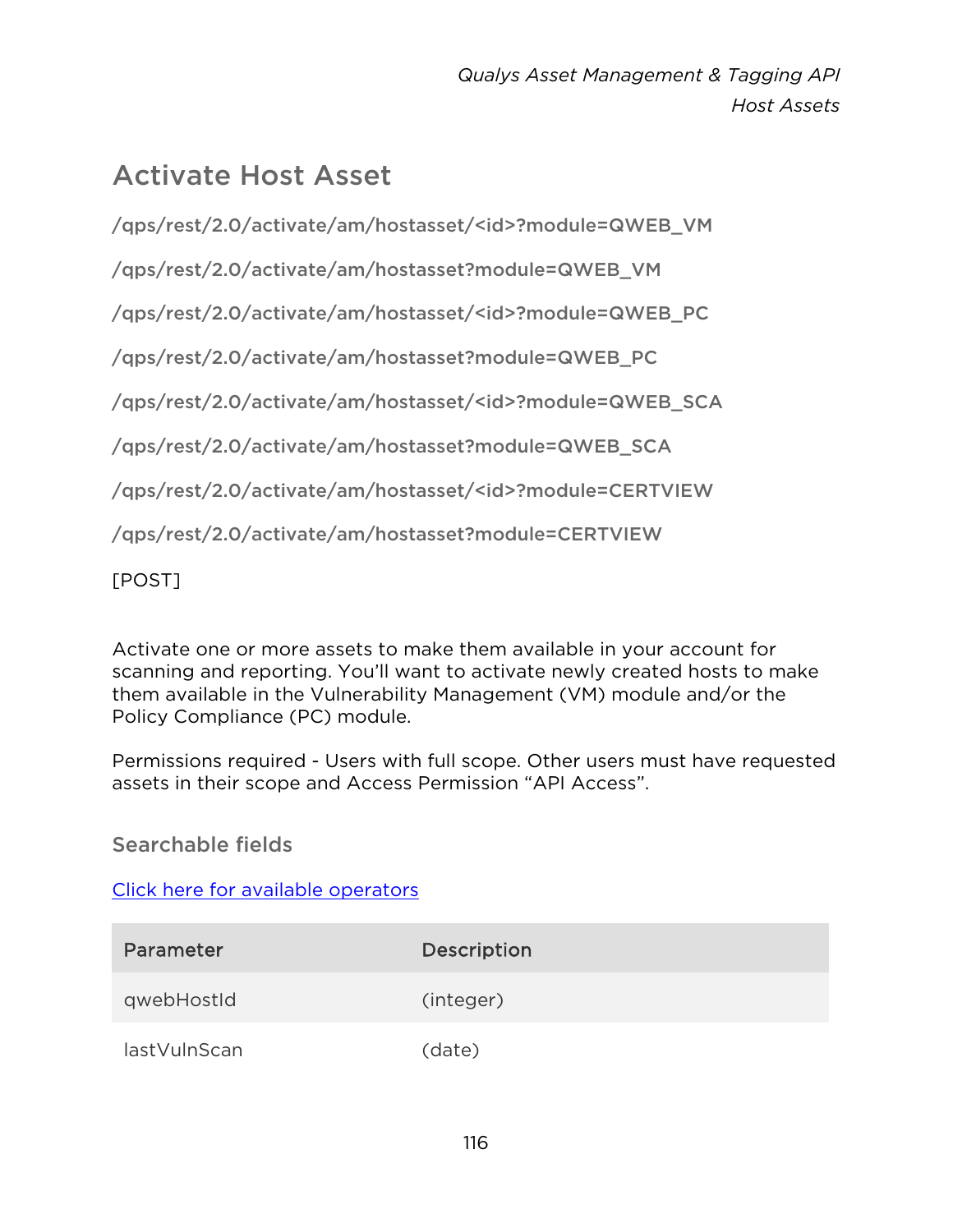| lastComplianceScan         | (date)                                                       |
|----------------------------|--------------------------------------------------------------|
| informationGatheredUpdated | (date)                                                       |
| <b>OS</b>                  | (text)                                                       |
| dnsHostName                | (text)                                                       |
| address                    | (text)                                                       |
| vulnsUpdated               | (date)                                                       |
| id                         | (integer)                                                    |
| name                       | (text)                                                       |
| created                    | (date)                                                       |
| type                       | (text)                                                       |
| netbiosName                | (string)                                                     |
| netbiosNetworkID           | (text)                                                       |
| networdGuid                | (text)                                                       |
| trackingMethod             | (keyword) NONE, IP, DNSNAME,<br>NETBIOS, INSTANCE_ID, QAGENT |
| port                       | (integer)                                                    |
| installedSoftware          | (text)                                                       |
| tagName                    | (text)                                                       |
| tagld                      | (integer)                                                    |
| update                     | (date)                                                       |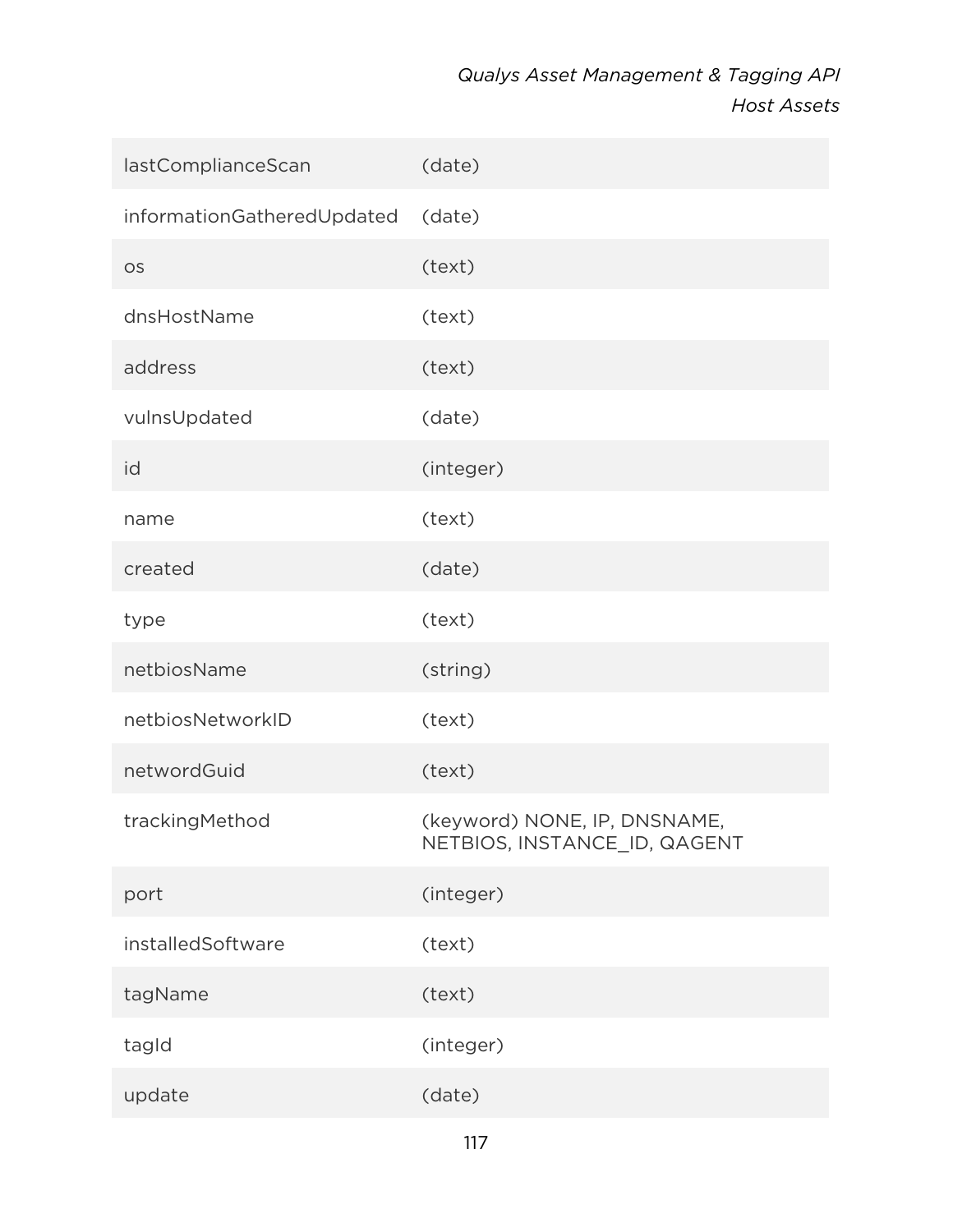### Sample - Activate host assets for PC

#### API request

```
curl -u "USERNAME:PASSWORD" -H "content-type: text/xml" -X "POST" --
data-binary @- 
"https://qualysapi.qualys.com/qps/rest/2.0/activate/am/hostasset?modul
e=QWEB_PC" < file.xml 
Note: "file.xml" contains the request POST data.
```
#### Request POST data

```
<?xml version="1.0" encoding="UTF-8" ?> 
<ServiceRequest> 
     <filters> 
         <Criteria field="tagName" operator="EQUALS">Azure-static-
tag</Criteria> 
     </filters> 
</ServiceRequest>
```

```
<?xml version="1.0" encoding="UTF-8"?> 
<ServiceResponse xmlns:xsi="http://www.w3.org/2001/XMLSchema-instance" 
xsi:noNamespaceSchemaLocation="https://qualysapi.qualys.com/qps/xsd/2.
0/am/hostasset.xsd"> 
   <responseCode>SUCCESS</responseCode> 
   <count>1</count> 
   <data> 
     <HostAsset> 
       <id>15127499</id> 
       <name>Sample Host asset</name> 
       <created>2020-07-09T06:38:09Z</created> 
       <modified>2020-08-05T19:00:23Z</modified> 
       <type>HOST</type> 
       <tags> 
         <list> 
            <TagSimple> 
              <id>110494212</id> 
              <name>Azure-static-tag</name> 
            </TagSimple> 
            <TagSimple>
```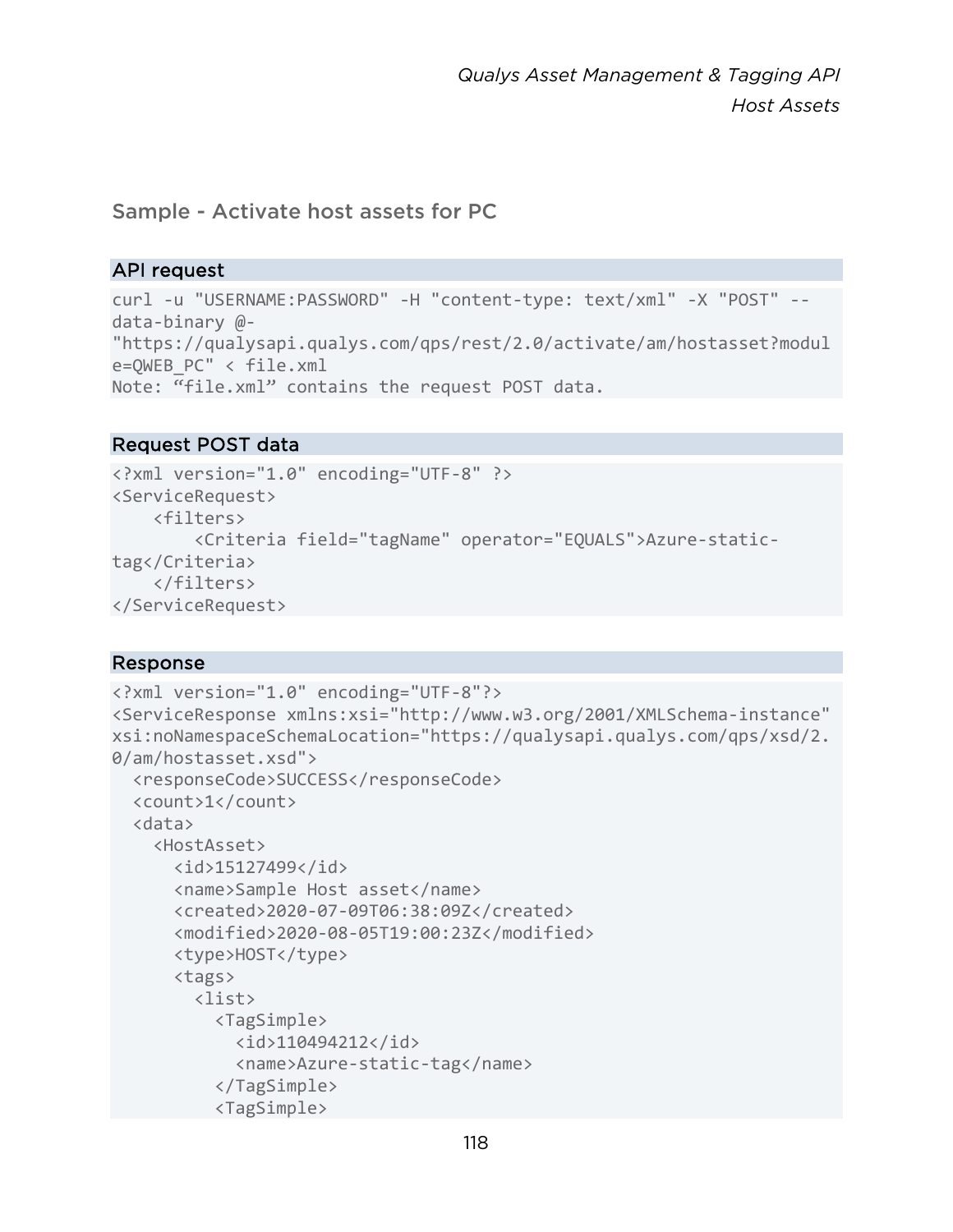```
 <id>111047644</id> 
            </TagSimple> 
            <TagSimple> 
              <id>111051812</id> 
            </TagSimple> 
         </list> 
       </tags> 
       <sourceInfo> 
         <list> 
            <AzureAssetSourceSimple> 
              <assetId>15127499</assetId> 
              <type>AZURE</type> 
              <firstDiscovered>2020-07-09T06:38:09Z</firstDiscovered> 
              <lastUpdated>2020-08-05T18:54:41Z</lastUpdated> 
              <name>Sample Host asset</name> 
              <location>westus2</location> 
              <vmSize>Standard_B1ms</vmSize> 
              <vmId>0cfb7bd7-0baa-46c5-b0ca-a7440b10bee6</vmId> 
              <offer>CentOS</offer> 
              <state>DEALLOCATED</state> 
              <publisher>OpenLogic</publisher> 
              <version>latest</version> 
              <osType>Linux</osType> 
              <subnet>default</subnet> 
              <subscriptionId>XXXXXXXX-XXXX-XXXX-XXXX-
XXXXXXXXXXXX</subscriptionId> 
              <resourceGroupName>sample_resourcegroup</resourceGroupName
> 
              <macAddress>00-0D-3A-C4-8F-3F</macAddress> 
              <privateIpAddress>172.16.7.5</privateIpAddress> 
            </AzureAssetSourceSimple> 
         </list> 
       </sourceInfo> 
       <qwebHostId>3906594</qwebHostId> 
       <os>Linux</os> 
       <dnsHostName>TestNullPointer-MN</dnsHostName> 
       <address>172.16.7.5</address> 
       <trackingMethod>VIRTUAL_MACHINE_ID</trackingMethod> 
       <networkInterface> 
         <list> 
            <HostAssetInterface> 
              <hostname>TestNullPointer-MN</hostname> 
              <type>PRIVATE</type> 
              <address>172.16.7.5</address>
```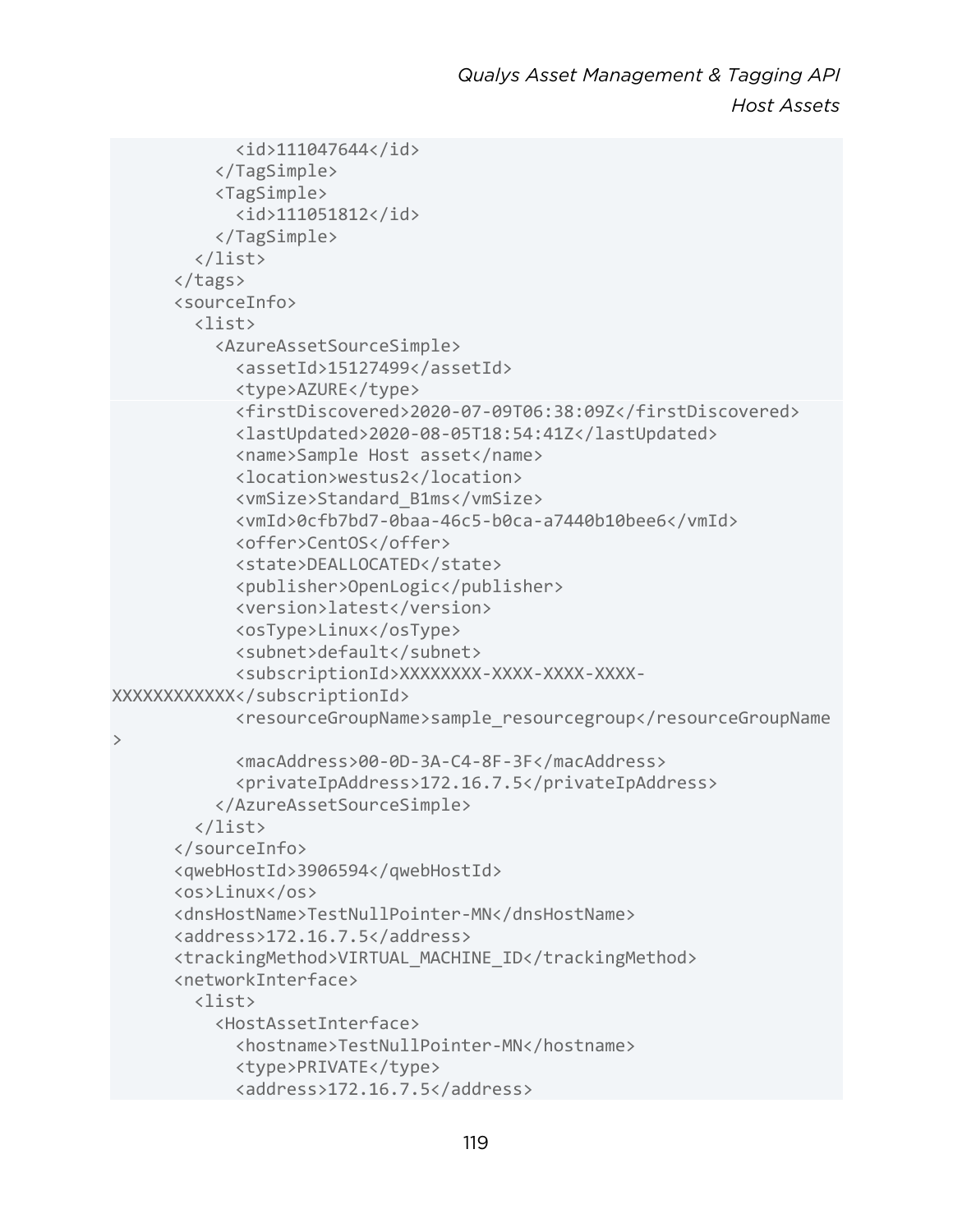```
 </HostAssetInterface> 
          </list> 
       </networkInterface> 
     </HostAsset> 
   </data> 
</ServiceResponse>
```
XSD

[<platform API server>/](#page-8-0)qps/xsd/2.0/am/hostasset.xsd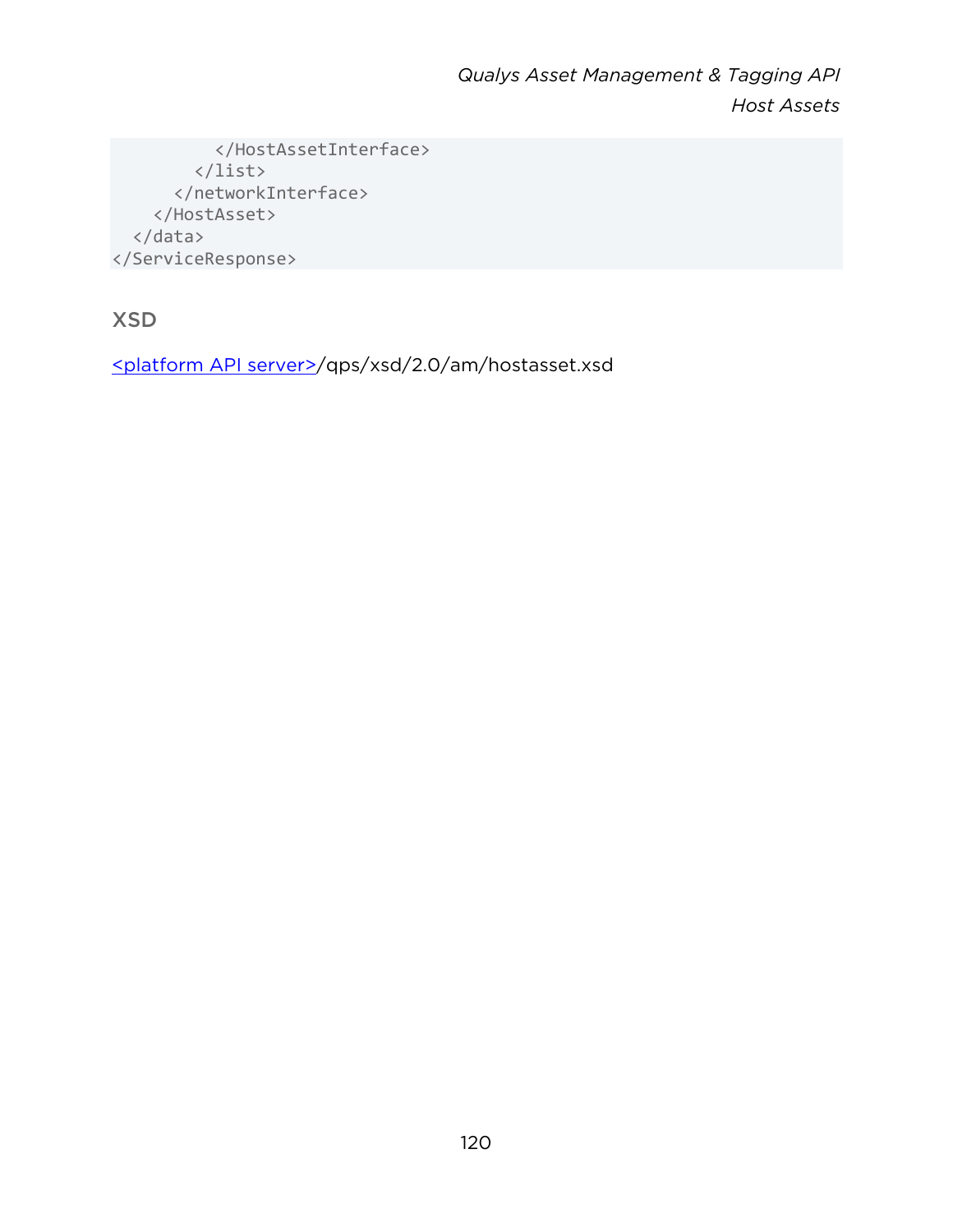# Host Asset Fields

| <b>Name</b>                | Description                                                                                                           |
|----------------------------|-----------------------------------------------------------------------------------------------------------------------|
| <b>OS</b>                  | (string)                                                                                                              |
| dnsHostName                | (string)                                                                                                              |
| netbiosName                | (string)                                                                                                              |
| netbiosNetworkId           | (integer)                                                                                                             |
| networkGuid                | (uuid)                                                                                                                |
| address                    | (string)                                                                                                              |
| trackingMethod             | (AssetTrackingMethod: NONE, IP, DNSNAME,<br>NETBIOS, INSTANCE_ID, QAGENT,<br>GCP_INSTANCE_ID (only for GCP instances) |
| openPort                   | (HostAssetOpenPortQList)                                                                                              |
| software                   | (HostAssetSoftwareQList)                                                                                              |
| Read only fields           |                                                                                                                       |
| qwebHostId                 | (long)                                                                                                                |
| lastVulnScan               | (date)                                                                                                                |
| lastComplianceScan         | (date)                                                                                                                |
| vulnsUpdated               | (date)                                                                                                                |
| informationGatheredUpdated | (date)                                                                                                                |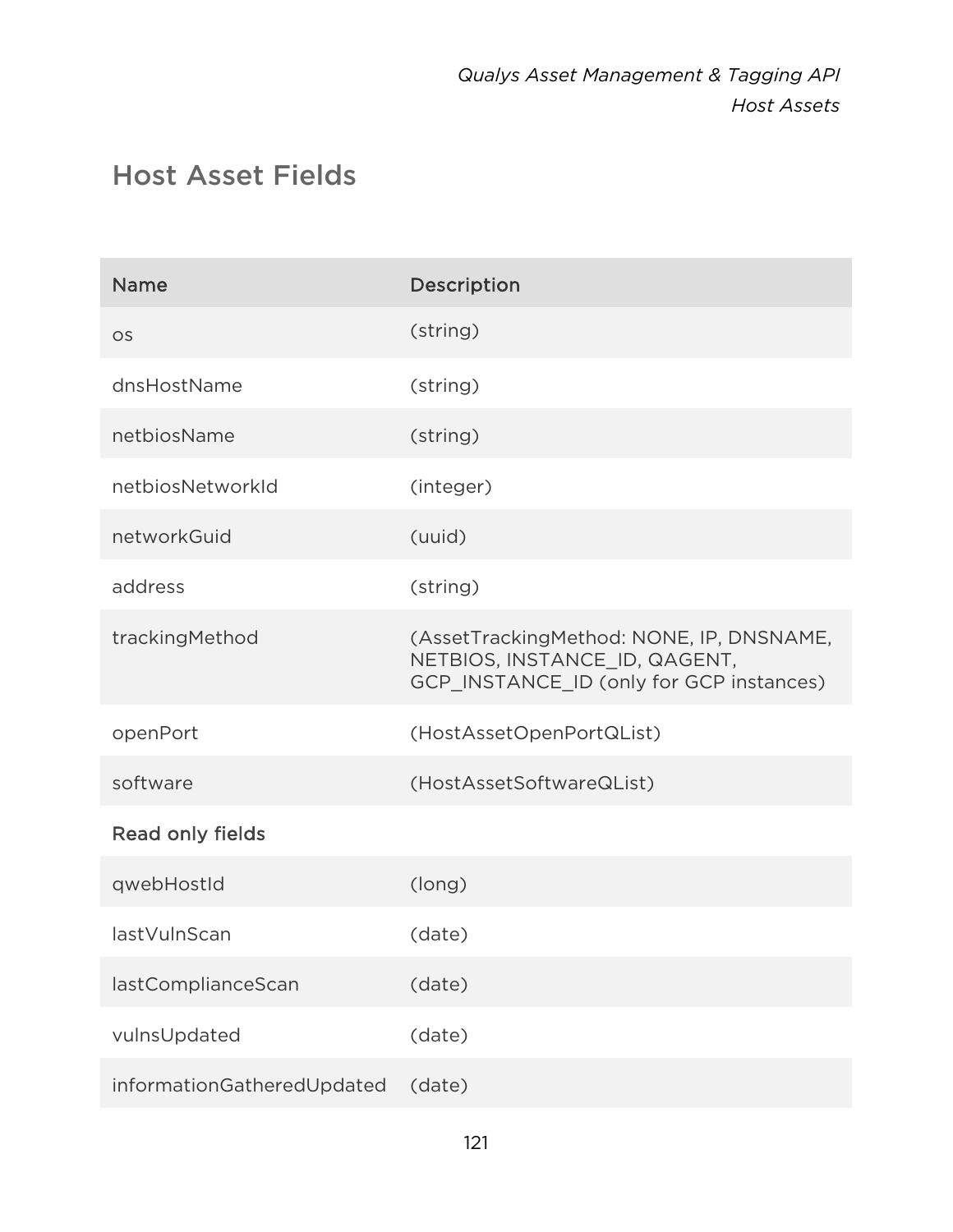| account           | (HostAssetAccount)                                                                        |
|-------------------|-------------------------------------------------------------------------------------------|
| biosDescription   | (string)                                                                                  |
| manufacturer      | (string)                                                                                  |
| model             | (string)                                                                                  |
| networkInterface  | (HostAssetInterface)                                                                      |
| processor         | (HostAssetProcessor)                                                                      |
| timezone          | (string)                                                                                  |
| totalMemory       | (long)                                                                                    |
| volume            | (HostAssetVolume)                                                                         |
| <b>EC2 fields</b> |                                                                                           |
| region            | (text) Specify the region code for the AWS<br>region.                                     |
|                   | For example, ap-northeast-1, us-east-2, eu-<br>west-3, etc.                               |
| vpcld             | (text) The ID of your Amazon VPC.                                                         |
| imageld           | (text) ID of the Amazon Machine Image (AMI).                                              |
| instanceld        | (text) EC2 Instance ID.                                                                   |
| accountId         | (text) Amazon account ID.                                                                 |
| instanceState     | (text) EC2 Instance state. For example,<br>PENDING, RUNNING, TERMINATED,<br>STOPPED, etc. |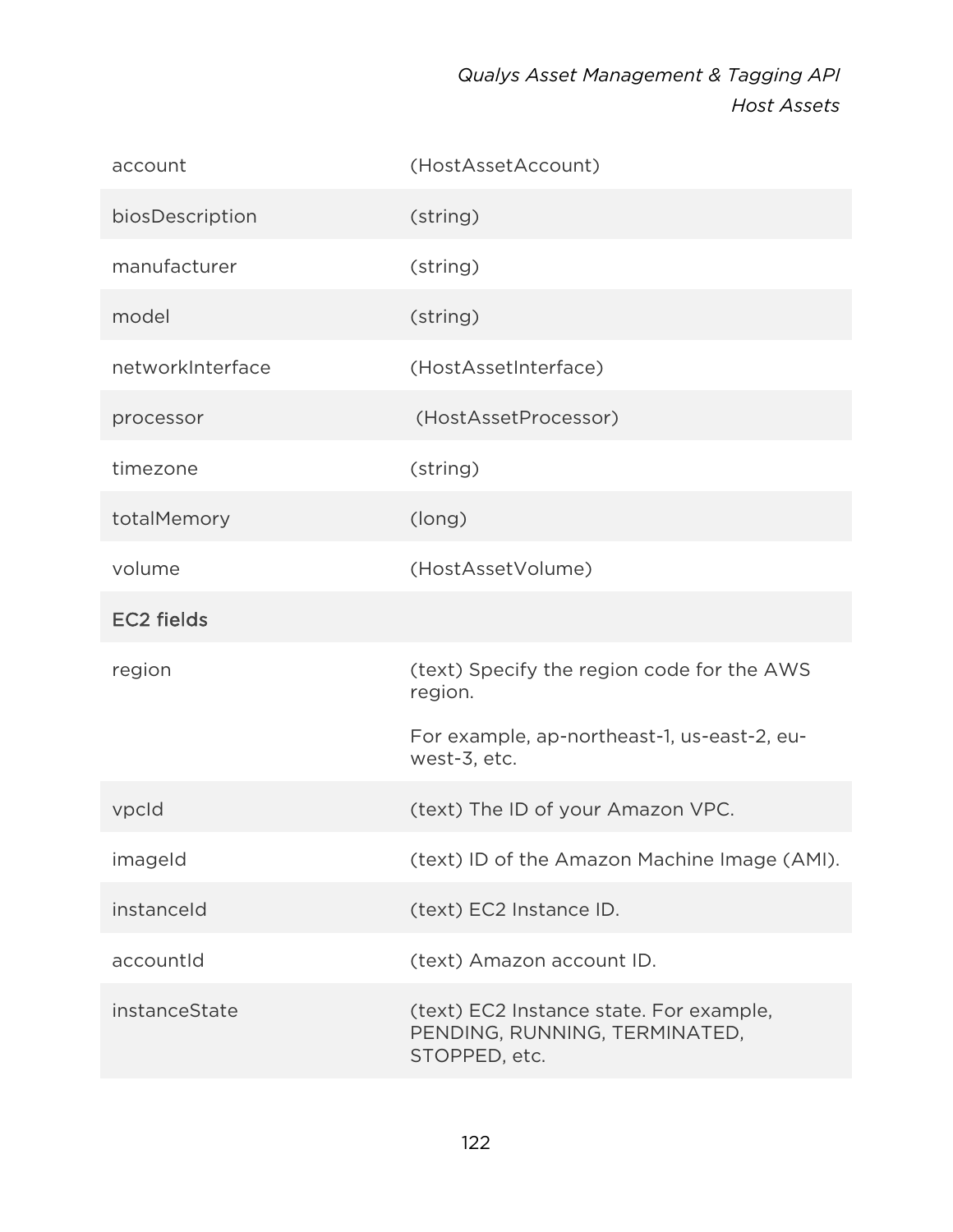| subnetId            | (text) ID of the subnet where your instance is<br>located (when Amazon VPC is used).                                                                          |
|---------------------|---------------------------------------------------------------------------------------------------------------------------------------------------------------|
| privateDnsName      | (text) The private DNS name of the instance.                                                                                                                  |
| awsTagKey           | (text) EC2 instance tags. For example, Owner,<br>Department, Email, Lifecycle, Name, etc.                                                                     |
| awsTagValue         | (text) Values for the AWS Tag keys.                                                                                                                           |
| <b>Azure Assets</b> |                                                                                                                                                               |
| vmld                | (text) The ID of your VM instance.                                                                                                                            |
| subscriptionId      | (text) Your unique Microsoft Azure<br>subscription ID.                                                                                                        |
| location            | (text) Specify the location code for the Azure<br>region.                                                                                                     |
|                     | For example, centralindia, westus2.                                                                                                                           |
| state VM            | (keyword) The Instance state. You can specify<br>one of the following states: STARTING,<br>RUNNING, STOPPING, STOPPED,<br>DEALLOCATED, DEALLOCATING, DELETED. |
| subnet              | (text) ID of the subnet where your VM<br>instance is located (when Azure VPC is used).                                                                        |
| resourceGroup       | (text) Type of the resource group to which<br>the VM instance belongs.                                                                                        |
| resourceGroupName   | (text) Name of the resource group type to<br>which the VM instance belongs.                                                                                   |
| privatelpAddress    | (text) The private IP address of the VM<br>instance.                                                                                                          |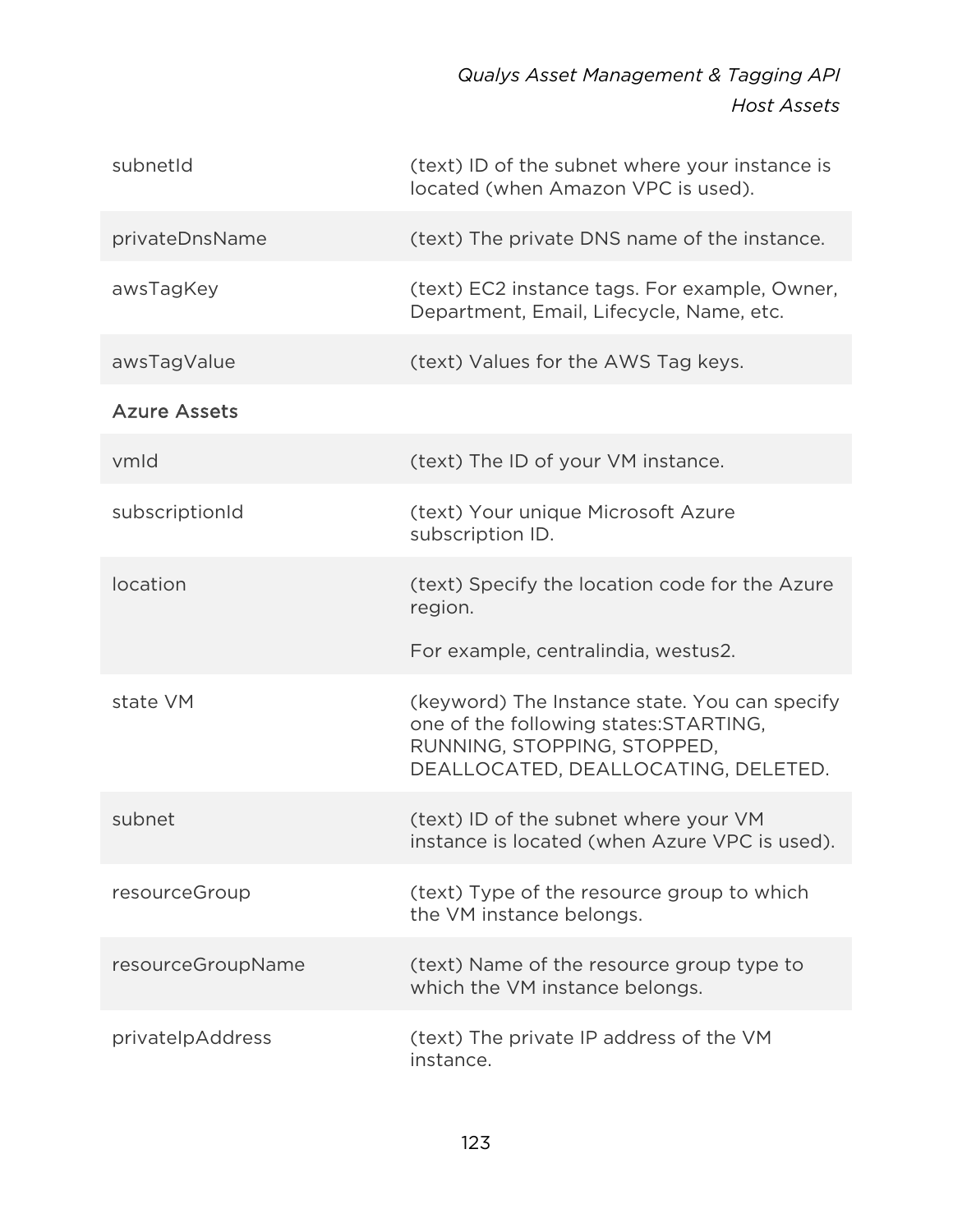| publiclpAddress     | (text) The public IP address of the VM<br>instance.                                      |
|---------------------|------------------------------------------------------------------------------------------|
| azureTagKey         | (text) VM instance tags. For example, Owner,<br>Department, Email, Lifecycle, Name, etc. |
| azureTagValue       | (text) Values for the VM instance tag keys.                                              |
| imageOffer          | (text) Image offer of the VM instance.                                                   |
| <i>imageVersion</i> | (text) Image version of the VM instance.                                                 |

# Associations

HostAssetOpenPortQList - Open ports (HostAssetOpenPortList) detected or explicitly added to the asset. This collection is keyed off of the port and protocol.

| Element  |                           |
|----------|---------------------------|
| port     | integer                   |
| protocol | protocol (TCP, UDP, ICMP) |

| <b>Element</b> |                                                                  |
|----------------|------------------------------------------------------------------|
| serviceld      | integer                                                          |
| serverName     | string (name of the service detected on the port - read<br>only) |

HostAssetSoftwareQList - A list of software (HostAssetSoftware) installed on the machine, keyed on the name.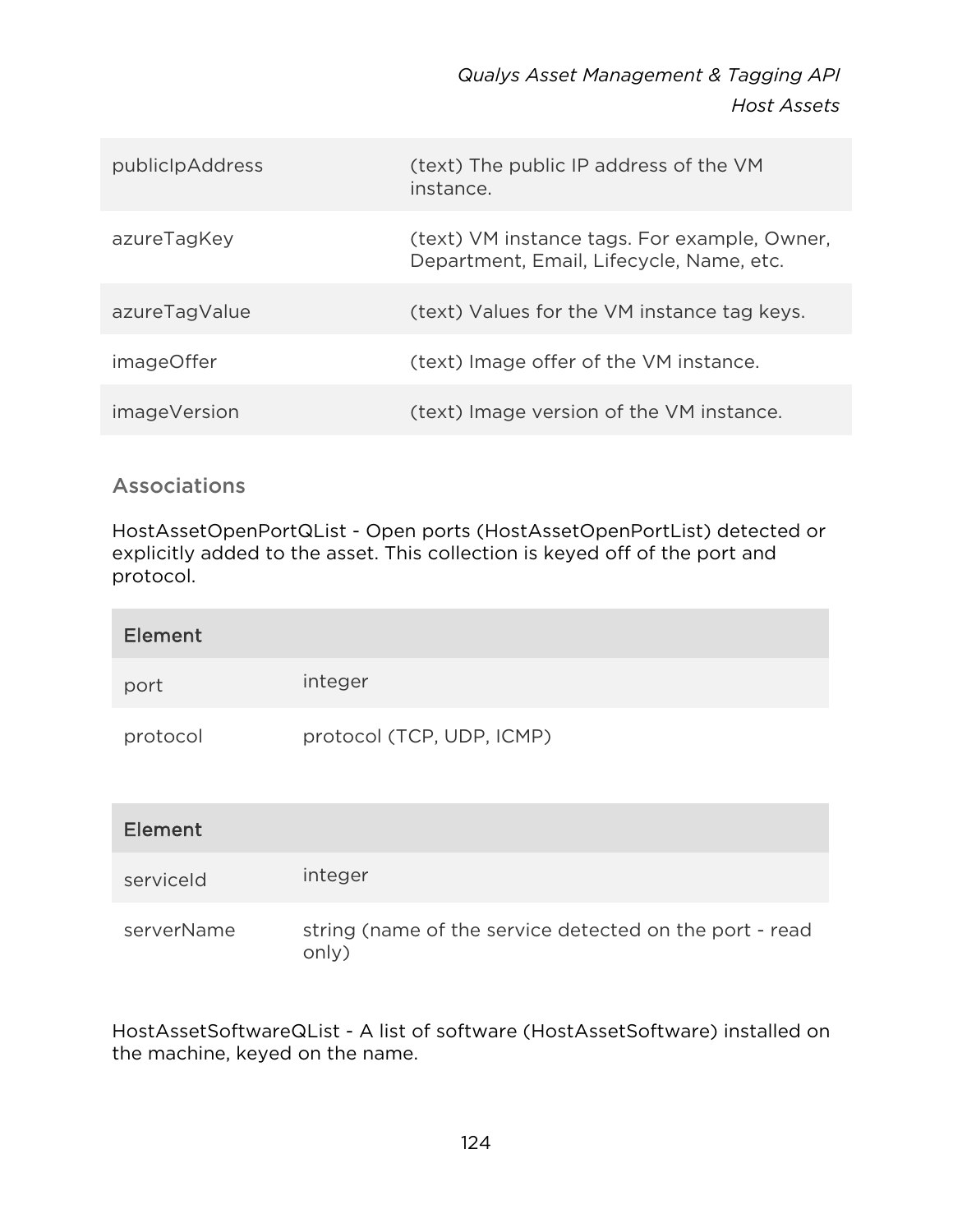| Element |        |
|---------|--------|
| name    | string |
| version | string |

HostAssetVulnQList - A list of vulnerabilities detected on the host. Only vulnerabilities flagged as found will be returned. More detailed information about each detected vulnerability can be obtained from the HostInstanceVuln resource, cross referenced by the hostInstanceVulnId field. The HostInstanceVuln can also be used to find previously detected vulnerabilities that are currently marked as not found.

| Element            |      |
|--------------------|------|
| qid                | long |
| hostInstanceVulnID | long |
| firstFound         | date |
| lastFound          | date |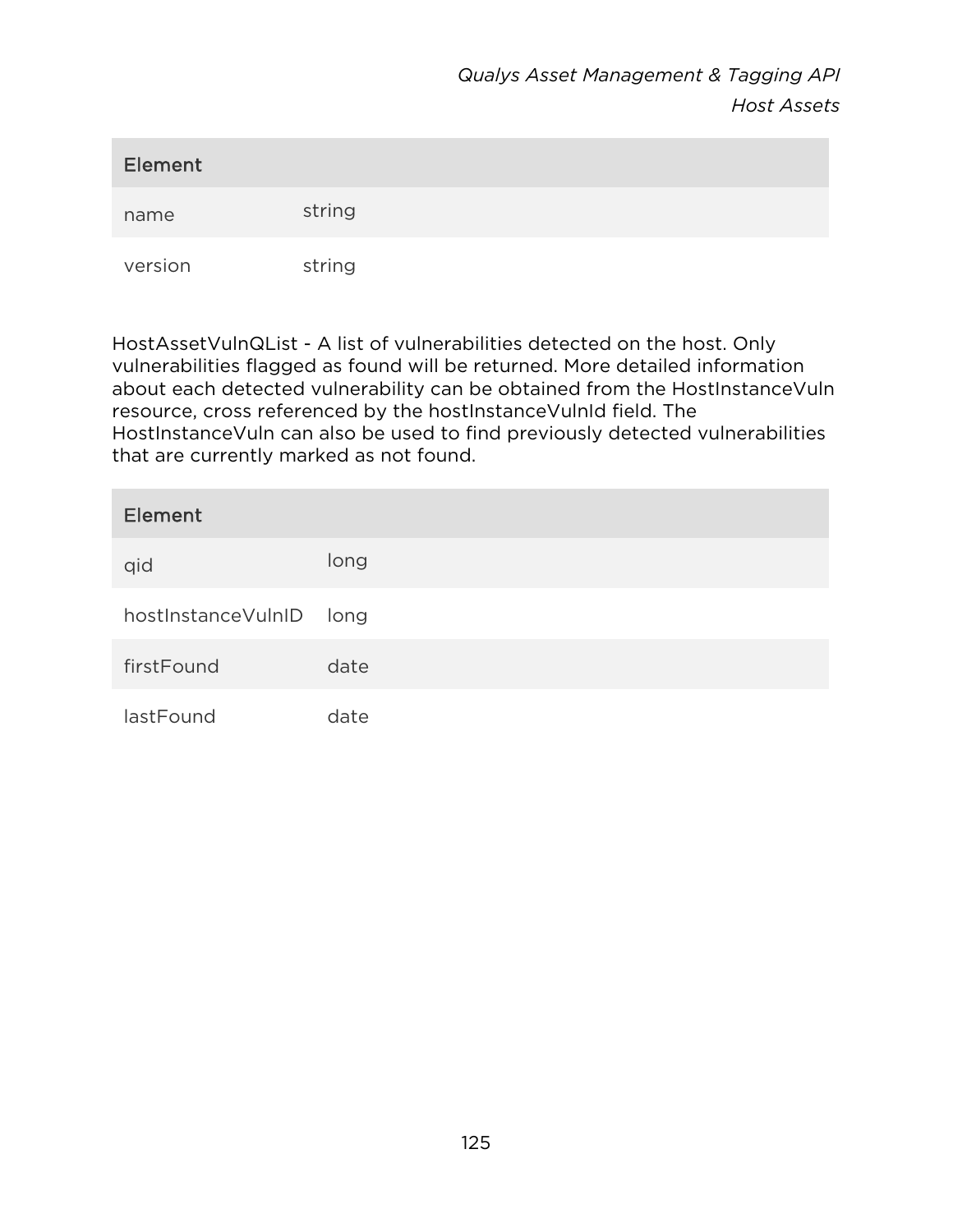# Assets

# Get Asset Info

/qps/rest/2.0/get/am/asset/<id>

[GET]

Returns a single asset by ID.

Limit your results - Use the optional "fields" parameter to limit the amount of information returned for the host asset. [Learn more about limiting your results](#page-10-0)

Permissions required - Managers with full scope. Other users must have requested asset in their scope and these permissions: Access Permission "API Access" and Asset Management Permission "Read Asset"

Sample - Fetch asset ID and list details

# API request

```
curl -n -u "USERNAME:PASSWORD" 
"https://qualysapi.qualys.com/qps/rest/2.0/get/am/asset/12345"
```

```
<?xml version="1.0" encoding="UTF-8"?> 
<ServiceResponse xmlns:xsi="http://www.w3.org/2001/XMLSchema-instance" 
xsi:noNamespaceSchemaLocation="https://qualysapi.qualys.com/qps/xsd/2.
0/am/asset.xsd"> 
   <responseCode>SUCCESS</responseCode> 
   <count>1</count> 
   <data> 
     <Asset> 

       <name>My Windows Asset</name> 
       <created>2014-02-06T19:16:35Z</created> 
       <modified>2014-02-06T19:16:35Z</modified> 
       <type>HOST</type>
```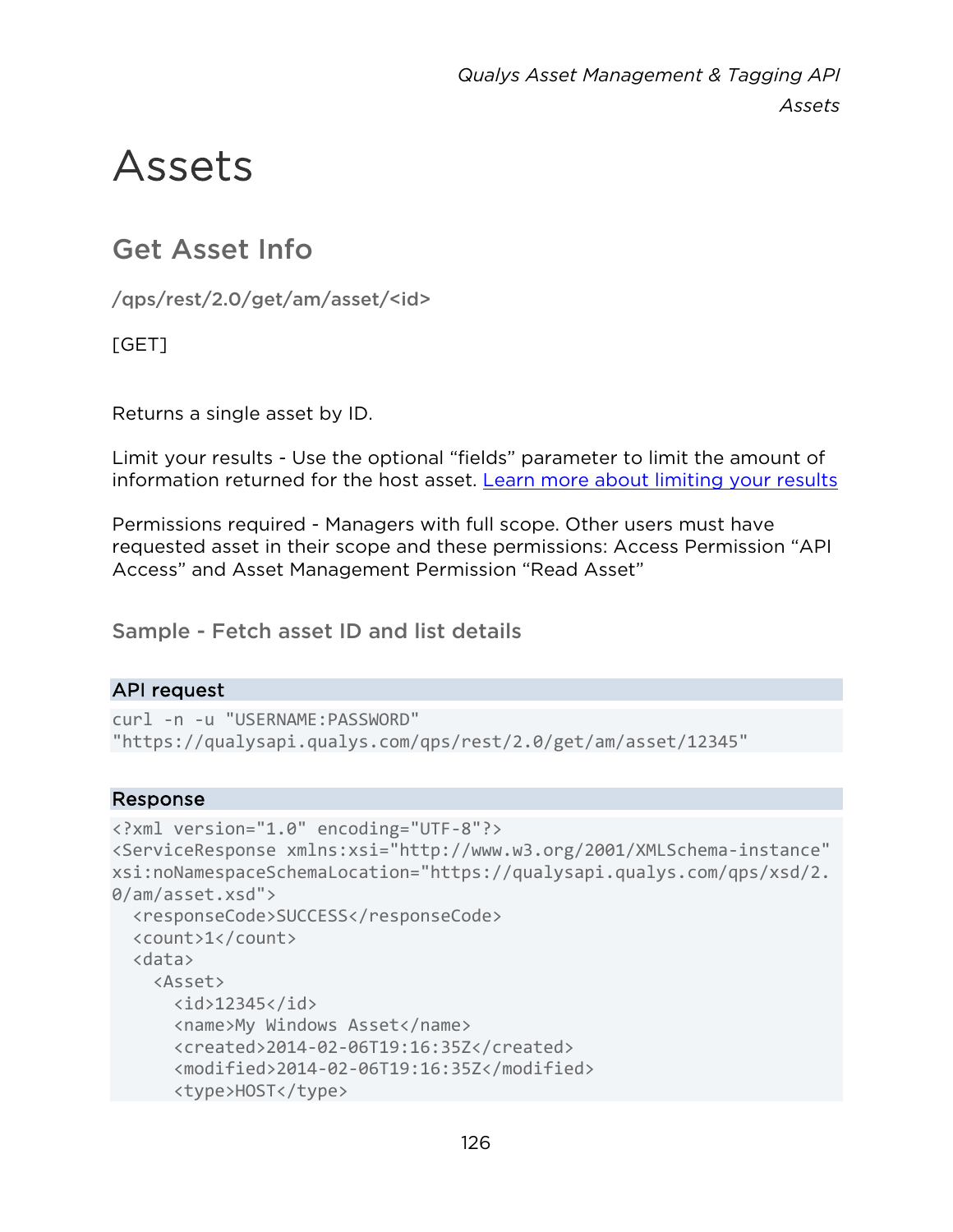```
 <tags> 
        <list> 
             <TagSimple> 
                  <id>12345</id> 
                  <name>Tag 1</name> 
             </TagSimple> 
             <TagSimple> 
                  <id>54321</id> 
                  <name>Tag 2</name> 
             </TagSimple> 
        </list> 
      </tags> 
   </Asset> 
 </data>
```
# Sample - Get information for assets in your AWS Cloud

#### API request

```
curl -n -u "USERNAME:PASSWORD" 
"https://qualysapi.qualys.com/qps/rest/2.0/get/am/asset/13236173"
```

```
<?xml version="1.0" encoding="UTF-8"?> 
<ServiceResponse xmlns:xsi="http://www.w3.org/2001/XMLSchema-instance" 
xsi:noNamespaceSchemaLocation="https://qualysapi.qualys.com/qps/xsd/2.
0/am/asset.xsd"> 
   <responseCode>SUCCESS</responseCode> 
     <count>1</count> 
     <data> 
         <Asset> 
             <id>13236173</id> 
              <name>MHCSTRHEL6-2</name> 
              <created>2019-11-12T10:46:30Z</created> 
              <modified>2020-01-07T06:26:41Z</modified> 
             <type>HOST</type>
              <sourceInfo> 
                  <list> 
                      <Ec2AssetSourceSimple> 
                           <assetId>13236173</assetId> 
                           <type>EC_2</type> 
                           <firstDiscovered>2019-11-
12T10:46:30Z</firstDiscovered>
```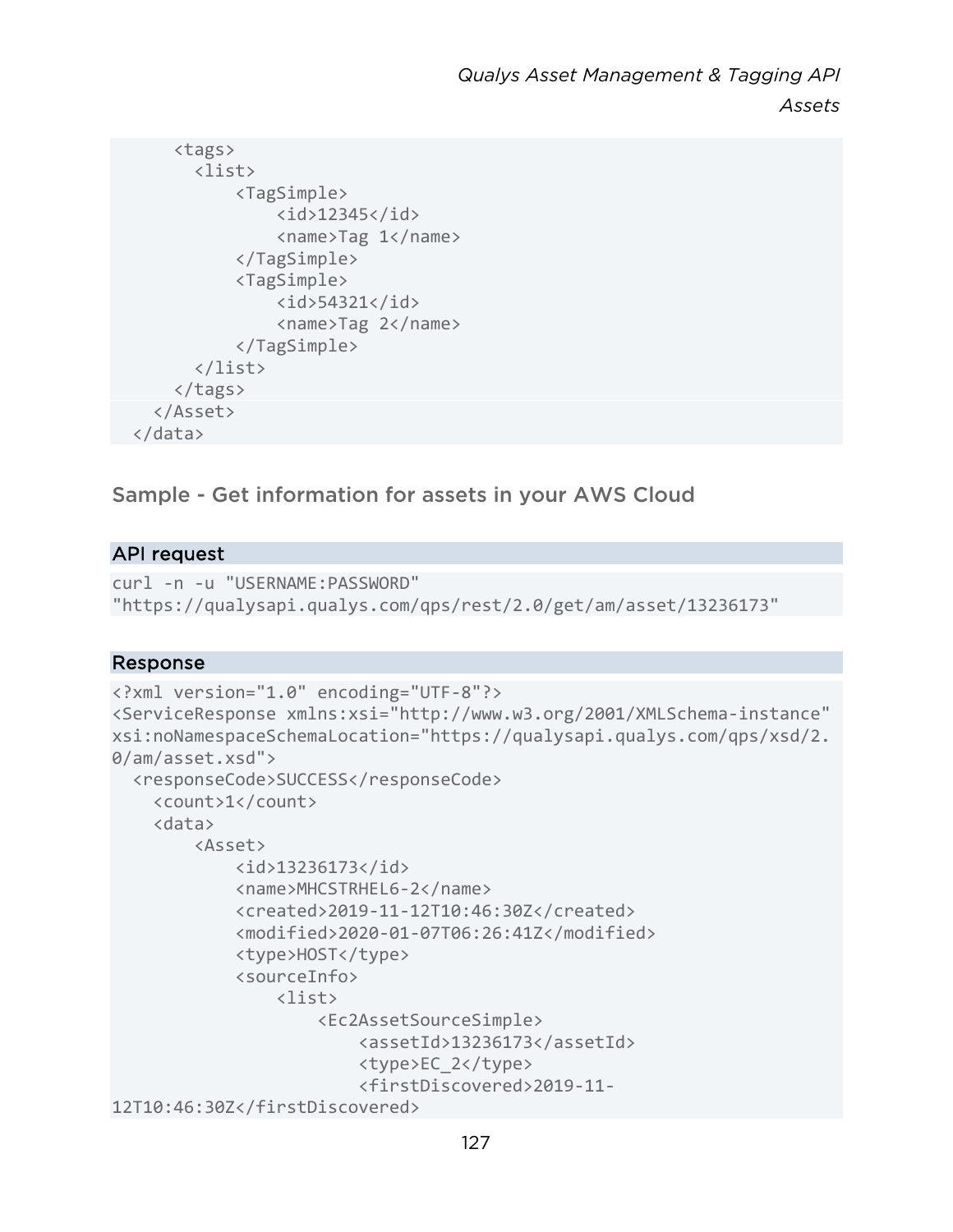```
 <lastUpdated>2020-01-
07T06:20:12Z</lastUpdated> 
                           <reservationId>r-
03ca004864372ef32</reservationId> 
                           <availabilityZone>us-west-
2a</availabilityZone> 
                           <instanceId>i-0edf6a42bb540f885</instanceId> 
                           <instanceType>t1.micro</instanceType> 
                           <createdDate>2020-01-
07T09:09:21Z</createdDate> 
                           <instanceState>STOPPED</instanceState> 
                           <groupId>sg-7493f147</groupId> 
                           <groupName>Red Hat Enterprise Linux -RHEL- 6-
6-5_GA-AutogenByAWSMP-1</groupName> 
                           <spotInstance>false</spotInstance> 
                           <accountId>XXXXXXXXXXXX</accountId> 
                           <region>us-west-2</region> 
                           <zone>Classic</zone> 
                           <imageId>ami-7df0bd4d</imageId> 
                           <monitoringEnabled>false</monitoringEnabled> 
                      </Ec2AssetSourceSimple> 
                  </list> 
              </sourceInfo> 
         </Asset> 
     </data> 
</ServiceResponse>
```
# Sample - Get information for assets in your Azure Cloud

#### API request

```
curl -n -u "USERNAME:PASSWORD" 
"https://qualysapi.qualys.com/qps/rest/2.0/get/am/asset/13511567"
```

```
<?xml version="1.0" encoding="UTF-8"?> 
<ServiceResponse xmlns:xsi="http://www.w3.org/2001/XMLSchema-instance" 
xsi:noNamespaceSchemaLocation="https://qualysapi.qualys.com/qps/xsd/2.
0/am/asset.xsd"> 
   <responseCode>SUCCESS</responseCode> 
     <count>1</count> 
     <data> 
         <Asset>
```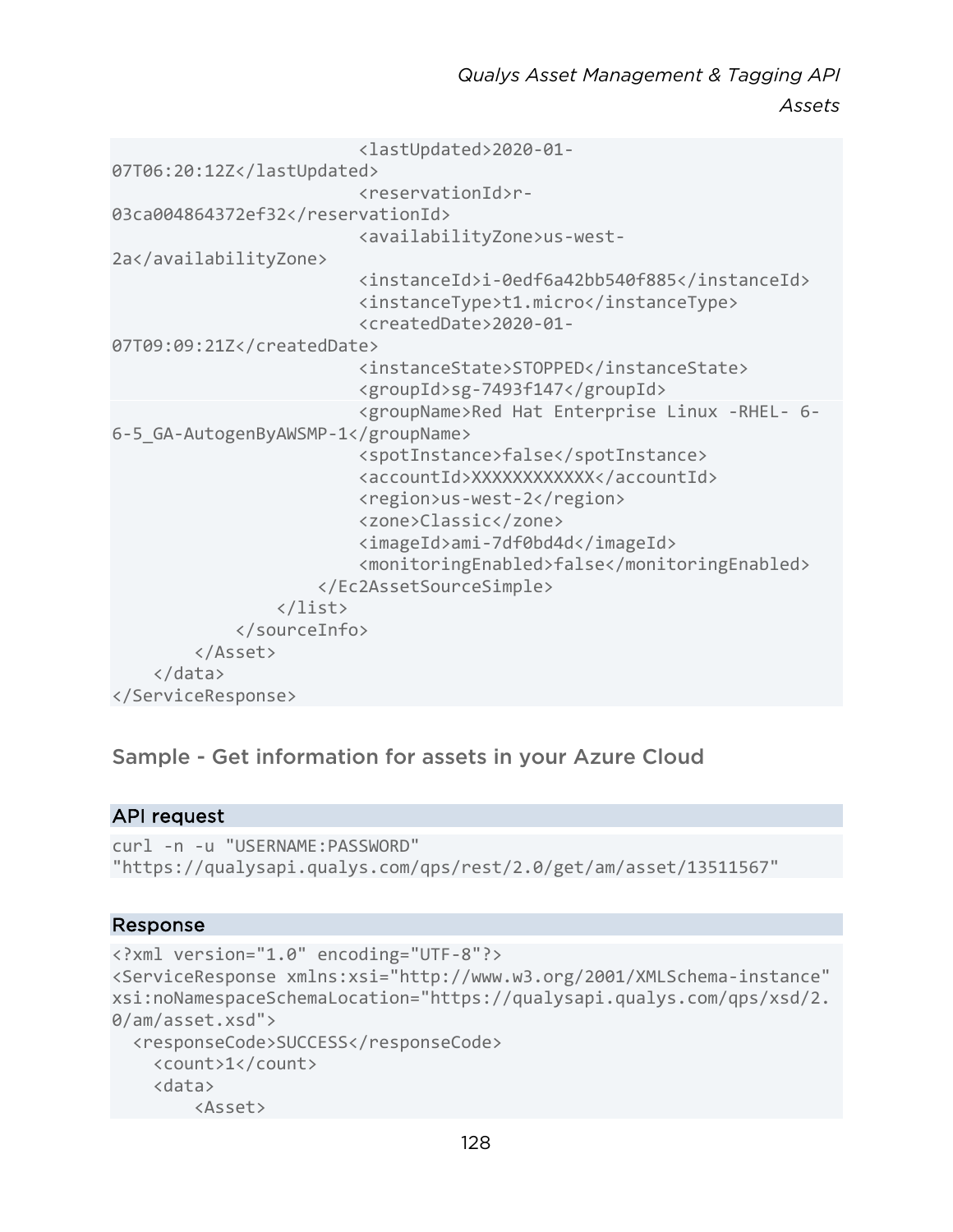*Assets*

```
 <id>13511567</id> 
              <name>VJ-WIndows</name> 
              <created>2019-11-27T06:07:16Z</created> 
              <modified>2020-01-07T06:21:29Z</modified> 
              <type>HOST</type> 
              <tags> 
                  <list> 
                       <TagSimple> 
                           <id>107258219</id> 
                           <name>Azure</name> 
                       </TagSimple> 
                  </list> 
              </tags> 
              <sourceInfo> 
                  <list> 
                       <AzureAssetSourceSimple> 
                           <assetId>13511567</assetId> 
                           <type>AZURE</type> 
                           <firstDiscovered>2019-11-
27T06:07:20Z</firstDiscovered> 
                           <lastUpdated>2020-01-
07T06:21:29Z</lastUpdated> 
                           <name>VJ-WIndows</name> 
                           <location>centralindia</location> 
                           <vmSize>Standard_A3</vmSize> 
                           <vmId>b3fdb9ed-2564-4eaa-9e1b-
7aeb6c196c92</vmId> 
                           <offer>Windows-10</offer> 
                           <state>RUNNING</state> 
                           <publisher>MicrosoftWindowsDesktop</publisher> 
                           <version>latest</version> 
                           <osType>Windows</osType> 
                           <subnet>default</subnet> 
                           <subscriptionId>XXXXXXXX-XXXX-XXXX-XXXX-
XXXXXXXXXXXX</subscriptionId> 
                           <resourceGroupName>DefaultResourceGroup-
CIN</resourceGroupName>
                           <macAddress>00-0D-3A-F0-98-3F</macAddress> 
                           <publicIpAddress>52.172.151.254</publicIpAddre
ss> 
                           <privateIpAddress>10.0.0.5</privateIpAddress> 
                       </AzureAssetSourceSimple> 
                  </list> 
              </sourceInfo>
```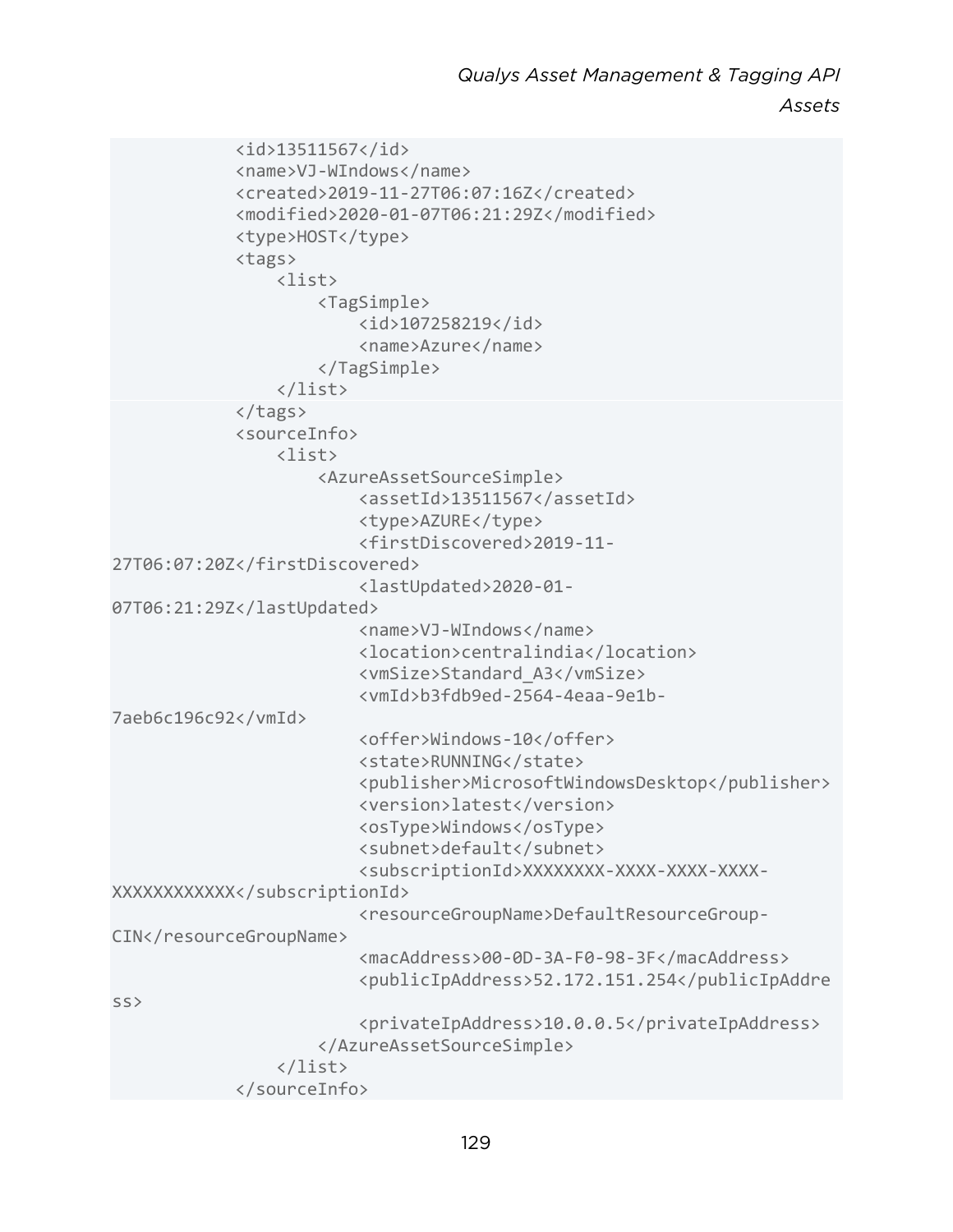</Asset> </data> </ServiceResponse>

# Sample - Get information for assets in your GCP Cloud

### API request

```
curl -n -u "USERNAME:PASSWORD" 
"https://qualysapi.qualys.com/qps/rest/2.0/get/am/asset/13511567"
```

```
<?xml version="1.0" encoding="UTF-8"?> 
<ServiceResponse xmlns:xsi="http://www.w3.org/2001/XMLSchema-instance" 
xsi:noNamespaceSchemaLocation="https://qualysapi.qualys.com/qps/xsd/2.
0/am/asset.xsd"> 
<responseCode>SUCCESS</responseCode> 
     <count>1</count> 
     <data> 
         <Asset> 
              <id>13569298</id> 
              <name>gcp-1-quays-aw8 0</name> 
              <created>2019-12-02T09:32:45Z</created> 
              <modified>2020-01-02T07:03:03Z</modified> 
              <type>HOST</type> 
              <tags> 
                  <list> 
                       <TagSimple> 
                           <id>106777848</id> 
                           <name>Cloud Agent</name> 
                       </TagSimple> 
                       <TagSimple> 
                           <id>107007013</id> 
                           <name>gcp</name> 
                       </TagSimple> 
                  </list> 
              </tags> 
              <sourceInfo> 
                  <list> 
                       <GcpAssetSourceSimple> 
                           <assetId>13569298</assetId> 
                           <type>GCP</type>
```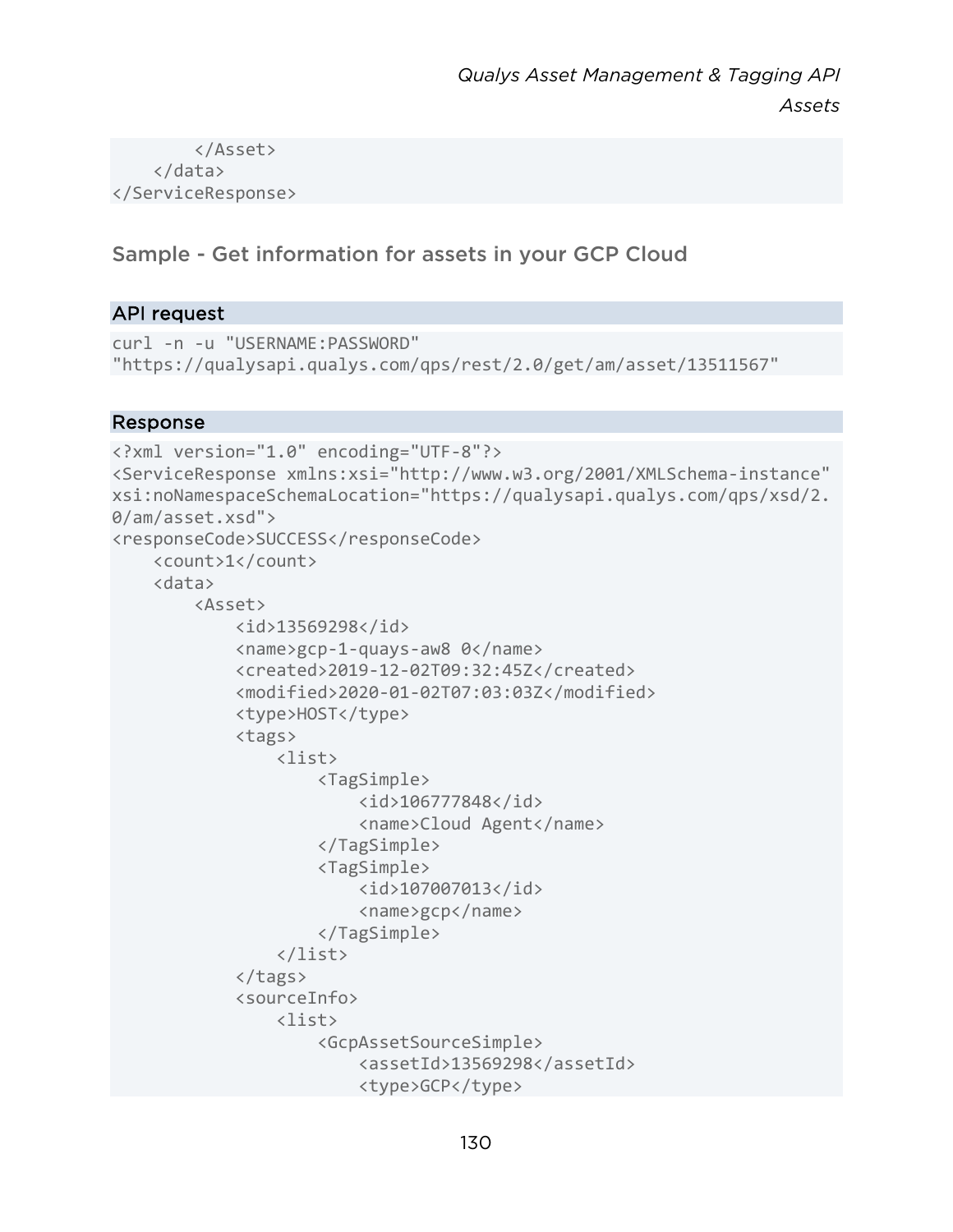*Assets*

 <firstDiscovered>2019-12- 02T09:32:46Z</firstDiscovered> <lastUpdated>2019-12- 02T09:32:46Z</lastUpdated> <instanceId>2152878541443265280</instanceId> <hostname>gcp-1-quays-aw8.c.qvsadev.internal</hostname> <machineType>n1-standard-1</machineType> <zone>us-central1-a</zone> <projectIdNo>1035365309337</projectIdNo> <state>RUNNING</state> <projectId>test\_account</projectId> <network>default</network> <macAddress>42:01:0a:f0:00:a4</macAddress> <publicIpAddress>34.67.172.38</publicIpAddress  $\mathcal{P}$  <privateIpAddress>10.240.0.164</privateIpAddre ss> </GcpAssetSourceSimple> <AssetSource/> </list> </sourceInfo> </Asset> </data> </ServiceResponse>

# Sample - Get asset API returns criticality score for an asset

#### API request

```
curl -n -u "USERNAME:PASSWORD" -H "content-type: text/xml"-X "GET" -- 
"https://qualysapi.qualys.com/rest/2.0/get/am/asset/3052446"
```

```
<?xml version="1.0" encoding="UTF-8"?> 
<ServiceResponse xmlns:xsi="http://www.w3.org/2001/XMLSchema-instance" 
xsi:noNamespaceSchemaLocation="https://qualysapi.qualys.com/qps/rest/2
.0/search/am/asset"> 
      <responseCode>SUCCESS</responseCode> 
<count>1</count> 
<data> 
     <Asset> 
         <id>3052446</id>
```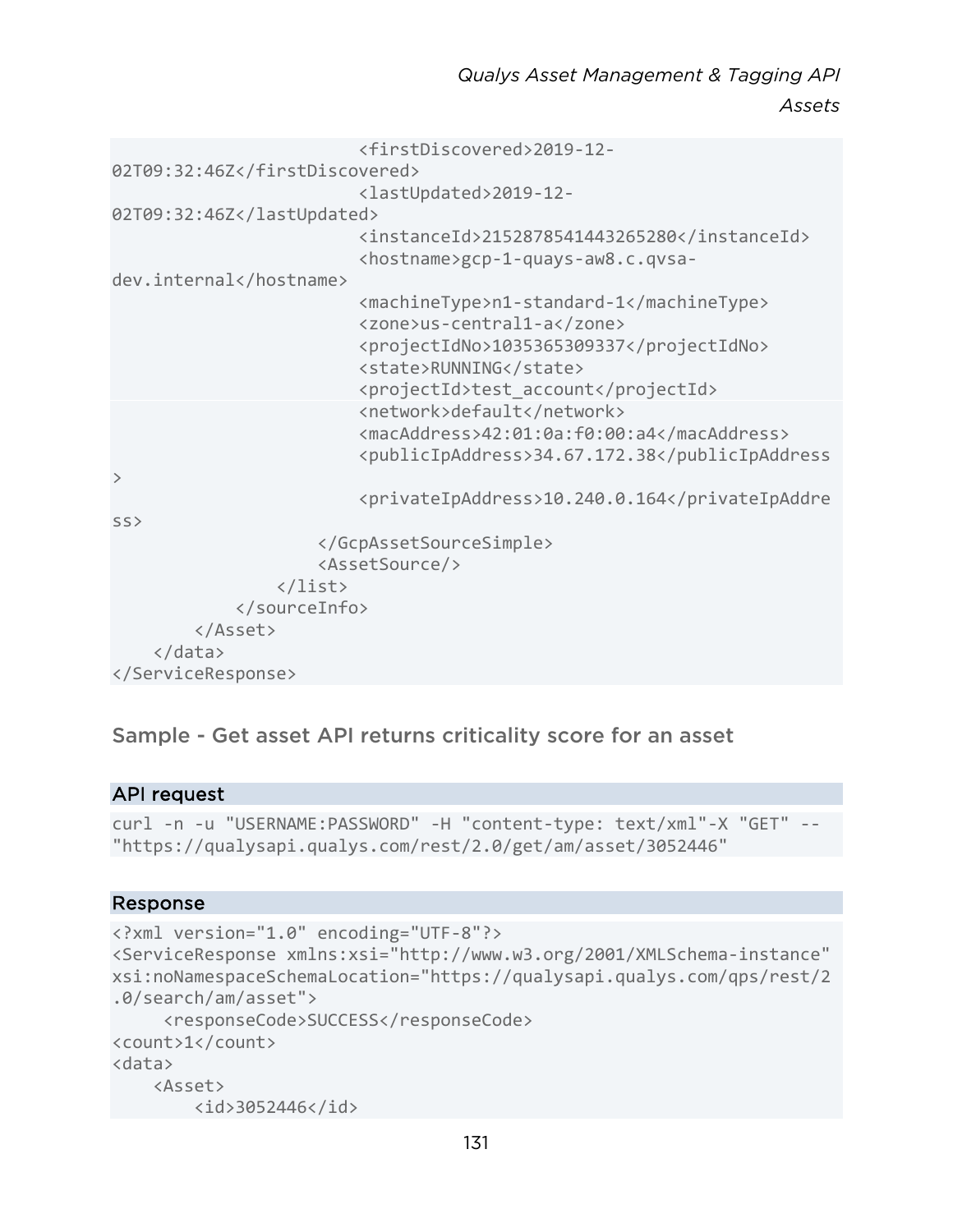```
 <name>hkencrtest</name> 
         <created>2020-02-06T09:29:23Z</created> 
         <modified>2020-10-27T11:56:50Z</modified> 
       <type>HOST</type>
        <tags> 
           <list> 
... 
            </sourceInfo> 
           <criticalityScore>2</criticalityScore> 
       </Asset> 
    </data> 
</ServiceResponse>
```
# XSD

[<platform API server>/](#page-8-0)qps/xsd/2.0/am/asset.xsd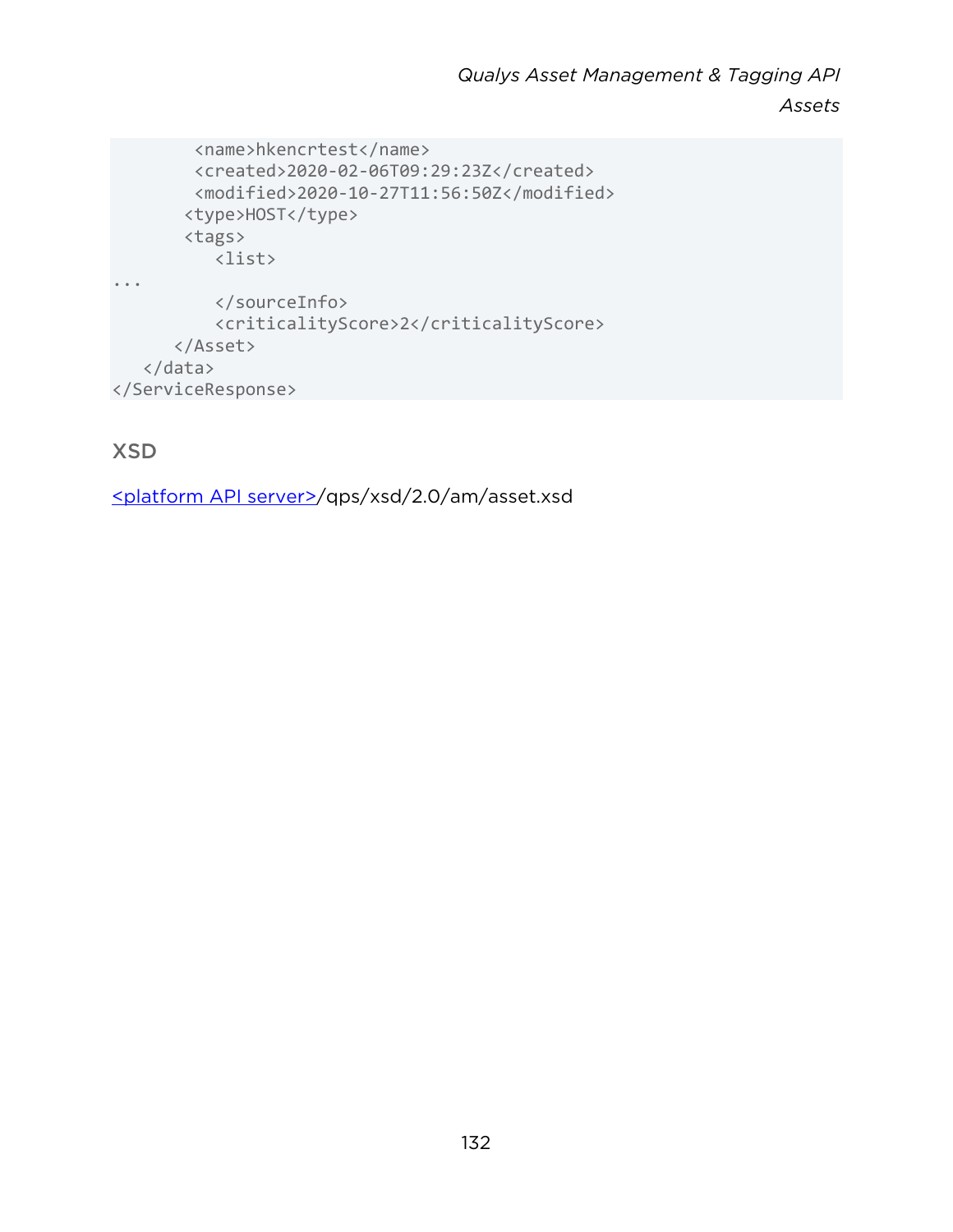# Update Asset

/qps/rest/2.0/update/am/asset/<id>

/qps/rest/2.0/update/am/asset

[POST]

Update fields for an asset and collections of assets. Only the name and tags can be modified.

Using the NOT EQUALS operator for updating assets could result in accidental update of unknown assets without any warning. To prevent accidental updates of unknown assets, we do not support NOT EQUALS operator for update actions.

Permissions required - Managers with full scope, other users must have the requested assets in their scope and these permissions: Access Permission "API Access" and Asset Management Permission "Update Asset".

We have restricted our asset update requests to static tags and have excluded dynamic tags. With this release, we will decline a request if the request contains TagSimple list having a dynamic tag for add/remove/set operation. The request is processed if it contains only static tags.

In case of the set operation, if the request includes static tags, then the existing static tags are removed and new static tags (specified in the request) are applied on that particular asset. All the existing system or dynamic tags are retained as is. You cannot add or remove dynamic tags manually.

Sample - Update asset and give it another name

# API request

```
curl -u "USERNAME:PASSWORD" -H "Content-type: text/xml" -X "POST" --
data-binary @- 
"https://qualysapi.qualys.com/qps/rest/2.0/update/am/asset/12345" < 
file.xml 
Note: "file.xml" contains the request POST data.
```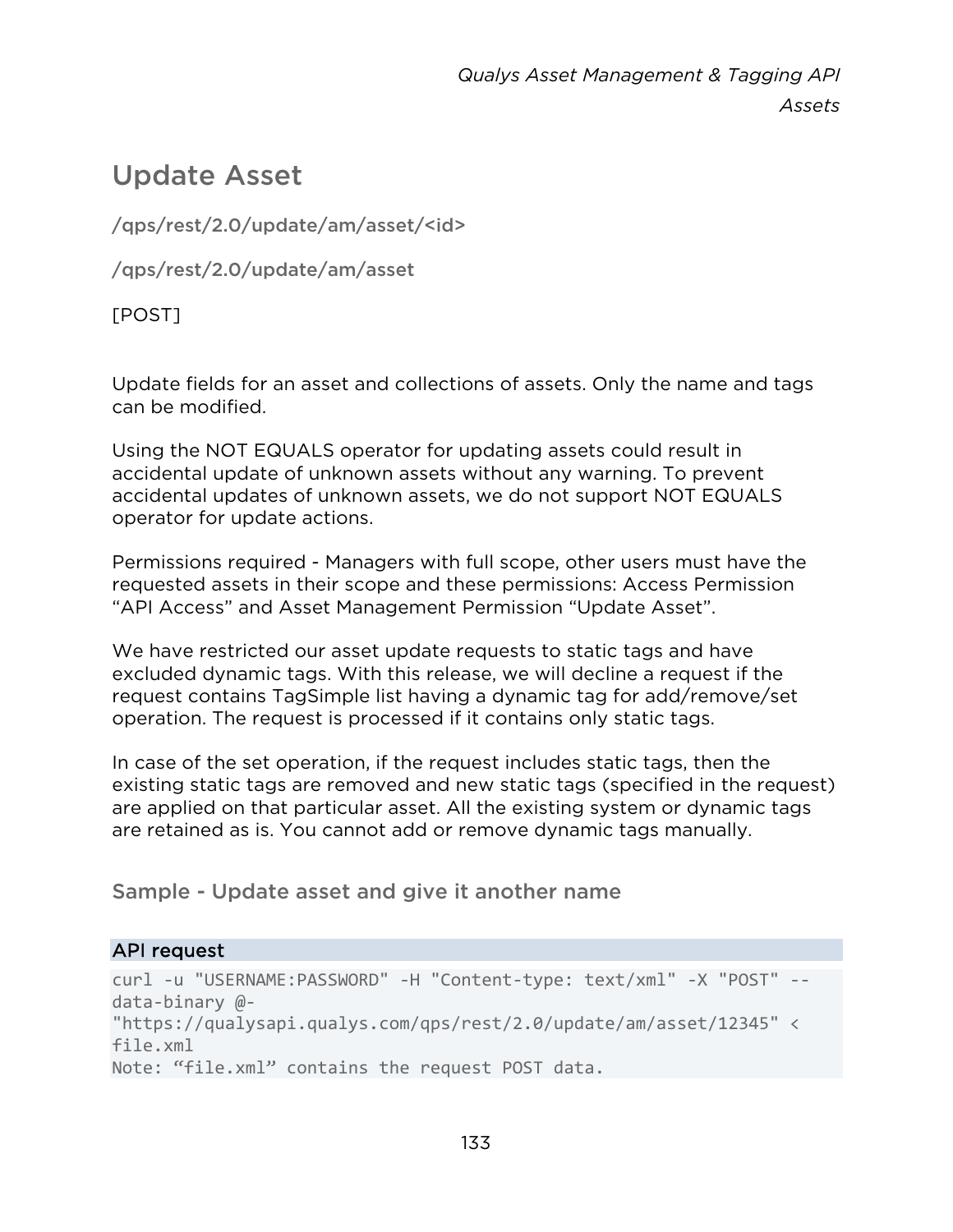### Request POST data

```
<?xml version="1.0" encoding="UTF-8" ?> 
<ServiceRequest> 
   <data> 
     <Asset> 
        <name>Updated Name</name> 
     </Asset> 
   </data> 
</ServiceRequest>
```
#### Response

```
<?xml version="1.0" encoding="UTF-8"?> 
<ServiceResponse xmlns:xsi="http://www.w3.org/2001/XMLSchema-instance" 
xsi:noNamespaceSchemaLocation="https://qualysapi.qualys.com/qps/xsd/2.
0/am/asset.xsd"> 
   <responseCode>SUCCESS</responseCode> 
   <count>1</count> 
   <data> 
     <Asset> 
       <id>12345</id> 
       <name>Updated Name</name> 
       <created>2014-02-06T19:16:35Z</created> 
       <modified>2014-02-06T19:16:35Z</modified> 
       <type>HOST</type> 
       <tags> 
          <list> 
            <TagSimple> 
             \langleid>12345\langleid>
              <name>Tag 1</name> 
            </TagSimple> 
            <TagSimple> 
              <id>54321</id> 
              <name>Tag 2</name> 
            </TagSimple> 
          </list> 
       </tags> 
     </Asset> 
   </data> 
</ServiceResponse>
```
Sample - Update tags that have tag names containing the word DELETED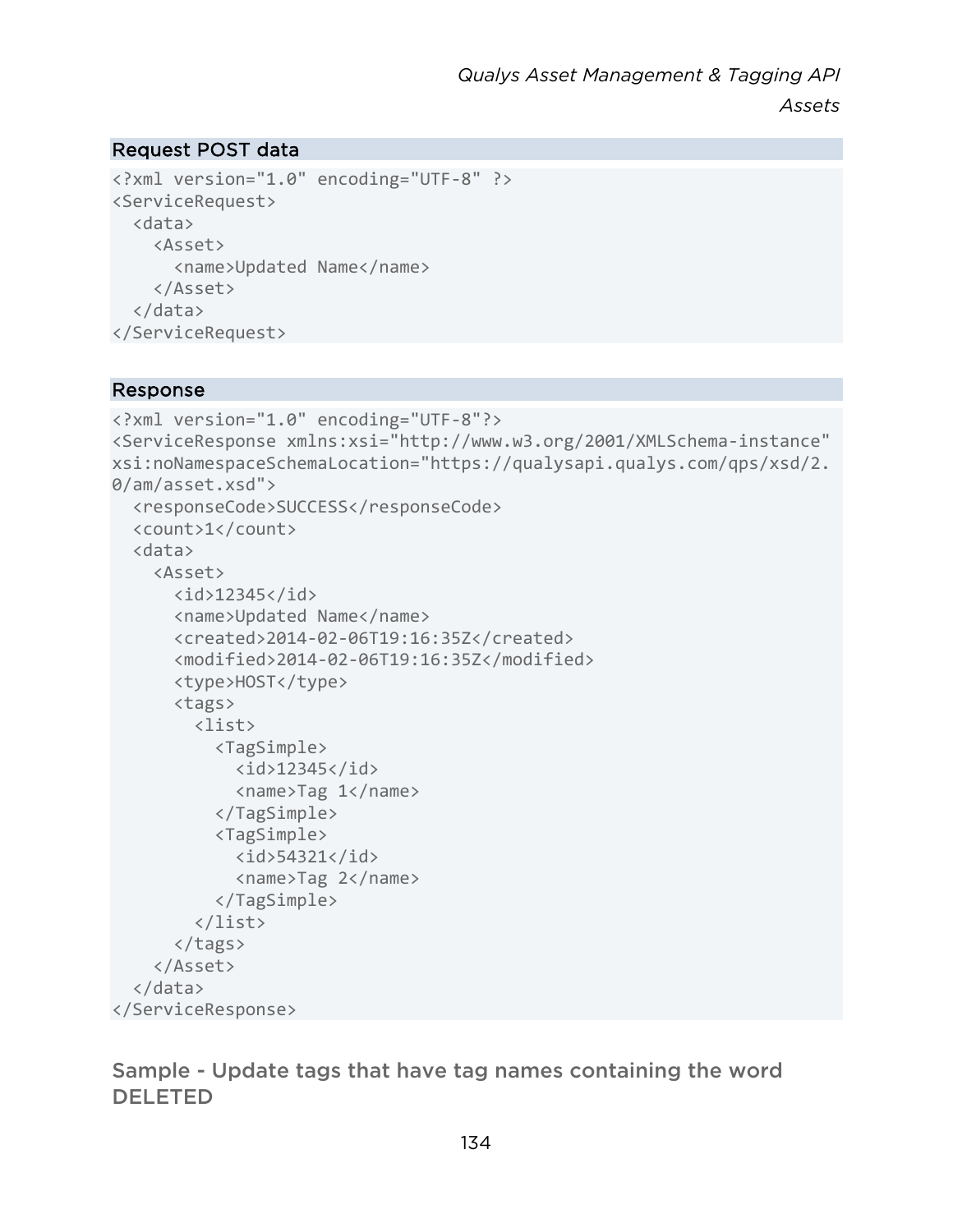#### API request

```
curl -u "USERNAME:PASSWORD" -H "Content-type: text/xml" -X "POST" --
data-binary @- 
"https://qualysapi.qualys.com/qps/rest/2.0/update/am/asset" < file.xml 
Note: "file.xml" contains the request POST data.
```
#### Request POST data

```
<?xml version="1.0" encoding="UTF-8" ?> 
<ServiceRequest> 
   <filters> 
     <Criteria field="name" operator="CONTAINS">DELETED</Criteria> 
   <filters> 
   <data> 
     <Asset> 
       <tags> 
         <add>
            <TagSimple><id>12345</id></TagSimple> 
         <add>
       </tags> 
     </Asset> 
   </data> 
</ServiceRequest>
```
#### XML output

```
<?xml version="1.0" encoding="UTF-8"?> 
<ServiceResponse xmlns:xsi="http://www.w3.org/2001/XMLSchema-instance" 
xsi:noNamespaceSchemaLocation="https://qualysapi.qualys.com/qps/xsd/2.
0/am/asset.xsd"> 
   <responseCode>SUCCESS</responseCode> 
   <count>1</count> 
   <data> 
     <Asset> 
      \langleid>543\langleid>
       <name>Old Asset (DELETED)</name> 
       <created>2014-02-06T19:16:35Z</created> 
       <modified>2014-02-06T19:16:35Z</modified> 
       <type>HOST</type> 
       <tags> 
         <list> 
              <TagSimple> 
                  <id>12345</id> 
                  <name>Tag 1</name>
```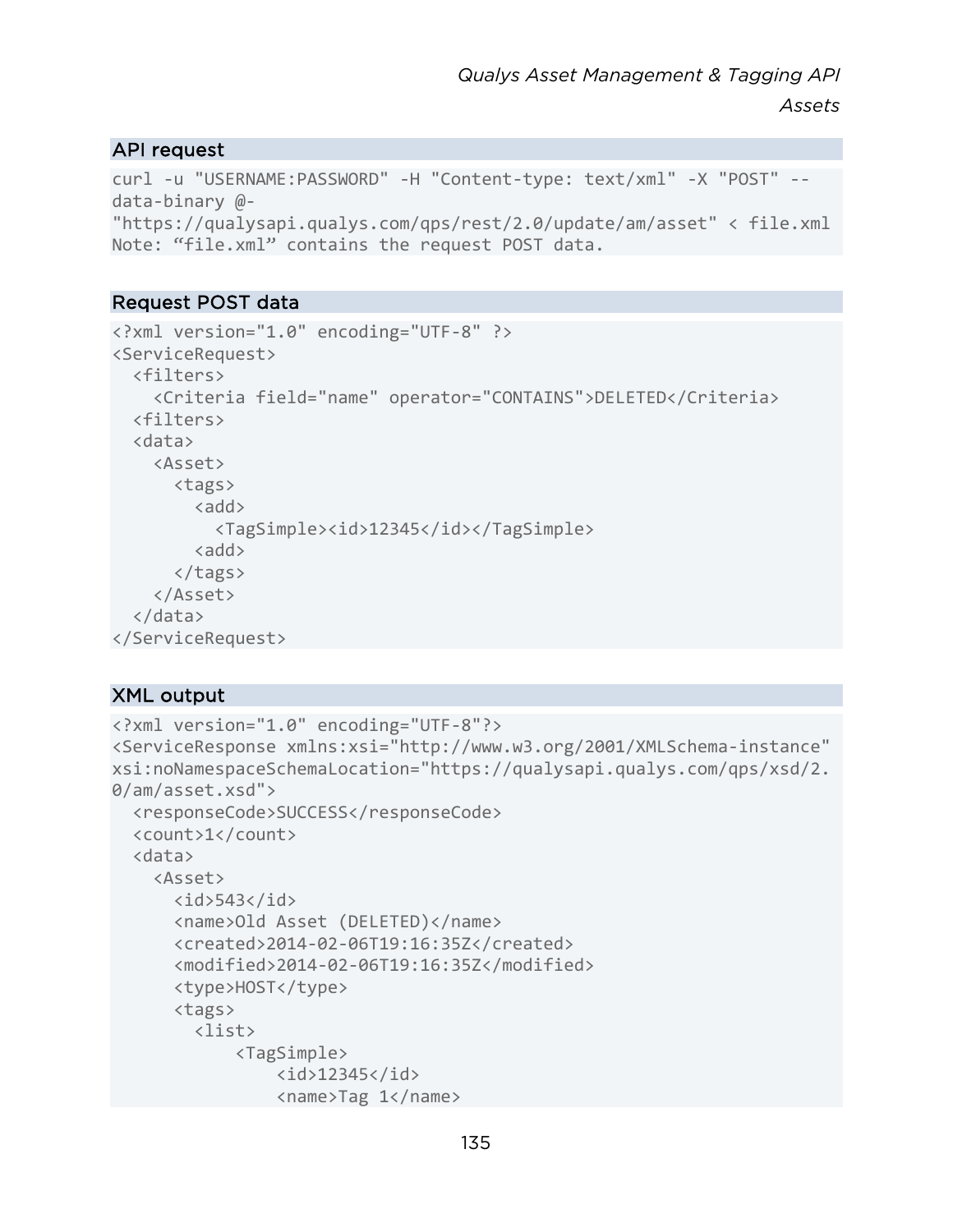```
 </TagSimple> 
           </list> 
        </tags> 
     </Asset> 
   </data> 
</ServiceResponse>
```
Sample - Update the asset with tags

#### API request

```
curl -u "USERNAME:PASSWORD" -H "content-type: text/xml" -X "POST" -- 
"https://qualysapi.qualys.com/qps/rest/2.0/update/am/asset"< file.xml 
Note: "file.xml" contains the request POST data.
```
#### Request POST data

```
<?xml version="1.0" encoding="UTF-8" ?> 
<ServiceRequest> 
   <filters> 
     <Criteria field="id" operator="IN">8006386</Criteria> 
   <filters> 
   <data> 
     <Asset> 
        <tags> 
         \langleadd\rangle <TagSimple><id>13745031</id></TagSimple> 
         \langleadd\rangle </tags> 
     </Asset> 
   </data> 
</ServiceRequest>
```
# XML output

```
<?xml version="1.0" encoding="UTF-8"?> 
<ServiceResponse xmlns:xsi="http://www.w3.org/2001/XMLSchema-instance" 
xsi:noNamespaceSchemaLocation="https://qualysapi.qualys.com/qps/xsd/2.
0/am/asset.xsd"> 
   <responseCode>SUCCESS</responseCode> 
   <count>1</count> 
   <data> 
     <Asset> 
       <id>8006386<</id>
```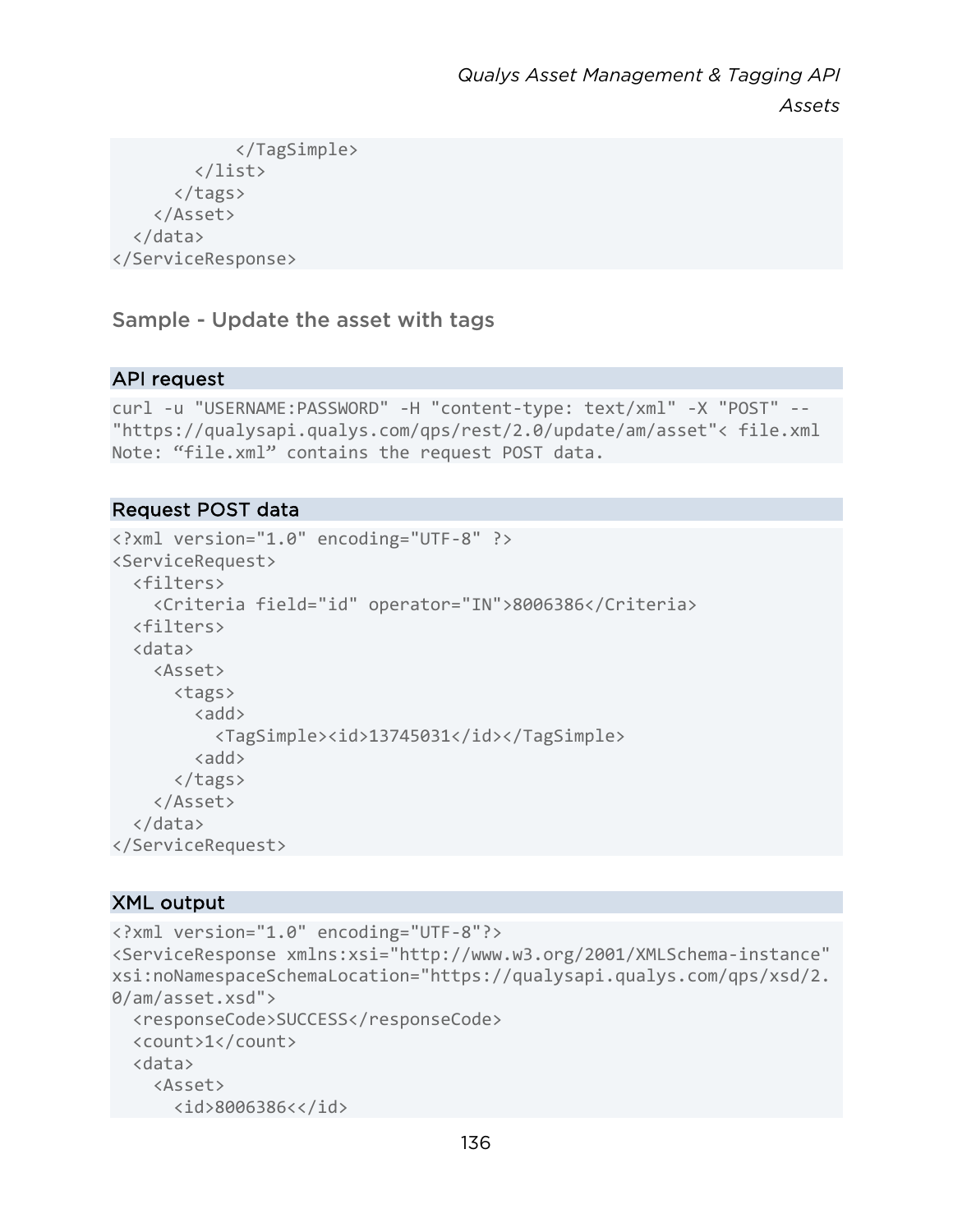</Asset> </data> </ServiceResponse>

XSD

[<platform API server>/](#page-8-0)qps/xsd/2.0/am/asset.xsd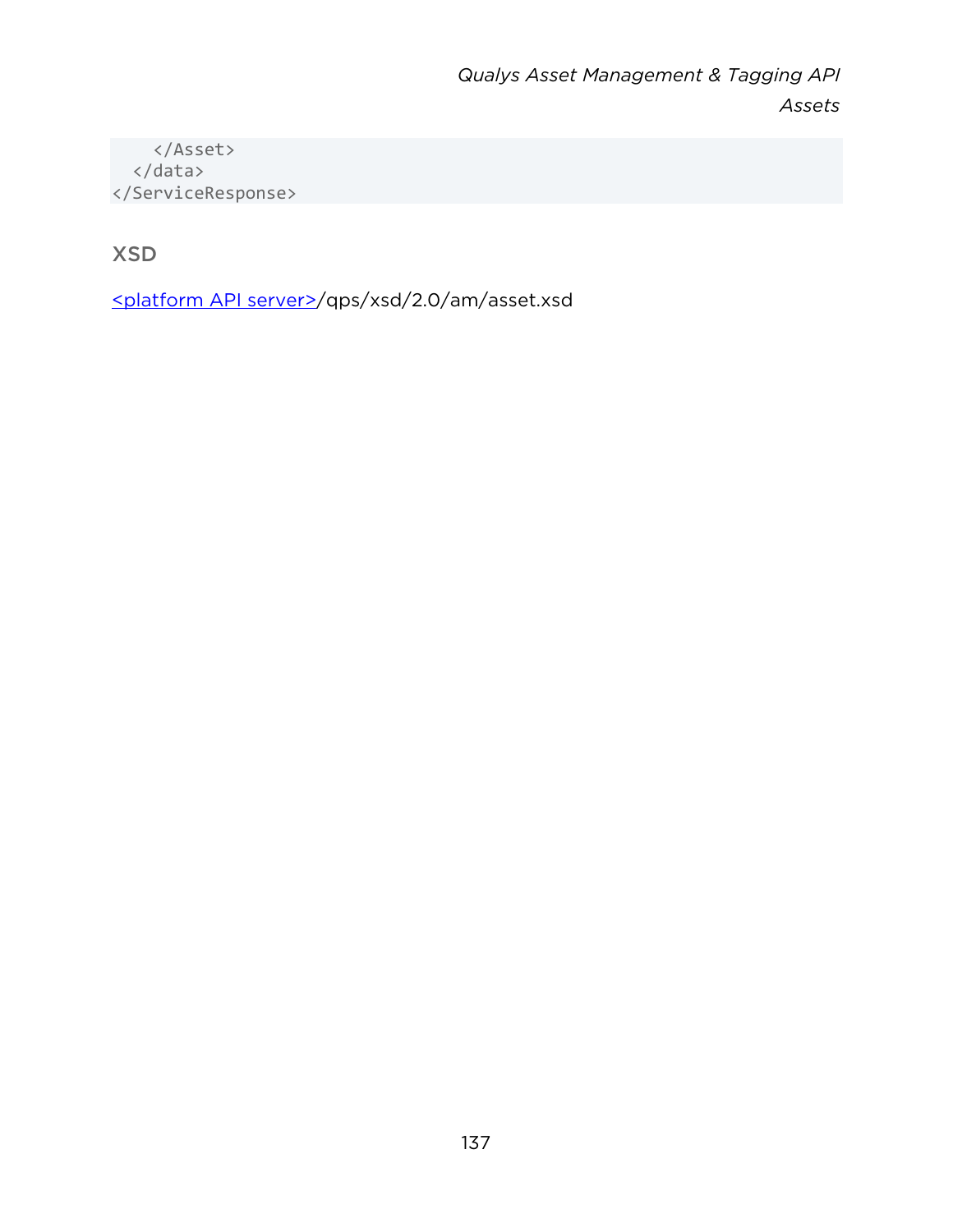# Search Assets

/qps/rest/2.0/search/am/asset

[POST]

Returns a list of assets matching the provided criteria. Assets are returned when they are visible to the user (i.e. in the user's scope).

Pagination - A maximum of 100 host assets are returned by default. To customize this specify a "preferences" tag in the POST body of your request.

Limit your results - Use the optional "fields" parameter to limit the amount of information returned for each host asset. Learn more about limiting your [results](#page-10-0)

Permissions required - Managers with full scope, other users must have these permissions: Access Permission "API Access" and Asset Management Permission "Read Asset"

Searchable fields

[Click here for available operators](#page-16-0)

| Parameter | Description                                                |
|-----------|------------------------------------------------------------|
| id        | (integer)                                                  |
| name      | (text)                                                     |
| created   | (date)                                                     |
| updated   | (date)                                                     |
| type      | (keyword) UNKOWN, HOST, SCANNER, WEBAPP,<br>MALWARE DOMAIN |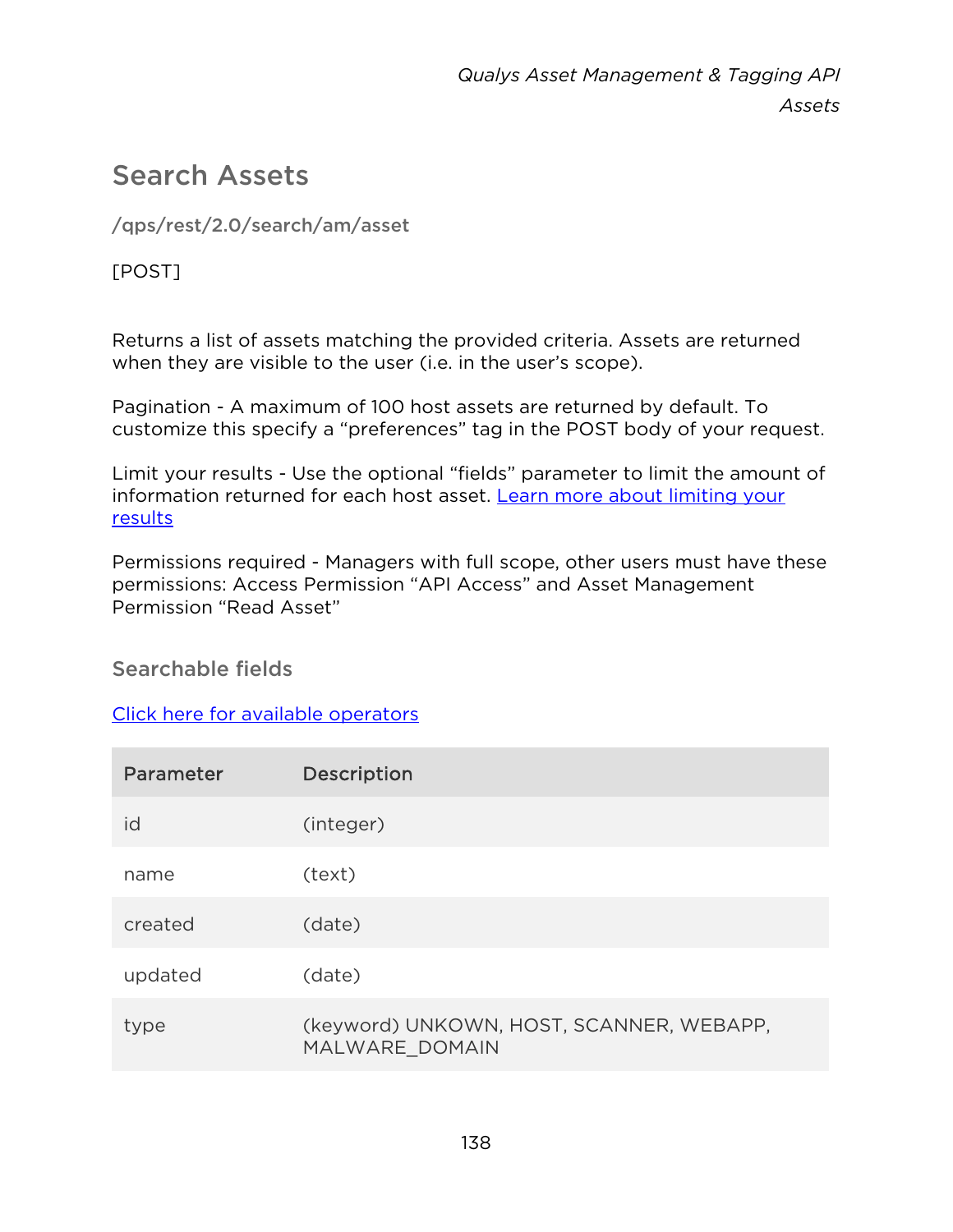| tagName | (text) Parent tags of the tag will also match |
|---------|-----------------------------------------------|
| tagld   | (text) Parent tags of the tag will also match |

Sample - Find an asset with a particular tag

#### API request

```
curl -u "USERNAME:PASSWORD" -H "content-type: text/xml" -X "POST" --
data-binary @- 
"https://qualysapi.qualys.com/qps/rest/2.0/search/am/asset" < file.xml
```
#### Request POST data

```
<ServiceRequest> 
     <filters> 
         <Criteria field="tagName" operator="EQUALS">To 
Delete</Criteria> 
     </filters> 
</ServiceRequest>
```

```
<?xml version="1.0" encoding="UTF-8"?> 
<ServiceResponse xmlns:xsi="http://www.w3.org/2001/XMLSchema-instance" 
xsi:noNamespaceSchemaLocation="https://qualysapi.qualys.com/qps/xsd/2.
0/am/asset.xsd"> 
   <responseCode>SUCCESS</responseCode> 
   <count>1</count> 
   <hasMoreRecords>true</hasMoreRecords> 
   <lastId>5693290</lastId> 
   <data> 
     <Asset> 
      \langleid>543\langleid>
       <name>Old Asset (To Delete)</name> 
       <created>2014-02-06T19:16:35Z</created> 
       <modified>2014-02-06T19:16:35Z</modified> 
       <type>HOST</type> 
       <tags> 
         <list> 
              <TagSimple>
```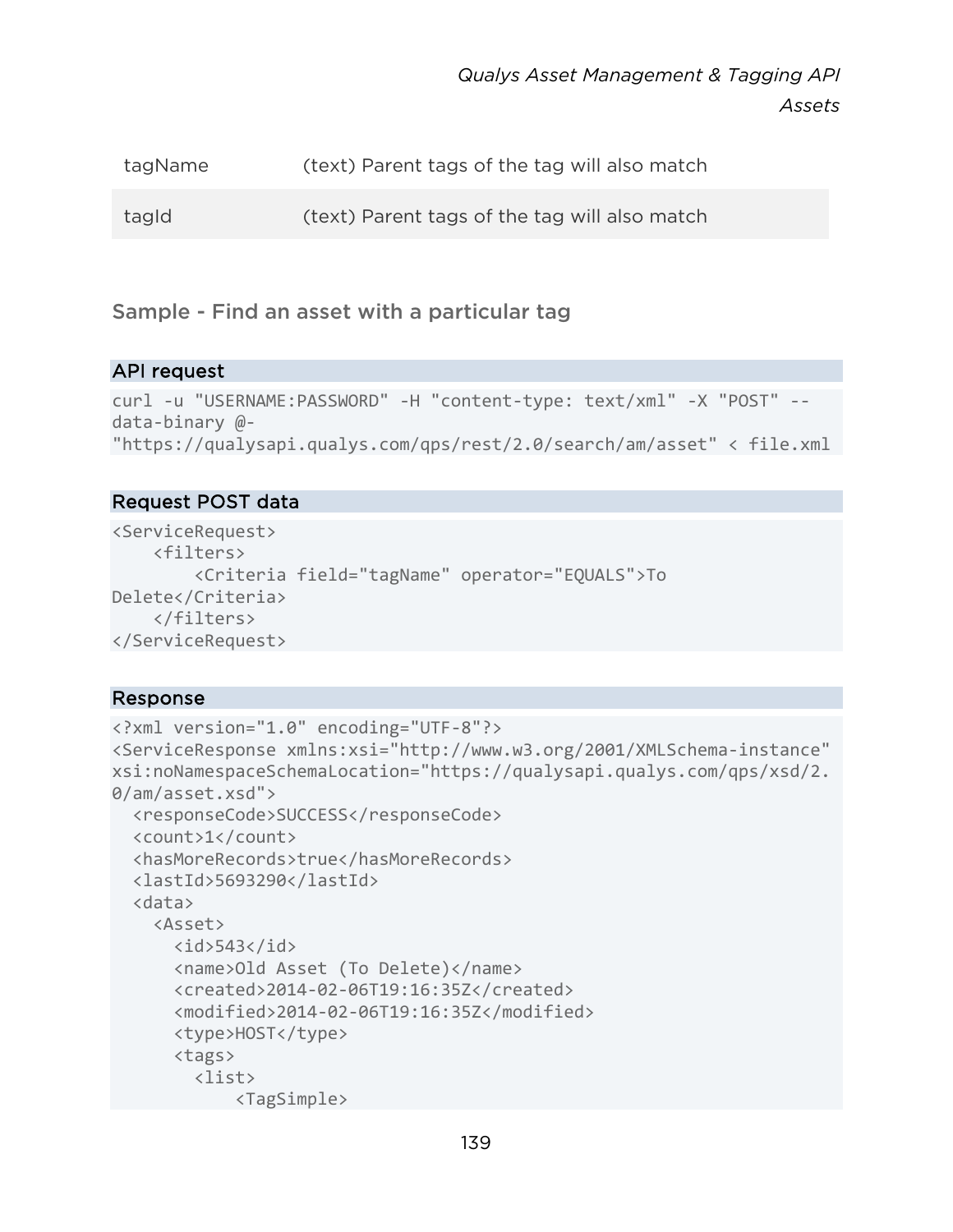```
 <id>12345</id> 
                    <name>Tag 1</name> 
               </TagSimple> 
          </list> 
        </tags> 
     </Asset> 
   </data> 
</ServiceResponse>
```
Sample - Search asset API returns criticality score for an asset

# API request

```
curl -n -u "USERNAME:PASSWORD" -H "content-type: text/xml"-X "POST" -- 
"https://qualysapi.qualys.com/rest/2.0/search/am/asset" < file.xml 
Note: "file.xml" contains the request POST data.
```
#### Request POST data

```
<ServiceRequest> 
     <filters> 
          <Criteria field="name" 
           operator="EQUALS">hkencrtest</Criteria> 
    </filters> 
</ServiceRequest>
```

```
<?xml version="1.0" encoding="UTF-8"?> 
<ServiceResponse xmlns:xsi="http://www.w3.org/2001/XMLSchema-instance" 
  xsi:noNamespaceSchemaLocation="https://qualysapi.qualys.com/qps/rest
/2.0/search/am/asset.xsd"> 
     <responseCode>SUCCESS</responseCode> 
<count>1</count> 
<hasMoreRecords>false</hasMoreRecords> 
<data> 
     <Asset> 
     <id>3052446</id> 
     <name>hkencrtest</name> 
     <created>2020-02-06T09:29:23Z</created> 
     <modified>2020-10-27T11:56:50Z</modified> 
     <type>HOST</type> 
     ... 
     <criticalityScore>2</criticalityScore>
```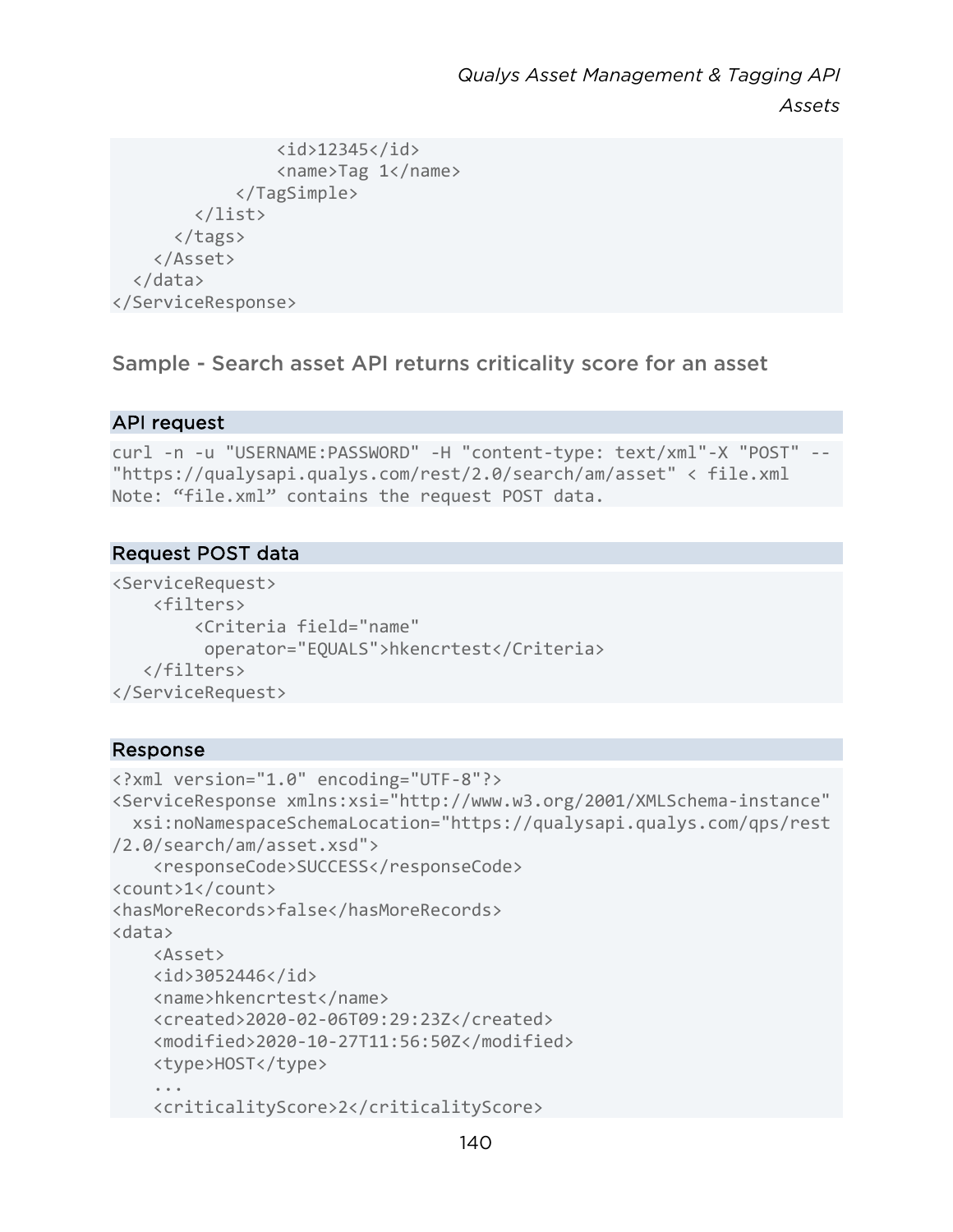</Asset> </data> </ServiceResponse>

# XSD

[<platform API server>/](#page-8-0)qps/xsd/2.0/am/asset.xsd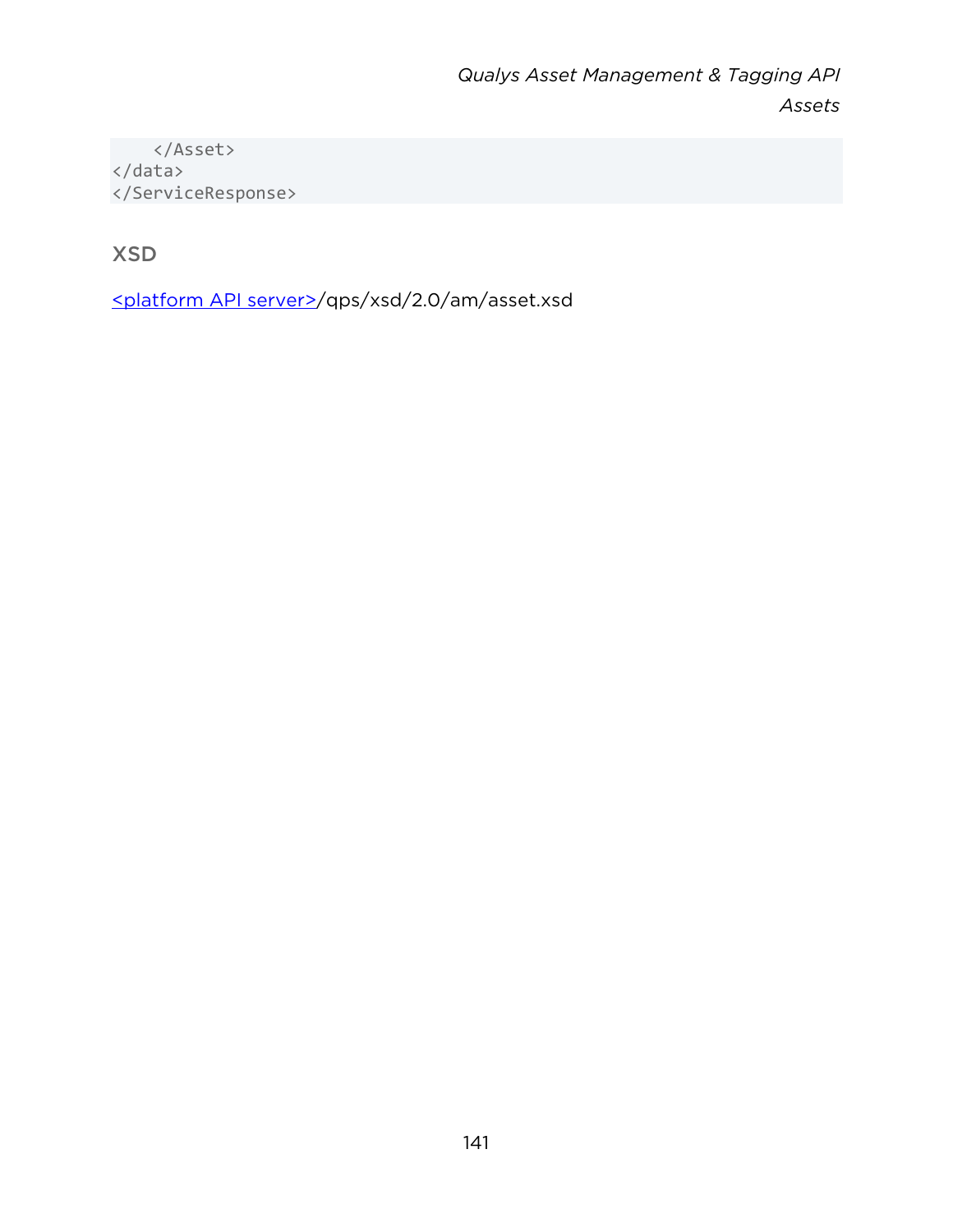# Count Assets

# /qps/rest/2.0/count/am/asset

[POST]

Returns the number of assets that match the provided criteria. A host asset is counted when the asset is visible to the user (i.e. in the user's scope).

Permissions required - Managers with full scope. Other users must have these permissions: Access Permission "API Access" and Asset Management Permission "Read Asset"

# Searchable fields

# [Click here for available operators](#page-16-0)

| Parameter | Description                                                |
|-----------|------------------------------------------------------------|
| id        | (integer)                                                  |
| name      | (text)                                                     |
| created   | (date)                                                     |
| updated   | (date)                                                     |
| type      | (keyword) UNKOWN, HOST, SCANNER, WEBAPP,<br>MALWARE DOMAIN |
| tagName   | (text) Parent tags of the tag will also match              |
| tagld     | (text) Parent tags of the tag will also match              |

Sample - Count assets with tag name "To Delete"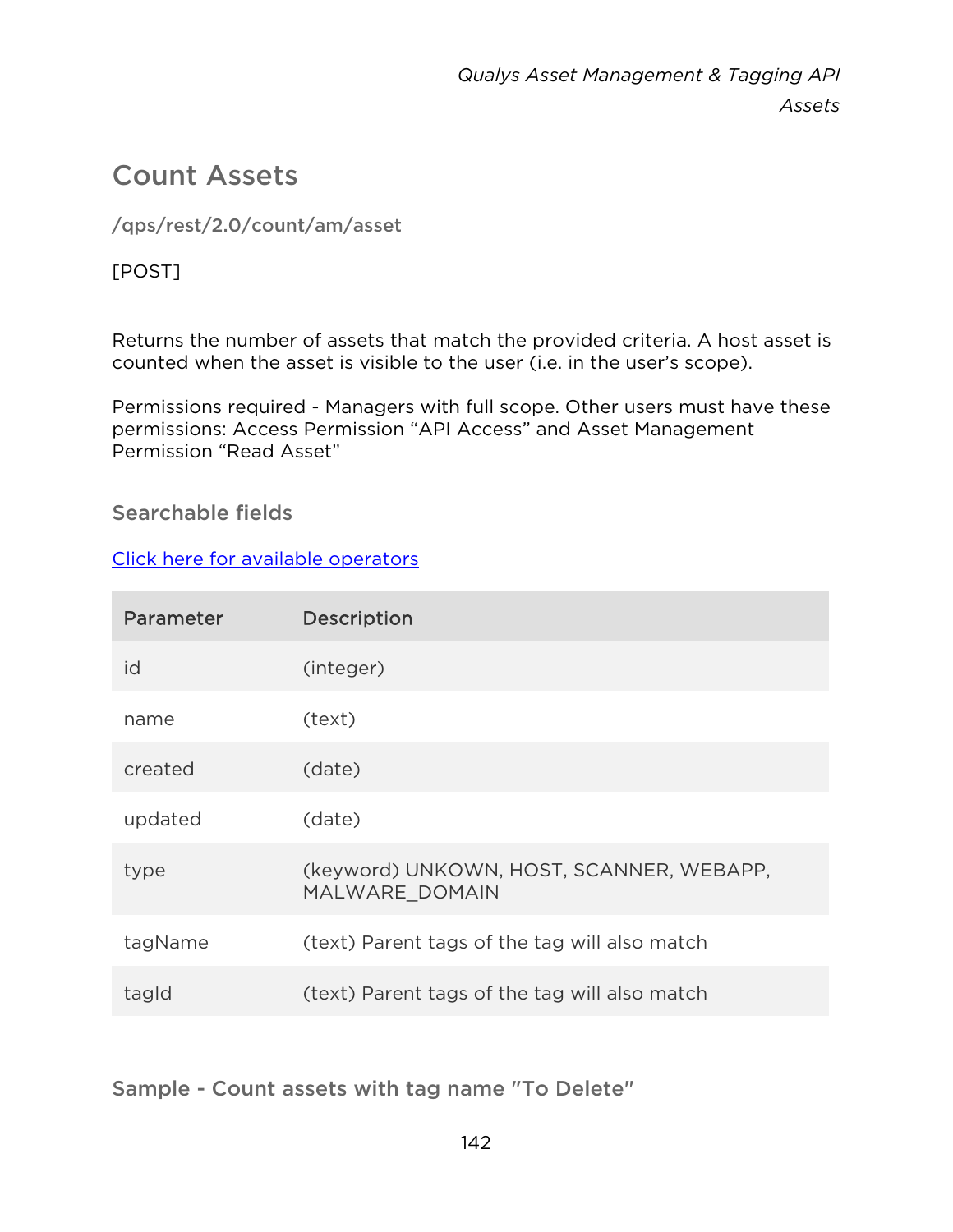### API request

```
curl -u "USERNAME:PASSWORD" 
"https://qualysapi.qualys.com/qps/rest/2.0/count/am/asset" < file.xml 
Note: "file.xml" contains the request POST data.
```
#### Request POST data

```
<ServiceRequest> 
     <filters> 
         <Criteria field="tagName" operator="EQUALS">To 
Delete</Criteria> 
     </filters> 
</ServiceRequest>
```
#### Response

```
<?xml version="1.0" encoding="UTF-8"?> 
<ServiceResponse xmlns:xsi="http://www.w3.org/2001/XMLSchema-instance" 
xsi:noNamespaceSchemaLocation="https://qualysapi.qualys.com/qps/xsd/2.
0/am/asset.xsd"> 
   <responseCode>SUCCESS</responseCode> 
   <count>1</count> 
</ServiceResponse>
```
# XSD

[<platform API server>/](#page-8-0)qps/xsd/2.0/am/asset.xsd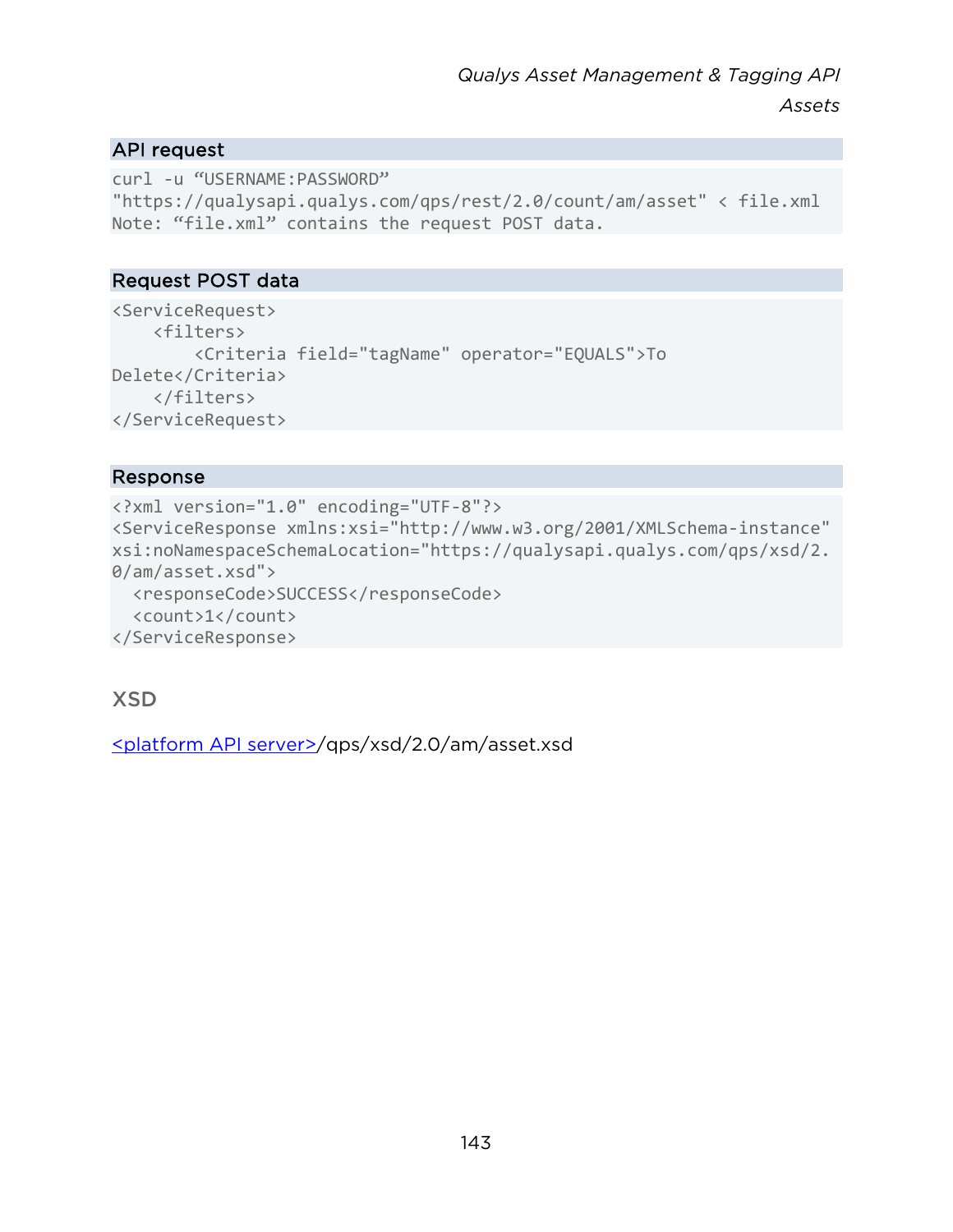# Delete Asset

/qps/rest/2.0/delete/am/asset/<id>

/qps/rest/2.0/delete/am/asset

[POST]

Delete one or more assets.

Using the NOT EQUALS operator for deleting assets could result in accidental deletion of unknown assets without any warning. To prevent accidental deletion of unknown assets, we do not support NOT EQUALS operator for delete actions.

Permissions required - Managers with full scope. Other users must have these permissions: Access Permission "API Access" and Asset Management Permission "Delete Asset".

Searchable fields

# [Click here for available operators](#page-16-0)

| Parameter | Description                                                |
|-----------|------------------------------------------------------------|
| id        | (integer)                                                  |
| name      | (text)                                                     |
| created   | (date)                                                     |
| updated   | (date)                                                     |
| type      | (keyword) UNKOWN, HOST, SCANNER, WEBAPP,<br>MALWARE DOMAIN |
| tagName   | (text) Parent tags of the tag will also match              |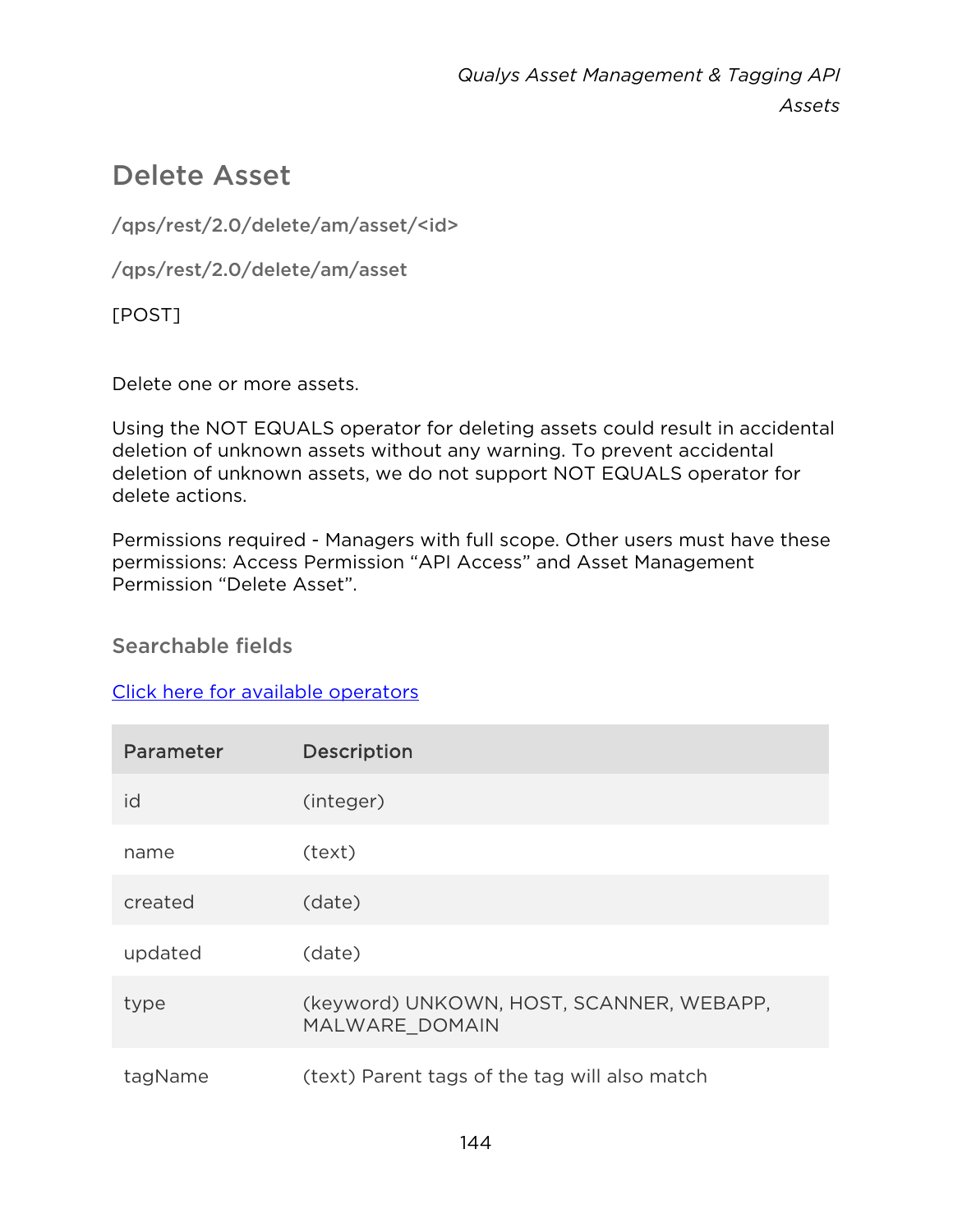tagId (text) Parent tags of the tag will also match

Sample - Delete assets with a particular tag name

#### API request

```
curl -u "USERNAME:PASSWORD" -H "content-type: text/xml" -X "POST" --
data-binary @- 
"https://qualysapi.qualys.com/qps/rest/2.0/delete/am/asset" < file.xml 
Note: "file.xml" contains the request POST data.
```
#### Request POST data

```
<ServiceRequest> 
     <filters> 
         <Criteria field="tagName" operator="EQUALS">To 
Delete</Criteria> 
     </filters> 
</ServiceRequest>
```
#### Response

```
<?xml version="1.0" encoding="UTF-8"?> 
<ServiceResponse xmlns:xsi="http://www.w3.org/2001/XMLSchema-instance" 
xsi:noNamespaceSchemaLocation="https://qualysapi.qualys.com/qps/xsd/2.
0/am/asset.xsd"> 
   <responseCode>SUCCESS</responseCode> 
   <count>1</count> 
   <data> 
     <Asset> 
       <id>1972521</id> 
     </Asset> 
   </data> 
</ServiceResponse>
```
## **XSD**

[<platform API server>/](#page-8-0)qps/xsd/2.0/am/asset.xsd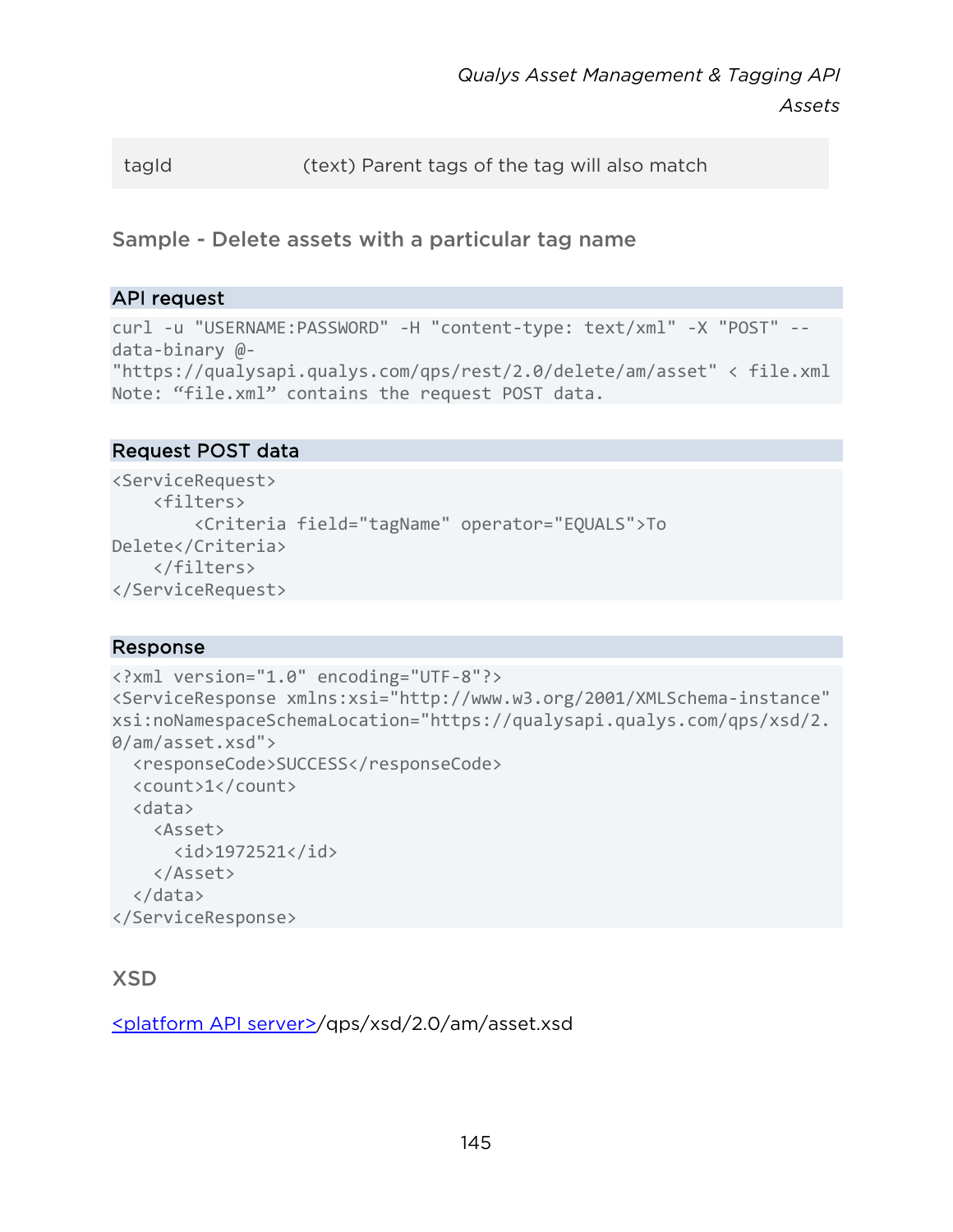# Activate Asset

/qps/rest/2.0/activate/am/asset/<id>?module=QWEB\_VM

/qps/rest/2.0/activate/am/asset?module=QWEB\_VM

/qps/rest/2.0/activate/am/asset/<id>?module=QWEB\_PC

/qps/rest/2.0/activate/am/asset?module=QWEB\_PC

/qps/rest/2.0/activate/am/asset/<id>?module=QWEB\_SCA

/qps/rest/2.0/activate/am/asset?module=QWEB\_SCA

/qps/rest/2.0/activate/am/asset/<id>?module=CERTVIEW

/qps/rest/2.0/activate/am/asset?module=CERTVIEW

## [POST]

Activate one or more assets to make them available in your account for scanning and reporting. You'll want to activate newly created hosts to make them available in the Vulnerability Management (VM) module, Policy Compliance (PC) module, Security Configuration Assessment (SCA) module, or CertView module.

Permissions required - Users with full scope. Other users must have requested assets in their scope and Access Permission "API Access".

Searchable fields

[Click here for available operators](#page-16-0)

| Parameter | Description |
|-----------|-------------|
| Id        | (integer)   |
| name      | (text)      |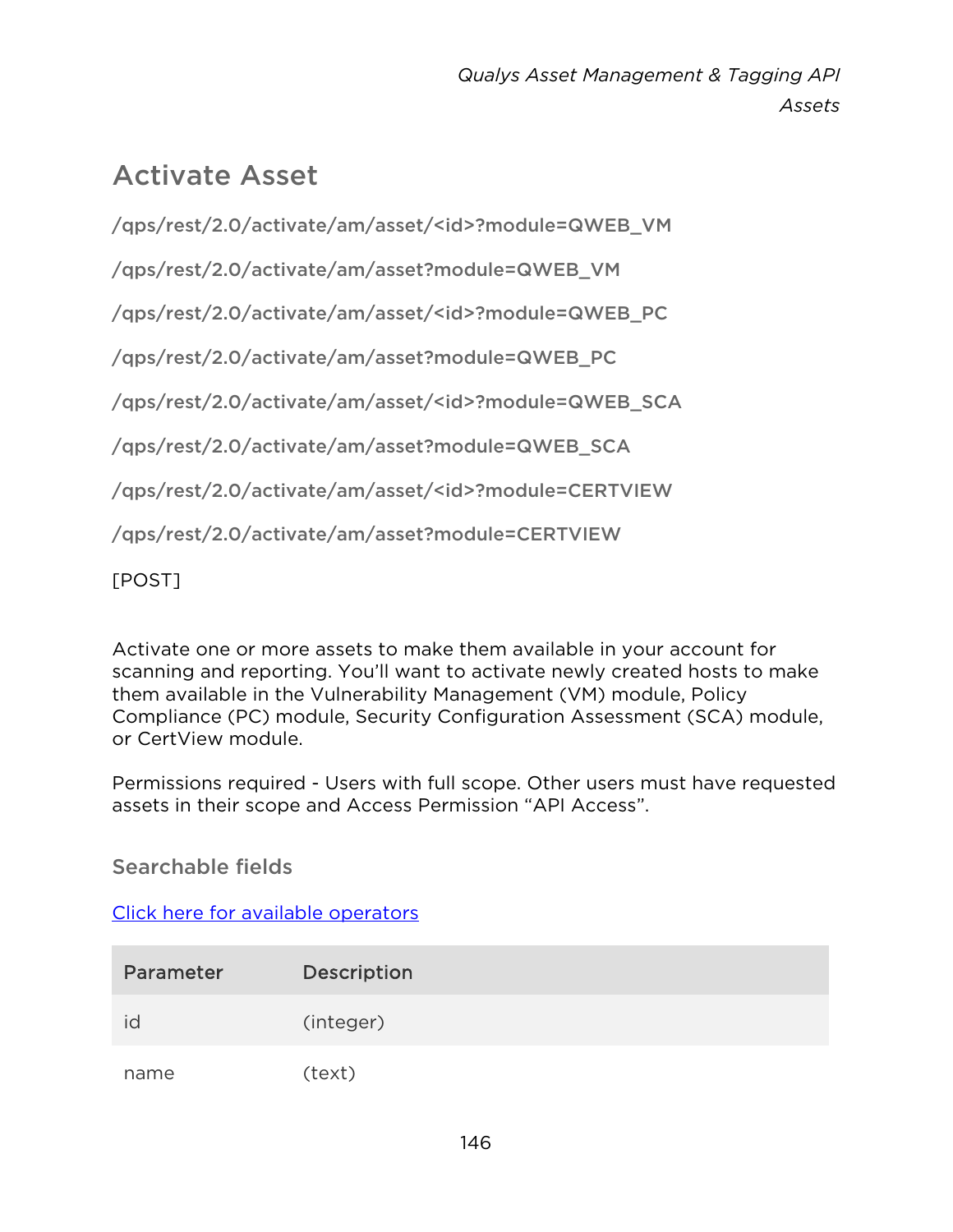| created | (date)                                                     |
|---------|------------------------------------------------------------|
| updated | (date)                                                     |
| type    | (keyword) UNKOWN, HOST, SCANNER, WEBAPP,<br>MALWARE DOMAIN |
| tagName | (text) Parent tags of the tag will also match              |
| tagld   | (text) Parent tags of the tag will also match              |

#### Samples

[Sample - Activate assets with the tag "Export to VM"](#page-146-0)

[Sample - Activate assets for PC module](#page-148-0)

[Sample - Activate assets for SCA module](#page-149-0)

[Sample - Activate assets for CertView module](#page-151-0)

#### <span id="page-146-0"></span>Sample - Activate assets with the tag "Export to VM"

#### API request

```
curl -u "USERNAME:PASSWORD" -H "content-type: text/xml" -X "POST" --
data-binary @- 
"https://qualysapi.qualys.com/qps/rest/2.0/activate/am/asset?module=QW
EB_VM" < file.xml 
Note: "file.xml" contains the request POST data.
```
#### Request POST data

```
<ServiceRequest> 
     <filters> 
         <Criteria field="tagName" operator="EQUALS">Export to 
VM</Criteria> 
     </filters> 
</ServiceRequest>
```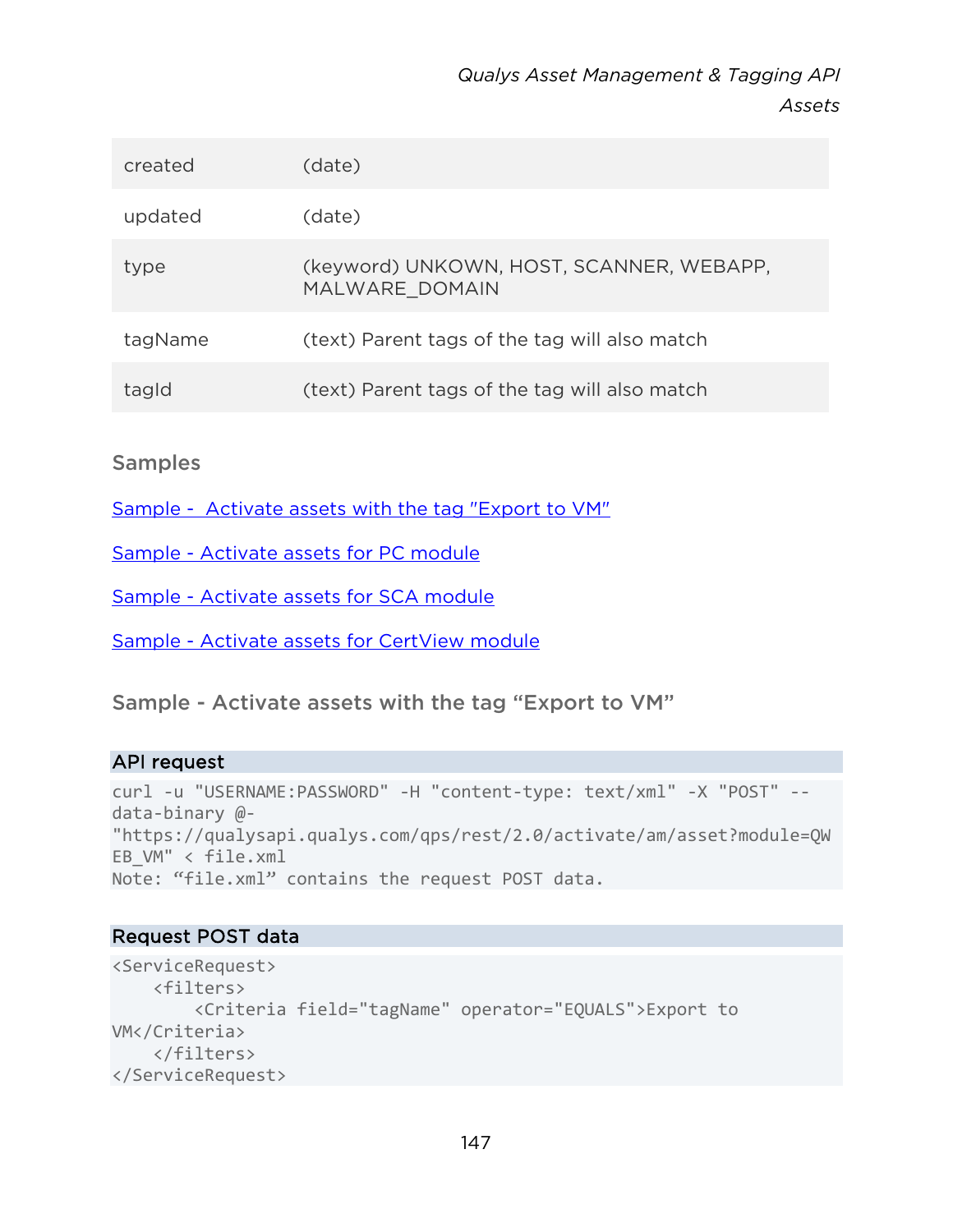```
<?xml version="1.0" encoding="UTF-8"?> 
<ServiceResponse xmlns:xsi="http://www.w3.org/2001/XMLSchema-instance" 
xsi:noNamespaceSchemaLocation="https://qualysapi.qualys.com/qps/xsd/2.
0/am/asset.xsd"> 
   <responseCode>SUCCESS</responseCode> 
   <count>1</count> 
   <data> 
     <Asset> 
       <id>1972521</id> 
       <name>Test Asset</name> 
       <created>2013-12-11T05:12:45Z</created> 
       <modified>2014-02-04T23:55:54Z</modified> 
       <type>HOST</type> 
       <tags> 
         <list> 
              <SimpleTag> 
                  <id>12345</id> 
                  <name>Export to VM</name> 
              </SimpleTag> 
         <list> 
       </tags> 
       <sourceInfo> 
         <list> 
            <Ec2AssetSourceSimple> 
              <firstDiscovered>2014-02-06T19:14:50Z</firstDiscovered> 
              <lastUpdated>2014-02-06T19:14:50Z</lastUpdated> 
              <assetId>1972521</assetId> 
              <availabilityZone>us-east</availabilityZone> 
              <privateDnsName>ip-10-90-0-73.qualys.com</privateDnsName> 
              <instanceId>i-8b545eef</instanceId> 
              <instanceType>t1.micro</instanceType> 
              <imageId>ami-03ad6e6a</imageId> 
              <privateIpAddress>127.0.0.1</privateIpAddress> 
              <monitoringEnabled>false</monitoringEnabled> 
            </Ec2AssetSourceSimple> 
         </list> 
       </sourceInfo> 
       <openPort> 
         <list/> 
       </openPort> 
       <software> 
         <list/> 
       </software>
```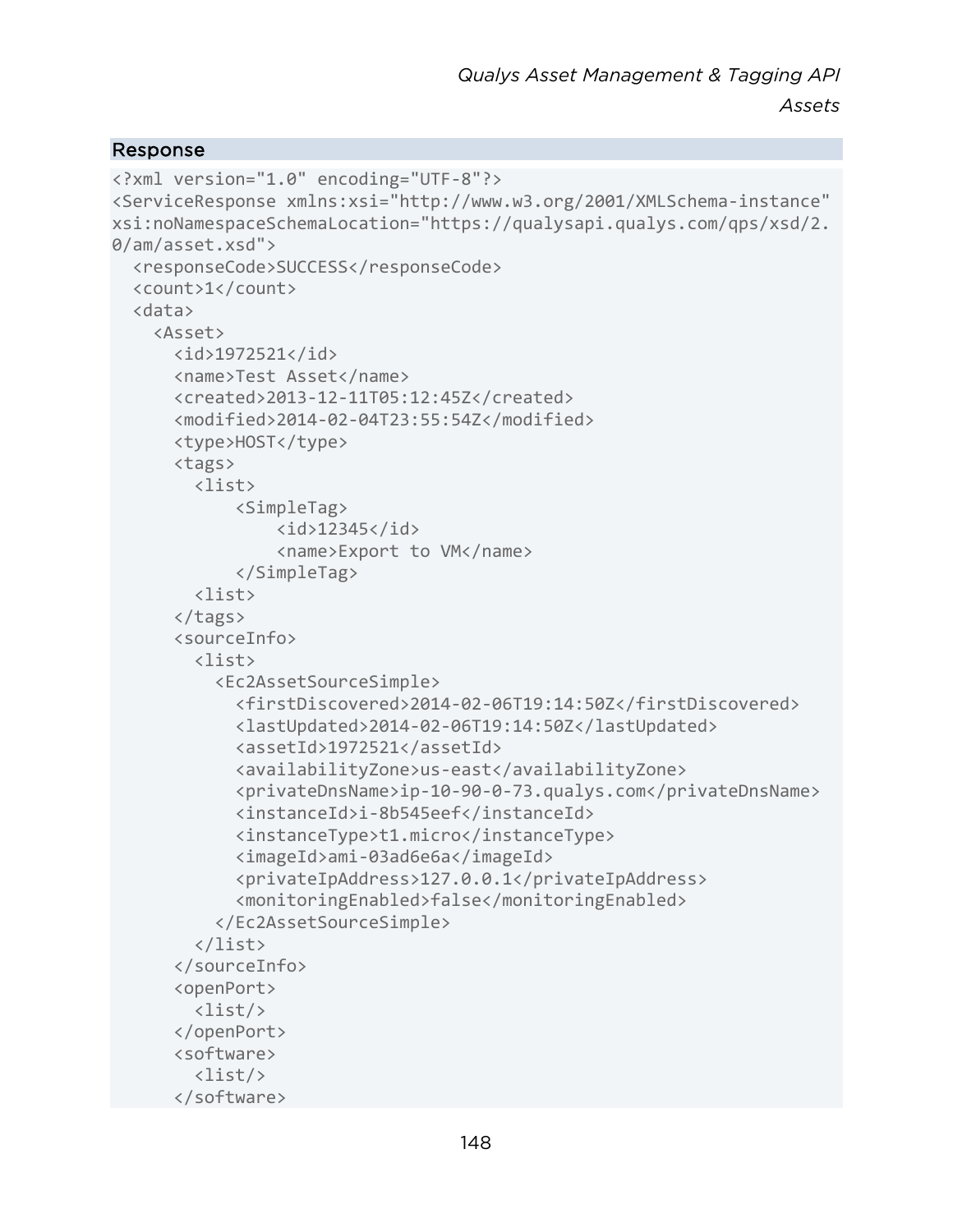```
 <vuln> 
           <list/> 
        </vuln> 
      </Asset> 
   </data> 
</ServiceResponse>
```
## <span id="page-148-0"></span>Sample - Activate assets for PC module

## API request

```
curl -u "USERNAME:PASSWORD" -H "content-type: text/xml" -X "POST" --
data-binary @- 
"https://qualysapi.qualys.com/qps/rest/2.0/activate/am/asset?module=QW
EB_VM" < file.xml 
Note: "file.xml" contains the request POST data.
```
## Request POST data

```
<ServiceRequest> 
     <filters> 
         <Criteria field="state" 
operator="EQUALS">DEALLOCATED</Criteria> 
     </filters> 
</ServiceRequest>
```

```
<?xml version="1.0" encoding="UTF-8"?> 
<ServiceResponse xmlns:xsi="http://www.w3.org/2001/XMLSchema-instance" 
xsi:noNamespaceSchemaLocation="https://qualysapi.qualys.com/qps/xsd/2.
0/am/asset.xsd"> 
   <responseCode>SUCCESS</responseCode> 
<count>1</count> 
   <data> 
     <Asset> 
       <id>15057806</id> 
       <name>asset_for_pc</name> 
       <created>2020-07-01T00:04:04Z</created> 
       <modified>2020-07-26T00:07:26Z</modified> 
       <type>HOST</type> 
       <tags> 
         <list> 
           <TagSimple>
```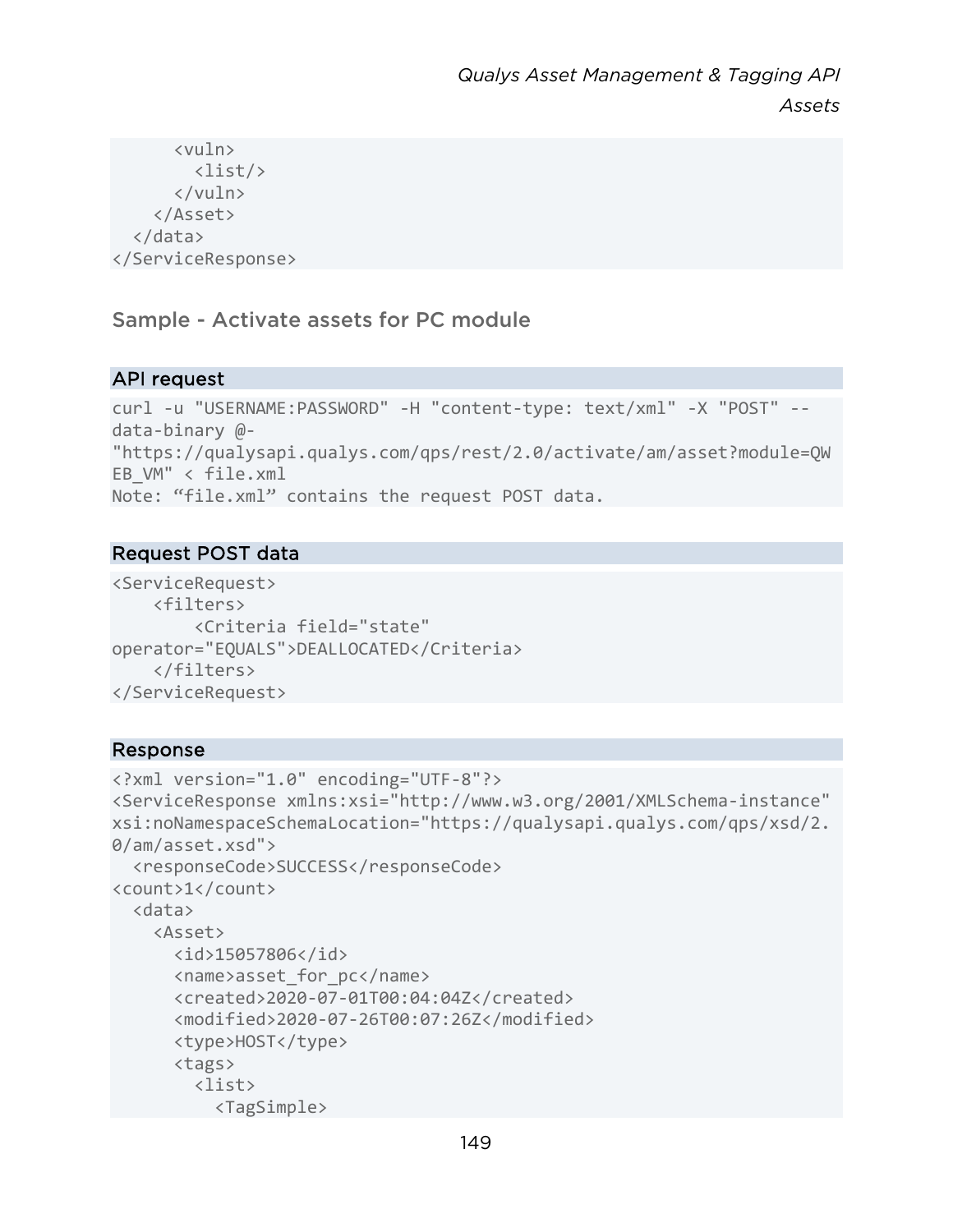*Assets*

```
 <id>110494212</id> 
              <name>Azure-static-tag</name> 
            </TagSimple> 
         </list> 
       </tags> 
       <sourceInfo> 
         <list> 
            <AzureAssetSourceSimple> 
              <assetId>15057806</assetId> 
              <type>AZURE</type> 
              <firstDiscovered>2020-07-01T00:04:07Z</firstDiscovered> 
              <lastUpdated>2020-07-25T22:59:59Z</lastUpdated> 
              <name>asset_for_pc</name> 
              <location>eastus</location> 
              <vmSize>Standard_A1</vmSize> 
              <vmId>ffc23409-2433-4ca7-b832-033ef231f235</vmId> 
              <offer>CentOS</offer> 
              <state>DEALLOCATED</state> 
              <publisher>OpenLogic</publisher> 
              <version>latest</version> 
              <osType>Linux</osType> 
              <subnet>subnet-2849</subnet> 
              <subscriptionId>XXXXXXXX-XXXX-XXXX-XXXX-
XXXXXXXXXXXX</subscriptionId> 
              <resourceGroupName>DefaultResourceGroup-
EUS</resourceGroupName>
              <macAddress>00-0D-3A-54-1B-AA</macAddress> 
              <privateIpAddress>10.95.0.158</privateIpAddress> 
            </AzureAssetSourceSimple> 
         </list> 
       </sourceInfo> 
     </Asset> 
   </data> 
</ServiceResponse>
```
<span id="page-149-0"></span>Sample - Activate assets for SCA module

#### API request

```
curl -u "USERNAME:PASSWORD" -H "content-type: text/xml" -X "POST" --
data-binary @- 
"https://qualysapi.qualys.com/qps/rest/2.0/activate/am/asset?module=QW
EB_SCA" < file.xml 
Note: "file.xml" contains the request POST data.
```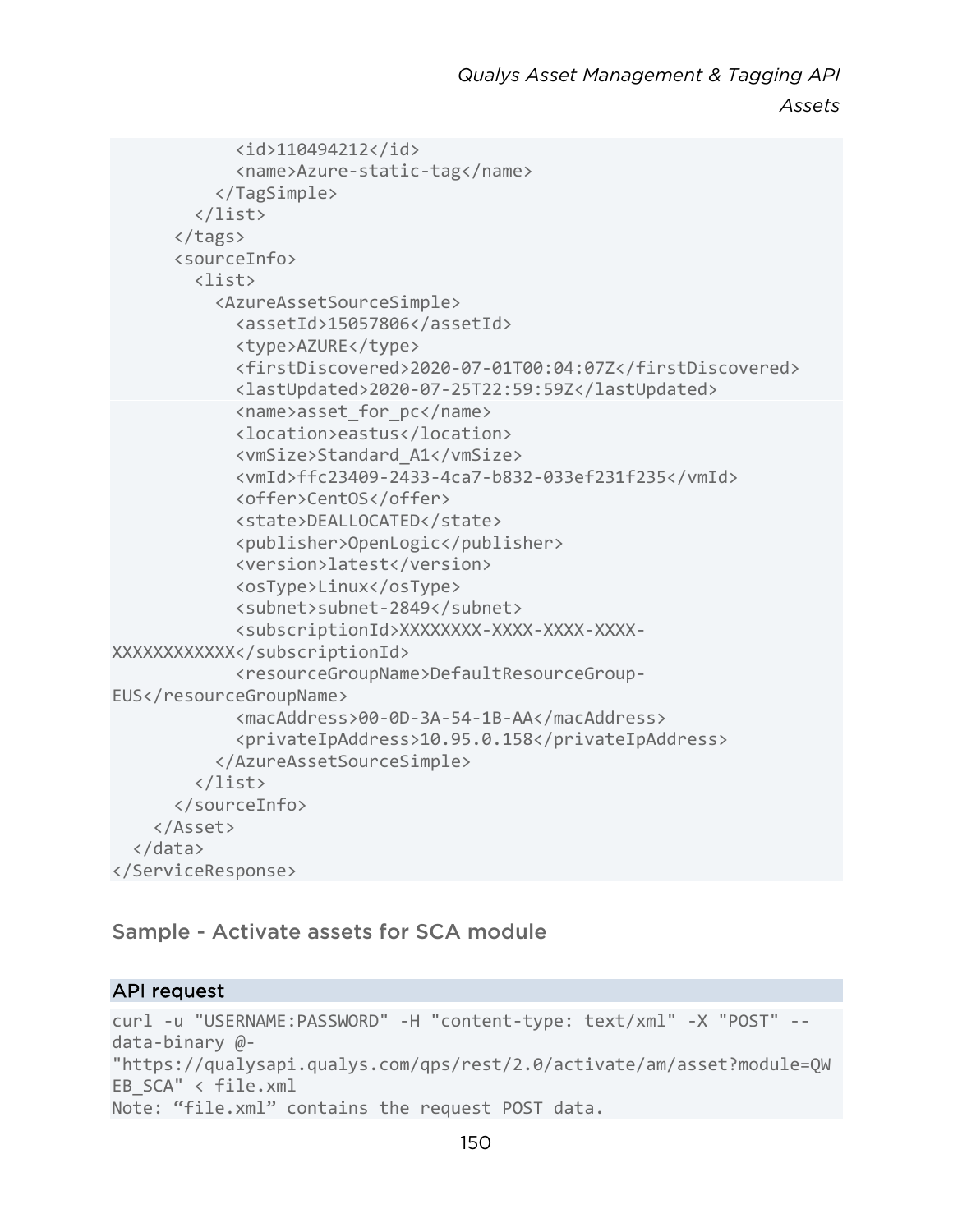#### Request POST data

```
<ServiceRequest> 
     <filters> 
         <Criteria field="vmId" operator="EQUALS">ffc23409-2433-4ca7-
b832-033ef231f235</Criteria> 
     </filters> 
</ServiceRequest>
```

```
<?xml version="1.0" encoding="UTF-8"?> 
<ServiceResponse xmlns:xsi="http://www.w3.org/2001/XMLSchema-instance" 
xsi:noNamespaceSchemaLocation="https://qualysapi.qualys.com/qps/xsd/2.
0/am/asset.xsd"> 
   <responseCode>SUCCESS</responseCode> 
<count>1</count> 
   <data> 
     <Asset> 
       <id>15057806</id> 
       <name>sample_azure_asset</name> 
       <created>2020-07-01T00:04:04Z</created> 
       <modified>2020-07-26T00:09:27Z</modified> 
       <type>HOST</type> 
       <tags> 
         <list> 
           <TagSimple> 
              <id>110494212</id> 
              <name>Azure-static-tag</name> 
            </TagSimple> 
         </list> 
       </tags> 
       <sourceInfo> 
         <list> 
            <AzureAssetSourceSimple> 
              <assetId>15057806</assetId> 
              <type>AZURE</type> 
              <firstDiscovered>2020-07-01T00:04:07Z</firstDiscovered> 
              <lastUpdated>2020-07-25T22:59:59Z</lastUpdated> 
              <name>sample_azure_asset</name> 
              <location>eastus</location> 
              <vmSize>Standard_A1</vmSize> 
              <vmId>ffc23409-2433-4ca7-b832-033ef231f235</vmId> 
              <offer>CentOS</offer> 
              <state>DEALLOCATED</state>
```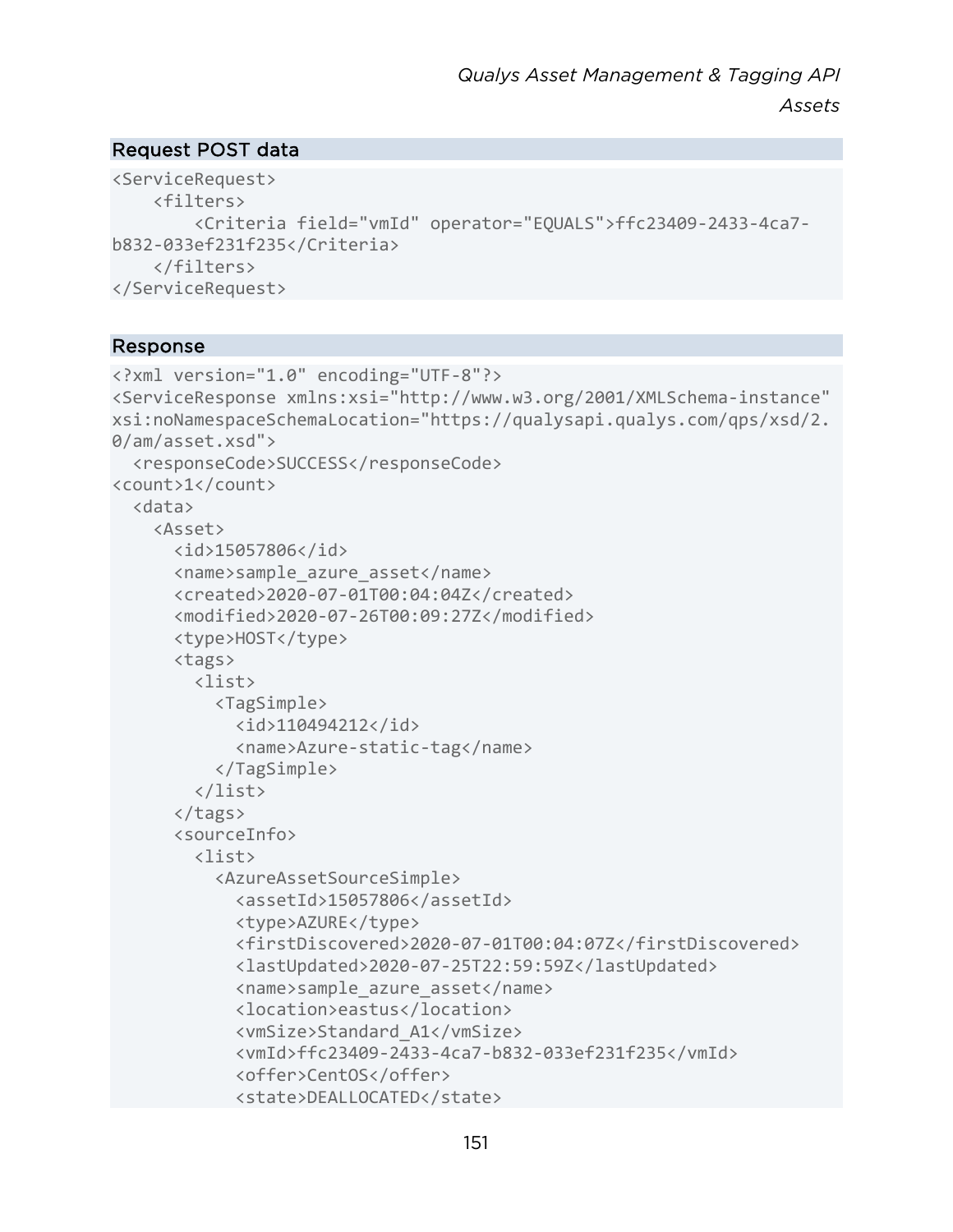```
 <publisher>OpenLogic</publisher> 
              <version>latest</version> 
              <osType>Linux</osType> 
              <subnet>subnet-2849</subnet> 
              <subscriptionId>XXXXXXXX-XXXX-XXXX-XXXX-
XXXXXXXXXXXX</subscriptionId> 
              <resourceGroupName>DefaultResourceGroup-
EUS</resourceGroupName>
              <macAddress>00-0D-3A-54-1B-AA</macAddress> 
              <privateIpAddress>10.95.0.158</privateIpAddress> 
            </AzureAssetSourceSimple> 
         </list> 
       </sourceInfo> 
     </Asset> 
   </data> 
</ServiceResponse>
```
<span id="page-151-0"></span>Sample - Activate assets for CertView module

#### API request

```
curl -u "USERNAME:PASSWORD" -H "content-type: text/xml" -X "POST" --
data-binary @- 
"https://qualysapi.qualys.com/qps/rest/2.0/activate/am/asset/15057806?
module=CERTVIEW" < file.xml 
Note: "file.xml" contains the request POST data.
```
#### Request POST data

```
<ServiceRequest> 
     <filters> 
            <Criteria field="tagName" 
operator="EQUALS">activation_test_tag 
     </filters> 
</ServiceRequest>
```

```
<?xml version="1.0" encoding="UTF-8"?> 
<ServiceResponse xmlns:xsi="http://www.w3.org/2001/XMLSchema-instance" 
xsi:noNamespaceSchemaLocation="https://qualysapi.qualys.com/qps/xsd/2.
0/am/asset.xsd"> 
   <responseCode>SUCCESS</responseCode> 
<count>1</count>
```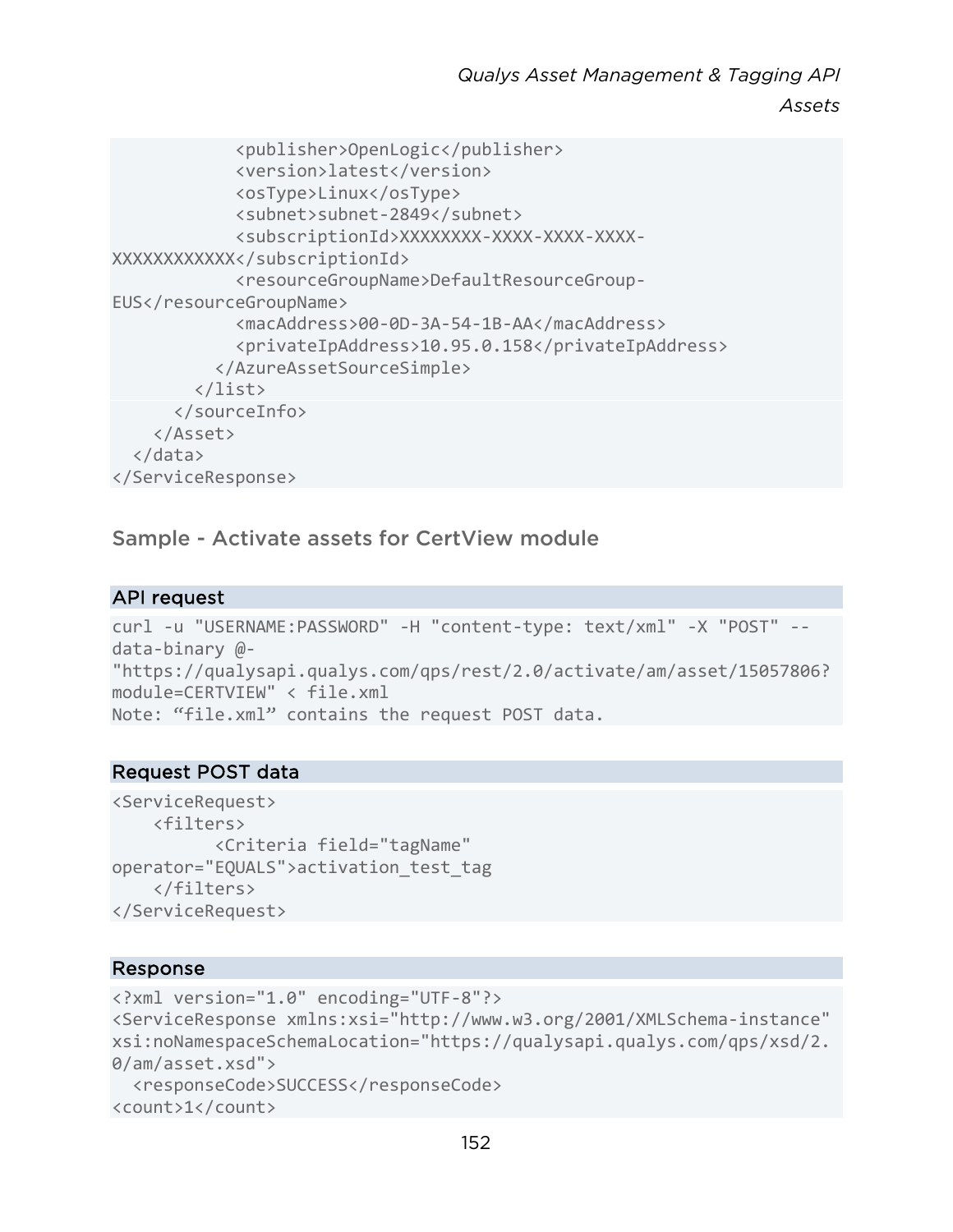```
 <data> 
     <Asset> 
       <id>15057806</id> 
       <name>Sample_asset</name> 
       <created>2020-07-01T00:04:04Z</created> 
       <modified>2020-07-26T00:11:16Z</modified> 
       <type>HOST</type> 
       <tags> 
         <list> 
            <TagSimple> 
              <id>110878225</id> 
              <name>activation_test_tag</name> 
            </TagSimple> 
            <TagSimple> 
              <id>110494212</id> 
              <name>Azure-static-tag</name> 
            </TagSimple> 
         </list> 
       </tags> 
       <sourceInfo> 
         <list> 
            <AzureAssetSourceSimple> 
              <assetId>15057806</assetId> 
              <type>AZURE</type> 
              <firstDiscovered>2020-07-01T00:04:07Z</firstDiscovered> 
              <lastUpdated>2020-07-25T22:59:59Z</lastUpdated> 
              <name>Sample_asset</name> 
              <location>eastus</location> 
              <vmSize>Standard_A1</vmSize> 
              <vmId>ffc23409-2433-4ca7-b832-033ef231f235</vmId> 
              <offer>CentOS</offer> 
              <state>DEALLOCATED</state> 
              <publisher>OpenLogic</publisher> 
              <version>latest</version> 
              <osType>Linux</osType> 
              <subnet>subnet-2849</subnet> 
              <subscriptionId>XXXXXXXX-XXXX-XXXX-XXXX-
XXXXXXXXXXXX</subscriptionId> 
              <resourceGroupName>DefaultResourceGroup-
EUS</resourceGroupName>
              <macAddress>00-0D-3A-54-1B-AA</macAddress> 
              <privateIpAddress>10.95.0.158</privateIpAddress> 
            </AzureAssetSourceSimple> 
         </list>
```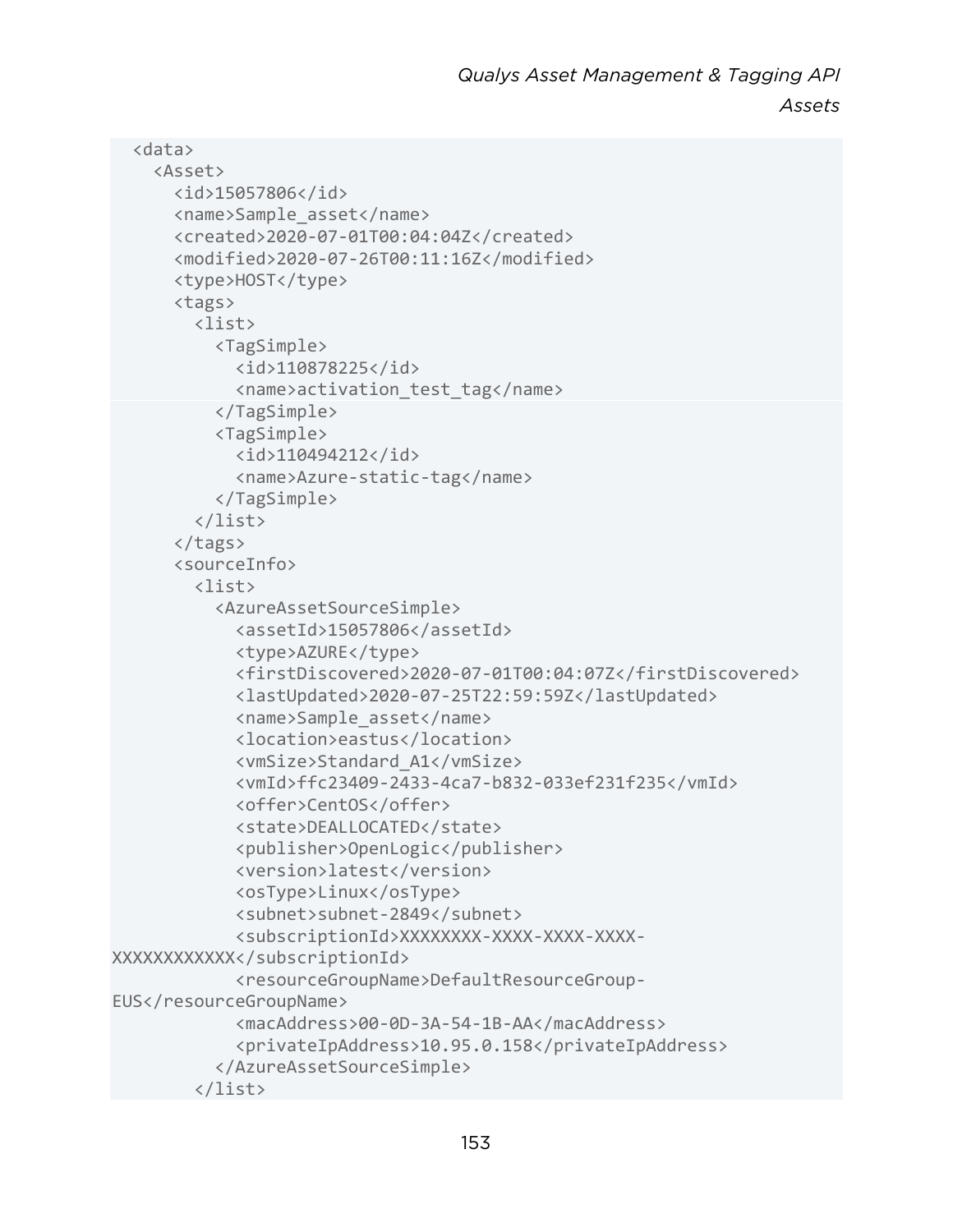</sourceInfo> </Asset> </data> </ServiceResponse>

XSD

[<platform API server>/](#page-8-0)qps/xsd/2.0/am/asset.xsd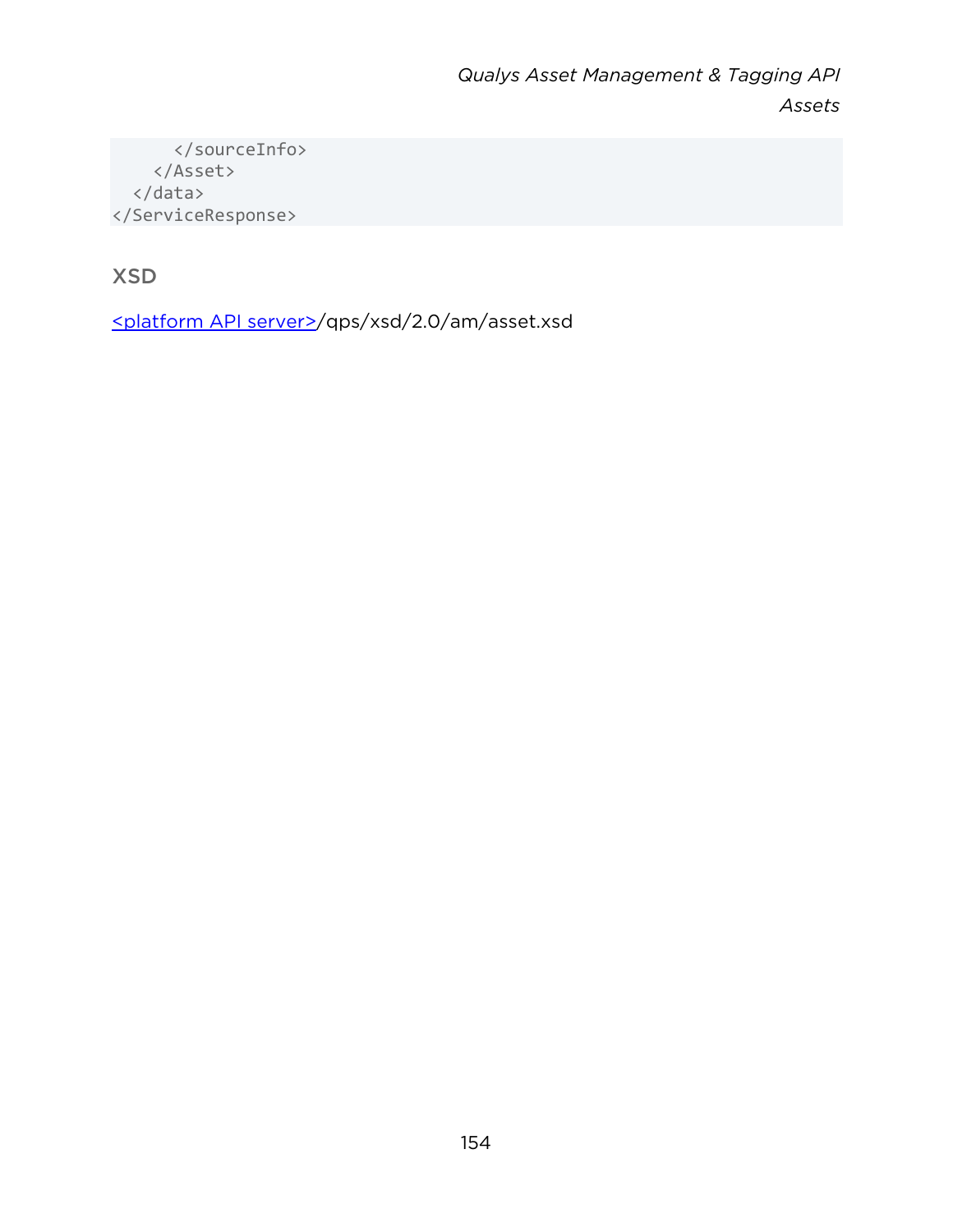# Asset Fields

| <b>Name</b> | Description                                                |
|-------------|------------------------------------------------------------|
| name        | (text)                                                     |
| tags        | (string)                                                   |
| id          | (long)                                                     |
| created     | (date)                                                     |
| modified    | (date)                                                     |
| type        | (keyword) UNKOWN, HOST, SCANNER, WEBAPP,<br>MALWARE DOMAIN |
| sourceInfo  | (AssetSourceQList)                                         |

## Associations

TagSimpleQList - Asset tags on the associated asset. This collection to be added to and removed from by providing a tag ID wrapped in a TagSimple element.

| <b>TagSimple</b> |                        |
|------------------|------------------------|
| ıd               | long (tag primary key) |
| name             | string (tag name)      |

AssetSourceQList - Source information for the associated asset. At the moment this is used exclusively for assets that are in Amazon EC2 but may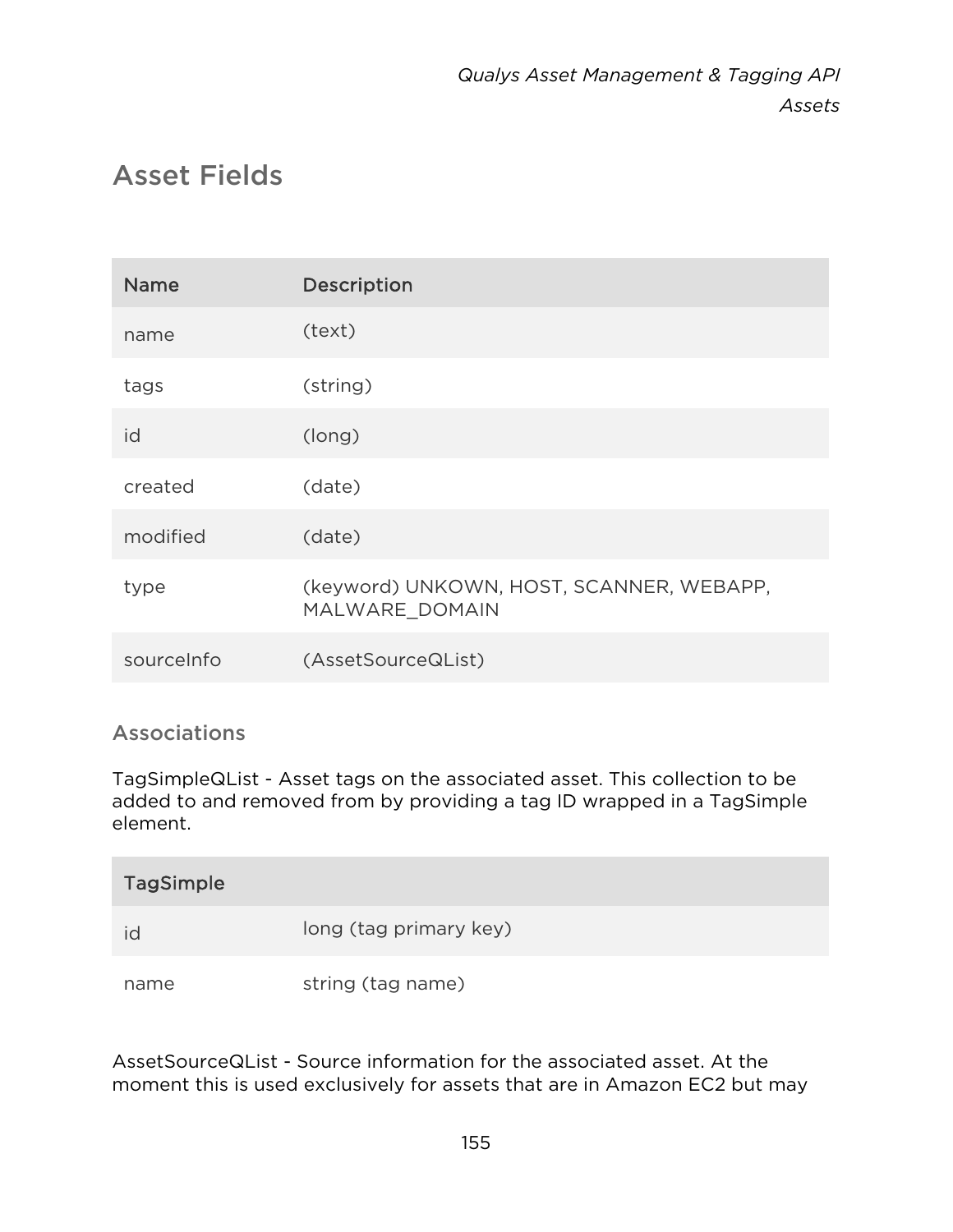contain additional types in the future. As such, elements will always be of type Ec2AssetSourceSimple.

| Element           | <b>Description</b>                                                                                        |
|-------------------|-----------------------------------------------------------------------------------------------------------|
| availabilityZone  | (string)                                                                                                  |
| privateDnsName    | (string)                                                                                                  |
| publicDnsName     | (string)                                                                                                  |
| instanceID        | (string)                                                                                                  |
| instanceType      | (string)                                                                                                  |
| imageID           | (string)                                                                                                  |
| publiclpAddress   | (string)                                                                                                  |
| privatelpAddress  | (string)                                                                                                  |
| monitoringEnabled | (boolean)                                                                                                 |
| instanceState     | (AssetSourceStateCode: PENDING, RUNNING,<br>SHUTTING DOWN, TERMINATED, STOPPING,<br>STOPPED, UNSUPPORTED) |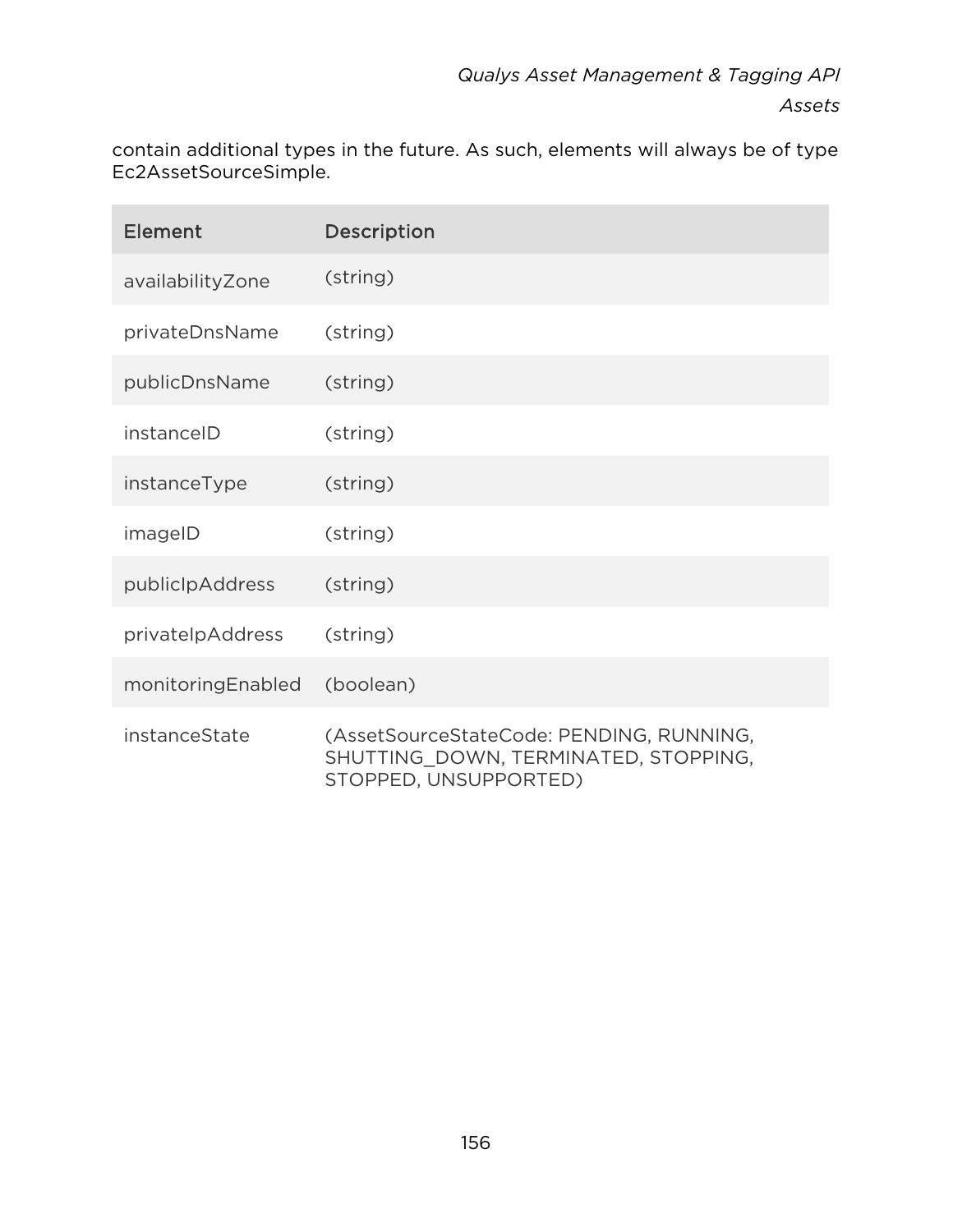# Host Instance Vulnerability data

# Get Vulnerability Info

/qps/rest/2.0/get/am/hostinstancevuln/<id>

## [GET]

Returns a single host instance vulnerability data by ID.

Limit your results - Use the optional "fields" parameter to limit the amount of information returned for the host instance vulnerability. [Learn more about](#page-10-0)  [limiting your results](#page-10-0)

Permissions required - Managers with Full Scope. Users without Full Scope must have these account settings: 1) scope includes the requested asset, and 2) permissions include: Access Permission "API Access" and Asset Management Permission "Read Asset".

Sample - Fetch a host instance vulnerability

#### API request

```
curl -n -u "USERNAME:PASSWORD" 
"https://qualysapi.qualys.com/qps/rest/2.0/get/am/hostinstancevuln/123
45"
```

```
<?xml version="1.0" encoding="UTF-8"?> 
<ServiceResponse xmlns:xsi="http://www.w3.org/2001/XMLSchema-instance" 
xsi:noNamespaceSchemaLocation="https://qualysapi.qualys.com/qps/xsd/2.
0/am/hostinstancevuln.xsd"> 
   <responseCode>SUCCESS</responseCode> 
   <count>1</count> 
   <data> 
     <HostInstanceVuln> 
       <id>9534081</id> 
       <hostAssetId>1543621</hostAssetId>
```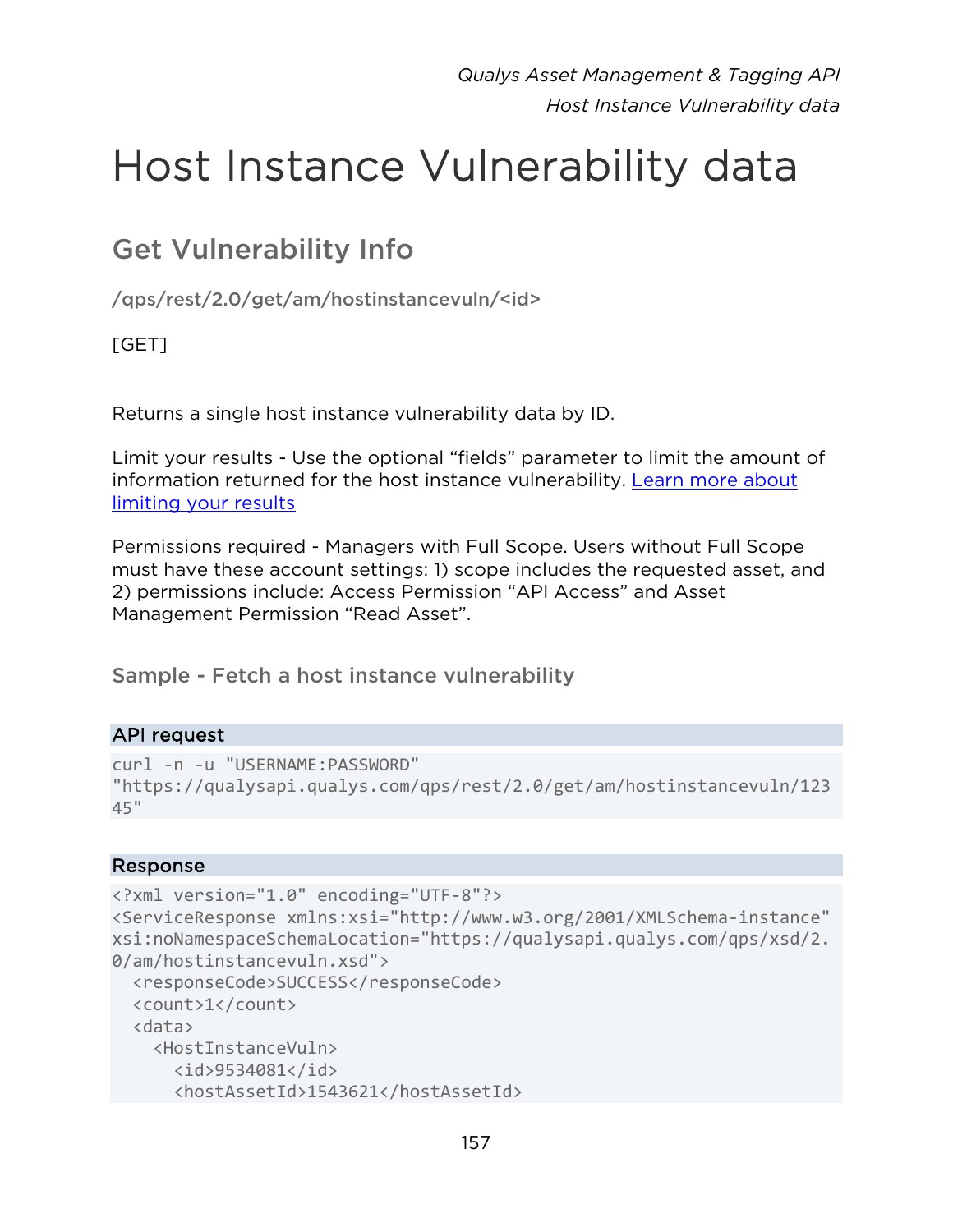*Qualys Asset Management & Tagging API Host Instance Vulnerability data*

 <qid>38167</qid> <port>25</port> <ssl>true</ssl> <found>true</found> <ignored>false</ignored> <disabled>false</disabled> <updated>2012-10-19T21:56:23Z</updated> <protocol>TCP</protocol> <source>HOST</source> </HostInstanceVuln> </data> </ServiceResponse>

## XSD

[<platform API server>/](#page-8-0)qps/xsd/2.0/am/hostinstancevuln.xsd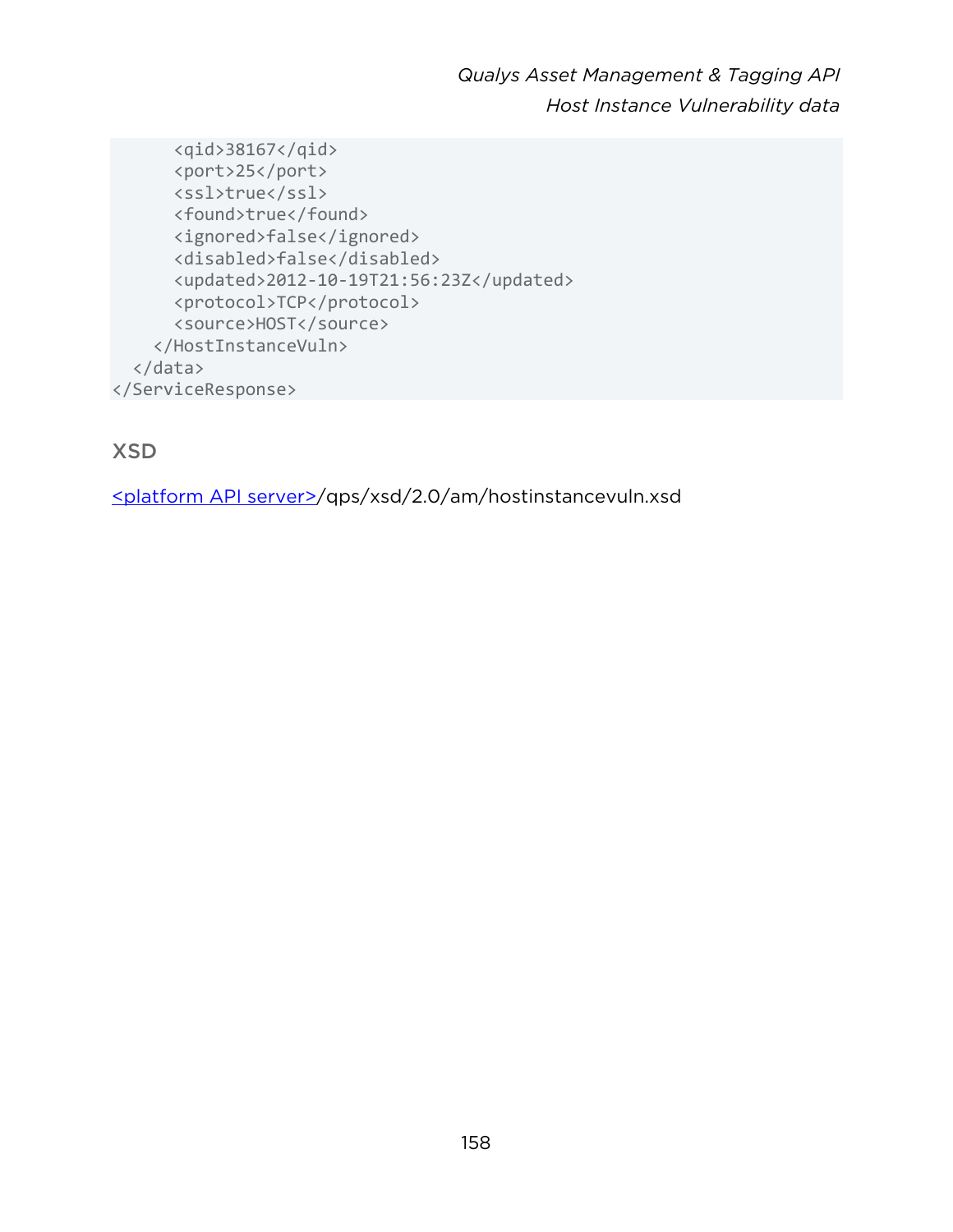# Search Vulnerabilities

/qps/rest/2.0/search/am/hostinstancevuln

## [POST]

Returns a list of host instance vulnerabilities that match the provided criteria. These vulnerabilities are returned when the hosts are visible to the user (i.e. in the user's scope).

Limit your results - Use the optional "fields" parameter to limit the amount of information returned for each vulnerability. Learn more about limiting your [results](#page-10-0)

Pagination - A maximum of 100 instances are returned by default. To customize this specify a "preferences" tag in the POST body of your request.

Permissions required - Managers with Full Scope. Users without Full Scope must have these account settings: 1) scope includes the requested asset, and 2) permissions include: Access Permission "API Access" and Asset Management Permission "Read Asset".

#### Searchable fields

#### [Click here for available operators](#page-16-0)

| Parameter   | Description                                                                                   |
|-------------|-----------------------------------------------------------------------------------------------|
| id          | (long) The primary host instance vulnerability key.                                           |
| hostAssetId | (long) The ID of the host asset where the vulnerability<br>was found.                         |
| created     | (date) The date the vulnerability was added to the<br>KnowledgeBase.                          |
| found       | (boolean) Set to true if the QID was detected on the<br>host by the latest scan of that host. |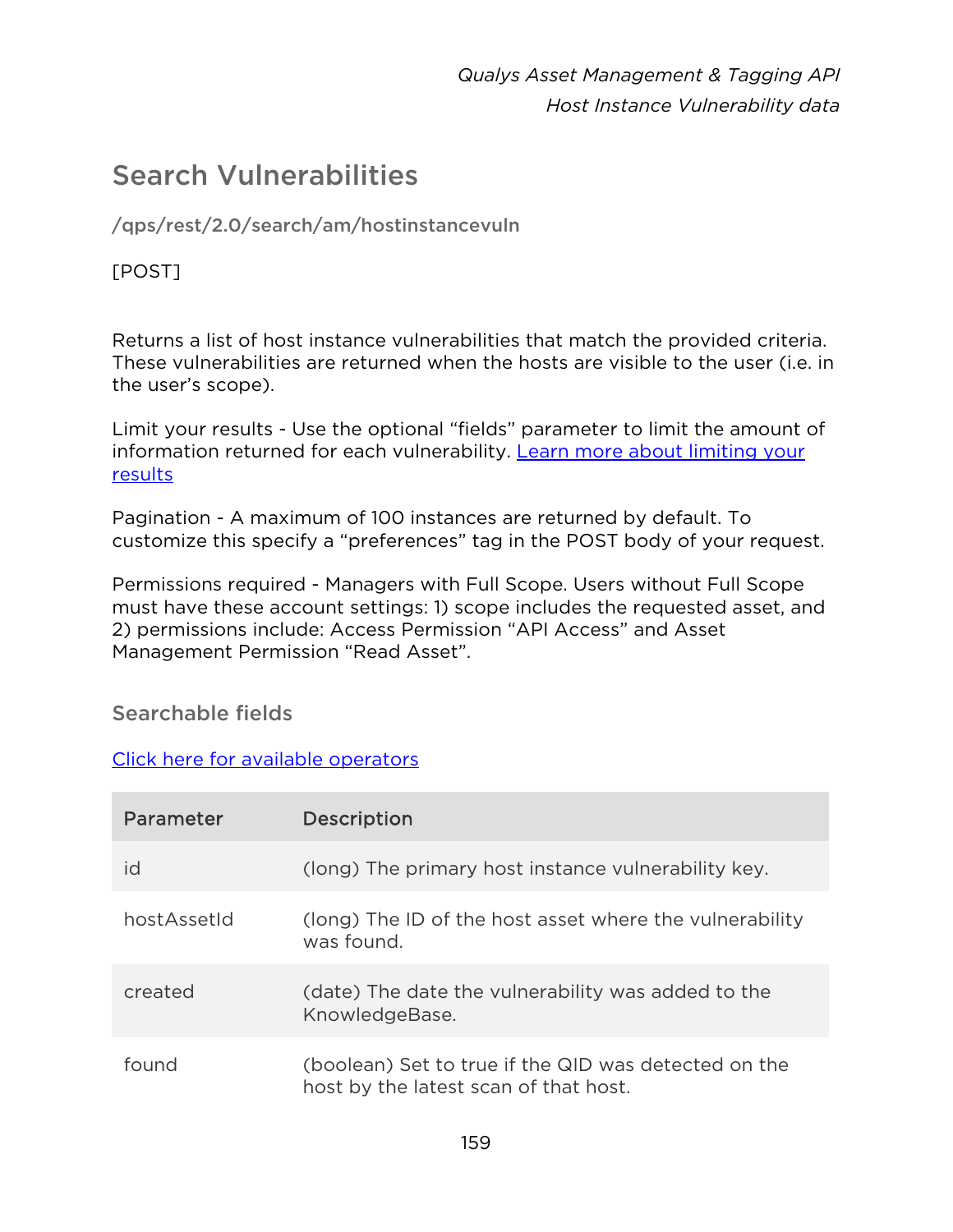# *Qualys Asset Management & Tagging API Host Instance Vulnerability data*

| firstFound  | (date) The date/time the vulnerability was first<br>detected on the host.                                                                                                                      |
|-------------|------------------------------------------------------------------------------------------------------------------------------------------------------------------------------------------------|
| lastfound   | (date) The most recent date/time the vulnerability was<br>detected on the host.                                                                                                                |
| lastScanned | (date) The most recent date/time the vulnerability was<br>tested for the host.                                                                                                                 |
| qid         | (long) The Qualys vulnerability ID of the vulnerability.                                                                                                                                       |
| disabled    | (boolean) Set to true if the QID is marked as disabled<br>in your subscription. Set to false if the QID is not<br>marked disabled.                                                             |
| fgdn        | (string) The fully qualified domain name of the host.                                                                                                                                          |
| ssl         | (boolean) Set to true if the vulnerability was detected<br>over SSL. Set to false if the vulnerability was not<br>detected over SSL. This element is not returned for<br>information gathered. |
| updated     | (date) The last date/time the vulnerability data was<br>updated for the host.                                                                                                                  |
| ignored     | (boolean) Set to true if the QID/host/port is marked as<br>ignored in your subscription. Set to false if the<br>QID/host/port is not marked ignored.                                           |
| protocol    | (string) The protocol the vulnerability was detected<br>on. TCP, UDP, ICMP.                                                                                                                    |
| port        | (integer) The port number the vulnerability was<br>detected on.                                                                                                                                |
| source      | (string) The vulnerability source. HOST, ORACLE,<br>HSSQL, OTHER.                                                                                                                              |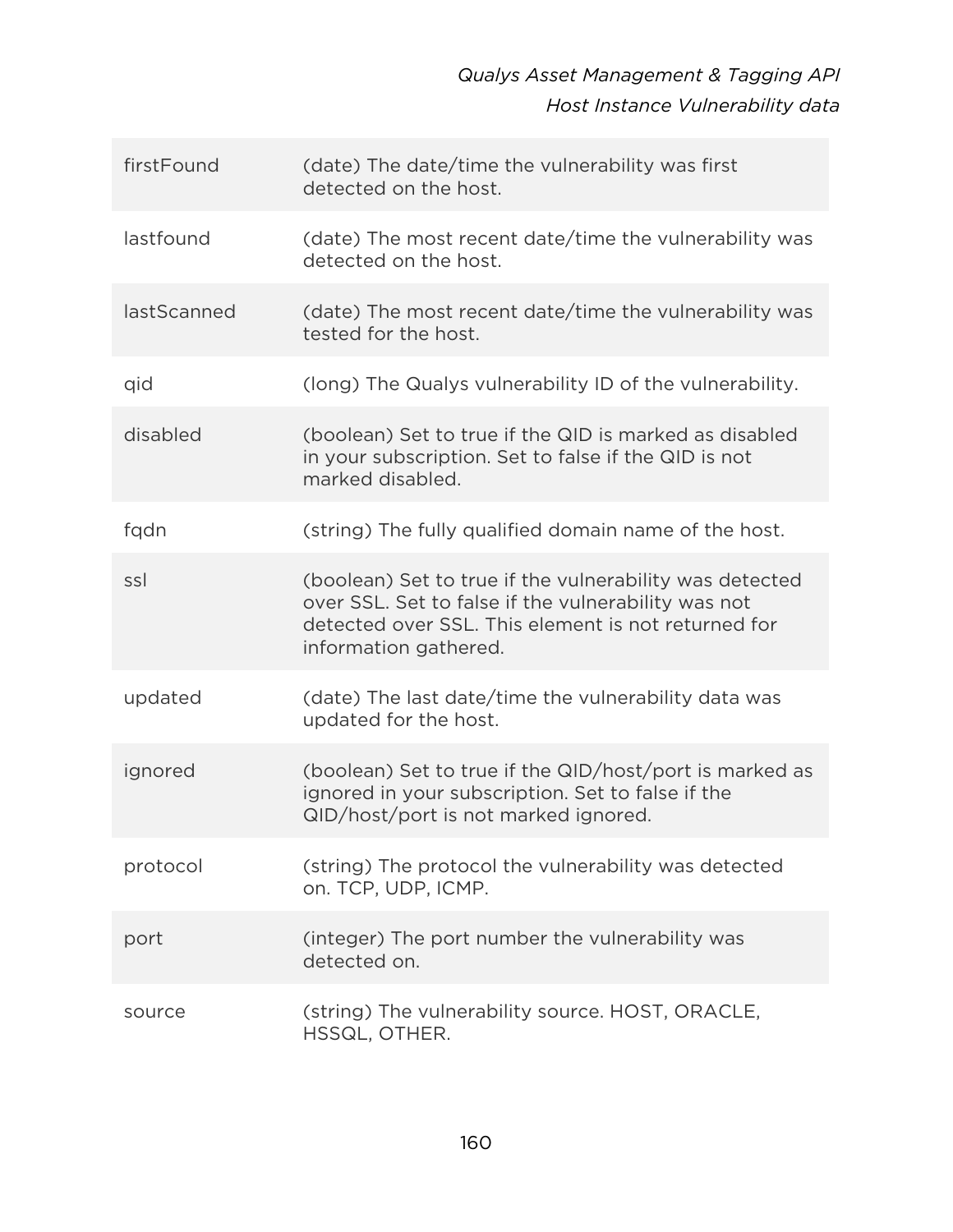#### Sample - Search vulnerability instances

Find all vulnerabilities that were previously detected on a host, and that have since been resolved

#### API request

```
curl -u "USERNAME:PASSWORD" -H "content-type: text/xml" -X "POST" --
data-binary @- 
"https://qualysapi.qualys.com/qps/rest/2.0/search/am/hostinstancevuln" 
<file.xml 
Note: file.xml contains the request POST data
```
#### Request POST data

```
<ServiceRequest> 
     <filters> 
         <Criteria field="hostAssetId" 
operator="EQUALS">12345</Criteria> 
         <Criteria field="found" operator="EQUALS">false</Criteria> 
     </filters> 
</ServiceRequest>
```

```
<?xml version="1.0" encoding="UTF-8"?> 
<ServiceResponse xmlns:xsi="http://www.w3.org/2001/XMLSchema-instance" 
xsi:noNamespaceSchemaLocation="https://qualysapi.qualys.com/qps/xsd/2.
0/am/hostinstancevuln.xsd"> 
   <responseCode>SUCCESS</responseCode> 
   <count>1</count> 
   <data> 
     <HostInstanceVuln> 
       <id>9534081</id> 
       <hostAssetId>12345</hostAssetId> 
       <qid>38167</qid> 
       <port>25</port> 
       <ssl>true</ssl> 
       <found>true</found> 
       <ignored>false</ignored> 
       <disabled>false</disabled> 
       <updated>2012-10-19T21:56:23Z</updated> 
       <protocol>TCP</protocol> 
       <source>HOST</source>
```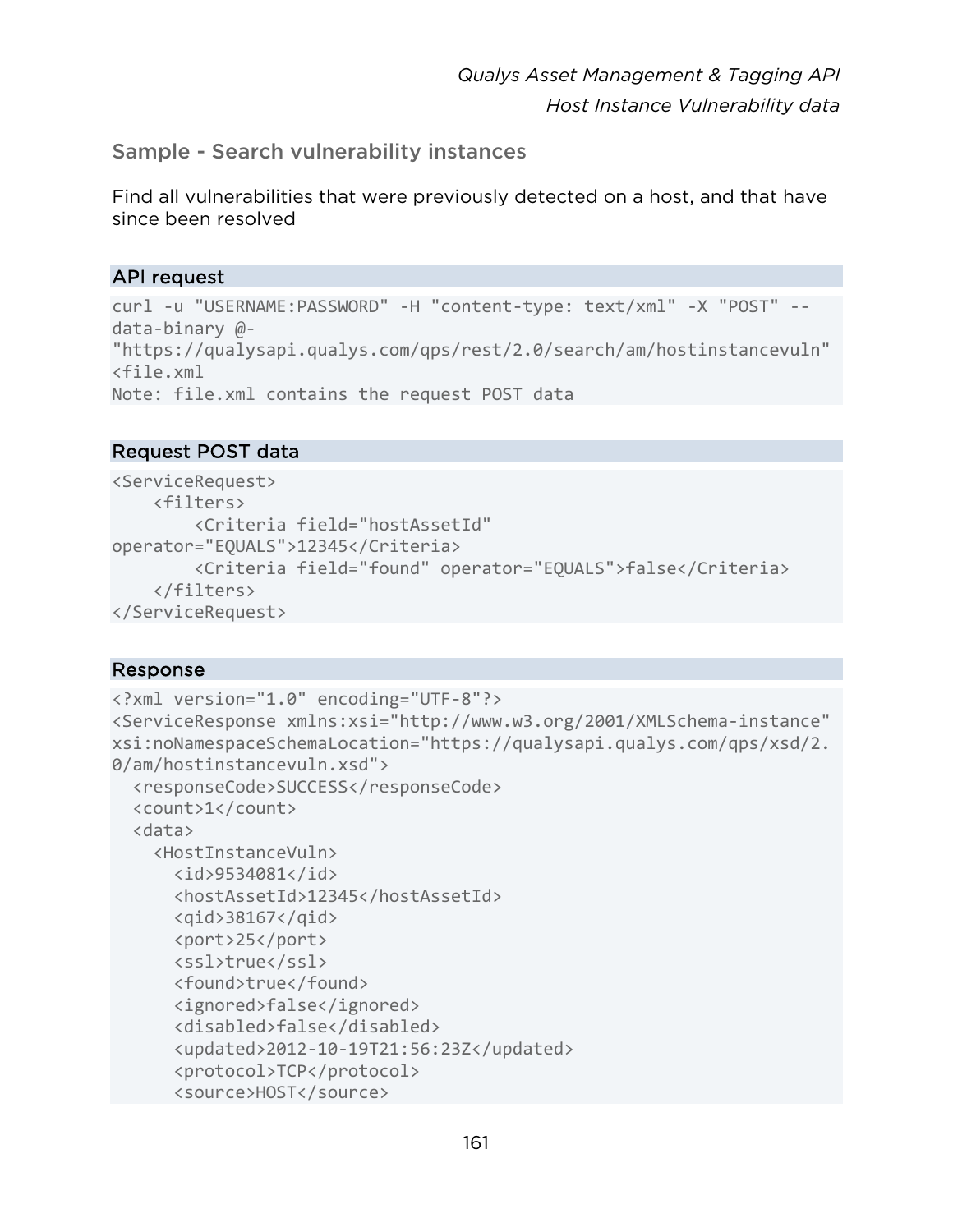</HostInstanceVuln> </data> </ServiceResponse>

XSD

[<platform API server>/](#page-8-0)qps/xsd/2.0/am/hostinstancevuln.xsd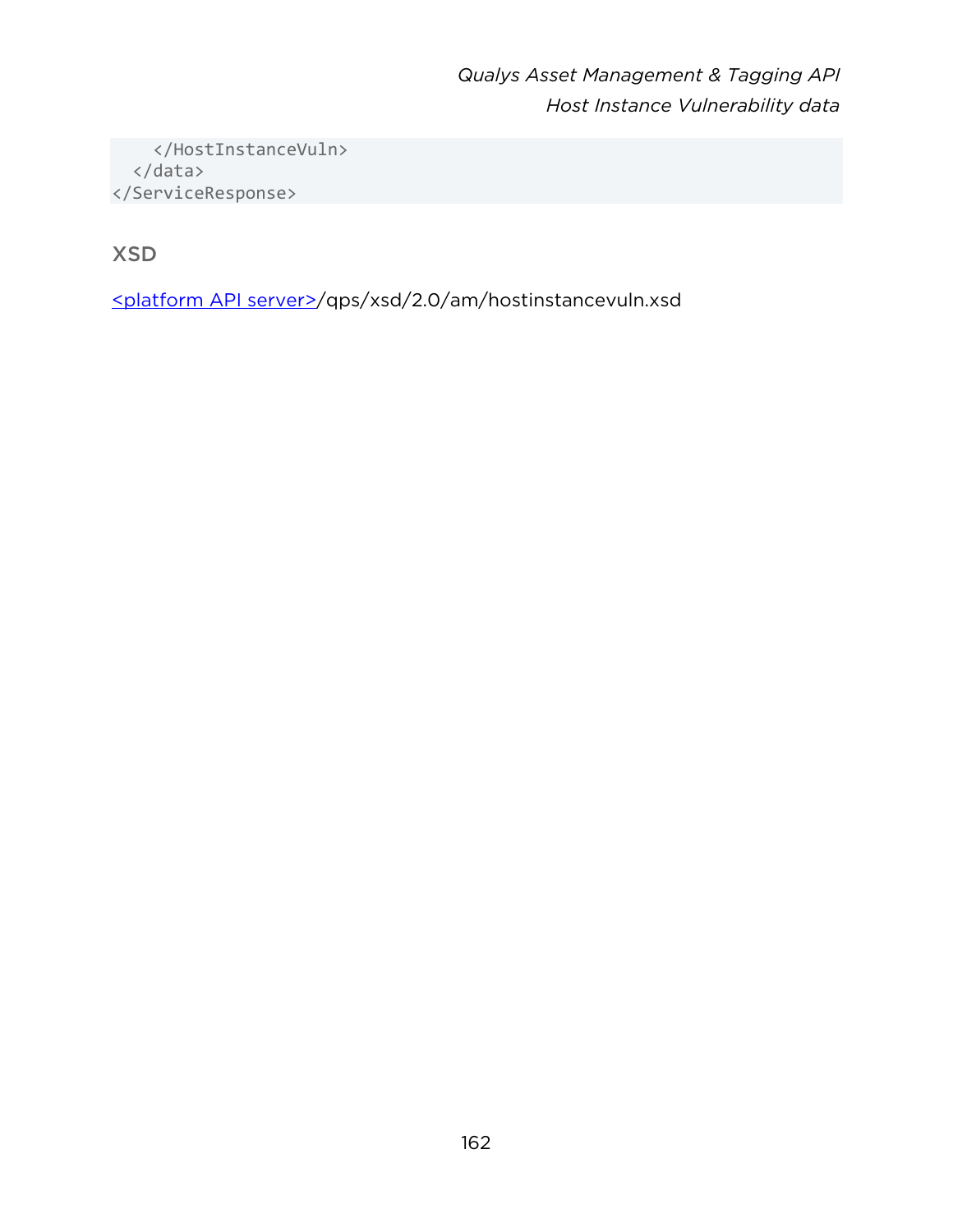# Count Vulnerabilities

/qps/rest/2.0/count/am/hostinstancevuln

## [GET]

Returns the number of host instance vulnerabilities that match the provided criteria. A host instance vulnerability is counted when the asset visible to the user (i.e. it is in the user's scope).

Permissions required - Managers with Full Scope. Users without Full Scope must have these account settings: 1) scope includes the requested asset, and 2) permissions include: Access Permission "API Access" and Asset Management Permission "Read Asset".

Sample - Count vulnerabilities on assets

Count the number of host instance vulnerabilities across all visible assets

#### API request

```
curl -u "USERNAME:PASSWORD" 
"https://qualysapi.qualys.com/qps/rest/2.0/count/am/hostinstancevuln"< 
file.xml 
Note: file.xml contains the request POST data
```
#### Request POST data

```
<ServiceRequest> 
     <filters> 
         <Criteria field="found" operator="EQUALS">true</Criteria> 
     </filters> 
</ServiceRequest>
```

```
<?xml version="1.0" encoding="UTF-8"?> 
<ServiceResponse xmlns:xsi="http://www.w3.org/2001/XMLSchema-instance" 
xsi:noNamespaceSchemaLocation="https://qualysapi.qualys.com/qps/xsd/2.
0/am/hostinstancevuln.xsd"> 
   <responseCode>SUCCESS</responseCode>
```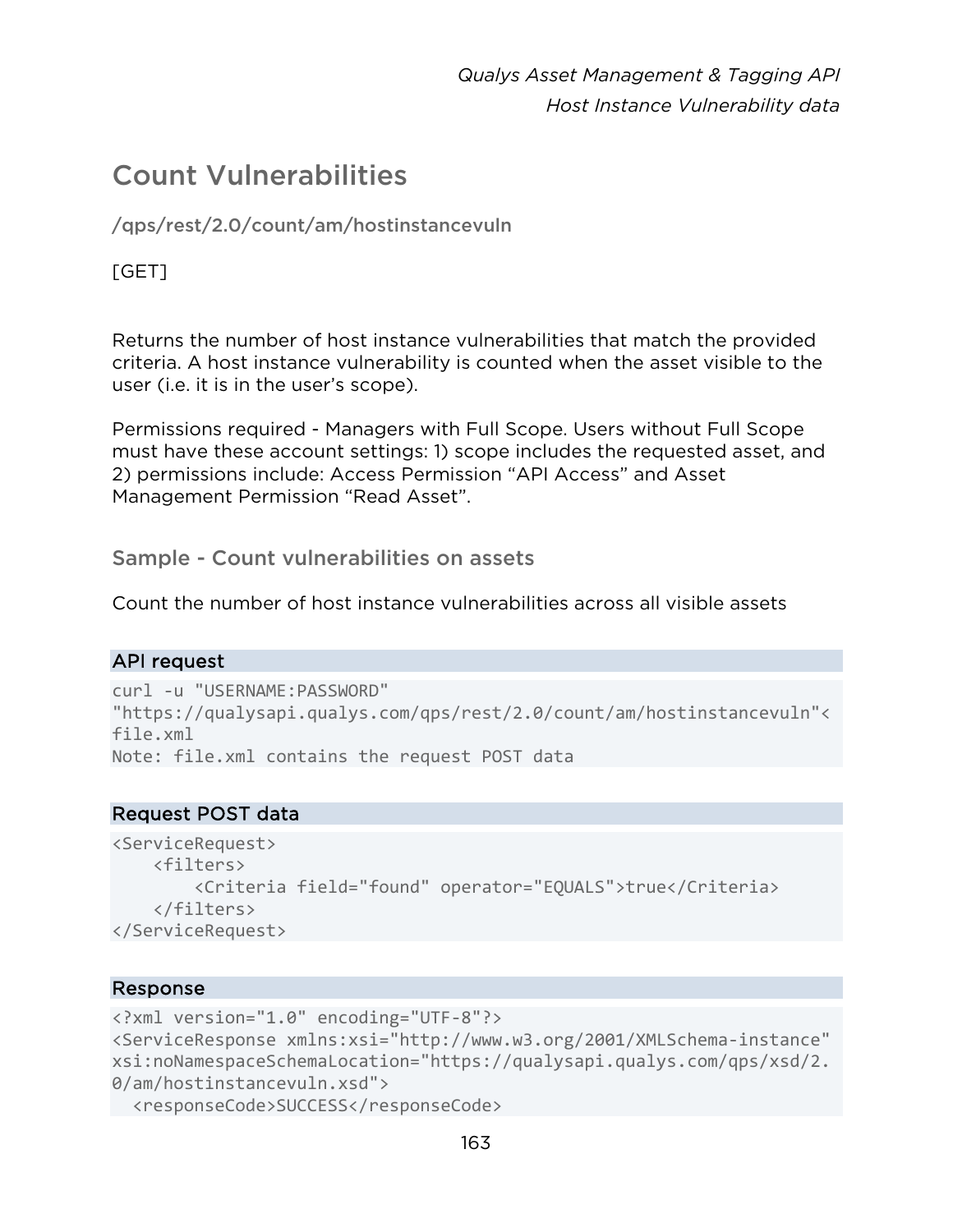<count>1</count> </ServiceResponse>

XSD

[<platform API server>/](#page-8-0)qps/xsd/2.0/am/hostinstancevuln.xsd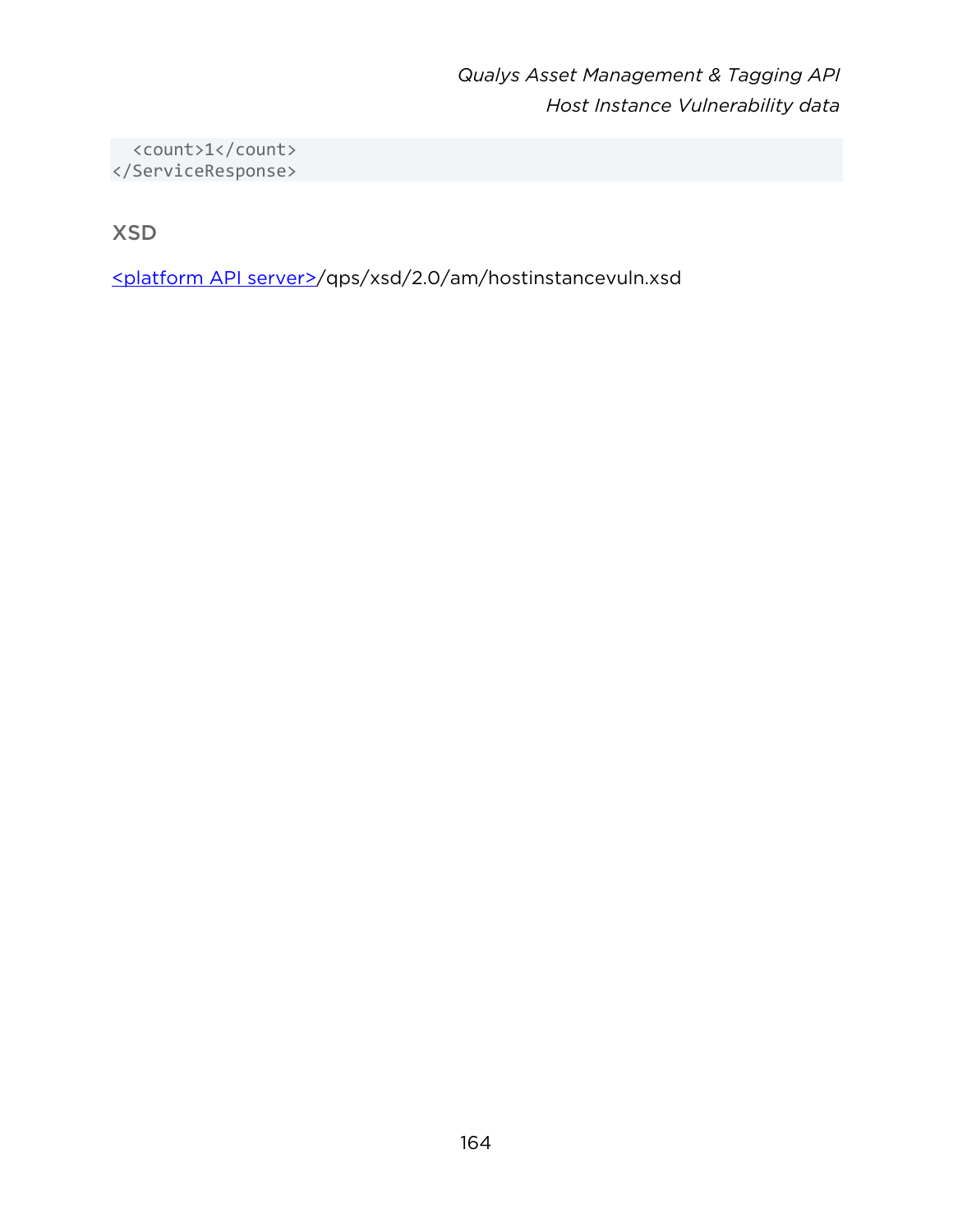# Host Instance Vulnerability Fields

| <b>Field name</b> | Description                                                                                                                                                                                    |
|-------------------|------------------------------------------------------------------------------------------------------------------------------------------------------------------------------------------------|
| id                | (long) The primary host instance vulnerability key.                                                                                                                                            |
| hostAssetId       | (long) The ID of the host asset where the vulnerability<br>was found.                                                                                                                          |
| created           | (date) The date the vulnerability was added to the<br>KnowledgeBase.                                                                                                                           |
| found             | (boolean) Set to true if the QID was detected on the<br>host by the latest scan of that host.                                                                                                  |
| firstFound        | (date) The date/time the vulnerability was first<br>detected on the host.                                                                                                                      |
| lastfound         | (date) The most recent date/time the vulnerability was<br>detected on the host.                                                                                                                |
| lastScanned       | (date) The most recent date/time the vulnerability was<br>tested for the host.                                                                                                                 |
| qid               | (long) The Qualys vulnerability ID of the vulnerability.                                                                                                                                       |
| disabled          | (long) Set to true if the QID is marked as disabled in<br>your subscription. Set to false if the QID is not marked<br>disabled.                                                                |
| fqdn              | (string) The fully qualified domain name of the host.                                                                                                                                          |
| ssl               | (boolean) Set to true if the vulnerability was detected<br>over SSL. Set to false if the vulnerability was not<br>detected over SSL. This element is not returned for<br>information gathered. |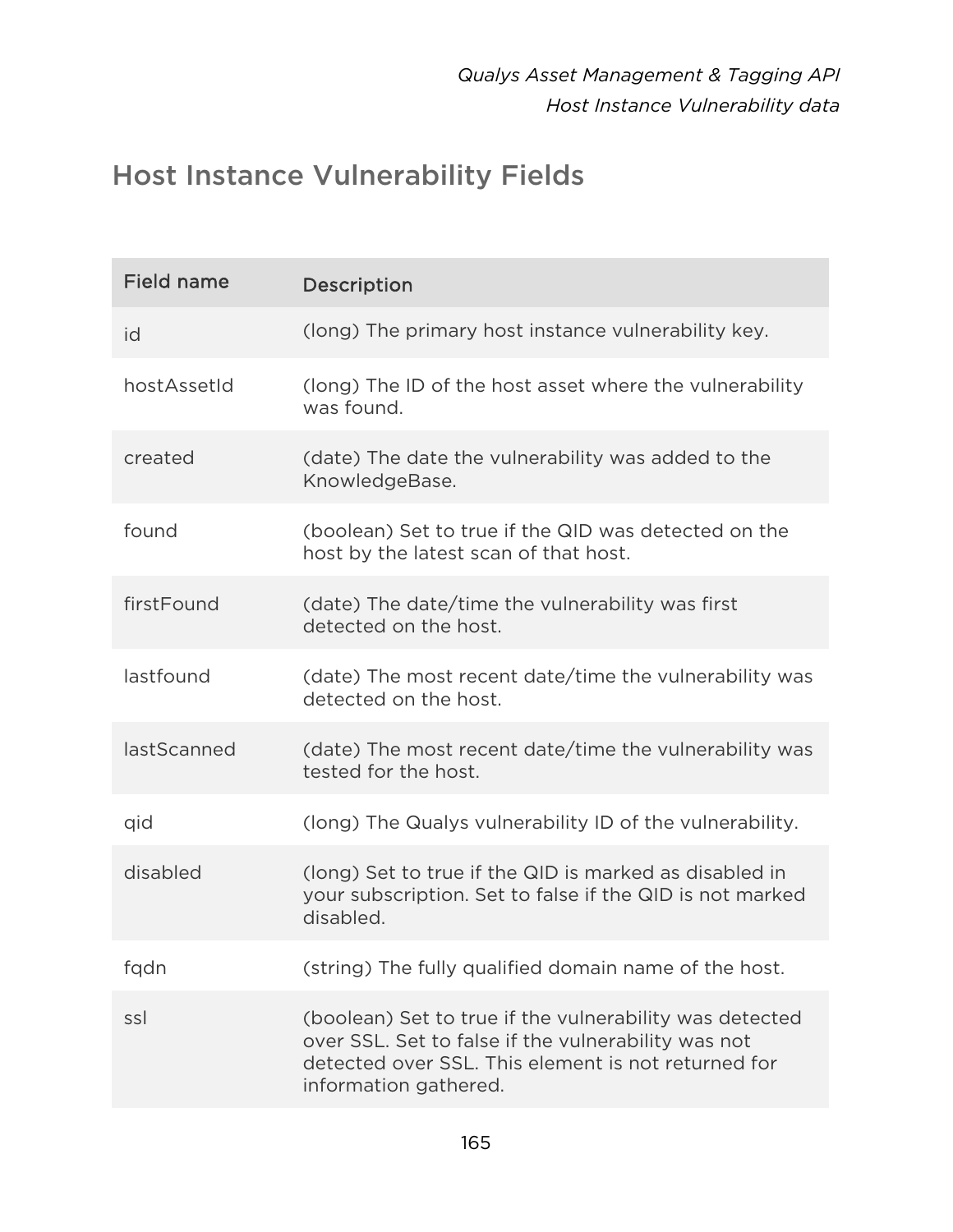*Qualys Asset Management & Tagging API Host Instance Vulnerability data*

| updated  | (date) The last date/time the vulnerability data was<br>updated for the host.                                                                        |
|----------|------------------------------------------------------------------------------------------------------------------------------------------------------|
| ignored  | (boolean) Set to true if the QID/host/port is marked as<br>ignored in your subscription. Set to false if the<br>QID/host/port is not marked ignored. |
| protocol | The protocol the vulnerability was detected on (TCP,<br>UDP, ICMP).                                                                                  |
| port     | (integer) The port number the vulnerability was<br>detected on.                                                                                      |
| source   | The vulnerability source (HOST, ORACLE, HSSQL,<br>OTHER).                                                                                            |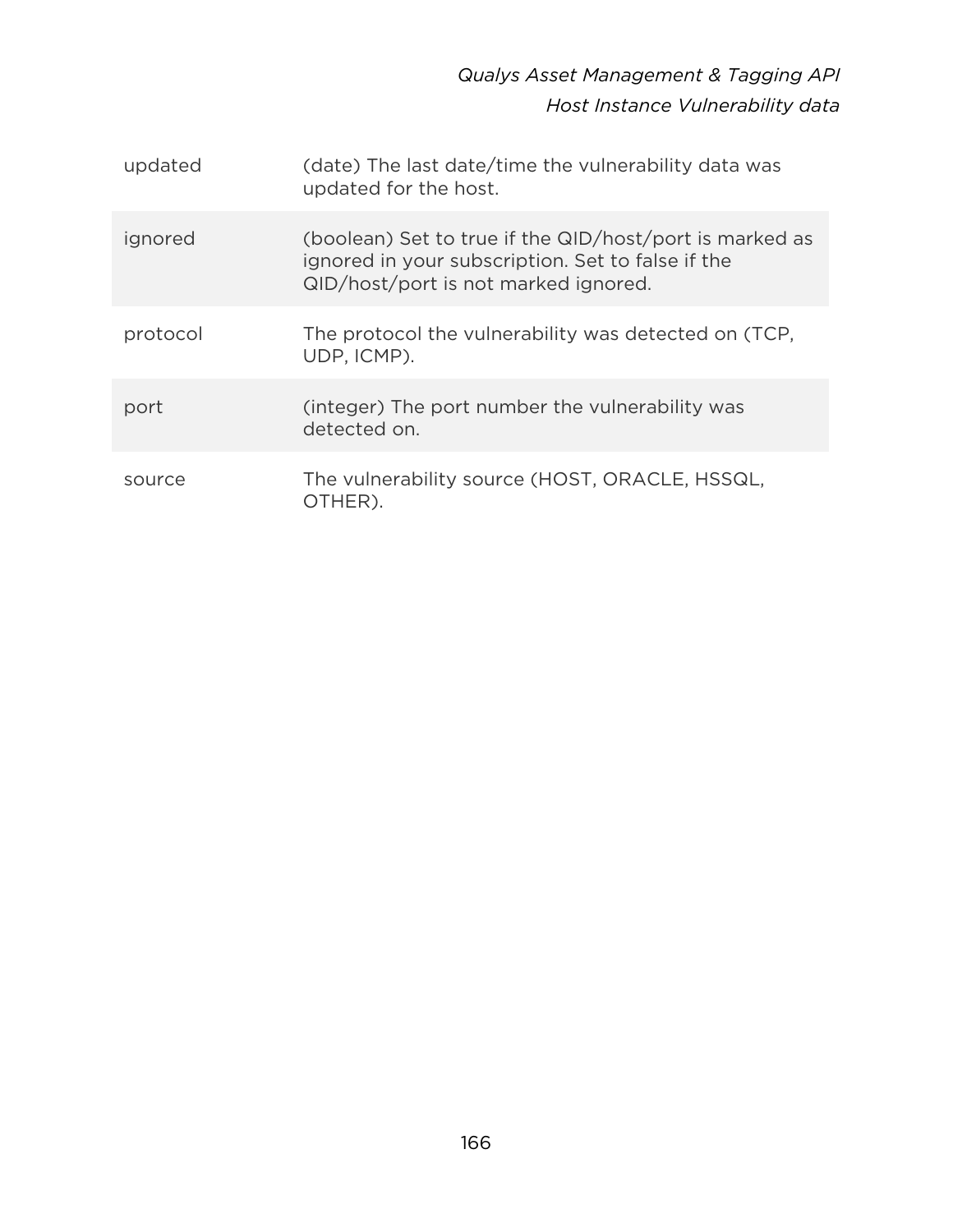# Asset Data Connector

# Get Connector Info

/qps/rest/2.0/get/am/assetdataconnector/<id>

[GET]

Returns a single asset data connector by ID.

Limit your results - Use the optional "fields" parameter to limit the amount of information returned for the asset data connector. [Learn more about limiting](#page-10-0)  [your results](#page-10-0)

Permissions required - Managers with Full Scope.

Sample - Fetch asset data connector info

#### API request

```
curl -n -u "USERNAME:PASSWORD" 
"https://qualysapi.qualys.com/qps/rest/2.0/get/am/assetdataconnector/1
2345"
```

```
<?xml version="1.0" encoding="UTF-8"?> 
<ServiceResponse xmlns:xsi="http://www.w3.org/2001/XMLSchema-instance" 
xsi:noNamespaceSchemaLocation="https://qualysapi.qualys.com/qps/xsd/2.
0/am/asset data connector.xsd">
   <responseCode>SUCCESS</responseCode> 
   <count>1</count> 
   <hasMoreRecords>false</hasMoreRecords> 
   <data> 
     <AssetDataConnector> 
       <id>12345</id> 
       <name>new connector</name> 
       <awsAccountId>205767712438</awsAccountId> 
       <lastSync>2014-11-26T08:44:05Z</lastSync>
```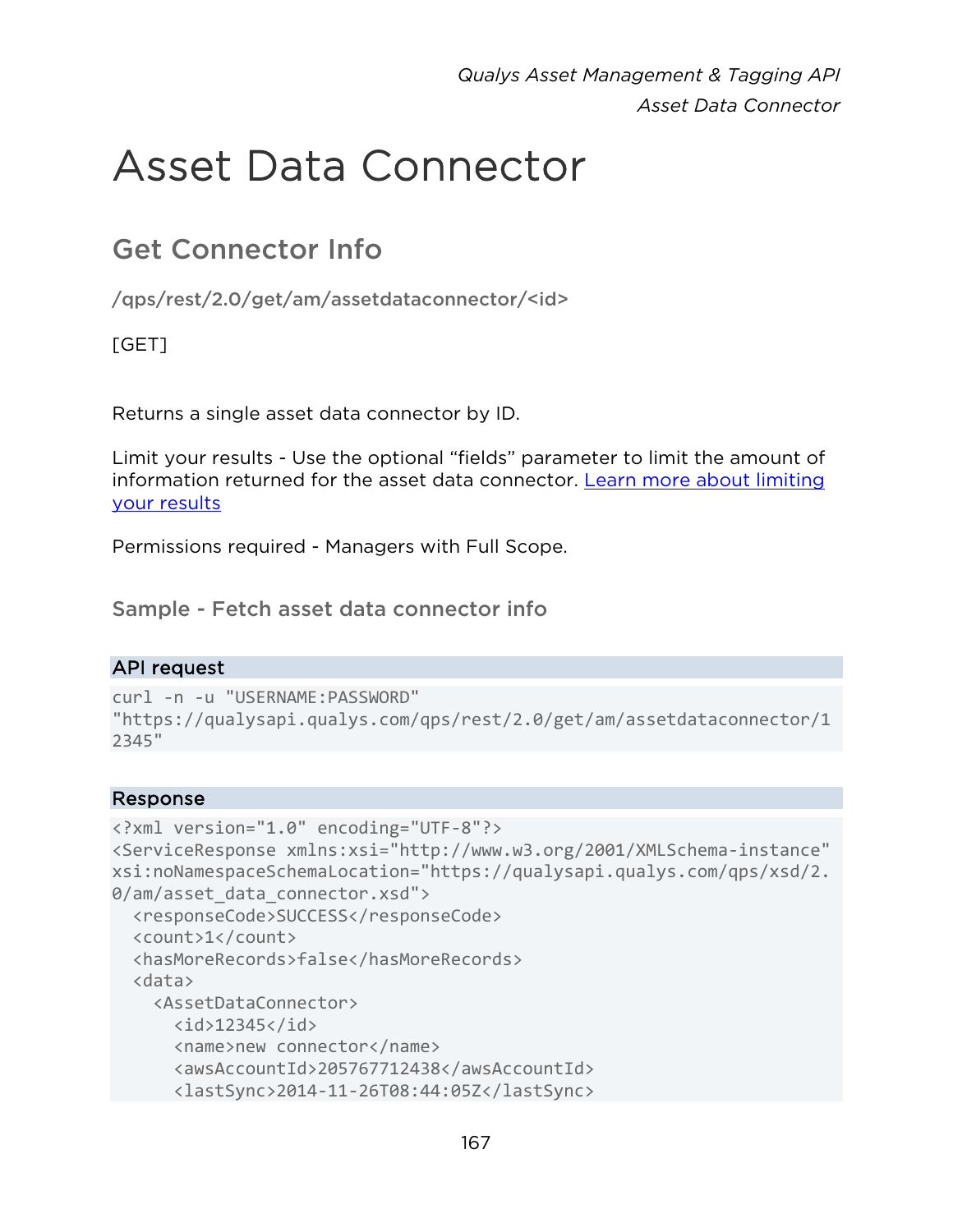*Qualys Asset Management & Tagging API Asset Data Connector*

```
 <lastError>Invalid EC2 AuthRecord</lastError> 
       <connectorState>ERROR</connectorState> 
       <type>AWS</type> 
       <defaultTags> 
          <list> 
            <TagSimple> 
             \langleid>1\langleid>
              <name>EC2</name> 
            </TagSimple> 
          </list> 
       </defaultTags> 
       <activation> 
          <ActivationModule>VM</ActivationModule> 
       </activation> 
     </AssetDataConnector> 
   </data> 
</ServiceResponse>
```
## XSD

[<platform API server>/](#page-8-0)qps/xsd/2.0/am/asset\_data\_connector.xsd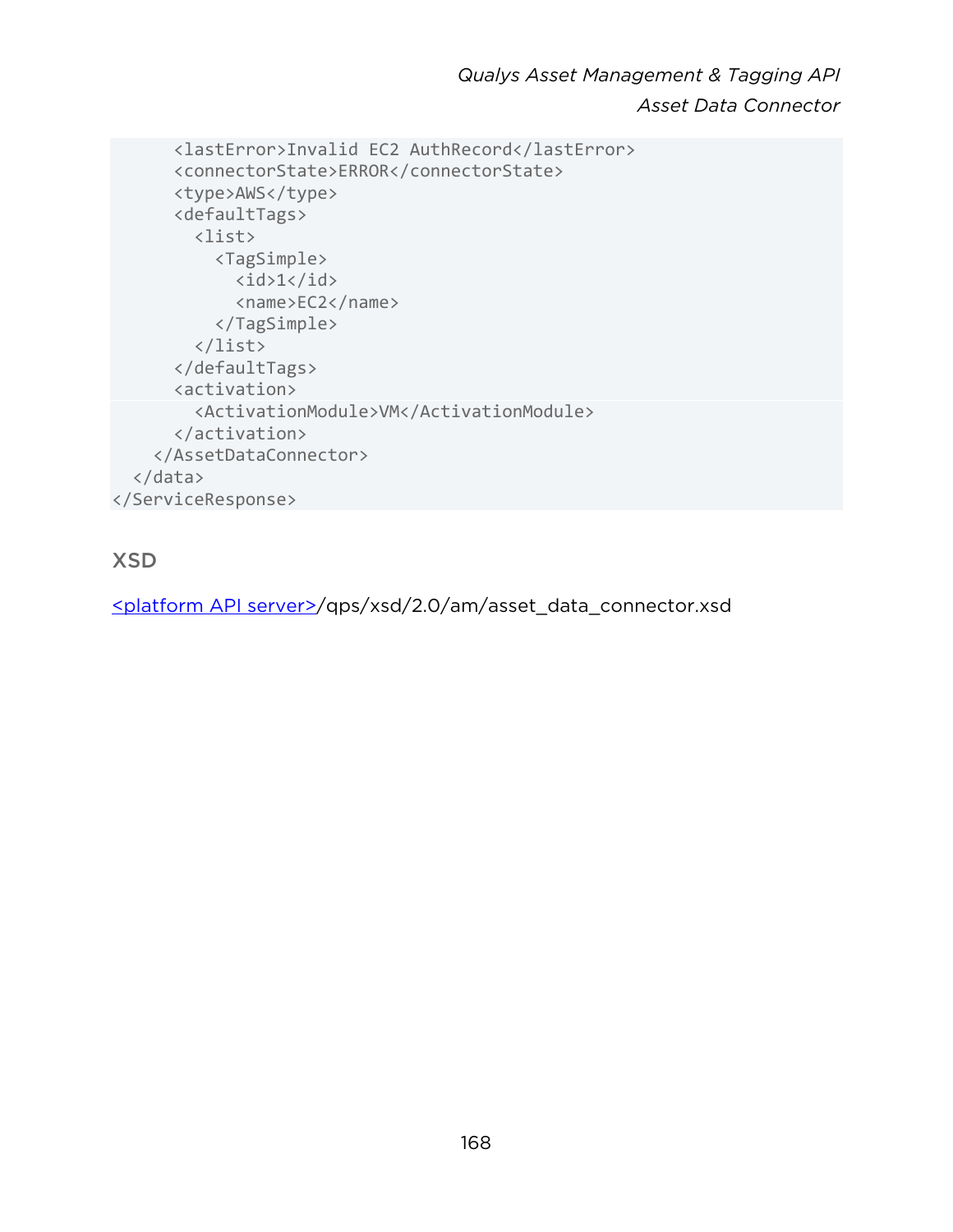# Update Connector

/qps/rest/2.0/update/am/assetdataconnector

/qps/rest/2.0/update/am/assetdataconnector/<id>

[GET]

Updates writable fields and collections. Only the name and tags can be modified.

Using the NOT EQUALS operator for updating connectors could result in accidental update of unknown connectors without any warning. To prevent accidental updates of unknown connectors, we do not support NOT EQUALS operator for update actions.

Permissions required - Managers with Full Scope.

Sample 1 - Change asset data connector name

Change the name of the asset data connector with ID 12345 and add a tag with the ID of 1 to the defaultTags collection

#### API request

```
curl -u "USERNAME:PASSWORD" 
"https://qualysapi.qualys.com/qps/rest/2.0/update/assetdataconnector/1
2345" < file.xml 
Request POST data (file.xml): 
<?xml version="1.0" encoding="UTF-8" ?> 
<ServiceRequest> 
     <data> 
         <AssetDataConnector> 
              <name>Updated Name</name> 
              <defaultTags> 
               <add>
                  <TagSimple> 
                    <id>11751040</id> 
                  </TagSimple> 
                </add>
```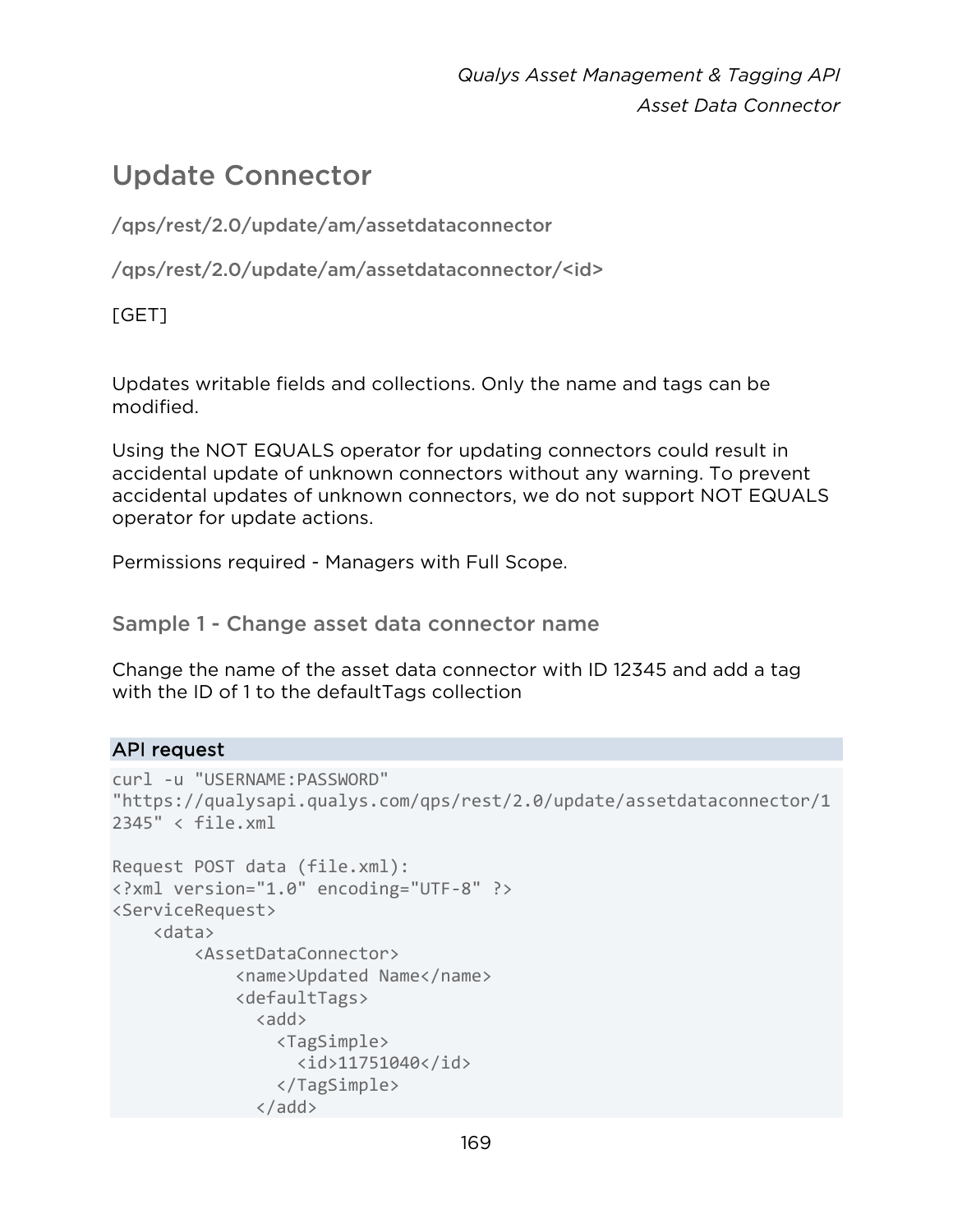```
 </defaultTags> 
          </AssetDataConnector> 
     </data> 
</ServiceRequest>
```
#### Response

```
<?xml version="1.0" encoding="UTF-8"?> 
<ServiceResponse xmlns:xsi="http://www.w3.org/2001/XMLSchema-
instance" 
xsi:noNamespaceSchemaLocation="https://qualysapi.qualys.com/qps/xs 
d/2.0/am/asset_data_connector.xsd"> 
    <responseCode>SUCCESS</responseCode> 
    <count>1</count> 
   <hasMoreRecords>false</hasMoreRecords> 
   <data> 
     <AssetDataConnector> 
      \langleid>12345\langleid>
       <name>External VPC</name> 
       <lastSync>2014-11-26T08:44:05Z</lastSync> 
       <lastError /> 
       <connectorState>SUCCESS</connectorState> 
       <type>AWS</type> 
       <defaultTags> 
          <list> 
            <TagSimple> 
              <id>11751040</id> 
              <name>EC2</name> 
            </TagSimple> 
          </list> 
       </defaultTags> 
       <activation> 
          <ActivationModule>VM</ActivationModule> 
       </activation> 
     </AssetDataConnector> 
   </data> 
</ServiceResponse>
```
#### Sample 2 - Add a tag to connectors

Add a tag to all asset data connectors who's names contain External

#### API request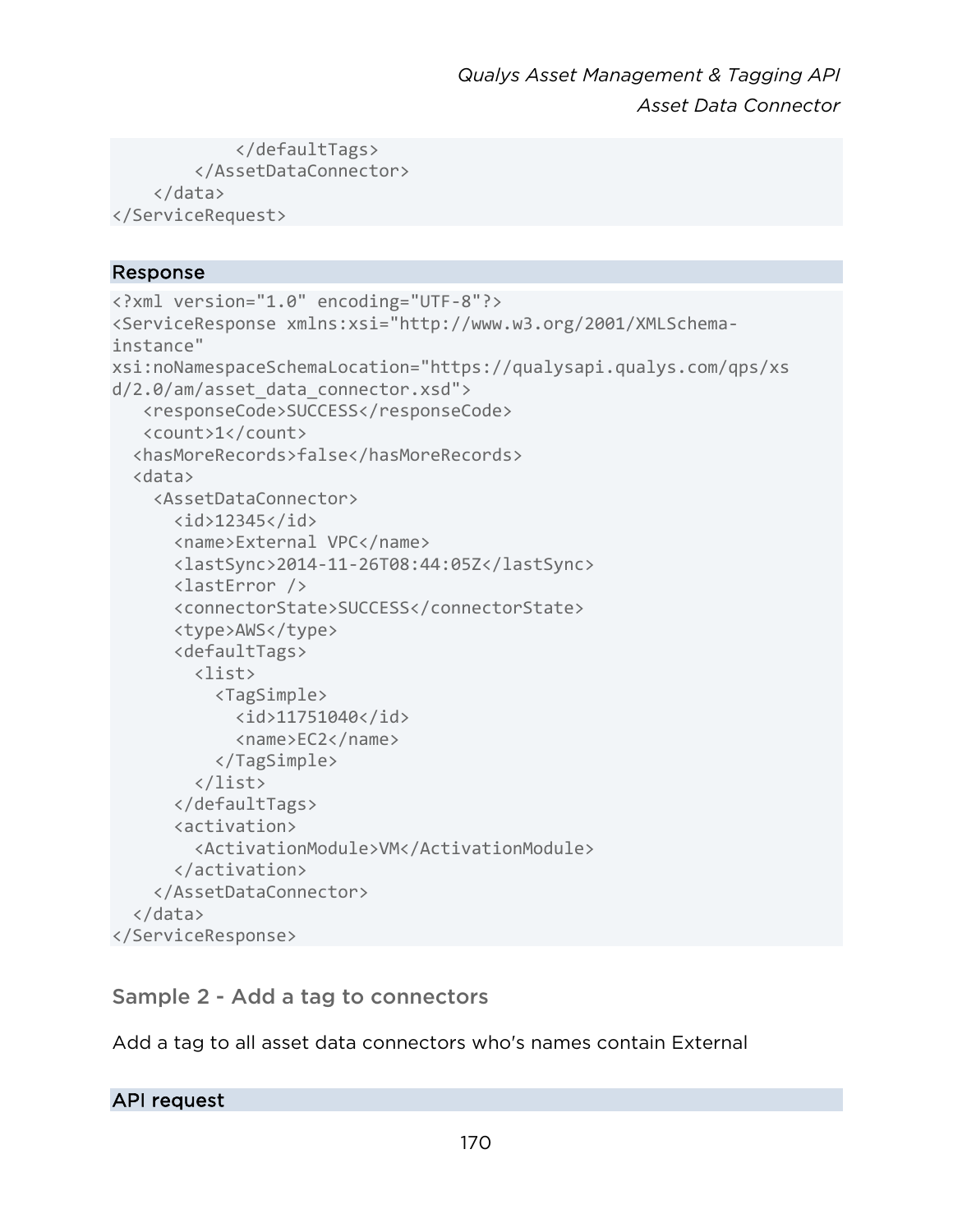```
curl -u "USERNAME:PASSWORD" -H "Content-type: text/xml" -X "POST" --
data-binary @- 
"https://qualysapi.qualys.com/qps/rest/2.0/update/assetdataconnector/1
2345< file.xml 
Request POST data (file.xml): 
<?xml version="1.0" encoding="UTF-8" ?> 
<ServiceRequest> 
     <filters> 
          <Criteria field="name" operator="CONTAINS">External</Criteria> 
     <filters> 
     <data> 
          <Asset> 
              <tags> 
                  \langleadd\rangle <TagSimple><id>2</id></TagSimple> 
                  \langleadd\rangle </tags> 
          </Asset> 
     </data> 
</ServiceRequest>
```
#### XML output

```
<?xml version="1.0" encoding="UTF-8"?> 
<ServiceResponse xmlns:xsi="http://www.w3.org/2001/XMLSchema-instance" 
xsi:noNamespaceSchemaLocation="https://qualysapi.qualys.com/qps/xsd/2.
0/am/asset data connector.xsd">
   <responseCode>SUCCESS</responseCode> 
   <count>13</count> 
   <hasMoreRecords>false</hasMoreRecords> 
   <data> 
     <AssetDataConnector> 
       <id>12345</id> 
       <name>External VPC</name> 
       <lastSync>2014-11-26T08:44:05Z</lastSync> 
       <lastError /> 
       <connectorState>SUCCESS</connectorState> 
       <type>AWS</type> 
       <defaultTags> 
         <list> 
            <TagSimple> 
             \langleid>2\langle/id>
              <name>External</name>
```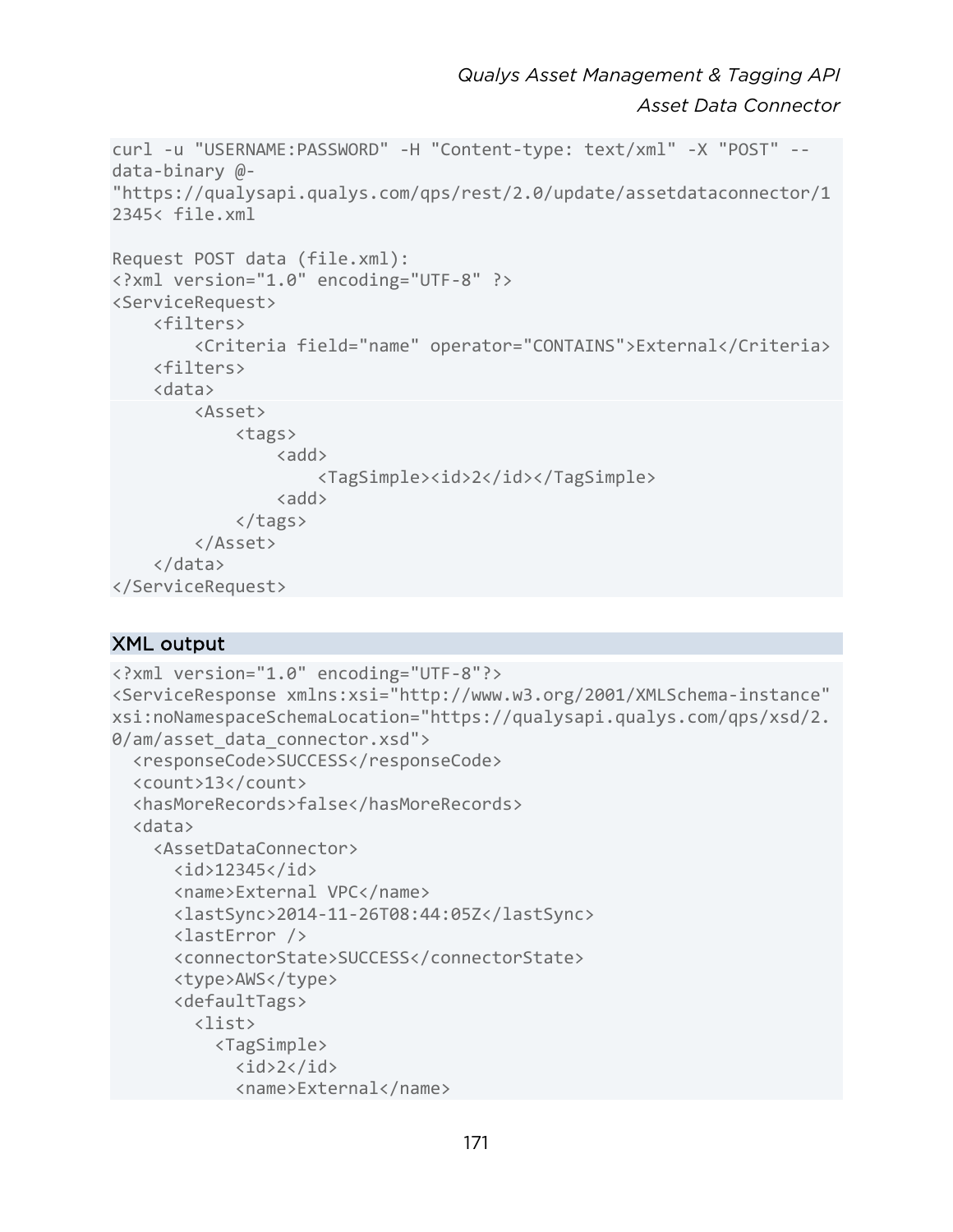*Qualys Asset Management & Tagging API Asset Data Connector*

```
 </TagSimple> 
          </list> 
       </defaultTags> 
       <activation> 
          <ActivationModule>VM</ActivationModule> 
       </activation> 
     </AssetDataConnector> 
... 
   </data> 
</ServiceResponse>
```
XSD

[<platform API server>/](#page-8-0)qps/xsd/2.0/am/asset\_data\_connector.xsd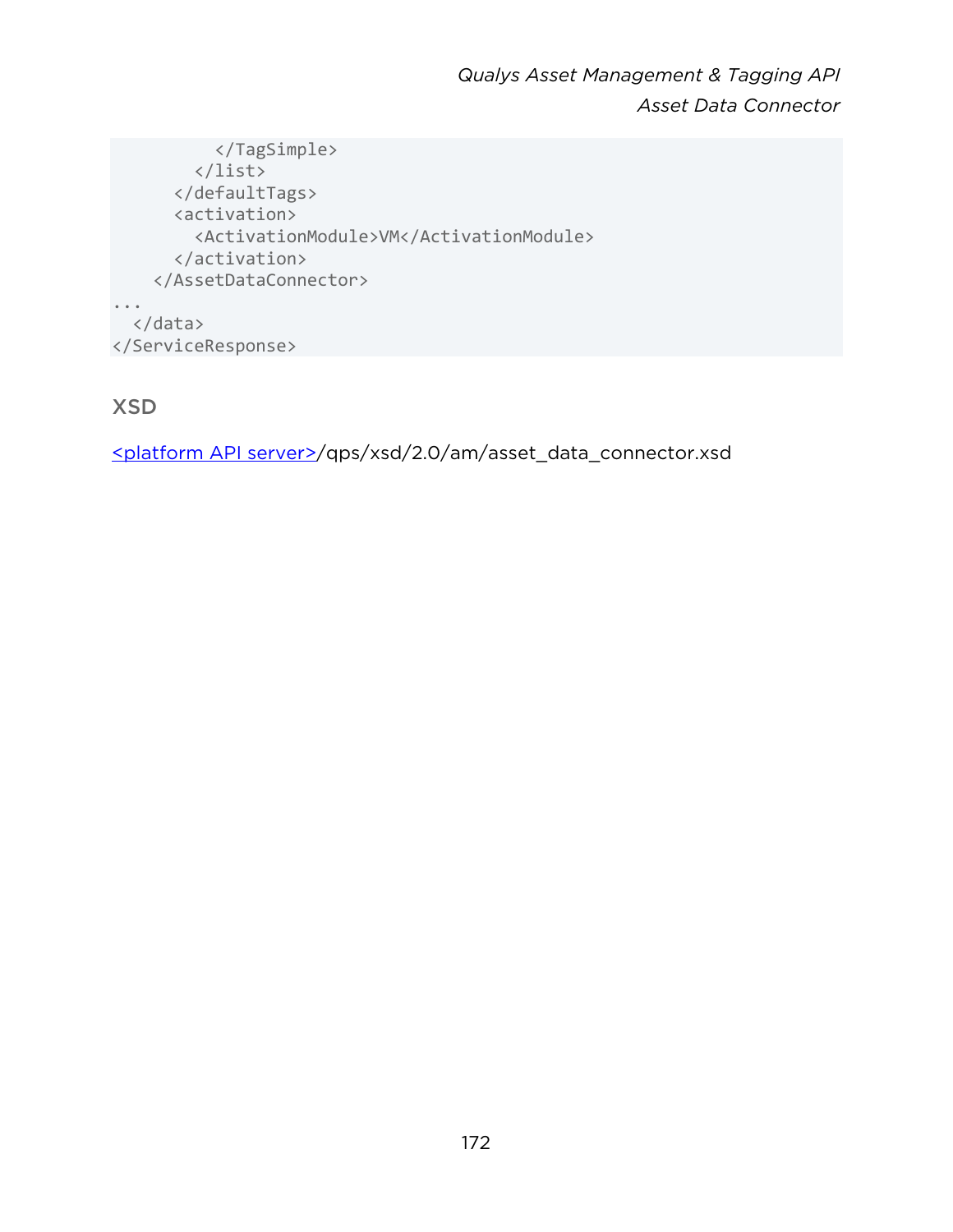# Search Connectors

/qps/rest/2.0/search/am/assetdataconnector

## [POST]

Returns a list of asset data connectors that match the provided criteria.

Limit your results - Use the optional "fields" parameter to limit the amount of information returned for each asset data connector. [Learn more about limiting](#page-10-0)  [your results](#page-10-0)

Pagination - A maximum of 100 instances are returned by default. To customize this specify a "preferences" tag in the POST body of your request.

Permissions required - Managers with Full Scope.

#### Searchable fields

#### [Click here for available operators](#page-16-0)

| Parameter      | Description                                                                                                                                                     |
|----------------|-----------------------------------------------------------------------------------------------------------------------------------------------------------------|
| id             | (long) Primary key                                                                                                                                              |
| name           | (string)                                                                                                                                                        |
| description    | (string)                                                                                                                                                        |
| lastSynch      | (date)                                                                                                                                                          |
| lastError      | (string)                                                                                                                                                        |
| connectorState | (Keyword) (AssetDataConnectorState) PENDING,<br>SUCCESS, ERROR, QUEUED, RUNNING,<br>PROCESSING, FINISHED SUCCESS,<br>FINISHED ERRORS, DISABLED, INCOMPLETE, not |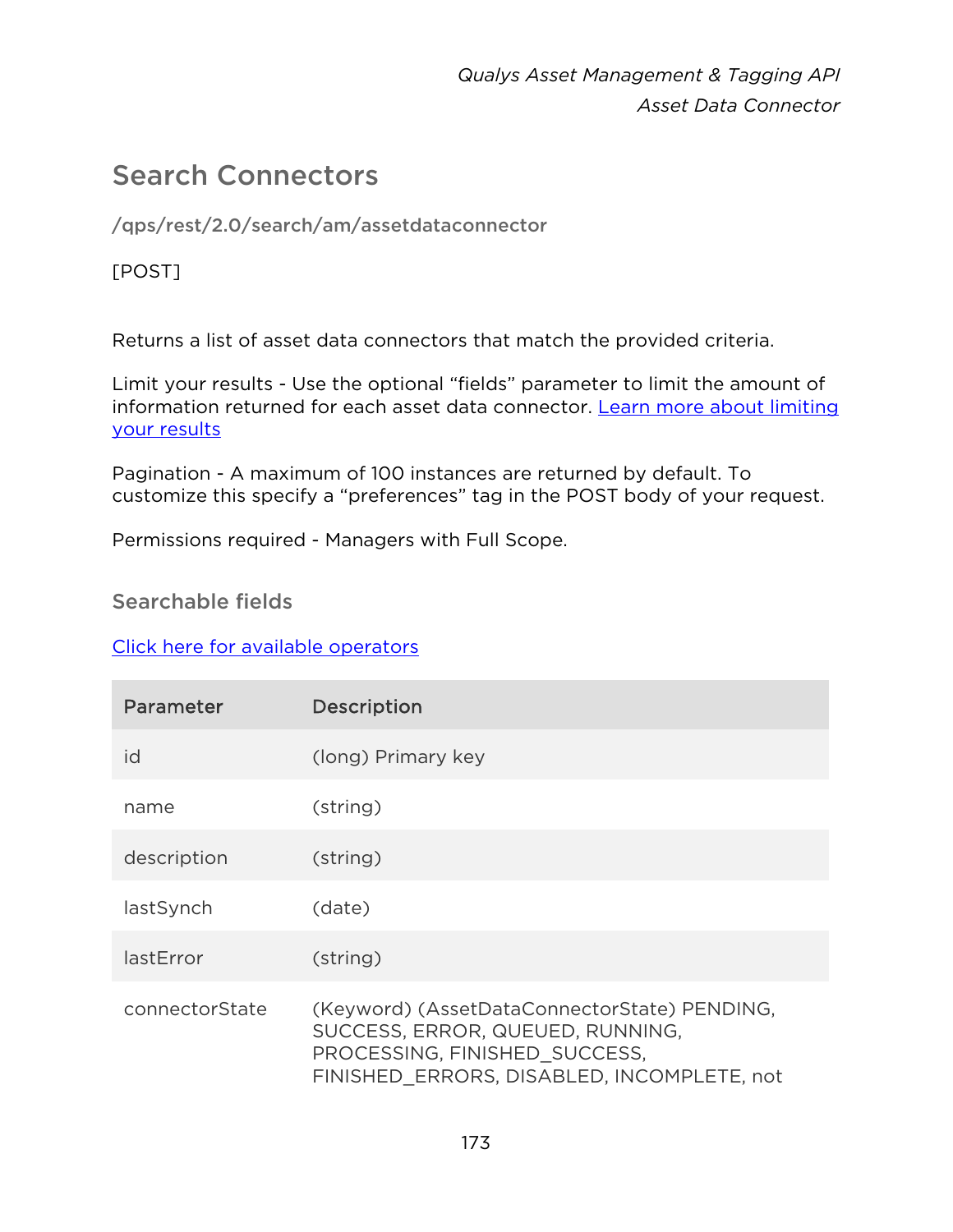# *Qualys Asset Management & Tagging API Asset Data Connector*

writeable.

| activation       | (Keyword) VM, PC, SCA, CERTVIEW                                                                                              |
|------------------|------------------------------------------------------------------------------------------------------------------------------|
| defaultTags.name | (Text) The name of a tag in the defaultTags collection                                                                       |
| defaultTag       | (Integer) The ID of a tag in the defaultTags collection                                                                      |
| disabled         | (boolean) Whether execution of the connector is<br>disabled (YES). If disabled the connector will not<br>synchronize assets. |
| awsAccountId     | (Long) The AWS account ID an asset data connector<br>is connecting to.                                                       |

Sample - Find all asset data connectors with tag name USA

#### API request

```
curl -u "USERNAME:PASSWORD" -H "content-type: text/xml" -X "POST" --
data-binary @- 
"https://qualysapi.qualys.com/qps/rest/2.0/search/am/assetdataconnecto
r" < file.xml 
Note: file.xml contains request POST data
```
#### Request POST data

```
<?xml version="1.0" encoding="UTF-8" ?> 
<ServiceRequest> 
     <filters> 
         <Criteria field="defaultTags.name" 
operator="EQUALS">USA</Criteria> 
     </filters> 
</ServiceRequest>
```

```
<?xml version="1.0" encoding="UTF-8"?> 
<ServiceResponse xmlns:xsi="http://www.w3.org/2001/XMLSchema-instance" 
xsi:noNamespaceSchemaLocation="https://qualysapi.qualys.com/qps/xsd/2.
0/am/asset_data_connector.xsd">
```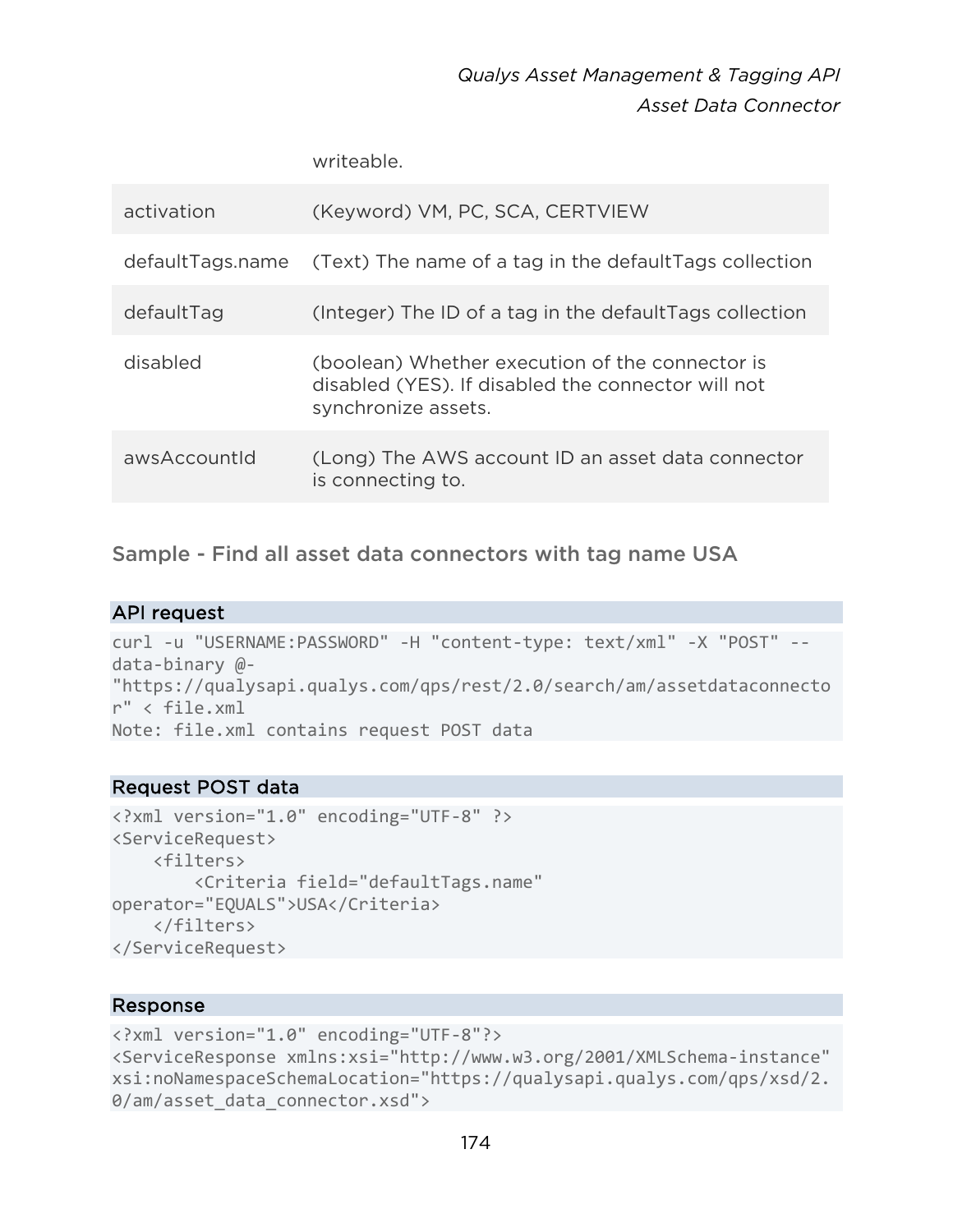*Qualys Asset Management & Tagging API Asset Data Connector*

```
 <responseCode>SUCCESS</responseCode> 
   <count>13</count> 
   <hasMoreRecords>false</hasMoreRecords> 
   <data> 
     <AssetDataConnector> 
      \langleid>12345\langleid>
       <name>DB1</name> 
        <awsAccountId>205767712438</awsAccountId> 
        <lastSync>2014-11-26T08:44:05Z</lastSync> 
        <lastError /> 
       <connectorState>SUCCESS</connectorState> 
        <type>AWS</type> 
       <defaultTags> 
          <list> 
            <TagSimple> 
             \langleid>3\langleid>
              <name>USA</name> 
            </TagSimple> 
          </list> 
       </defaultTags> 
       <activation> 
          <ActivationModule>VM</ActivationModule> 
          <ActivationModule>PC</ActivationModule> 
       </activation> 
     </AssetDataConnector> 
   </data> 
</ServiceResponse>
```
## XSD

[<platform API server>/](#page-8-0)qps/xsd/2.0/am/asset\_data\_connector.xsd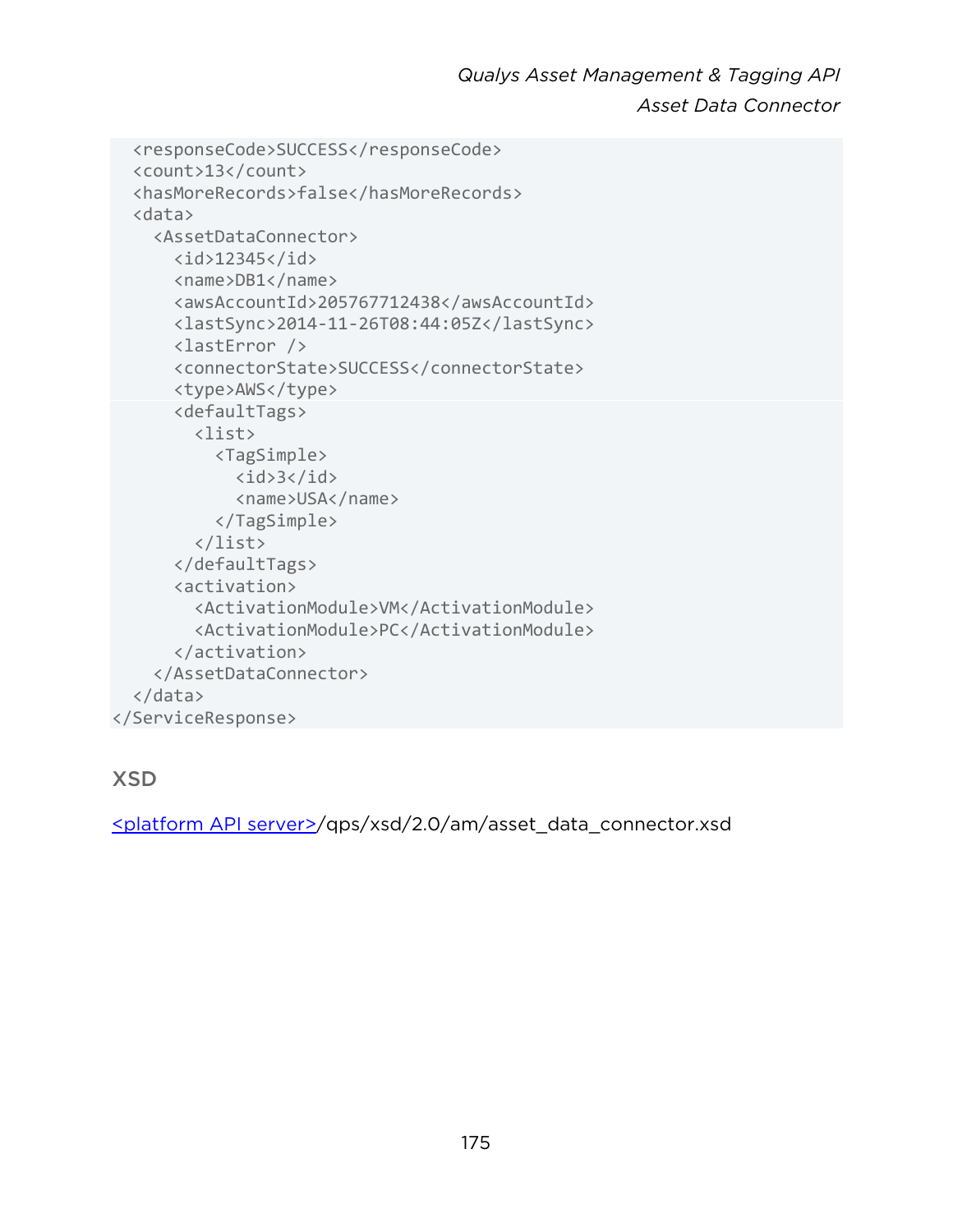# Count Connectors

/qps/rest/2.0/count/am/assetdataconnector

## [POST]

Returns the number of asset data connectors that match the provided criteria.

Permissions required - Managers with Full Scope.

Sample - Count connectors

Count the number of asset data connectors with the tag name USA

#### API request

```
curl -u "USERNAME:PASSWORD" 
"https://qualysapi.qualys.com/qps/rest/2.0/count/am/assetdataconnector
"< file.xml 
Request POST data (file.xml): 
<?xml version="1.0" encoding="UTF-8" ?> 
<ServiceRequest> 
     <filters> 
         <Criteria field="defaultTags.name" 
operator="EQUALS">USA</Criteria> 
     </filters> 
</ServiceRequest>
```

```
<?xml version="1.0" encoding="UTF-8"?> 
<ServiceResponse xmlns:xsi="http://www.w3.org/2001/XMLSchema-instance" 
xsi:noNamespaceSchemaLocation="https://qualysapi.qualys.com/qps/xsd/2.
0/am/asset data connector.xsd">
   <responseCode>SUCCESS</responseCode> 
   <count>1</count> 
</ServiceResponse>
```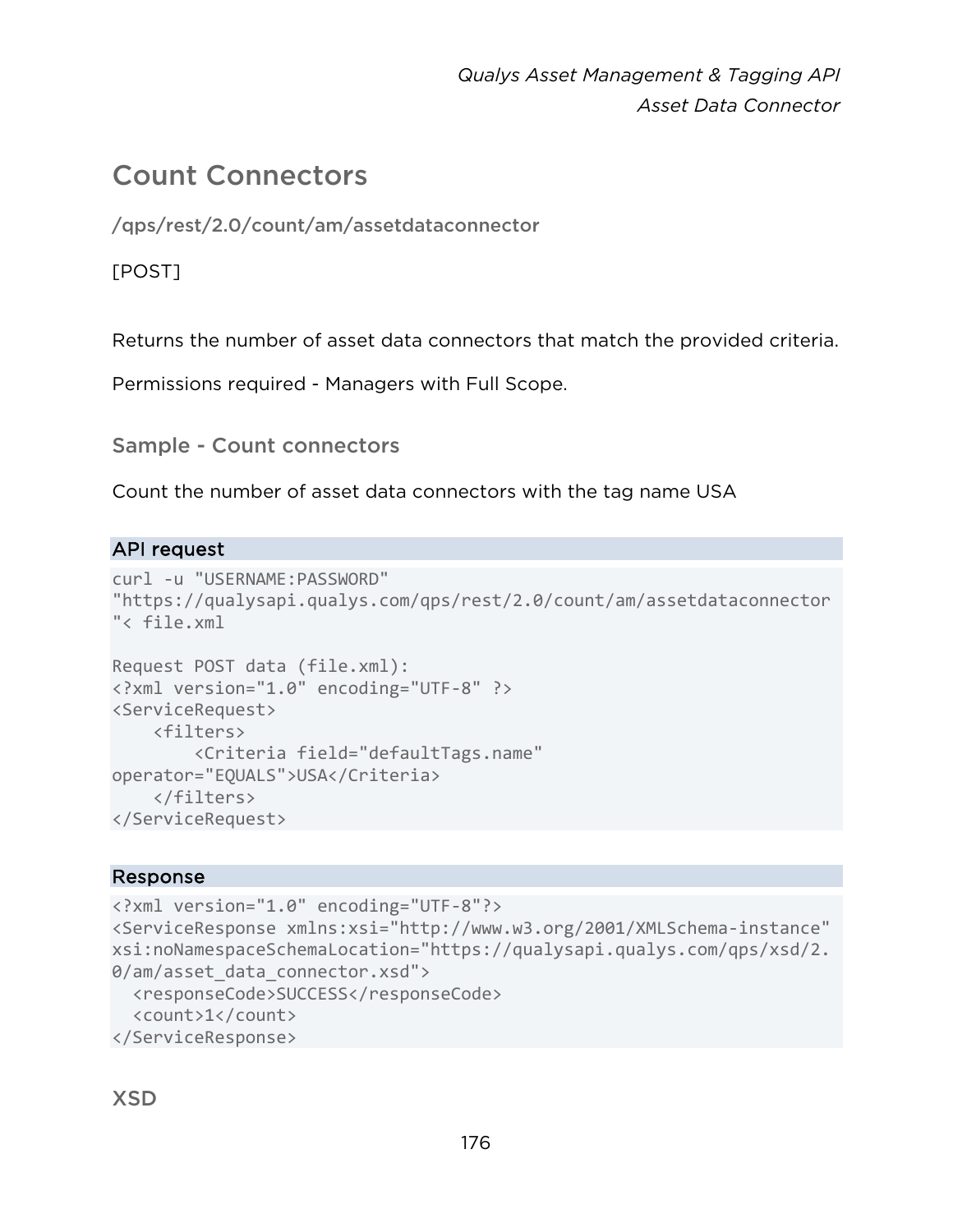*Qualys Asset Management & Tagging API Asset Data Connector*

[<platform API server>/](#page-8-0)qps/xsd/2.0/am/asset\_data\_connector.xsd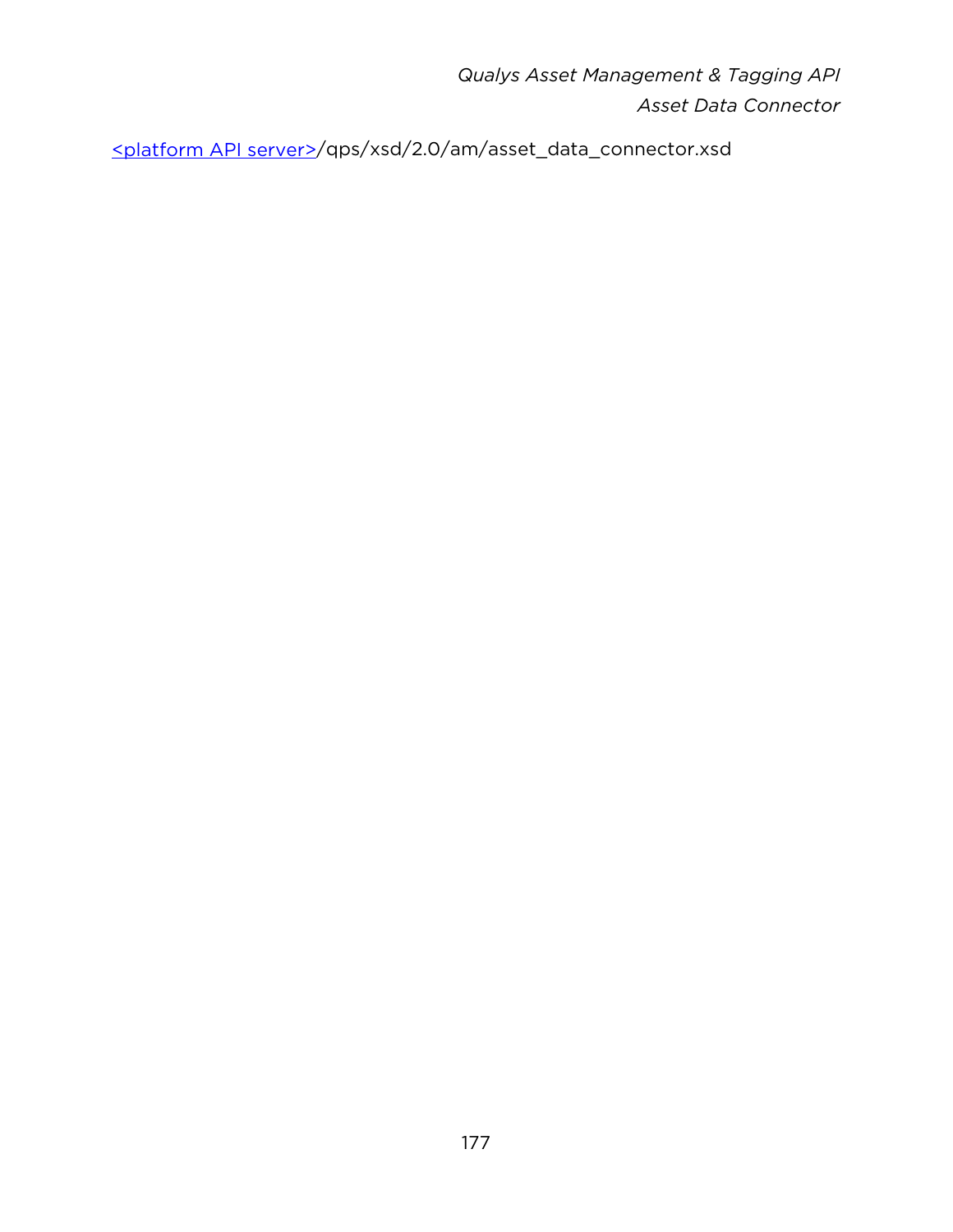# Delete Connector

/qps/rest/2.0/delete/am/assetdataconnector

/qps/rest/2.0/delete/am/assetdataconnector/<id>

[POST]

Delete one or more asset data connectors.

Using the NOT EQUALS operator for deleting connectors could result in accidental deletion of unknown connectors without any warning. To prevent accidental deletion of unknown connectors, we do not support NOT EQUALS operator for delete actions.

Permissions required - Managers with Full Scope.

Sample 1 - Delete a single asset data connector

#### API request

```
curl -n -u "USERNAME:PASSWORD" 
"https://qualysapi.qualys.com/qps/rest/2.0/delete/am/assetdataconnecto
r/12345"
```

```
<?xml version="1.0" encoding="UTF-8"?> 
<ServiceResponse xmlns:xsi="http://www.w3.org/2001/XMLSchema-instance" 
xsi:noNamespaceSchemaLocation="https://qualysapi.qualys.com/qps/xsd/2.
0/am/asset data connector.xsd">
   <responseCode>SUCCESS</responseCode> 
   <count>1</count> 
   <data> 
     <AssetDataConnector> 
       <id>12345</id> 
     </AssetDataConnector> 
   </data> 
</ServiceResponse>
```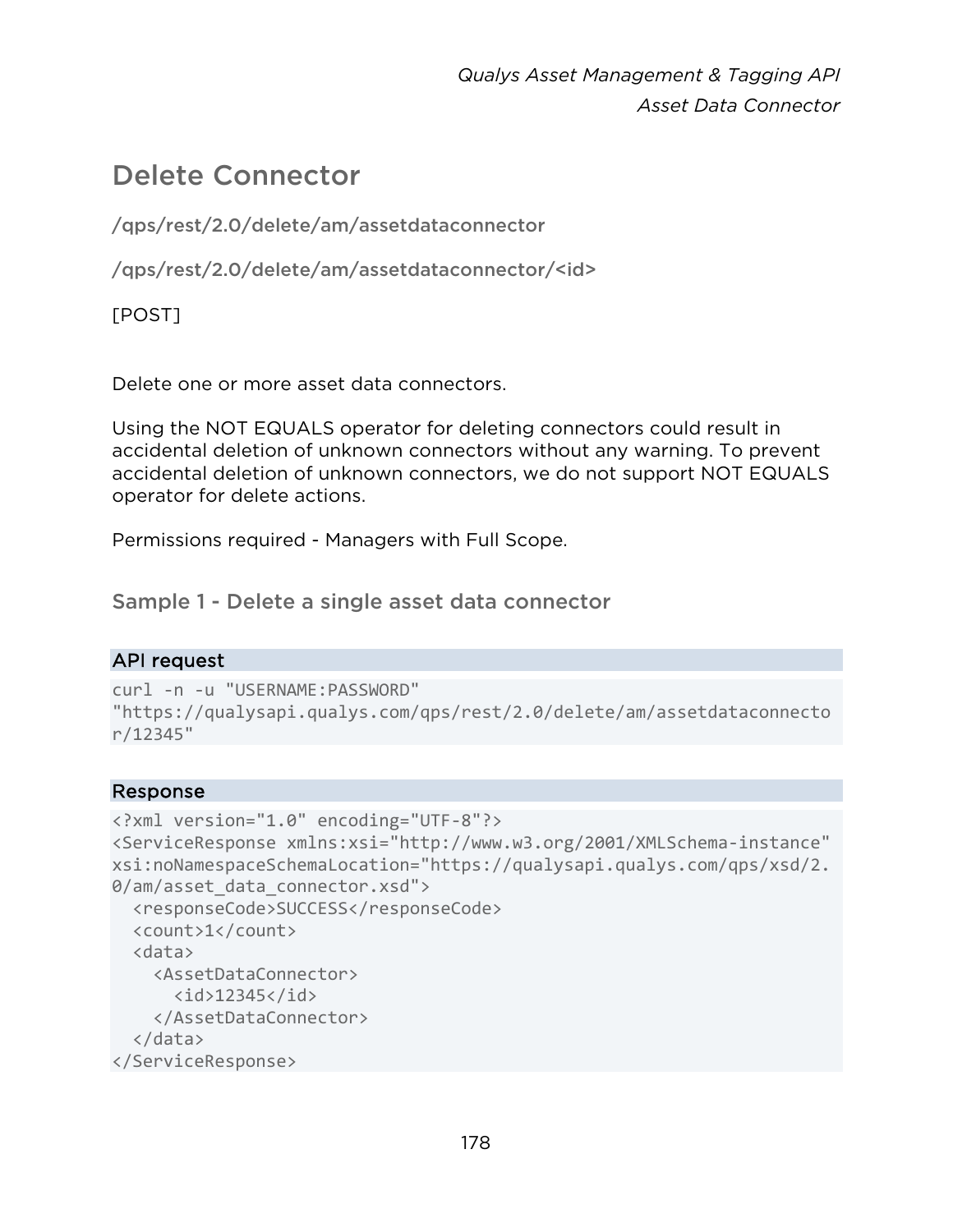Sample 2 - Delete several asset data connectors tagged with the To Delete tag

#### API request

```
curl -u "USERNAME:PASSWORD" -H "content-type: text/xml" -X "POST" --
data-binary @- 
"https://qualysapi.qualys.com/qps/rest/2.0/delete/am/assetdataconnecto
r" < file.xml 
Request POST data (file.xml): 
<?xml version="1.0" encoding="UTF-8" ?> 
<ServiceRequest> 
     <filters> 
         <Criteria field="tagName" operator="EQUALS">To 
Delete</Criteria> 
     </filters> 
</ServiceRequest>
```
#### XML output

```
<?xml version="1.0" encoding="UTF-8"?> 
<ServiceResponse xmlns:xsi="http://www.w3.org/2001/XMLSchema-instance" 
xsi:noNamespaceSchemaLocation="https://qualysapi.qualys.com/qps/xsd/2.
0/am/asset data connector.xsd">
   <responseCode>SUCCESS</responseCode> 
   <count>1</count> 
   <data> 
     <AssetDataConnector> 
       <id>1972521</id> 
     </AssetDataConnector> 
   </data> 
</ServiceResponse>
```
## XSD

[<platform API server>/](#page-8-0)qps/xsd/2.0/am/asset\_data\_connector.xsd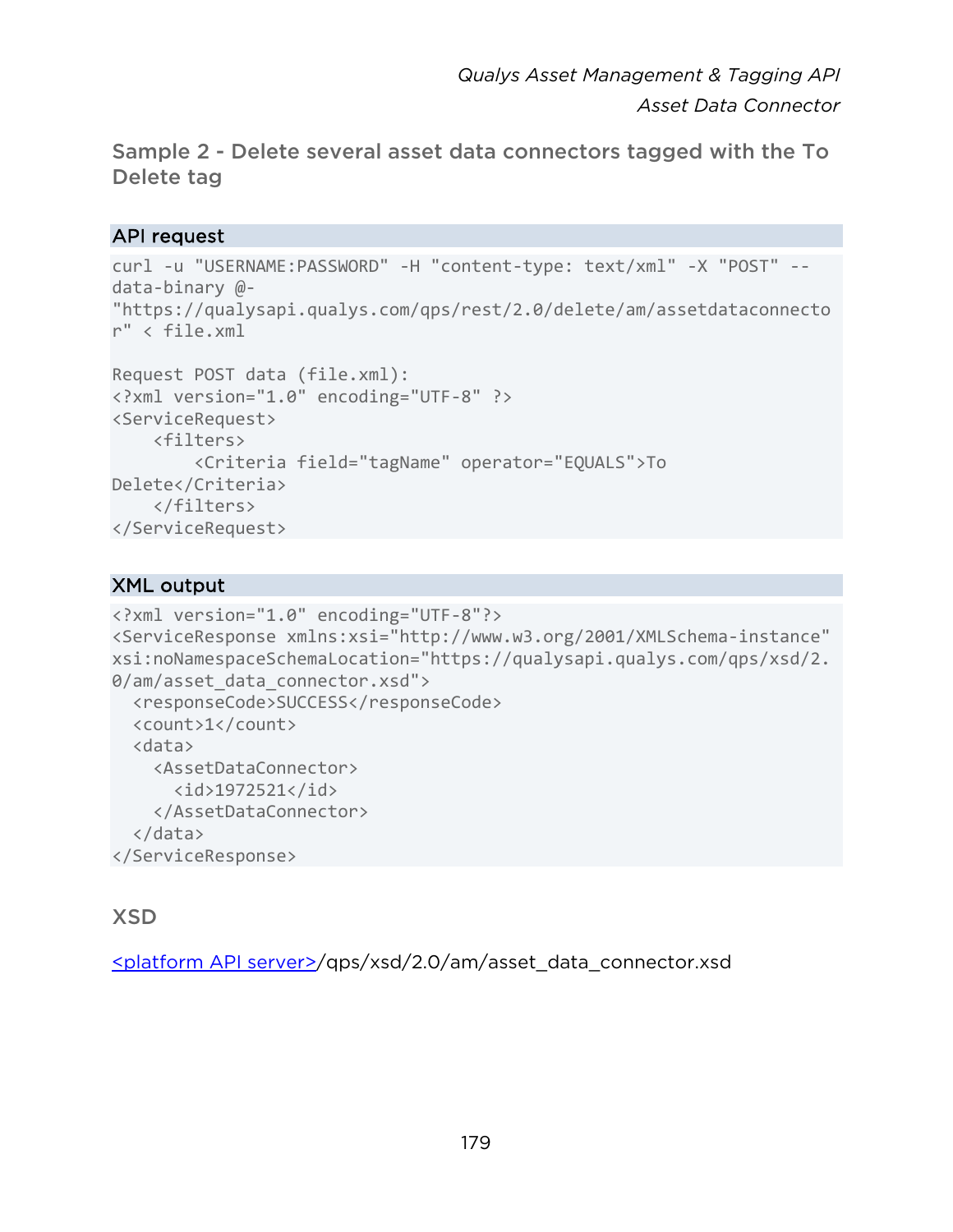*Qualys Asset Management & Tagging API Asset Data Connector*

# Run Connector

/qps/rest/2.0/run/am/assetdataconnector

/qps/rest/2.0/run/am/assetdataconnector/<id>

[POST]

Request that one or more asset data connectors are run. The connectors may be run immediately, or queued to run when there is capacity. The response will almost always indicate that the connector is pending. Use GET calls to monitor the status of connectors.

Permissions required - Managers with Full Scope.

Sample 1 - Run a single connector

#### API request

```
curl -n -u "USERNAME:PASSWORD" 
"https://qualysapi.qualys.com/qps/rest/2.0/run/am/assetdataconnector/1
2345"
```

```
<?xml version="1.0" encoding="UTF-8"?> 
<ServiceResponse xmlns:xsi="http://www.w3.org/2001/XMLSchema-instance" 
xsi:noNamespaceSchemaLocation="https://qualysapi.qualys.com/xsd/2.0/am
/asset_data_connector.xsd"> 
   <responseCode>SUCCESS</responseCode> 
   <count>1</count> 
   <hasMoreRecords>false</hasMoreRecords> 
   <data> 
     <AssetDataConnector> 
       <id>12345</id> 
       <name>DB1</name> 
       <lastSync>2014-11-26T08:44:05Z</lastSync> 
       <lastError /> 
       <connectorState>SUCCESS</connectorState> 
      <type>AWS</type>
       <defaultTags>
```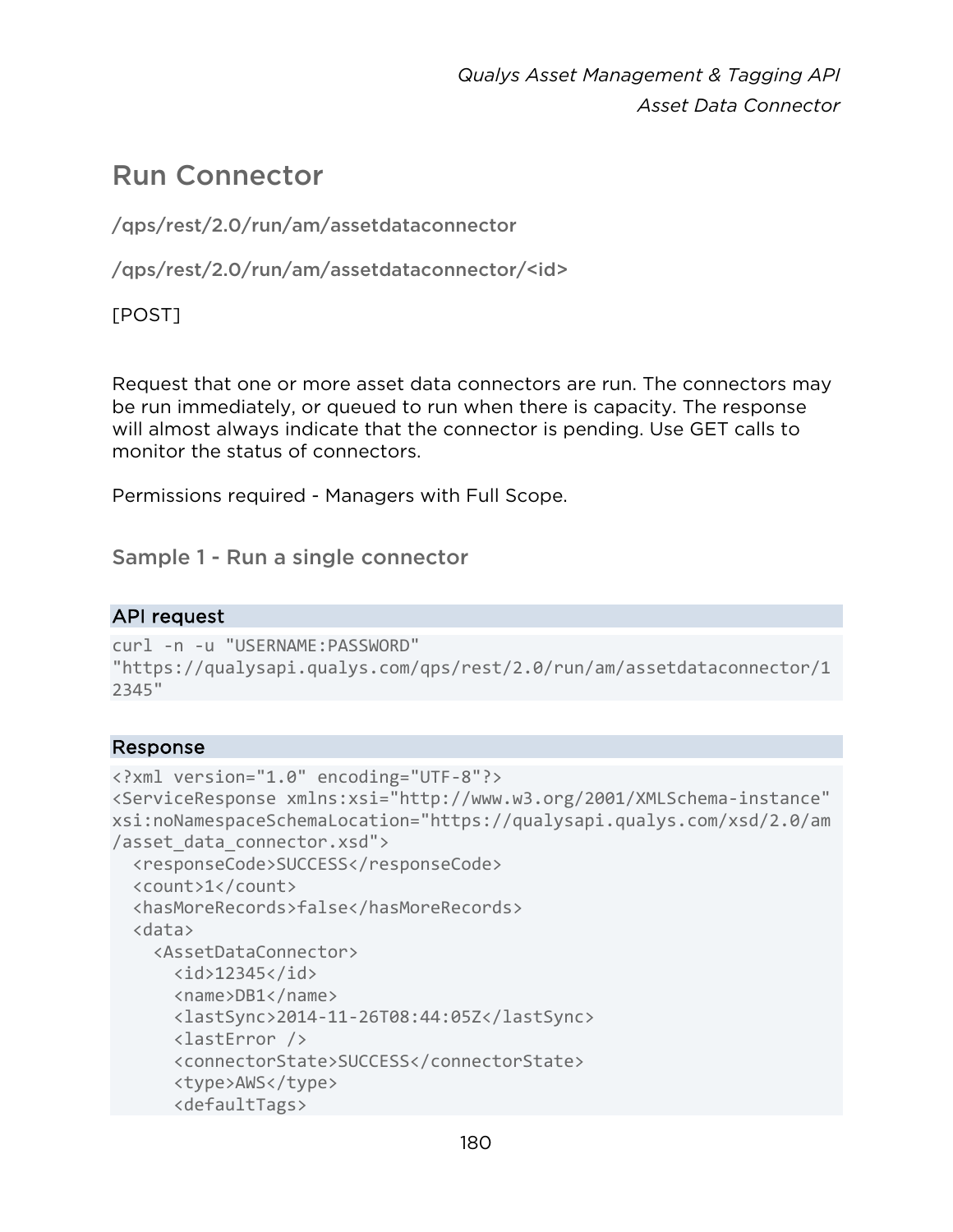```
 <list> 
            <TagSimple> 
              \langleid>3\langleid>
               <name>USA</name> 
            </TagSimple> 
          </list> 
        </defaultTags> 
        <activation> 
          <ActivationModule>VM</ActivationModule> 
          <ActivationModule>PC</ActivationModule> 
        </activation> 
     </AssetDataConnector> 
   </data> 
</ServiceResponse>
```
# Sample 2 - Re-run all errored connectors

### API request

```
curl -u "USERNAME:PASSWORD" -H "content-type: text/xml" -X "POST" --
data-binary @- 
"https://qualysapi.qualys.com/qps/rest/2.0/run/am/assetdataconnector" 
< file.xml 
Request POST data (file.xml): 
<?xml version="1.0" encoding="UTF-8" ?> 
<ServiceRequest> 
     <filters> 
         <Criteria field="connectorState" 
operator="EQUALS">ERROR</Criteria> 
     </filters> 
</ServiceRequest>
```

```
<?xml version="1.0" encoding="UTF-8"?> 
<ServiceResponse xmlns:xsi="http://www.w3.org/2001/XMLSchema-instance" 
xsi:noNamespaceSchemaLocation="https://qualysapi.qualys.com/xsd/2.0/am
/asset_data_connector.xsd"> 
   <responseCode>SUCCESS</responseCode> 
   <count>13</count> 
   <hasMoreRecords>false</hasMoreRecords> 
   <data> 
     <AssetDataConnector>
```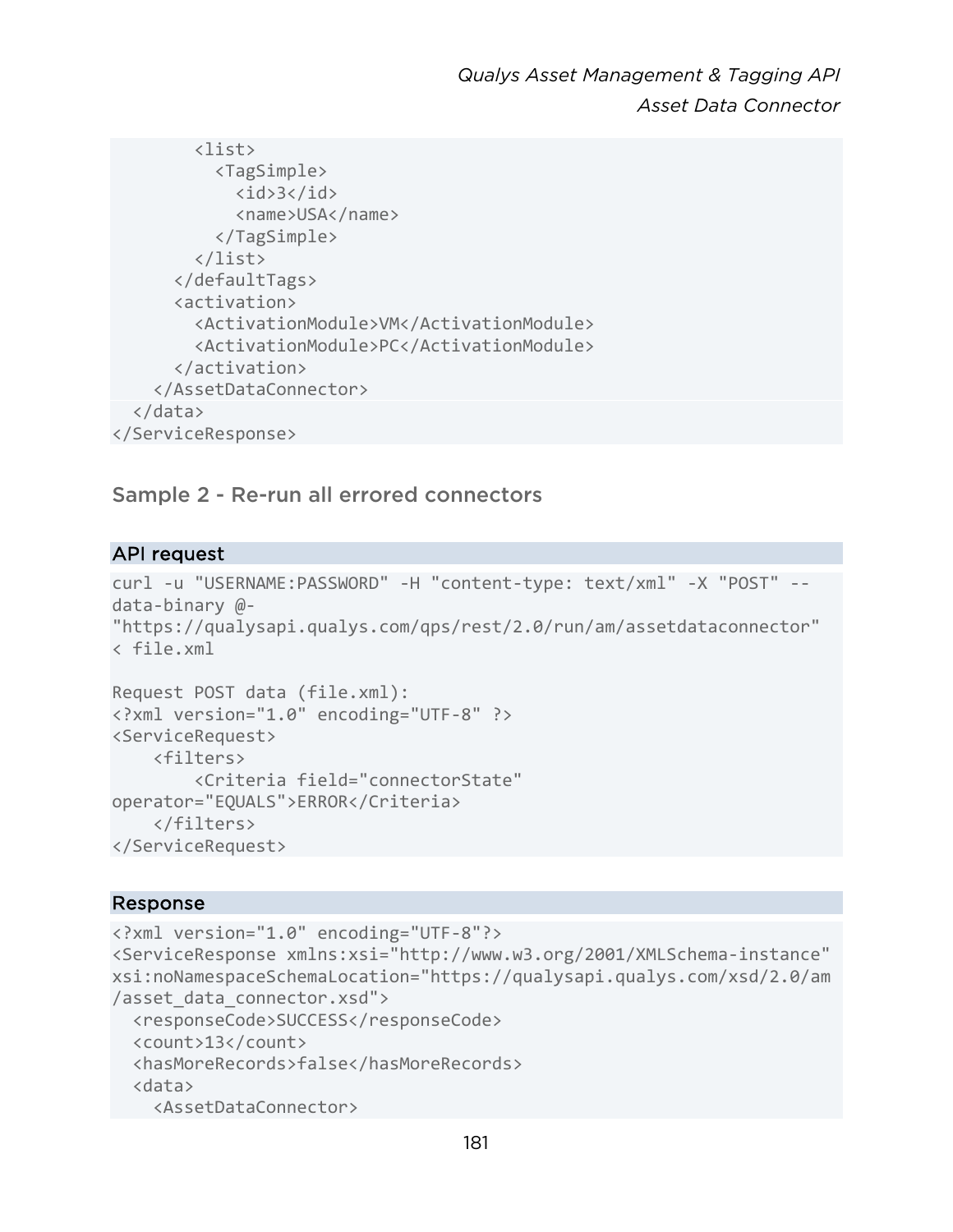```
 <id>12345</id> 
       <name>DB1</name> 
       <lastSync>2014-11-26T08:44:05Z</lastSync> 
... 
    <AssetDataConnector> 
      <id>12346</id> 
       <name>DB2</name> 
       <lastSync>2015-01-07T01:50:05Z</lastSync> 
...
```
XSD

[<platform API server>/](#page-8-0)qps/xsd/2.0/am/asset\_data\_connector.xsd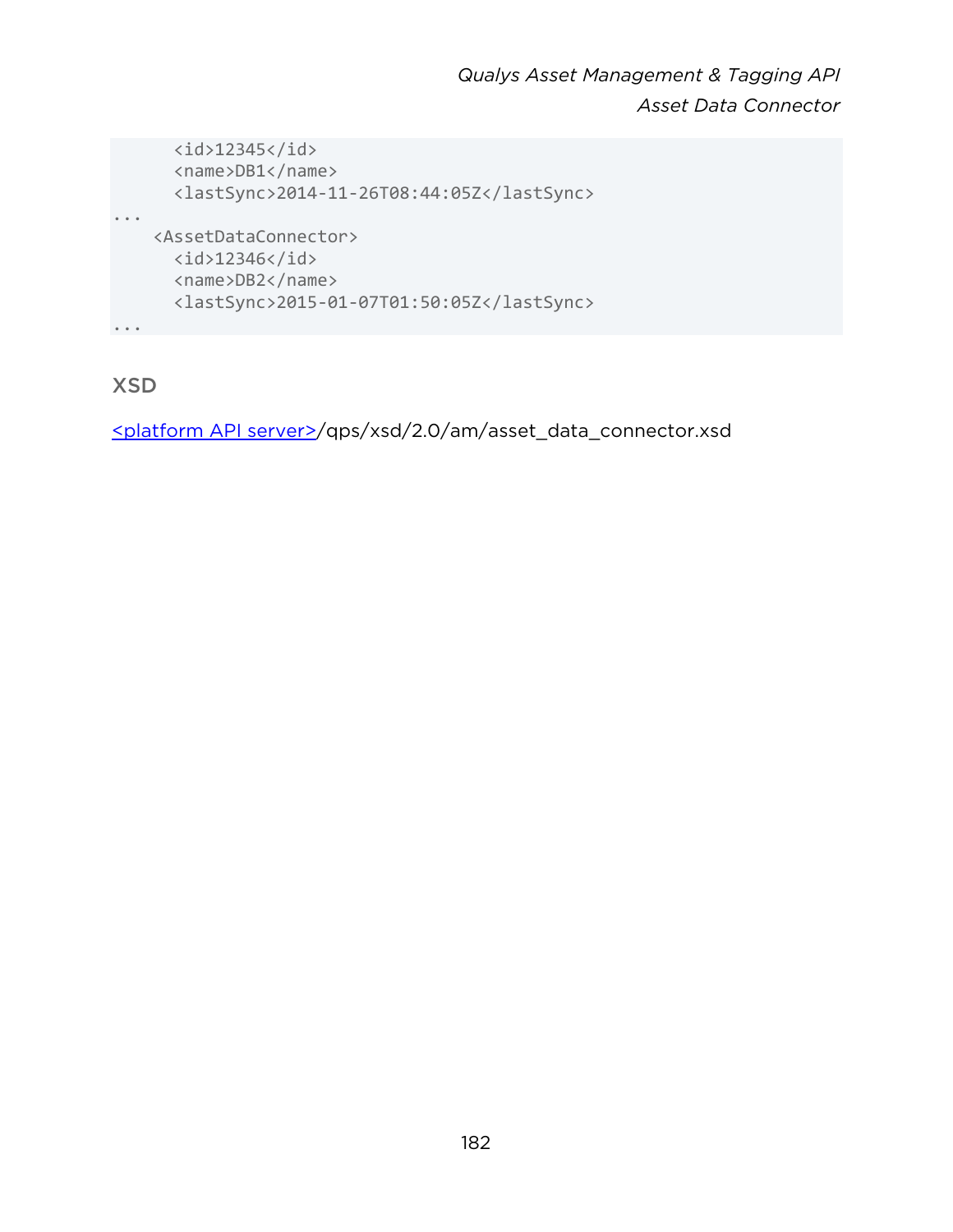# Connector Fields

| <b>Field name</b> | <b>Description</b>                                                                                                                                                          | Writable  |
|-------------------|-----------------------------------------------------------------------------------------------------------------------------------------------------------------------------|-----------|
| id                | (long) Primary key, not<br>writeable                                                                                                                                        | No        |
| name              | (string)                                                                                                                                                                    | Yes       |
| description       | (string)                                                                                                                                                                    | Yes       |
| lastSynch         | (date) Last synch date, not<br>writeable                                                                                                                                    | No        |
| lastError         | (string) Last error, not<br>writeable                                                                                                                                       | <b>No</b> |
| connectorState    | (AssetDataConnectorState)<br>PENDING, SUCCESS,<br>ERROR, QUEUED,<br>RUNNING, PROCESSING,<br>FINISHED_SUCCESS,<br>FINISHED ERRORS,<br>DISABLED, INCOMPLETE,<br>not writeable | No        |
| type              | (AssetDataConnectorType)<br>AWS, not writeable                                                                                                                              | <b>No</b> |
| defaultTags       | (TagSimpleQList) Tags<br>applied to any asset<br>discovered by the<br>connector                                                                                             | Yes       |
| activation        | (List <activationmodule>)<br/>Assets discovered by the<br/>connector will be activated</activationmodule>                                                                   | Yes       |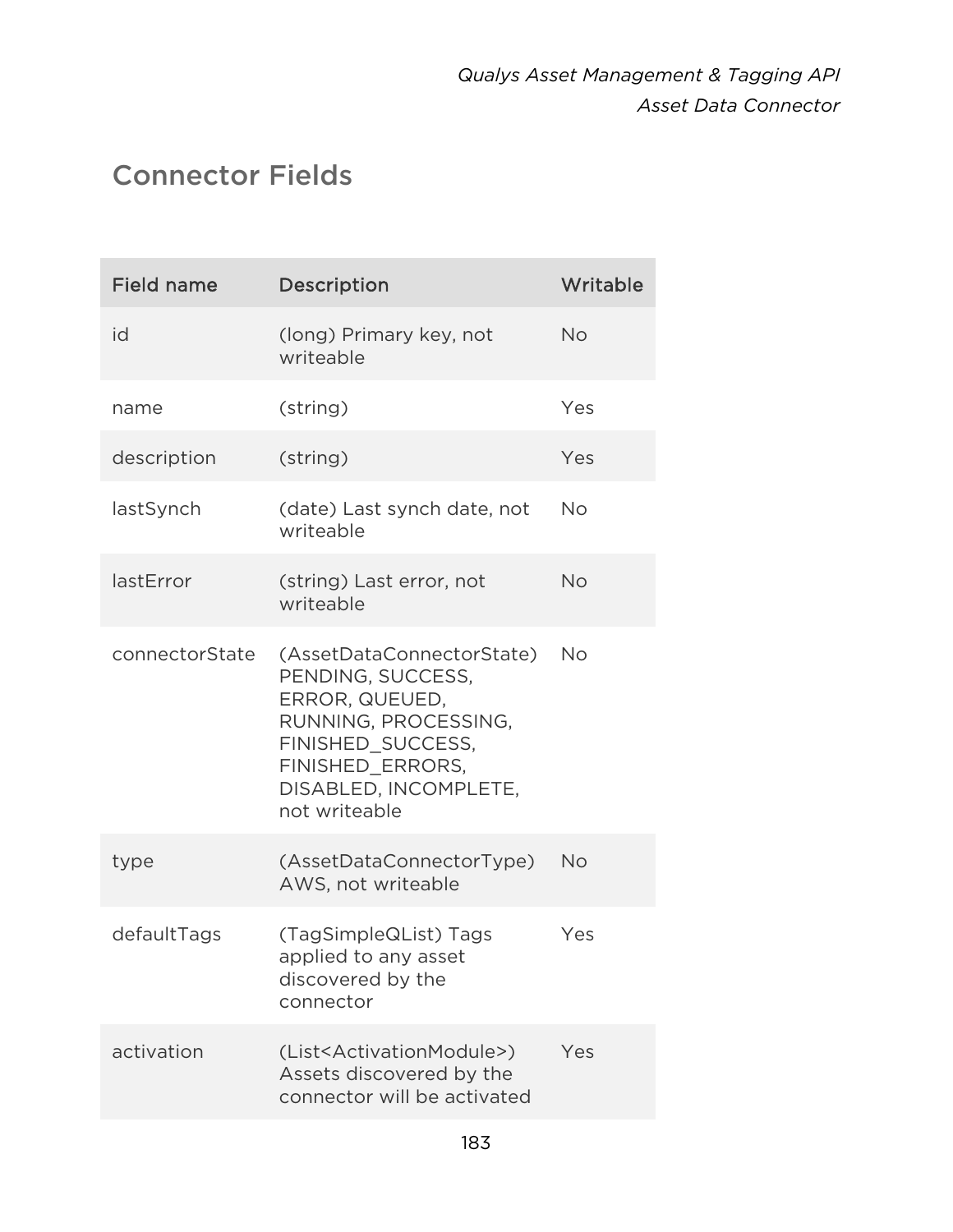|              | for the modules specified                                                                                                          |     |
|--------------|------------------------------------------------------------------------------------------------------------------------------------|-----|
| disabled     | (boolean) Whether<br>execution of the connector<br>is disabled (YES). If<br>disabled the connector will<br>not synchronize assets. | Yes |
| awsAccountld | The AWS account ID an<br>asset data connector is<br>connecting to.                                                                 | Nο  |

# Associations

TagSimpleQList - Asset tags to be applied to assets found by the connector. This collection to be added to and removed from by providing a tag ID wrapped in a TagSimple element.

| <b>TagSimple</b> |                    |
|------------------|--------------------|
| id               | (long) Primary key |
| name             | (string) Tag name  |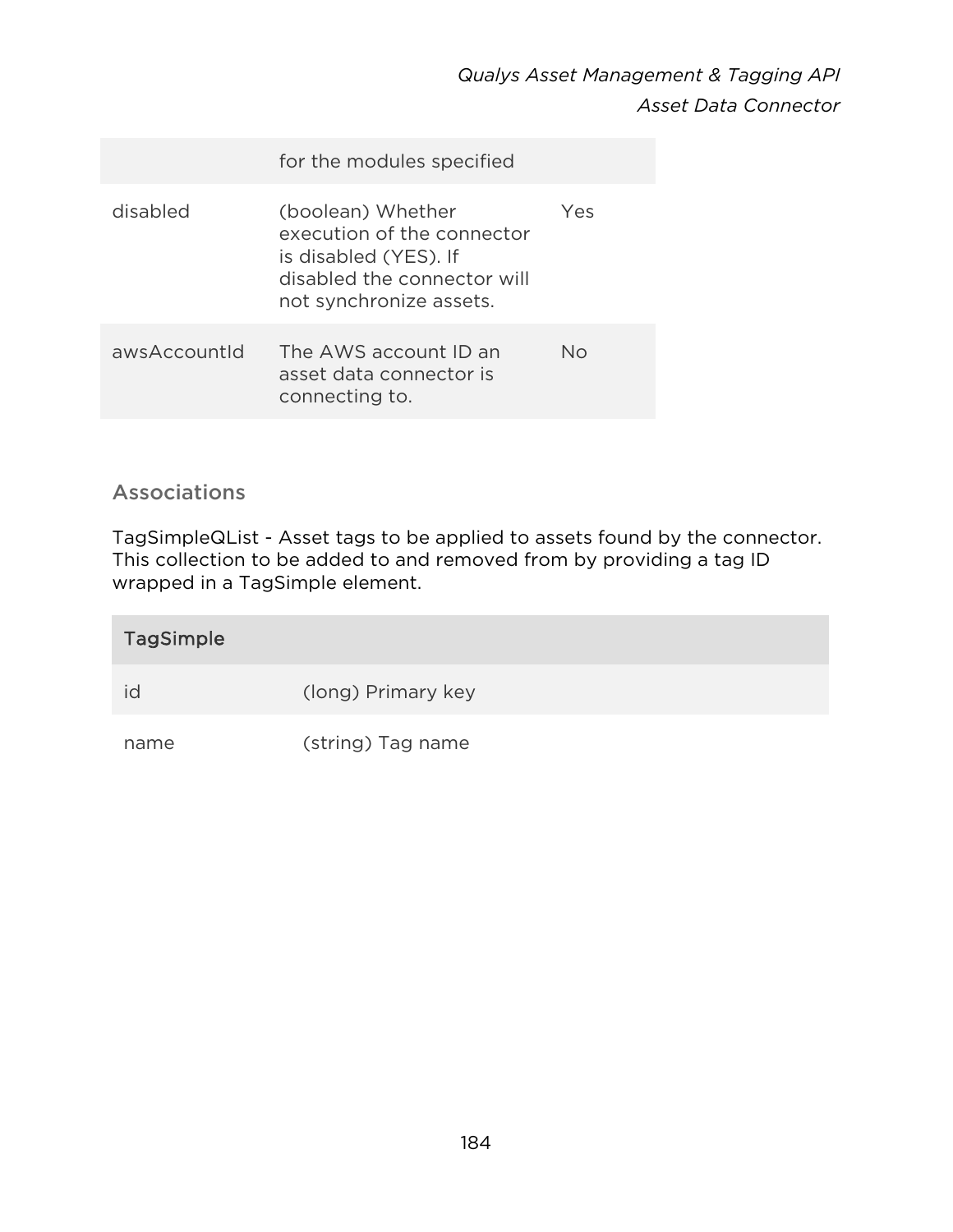# AWS Asset Data Connector

# Get AWS Connector Info

/qps/rest/2.0/get/am/awsassetdataconnector/<id>

# [GET]

Returns a single AWS connector by ID.

Limit your results - Use the optional "fields" parameter to limit the amount of information returned for the AWS connector. [Learn more about limiting your](#page-10-0)  [results](#page-10-0)

Permissions required - Managers with full scope.

Sample 1 - Fetch the asset data connector with the ID 12345

# API request

```
curl -n -u "USERNAME:PASSWORD" 
"https://qualysapi.qualys.com/qps/rest/2.0/get/am/awsassetdataconnecto
r/12345"
```

```
<?xml version="1.0" encoding="UTF-8"?> 
<ServiceResponse xmlns:xsi="http://www.w3.org/2001/XMLSchema-instance" 
xsi:noNamespaceSchemaLocation="httpd://qualysapi.qualys.com/qps/xsd/2.
0/am/aws asset data-connector.xsd">
   <responseCode>SUCCESS</responseCode> 
   <count>1</count> 
   <hasMoreRecords>false</hasMoreRecords> 
   <data> 
     <AwsAssetDataConnector> 
       <id>12345</id> 
       <name>new connector</name> 
       <awsAccountId>205767712438</awsAccountId> 
       <lastSync>2014-11-26T09:27:48Z</lastSync>
```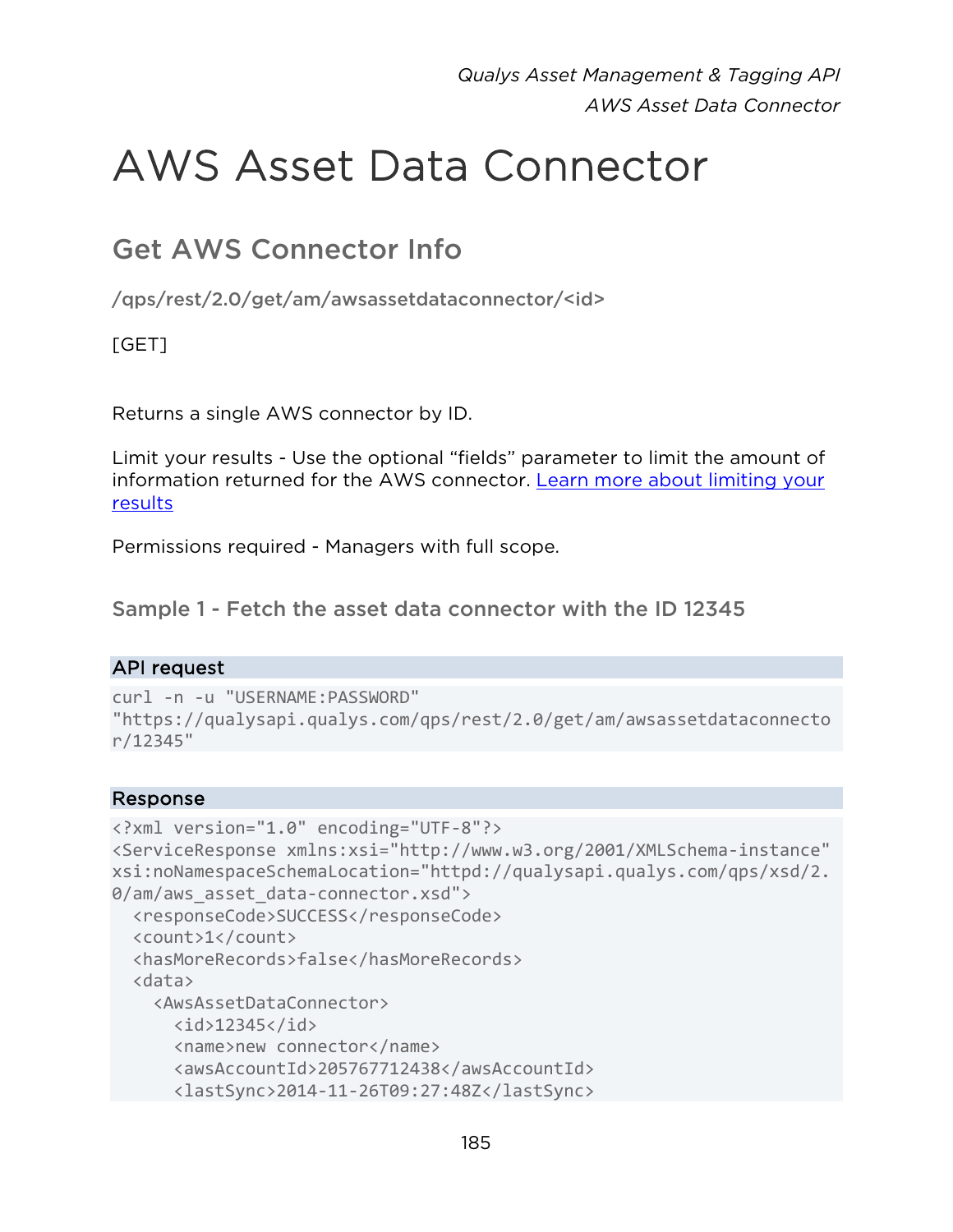```
 <lastError>Invalid EC2 AuthRecord</lastError> 
       <connectorState>ERROR</connectorState> 
       <type>AWS</type> 
       <defaultTags> 
          <list> 
            <TagSimple> 
             \langleid>1\langleid>
              <name>EC2</name> 
            </TagSimple> 
          </list> 
       </defaultTags> 
       <activation> 
          <list> 
             <ActivationModule>VM</ActivationModule> 
             <ActivationModule>CLOUDVIEW</ActivationModule> 
          </list> 
       </activation> 
       <authRecord> 

          <name>my ec2</name> 
       </authRecord> 
       <endpoints> 
          <list/> 
       </endpoints> 
       <allRegions>true</allRegions> 
     </AwsAssetDataConnector> 
   </data> 
</ServiceResponse>
```
Sample 2 - Fetch the EC2 connector information with the ID 78801, that has CertView module activated.

### API request

```
curl -n -u "USERNAME:PASSWORD" 
"https://qualysapi.qualys.com/qps/rest/2.0/get/am/assetdataconnector/7
8801"
```

```
<?xml version="1.0" encoding="UTF-8"?> 
<ServiceResponse xmlns:xsi="http://www.w3.org/2001/XMLSchema-instance" 
xsi:noNamespaceSchemaLocation="http://v-
```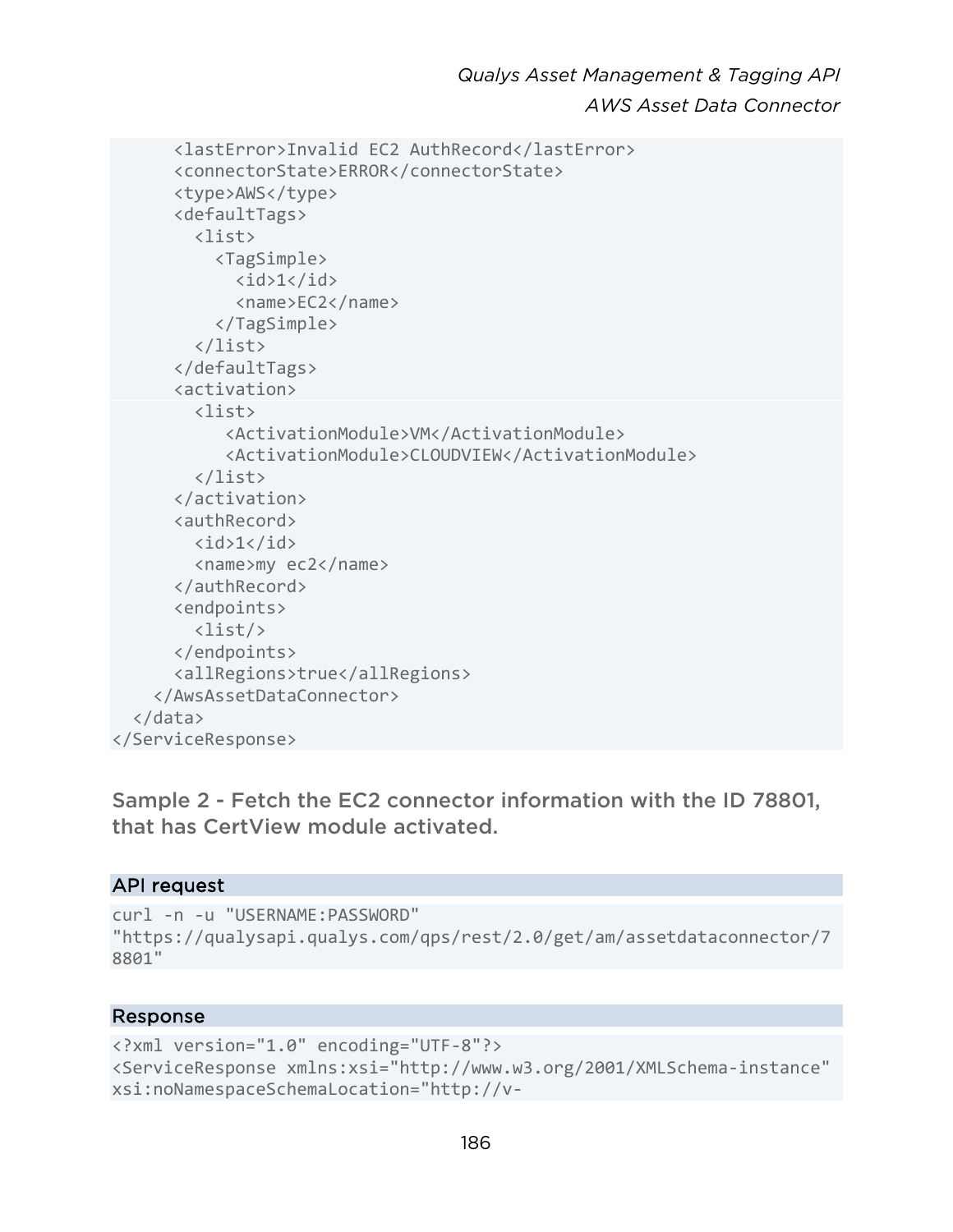```
qps1.dev.qualys.com:8080/portal-
api/xsd/2.0/am/asset data connector.xsd">
     <responseCode>SUCCESS</responseCode> 
     <count>1</count> 
     <data> 
         <AssetDataConnector> 
              <id>78801</id> 
              <name>cv</name> 
              <awsAccountId>383031258652</awsAccountId> 
              <lastSync>2019-02-12T23:58:05Z</lastSync> 
              <connectorState>FINISHED_SUCCESS</connectorState> 
              <type>AWS</type> 
              <activation> 
                  <list> 
                      <ActivationModule>CERTVIEW</ActivationModule> 
                      <ActivationModule>VM</ActivationModule> 
                  </list> 
              </activation> 
              <disabled>false</disabled> 
              <isGovCloudConfigured>false</isGovCloudConfigured> 
              <isChinaConfigured>false</isChinaConfigured> 
         </AssetDataConnector> 
     </data> 
</ServiceResponse>
```
### Sample 3 - Get connector details

Here's how to get details on a connector using GET request. This connector is using ARN. For more information on ARN authentication, refer to [Support for](#page-203-0)  [Cross-Account Role Authentication.](#page-203-0)

#### API request

```
curl -n -u "USERNAME:PASSWORD" 
"https://qualysapi.qualys.com/qps/rest/2.0/get/am/awsassetdataconn 
ector/19201"
```

```
<?xml version="1.0" encoding="UTF-8"?> 
<ServiceResponse xmlns:xsi="http://www.w3.org/2001/XMLSchema-instance" 
xsi:noNamespaceSchemaLocation="http://qualysapi.qualys.com/qps/xsd/2.0
/am 
/aws asset data connector.xsd"> responseCode>SUCCESS</responseCode>
```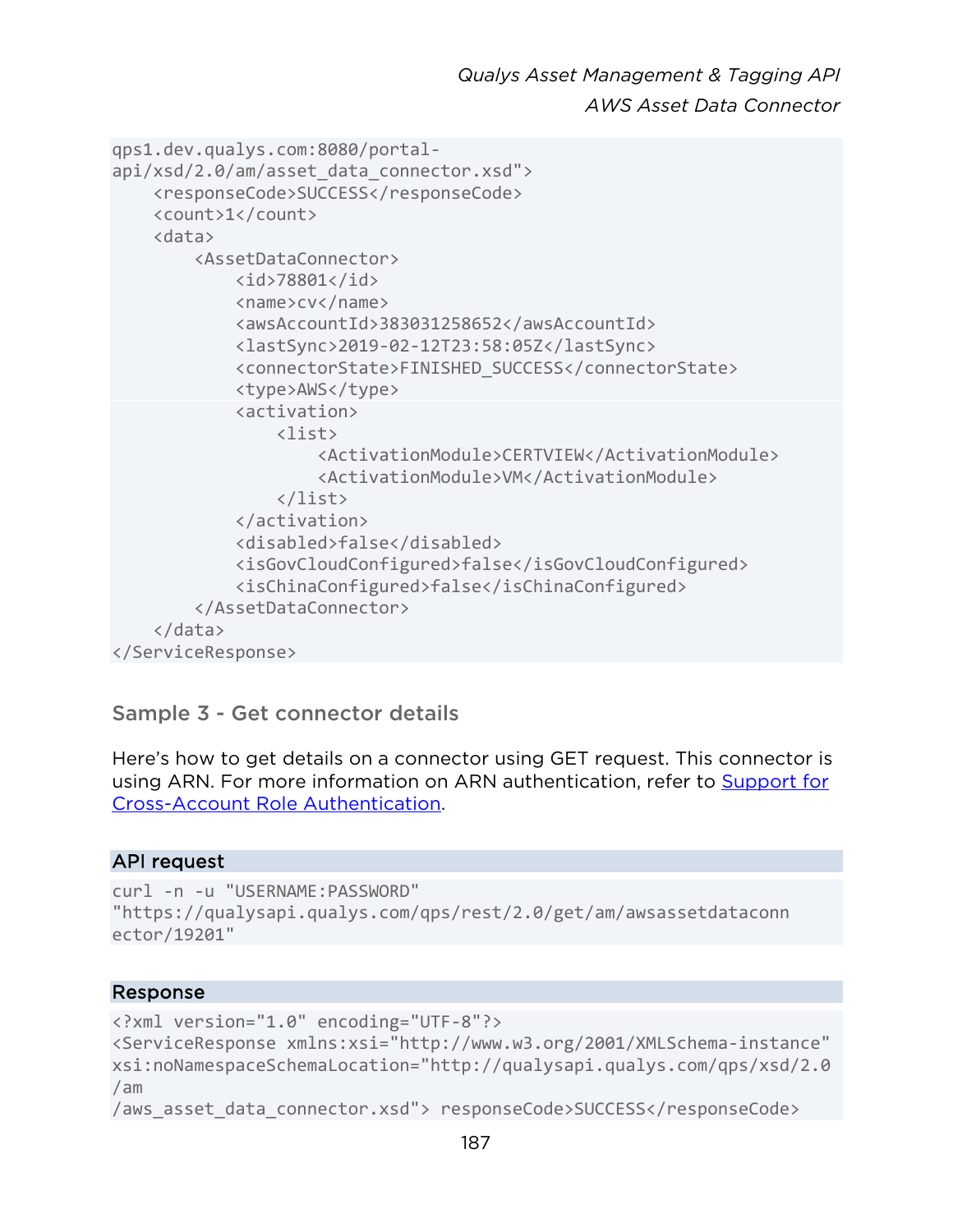```
 <count>1</count> 
    <data> 
       <AwsAssetDataConnector> 
       <id>19201</id> 
       <name>user_john</name> 
       <awsAccountId>205767712438</awsAccountId> 
       <lastSync>2018-02-15T12:51:00Z</lastSync> 
       <connectorState>FINISHED_SUCCESS</connectorState> 
       <type>AWS</type> 
       <defaultTags> 
           <list/> 
       </defaultTags> 
       <activation> 
          <list> 
             <ActivationModule>CLOUDVIEW</ActivationModule> 
          </list> 
       </activation> 
       <disabled>false</disabled> 
       <isGovCloudConfigured>false</isGovCloudConfigured> 
       <arn>arn:aws:iam::205767712438:role/qualys_dev_test</arn> 
       <externalId>1518689351038</externalId> 
       <qualysAwsAccountId>383031258652</qualysAwsAccountId> 
       <authRecord1/> 
       <endpoints> 
       <list> 
       <AwsEndpointSimple> 
           <regionCode>ap-south-1</regionCode> 
           </AwsEndpointSimple> 
       </list> 
       </endpoints> 
      <allRegions>false</allRegions> 
      </AwsAssetDataConnector> 
    </data> 
</ServiceResponse>
```
# **XSD**

[<platform API server>/](#page-8-0)qps/xsd/2.0/am/aws\_asset\_data\_connector.xsd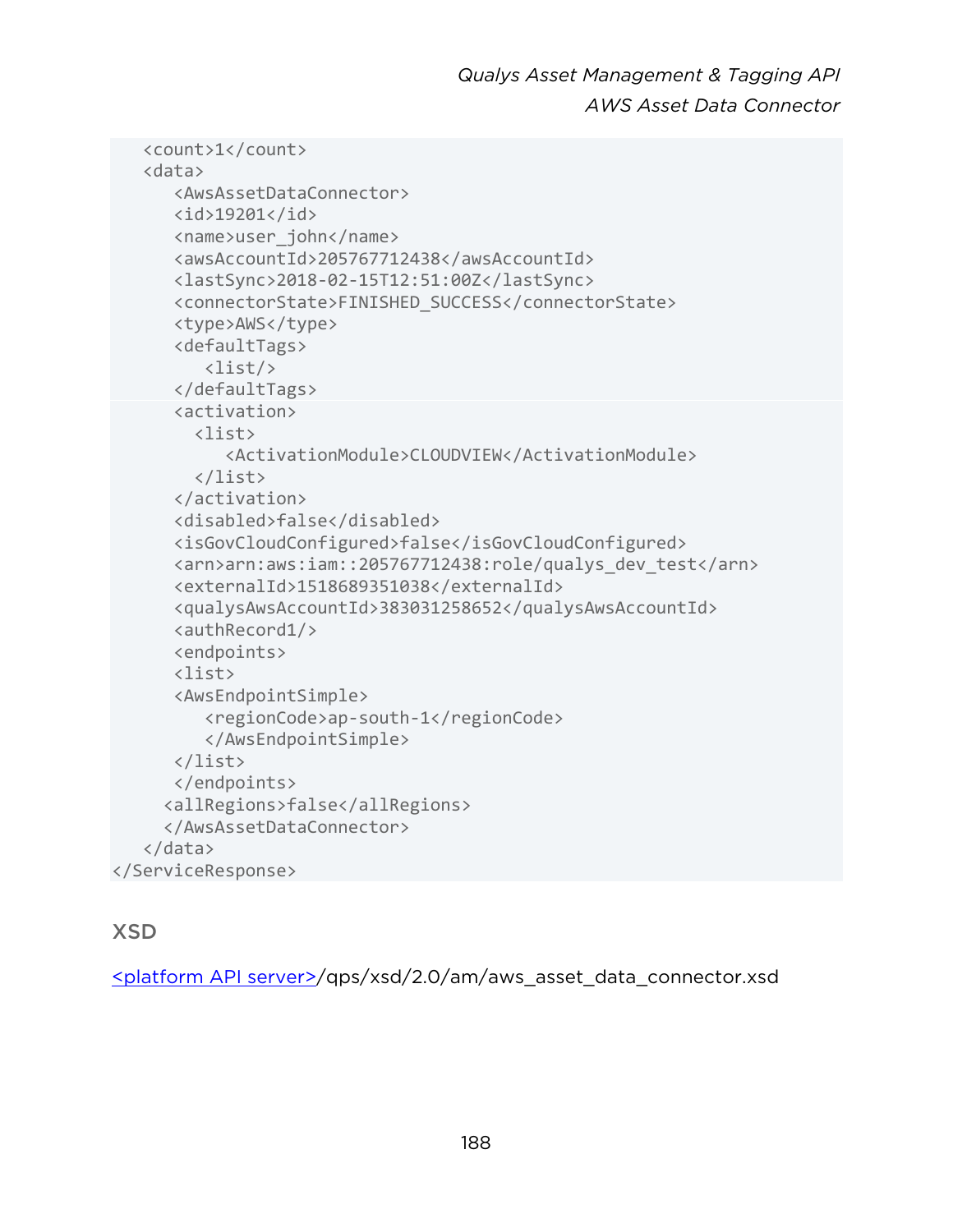# Create AWS Connector

/qps/rest/2.0/create/am/awsassetdataconnector

# [POST]

Creates an AWS asset data connector.

disabled (boolean) is used to disable an EC2 connector. This parameter can be set for a "create" or "update" request. When set to "true" the connector is disabled and will not run.

- If a single connector is run and it is disabled an error is returned.
- If multiple connectors are run and all are disabled an error is returned.

- If multiple connectors are run and some are disabled, only connectors that are enabled will run.

Permissions required - Managers with full scope.

Sample 1 - Create new AWS asset data connector

### API request

```
curl -u "USERNAME:PASSWORD" -H "Content-type: text/xml" -X "POST" --
data-binary @- 
"https://qualysapi.qualys.com/qps/rest/2.0/create/am/awsassetdataconne
ctor" < file.xml 
Note: file.xml contains request POST data
```

```
<?xml version="1.0" encoding="UTF-8" ?> 
<ServiceRequest> 
     <data> 
    <AwsAssetDataConnector> 
       <name>new connector</name> 
       <defaultTags> 
         <set> 
            <TagSimple>
```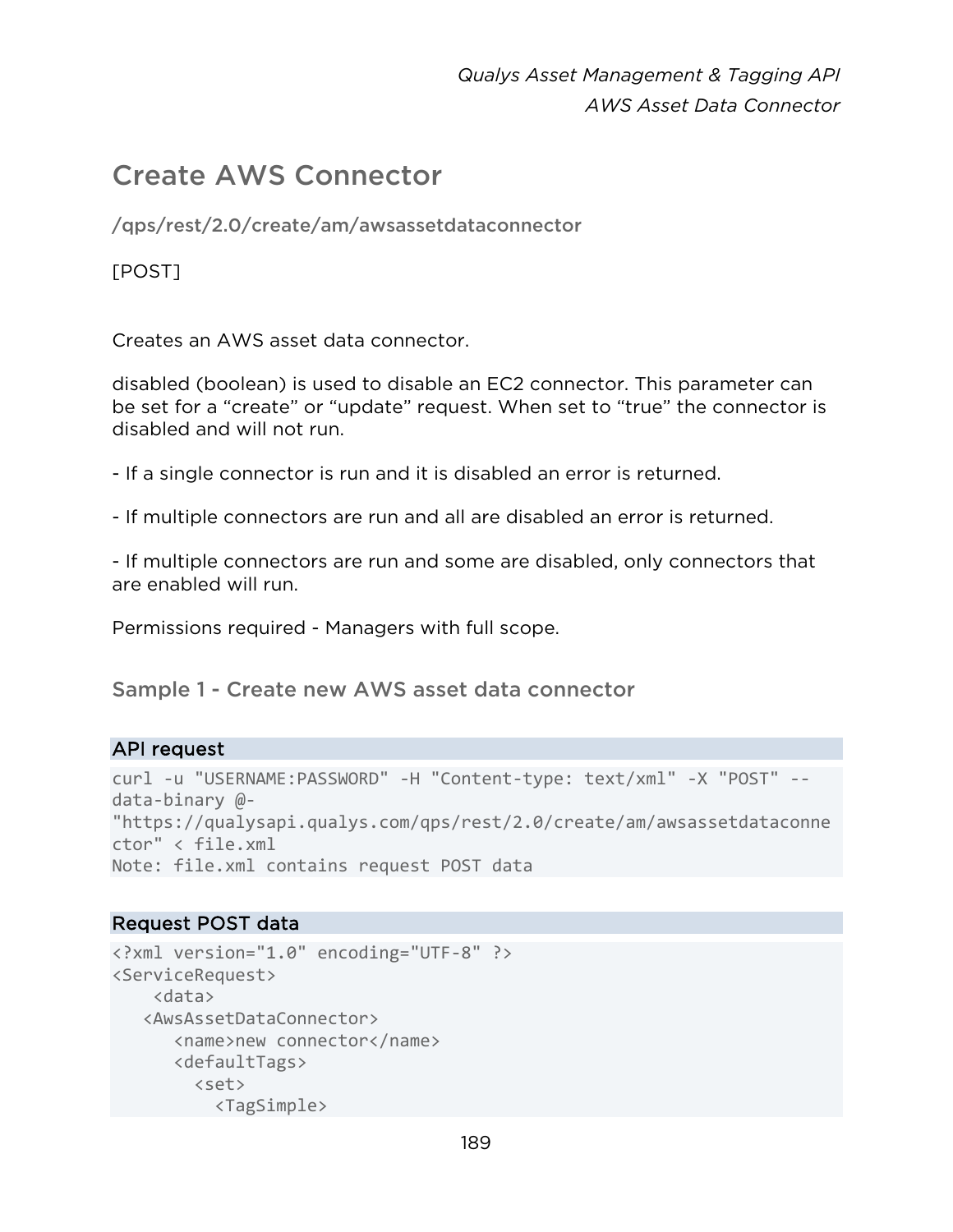```
\langleid>1\langleid>
            </TagSimple> 
          </set> 
        </defaultTags> 
        <activation> 
          <set> 
             <ActivationModule>VM</ActivationModule> 
          </set> 
        </activation> 
        <authRecord> 

        </authRecord> 
        <allRegions>true</allRegions> 
     </AwsAssetDataConnector> 
     </data> 
</ServiceRequest>
```

```
<?xml version="1.0" encoding="UTF-8"?> 
<ServiceResponse xmlns:xsi="http://www.w3.org/2001/XMLSchema-instance" 
xsi:noNamespaceSchemaLocation="https://qualysapi.qualys.com/qps/xsd/2.
0/am/aws asset data-connector.xsd">
   <responseCode>SUCCESS</responseCode> 
   <count>13</count> 
   <hasMoreRecords>false</hasMoreRecords> 
   <data> 
     <AwsAssetDataConnector> 
       <id>12345</id> 
        <name>new connector</name> 
        <lastSync /> 
       <lastError /> 
        <connectorState>PENDING</connectorState> 
        <type>AWS</type> 
        <defaultTags> 
          <list> 
            <TagSimple> 
             \langle id \rangle 1 \langle /id \rangle <name>EC2</name> 
            </TagSimple> 
          </list> 
        </defaultTags> 
        <activation>
```

```
 <ActivationModule>VM</ActivationModule>
```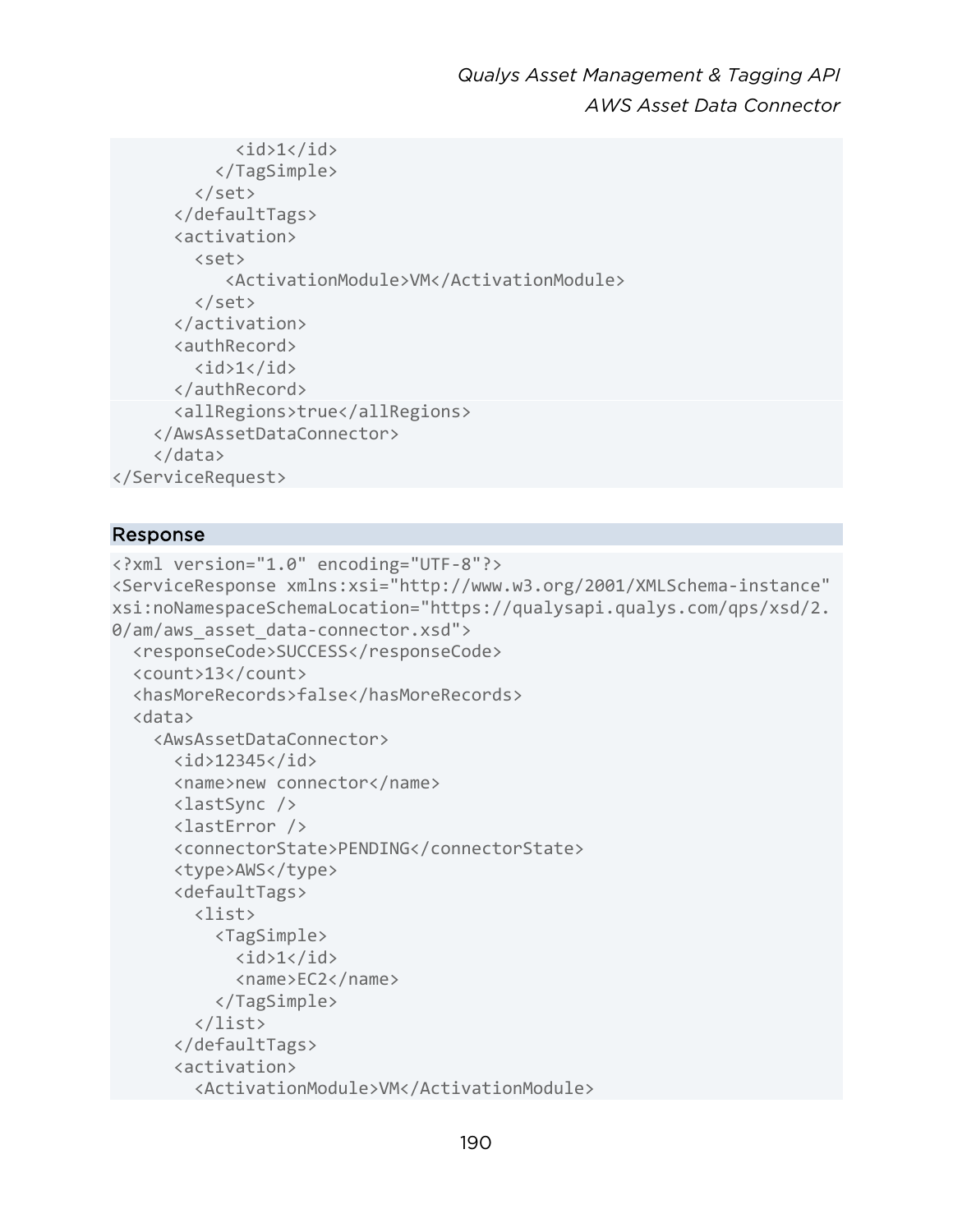```
 </activation> 
       <disabled>false</disabled> 
       <isGovCloudConfigured>false</isGovCloudConfigured> 
       <authRecord> 

         <name>my ec2</name> 
       </authRecord> 
       <endpoints> 
         <list/> 
       </endpoints> 
       <allRegions>true</allRegions> 
     </AwsAssetDataConnector> 
   </data> 
</ServiceResponse>
```
Sample 2 - Create new AWS asset data connector in disabled state

### API request

```
curl -u "USERNAME:PASSWORD" -H "Content-type: text/xml" -X "POST" --
data-binary @- 
"https://qualysapi.qualys.com/qps/rest/2.0/create/am/awsassetdataconne
ctor" < file.xml 
Note: file.xml contains request POST data
```

```
<?xml version="1.0" encoding="UTF-8" ?> 
<ServiceRequest> 
     <data> 
        <AwsAssetDataConnector> 
              <name>conn-disabled</name> 
              <activation> 
                  <set> 
                       <ActivationModule>VM</ActivationModule> 
                       <ActivationModule>PC</ActivationModule> 
                  </set> 
              </activation> 
              <authRecord> 
                  <id>90802</id> 
              </authRecord> 
              <isGovCloudConfigured>false</isGovCloudConfigured> 
              <allRegions>true</allRegions>
```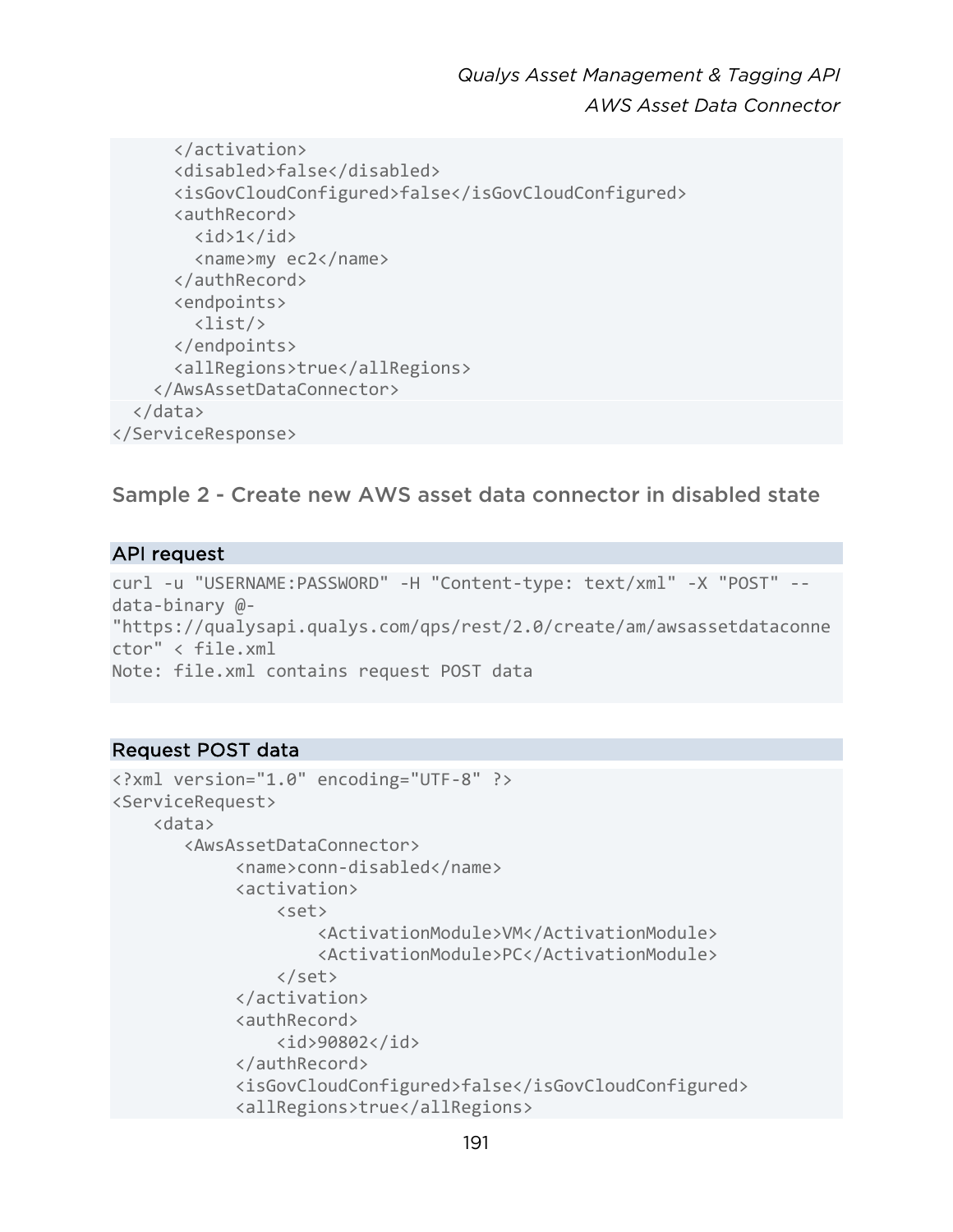```
 <disabled>true</disabled> 
          </AwsAssetDataConnector> 
     </data> 
</ServiceRequest>
```
### XML output

```
<?xml version="1.0" encoding="UTF-8"?> 
<ServiceResponse xmlns:xsi="http://www.w3.org/2001/XMLSchema-instance" 
xsi:noNamespaceSchemaLocation="https://qualysapi.qualys.com/qps/xsd/2.
0/am/aws asset data-connector.xsd">
     <responseCode>SUCCESS</responseCode> 
     <count>1</count> 
     <data> 
         <AwsAssetDataConnector> 
              <id>254401</id> 
              <name>disabled-connector</name> 
              <connectorState>DISABLED</connectorState> 
              <type>AWS</type> 
              <defaultTags> 
                  <list/> 
              </defaultTags> 
              <activation> 
                  <list> 
                       <ActivationModule>VM</ActivationModule> 
                       <ActivationModule>PC</ActivationModule> 
                  </list> 
              </activation> 
              <disabled>true</disabled> 
              <isGovCloudConfigured>false</isGovCloudConfigured> 
              <authRecord/> 
              <endpoints> 
                  <list> 
                       <AwsEndpointSimple> 
                           <regionCode>us-west-1</regionCode> 
                       </AwsEndpointSimple> 
                       <AwsEndpointSimple> 
                           <regionCode>ap-northeast-1</regionCode> 
                       </AwsEndpointSimple> 
                       <AwsEndpointSimple> 
                           <regionCode>eu-west-1</regionCode> 
                       </AwsEndpointSimple> 
... 
                       <AwsEndpointSimple>
```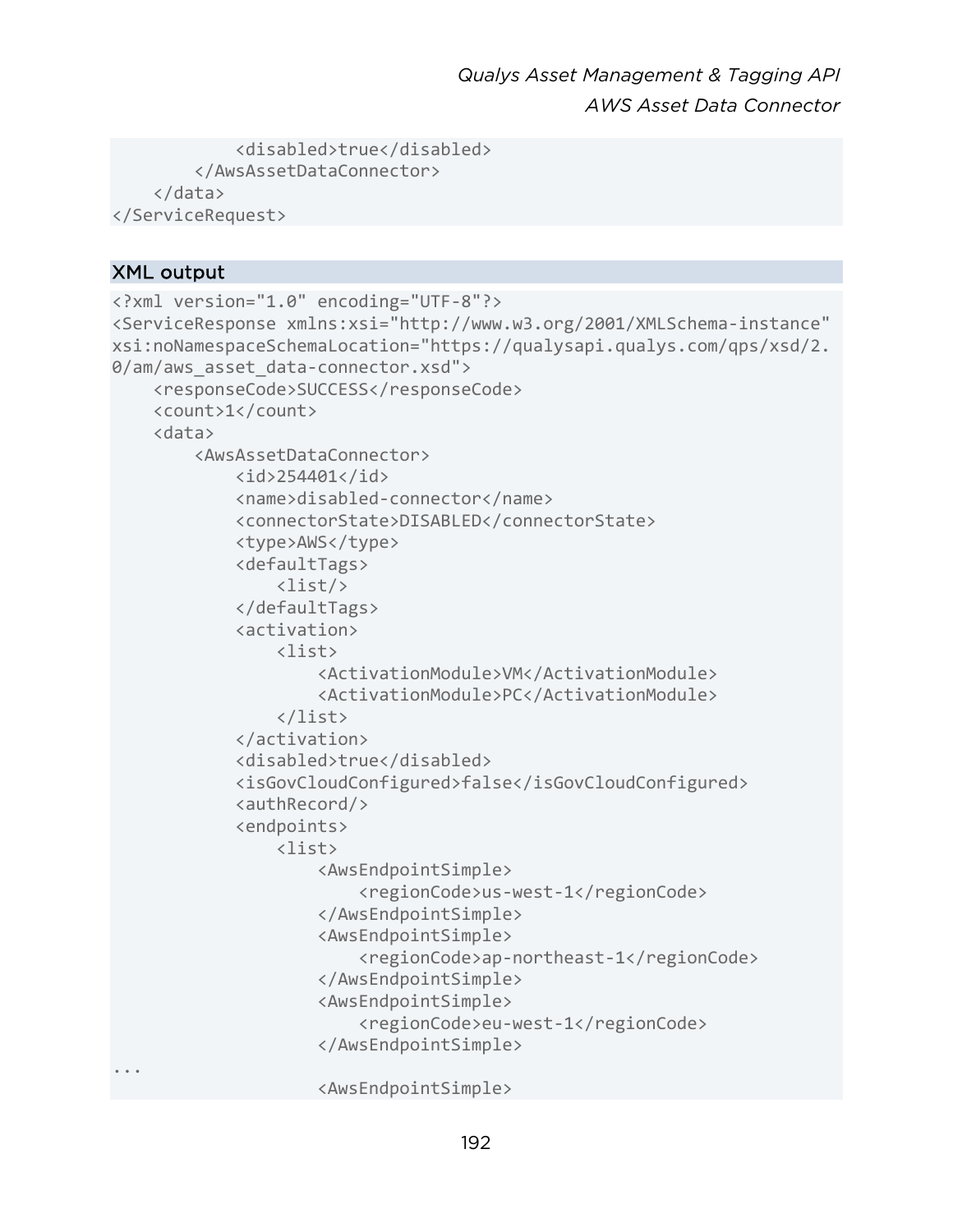```
 <regionCode>us-east-2</regionCode> 
                       </AwsEndpointSimple> 
                       <AwsEndpointSimple> 
                           <regionCode>me-south-1</regionCode> 
                       </AwsEndpointSimple> 
                  </list> 
              </endpoints> 
              <allRegions>true</allRegions> 
         </AwsAssetDataConnector> 
     </data> 
</ServiceResponse>
```
Sample 3 - Create new AWS asset data connector to be available in the CloudView App

### API request

```
curl -u "USERNAME:PASSWORD" -H "Content-type: text/xml" -X "POST" --
data-binary @- 
"https://qualysapi.qualys.com/qps/rest/2.0/create/am/awsassetdataconne
ctor" < file.xml 
Note: file.xml contains request POST data
```
### Request POST data

```
<?xml version="1.0" encoding="UTF-8" ?> 
<ServiceRequest> 
   <data> 
     <AwsAssetDataConnector> 
       <name>ARN Connector</name> 
          <arn>arn:aws:iam::205767712433:role/qualys-demo-account</arn> 
           <externalId>123456789123</externalId> 
          <allRegions>true</allRegions> 
          <useForCloudView>true</useForCloudView> 
     </AwsAssetDataConnector> 
   </data> 
</ServiceRequest>
```

```
<?xml version="1.0" encoding="UTF-8"?>
```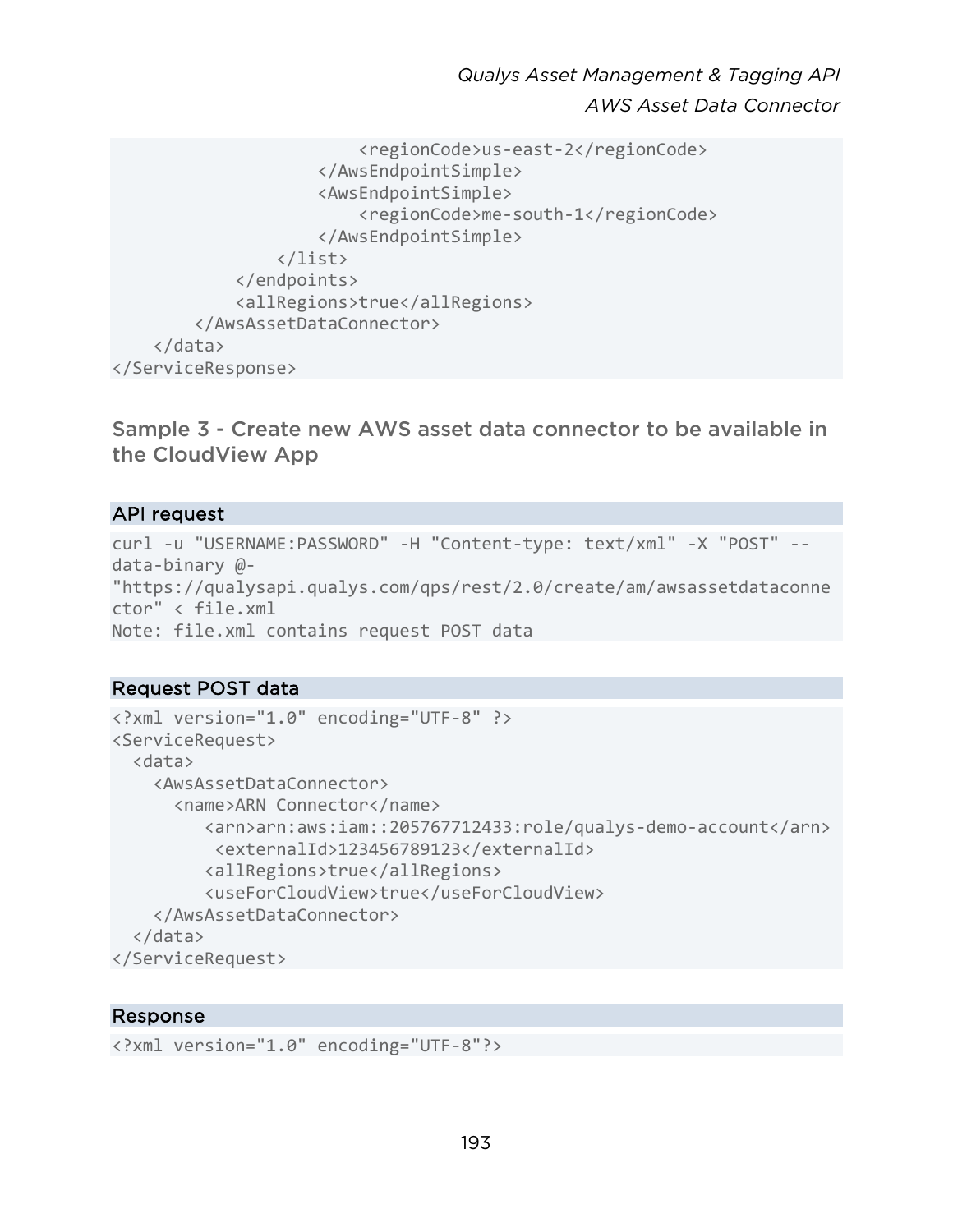```
<ServiceResponse xmlns:xsi="http://www.w3.org/2001/XMLSchema-instance" 
xsi:noNamespaceSchemaLocation="https://qualysapi.qualys.com/qps/xsd/2.
0/am/aws_asset_data_connector.xsd">'' 
     <responseCode>SUCCESS</responseCode> 
     <count>1</count> 
     <data> 
         <AwsAssetDataConnector> 
             <id>266408</id> 
             <name>conn1</name> 
             <awsAccountId> 205767712433</awsAccountId> 
             <connectorState>QUEUED</connectorState> 
             <type>AWS</type> 
             <activation> 
                  <list> 
                      <ActivationModule>CLOUDVIEW</ActivationModule> 
                  </list> 
             </activation> 
             <disabled>false</disabled> 
             <isGovCloudConfigured>false</isGovCloudConfigured> 
             <isChinaConfigured>false</isChinaConfigured> 
             <arn>arn:aws:iam::205767712433:role/qualys-demo-
account</arn> 
             <externalId>123456789123</externalId> 
             <qualysAwsAccountId>205767712438</qualysAwsAccountId> 
             <authRecord/> 
             <endpoints> 
                  <list> 
                      <AwsEndpointSimple> 
                          <regionCode>us-west-1</regionCode> 
                      </AwsEndpointSimple> 
                      <AwsEndpointSimple> 
                          <regionCode>ap-northeast-1</regionCode> 
                      </AwsEndpointSimple> 
 ... 
                  </list> 
             </endpoints> 
             <allRegions>true</allRegions> 
         </AwsAssetDataConnector> 
     </data> 
</ServiceResponse>
```
Sample 4 - Create connectors to include CERTVIEW module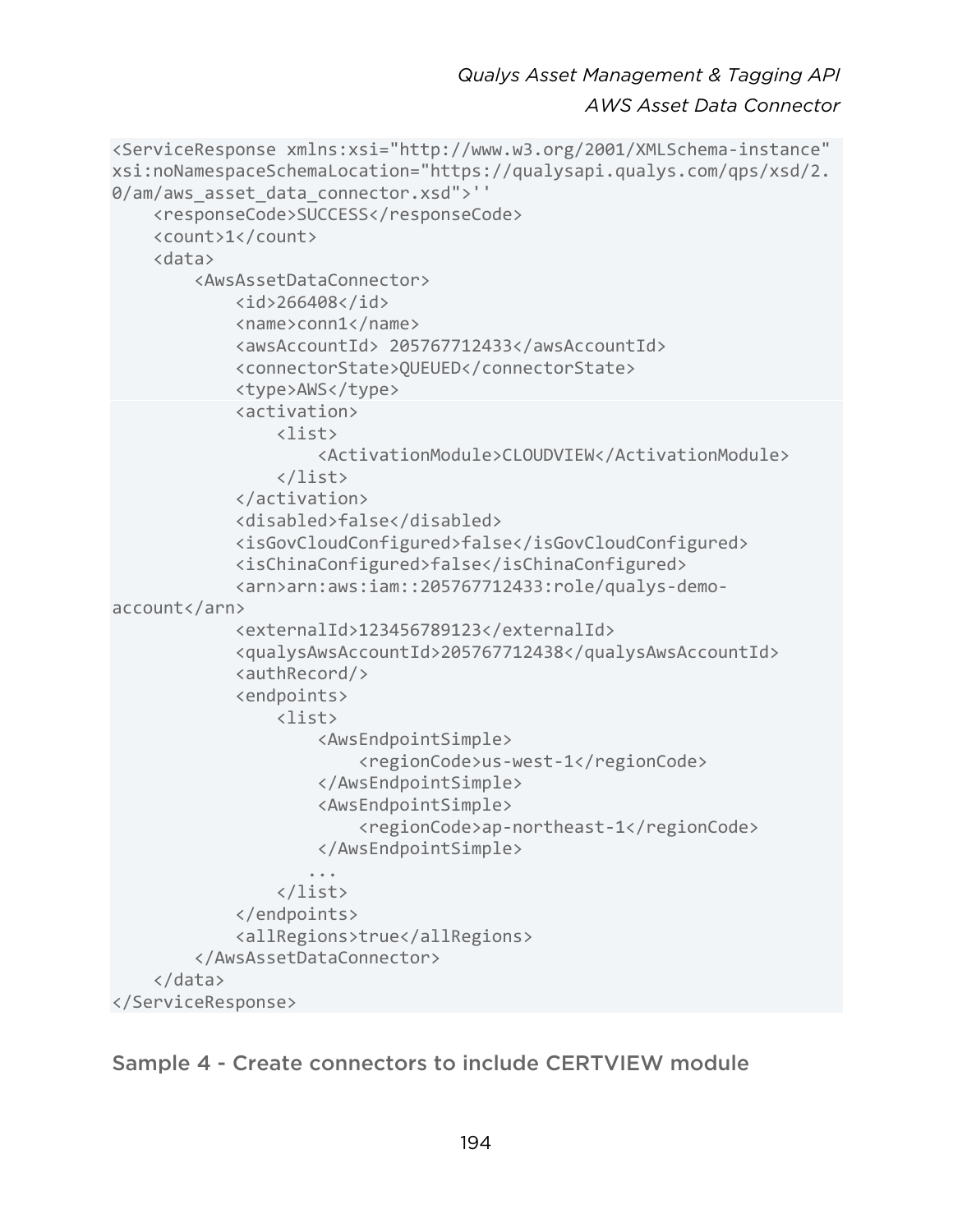# API request

```
curl -u "USERNAME:PASSWORD" -H "content-type: text/xml" -X "POST" --
data-binary @- 
"https://qualysapi.qualys.com/qps/rest/2.0/create/am/awsassetdataconne
ctor/" < file.xml 
Note: file.xml contains request POST data
```
# Request POST data

```
<?xml version="1.0" encoding="UTF-8" ?> 
<ServiceRequest> 
   <data> 
     <AwsAssetDataConnector> 
       <name>ARN_Global</name> 
          <arn>arn:aws:iam::705355653965:role/Demo-PODs</arn> 
            <externalId></externalId> 
          <allRegions>true</allRegions> 
             <activation> 
                <set> 
                  <ActivationModule>VM</ActivationModule> 
                  <ActivationModule>CERTVIEW</ActivationModule> 
                </set> 
              </activation> 
     </AwsAssetDataConnector> 
   </data> 
</ServiceRequest>
```

```
<?xml version="1.0" encoding="UTF-8"?> 
<ServiceResponse xmlns:xsi="http://www.w3.org/2001/XMLSchema-instance" 
xsi:noNamespaceSchemaLocation="https://qualysapi.qualys.com/qps/xsd/2.
0/am/aws asset data connector.xsd">
     <responseCode>SUCCESS</responseCode> 
     <count>1</count> 
     <data> 
         <AwsAssetDataConnector> 
             <id>566601</id> 
             <name>ARN_Global</name> 
             <awsAccountId>705355653965</awsAccountId> 
             <connectorState>QUEUED</connectorState> 
             <type>AWS</type> 
             <activation> 
                  <list>
```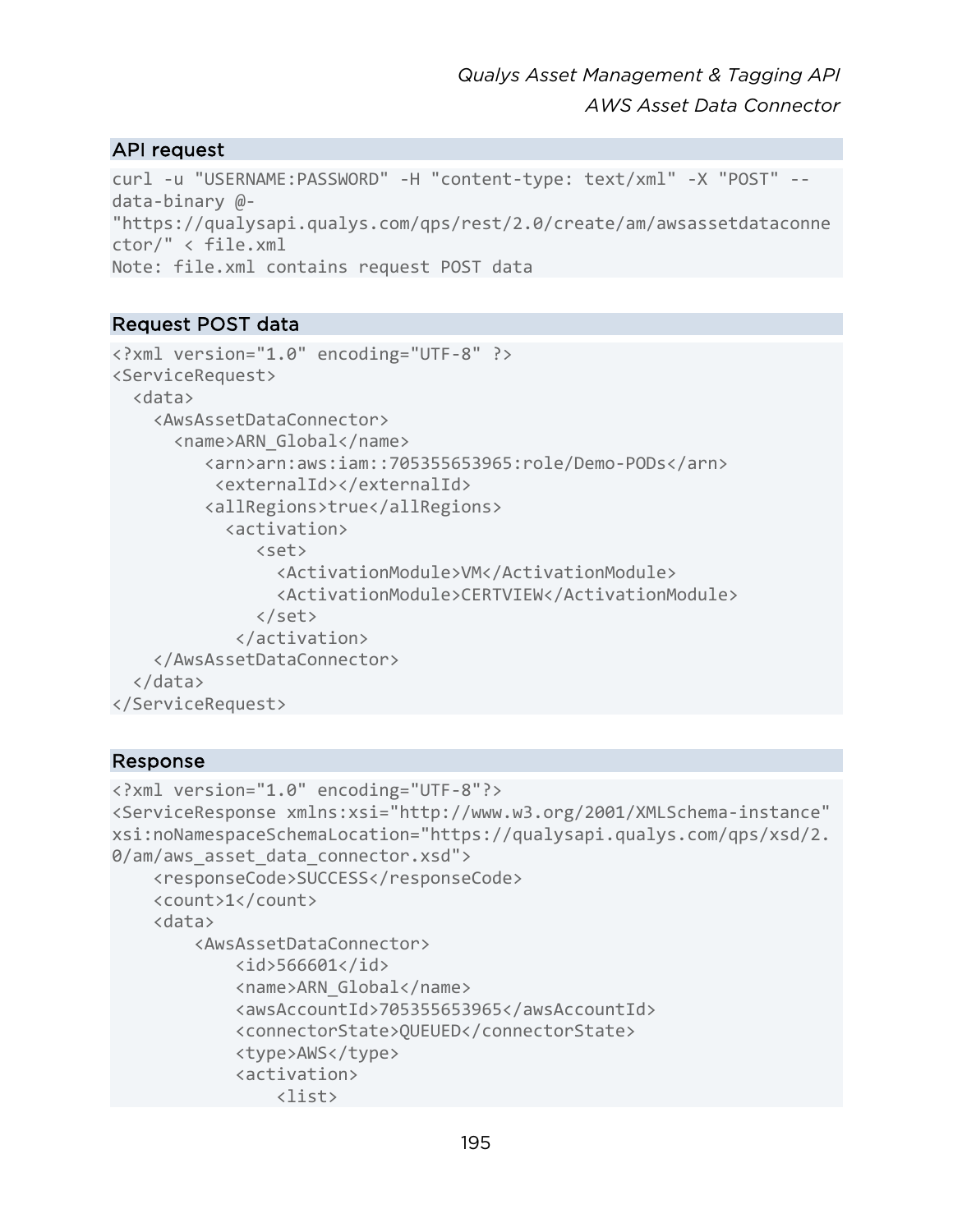```
 <ActivationModule>CERTVIEW</ActivationModule> 
         <ActivationModule>VM</ActivationModule> 
     </list> 
 </activation> 
 <disabled>false</disabled> 
 <isGovCloudConfigured>false</isGovCloudConfigured> 
 <isChinaConfigured>false</isChinaConfigured> 
 <arn>arn:aws:iam::705355653965:role/Demo-PODs</arn> 
 <externalId>1550261312725</externalId> 
 <qualysAwsAccountId>383031258652</qualysAwsAccountId> 
 <authRecord/> 
 <endpoints> 
     <list> 
         <AwsEndpointSimple> 
              <regionCode>us-west-1</regionCode> 
         </AwsEndpointSimple> 
         <AwsEndpointSimple> 
              <regionCode>ap-northeast-1</regionCode> 
         </AwsEndpointSimple> 
         <AwsEndpointSimple> 
              <regionCode>eu-west-1</regionCode> 
         </AwsEndpointSimple> 
         <AwsEndpointSimple> 
              <regionCode>eu-central-1</regionCode> 
         </AwsEndpointSimple> 
         <AwsEndpointSimple> 
              <regionCode>ap-southeast-1</regionCode> 
         </AwsEndpointSimple> 
         <AwsEndpointSimple> 
              <regionCode>us-east-1</regionCode> 
         </AwsEndpointSimple> 
         <AwsEndpointSimple> 
              <regionCode>ca-central-1</regionCode> 
         </AwsEndpointSimple> 
         <AwsEndpointSimple> 
              <regionCode>eu-west-2</regionCode> 
         </AwsEndpointSimple> 
         <AwsEndpointSimple> 
              <regionCode>ap-southeast-2</regionCode> 
         </AwsEndpointSimple> 
         <AwsEndpointSimple> 
              <regionCode>sa-east-1</regionCode> 
         </AwsEndpointSimple> 
          <AwsEndpointSimple>
```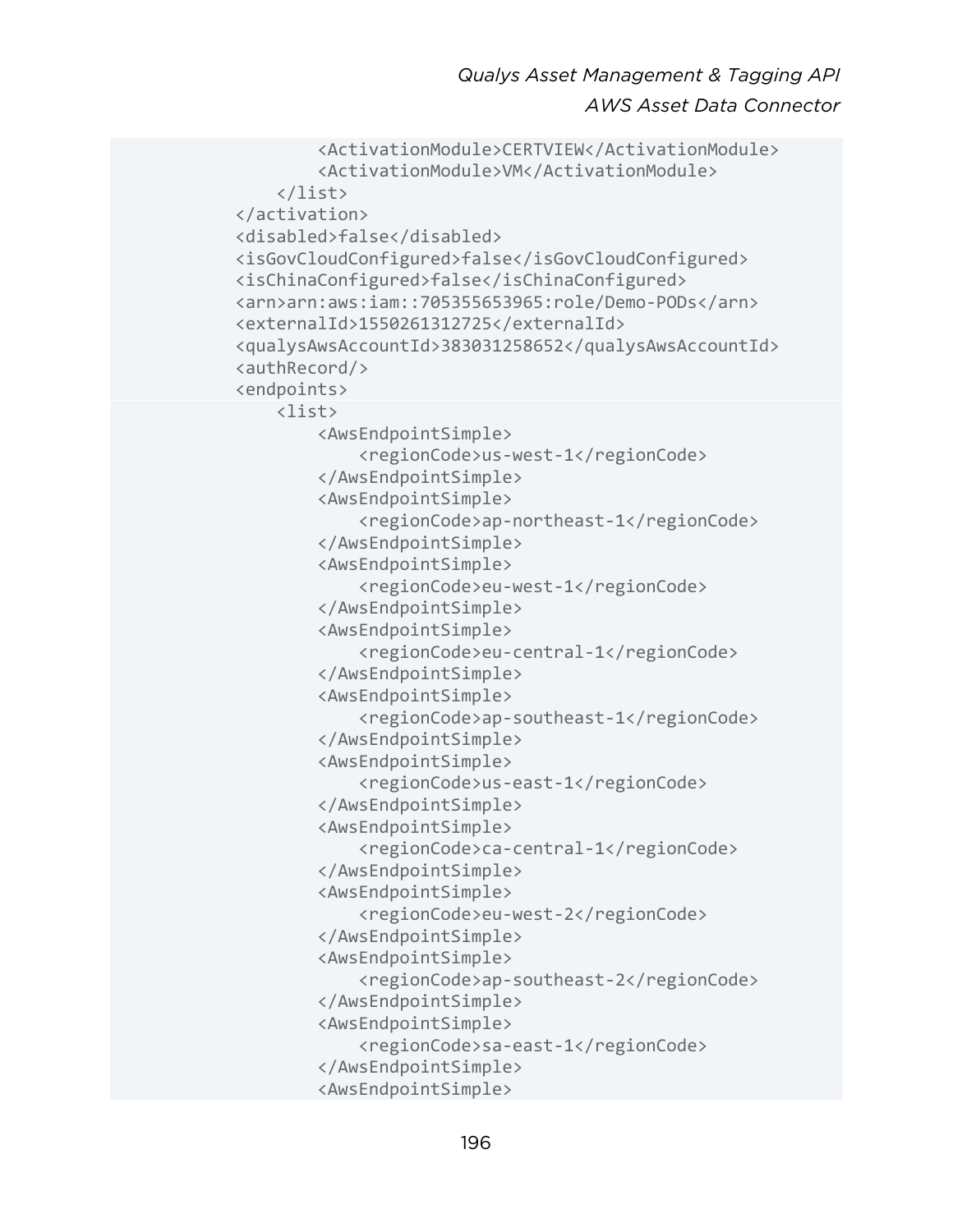```
 <regionCode>ap-northeast-2</regionCode> 
                       </AwsEndpointSimple> 
                       <AwsEndpointSimple> 
                           <regionCode>ap-south-1</regionCode> 
                       </AwsEndpointSimple> 
                       <AwsEndpointSimple> 
                           <regionCode>us-west-2</regionCode> 
                       </AwsEndpointSimple> 
                       <AwsEndpointSimple> 
                           <regionCode>us-east-2</regionCode> 
                       </AwsEndpointSimple> 
                       <AwsEndpointSimple> 
                           <regionCode>eu-west-3</regionCode> 
                       </AwsEndpointSimple> 
                       <AwsEndpointSimple> 
                           <regionCode>me-south-1</regionCode> 
                       </AwsEndpointSimple> 
                  </list> 
              </endpoints> 
              <allRegions>true</allRegions> 
         </AwsAssetDataConnector> 
     </data> 
</ServiceResponse>
```
XSD

[<platform API server>/](#page-8-0)qps/xsd/2.0/am/aws\_asset\_data-connector.xsd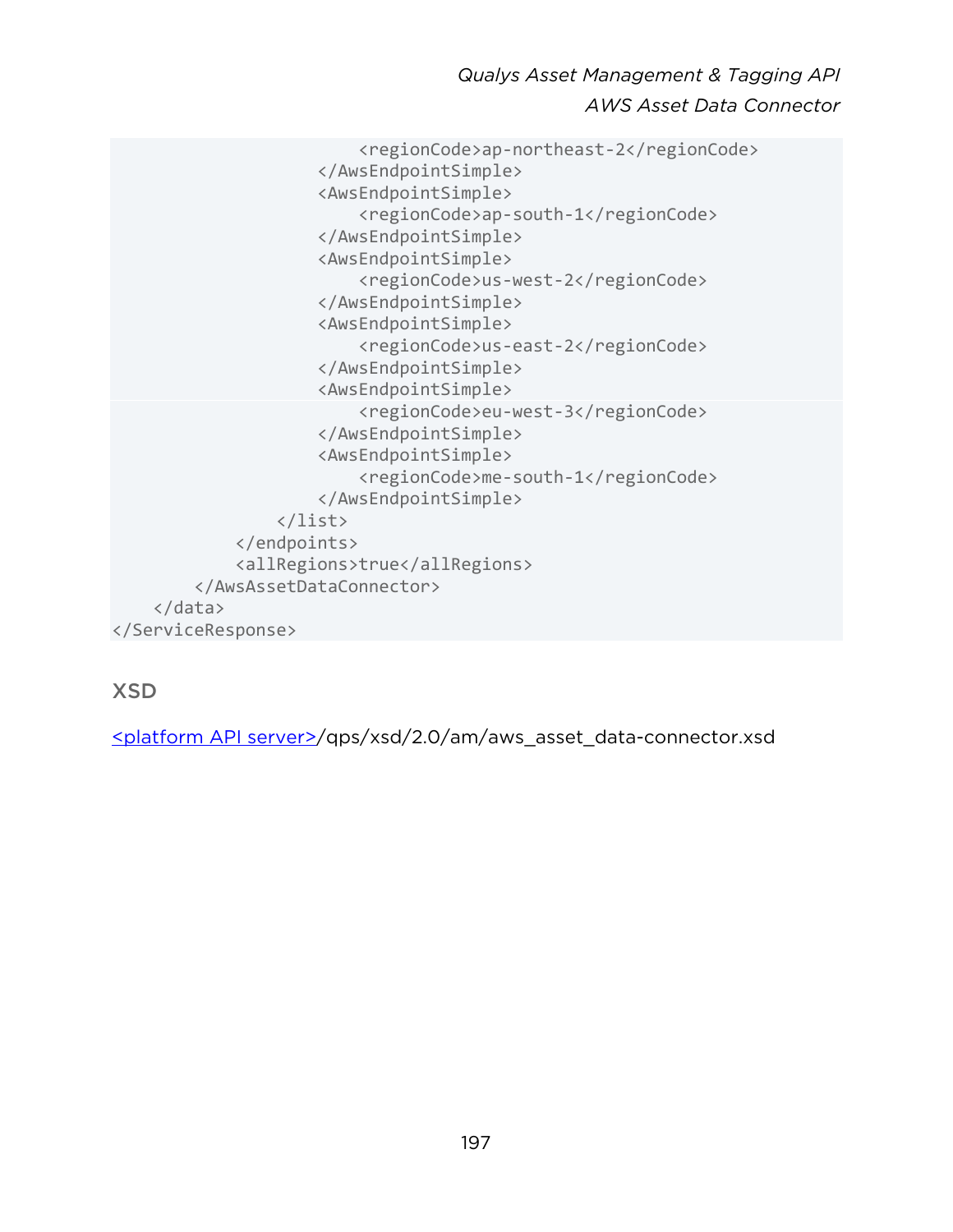# Support for AWS GovCloud

/qps/rest/2.0/create/am/awsassetdataconnector

# [POST]

Creates an AWS asset data connector for GovCloud regions: us-gov-west-1 and us-gov-east-1.

disabled (boolean) is used to disable an EC2 connector. This parameter can be set for a "create" or "update" request. When set to "true" the connector is disabled and will not run.

- If a single connector is run and it is disabled an error is returned.
- If multiple connectors are run and all are disabled an error is returned.

- If multiple connectors are run and some are disabled, only connectors that are enabled will run.

Permissions required - Managers with full scope.

Sample - Create new AWS asset data connector for GovCloud

### API request

```
curl -u "USERNAME:PASSWORD" -H "Content-type: text/xml" -X "POST" --
data-binary @- 
"https://qualysapi.qualys.com/qps/rest/2.0/create/am/awsassetdataconne
ctor" < file.xml 
Note: file.xml contains request POST data
```

```
<?xml version="1.0" encoding="UTF-8" ?> 
<ServiceRequest> 
     <data> 
        <AwsAssetDataConnector> 
              <name>gov-cloud</name> 
              <activation> 
                  <set>
```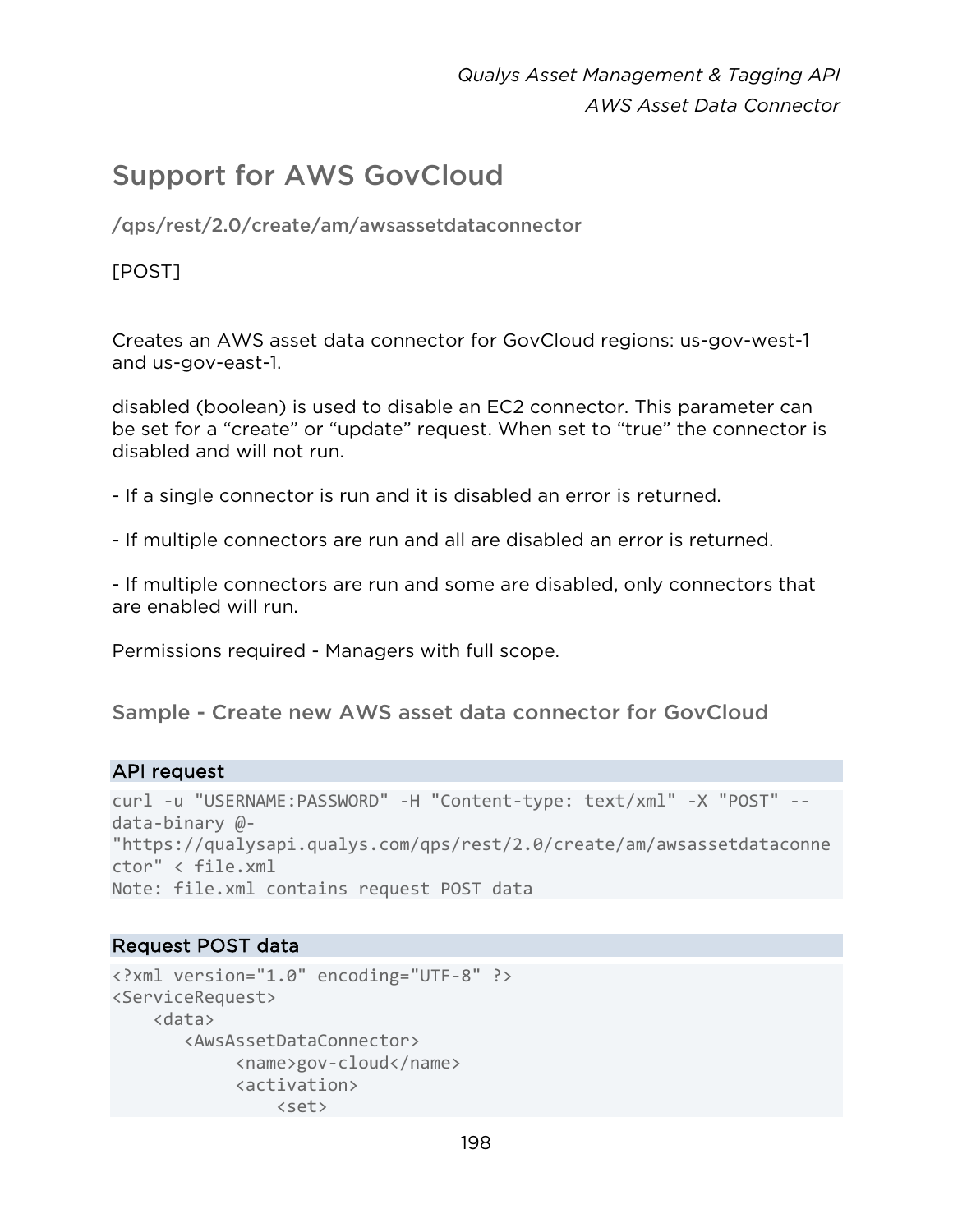```
 <ActivationModule>VM</ActivationModule> 
                       <ActivationModule>PC</ActivationModule> 
                  </set> 
              </activation> 
              <isGovCloudConfigured>true</isGovCloudConfigured> 
              <authRecord> 
                  <id>134601</id> 
              </authRecord> 
              <allRegions>false</allRegions> 
              <disabled>false</disabled> 
         </AwsAssetDataConnector> 
     </data> 
</ServiceRequest>
```

```
<?xml version="1.0" encoding="UTF-8"?> 
<ServiceResponse xmlns:xsi="http://www.w3.org/2001/XMLSchema-instance" 
xsi:noNamespaceSchemaLocation="https://qualysapi.qualys.com/qps/xsd/2.
0/am/aws_asset_data-connector.xsd"> 
     <responseCode>SUCCESS</responseCode> 
     <count>1</count> 
     <data> 
         <AwsAssetDataConnector> 
              <id>149008</id> 
              <name>gov-cloud</name> 
              <awsAccountId>205767712438</awsAccountId> 
              <connectorState>PENDING</connectorState> 
              <type>AWS</type> 
              <defaultTags> 
                  <list/> 
              </defaultTags> 
              <activation> 
                  <list> 
                       <ActivationModule>VM</ActivationModule> 
                       <ActivationModule>PC</ActivationModule> 
                  </list> 
              </activation> 
              <disabled>false</disabled> 
              <isGovCloudConfigured>true</isGovCloudConfigured> 
              <authRecord/> 
              <endpoints> 
                  <list> 
                       <AwsEndpointSimple>
```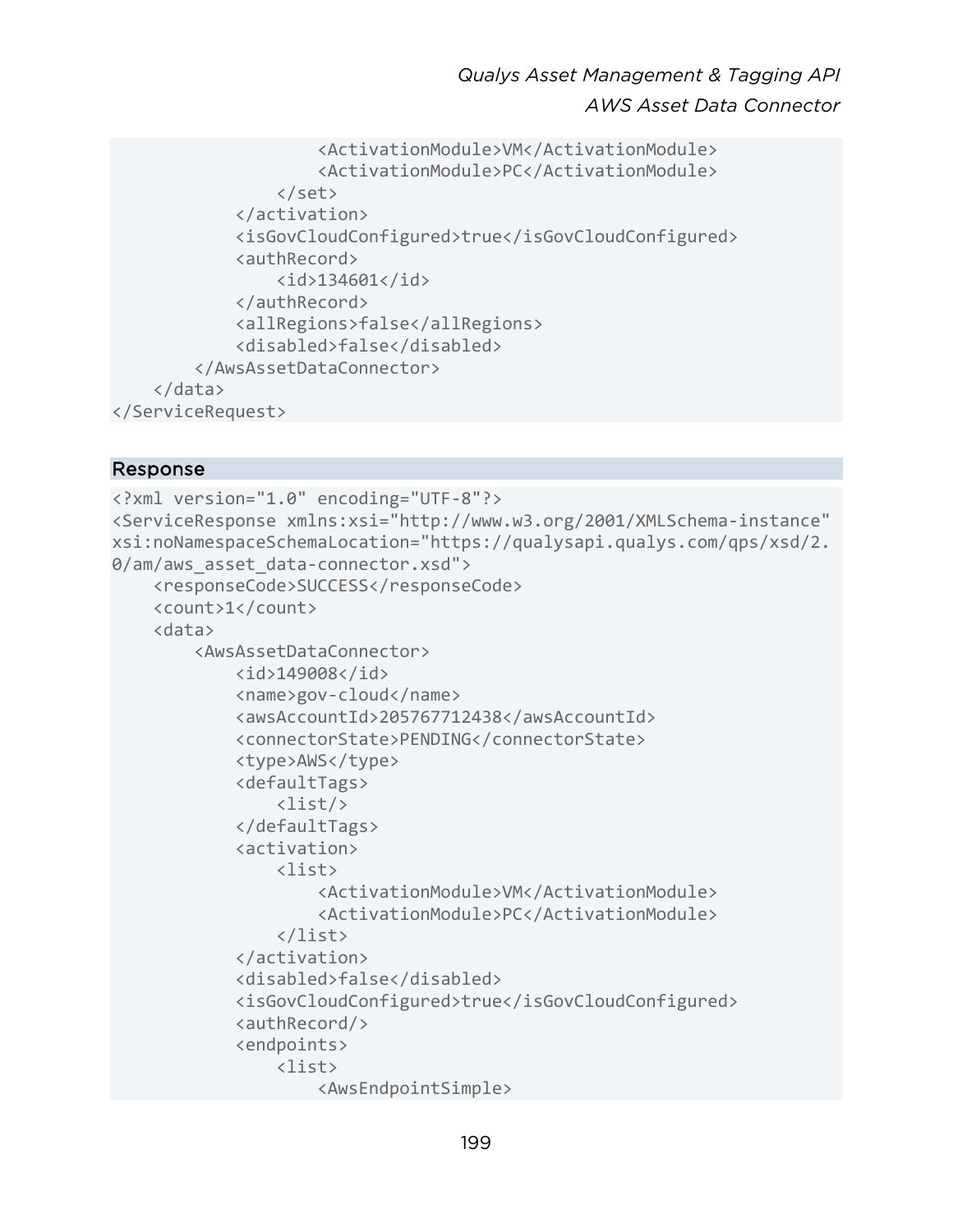```
 <regionCode>us-gov-west-1</regionCode> 
                           <regionCode>us-gov-east-1</regionCode> 
                       </AwsEndpointSimple> 
                  </list> 
              </endpoints> 
              <allRegions>false</allRegions> 
          </AwsAssetDataConnector> 
     </data> 
</ServiceResponse>
```
XSD

[<platform API server>/](#page-8-0)qps/xsd/2.0/am/aws\_asset\_data-connector.xsd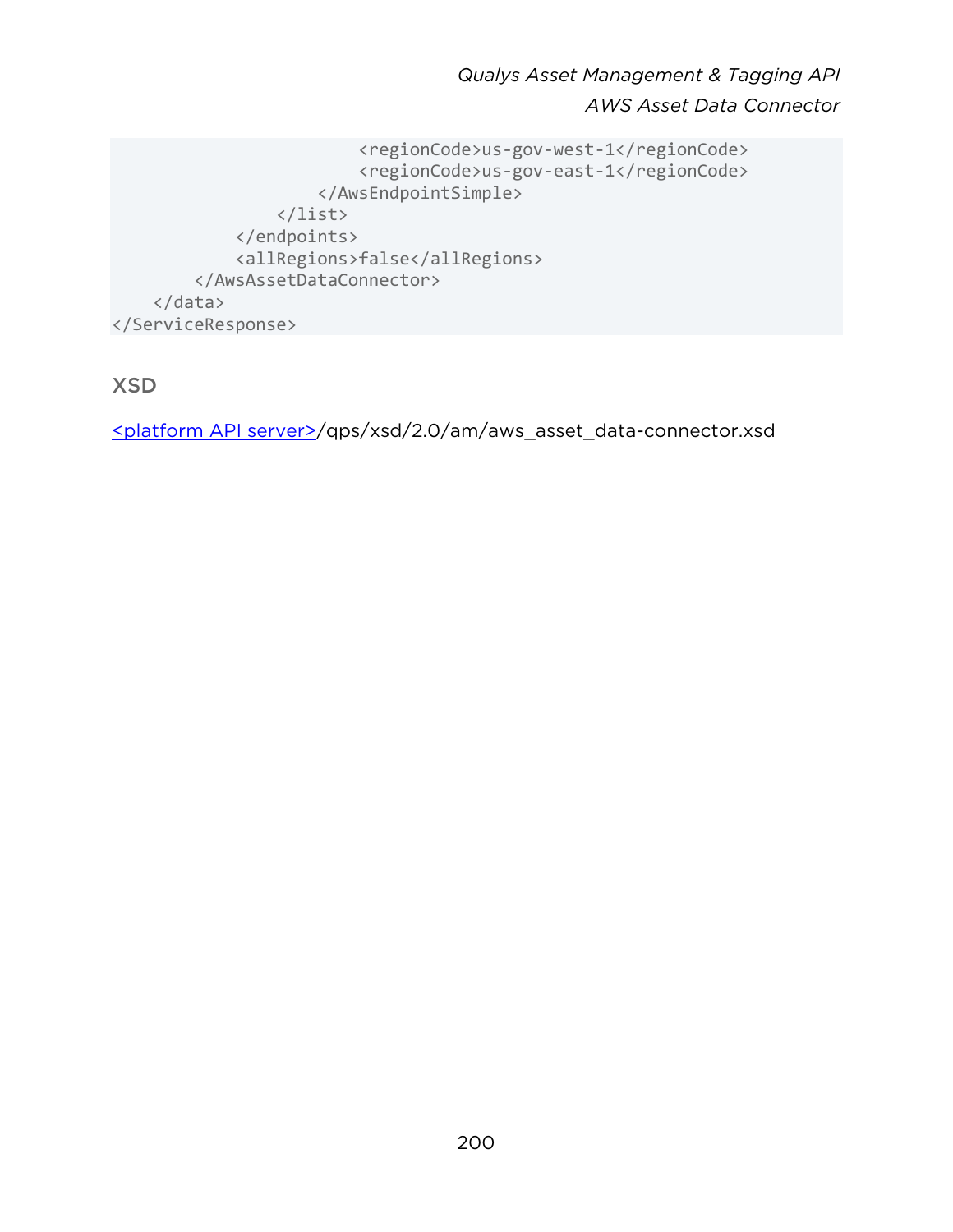# Support for China Region

/qps/rest/2.0/create/am/awsassetdataconnector

[POST]

Creates an AWS asset data connector for China regions: cn-north-1 and cnnorthwest-1.

You can easily scan EC2 instances included in the AWS China region for vulnerabilities and policy compliance using the Qualys Cloud Platform. You can create/update EC2 connectors to pull instance info from the China region, activate discovered instances for the VM, PC or SCA module, and scan them using our EC2 scan workflow.

isChinaConfigured (boolean) is used to enable the China region for an EC2connector using the AWS Asset Data Connector API (awsassetdataconnector). This parameter can be set for a "create" or "update" request, and is valid only when AWS China option is enabled for your subscription.

When isChinaConfigured is set to "true"

- The connector is configured to pull instance info from the China region only.
- The connector can't be configured with allRegions set to "true".

Permissions required - Managers with full scope.

Sample - Create new AWS asset data connector for China region

# API request

```
curl -u "USERNAME:PASSWORD" -H "Content-type: text/xml" -X "POST" 
--data-binary @- 
"https://qualysapi.qualys.com/qps/rest/2.0/create/am/awsassetdataconne
ctor" < file.xml 
Note: file.xml contains request POST data
```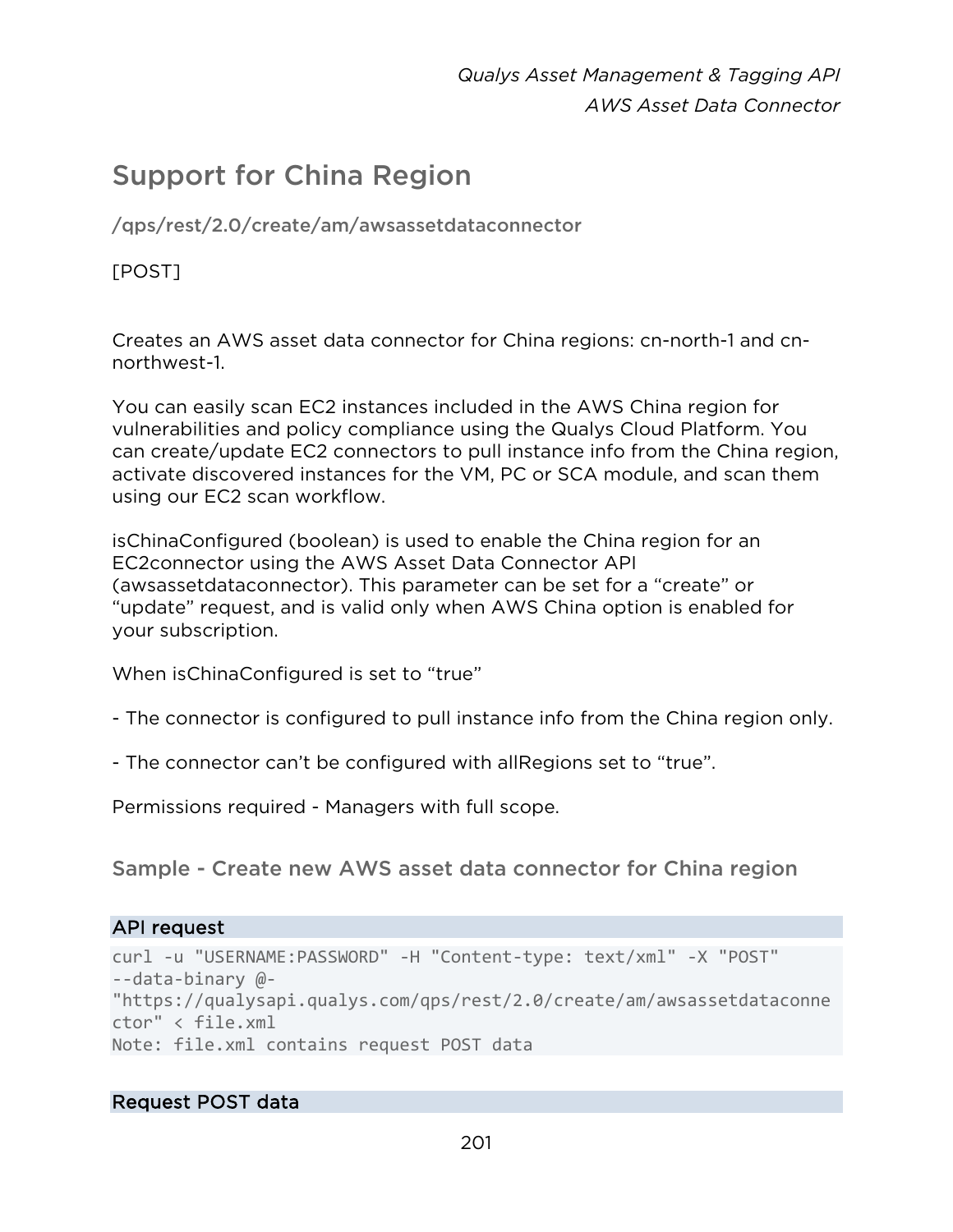```
<?xml version="1.0" encoding="UTF-8" ?> 
<ServiceRequest> 
   <data> 
    <AwsAssetDataConnector> 
        <name>cn-conn1</name> 
            <authRecord> 
          <id>132601</id>
        </authRecord> 
         <endpoints> 
                  <add>
                       <AwsEndpointSimple> 
                            <regionCode>cn-north-1</regionCode> 
                       </AwsEndpointSimple> 
                       <AwsEndpointSimple> 
                            <regionCode>cn-northwest-1</regionCode> 
                       </AwsEndpointSimple> 
                </add> 
            </endpoints> 
             <isChinaConfigured>true</isChinaConfigured> 
         <disabled>false</disabled> 
     </AwsAssetDataConnector> 
   </data> 
</ServiceRequest>
```

```
<?xml version="1.0" encoding="UTF-8"?> 
<ServiceResponse xmlns:xsi="http://www.w3.org/2001/XMLSchema-instance" 
xsi:noNamespaceSchemaLocation="https://qualysapi.qualys.com/qps/xsd/2.
0/am/aws asset data connector.xsd">
    <responseCode>SUCCESS</responseCode> 
    <count>1</count> 
      <data> 
        <AwsAssetDataConnector> 
            <id>136605</id> 
             <name>cn-conn1</name> 
              <awsAccountId>205767712438</awsAccountId> 
               <connectorState>QUEUED</connectorState> 
              <type>AWS</type> 
             <defaultTags> 
           <list/> 
                </defaultTags> 
                <activation> 
            <list/>
```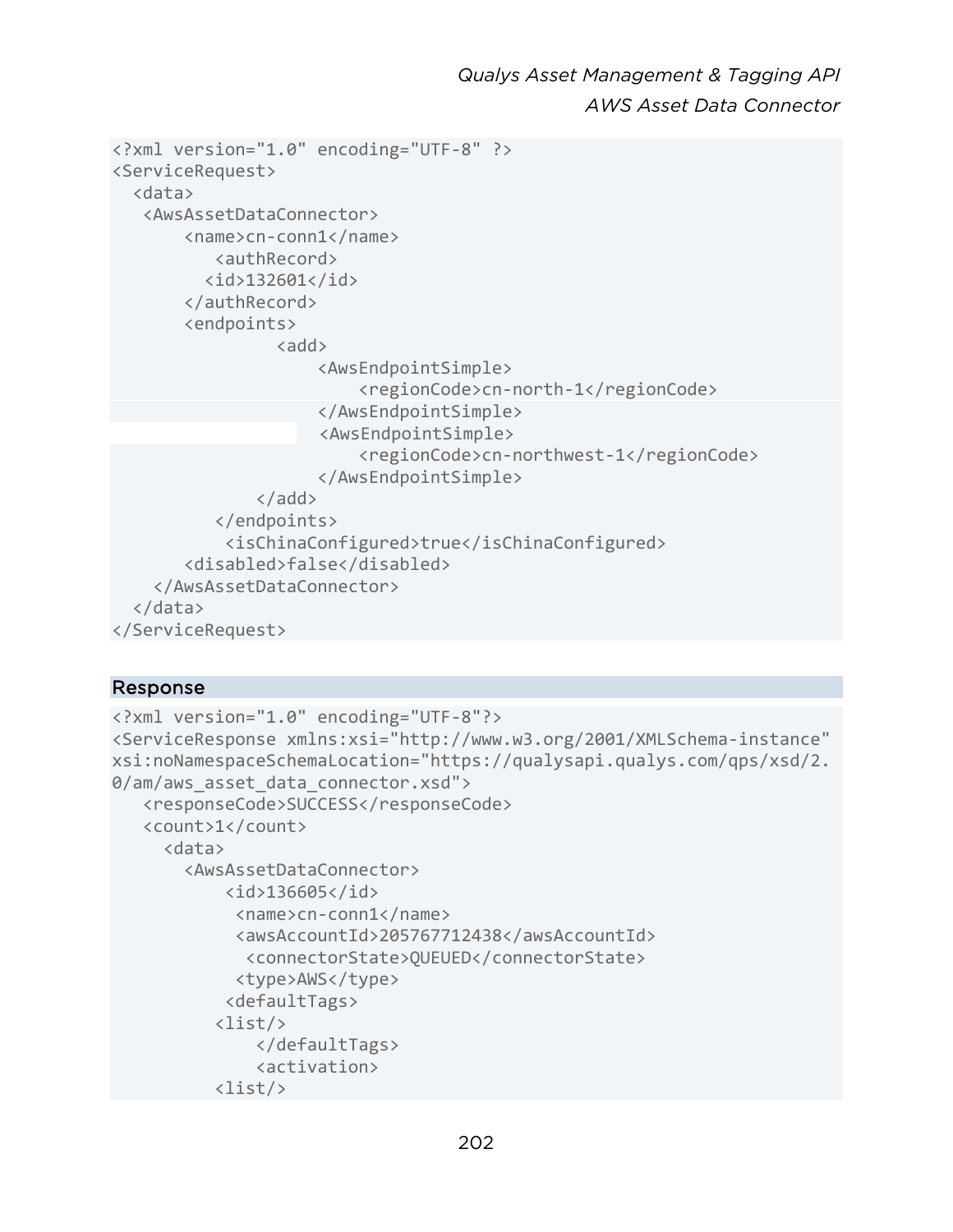</activation> <disabled>false</disabled> <isGovCloudConfigured>false</isGovCloudConfigured> <isChinaConfigured>true</isChinaConfigured> <authRecord> <id>132601</id> <name>china-auth</name> </authRecord> <endpoints> <list> <AwsEndpointSimple> <regionCode>cn-north-1</regionCode> </AwsEndpointSimple> <AwsEndpointSimple> <regionCode>cn-northwest-1</regionCode> </AwsEndpointSimple> </list> </endpoints> <allRegions>false</allRegions> </AwsAssetDataConnector> </data> </ServiceResponse>

# XSD

[<platform API server>/](#page-8-0)qps/xsd/2.0/am/aws\_asset\_data\_connector.xsd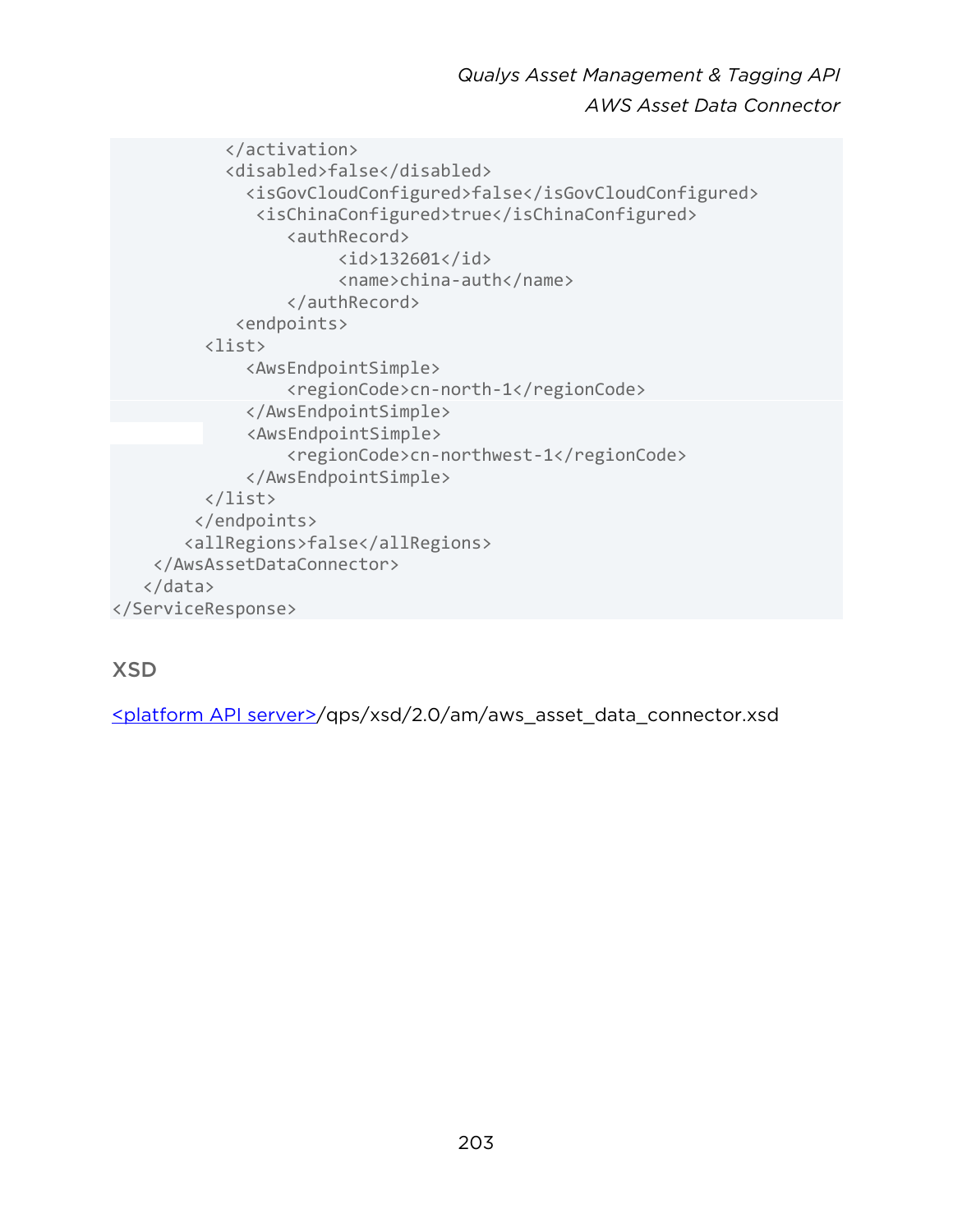# <span id="page-203-0"></span>Support for Cross-Account Role Authentication

/qps/rest/2.0/create/am/awsassetdataconnector

[POST]

Creates an AWS asset data connector using Cross-Account Role Authentication.

Qualys supports the creation of EC2 connectors using a cross-account access role. This allows you to grant Qualys access to your AWS EC2 instances without sharing your AWS security credentials. Qualys will access your AWS EC2 instances by assuming the IAM role that you create in your AWS account.

To get started you'll need an IAM role created using your AWS account.You can update your existing EC2 connectors to now use cross-account access roles. Note that this migration of your existing EC2 connector to cross account role is unidirectional and cannot be reverted.

You can create only one connector for each unique AWS account. It's recommended that you merge multiple EC2 connectors into one by removing duplicate connectors before you upgrade to ARN.

Permissions required - Managers with full scope.

Sample 1 - Create a new connector

Create connector when you already have the ARN generated from your AWS account

# API request

```
curl -u "USERNAME:PASSWORD" -H "Content-type: text/xml" -X "POST" 
--data-binary @- 
"https://qualysapi.qualys.com/qps/rest/2.0/create/am/awsassetdataconne
ctor" < file.xml 
Note: "file.xml" contains the request POST data.
```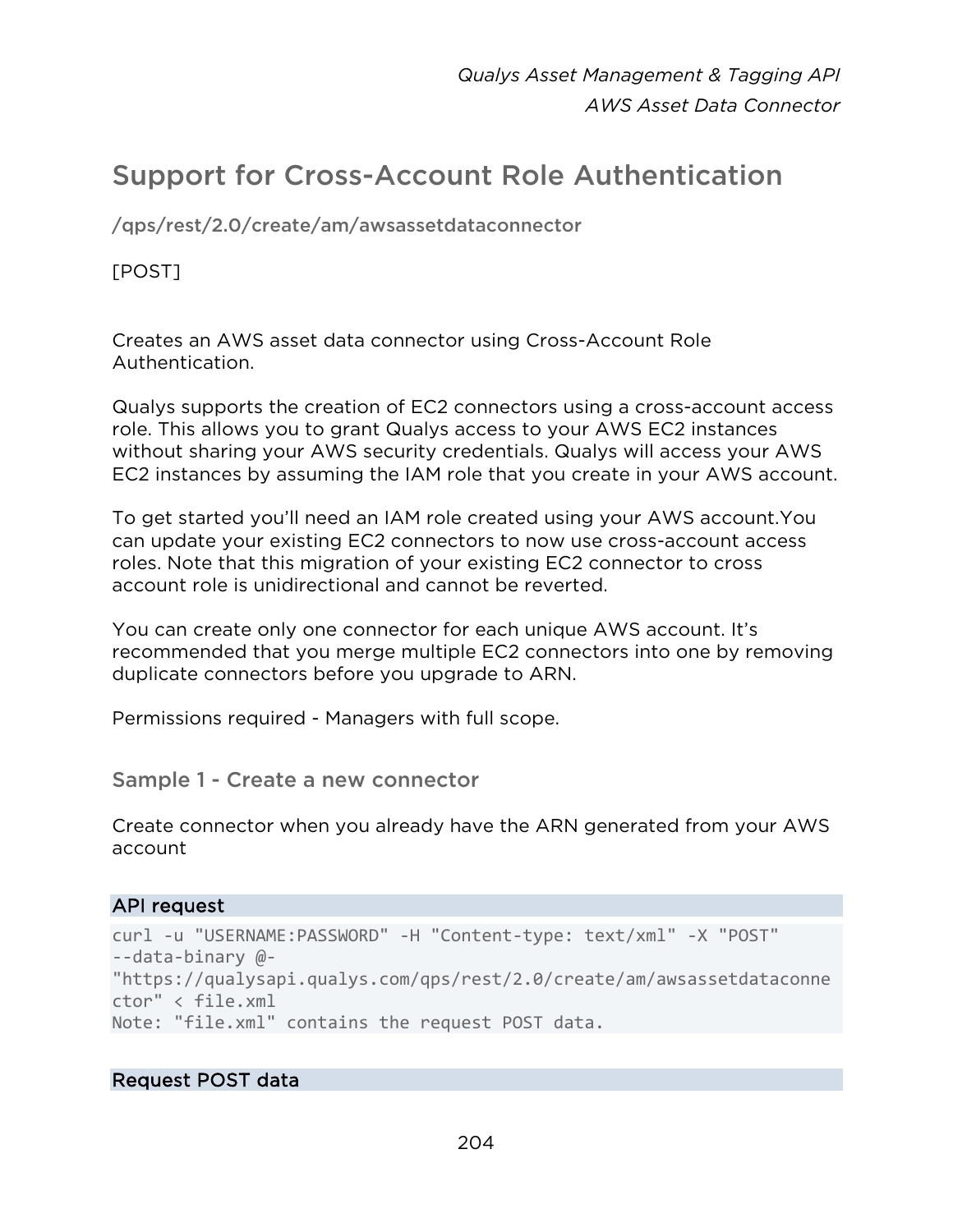```
<?xml version="1.0" encoding="UTF-8" ?> 
<ServiceRequest> 
    <data> 
       <AwsAssetDataConnector> 
       <name>user_john</name> 
       <arn>arn:aws:iam::705355653965:role/ARN_UPGRADE</arn> 
       <externalId>1234567890</externalId> 
       <endpoints> 
          <add>
              <AwsEndpointSimple> 
              <regionCode>ap-south-1</regionCode> 
              </AwsEndpointSimple> 
           </add> 
       </endpoints> 
       <disabled>false</disabled> 
       </AwsAssetDataConnector> 
    </data> 
</ServiceRequest>
```

```
<?xml version="1.0" encoding="UTF-8"?> 
<ServiceResponse xmlns:xsi="http://www.w3.org/2001/XMLSchema-instance" 
xsi:noNamespaceSchemaLocation="http://qualysapi.qualys.com/qps/xsd/2.0
/am/aws_asset_data_connector.xsd"> 
<responseCode>SUCCESS</responseCode> 
    <count>1</count> 
       <data> 
       <AwsAssetDataConnector> 
          <id>19803</id> 
          <name>user_john</name> 
          <awsAccountId>205767712438</awsAccountId> 
          <connectorState>QUEUED</connectorState> 
          <type>AWS</type> 
          <defaultTags> 
              <list/> 
          </defaultTags> 
          <activation> 
             <list/> 
          </activation> 
          <disabled>false</disabled> 
          <isGovCloudConfigured>false</isGovCloudConfigured> 
          <isChinaConfigured>false</isChinaConfigured> 
          <arn>arn:aws:iam::705355653965:role/ARN_UPGRADE</arn>
```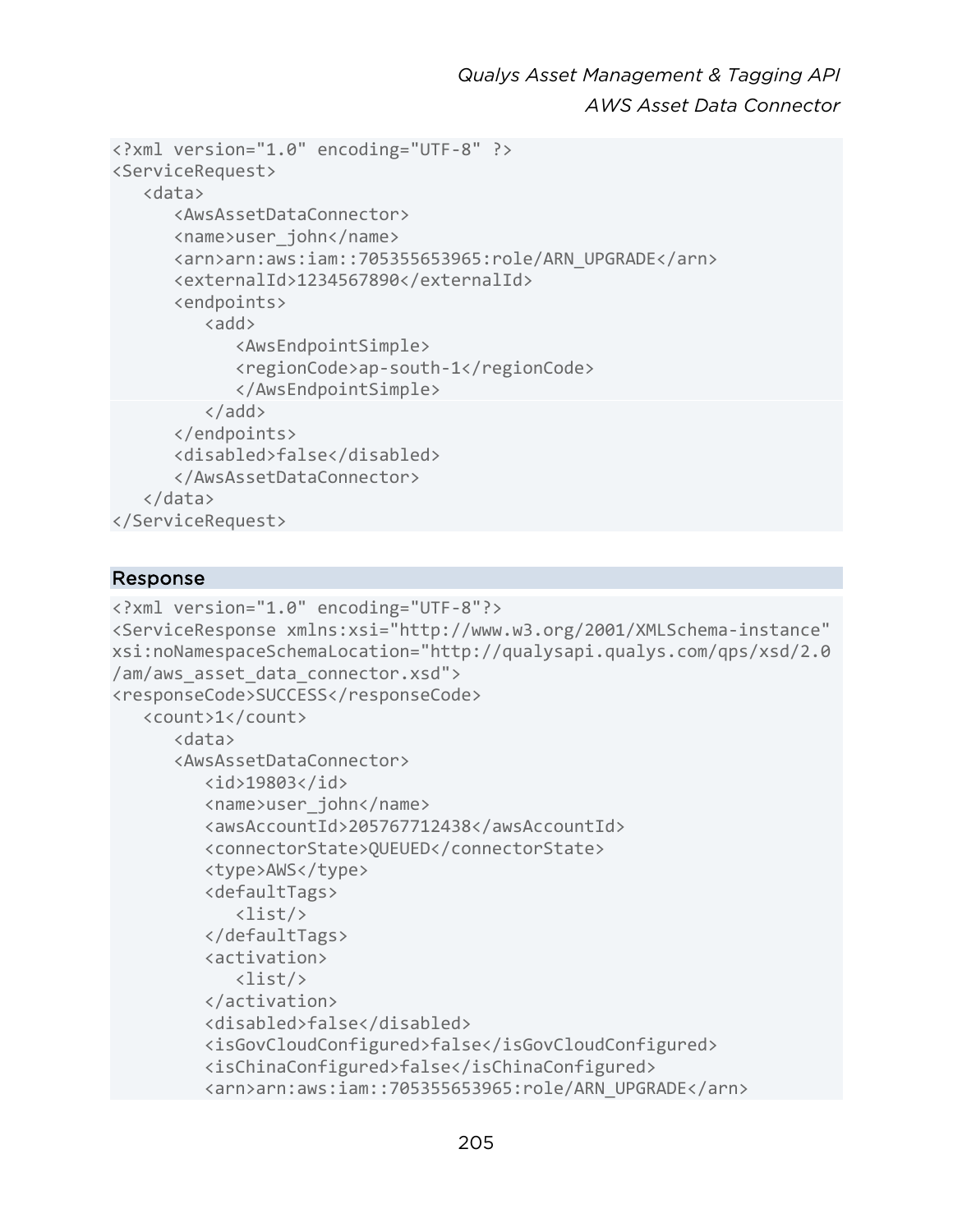```
 <externalId>1234567890</externalId> 
           <qualysAwsAccountId>383031258652</qualysAwsAccountId> 
           <authRecord/> 
           <endpoints> 
              <list> 
              <AwsEndpointSimple> 
                 <regionCode>ap-south-1</regionCode> 
              </AwsEndpointSimple> 
              </list> 
           </endpoints> 
           <allRegions>false</allRegions> 
       </AwsAssetDataConnector> 
    </data> 
</ServiceResponse>
```
Sample 2 - Create a new connector when you want to provide the ARN later

If you have dependencies and cannot provide the ARN at the time of creation, you could always provide the ARN at a later stage. In this case, the AWS connector is created with an INCOMPLETE state.

# API request

```
curl -u "USERNAME:PASSWORD" -H "Content-type: text/xml" -X "POST" 
--data-binary @- 
"https://qualysapi.qualys.com/qps/rest/2.0/create/am/awsassetdataconne
ctor" < file.xml 
Note: "file.xml" contains the request POST data. 
Request POST data (file.xml): 
<?xml version="1.0" encoding="UTF-8"?> 
<ServiceRequest> 
    <data> 
       <AwsAssetDataConnector> 
          <name>user_john</name> 
          <endpoints> 
         <add>
          <AwsEndpointSimple> 
          <regionCode>ap-south-1</regionCode> 
          </AwsEndpointSimple> 
          </add> 
          </endpoints> 
          <disabled>false</disabled>
```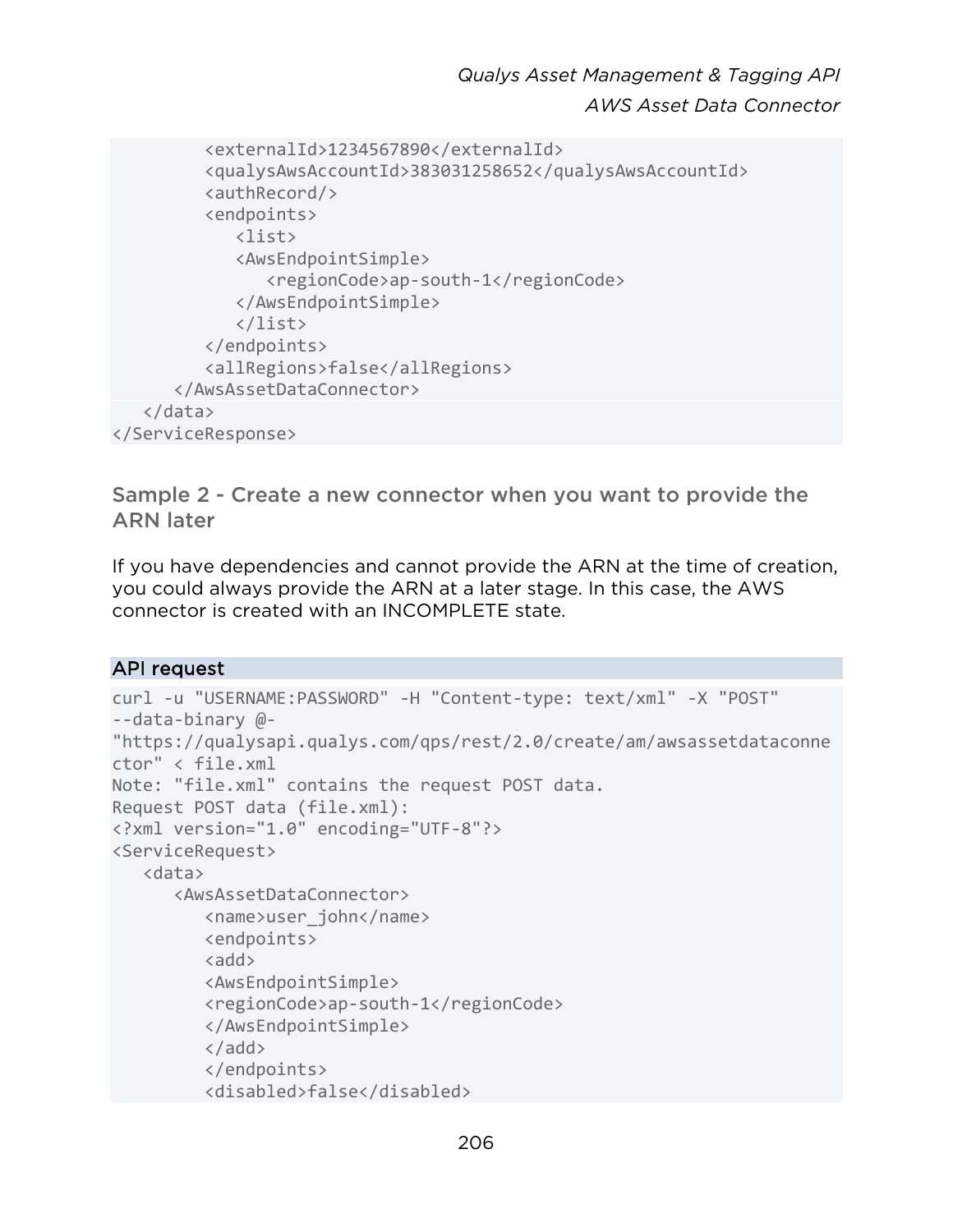```
 </AwsAssetDataConnector> 
    </data> 
</ServiceRequest>
```
# XML output

```
<?xml version="1.0" encoding="UTF-8"?> 
<ServiceResponse xmlns:xsi="http://www.w3.org/2001/XMLSchema-instance" 
xsi:noNamespaceSchemaLocation="http://qualysapi.qualys.com/qps/xsd/2.0
/am/aws asset data connector.xsd">
<responseCode>SUCCESS</responseCode> 
    <count>1</count> 
   <data> 
    <AwsAssetDataConnector> 
    <id>19201</id> 
    <name>my-aws-connector</name> 
    <awsAccountId>205767712438</awsAccountId> 
    <connectorState>INCOMPLETE</connectorState> 
    <type>AWS</type> 
       <defaultTags> 
       <list/> 
       </defaultTags> 
    <activation> 
       <list/> 
    </activation> 
    <disabled>false</disabled> 
    <isGovCloudConfigured>false</isGovCloudConfigured> 
    <externalId>1518689351038</externalId> 
    <qualysAwsAccountId>383031258652</qualysAwsAccountId> 
    <endpoints> 
    <list> 
       <AwsEndpointSimple> 
       <regionCode>ap-south-1</regionCode> 
       </AwsEndpointSimple> 
    </list> 
    </endpoints> 
    <allRegions>false</allRegions> 
    </AwsAssetDataConnector> 
    </data> 
</ServiceResponse>
```
# XSD

[<platform API server>/](#page-8-0)qps/xsd/2.0/am/aws\_asset\_data-connector.xsd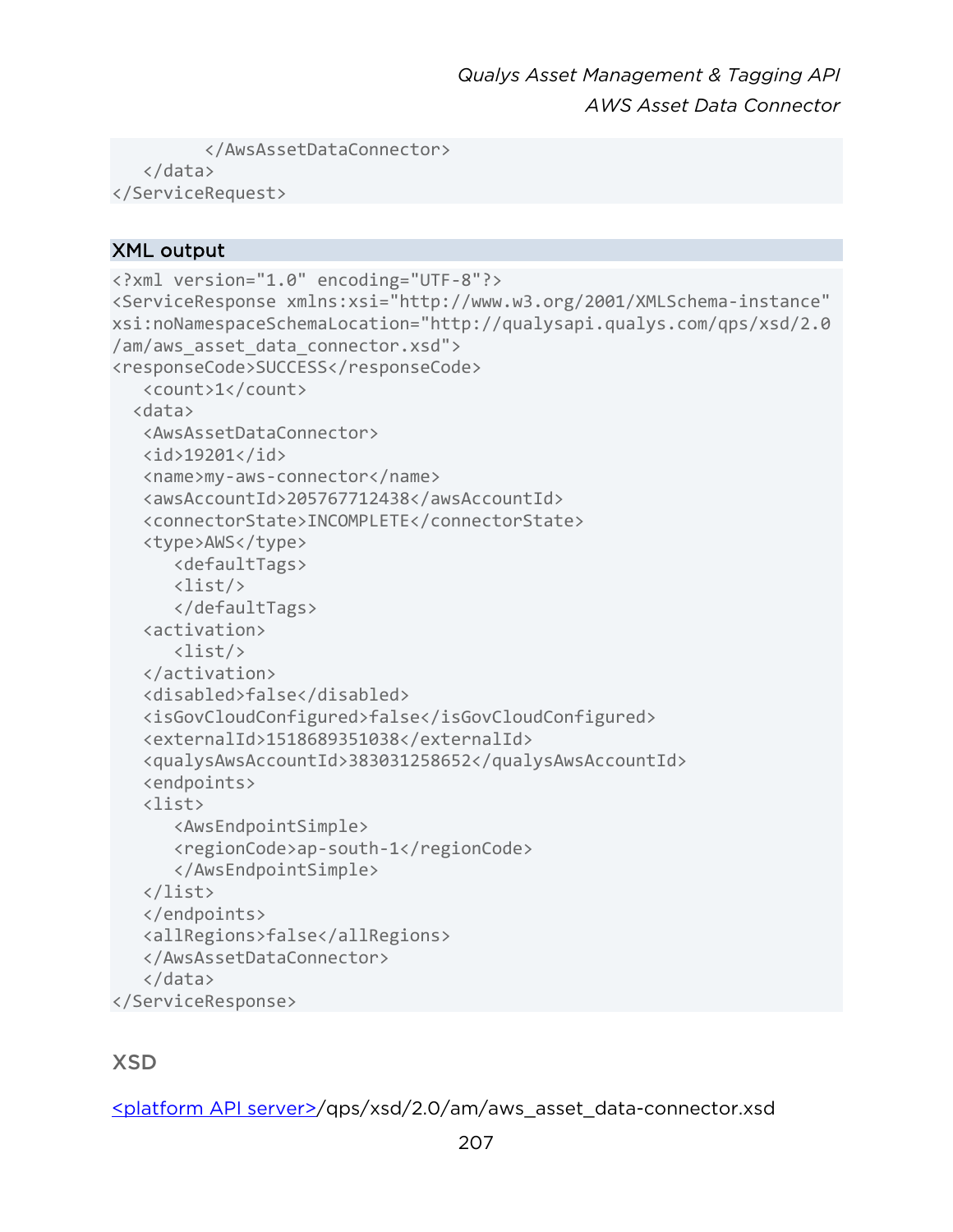# Update AWS Connector

/qps/rest/2.0/update/am/awsassetdataconnector

/qps/rest/2.0/update/am/awsassetdataconnector/<id>

[POST]

Updates writable fields and collections.

Using the NOT EQUALS operator for updating AWS connectors could result in accidental update of unknown AWS connectors without any warning. To prevent accidental updates of unknown AWS connectors, we do not support NOT EQUALS operator for update actions.

Permissions required - Managers with full scope.

Sample 1 - Update AWS connector name

Change the name of an asset data connector with ID of 12345, add a tag with the ID of 1 to the defaultTags collection, and add us-east-1 as scanned region

# API request

```
curl -u "USERNAME:PASSWORD" -H "Content-type: text/xml" -X "POST" --
data-binary @- 
"https://qualysapi.qualys.com/qps/rest/2.0/update/am/awsassetdataconne
ctor/12345" < file.xml 
Note: file.xml contains request POST data
```

```
<?xml version="1.0" encoding="UTF-8" ?> 
<ServiceRequest> 
     <data> 
         <AwsAssetDataConnector> 
             <name>Updated Name</name> 
             <defaultTags> 
              <add>
                 <TagSimple>
```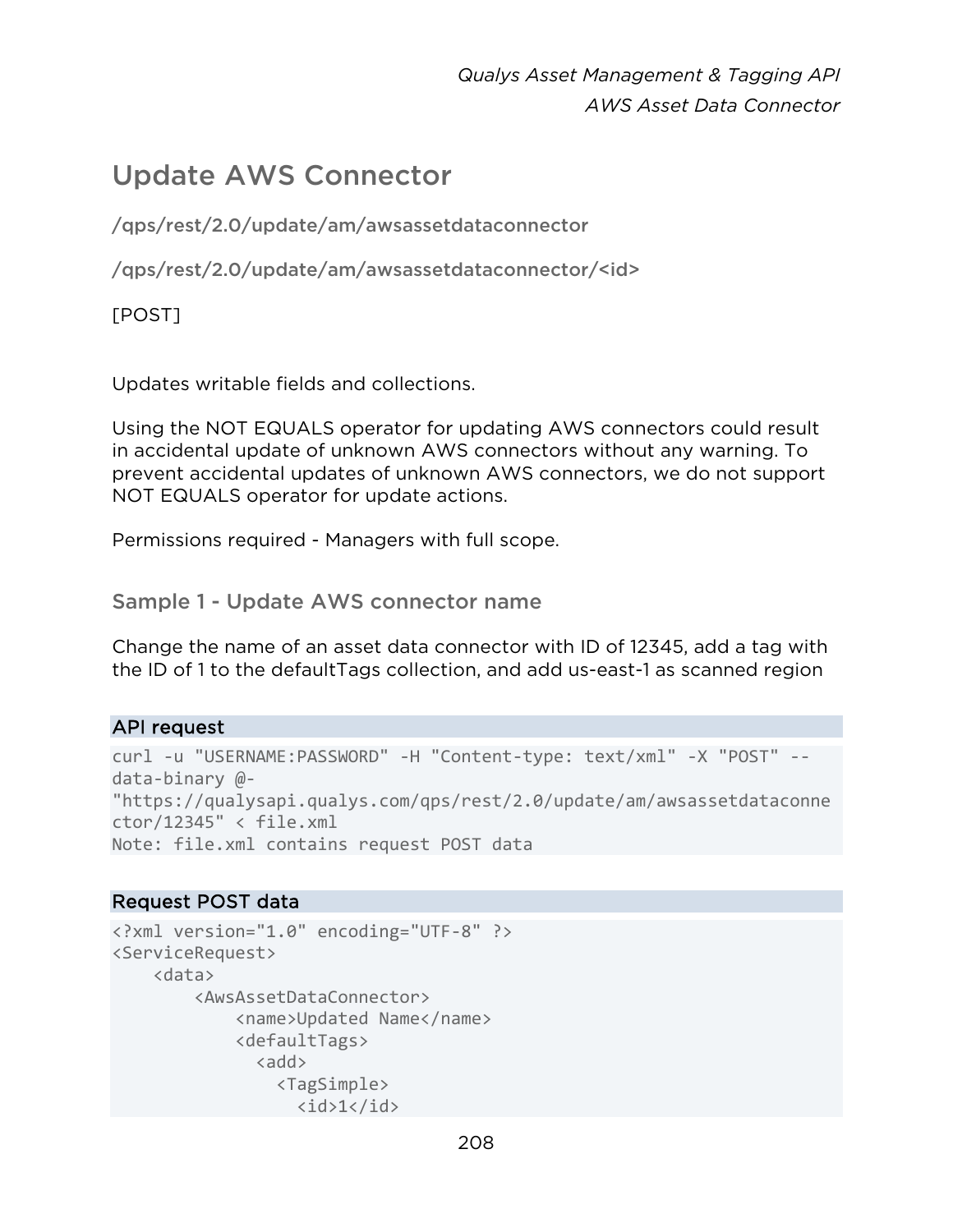```
 </TagSimple> 
                 </add> 
               </defaultTags> 
               <endpoints> 
                   <add>
                        <AwsEndpointSimple> 
                             <regionCode>us-east-1</regionCode> 
                        </AwsEndpointSimple> 
                        <AwsEndpointSimple> 
                             <regionCode>me-south-1</regionCode> 
                        </AwsEndpointSimple> 
                   \langleadd\rangle <endpoints> 
          </AwsAssetDataConnector> 
     </data> 
</ServiceRequest>
```

```
<?xml version="1.0" encoding="UTF-8"?> 
<ServiceResponse xmlns:xsi="http://www.w3.org/2001/XMLSchema-instance" 
xsi:noNamespaceSchemaLocation="https://qualysapi.qualys.com/qps/xsd/2.
0/am/aws asset data connector.xsd">
   <responseCode>SUCCESS</responseCode> 
   <count>1</count> 
   <hasMoreRecords>false</hasMoreRecords> 
   <data> 
     <AssetDataConnector> 
       <id>12345</id> 
       <name>External VPC</name> 
       <lastSync>2014-11-26T08:44:05Z</lastSync> 
       <lastError /> 
       <connectorState>SUCCESS</connectorState> 
       <type>AWS</type> 
       <defaultTags> 
          <list> 
            <TagSimple> 
             \langle id \rangle 1 \langle /id \rangle <name>EC2</name> 
            </TagSimple> 
          </list> 
       </defaultTags> 
       <activation> 
          <ActivationModule>VM</ActivationModule>
```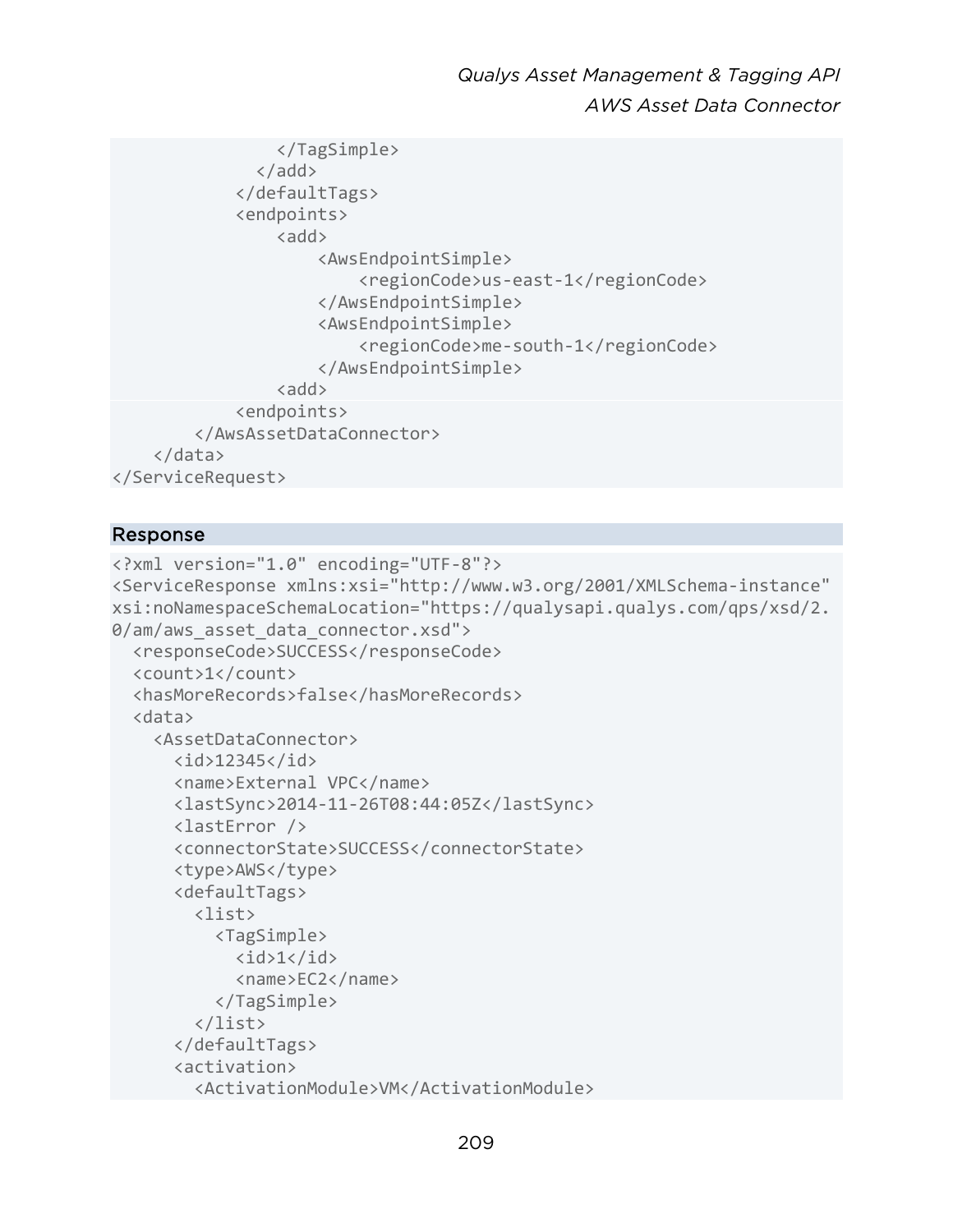```
 </activation> 
       <disabled>false</disabled> 
       <isGovCloudConfigured>false</isGovCloudConfigured> 
     </AssetDataConnector> 
   </data> 
</ServiceResponse>
```
Sample 2 - Update existing key-based connector to cross-account role

Here's how to update an existing connector to use a cross-access account role. You'll need the ARN generated from your AWS account. Note that this migration of your existing EC2 connector to cross account role is unidirectional and cannot be reverted.

# API request

```
curl -u "USERNAME:PASSWORD" -H "Content-type: text/xml" -X "POST" 
--data-binary @- 
"https://qualysapi.qualys.com/qps/rest/2.0/update/am/awsassetdataconne
ctor/12345" < file.xml 
Note: file.xml contains request POST data
```
# Request POST data

```
<?xml version="1.0" encoding="UTF-8" ?> 
<ServiceRequest> 
    <data> 
       <AwsAssetDataConnector> 
          <arn>arn:aws:iam::205767712438:role/qualys_dev_test</arn> 
          <externalId>123456789</externalId> 
       </AwsAssetDataConnector> 
    </data> 
</ServiceRequest>
```

```
<?xml version="1.0" encoding="UTF-8"?> 
<ServiceResponse xmlns:xsi="http://www.w3.org/2001/XMLSchema-instance" 
xsi:noNamespaceSchemaLocation="http://qualysapi.qualys.com/qps/xsd/2.0
/am/aws asset data connector.xsd">
<responseCode>SUCCESS</responseCode> 
    <count>1</count>
```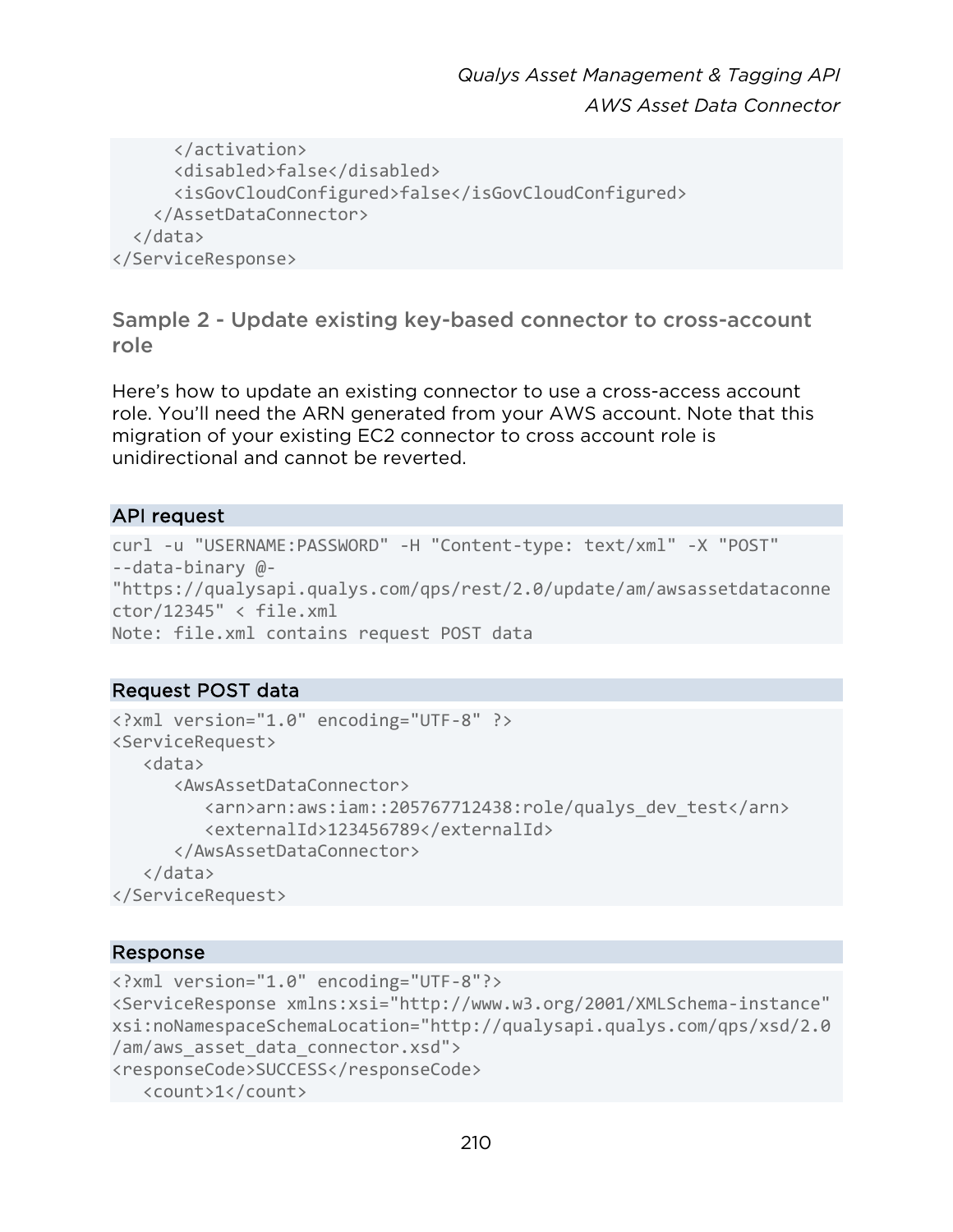```
 <data> 
        <AwsAssetDataConnector> 
           <id>19201</id> 
        </AwsAssetDataConnector> 
    </data> 
</ServiceResponse>
```
Sample 3 - Update existing AWS asset data connector to make it available in the CloudView App

Change the name of an asset data connector with ID of 12345, add a tag with the ID of 1 to the defaultTags collection, and add us-east-1 as scanned region

# API request

```
curl -u "USERNAME:PASSWORD" -H "Content-type: text/xml" -X "POST" --
data-binary @- 
"https://qualysapi.qualys.com/qps/rest/2.0/update/am/awsassetdataconne
ctor/266203" < file.xml 
Note: file.xml contains request POST data
```
### Request POST data

```
<?xml version="1.0" encoding="UTF-8" ?> 
<ServiceRequest> 
     <data> 
      <AwsAssetDataConnector> 
        <useForCloudView>true</useForCloudView> 
      </AwsAssetDataConnector> 
     </data> 
</ServiceRequest>
```

```
<?xml version="1.0" encoding="UTF-8"?> 
<ServiceResponse xmlns:xsi="http://www.w3.org/2001/XMLSchema-instance" 
xsi:noNamespaceSchemaLocation="https://qualysapi.qualys.com/qps/xsd/2.
0/am/aws asset data connector.xsd">
     <responseCode>SUCCESS</responseCode> 
     <count>1</count> 
     <data> 
         <AwsAssetDataConnector> 
             <id>266203</id>
```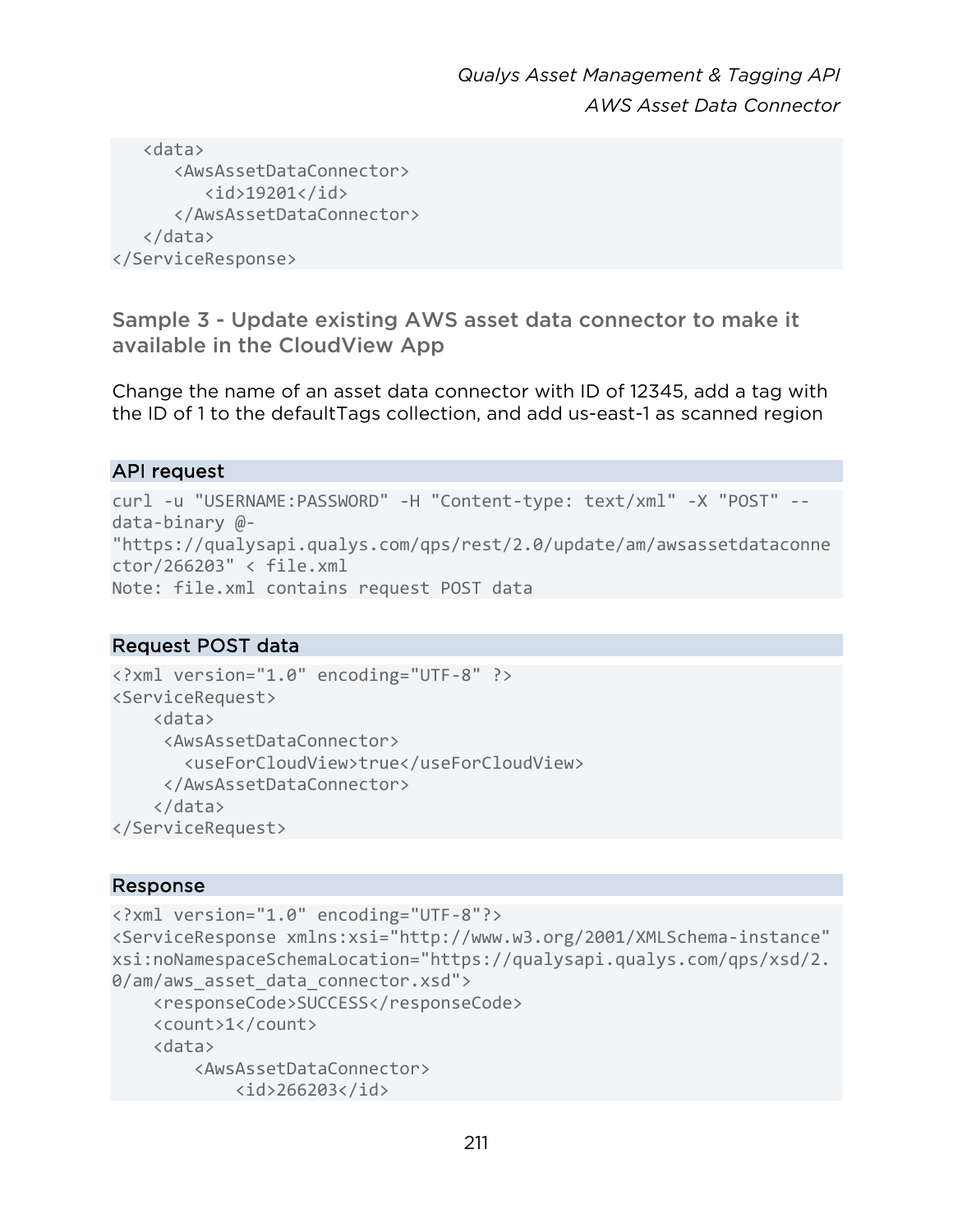```
 </AwsAssetDataConnector> 
     </data> 
</ServiceResponse>
```
Sample 4 - Update existing AWS asset data connector to include CertView module

Change the name of an asset data connector with ID of 12345, add a tag with the ID of 1 to the defaultTags collection, and add us-east-1 as scanned region

### API request

```
curl -u "USERNAME:PASSWORD" -H "content-type: text/xml" -X "POST" --
data-binary @- 
"https://qualysapi.qualys.com/qps/rest/2.0/update/am/awsassetdataconne
ctor/80201" 
< file.xml 
Note: file.xml contains request POST data
```
# Request POST data

```
<?xml version="1.0" encoding="UTF-8" ?> 
<ServiceRequest> 
  <data> 
  <AwsAssetDataConnector> 
     <name>new connector-edit</name> 
     <activation> 
         \langleadd\rangle <ActivationModule>CERTVIEW</ActivationModule> 
          </add> 
     </activation> 
  </AwsAssetDataConnector> 
  </data> 
</ServiceRequest>
```

```
<?xml version="1.0" encoding="UTF-8"?> 
<ServiceResponse xmlns:xsi="http://www.w3.org/2001/XMLSchema-instance" 
xsi:noNamespaceSchemaLocation="http://v-
qps1.dev.qualys.com:8080/portal-
api/xsd/2.0/am/aws asset data connector.xsd">
     <responseCode>SUCCESS</responseCode>
```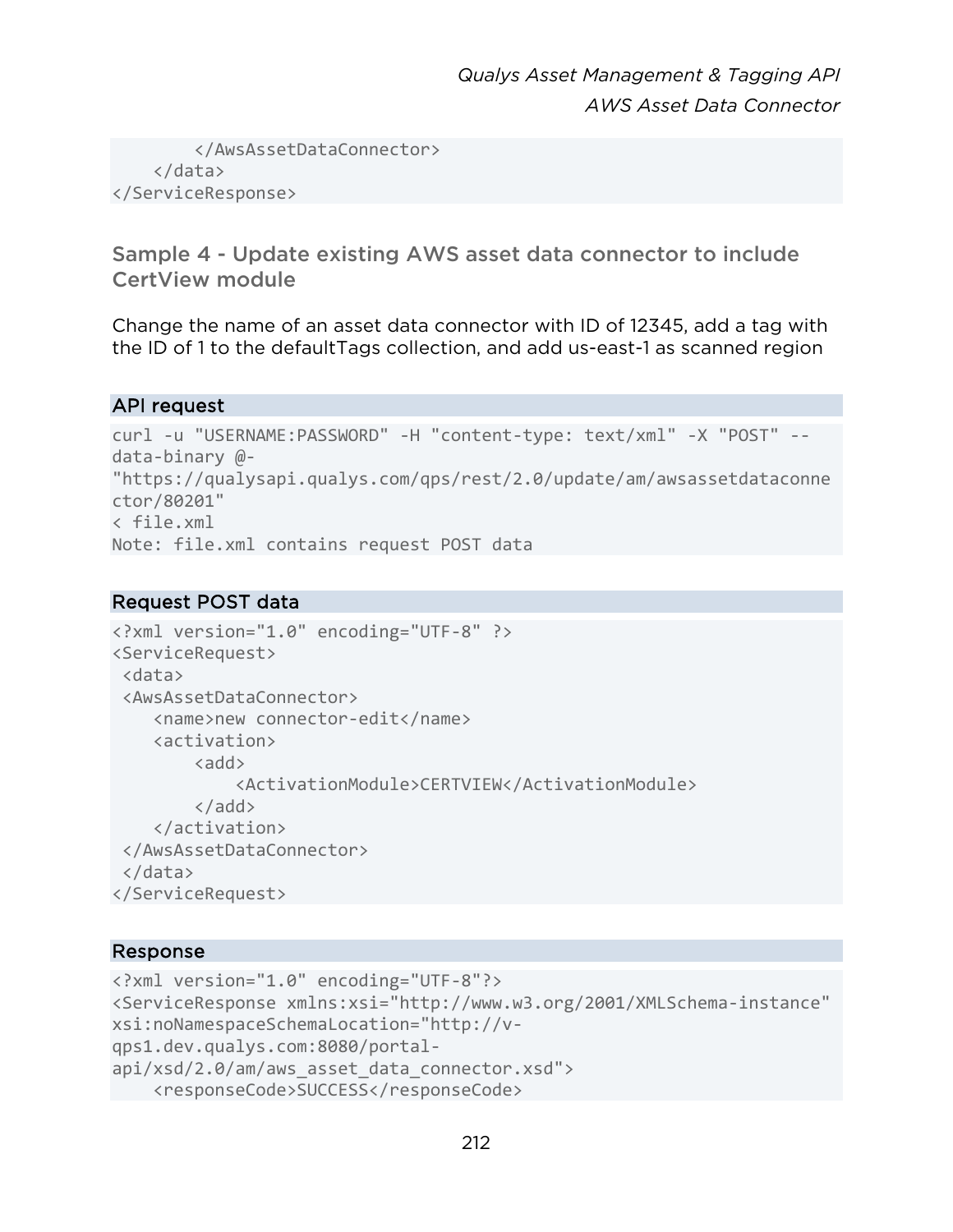```
 <count>1</count> 
     <data> 
          <AwsAssetDataConnector> 
              <id>80201</id> 
          </AwsAssetDataConnector> 
     </data> 
</ServiceResponse>
```
XSD

[<platform API server>/](#page-8-0)qps/xsd/2.0/am/aws\_asset\_data\_connector.xsd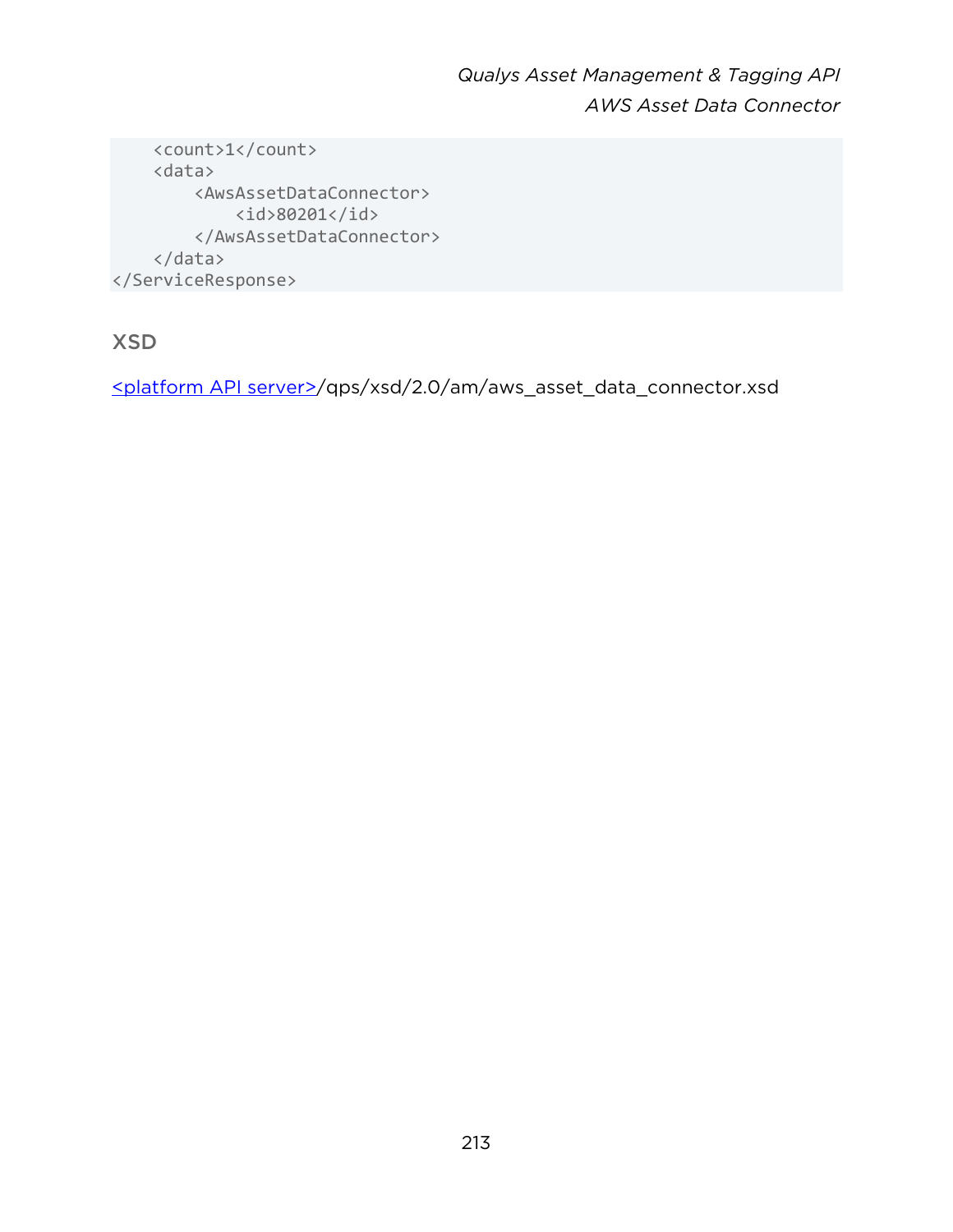# Search AWS Connectors

/qps/rest/2.0/search/am/awsassetdataconnector

[POST]

Returns a list of AWS connectors that match the provided criteria.

Limit your results - Use the optional "fields" parameter to limit the amount of information returned for each AWS connector. [Learn more about limiting your](#page-10-0)  [results](#page-10-0)

Pagination - A maximum of 100 instances are returned by default. To customize this specify a "preferences" tag in the POST body of your request.

Permissions required - Managers with full scope.

Searchable fields

[Click here for available operators](#page-16-0)

| Parameter      | <b>Description</b>                                                                                                |
|----------------|-------------------------------------------------------------------------------------------------------------------|
| id             | (Integer) Primary key                                                                                             |
| name           | (Text)                                                                                                            |
| description    | (Text)                                                                                                            |
| lastSync       | (Date)                                                                                                            |
| lastError      | (Text)                                                                                                            |
| connectorState | (Keyword) (AssetDataConnectorState) PENDING,<br>SUCCESS, ERROR, QUEUED, RUNNING,<br>PROCESSING, FINISHED SUCCESS, |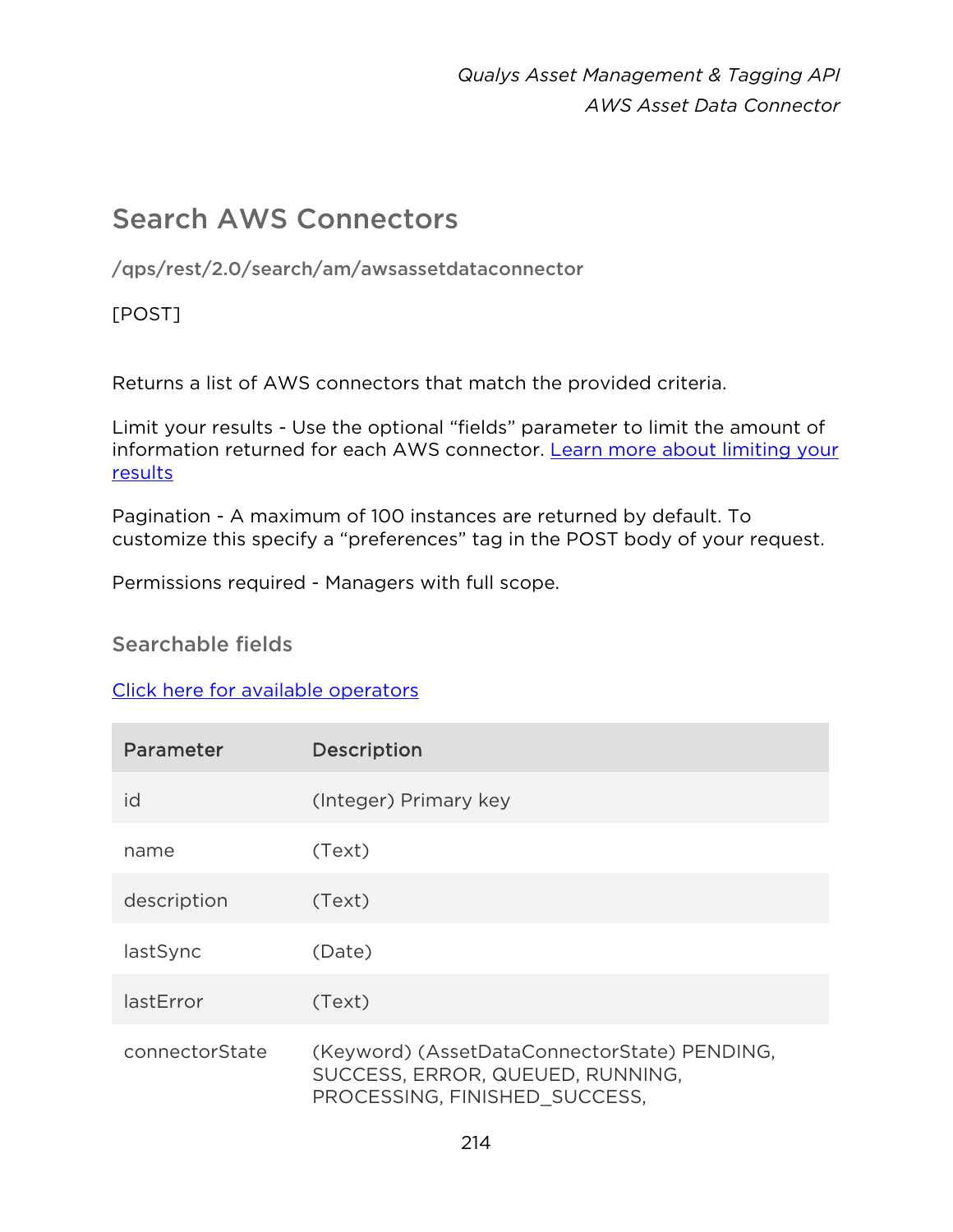FINISHED\_ERRORS, DISABLED, INCOMPLETE, not writeable

| activation       | (Keyword) VM, PC, SCA, CERTVIEW                                                                                              |
|------------------|------------------------------------------------------------------------------------------------------------------------------|
| defaultTags.name | (Text) The name of a tag in the defaultTags collection                                                                       |
| defaultTag       | (Integer) The ID of a tag in the defaultTags collection                                                                      |
| allRegions       | (Boolean)                                                                                                                    |
| serviceType      | (Keyword) EC2                                                                                                                |
| endpoint.region  | (Text) AWS region code                                                                                                       |
| authRecord       | (Integer) The ID of the authentication record                                                                                |
| authRecord.name  | (Text) The name of the authentication record                                                                                 |
| disabled         | (Boolean) Whether execution of the connector is<br>disabled (YES). If disabled the connector will not<br>synchronize assets. |

Sample 1 - Find all asset data connectors with tag name USA

### API request

```
curl -u "USERNAME:PASSWORD" -H "content-type: text/xml" -X "POST" --
data-binary @- 
"https://qualysapi.qualys.com/qps/rest/2.0/search/am/awsassetdataconne
ctor" < file.xml 
Note: file.xml contains request POST data
```

```
<?xml version="1.0" encoding="UTF-8" ?> 
<ServiceRequest> 
     <filters> 
         <Criteria field="defaultTags.name" 
operator="EQUALS">USA</Criteria>
```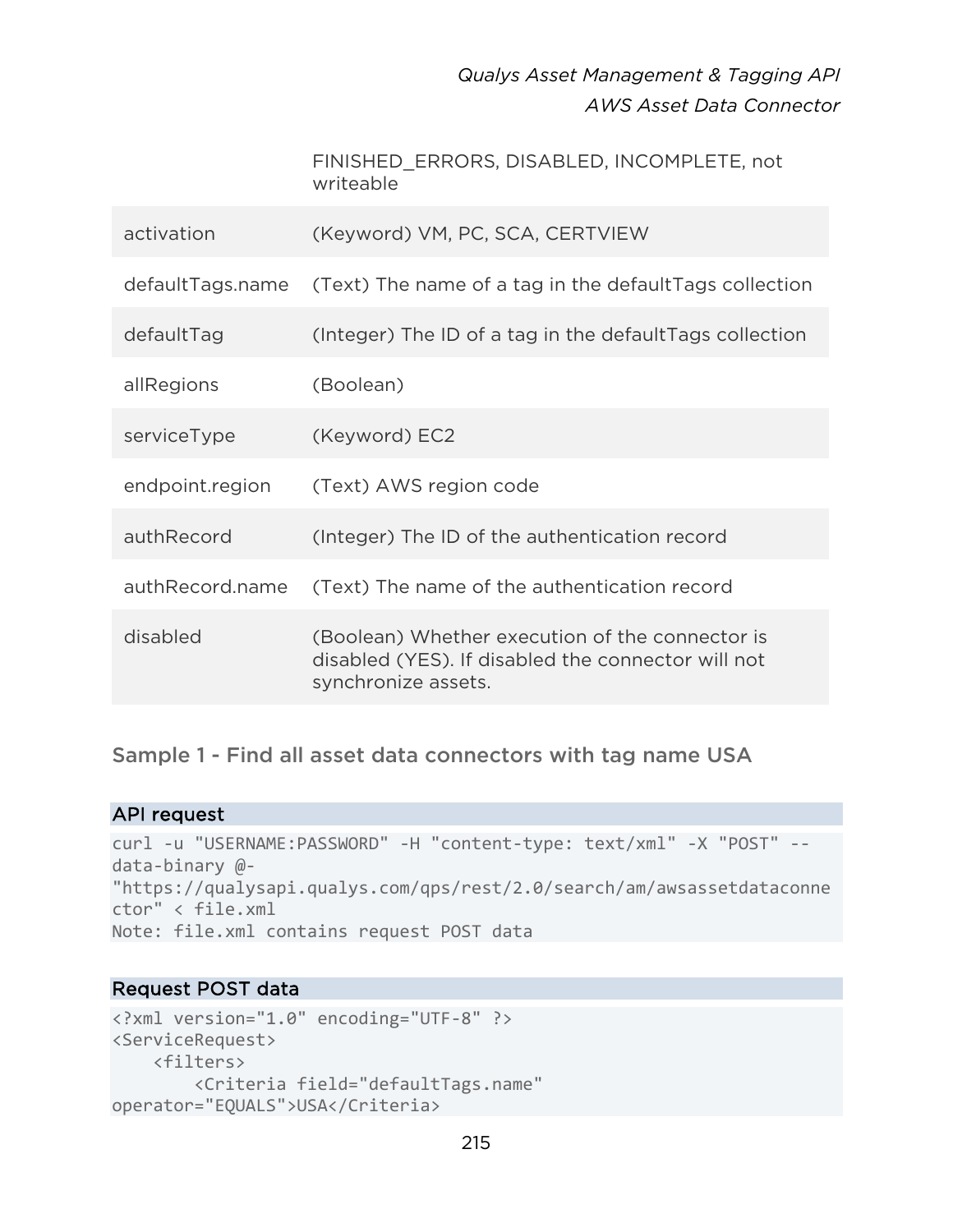</filters> </ServiceRequest>

```
<?xml version="1.0" encoding="UTF-8"?> 
<ServiceResponse xmlns:xsi="http://www.w3.org/2001/XMLSchema-instance" 
xsi:noNamespaceSchemaLocation="https://qualysapi.qualys.com/xsd/2.0/am
/aws_asset_data_connector.xsd"> 
   <responseCode>SUCCESS</responseCode> 
   <count>13</count> 
   <hasMoreRecords>false</hasMoreRecords> 
   <data> 
     <AwsAssetDataConnector> 
       <id>12345</id> 
       <name>NEW Connector</name> 
       <awsAccountId>205767712438</awsAccountId> 
       <lastSync>2014-11-26T09:27:48Z</lastSync> 
       <lastError>Invalid EC2 AuthRecord</lastError> 
       <connectorState>ERROR</connectorState> 
       <type>AWS</type> 
       <defaultTags> 
          <list> 
            <TagSimple> 
             \langleid>1\langle/id>
              <name>USA</name> 
            </TagSimple> 
          </list> 
       </defaultTags> 
       <activation/> 
       <authRecord> 
         \langleid>1\langleid>
          <name>my ec2</name> 
       </authRecord> 
       <endpoints> 
          <list> 
            <AwsEndpointSimple> 
              <regionCode>us-east-1</regionCode> 
            </AwsEndpointSimple> 
          </list> 
       </endpoints> 
       <allRegions>false</allRegions> 
     </AwsAssetDataConnector> 
   </data>
```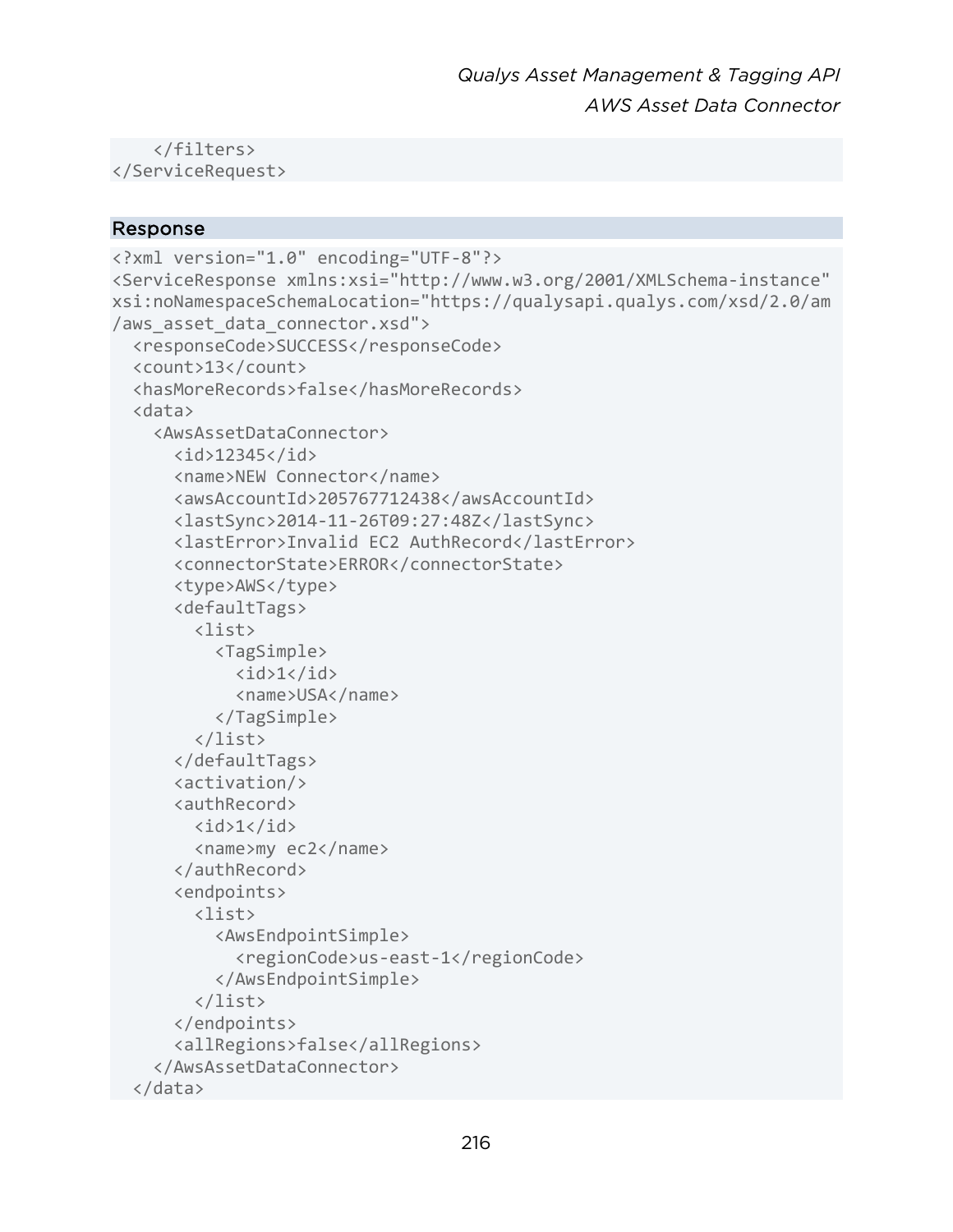</ServiceResponse>

# Sample 2 - Search AWS asset data connectors that are made available in the CloudView App

### API request

```
curl -u "USERNAME:PASSWORD" -H "content-type: text/xml" -X "POST" --
data-binary @- 
"https://qualysapi.qualys.com/qps/rest/2.0/search/am/awsassetdataconne
ctor" < file.xml 
Note: file.xml contains request POST data
```
# Request POST data

```
<?xml version="1.0" encoding="UTF-8" ?> 
<ServiceRequest> 
     <filters> 
        <Criteria field="activation" 
operator="EQUALS">CLOUDVIEW</Criteria> 
     </filters> 
</ServiceRequest>
```

```
<?xml version="1.0" encoding="UTF-8"?> 
<ServiceResponse xmlns:xsi="http://www.w3.org/2001/XMLSchema-instance" 
xsi:noNamespaceSchemaLocation="https://qualysapi.qualys.com/qps/xsd/2.
0/am/aws_asset data connector.xsd">
     <responseCode>SUCCESS</responseCode> 
     <count>1</count> 
     <hasMoreRecords>false</hasMoreRecords> 
     <data> 
         <AwsAssetDataConnector> 
              <id>266408</id> 
              <name>conn1</name> 
              <awsAccountId>205767712433</awsAccountId> 
              <connectorState>QUEUED</connectorState> 
              <type>AWS</type> 
              <activation> 
                 \langlelist\rangle <ActivationModule>CLOUDVIEW</ActivationModule> 
                  </list>
```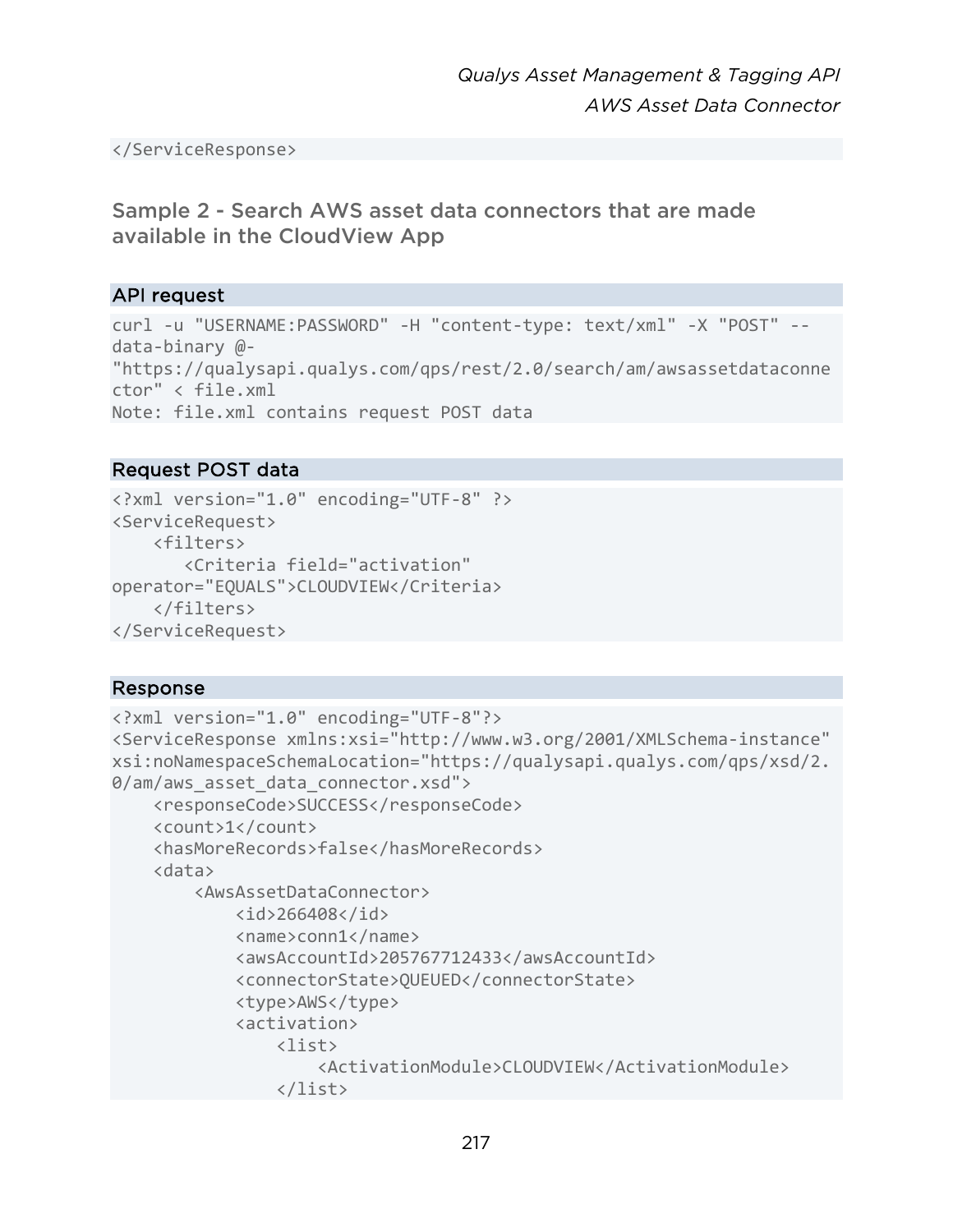```
 </activation> 
             <disabled>false</disabled> 
             <isGovCloudConfigured>false</isGovCloudConfigured> 
             <isChinaConfigured>false</isChinaConfigured> 
             <arn> arn:aws:iam::205767712433:role/qualys-demo-
account</arn> 
             <externalId>123456789123</externalId> 
             <qualysAwsAccountId>205767712438</qualysAwsAccountId> 
             <authRecord/> 
             <endpoints> 
                  <list> 
                      <AwsEndpointSimple> 
                          <regionCode>us-west-1</regionCode> 
                      </AwsEndpointSimple> 
                      <AwsEndpointSimple> 
                          <regionCode>ap-northeast-1</regionCode> 
                      </AwsEndpointSimple> 
                      <AwsEndpointSimple> 
 ... 
                  </list> 
             </endpoints> 
             <allRegions>true</allRegions> 
         </AwsAssetDataConnector> 
     </data> 
</ServiceResponse>
```
XSD

[<platform API server>/](#page-8-0)qps/xsd/2.0/am/aws\_asset\_data\_connector.xsd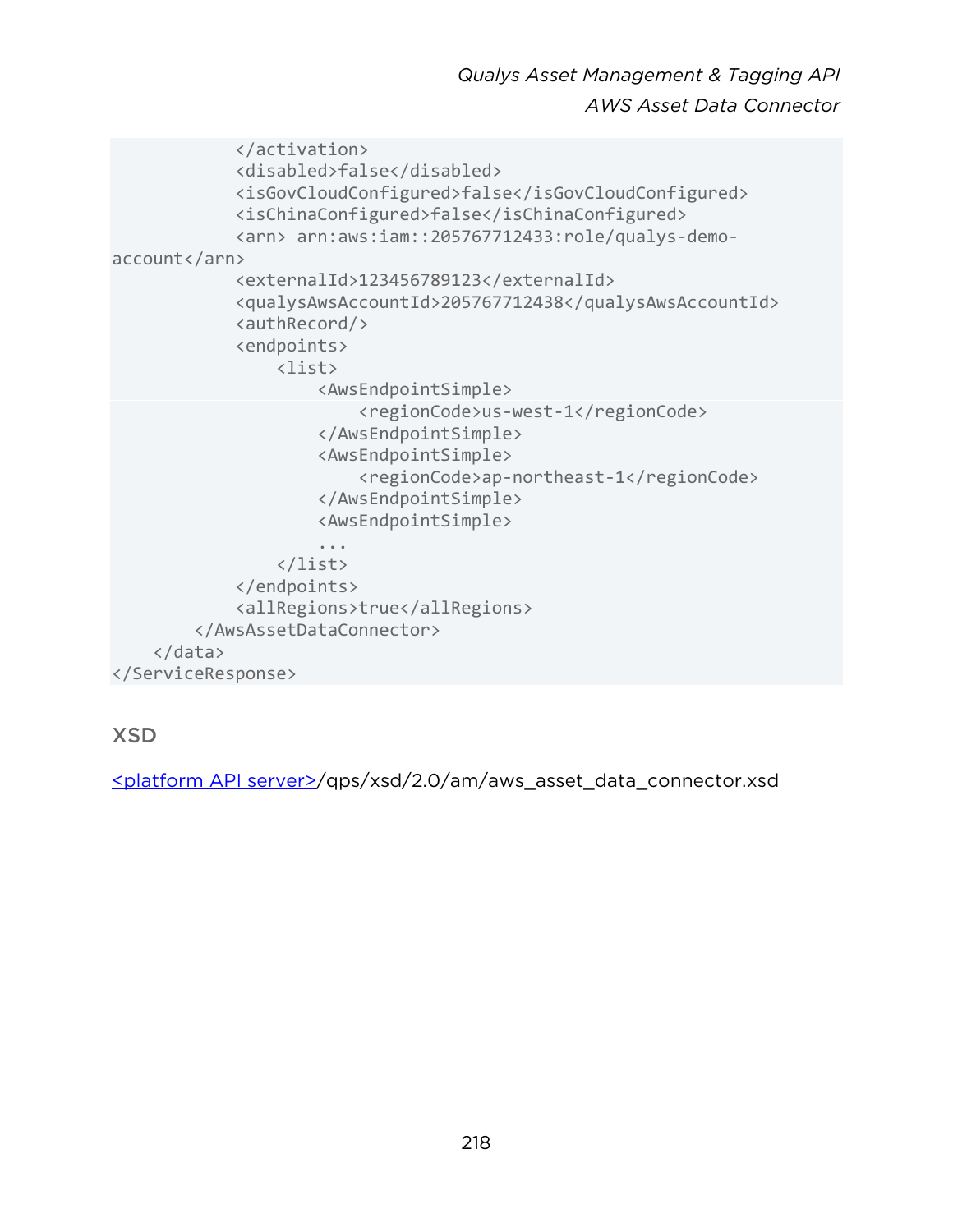# Count AWS Connectors

/qps/rest/2.0/count/am/awsassetdataconnector

### [POST]

Returns the number of AWS connectors that match the provided criteria.

Permissions required - Managers with full scope.

Sample - Get count of AWS connectors

Count the number of AWS connectors with the tag name USA

### API request

```
curl -u "USERNAME:PASSWORD" 
"https://qualysapi.qualys.com/qps/rest/2.0/count/am/assetdataconnector
"< file.xml 
Note: file.xml contains request POST data
```
### Request POST data

```
<?xml version="1.0" encoding="UTF-8" ?> 
<ServiceRequest> 
     <filters> 
         <Criteria field="defaultTags.name" 
operator="EQUALS">USA</Criteria> 
     </filters> 
</ServiceRequest>
```

```
<?xml version="1.0" encoding="UTF-8"?> 
<ServiceResponse xmlns:xsi="http://www.w3.org/2001/XMLSchema-instance" 
xsi:noNamespaceSchemaLocation="https://qualysapi.qualys.com/qps/xsd/2.
0/am/aws asset data connector.xsd">
   <responseCode>SUCCESS</responseCode> 
   <count>1</count> 
</ServiceResponse>
```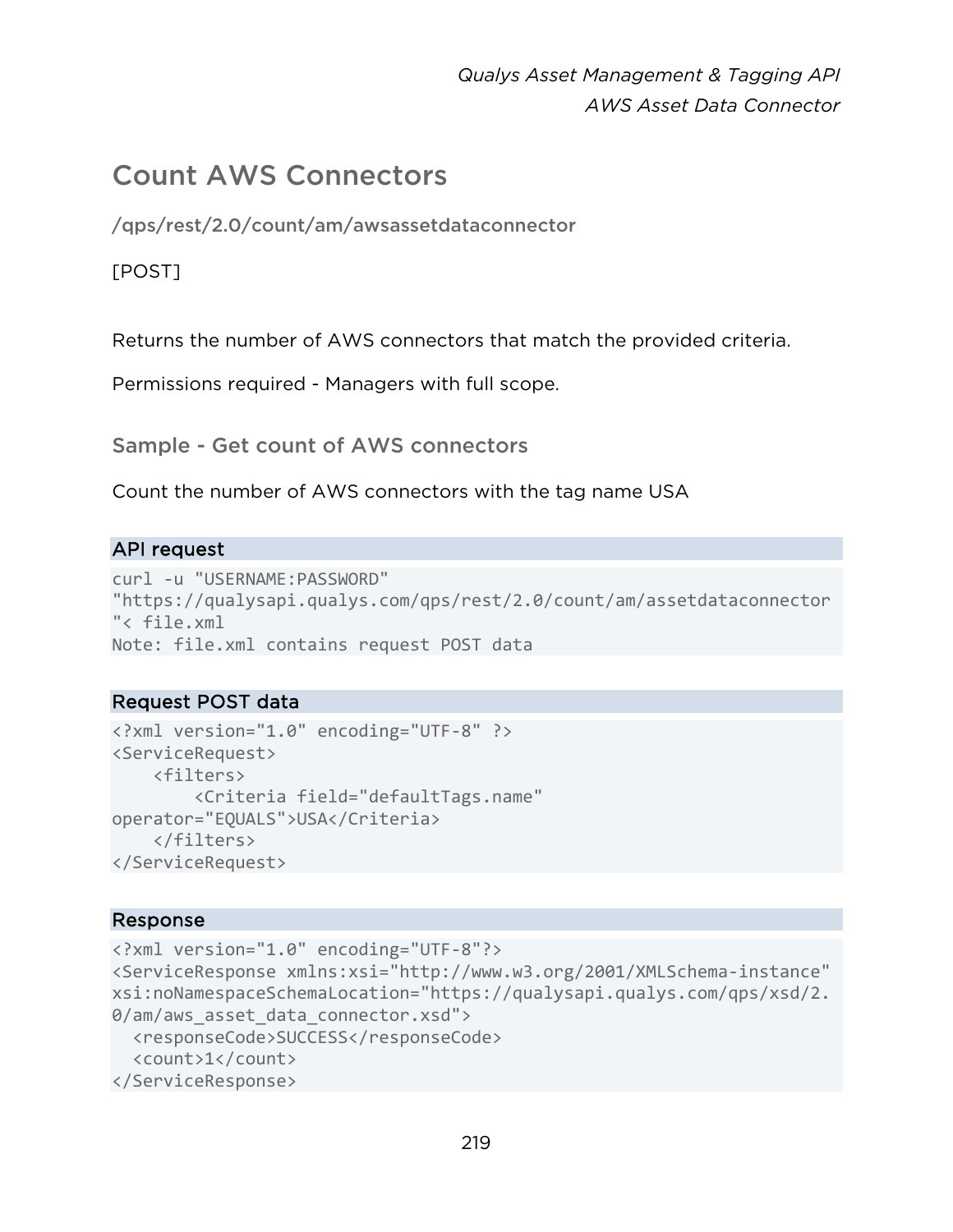XSD

[<platform API server>/](#page-8-0)qps/xsd/2.0/am/aws\_asset\_data\_connector.xsd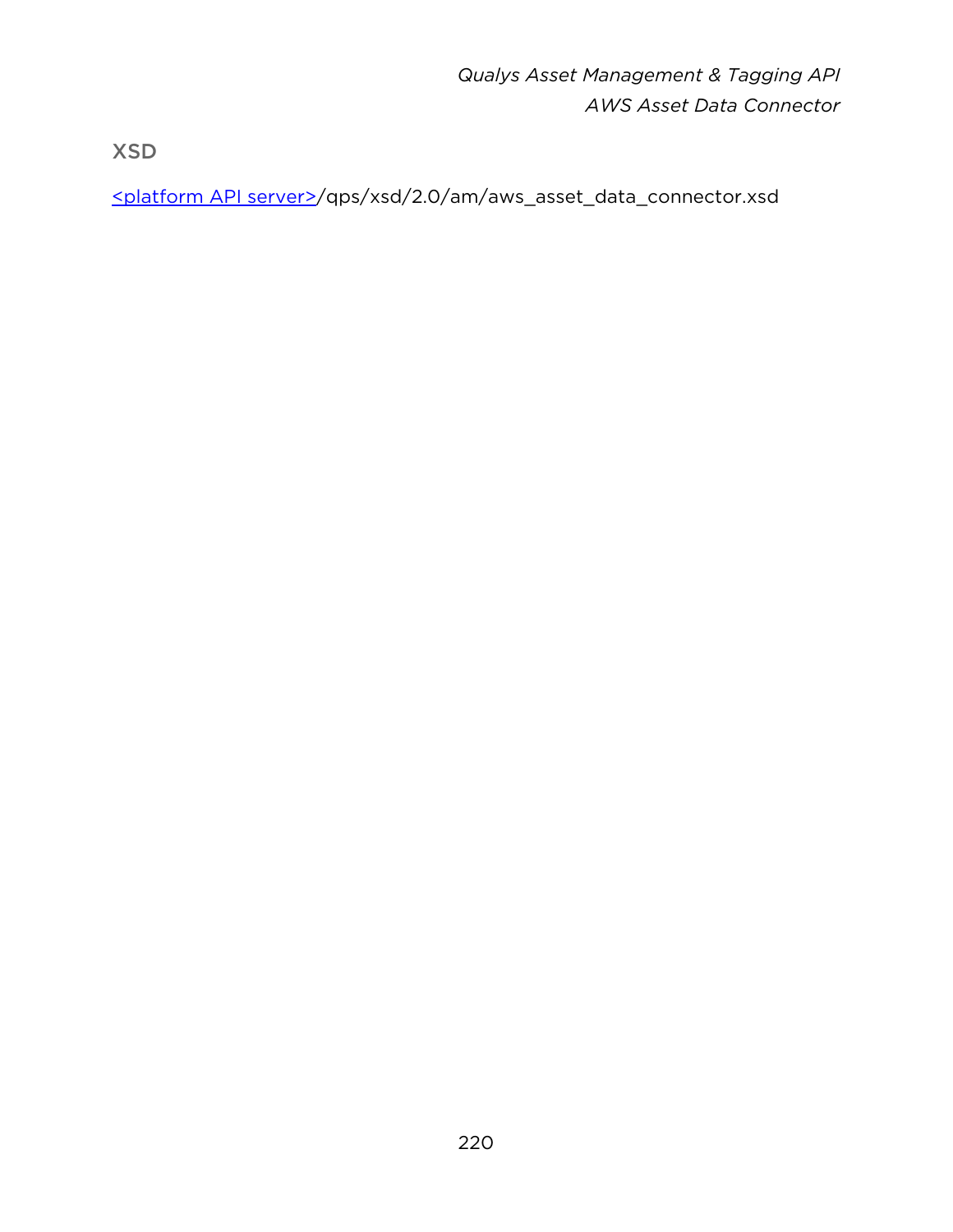# Delete AWS Connector

/qps/rest/2.0/delete/am/awsassetdataconnector

/qps/rest/2.0/delete/am/awsassetdataconnector/<id>

[POST]

Delete one or more AWS connectors.

Using the NOT EQUALS operator for deleting AWS connectors could result in accidental deletion of AWS connectors without any warning. To prevent accidental deletion of unknown AWS connectors, we do not support NOT EQUALS operator for delete actions.

Permissions required - Managers with full scope.

Sample 1 - Delete a single AWS connector

### API request

```
curl -n -u "USERNAME:PASSWORD" 
"https://qualysapi.qualys.com/qps/rest/2.0/delete/am/awsassetdataconne
ctor/12345"
```
### Response

```
<?xml version="1.0" encoding="UTF-8"?> 
<ServiceResponse xmlns:xsi="http://www.w3.org/2001/XMLSchema-instance" 
xsi:noNamespaceSchemaLocation="https://qualysapi.qualys.com/qps/xsd/2.
0/am/aws_asset_data_connector.xsd"> 
   <responseCode>SUCCESS</responseCode> 
   <count>1</count> 
   <data> 
     <AssetDataConnector><id>12345</id></AssetDataConnector> 
   </data> 
</ServiceResponse>
```
Sample 2 - Delete several AWS connectors tagged with the To Delete tag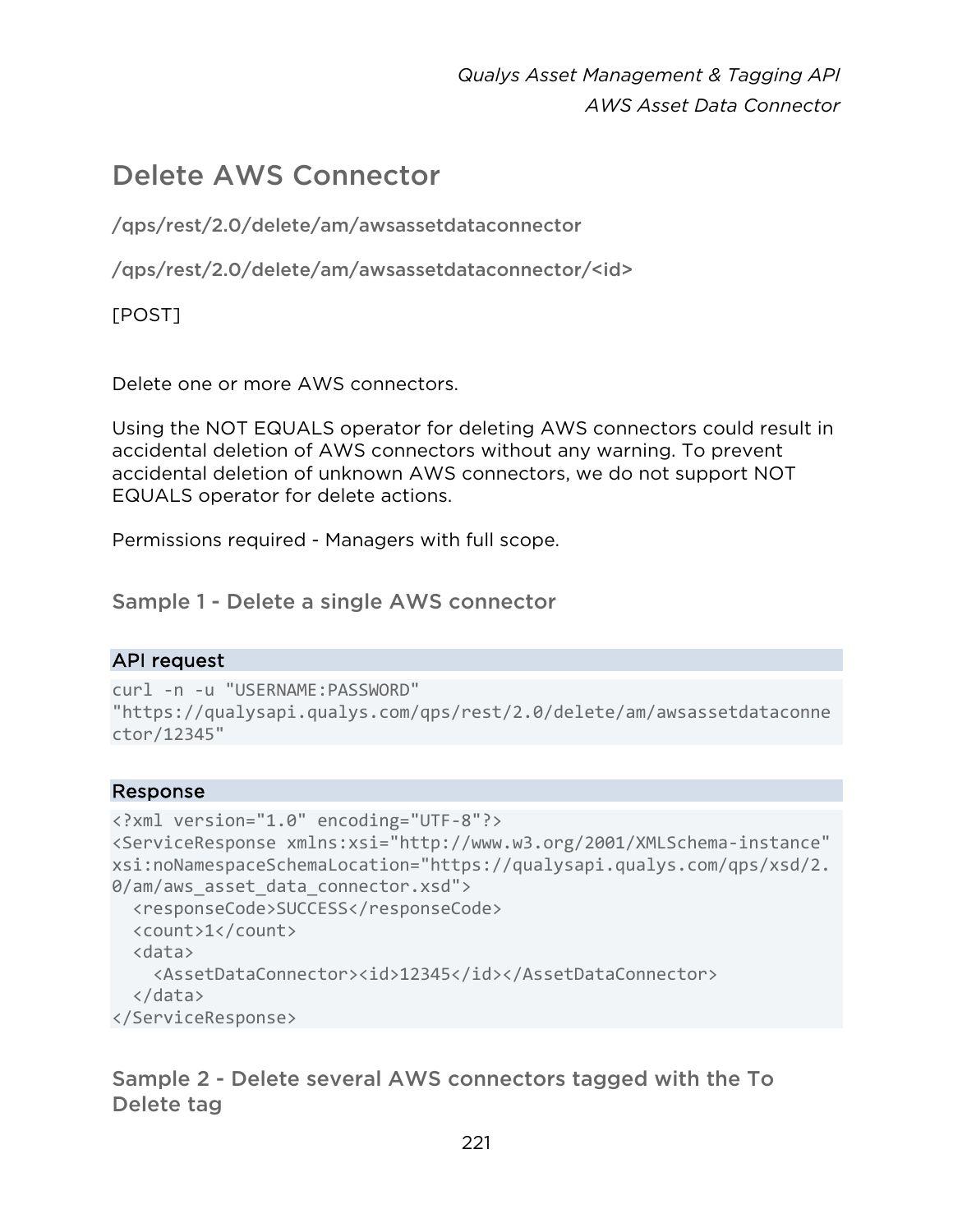### API request

```
curl -u "USERNAME:PASSWORD" -H "content-type: text/xml" -X "POST" --
data-binary @- 
"https://qualysapi.qualys.com/qps/rest/2.0/delete/am/awsassetdataconne
ctor" < file.xml 
Note: file.xml contains request POST data
```
### Request POST data

```
<?xml version="1.0" encoding="UTF-8" ?> 
<ServiceRequest> 
     <filters> 
         <Criteria field="tagName" operator="EQUALS">To 
Delete</Criteria> 
     </filters> 
</ServiceRequest>
```
### Response

```
<?xml version="1.0" encoding="UTF-8"?> 
<ServiceResponse xmlns:xsi="http://www.w3.org/2001/XMLSchema-instance" 
xsi:noNamespaceSchemaLocation="https://qualysapi.qualys.com/qps/xsd/2.
0/am/aws asset data connector.xsd">
   <responseCode>SUCCESS</responseCode> 
   <count>1</count> 
   <data> 
     <AssetDataConnector> 
       <id>1972521</id> 
     </AssetDataConnector> 
   </data> 
</ServiceResponse>
```
# **XSD**

[<platform API server>/](#page-8-0)qps/xsd/2.0/am/aws\_asset\_data\_connector.xsd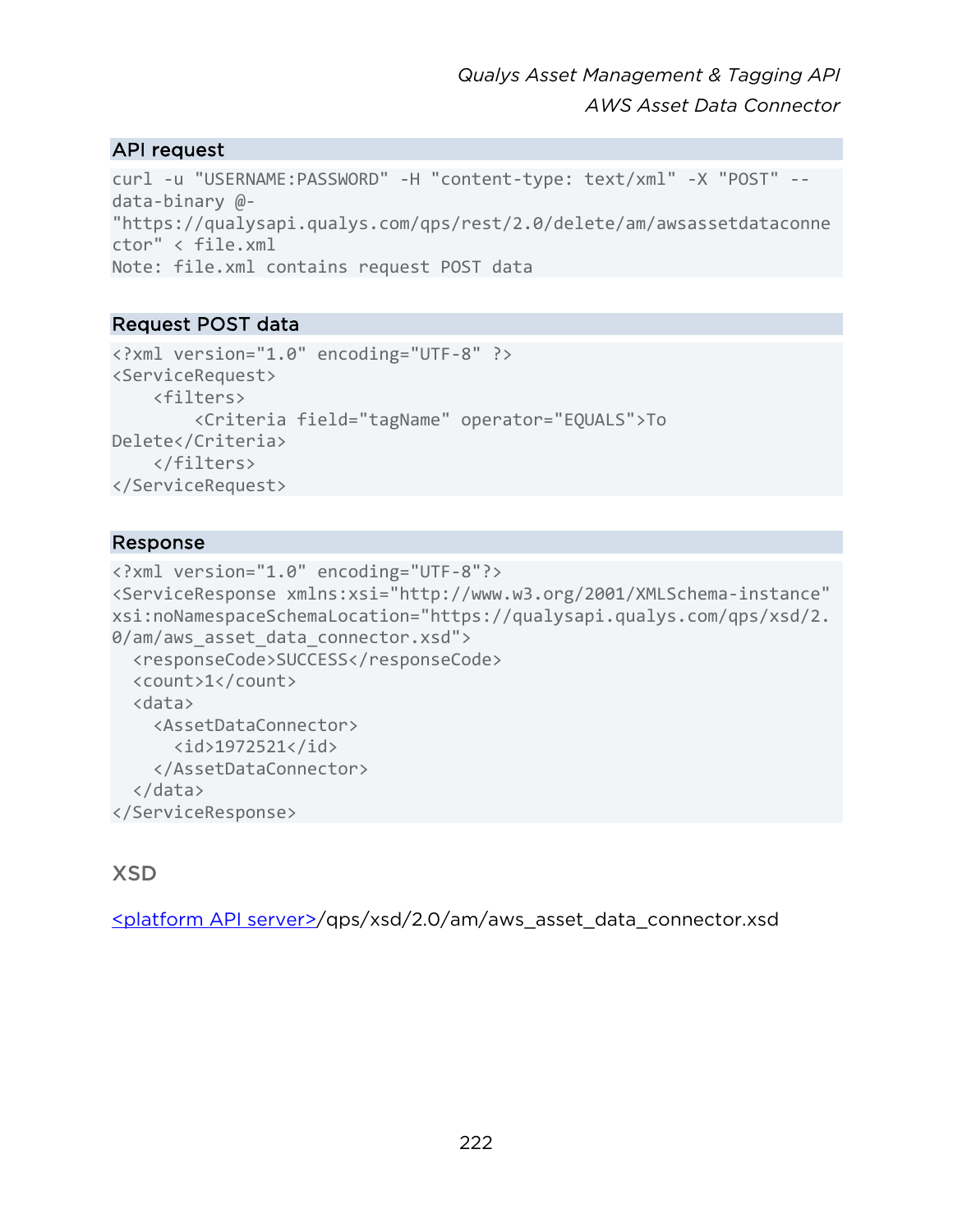# Run AWS Connector

/qps/rest/2.0/run/am/assetdataconnector

/qps/rest/2.0/run/am/assetdataconnector/<id>

[POST]

Request that one or more asset data connectors are run. The connectors may be run immediately, or queued to run when there is capacity. The response will almost always indicate that the connector is pending. Use GET calls to monitor the status of connectors.

Permissions required - Managers with full scope.

See [Run Connector](#page-179-0)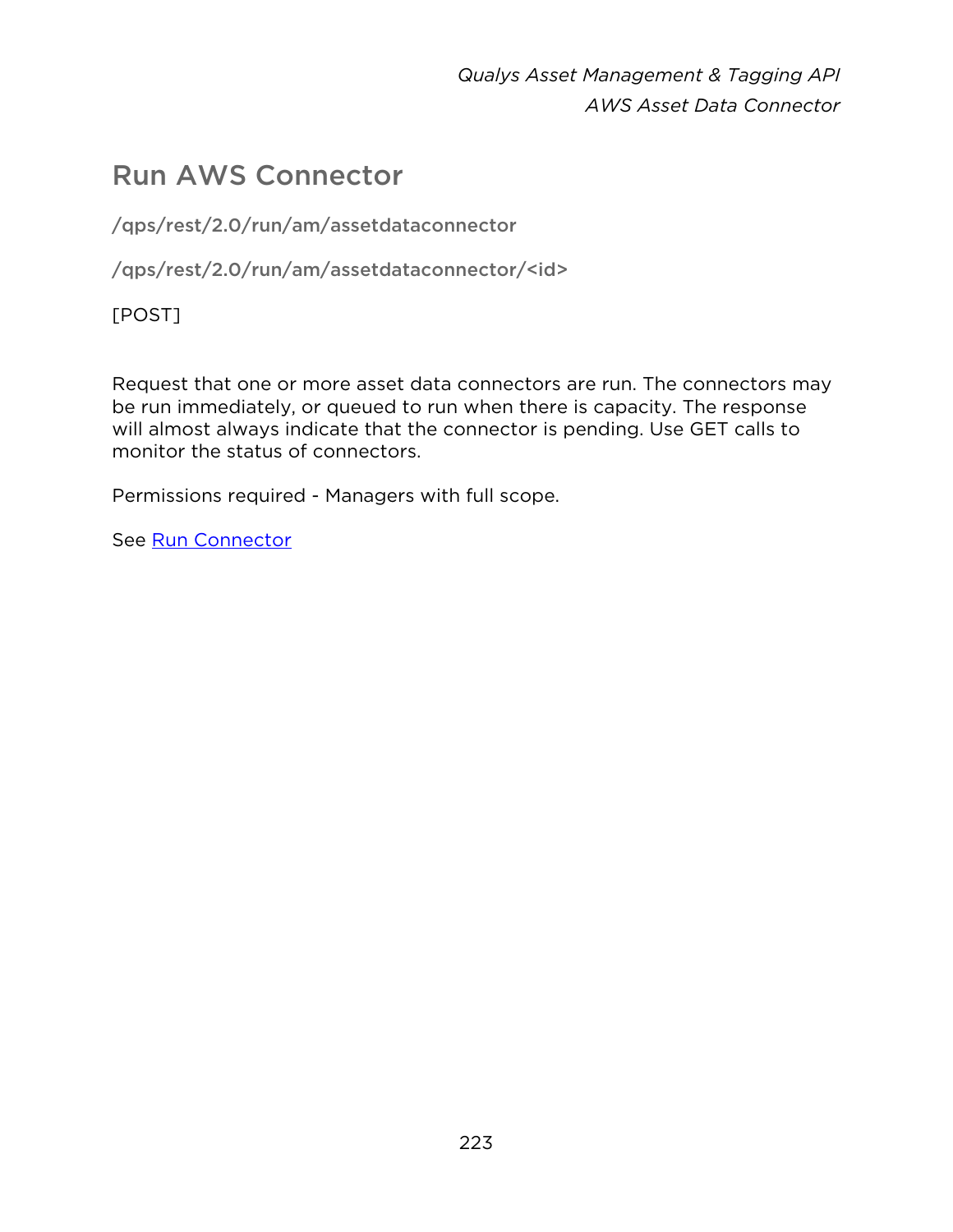# AWS Connector Fields

| <b>Field name</b> | Description                                                                                                                                                                 | Writable  |
|-------------------|-----------------------------------------------------------------------------------------------------------------------------------------------------------------------------|-----------|
| id                | (long) Primary key, not<br>writeable                                                                                                                                        | No        |
| name              | (string)                                                                                                                                                                    | Yes       |
| description       | (string)                                                                                                                                                                    | Yes       |
| lastSynch         | (date) Last synch date, not<br>writeable                                                                                                                                    | <b>No</b> |
| lastError         | (string) Last error, not<br>writeable                                                                                                                                       | <b>No</b> |
| connectorState    | (AssetDataConnectorState)<br>PENDING, SUCCESS,<br>ERROR, QUEUED,<br>RUNNING, PROCESSING,<br>FINISHED SUCCESS,<br>FINISHED_ERRORS,<br>DISABLED, INCOMPLETE,<br>not writeable | <b>No</b> |
| type              | (AssetDataConnectorType)<br>AWS, not writeable                                                                                                                              | <b>No</b> |
| defaultTags       | (TagSimpleQList) Tags<br>applied to any asset<br>discovered by the<br>connector                                                                                             | Yes       |
| activation        | (List <activationmodule>)<br/>Assets discovered by the<br/>connector will be activated</activationmodule>                                                                   | Yes       |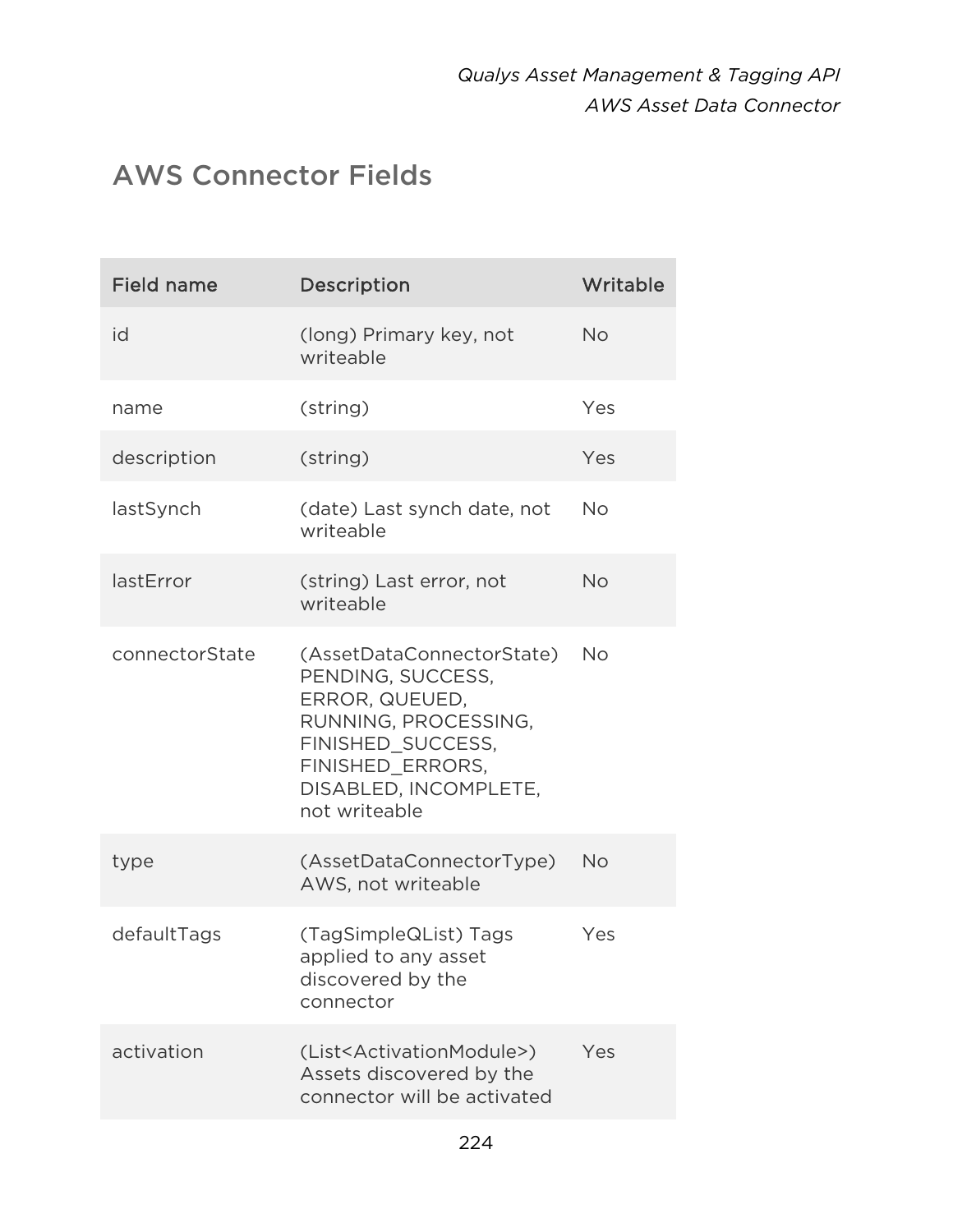|                 | for the modules specified                                                                                                                                           |     |
|-----------------|---------------------------------------------------------------------------------------------------------------------------------------------------------------------|-----|
| authRecord      | (AwsAuthRecordSimple)<br>The AWS authentication<br>record the connector will<br>use to connect to AWS.<br>When writing/updating it is<br>looked up by the ID field. | Yes |
| serviceType     | (AwsServiceType) EC2                                                                                                                                                | Yes |
| allRegions      | (boolean) If true the end<br>point's collection will be<br>ignored an all AWS regions<br>scanned                                                                    | Yes |
| disabled        | (boolean) Whether<br>execution of the connector<br>is disabled (YES). If<br>disabled the connector will<br>not synchronize assets.                                  | Yes |
| arn             | Generated by AWS. Ensure<br>that you provide the same<br>ARN that is generated by<br>AWS.                                                                           | Yes |
| externalld      | Random string which is<br>unique for each user.                                                                                                                     | Yes |
| awsAccountId    | The AWS account ID an<br>AWS asset data connector<br>is connecting to.                                                                                              | No  |
| useForCloudView | (boolean) If true the<br>connector is made<br>available in the CloudView<br>App.                                                                                    | Yes |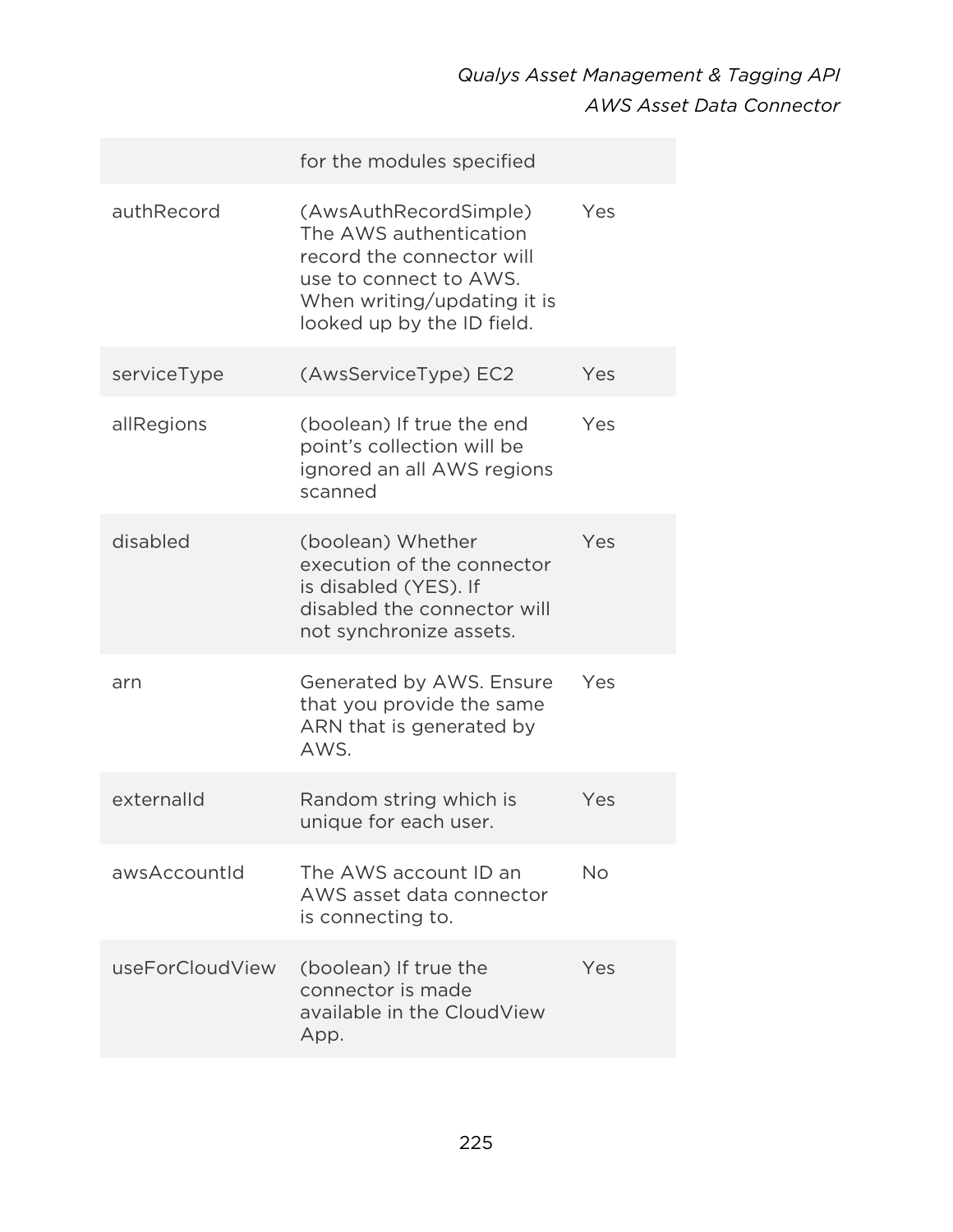# **Associations**

AwsEndointSimpleQList - A basic wrapper with one field: regionCode. This is the AWS region code, e.g. us-east-1.

AwsAuthRecordSimple - The authentication record a connector will use to communicate with AWS. id (long) is the connector ID, and name (string) is a human readable name to identify the connector key.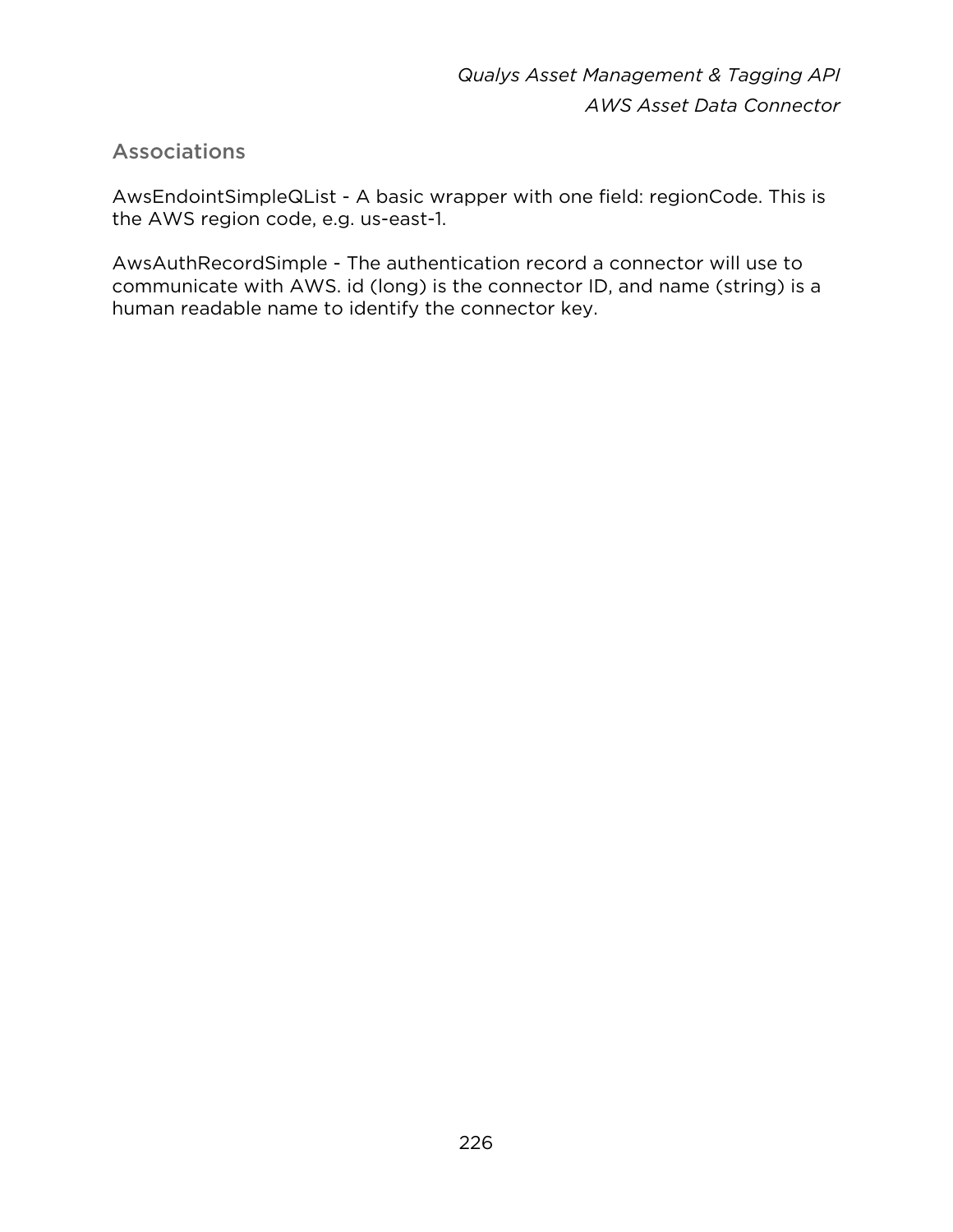# AWS Authentication Record

# Get AWS Auth Record Info

/qps/rest/2.0/get/am/awsauthrecord/<id>

[GET]

Returns a single AWS authentication record by ID.

Limit your results - Use the optional "fields" parameter to limit the amount of information returned for the authentication record. [Learn more about limiting](#page-10-0)  [your results](#page-10-0)

Permissions required - Managers with full scope.

Sample - Fetch details on AWS authentication record

### API request

```
curl -n -u "USERNAME:PASSWORD" 
"https://qualysapi.qualys.com/qps/rest/2.0/get/am/awsauthrecord/12345"
```

```
<?xml version="1.0" encoding="UTF-8"?> 
<ServiceResponse xmlns:xsi="http://www.w3.org/2001/XMLSchema-instance" 
xsi:noNamespaceSchemaLocation="https://qualysapi.qualys.com/qps/xsd/2.
0/am/awsauthrecord.xsd"> 
   <responseCode>SUCCESS</responseCode> 
   <count>1</count> 
   <data> 
     <AwsAuthRecord> 
      \langleid>12345\langleid>
       <name>Auth Record</name> 
       <created>2014-02-06T19:14:50Z</created> 
       <modified>2014-02-06T19:14:50Z</modified> 
     </AwsAuthRecord> 
   </data>
```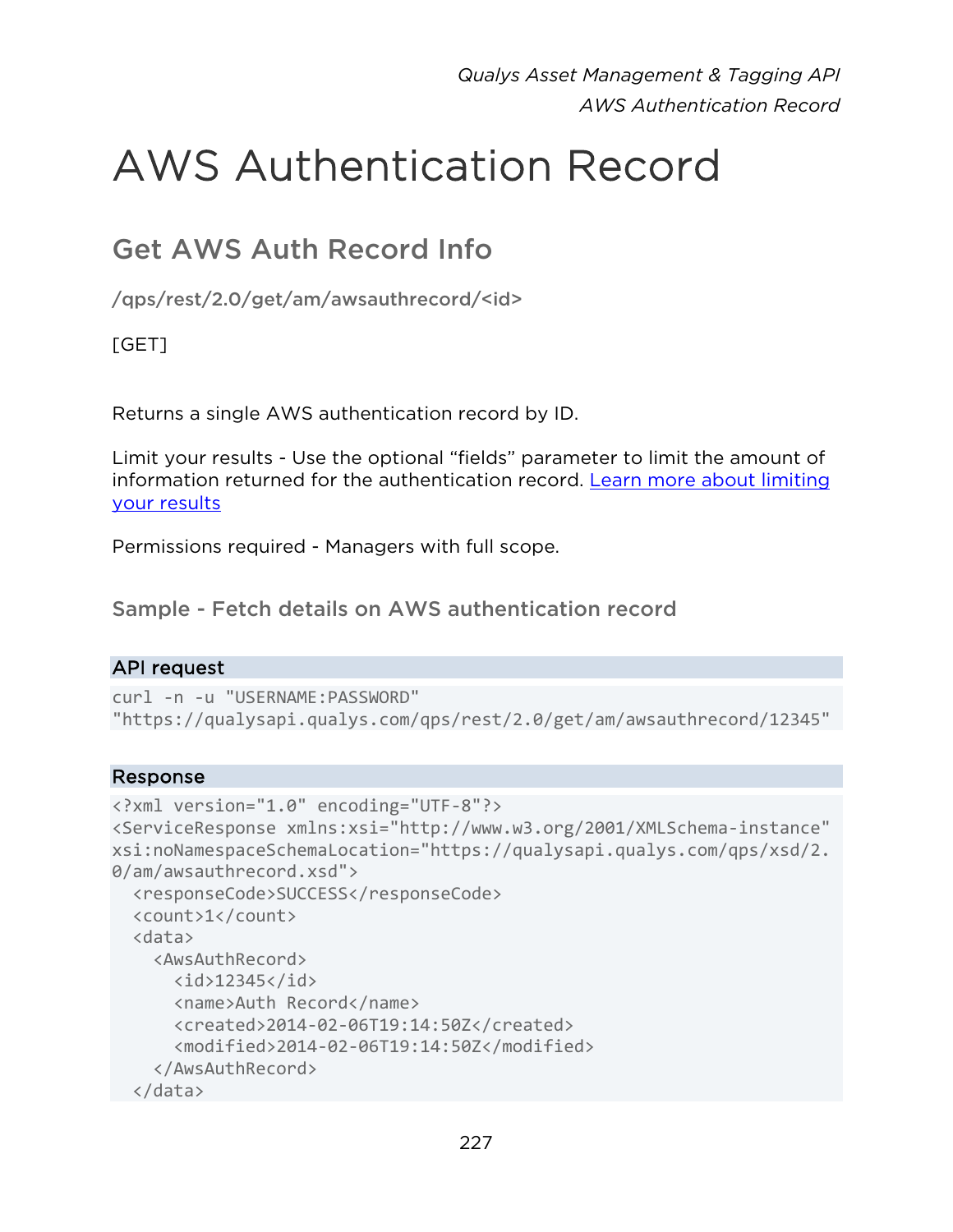</ServiceResponse>

XSD

[<platform API server>/](#page-8-0)qps/xsd/2.0/am/awsauthrecord.xsd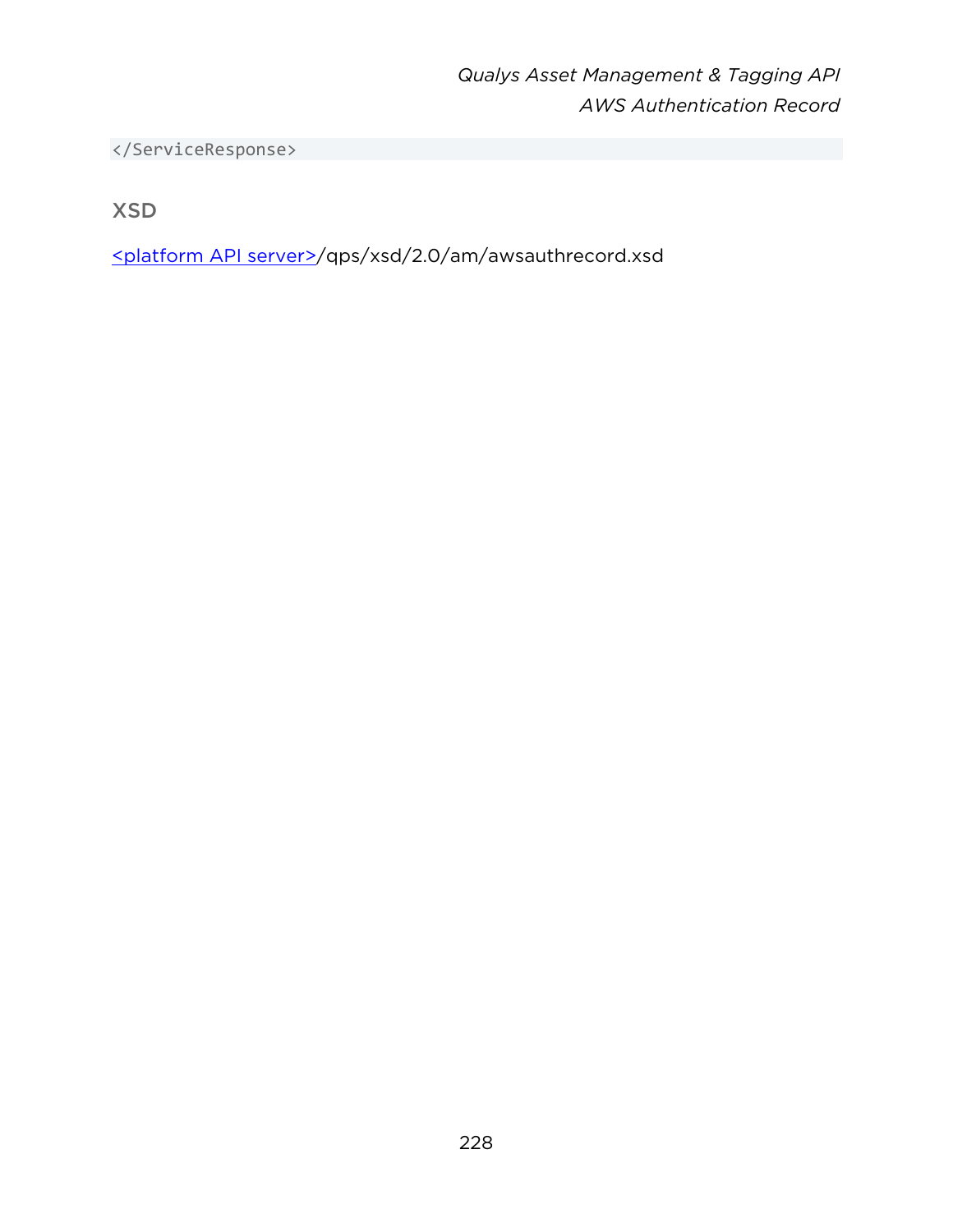# Create AWS Auth Record

/qps/rest/2.0/create/am/awsauthrecord

### [POST]

Creates a new authentication record.

Permissions required - Managers with full scope.

Sample - Create new AWS authentication record

#### API request

```
curl -u "USERNAME:PASSWORD" -H "Content-type: text/xml" -X "POST" --
data-binary @- 
"https://qualysapi.qualys.com/qps/rest/2.0/create/awsauthrecord" < 
file.xml 
Note: file.xml contains request POST data
```
### Request POST data

```
<?xml version="1.0" encoding="UTF-8" ?> 
<ServiceRequest> 
     <data> 
         <AwsAuthRecord> 
              <name>Simple Auth Record</name> 
              <description>Production Auth Record</description> 
              <accessKeyId>AAAAAAAAAAAAAAAAA11A</accessKeyId> 
                 <secretKey>1aA1aa1aaaaa1aAaAaaAaa1Aaaaa11aaAAAAaaaA</sec
              retKey> 
         </AwsAuthRecord> 
     </data> 
</ServiceRequest>
```

```
<?xml version="1.0" encoding="UTF-8"?> 
<ServiceResponse xmlns:xsi="http://www.w3.org/2001/XMLSchema-instance" 
xsi:noNamespaceSchemaLocation="https://qualysapi.qualys.com/qps/xsd/2.
0/am/awsauthrecord.xsd">
```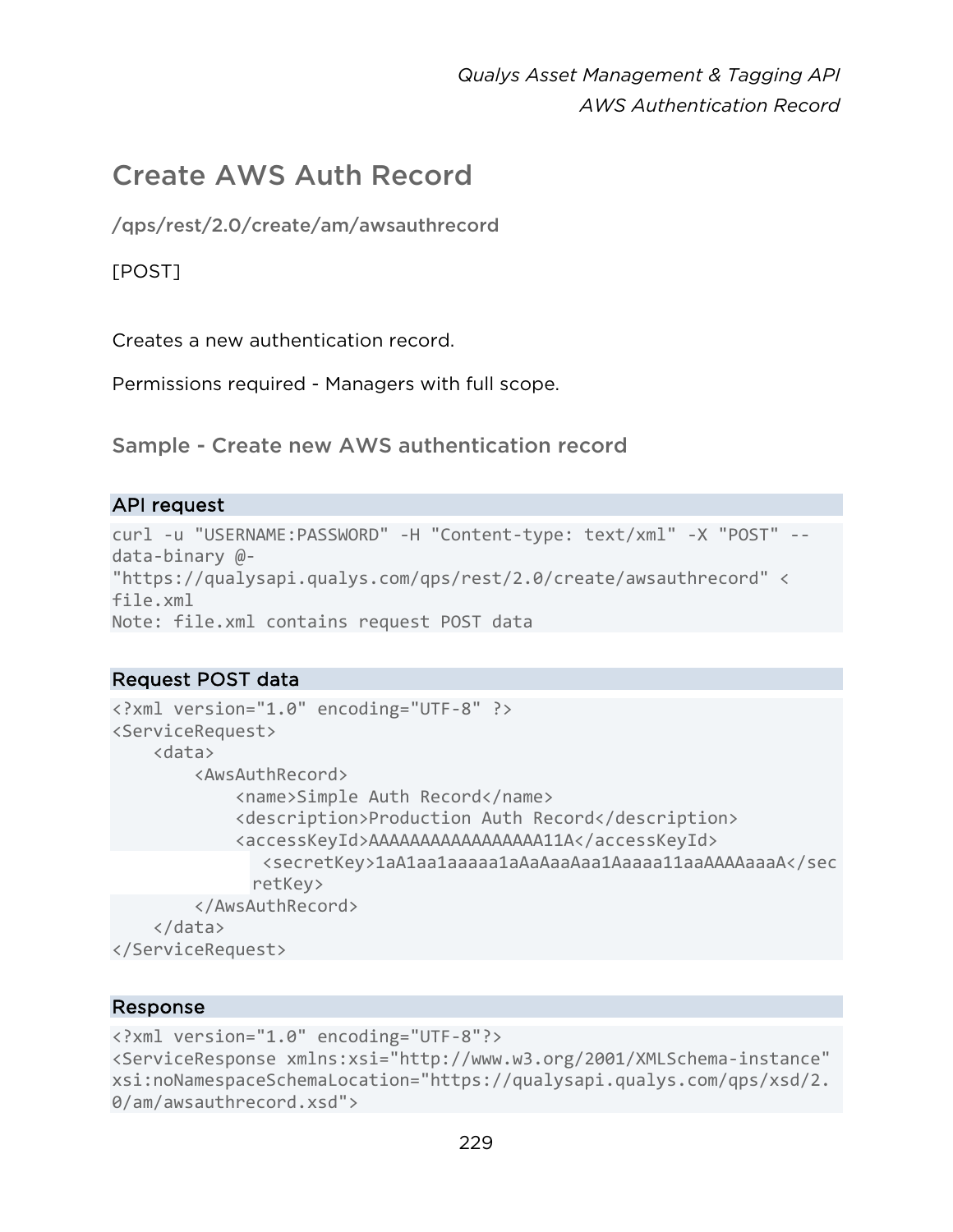```
 <responseCode>SUCCESS</responseCode> 
   <count>1</count> 
   <data> 
     <AwsAuthRecord> 
      \langleid>12345\langleid>
       <name>Simple Auth Record</name> 
       <description>Production Auth Record</description> 
       <created>2014-02-06T19:14:50Z</created> 
       <modified>2014-02-06T19:14:50Z</modified> 
     </AwsAuthRecord> 
   </data> 
</ServiceResponse>
```
# XSD

[<platform API server>/](#page-8-0)qps/xsd/2.0/am/awsauthrecord.xsd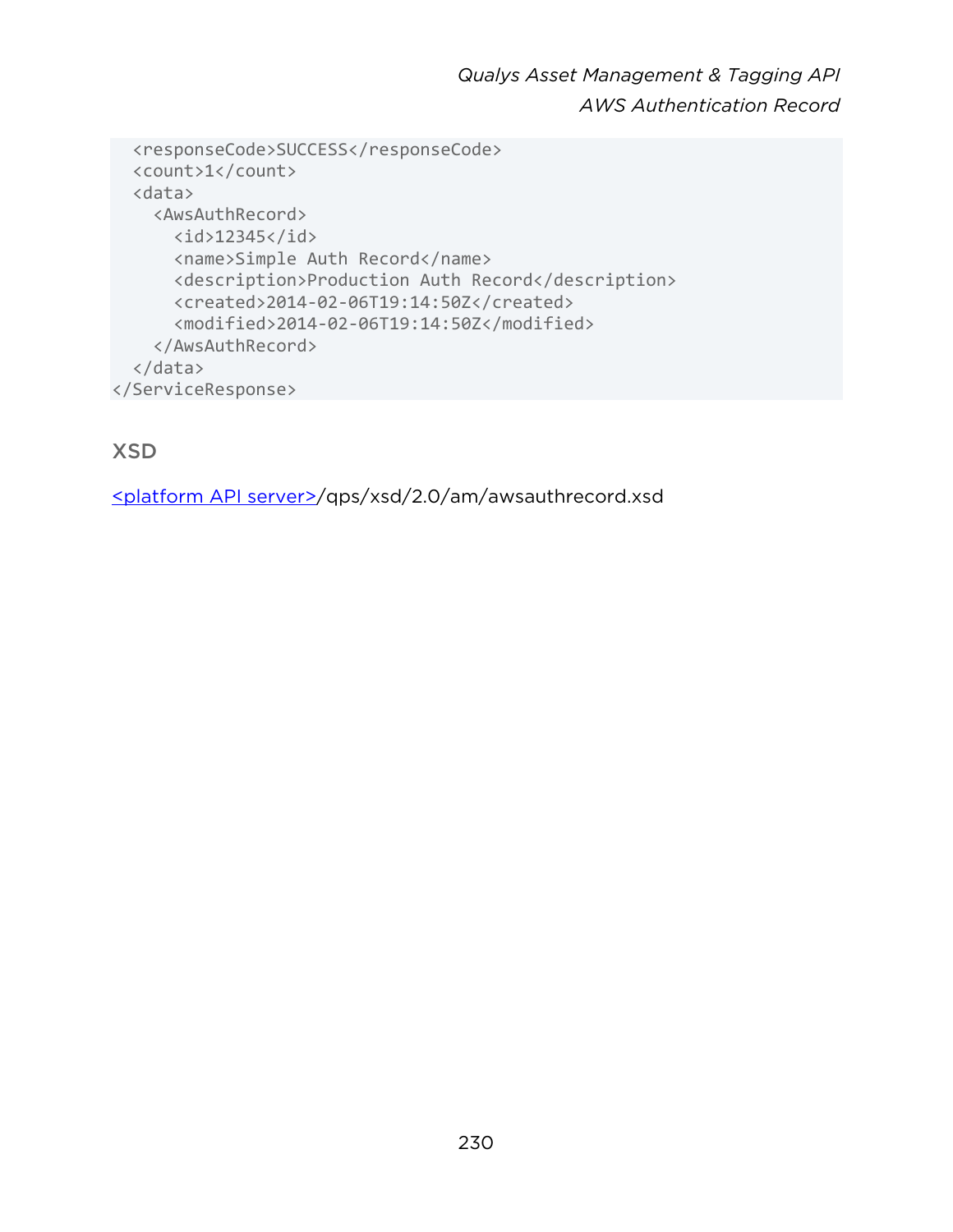# Update AWS Auth Record

/qps/rest/2.0/update/am/awsauthrecord

/qps/rest/2.0/update/am/awsauthrecord/<id>

[POST]

Updates writable fields.

Using the NOT EQUALS operator for updating AWS authentication records could result in accidental update of unknown AWS authentication records without any warning. To prevent accidental updates of unknown AWS authentication records, we do not support NOT EQUALS operator for update actions.

Permissions required - Managers with full scope.

Sample - Update the secret key of AWS auth record

### API request

```
curl -u "USERNAME:PASSWORD" -H "Content-type: text/xml" -X "POST" --
data-binary @- 
"https://qualysapi.qualys.com/qps/rest/2.0/update/awsauthrecord/12345" 
< file.xml 
Note: file.xml contains request POST data
```
### Request POST data

```
<?xml version="1.0" encoding="UTF-8" ?> 
<ServiceRequest> 
     <data> 
         <AwsAuthRecord> 
         <secretKey>1aA1aa1aaaaa1aAaAaaAaa1Aaaaa11aaAAAAaaaA</secretKe
         y > </AwsAuthRecord> 
     </data> 
</ServiceRequest>
```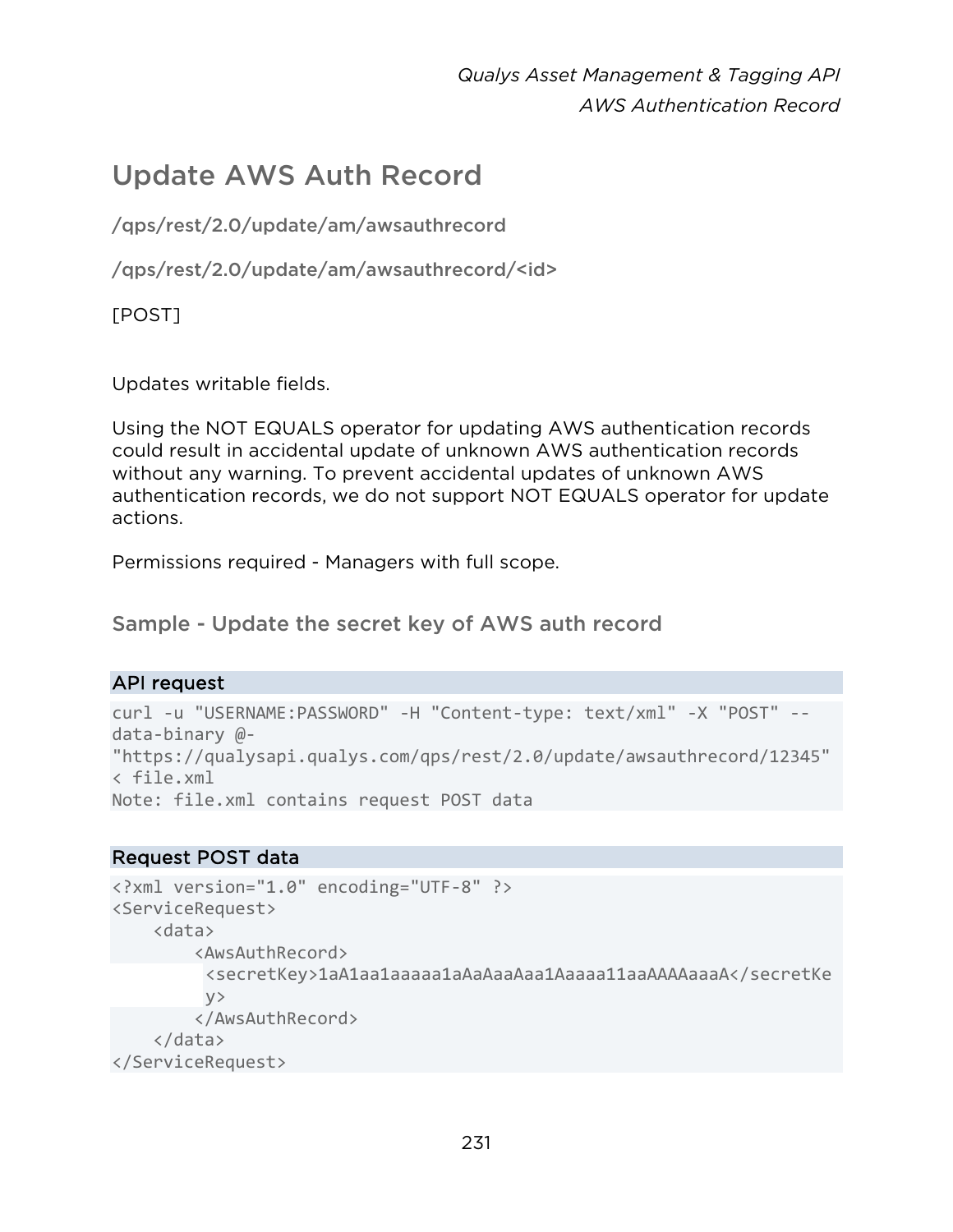#### Response

```
<?xml version="1.0" encoding="UTF-8"?> 
<ServiceResponse xmlns:xsi="http://www.w3.org/2001/XMLSchema-instance" 
xsi:noNamespaceSchemaLocation="https://qualysapi.qualys.com/qps/xsd/2.
0/am/awsauthrecord.xsd"> 
   <responseCode>SUCCESS</responseCode> 
   <count>1</count> 
   <data> 
     <AwsAuthRecord> 
       <id>12345</id> 
       <name>Simple Auth Record</name> 
       <description>Production Auth Record</description> 
       <created>2014-02-06T19:14:50Z</created> 
       <modified>2014-02-06T19:14:50Z</modified> 
     </AwsAuthRecord> 
   </data> 
</ServiceResponse>
```
# XSD

[<platform API server>/](#page-8-0)qps/xsd/2.0/am/awsauthrecord.xsd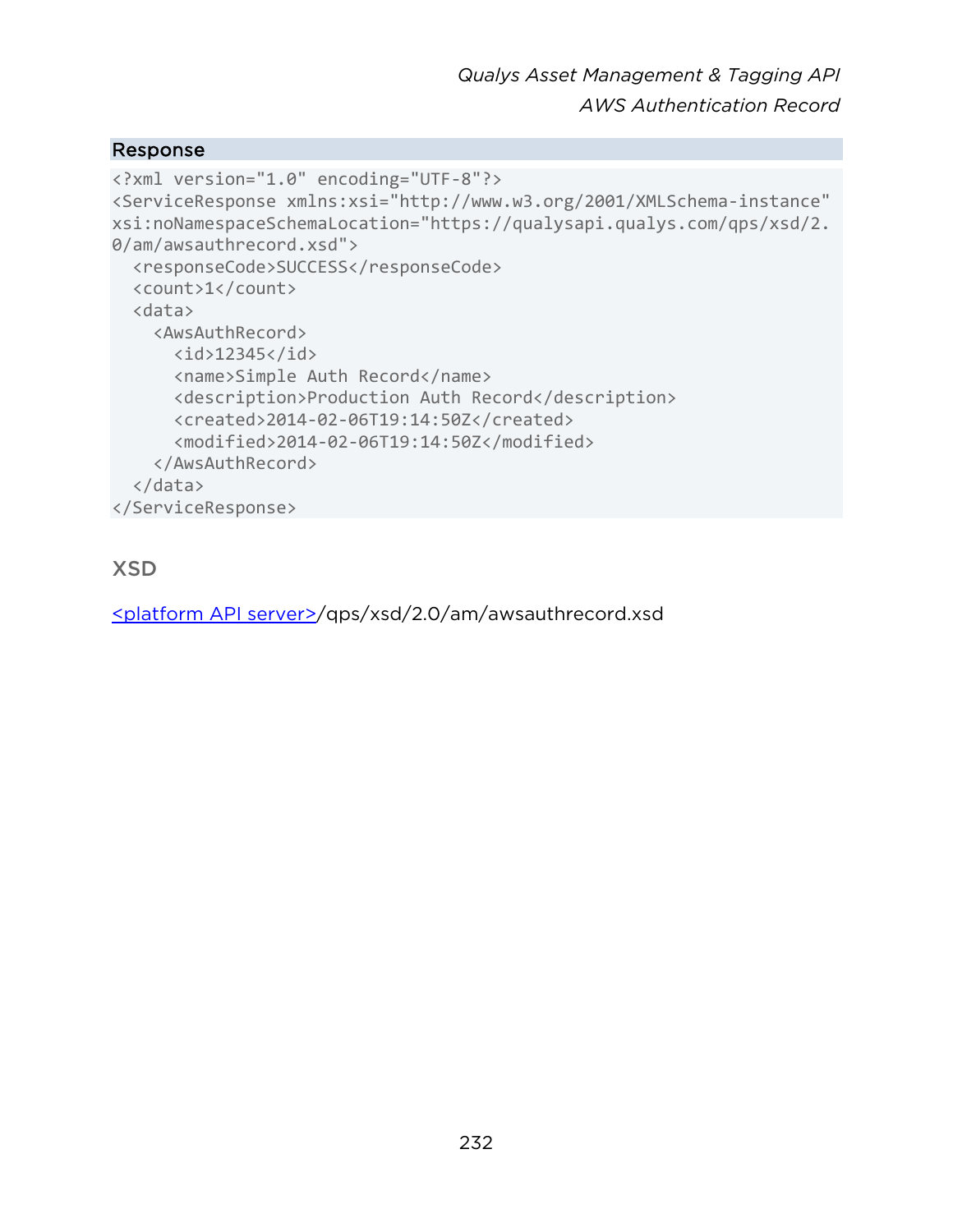# Search AWS Auth Records

/qps/rest/2.0/search/am/awsauthrecord

# [POST]

Returns a list of authentication records that match the provided criteria.

Limit your results - Use the optional "fields" parameter to limit the amount of information returned for each authentication record. [Learn more about](#page-10-0)  [limiting your results](#page-10-0)

Pagination - A maximum of 100 instances are returned by default. To customize this specify a "preferences" tag in the POST body of your request.

Permissions required - Managers with full scope.

### Searchable fields

[Click here for available operators](#page-16-0)

| Parameter   | <b>Description</b>                            |
|-------------|-----------------------------------------------|
| id          | (Integer) AWS auth record ID                  |
| name        | (Text) AWS auth record name                   |
| description | (Text) AWS auth record description            |
| created     | (Date) When AWS auth record was created       |
| modified    | (Date) When AWS auth record was last modified |

Sample - Search AWS auth records

Find all authentication records that have a name that contains the string AUTH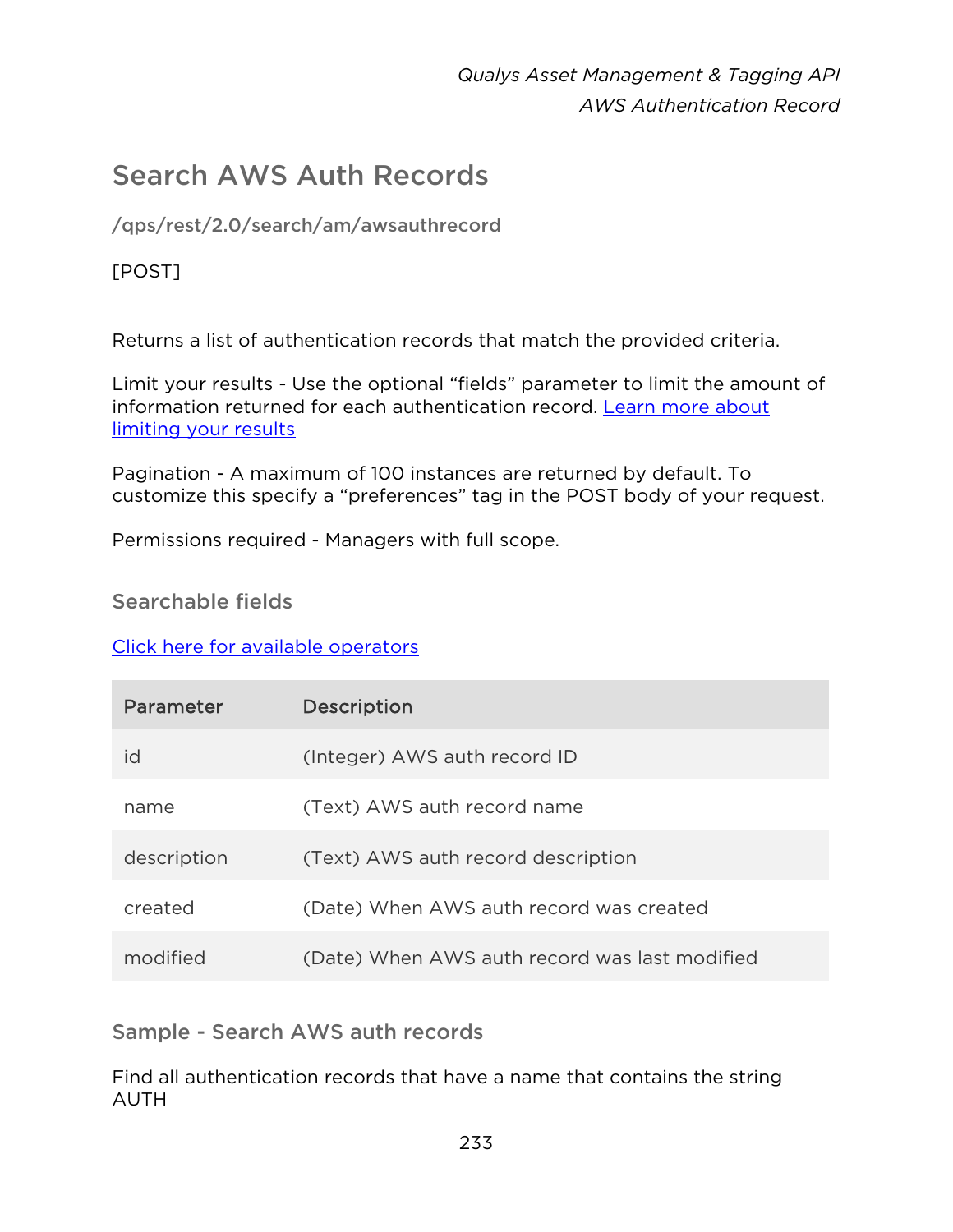### API request

```
curl -u "USERNAME:PASSWORD" -H "content-type: text/xml" -X "POST" --
data-binary @- 
"https://qualysapi.qualys.com/qps/rest/2.0/search/am/awsaauthrecord" < 
file.xml 
Note: file.xml contains request POST data
```
### Request POST data

```
<?xml version="1.0" encoding="UTF-8" ?> 
<ServiceRequest> 
     <filters> 
         <Criteria field="name" operator="CONTAINS">Simple</Criteria> 
     </filters> 
</ServiceRequest>
```

```
<?xml version="1.0" encoding="UTF-8"?> 
<ServiceResponse 
     xmlns:xsi="http://www.w3.org/2001/XMLSchema-instance" 
xsi:noNamespaceSchemaLocation="https://qualysapi.qualys.com/qps/xsd/2.
0/am/awsauthrecord.xsd"> 
     <responseCode>SUCCESS</responseCode> 
     <count>4</count> 
     <hasMoreRecords>false</hasMoreRecords> 
     <data> 
         <AwsAuthRecord> 
              <id>66013771</id> 
              <name>Simple Auth Record 1</name> 
              <modified>2014-12-22T18:36:44Z</modified> 
         </AwsAuthRecord> 
         <AwsAuthRecord> 
              <id>66023771</id> 
              <name>Simple Auth Record 2</name> 
              <modified>2014-12-22T18:36:58Z</modified> 
         </AwsAuthRecord> 
         <AwsAuthRecord> 
              <id>66033771</id> 
              <name>Simple Auth Record 3</name> 
              <modified>2014-12-22T18:37:01Z</modified> 
         </AwsAuthRecord> 
         <AwsAuthRecord> 
             <id>66043771</id>
```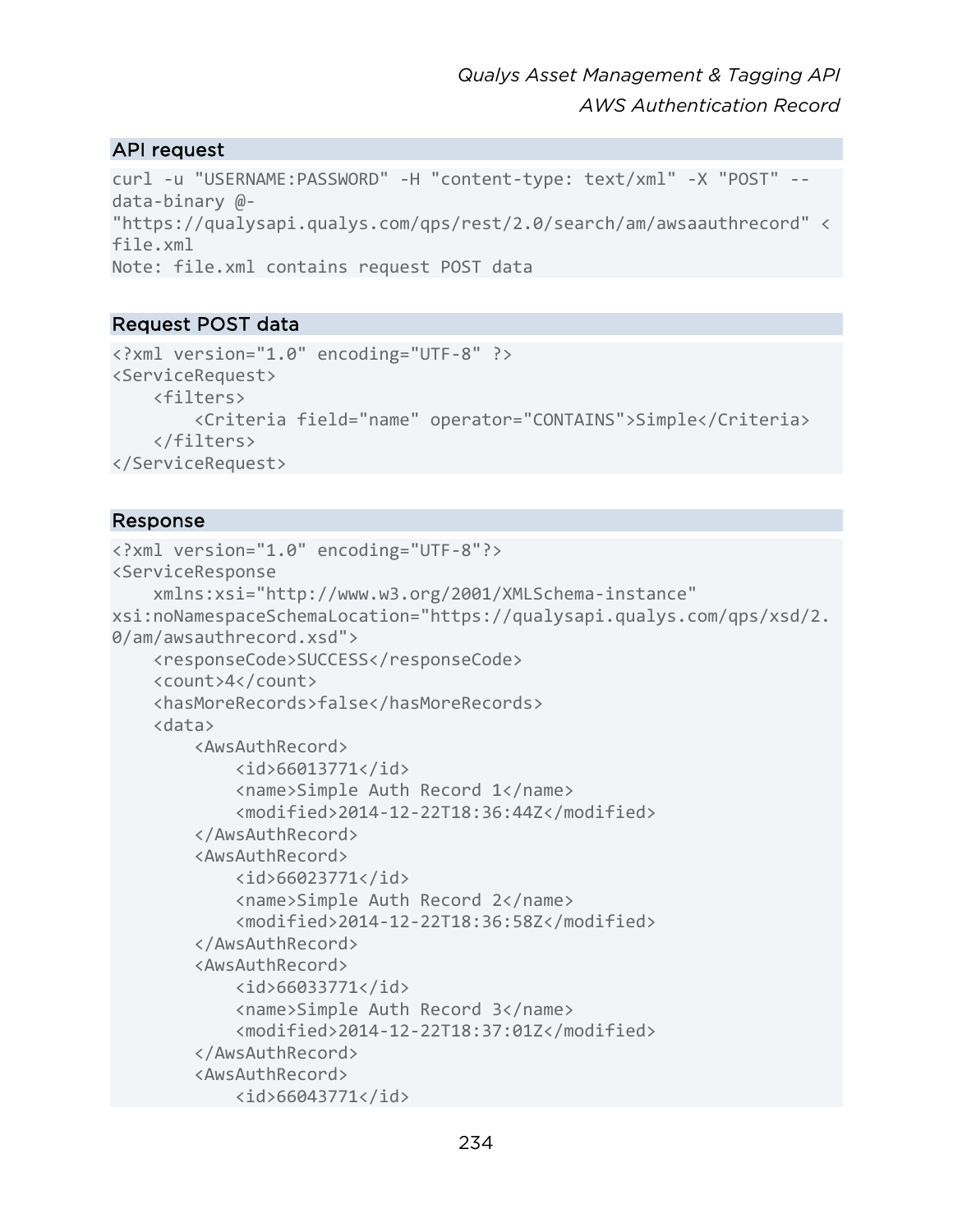```
 <name>Simple Auth Record 4</name> 
              <modified>2014-12-22T19:11:18Z</modified> 
         </AwsAuthRecord> 
     </data> 
</ServiceResponse>
```
XSD

[<platform API server>/](#page-8-0)qps/xsd/2.0/am/awsauthrecord.xsd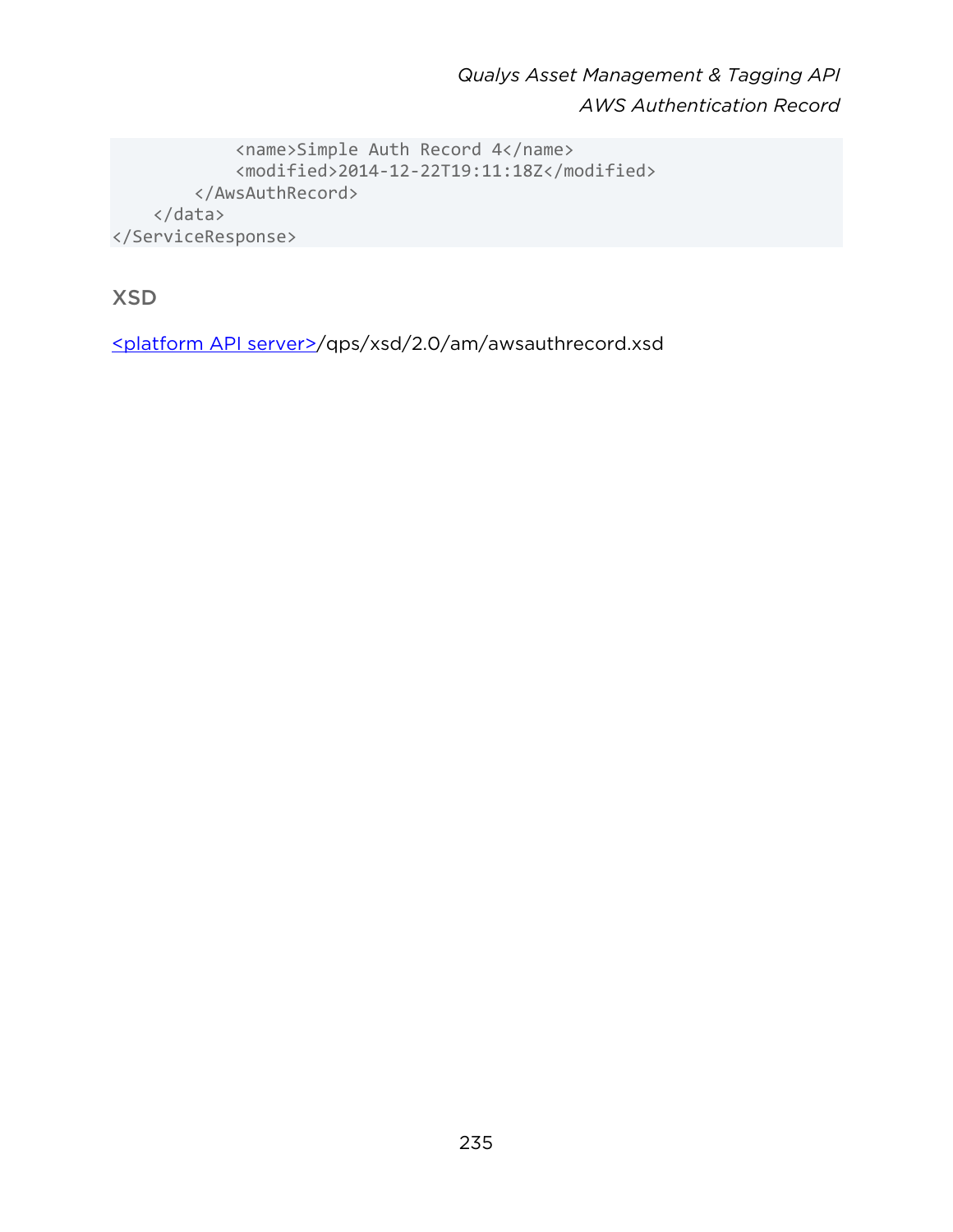# Count AWS Auth Records

/qps/rest/2.0/count/am/awsauthrecord

### [POST]

Returns the number of authentication records that match the provided criteria.

Permissions required - Managers with full scope.

Sample - Count AWS auth records

Count the number of AWS authentication records that have a name that contains the string AUTH

### API request

```
curl -u "USERNAME:PASSWORD" 
"https://qualysapi.qualys.com/qps/rest/2.0/count/am/awsauthrecord"< 
file.xml 
Note: file.xml contains request POST data
```
### Request POST data

```
<?xml version="1.0" encoding="UTF-8" ?> 
<ServiceRequest> 
     <filters> 
         <Criteria field="name operator="CONTAINS">AUTH</Criteria> 
     </filters> 
</ServiceRequest>
```

```
<?xml version="1.0" encoding="UTF-8"?> 
<ServiceResponse xmlns:xsi="http://www.w3.org/2001/XMLSchema-instance" 
xsi:noNamespaceSchemaLocation="https://qualysapi.qualys.com/qps/xsd/2.
0/am/awsauthrecord.xsd"> 
   <responseCode>SUCCESS</responseCode> 
   <count>1</count> 
</ServiceResponse>
```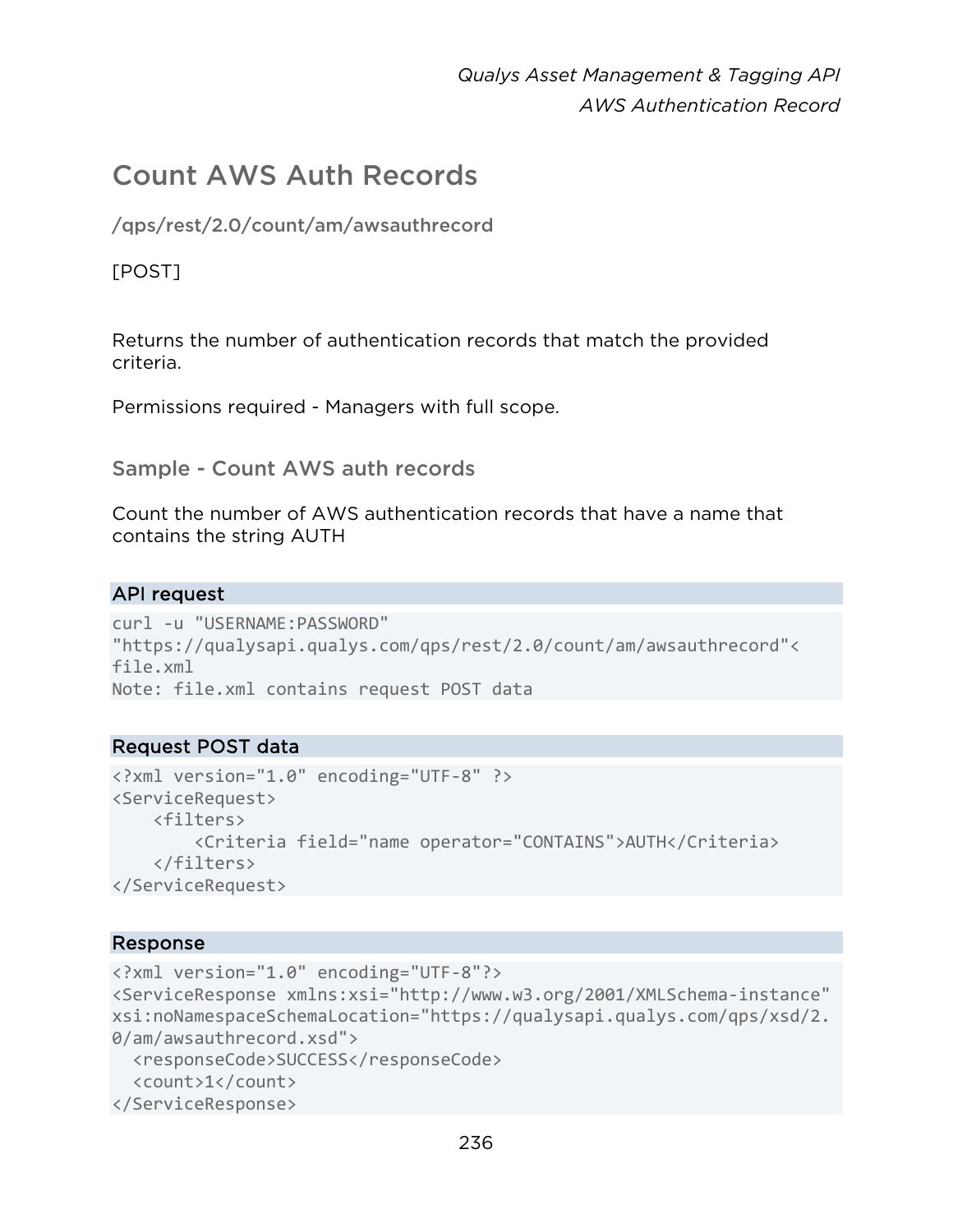XSD

[<platform API server>/](#page-8-0)qps/xsd/2.0/am/awsauthrecord.xsd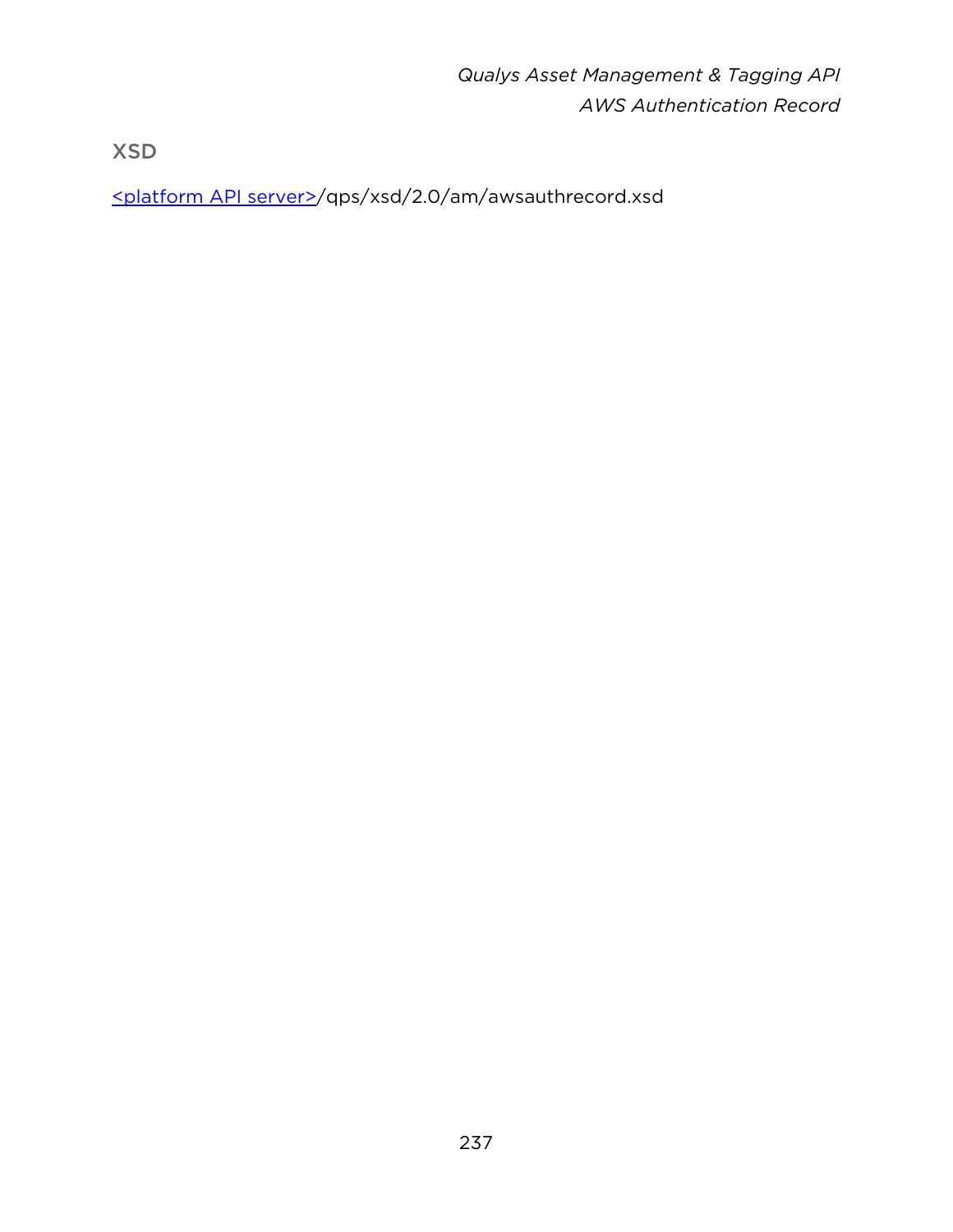# Delete AWS Auth Record

/qps/rest/2.0/delete/am/awsauthrecord

/qps/rest/2.0/delete/am/awsauthrecord/<id>

[POST]

Delete one or more authentication records.

Using the NOT EQUALS operator for deleting AWS authentication records could result in accidental deletion of unknown AWS authentication records without any warning. To prevent accidental deletion of unknown AWS authentication records, we do not support NOT EQUALS operator for delete actions.

Permissions required - Managers with full scope.

Sample 1 - Delete a single authentication record

### API request

```
curl -n -u "USERNAME:PASSWORD" 
"https://qualysapi.qualys.com/qps/rest/2.0/delete/am/awsauthrecord/123
45"
```

```
<?xml version="1.0" encoding="UTF-8"?> 
<ServiceResponse xmlns:xsi="http://www.w3.org/2001/XMLSchema-instance" 
xsi:noNamespaceSchemaLocation="https://qualysapi.qualys.com/qps/xsd/2.
0/am/awsauthrecord.xsd"> 
   <responseCode>SUCCESS</responseCode> 
   <count>1</count> 
   <data> 
     <AssetDataConnector> 
       <id>12345</id> 
     </AssetDataConnector> 
   </data> 
</ServiceResponse>
```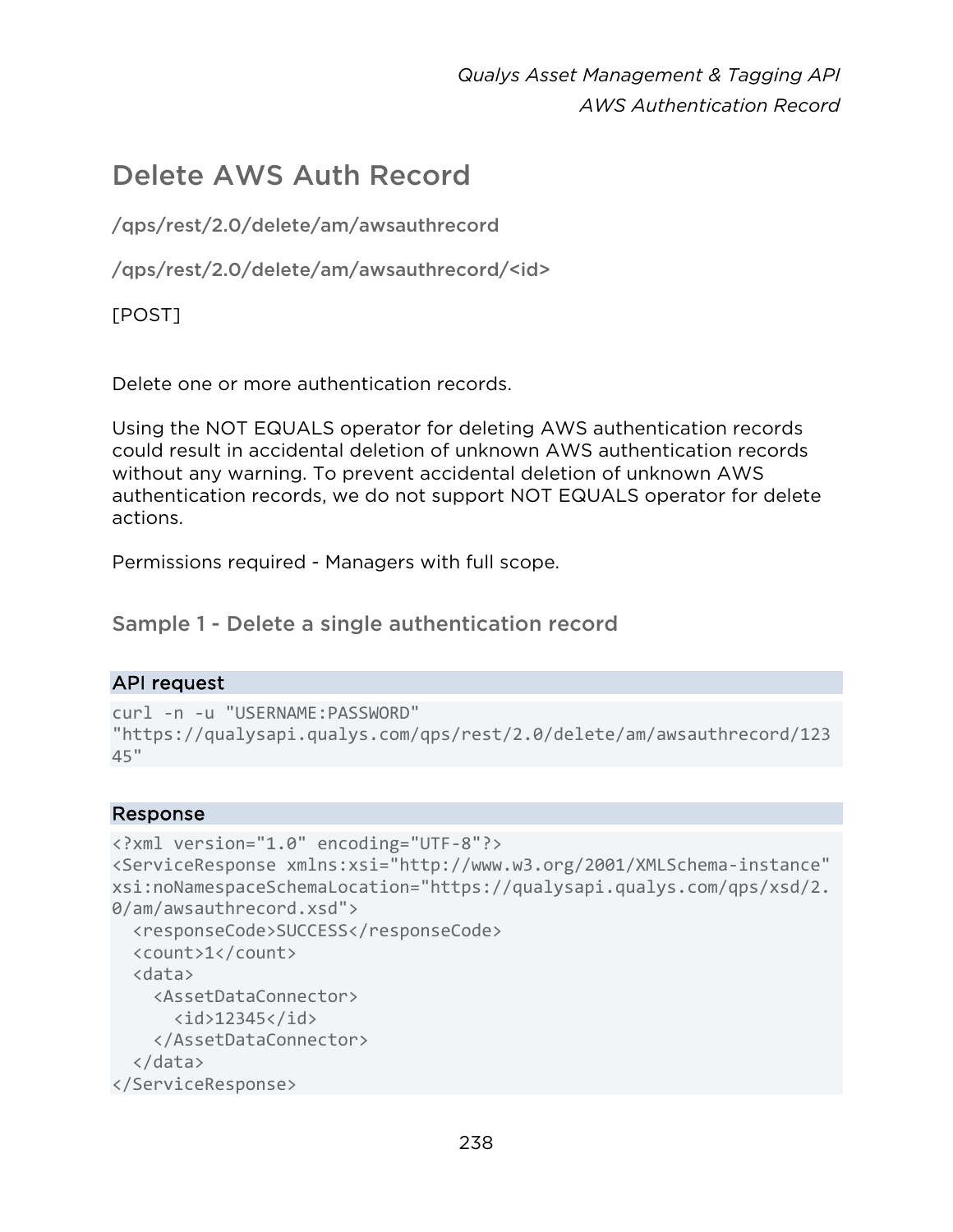Sample 2 - Delete several authentication records whose names contain the string "delete me"

### API request

```
curl -u "USERNAME:PASSWORD" -H "content-type: text/xml" -X "POST" --
data-binary @- 
"https://qualysapi.qualys.com/qps/rest/2.0/delete/am/awsauthrecord" < 
file.xml 
Note: file.xml contains request POST data
```
### Request POST data

```
<?xml version="1.0" encoding="UTF-8" ?> 
<ServiceRequest> 
     <filters> 
         <Criteria field="name" operator="CONTAINS">delete 
me</Criteria> 
     </filters> 
</ServiceRequest>
```
### Response

```
<?xml version="1.0" encoding="UTF-8"?> 
<ServiceResponse xmlns:xsi="http://www.w3.org/2001/XMLSchema-instance" 
xsi:noNamespaceSchemaLocation="https://qualysapi.qualys.com/qps/xsd/2.
0/am/awsauthrecord.xsd"> 
   <responseCode>SUCCESS</responseCode> 
   <count>1</count> 
   <data> 
     <AwsAuthRecord> 
       <id>2020094</id> 
     </AwsAuthRecord> 
   </data> 
</ServiceResponse>
```
# XSD

[<platform API server>/](#page-8-0)qps/xsd/2.0/am/awsauthrecord.xsd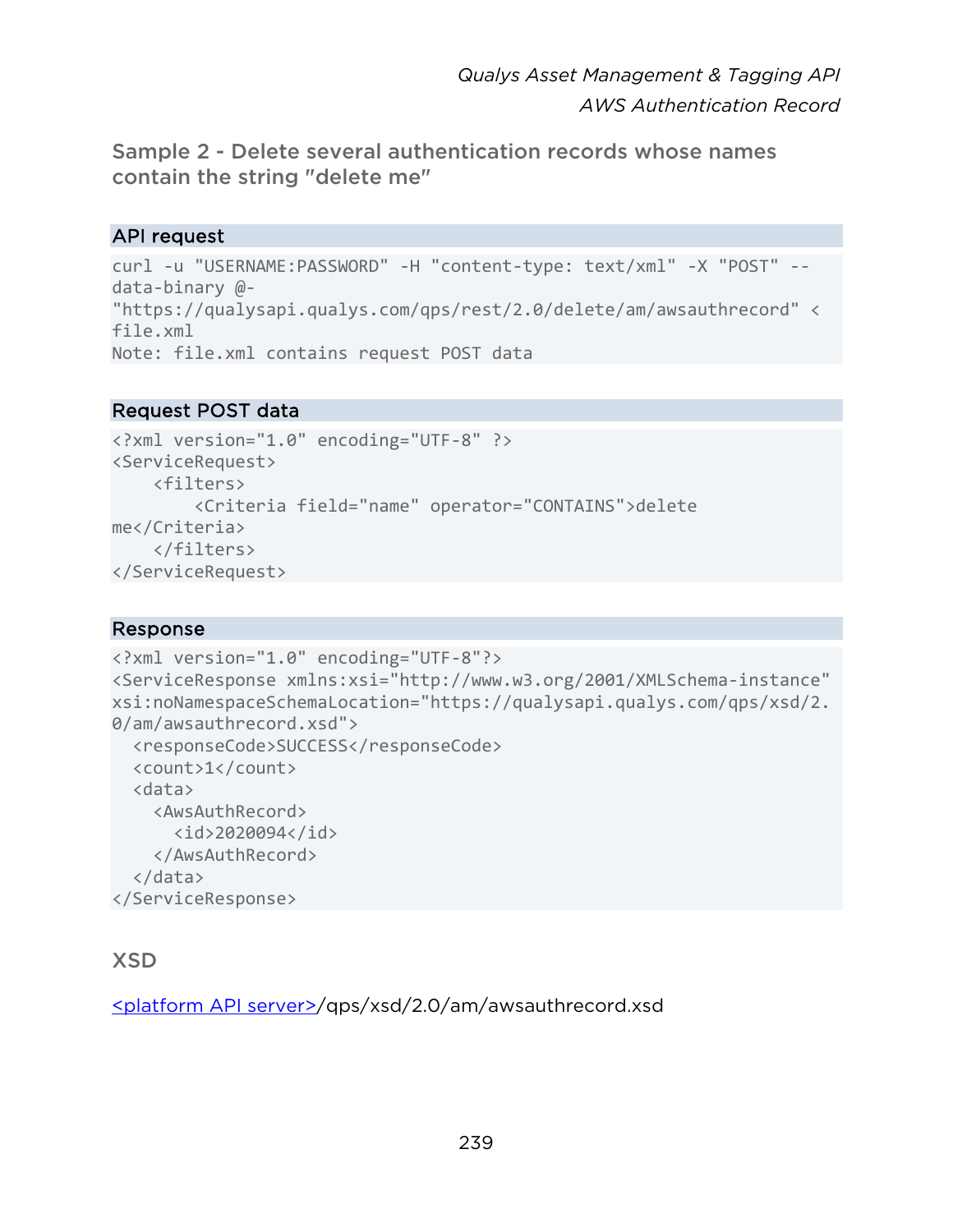# AWS Auth Record Fields

| <b>Field name</b> | <b>Description</b>                                          |
|-------------------|-------------------------------------------------------------|
| name              | (string) Name of the authentication record                  |
| description       | (string) Brief description of the authentication record     |
| created           | (date) When record was created, not writeable               |
| modified          | (date) When records was last modified, not writeable        |
| secretKey         | (string) The AWS secret key - write only, cannot be<br>read |
| accessKeyId       | (string) The AWS access key - write only, cannot be<br>read |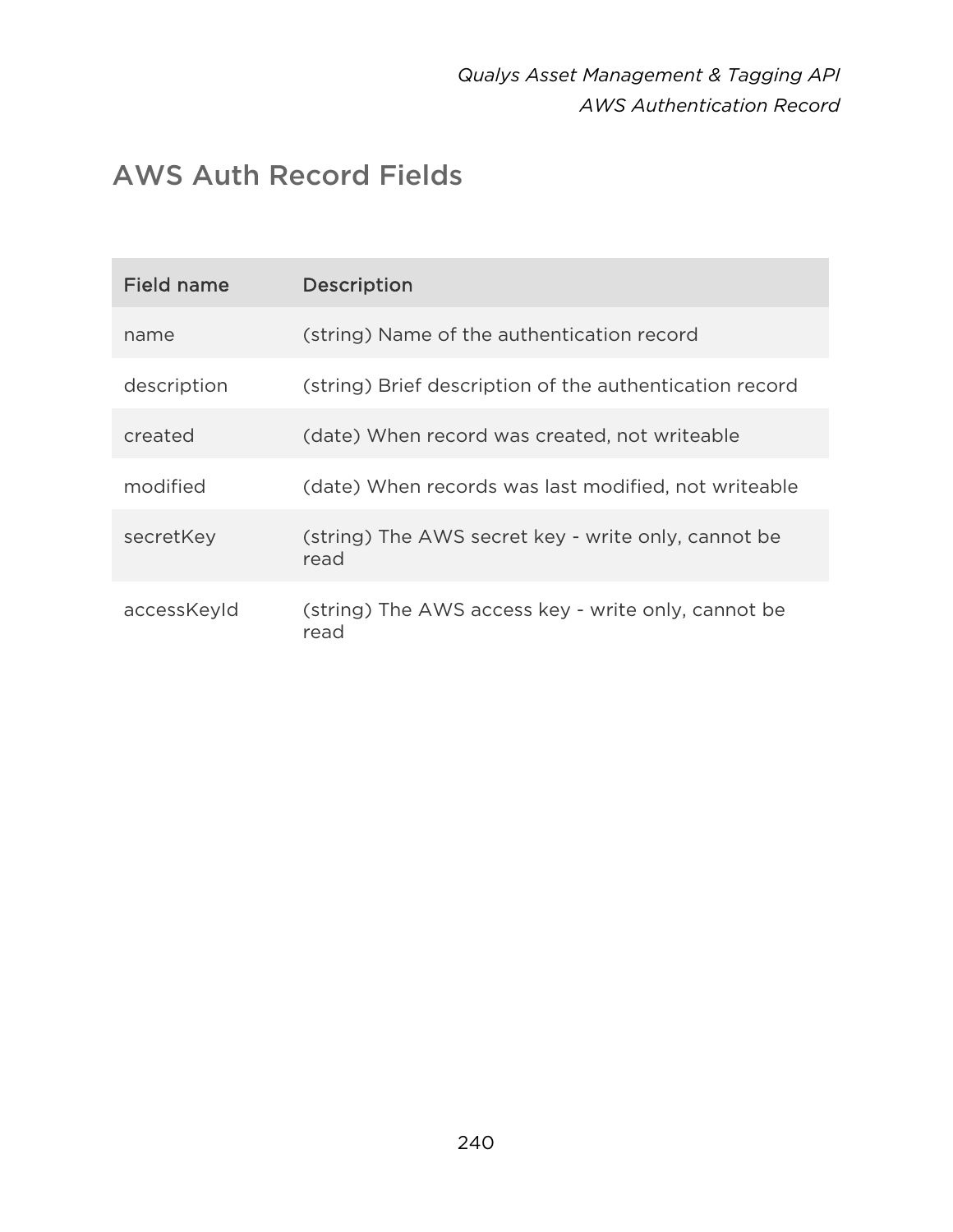# Azure Asset Data Connector

# Get Azure Connector Info

/qps/rest/2.0/get/am/azureassetdataconnector/<id>

# [GET]

Returns a single Azure connector by ID.

Limit your results - Use the optional "fields" parameter to limit the amount of information returned for the Azure connector.

Permissions required - Managers with full scope.

Sample 1 - List (view) specific Azure Connector

### API request

```
curl -n -u "USERNAME:PASSWORD"-H "Content-type: text/xml" -X "POST" 
"https://qualysapi.qualys.com/qps/rest/2.0/get/am/azureassetdataconnec
tor/12345"
```

```
<?xml version="1.0" encoding="UTF-8"?> 
<ServiceResponse xmlns:xsi="http://www.w3.org/2001/XMLSchema-instance" 
xsi:noNamespaceSchemaLocation="https://qualysapi.qualys.com/qps/xsd/2.
0/am/azure asset data connector.xsd">
   <responseCode>SUCCESS</responseCode> 
   <count>1</count> 
   <data> 
     <AzureAssetDataConnector> 
       <id>287603</id> 
       <name>My Azure connector</name> 
       <description>Sample Connector</description> 
       <lastSync>2019-05-25T03:28:03Z</lastSync> 
       <connectorState>FINISHED_SUCCESS</connectorState> 
       <type>AZURE</type>
```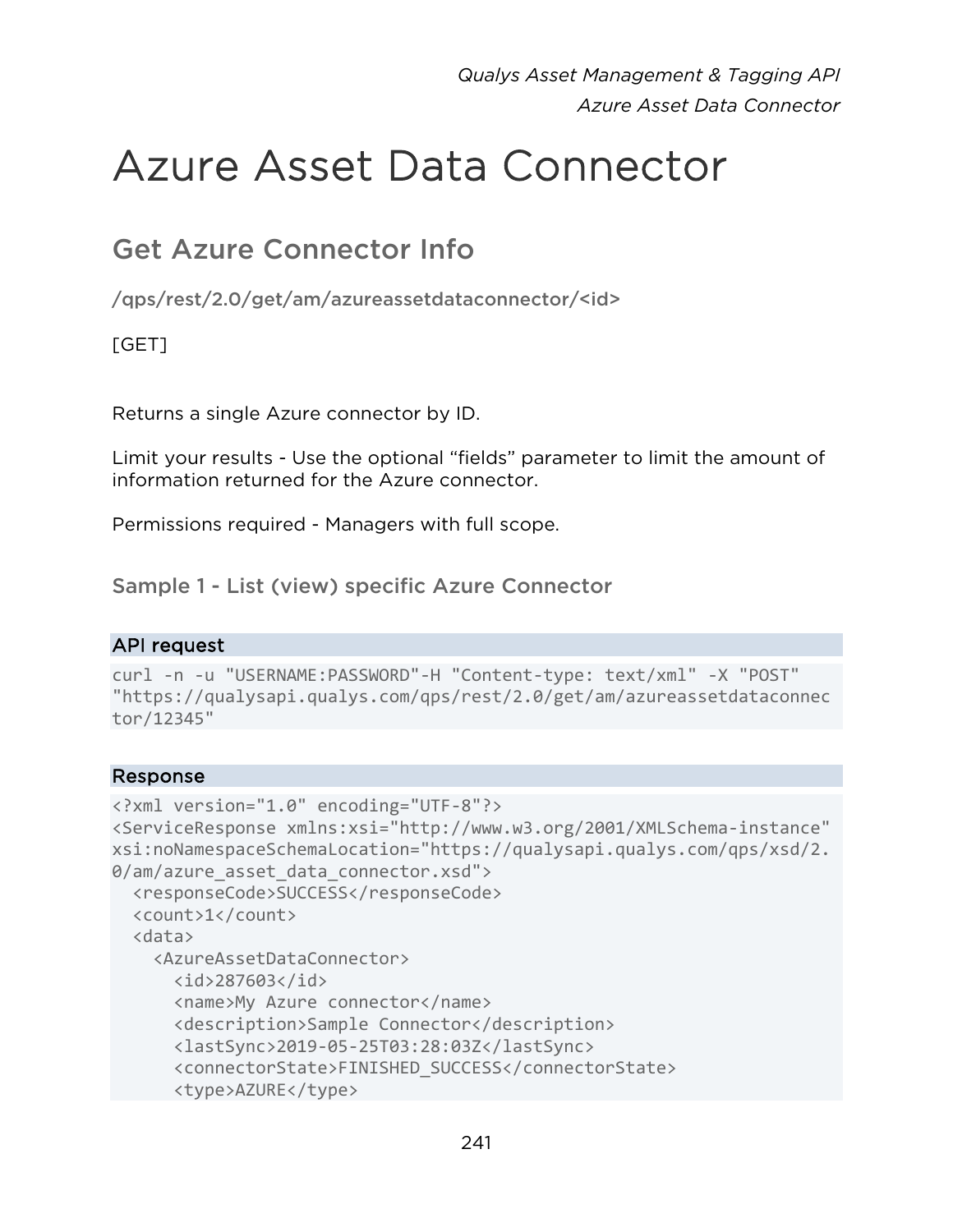```
 <defaultTags> 
         <list> 
           <TagSimple> 
              <id>8523019</id> 
              <name>azure static tag</name> 
            </TagSimple> 
         </list> 
       </defaultTags> 
       <disabled>false</disabled> 
       <isGovCloudConfigured>false</isGovCloudConfigured> 
       <authRecord> 
         <applicationId>33333333-3333-3333-3333-
333333333333</applicationId> 
         <directoryId>22222222-2222-2222-2222-
222222222222</directoryId> 
         <subscriptionId>11111111-1111-1111-1111-
111111111111</subscriptionId> 
       </authRecord> 
     </AzureAssetDataConnector> 
   </data> 
</ServiceResponse>
```
### Sample 2 - List all Azure Connectors

#### API request

```
curl -n -u "USERNAME:PASSWORD" -H "Content-type: text/xml" -X "POST" 
  "https://qualysapi.qualys.com/qps/rest/2.0/get/am/azureassetdataconne
ctor"
```

```
<?xml version="1.0" encoding="UTF-8"?> 
<ServiceResponse xmlns:xsi="http://www.w3.org/2001/XMLSchema-instance" 
xsi:noNamespaceSchemaLocation="https://qualysapi.qualys.com/qps/xsd/2.
0/am/azure asset data connector.xsd">
     <responseCode>SUCCESS</responseCode> 
     <count>2</count> 
     <hasMoreRecords>false</hasMoreRecords> 
     <data> 
         <AzureAssetDataConnector> 
             <id>287603</id> 
             <name>My Azure connector</name> 
             <description>Sample Connector</description>
```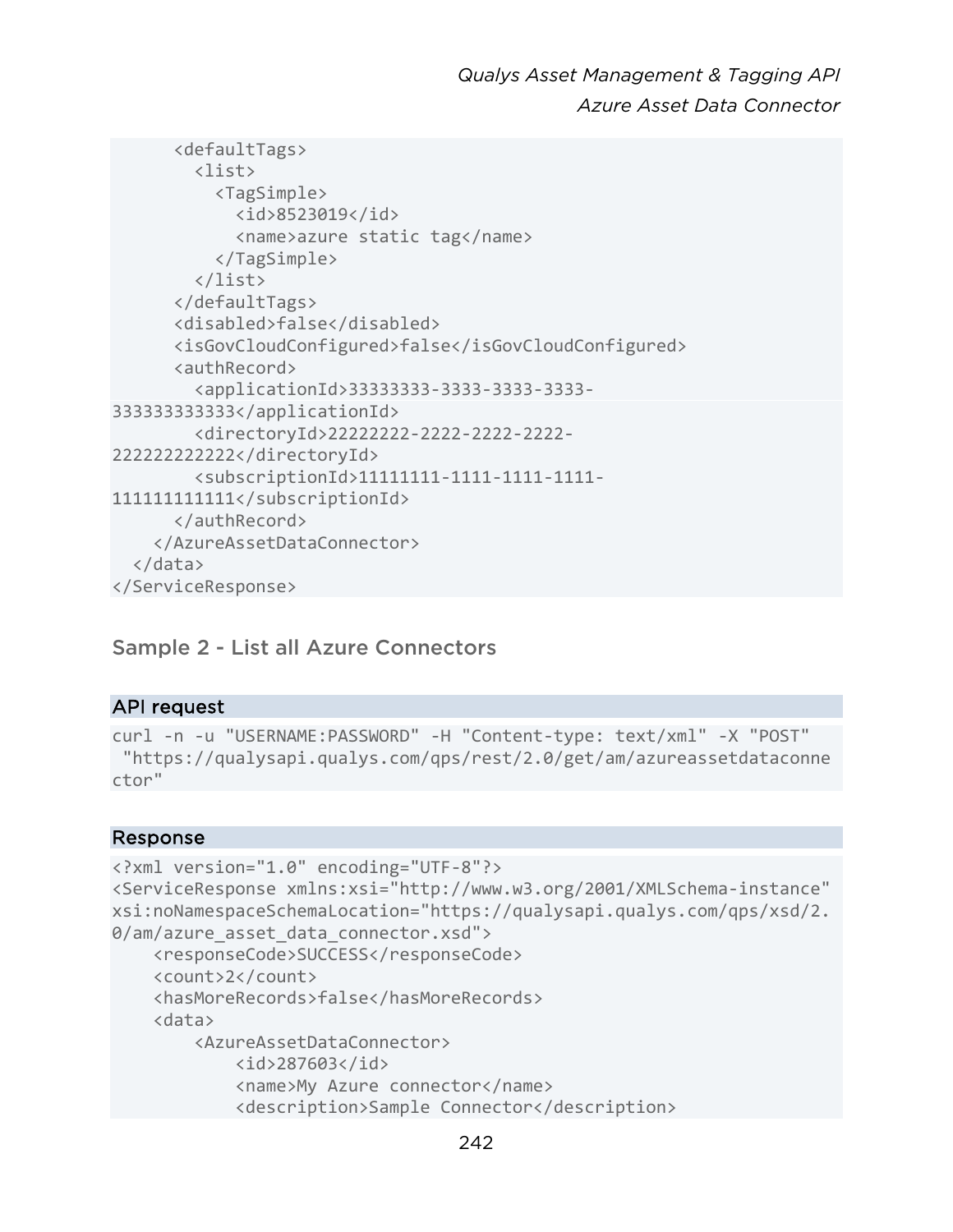```
 <lastSync>2019-05-27T06:26:29Z</lastSync> 
              <connectorState>QUEUED</connectorState> 
              <type>AZURE</type> 
              <defaultTags> 
                  <list> 
                       <TagSimple> 
                           <id>8523019</id> 
                           <name>azure static tag</name> 
                       </TagSimple> 
                  </list> 
              </defaultTags> 
              <disabled>false</disabled> 
              <isGovCloudConfigured>false</isGovCloudConfigured> 
              <authRecord/> 
          </AzureAssetDataConnector> 
          <AzureAssetDataConnector> 
              <id>289601</id> 
              <name>Sample Azure Connector</name> 
              <description>azure connector</description> 
              <lastSync>2019-05-26T02:26:30Z</lastSync> 
              <connectorState>QUEUED</connectorState> 
              <type>AZURE</type> 
              <defaultTags> 
                  <list> 
                       <TagSimple> 
                           <id>8523019</id> 
                           <name>azure static tag</name> 
                       </TagSimple> 
                  </list> 
              </defaultTags> 
              <disabled>false</disabled> 
              <isGovCloudConfigured>false</isGovCloudConfigured> 
              <authRecord/> 
          </AzureAssetDataConnector> 
     </data> 
</ServiceResponse>
```
# XSD

[<platform API server>/](#page-8-0)qps/xsd/2.0/am/azure\_asset\_data\_connector.xsd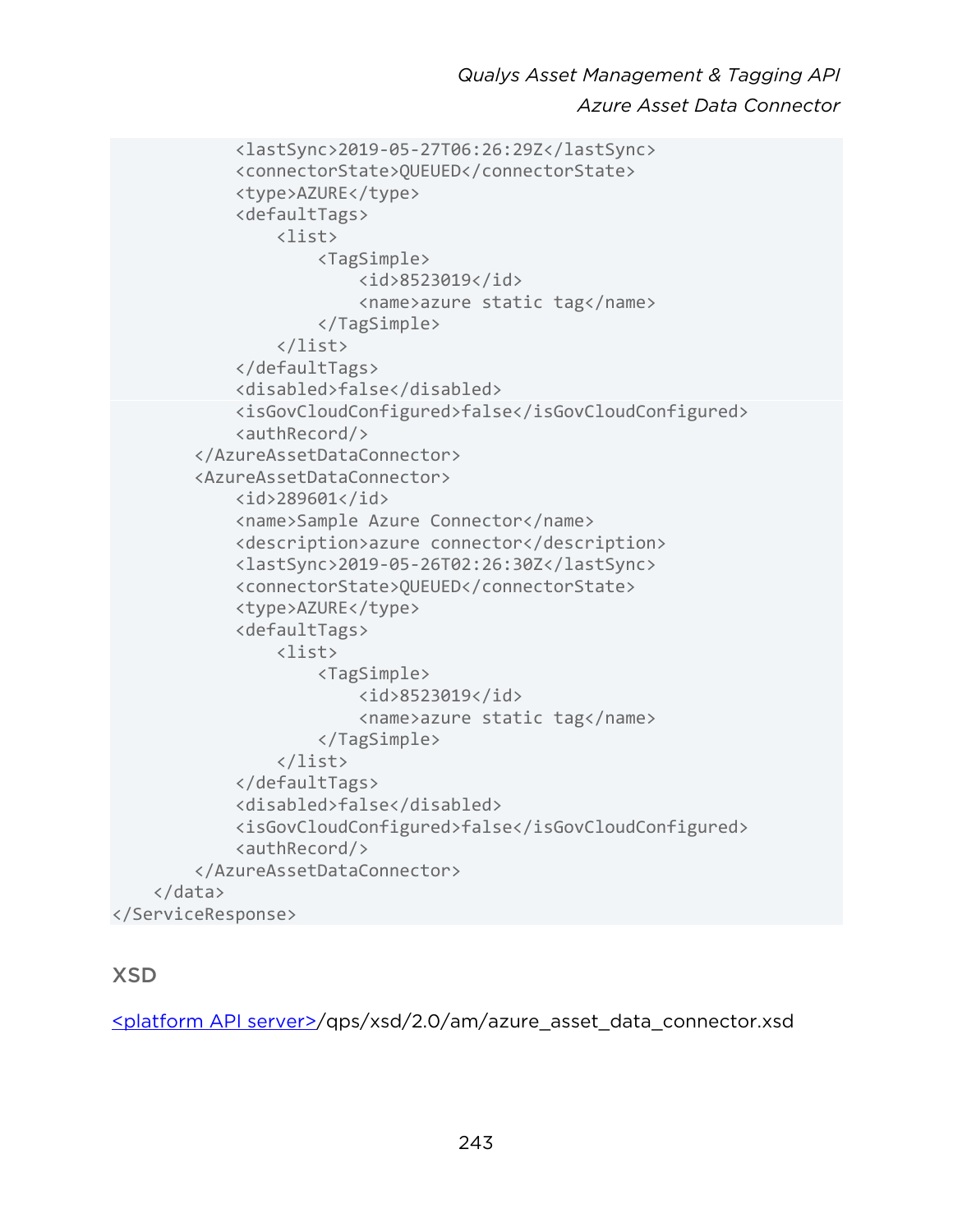# Create Azure Connector

/qps/rest/2.0/create/am/azureassetdataconnector

# [POST]

Creates Azure asset data connector.

Permissions required - Managers with full scope.

Sample 1 - Create Azure connector

#### API request

```
curl -u "USERNAME:PASSWORD" -H "Content-type: text/xml" -X "POST" --
data-binary @- 
"https://qualysapi.qualys.com/qps/rest/2.0/create/am/azureassetdatacon
nector" <file.xml 
Note: file.xml contains request POST data
```
### Request POST data

```
<ServiceRequest> 
     <data> 
         <AzureAssetDataConnector> 
              <name>Azure Connector</name> 
              <description>Sample Azure Connector</description> 
              <defaultTags> 
                  <set> 
                       <TagSimple> 
                           <id>8523019</id> 
                       </TagSimple> 
                  </set> 
              </defaultTags> 
              <disabled>false</disabled> 
              <isGovCloudConfigured>false</isGovCloudConfigured> 
              <authRecord> 
                  <applicationId>33333333-3333-3333-3333-
333333333333</applicationId>
```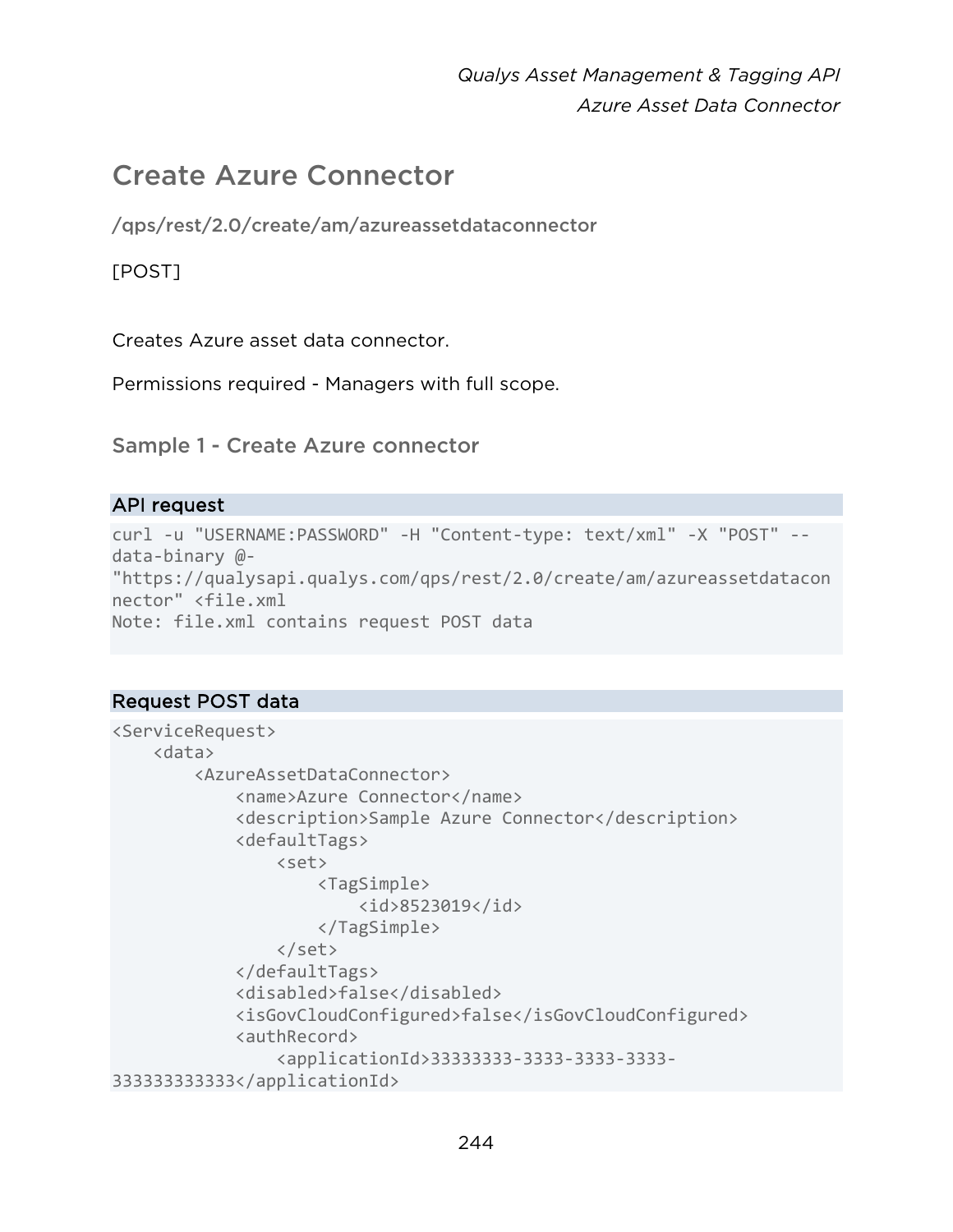```
 <directoryId>22222222-2222-2222-2222-
222222222222</directoryId> 
                 <subscriptionId>11111111-1111-1111-1111-
111111111111</subscriptionId> 
                 <authenticationKey>02LCb8/RCn0lbGj6xcOGQPZlYG2z85aSmCx
noH01rog=</authenticationKey> <!-- this is sensitive info; will never 
be replayed back in GET or SEARCH requests --> 
             </authRecord> 
         </AzureAssetDataConnector> 
     </data> 
</ServiceRequest>
```
### XML output

```
<?xml version="1.0" encoding="UTF-8"?> 
<ServiceResponse xmlns:xsi="http://www.w3.org/2001/XMLSchema-instance" 
xsi:noNamespaceSchemaLocation="https://qualysapi.qualys.com/qps/xsd/2.
0/am/azure asset data connector.xsd">
   <responseCode>SUCCESS</responseCode> 
   <count>1</count> 
   <data> 
     <AzureAssetDataConnector> 
       <id>289201</id> 
       <name>Azure Connector</name> 
       <description>Sample Azure Connector</description> 
       <connectorState>QUEUED</connectorState> 
       <type>AZURE</type> 
       <defaultTags> 
        \langlelist\rangle <TagSimple> 
              <id>8523019</id> 
              <name>azure static tag</name> 
            </TagSimple> 
         </list> 
       </defaultTags> 
       <disabled>false</disabled> 
       <isGovCloudConfigured>false</isGovCloudConfigured> 
       <authRecord> 
         <applicationId>33333333-3333-3333-3333-
333333333333</applicationId> 
         <directoryId>22222222-2222-2222-2222-
222222222222</directoryId> 
         <subscriptionId>11111111-1111-1111-1111-
111111111111</subscriptionId>
```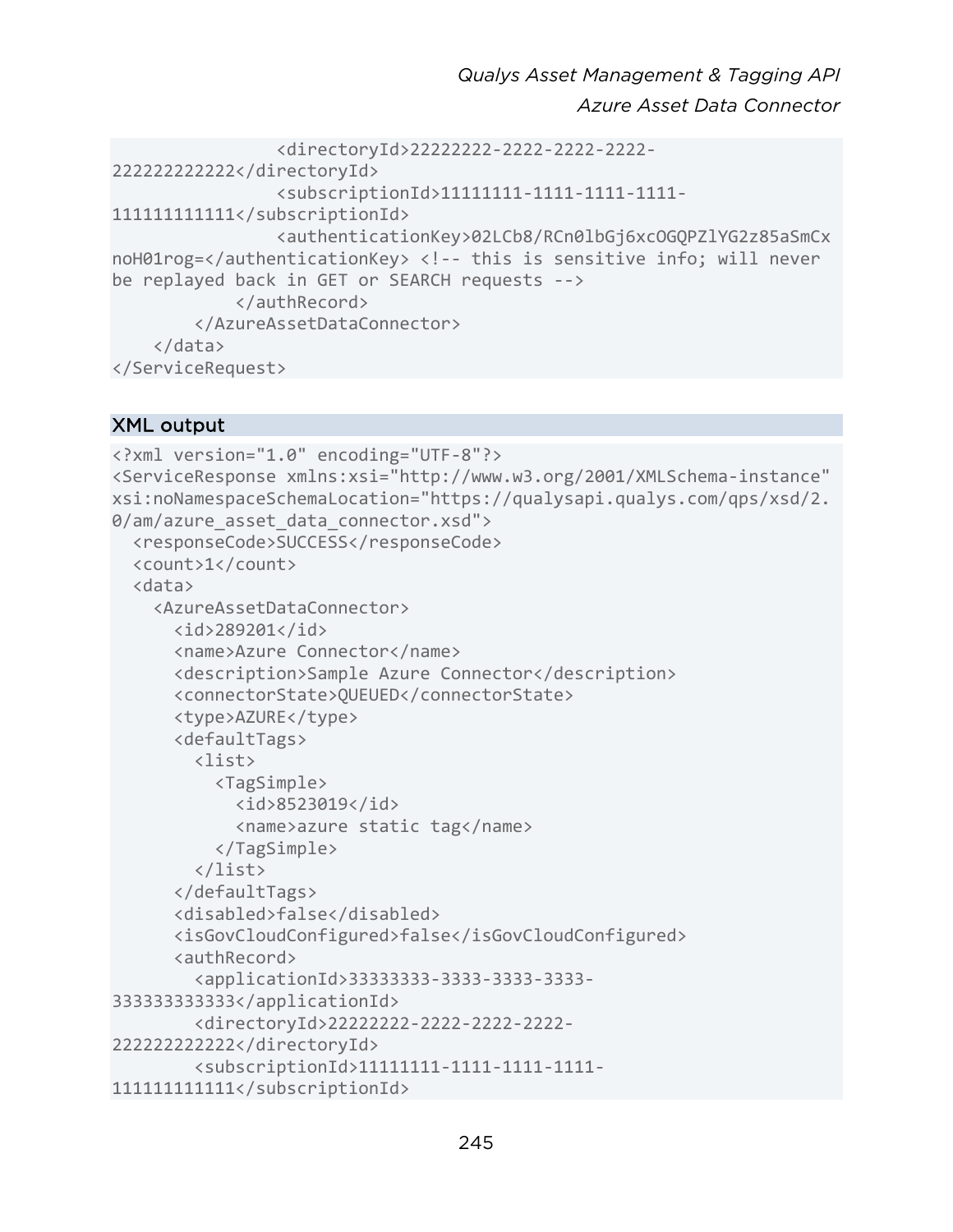</authRecord> </AzureAssetDataConnector> </data> </ServiceResponse>

XSD

[<platform API server>/](#page-8-0)qps/xsd/2.0/am/awsassetdataconnector.xsd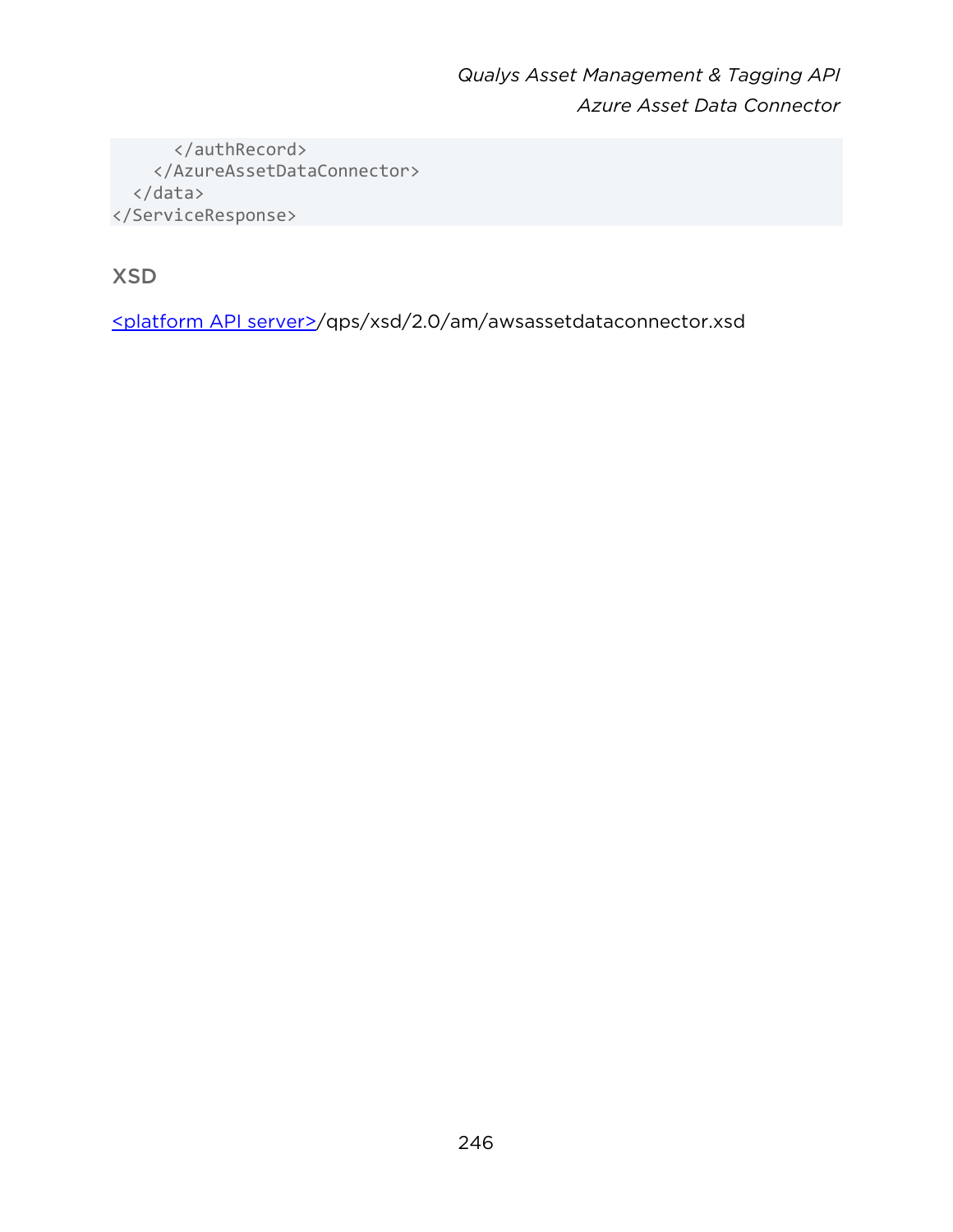# Update Azure Connector

/qps/rest/2.0/update/am/azureassetdataconnector

/qps/rest/2.0/update/am/azureassetdataconnector/<id>

[POST]

Updates writable fields and collections.

Using the NOT EQUALS operator for updating Azure connectors could result in accidental update of unknown Azure connectors without any warning. To prevent accidental updates of unknown Azure connectors, we do not support NOT EQUALS operator for update actions.

Permissions required - Managers with full scope.

Sample 1 - Update Azure connector name

### API request

```
curl -u "USERNAME:PASSWORD" -H "Content-type: text/xml" -X "POST" --
data-binary @- 
"https://qualysapi.qualys.com/qps/rest/2.0/update/am/azureassetdatacon
nector/12345" < file.xml 
Note: file.xml contains request POST data
```
### Request POST data

```
<ServiceRequest> 
     <data> 
         <AzureAssetDataConnector> 
              <id>287603</id> 
              <name>Sample Azure Connector</name> 
              <description>Update sample Azure connector</description> 
         </AzureAssetDataConnector> 
     </data> 
</ServiceRequest>
```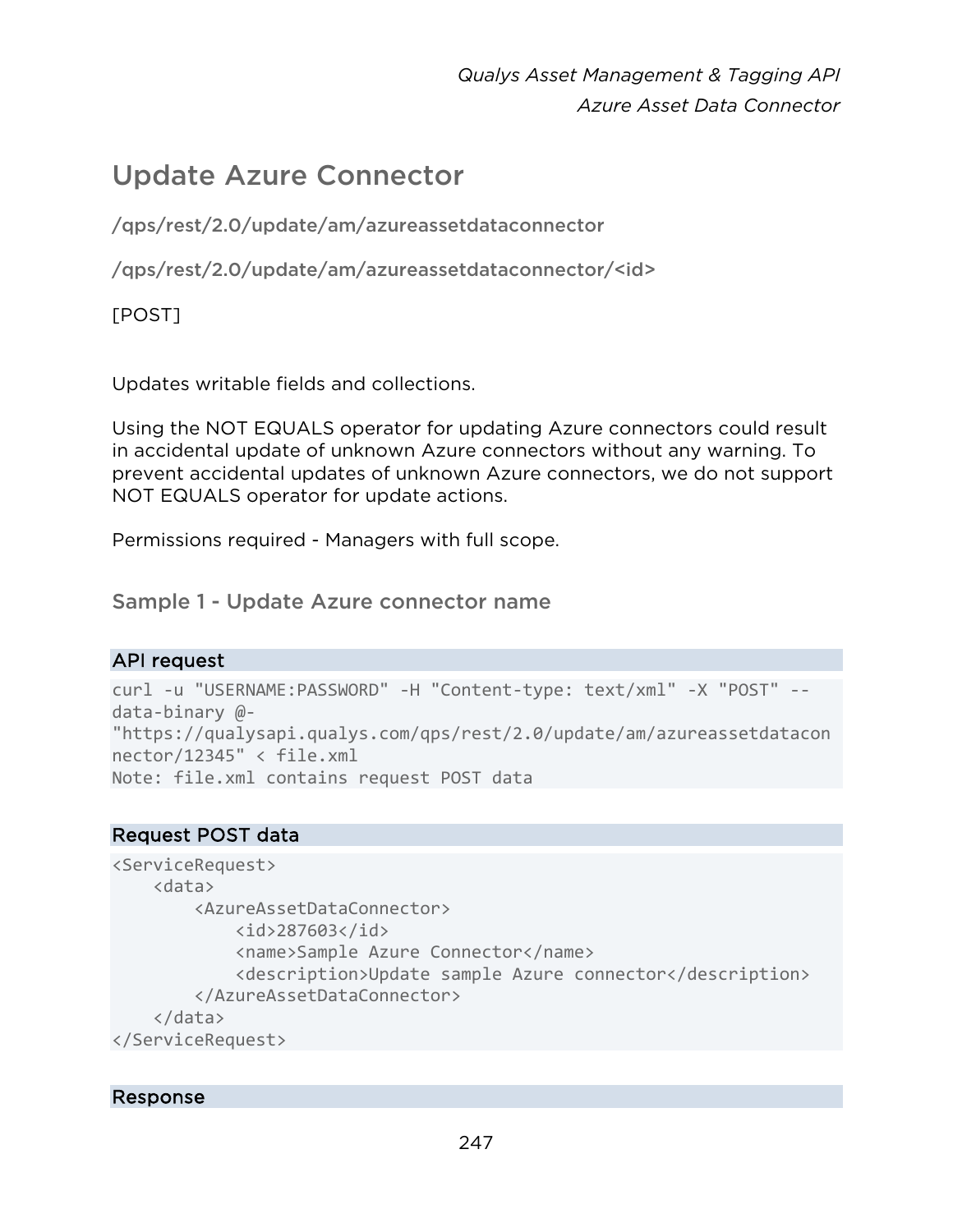```
<?xml version="1.0" encoding="UTF-8"?> 
<ServiceResponse xmlns:xsi="http://www.w3.org/2001/XMLSchema-instance" 
xsi:noNamespaceSchemaLocation="https://qualysapi.qualys.com/qps/xsd/2.
0/am/azure asset data connector.xsd">
   <responseCode>SUCCESS</responseCode> 
   <count>1</count> 
   <data> 
     <AzureAssetDataConnector> 
       <id>287603</id> 
       <name>Sample Azure Connector</name> 
       <description>Update sample Azure connector</description> 
     </AzureAssetDataConnector> 
   </data> 
</ServiceResponse>
```
XSD

[<platform API server>/](#page-8-0)qps/xsd/2.0/am/azure\_asset\_data\_connector.xsd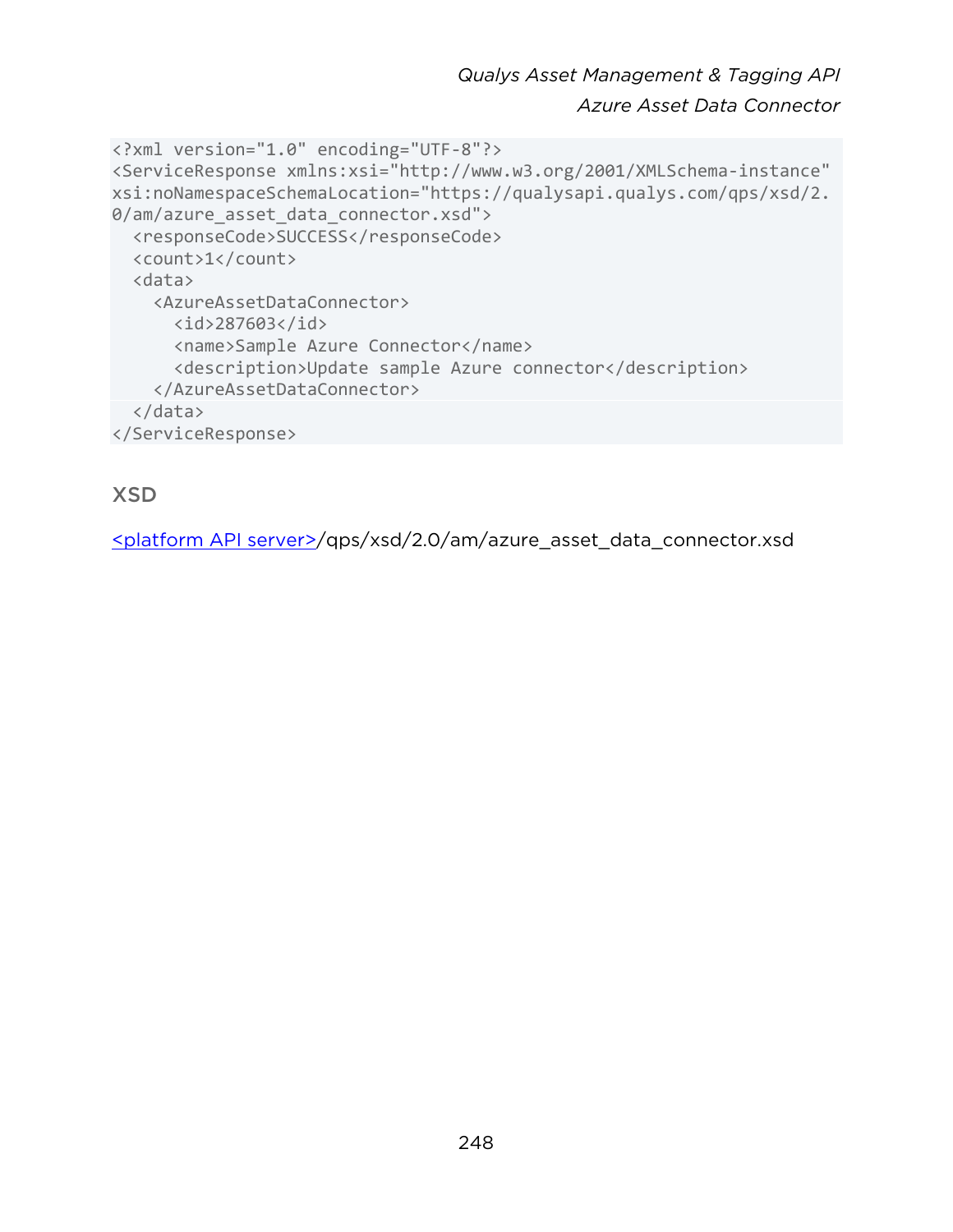# Search Azure Connectors

/qps/rest/2.0/search/am/azureassetdataconnector

# [POST]

Returns a list of Azure connectors that match the provided criteria.

Limit your results - Use the optional "fields" parameter to limit the amount of information returned for each AWS connector.

Pagination - A maximum of 100 instances are returned by default. To customize this specify a "preferences" tag in the POST body of your request.

Permissions required - Managers with full scope.

# Searchable fields

### [Click here for available operators](#page-16-0)

| Parameter                  | <b>Description</b>                                                  |
|----------------------------|---------------------------------------------------------------------|
| id (integer)               | The ID of the connector that you want to search.                    |
| name (Text)                | Name is the name for the connector you want to<br>search.           |
| description<br>(Text)      | Description of the connector you want to search.                    |
| lastSync (Date)            | Last sync date of the connector                                     |
| type                       | (AssetDataConnectorType) Azure, not writeable                       |
| applicationId<br>(integer) | Unique identifier of the application you create on<br>Azure portal. |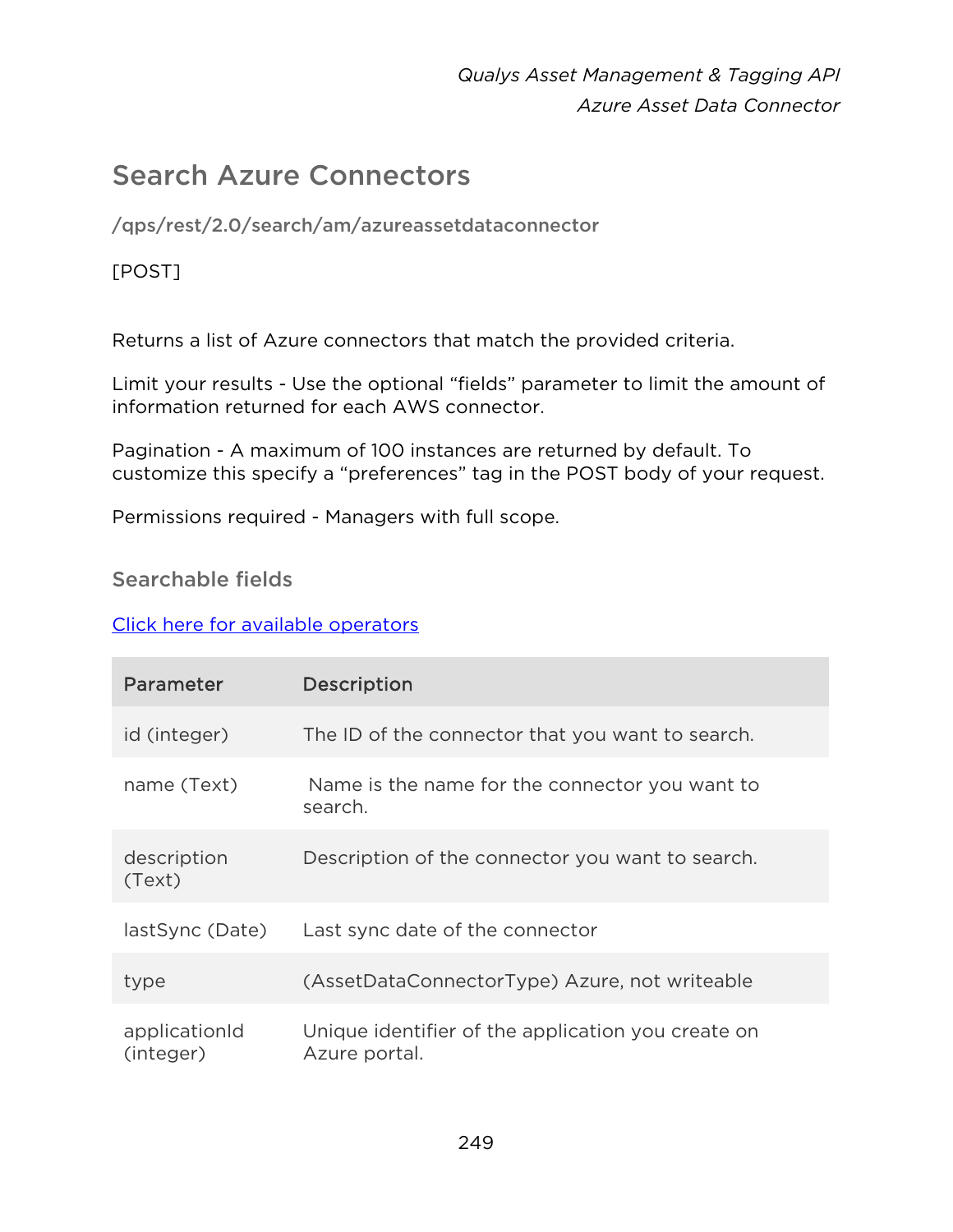| directoryId<br>(integer)    | Unique identifier of your Azure Active Directory.       |
|-----------------------------|---------------------------------------------------------|
| activation                  | (Keyword) VM, PC, SCA, CERTVIEW                         |
| subscriptionId<br>(integer) | Unique identifier of your Microsoft Azure subscription. |

Sample 1 - Search Azure Connector using connector name

### API request

```
curl -u "USERNAME:PASSWORD" -H "content-type: text/xml" -X "POST" --
data-binary @- 
"https://qualysapi.qualys.com/qps/rest/2.0/search/am/azureassetdatacon
nector" <file.xml 
Note: file.xml contains request POST data
```
### Request POST data

```
<ServiceRequest> 
     <filters> 
         <Criteria field="name" operator="EQUALS">My Azure 
connector</Criteria> 
     </filters> 
</ServiceRequest>
```

```
<?xml version="1.0" encoding="UTF-8"?> 
<ServiceResponse xmlns:xsi="http://www.w3.org/2001/XMLSchema-instance" 
xsi:noNamespaceSchemaLocation="https://qualysapi.qualys.com/qps/xsd/2.
0/am/azure asset data connector.xsd">
     <responseCode>SUCCESS</responseCode> 
     <count>1</count> 
     <hasMoreRecords>false</hasMoreRecords> 
     <data> 
         <AzureAssetDataConnector> 
             <id>287603</id> 
             <name>My Azure connector</name> 
             <description>Sample Connector</description> 
             <lastSync>2019-05-27T06:26:29Z</lastSync>
```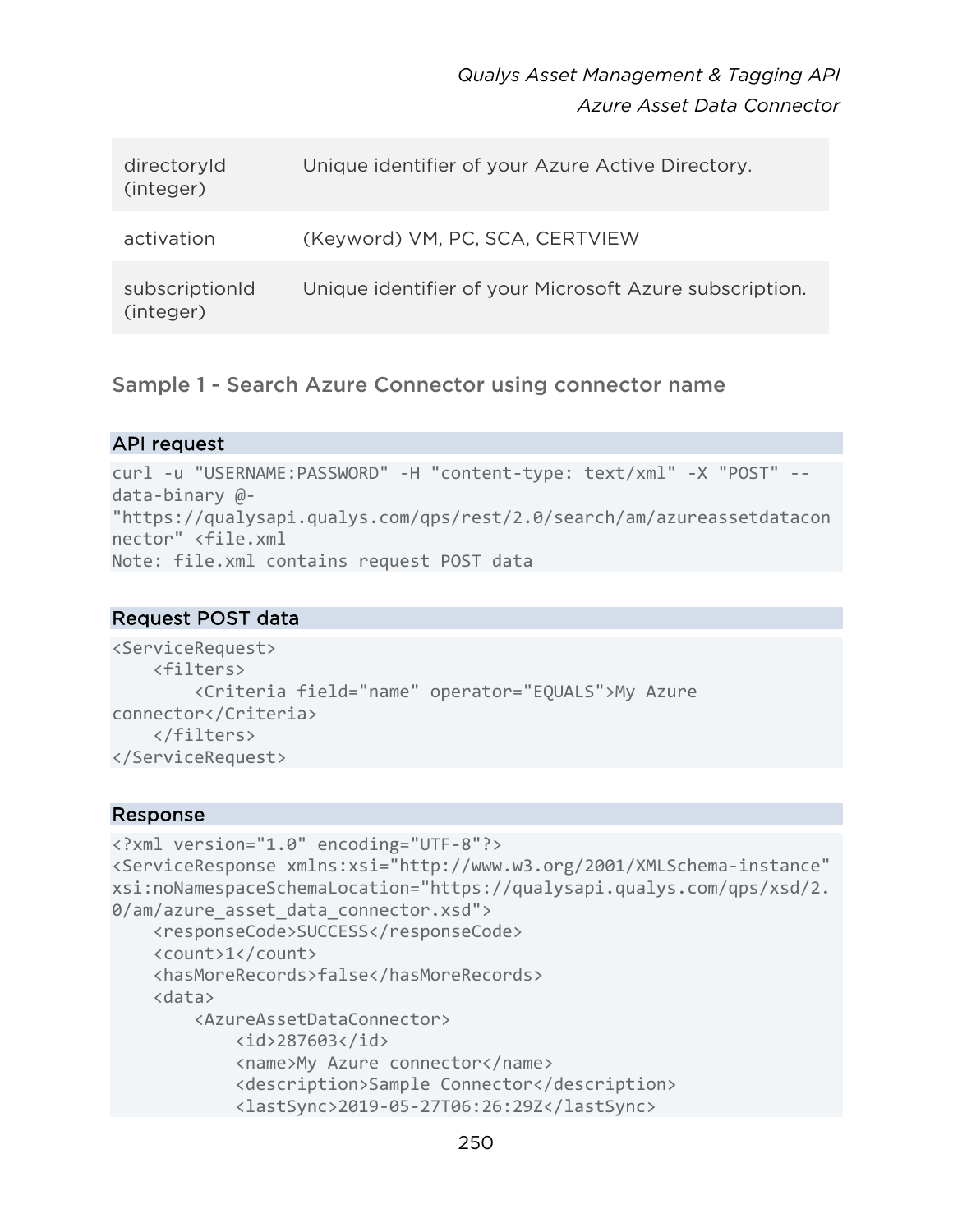```
 <connectorState>QUEUED</connectorState> 
              <type>AZURE</type> 
              <defaultTags> 
                   <list> 
                       <TagSimple> 
                            <id>8523019</id> 
                            <name>azure static tag</name> 
                       </TagSimple> 
                   </list> 
              </defaultTags> 
              <disabled>false</disabled> 
              <isGovCloudConfigured>false</isGovCloudConfigured> 
              <authRecord/> 
          </AzureAssetDataConnector> 
     </data> 
</ServiceResponse>
```
Sample 2 - Search Azure Connector by subscription ID

#### API request

```
curl -u "USERNAME:PASSWORD" -H "content-type: text/xml" -X "POST" --
data-binary @- 
"https://qualysapi.qualys.com/qps/rest/2.0/search/am/azureassetdatacon
nector" <file.xml 
Note: file.xml contains request POST data
```
#### Request POST data

```
<ServiceRequest> 
     <filters> 
         <Criteria field="authRecord.subscriptionId" 
operator="EQUALS">11111111-1111-1111-1111-111111111111</Criteria> 
     </filters> 
</ServiceRequest>
```

```
<?xml version="1.0" encoding="UTF-8"?> 
<ServiceResponse xmlns:xsi="http://www.w3.org/2001/XMLSchema-instance" 
xsi:noNamespaceSchemaLocation="https://qualysapi.qualys.com/qps/xsd/2.
0/am/azure asset data connector.xsd">
 <responseCode>SUCCESS</responseCode>
```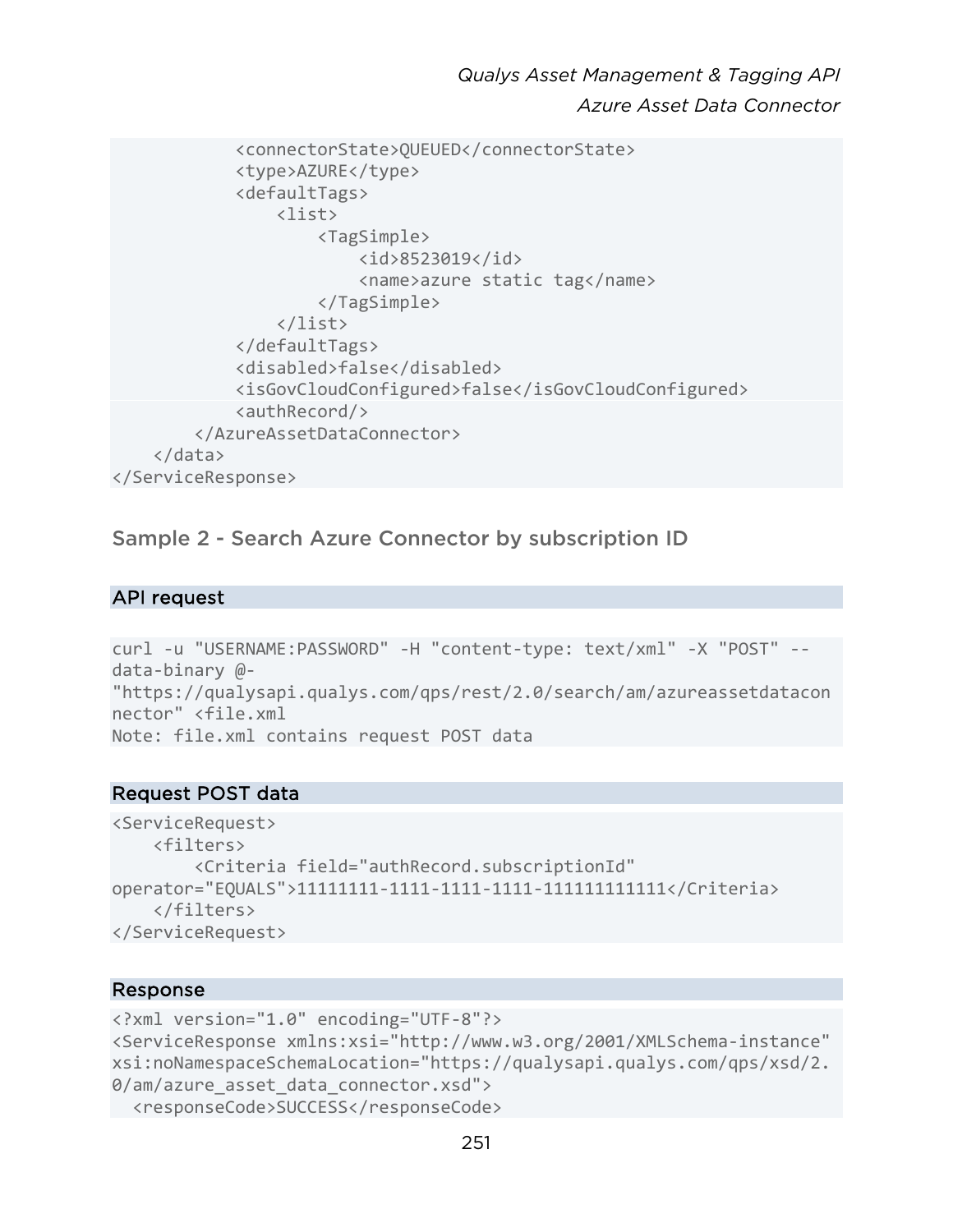```
 <count>1</count> 
   <hasMoreRecords>false</hasMoreRecords> 
   <data> 
     <AzureAssetDataConnector> 
       <id>289601</id> 
       <name>My Sample Azure Connector</name> 
       <description>sample connector</description> 
       <lastSync>2019-05-26T02:26:30Z</lastSync> 
       <connectorState>QUEUED</connectorState> 
       <type>AZURE</type> 
       <defaultTags> 
         <list> 
            <TagSimple> 
              <id>8523019</id> 
              <name>azure static tag</name> 
            </TagSimple> 
         </list> 
       </defaultTags> 
       <disabled>false</disabled> 
       <isGovCloudConfigured>false</isGovCloudConfigured> 
       <authRecord/> 
     </AzureAssetDataConnector> 
   </data> 
</ServiceResponse>
```
# XSD

<platform API server>/qps/xsd/2.0/am/azure\_asset\_data\_connector.xsd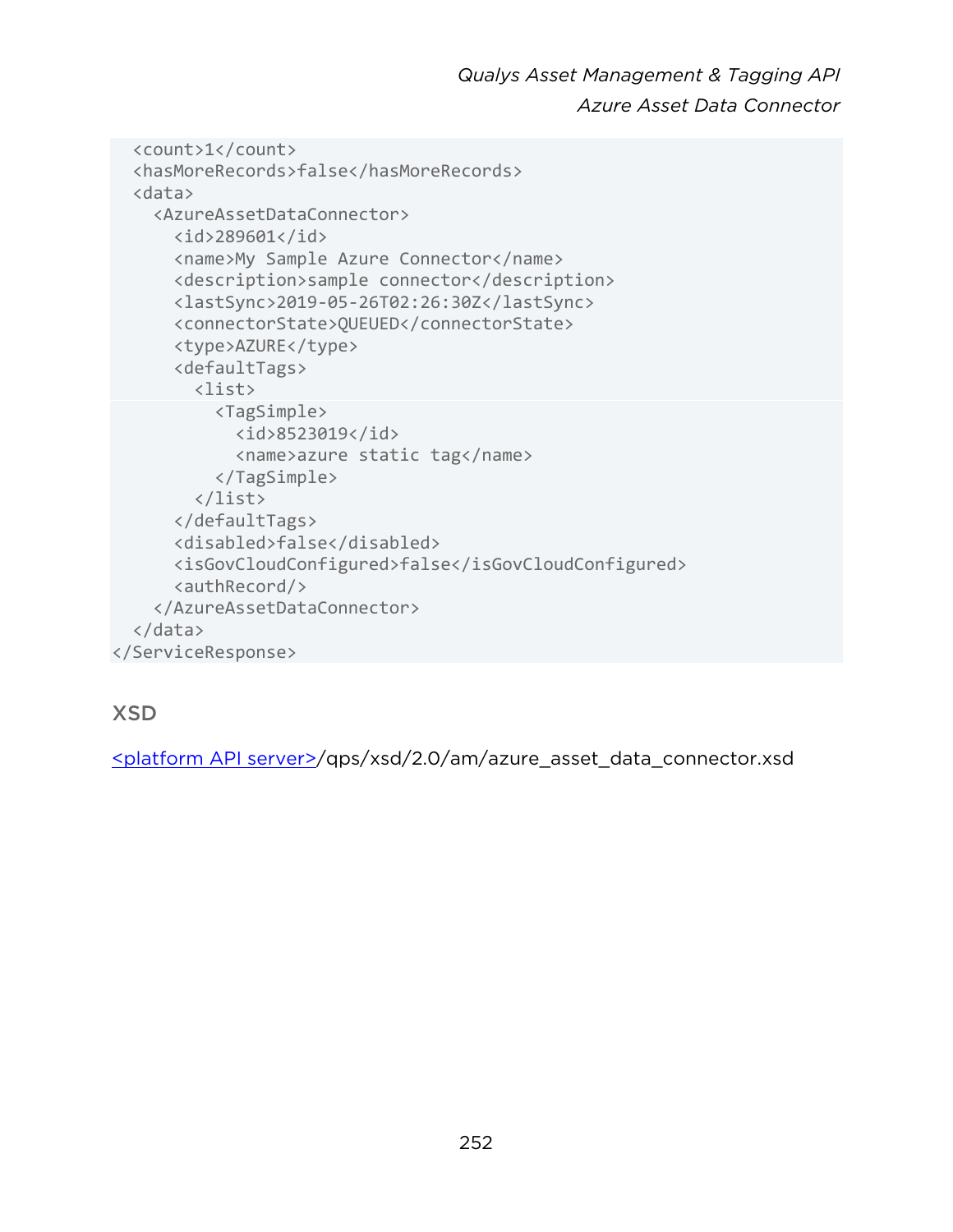## Delete Azure Connector

/qps/rest/2.0/delete/am/azureassetdataconnector

/qps/rest/2.0/delete/am/azureassetdataconnector/<id>

[POST]

Delete one or more Azure connectors.

Using the NOT EQUALS operator for deleting Azure connectors could result in accidental deletion of Azure connectors without any warning. To prevent accidental deletion of unknown Azure connectors, we do not support NOT EQUALS operator for delete actions.

Permissions required - Managers with full scope.

Sample 1 - Delete Azure connector

## API request

```
curl -n -u "USERNAME:PASSWORD" 
"https://qualysapi.qualys.com/qps/rest/2.0/delete/am/azureassetdatacon
nector/289201"
```
## Response

```
<?xml version="1.0" encoding="UTF-8"?> 
<ServiceResponse xmlns:xsi="http://www.w3.org/2001/XMLSchema-instance" 
xsi:noNamespaceSchemaLocation="https://qualysapi.qualys.com/qps/xsd/2.
0/am/azure asset data connector.xsd">
   <responseCode>SUCCESS</responseCode> 
   <count>1</count> 
   <data> 
     <AzureAssetDataConnector> 
       <id>289201</id> 
     </AzureAssetDataConnector> 
   </data> 
</ServiceResponse>
```